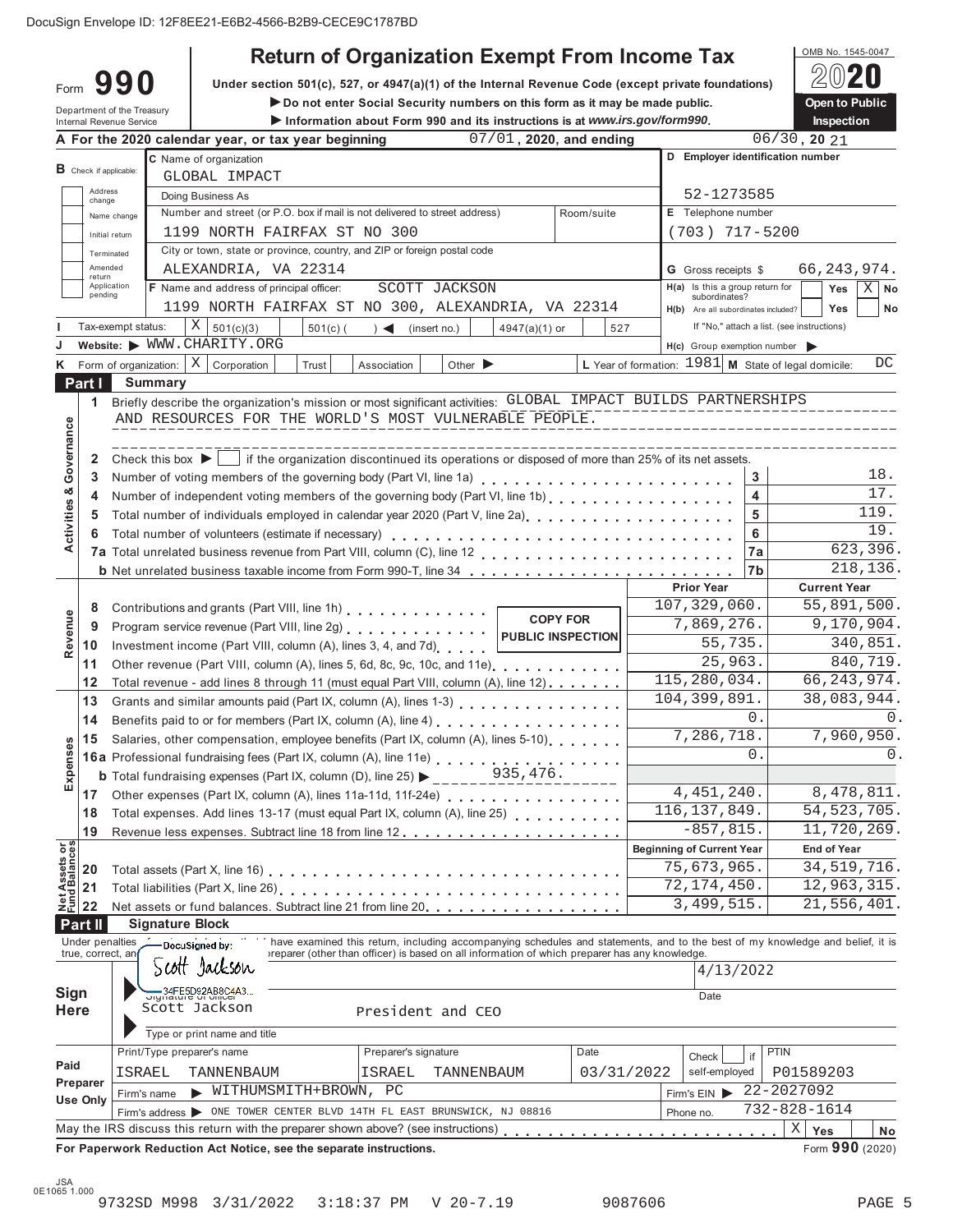| Part III     | GLOBAL IMPACT<br>Form 990 (2020)                                                                                                                                                                                                                                                                                                                                                                                                                                          | 52-1273585<br>Page 2                       |
|--------------|---------------------------------------------------------------------------------------------------------------------------------------------------------------------------------------------------------------------------------------------------------------------------------------------------------------------------------------------------------------------------------------------------------------------------------------------------------------------------|--------------------------------------------|
|              | <b>Statement of Program Service Accomplishments</b>                                                                                                                                                                                                                                                                                                                                                                                                                       |                                            |
|              | Check if Schedule O contains a response or note to any line in this Part III                                                                                                                                                                                                                                                                                                                                                                                              |                                            |
|              | 1 Briefly describe the organization's mission:<br>ATTACHMENT 1                                                                                                                                                                                                                                                                                                                                                                                                            |                                            |
|              |                                                                                                                                                                                                                                                                                                                                                                                                                                                                           |                                            |
|              |                                                                                                                                                                                                                                                                                                                                                                                                                                                                           |                                            |
|              | Did the organization undertake any significant program services during the year which were not listed on the                                                                                                                                                                                                                                                                                                                                                              |                                            |
|              | If "Yes," describe these new services on Schedule O.                                                                                                                                                                                                                                                                                                                                                                                                                      | $\vert X \vert$<br><b>No</b><br><b>Yes</b> |
|              | Did the organization cease conducting, or make significant changes in how it conducts, any program                                                                                                                                                                                                                                                                                                                                                                        | $X \vert$<br><b>No</b><br>Yes              |
|              | If "Yes," describe these changes on Schedule O.                                                                                                                                                                                                                                                                                                                                                                                                                           |                                            |
|              | Describe the organization's program service accomplishments for each of its three largest program services, as measured by<br>expenses. Section $501(c)(3)$ and $501(c)(4)$ organizations are required to report the amount of grants and allocations to others,<br>the total expenses, and revenue, if any, for each program service reported.                                                                                                                           |                                            |
| 4a (Code:    | 21,986,533. including grants of \$<br>19, 170, 608. (Revenue \$<br>(Express \$<br>FUNDRAISING AND PARTNERSHIP SERVICES:                                                                                                                                                                                                                                                                                                                                                   | 614,636.                                   |
|              | GLOBAL IMPACT PROVIDES NONPROFITS AND FOUNDATIONS WITH A CONTINUUM                                                                                                                                                                                                                                                                                                                                                                                                        |                                            |
|              | OF SERVICES INCLUDING: PLANNING AND PIPELINE DEVELOPMENT;                                                                                                                                                                                                                                                                                                                                                                                                                 |                                            |
|              | STRATEGIC POSITIONING; CAMPAIGN DESIGN AND IMPLEMENTATION;                                                                                                                                                                                                                                                                                                                                                                                                                |                                            |
|              | STRATEGIC EXECUTION AND OPERATIONS; AND FISCAL SPONSORSHIP TO<br>CLIENTS' BOOST GLOBAL REACH AND ENHANCE FUNDRAISING.                                                                                                                                                                                                                                                                                                                                                     |                                            |
|              |                                                                                                                                                                                                                                                                                                                                                                                                                                                                           |                                            |
|              |                                                                                                                                                                                                                                                                                                                                                                                                                                                                           |                                            |
|              |                                                                                                                                                                                                                                                                                                                                                                                                                                                                           |                                            |
|              |                                                                                                                                                                                                                                                                                                                                                                                                                                                                           |                                            |
|              |                                                                                                                                                                                                                                                                                                                                                                                                                                                                           |                                            |
| 4b (Code:    | 28, 121, 150. including grants of \$<br>18,913,336. ) (Revenue \$<br>) (Expenses \$<br>EMPLOYEE ENGAGEMENT AND CSR SERVICES:<br>GLOBAL IMPACT PROVIDES CORPORATE AND PUBLIC SECTOR PARTNERS A<br>CONTINUUM OF SERVICES TO ENHANCE SOCIAL IMPACT, PROMOTE EMPLOYEE<br>GIVING AND ACCELERATE DISASTER RESPONSE EFFORTS INCLUDING:<br>CORPORATE PHILANTHROPY STRATEGY; EMPLOYEE GIVING AND ENGAGEMENT,<br>DISASTER RESPONSE AND EMPLOYEE ASSISTANCE; AND PROGRAM MANAGEMENT. | 9,067,389.                                 |
|              |                                                                                                                                                                                                                                                                                                                                                                                                                                                                           |                                            |
|              |                                                                                                                                                                                                                                                                                                                                                                                                                                                                           |                                            |
|              | ) (Expenses $\$\$ 682,706. including grants of $\$$ ) (Revenue $\$$                                                                                                                                                                                                                                                                                                                                                                                                       | 329,598.                                   |
|              | FINANCE AND BUSINESS SERVICES:                                                                                                                                                                                                                                                                                                                                                                                                                                            |                                            |
|              | GLOBAL IMPACT PROVIDES FINANCIAL AND BUSINESS SERVICES TO HELP                                                                                                                                                                                                                                                                                                                                                                                                            |                                            |
|              | ORGANIZATION'S OPERATIONAL EFFICIENCY AND EFFECTIVENESS, AS WELL                                                                                                                                                                                                                                                                                                                                                                                                          |                                            |
|              | AS AUGMENT CAPACITY. SERVICES INCLUDE; OUTSOURCED FINANCIAL                                                                                                                                                                                                                                                                                                                                                                                                               |                                            |
|              | ADMINISTRATION; INVESTMENT FUND ADVISORY AND ADMINISTRATION;                                                                                                                                                                                                                                                                                                                                                                                                              |                                            |
|              | SUSTAINABILITY PLANNING AND ORGANIZATIONAL EFFECTIVENESS; AND A NO<br>MINIMUM CONTRIBUTION DONOR-ADVISED FUND - GROWFUND.                                                                                                                                                                                                                                                                                                                                                 |                                            |
|              |                                                                                                                                                                                                                                                                                                                                                                                                                                                                           |                                            |
| 4c (Code:    |                                                                                                                                                                                                                                                                                                                                                                                                                                                                           |                                            |
| (Expenses \$ | 4d Other program services (Describe on Schedule O.)<br>including grants of \$<br>) (Revenue \$                                                                                                                                                                                                                                                                                                                                                                            |                                            |
|              | 50,790,389.<br>4e Total program service expenses >                                                                                                                                                                                                                                                                                                                                                                                                                        |                                            |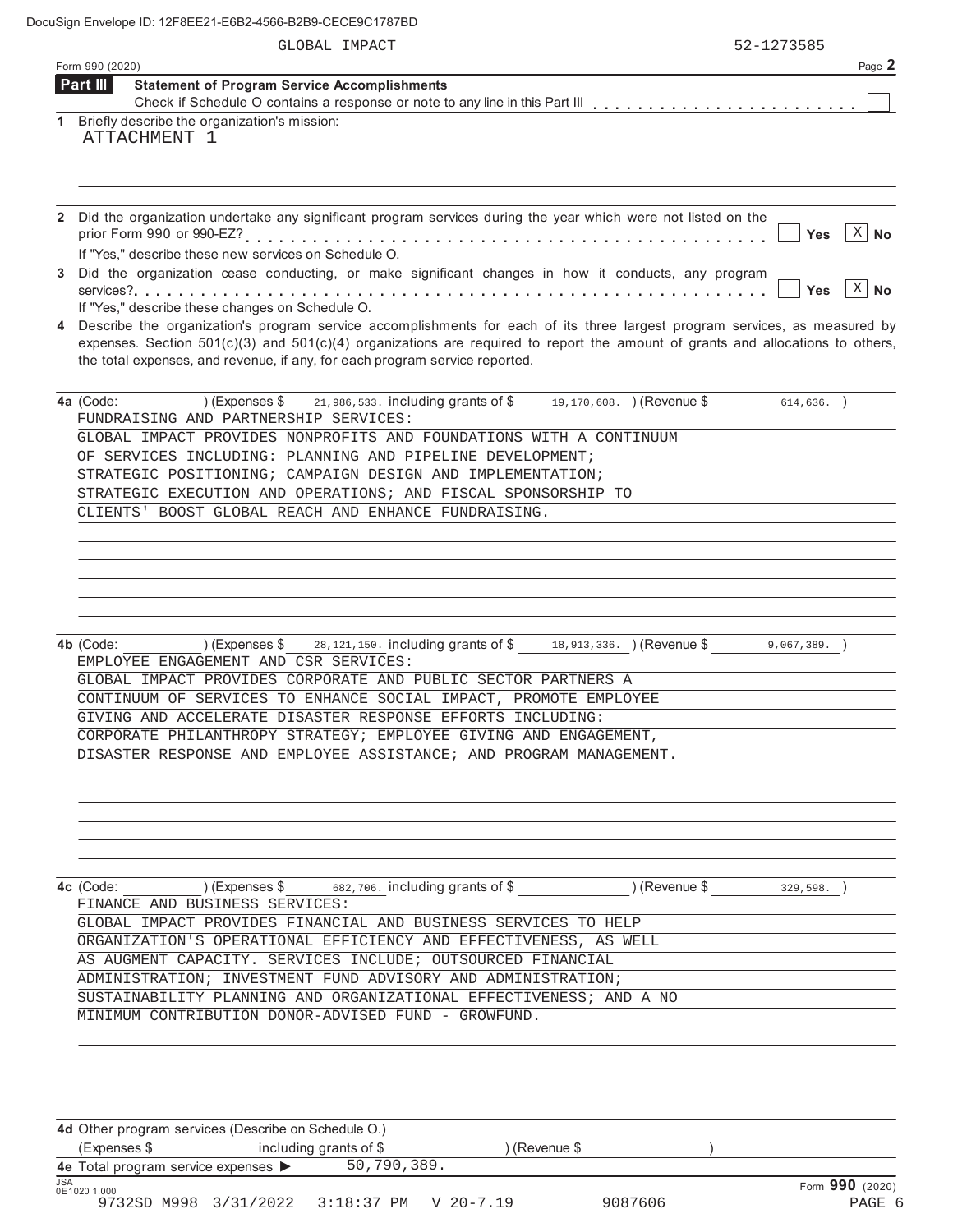| Part IV      | <b>Checklist of Required Schedules</b>                                                                                                                                                                             |                 |             |  |
|--------------|--------------------------------------------------------------------------------------------------------------------------------------------------------------------------------------------------------------------|-----------------|-------------|--|
|              |                                                                                                                                                                                                                    |                 | Yes         |  |
| 1            | Is the organization described in section $501(c)(3)$ or $4947(a)(1)$ (other than a private foundation)? If "Yes,"                                                                                                  |                 |             |  |
|              |                                                                                                                                                                                                                    | 1               | Χ           |  |
| $\mathbf{2}$ | Is the organization required to complete Schedule B, Schedule of Contributors See instructions?                                                                                                                    | $\overline{2}$  | $\mathbf X$ |  |
| 3            | Did the organization engage in direct or indirect political campaign activities on behalf of or in opposition to                                                                                                   |                 |             |  |
|              | candidates for public office? If "Yes," complete Schedule C, Part I.                                                                                                                                               | 3               |             |  |
| 4            | Section 501(c)(3) organizations. Did the organization engage in lobbying activities, or have a section 501(h)                                                                                                      |                 |             |  |
|              |                                                                                                                                                                                                                    | 4               |             |  |
| 5            | Is the organization a section $501(c)(4)$ , $501(c)(5)$ , or $501(c)(6)$ organization that receives membership dues,                                                                                               |                 |             |  |
|              | assessments, or similar amounts as defined in Revenue Procedure 98-19? If "Yes," complete Schedule C, Part III                                                                                                     | 5               |             |  |
| 6            | Did the organization maintain any donor advised funds or any similar funds or accounts for which donors                                                                                                            |                 |             |  |
|              | have the right to provide advice on the distribution or investment of amounts in such funds or accounts? If                                                                                                        |                 |             |  |
|              |                                                                                                                                                                                                                    | 6               | Χ           |  |
| 7            | Did the organization receive or hold a conservation easement, including easements to preserve open space,                                                                                                          |                 |             |  |
|              | the environment, historic land areas, or historic structures? If "Yes," complete Schedule D, Part II.                                                                                                              | $\overline{7}$  |             |  |
| 8            | Did the organization maintain collections of works of art, historical treasures, or other similar assets? If "Yes,"                                                                                                |                 |             |  |
|              |                                                                                                                                                                                                                    | 8               |             |  |
| 9            | Did the organization report an amount in Part X, line 21, for escrow or custodial account liability, serve as a                                                                                                    |                 |             |  |
|              | custodian for amounts not listed in Part X; or provide credit counseling, debt management, credit repair, or                                                                                                       |                 |             |  |
|              |                                                                                                                                                                                                                    | 9               |             |  |
| 10           | Did the organization, directly or through a related organization, hold assets in donor-restricted endowments                                                                                                       |                 |             |  |
|              |                                                                                                                                                                                                                    | 10              |             |  |
| 11           | If the organization's answer to any of the following questions is "Yes," then complete Schedule D, Parts VI,                                                                                                       |                 |             |  |
|              | VII, VIII, IX, or X as applicable.                                                                                                                                                                                 |                 |             |  |
|              | a Did the organization report an amount for land, buildings, and equipment in Part X, line 10? If "Yes,"                                                                                                           |                 | Χ           |  |
|              |                                                                                                                                                                                                                    | 11a             |             |  |
|              | <b>b</b> Did the organization report an amount for investments-other securities in Part X, line 12, that is 5% or more<br>of its total assets reported in Part X, line 16? If "Yes," complete Schedule D, Part VII | 11 <sub>b</sub> |             |  |
|              | c Did the organization report an amount for investments-program related in Part X, line 13, that is 5% or more                                                                                                     |                 |             |  |
|              | of its total assets reported in Part X, line 16? If "Yes," complete Schedule D, Part VIII                                                                                                                          | 11c             | Χ           |  |
|              | d Did the organization report an amount for other assets in Part X, line 15, that is 5% or more of its total assets                                                                                                |                 |             |  |
|              |                                                                                                                                                                                                                    | 11d             |             |  |
|              | e Did the organization report an amount for other liabilities in Part X, line 25? If "Yes," complete Schedule D, Part X                                                                                            | 11e             | $\mathbf X$ |  |
|              | f Did the organization's separate or consolidated financial statements for the tax year include a footnote that addresses                                                                                          |                 |             |  |
|              | the organization's liability for uncertain tax positions under FIN 48 (ASC 740)? If "Yes," complete Schedule D, Part X                                                                                             | 11f             | Χ           |  |
|              | 12a Did the organization obtain separate, independent audited financial statements for the tax year? If "Yes," complete                                                                                            |                 |             |  |
|              |                                                                                                                                                                                                                    | 12a             |             |  |
|              | <b>b</b> Was the organization included in consolidated, independent audited financial statements for the tax year? If                                                                                              |                 |             |  |
|              | "Yes," and if the organization answered "No" to line 12a, then completing Schedule D, Parts XI and XII is optional                                                                                                 | 12 <sub>b</sub> | Χ           |  |
| 13           | Is the organization a school described in section $170(b)(1)(A)(ii)$ ? If "Yes," complete Schedule E.                                                                                                              | 13              |             |  |
|              | 14a Did the organization maintain an office, employees, or agents outside of the United States?.                                                                                                                   | 14a             |             |  |
|              | <b>b</b> Did the organization have aggregate revenues or expenses of more than \$10,000 from grantmaking,                                                                                                          |                 |             |  |
|              | fundraising, business, investment, and program service activities outside the United States, or aggregate                                                                                                          |                 |             |  |
|              | foreign investments valued at \$100,000 or more? If "Yes," complete Schedule F, Parts I and IV                                                                                                                     | 14b             | Χ           |  |
| 15           | Did the organization report on Part IX, column (A), line 3, more than \$5,000 of grants or other assistance to or                                                                                                  |                 |             |  |
|              |                                                                                                                                                                                                                    | 15              | Χ           |  |
| 16           | Did the organization report on Part IX, column (A), line 3, more than \$5,000 of aggregate grants or other                                                                                                         |                 |             |  |
|              | assistance to or for foreign individuals? If "Yes," complete Schedule F, Parts III and IV                                                                                                                          | 16              |             |  |
| 17           | Did the organization report a total of more than \$15,000 of expenses for professional fundraising services on                                                                                                     |                 |             |  |
|              | Part IX, column (A), lines 6 and 11e? If "Yes," complete Schedule G, Part I See instructions                                                                                                                       | 17              |             |  |
| 18           | Did the organization report more than \$15,000 total of fundraising event gross income and contributions on                                                                                                        |                 |             |  |
|              |                                                                                                                                                                                                                    | 18              |             |  |
| 19           | Did the organization report more than \$15,000 of gross income from gaming activities on Part VIII, line 9a?                                                                                                       |                 |             |  |
|              |                                                                                                                                                                                                                    | 19              |             |  |
|              | 20 a Did the organization operate one or more hospital facilities? If "Yes," complete Schedule H                                                                                                                   | 20a             |             |  |
|              |                                                                                                                                                                                                                    |                 |             |  |
|              | <b>b</b> If "Yes" to line 20a, did the organization attach a copy of its audited financial statements to this return?                                                                                              | 20 <sub>b</sub> |             |  |
| 21           | Did the organization report more than \$5,000 of grants or other assistance to any domestic organization or<br>domestic government on Part IX, column (A), line 1? If "Yes," complete Schedule I, Parts I and II   |                 | Χ           |  |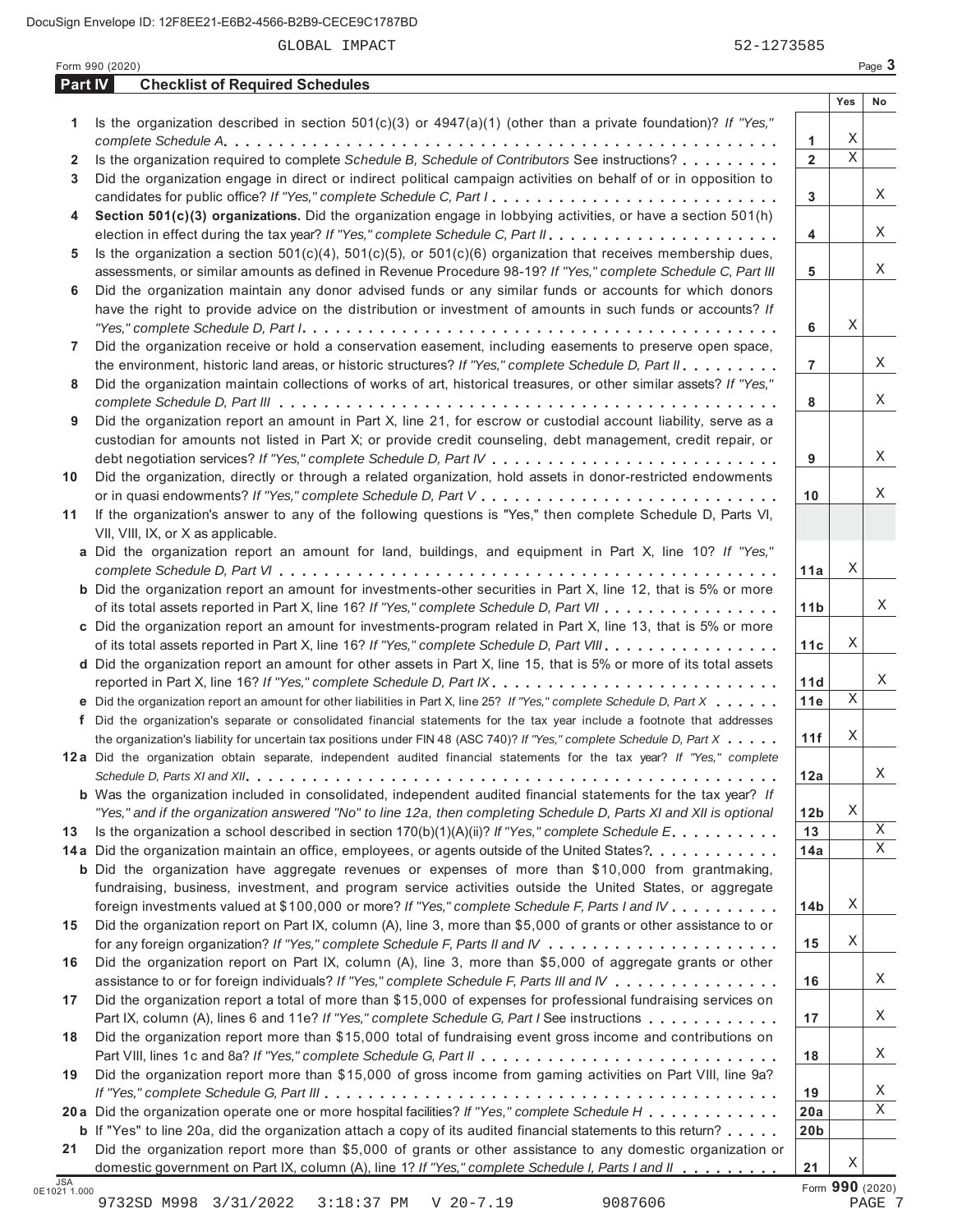|                            | Form 990 (2020)                                                                                                             |                 |     | Page 4                |
|----------------------------|-----------------------------------------------------------------------------------------------------------------------------|-----------------|-----|-----------------------|
| Part IV                    | <b>Checklist of Required Schedules (continued)</b>                                                                          |                 |     |                       |
|                            |                                                                                                                             |                 | Yes | No                    |
| 22                         | Did the organization report more than \$5,000 of grants or other assistance to or for domestic individuals on               |                 |     |                       |
|                            | Part IX, column (A), line 2? If "Yes," complete Schedule I, Parts I and III                                                 | 22              |     | Χ                     |
| 23                         | Did the organization answer "Yes" to Part VII, Section A, line 3, 4, or 5 about compensation of the                         |                 |     |                       |
|                            | organization's current and former officers, directors, trustees, key employees, and highest compensated                     |                 |     |                       |
|                            |                                                                                                                             | 23              | Χ   |                       |
|                            | 24a Did the organization have a tax-exempt bond issue with an outstanding principal amount of more than                     |                 |     |                       |
|                            | \$100,000 as of the last day of the year, that was issued after December 31, 2002? If "Yes," answer lines 24b               |                 |     |                       |
|                            | through 24d and complete Schedule K. If "No," go to line 25a                                                                | 24a             |     | Χ                     |
|                            | <b>b</b> Did the organization invest any proceeds of tax-exempt bonds beyond a temporary period exception?                  | 24 <sub>b</sub> |     |                       |
|                            | c Did the organization maintain an escrow account other than a refunding escrow at any time during the year                 |                 |     |                       |
|                            |                                                                                                                             | 24c             |     |                       |
|                            | d Did the organization act as an "on behalf of" issuer for bonds outstanding at any time during the year?                   | 24d             |     |                       |
|                            | 25a Section 501(c)(3), 501(c)(4), and 501(c)(29) organizations. Did the organization engage in an excess benefit            |                 |     |                       |
|                            | transaction with a disqualified person during the year? If "Yes," complete Schedule L, Part I.                              | 25a             |     | Χ                     |
|                            | <b>b</b> Is the organization aware that it engaged in an excess benefit transaction with a disqualified person in a prior   |                 |     |                       |
|                            | year, and that the transaction has not been reported on any of the organization's prior Forms 990 or 990-EZ?                |                 |     |                       |
|                            |                                                                                                                             | 25 <sub>b</sub> |     | Χ                     |
| 26                         | Did the organization report any amount on Part X, line 5 or 22, for receivables from or payables to any current             |                 |     |                       |
|                            | or former officer, director, trustee, key employee, creator or founder, substantial contributor, or 35%                     |                 |     |                       |
|                            | controlled entity or family member of any of these persons? If "Yes," complete Schedule L, Part II.                         | 26              |     | Χ                     |
| 27                         | Did the organization provide a grant or other assistance to any current or former officer, director, trustee, key           |                 |     |                       |
|                            | employee, creator or founder, substantial contributor or employee thereof, a grant selection committee                      |                 |     |                       |
|                            | member, or to a 35% controlled entity (including an employee thereof) or family member of any of these                      |                 |     |                       |
|                            |                                                                                                                             | 27              |     | Χ                     |
| 28                         | Was the organization a party to a business transaction with one of the following parties (see Schedule L,                   |                 |     |                       |
|                            | Part IV instructions, for applicable filing thresholds, conditions, and exceptions):                                        |                 |     |                       |
|                            | a A current or former officer, director, trustee, key employee, creator or founder, or substantial contributor? If          |                 |     |                       |
|                            |                                                                                                                             | 28a             |     | Χ                     |
|                            | <b>b</b> A family member of any individual described in line 28a? If "Yes," complete Schedule L, Part IV.                   | 28 <sub>b</sub> |     | X                     |
|                            | c A 35% controlled entity of one or more individuals and/or organizations described in lines 28a or 28b? If                 |                 |     |                       |
|                            |                                                                                                                             | 28c             |     | X                     |
| 29                         | Did the organization receive more than \$25,000 in non-cash contributions? If "Yes," complete Schedule M $\ldots$           | 29              |     | X                     |
| 30                         | Did the organization receive contributions of art, historical treasures, or other similar assets, or qualified              |                 |     |                       |
|                            |                                                                                                                             | 30              |     | Χ                     |
| 31                         | Did the organization liquidate, terminate, or dissolve and cease operations? If "Yes," complete Schedule N, Part I          | 31              |     | $\overline{\text{X}}$ |
| 32                         | Did the organization sell, exchange, dispose of, or transfer more than 25% of its net assets? If "Yes,"                     |                 |     |                       |
|                            |                                                                                                                             | 32              |     | Χ                     |
| 33                         | Did the organization own 100% of an entity disregarded as separate from the organization under Regulations                  |                 |     |                       |
|                            |                                                                                                                             | 33              |     | Χ                     |
| 34                         | Was the organization related to any tax-exempt or taxable entity? If "Yes," complete Schedule R, Part II, III,              |                 |     |                       |
|                            |                                                                                                                             | 34              | Χ   |                       |
|                            | 35a Did the organization have a controlled entity within the meaning of section 512(b)(13)?                                 | 35a             | Χ   |                       |
|                            | <b>b</b> If "Yes" to line 35a, did the organization receive any payment from or engage in any transaction with a            |                 |     |                       |
|                            | controlled entity within the meaning of section 512(b)(13)? If "Yes," complete Schedule R, Part V, line 2                   | 35 <sub>b</sub> | Χ   |                       |
| 36                         | Section 501(c)(3) organizations. Did the organization make any transfers to an exempt non-charitable                        |                 |     |                       |
|                            |                                                                                                                             | 36              |     |                       |
| 37                         | Did the organization conduct more than 5% of its activities through an entity that is not a related organization            |                 |     |                       |
|                            | and that is treated as a partnership for federal income tax purposes? If "Yes," complete Schedule R, Part VI                | 37              |     | Χ                     |
| 38                         | Did the organization complete Schedule O and provide explanations in Schedule O for Part VI, lines 11b and                  |                 |     |                       |
|                            | 19? Note: All Form 990 filers are required to complete Schedule O.                                                          | 38              | Χ   |                       |
| <b>Part V</b>              | <b>Statements Regarding Other IRS Filings and Tax Compliance</b>                                                            |                 |     |                       |
|                            | Check if Schedule O contains a response or note to any line in this Part V                                                  |                 |     |                       |
|                            |                                                                                                                             |                 | Yes | No                    |
|                            | 19<br>1a                                                                                                                    |                 |     |                       |
|                            | 0.<br><b>b</b> Enter the number of Forms W-2G included in line 1a. Enter -0- if not applicable $\ldots \ldots \ldots$<br>1b |                 |     |                       |
|                            | c Did the organization comply with backup withholding rules for reportable payments to vendors and                          |                 |     |                       |
|                            |                                                                                                                             | 1c              | Χ   |                       |
| <b>JSA</b><br>0E1030 1.000 |                                                                                                                             |                 |     | Form 990 (2020)       |
|                            | 9732SD M998 3/31/2022<br>$3:18:37$ PM<br>$V$ 20-7.19<br>9087606                                                             |                 |     | PAGE 8                |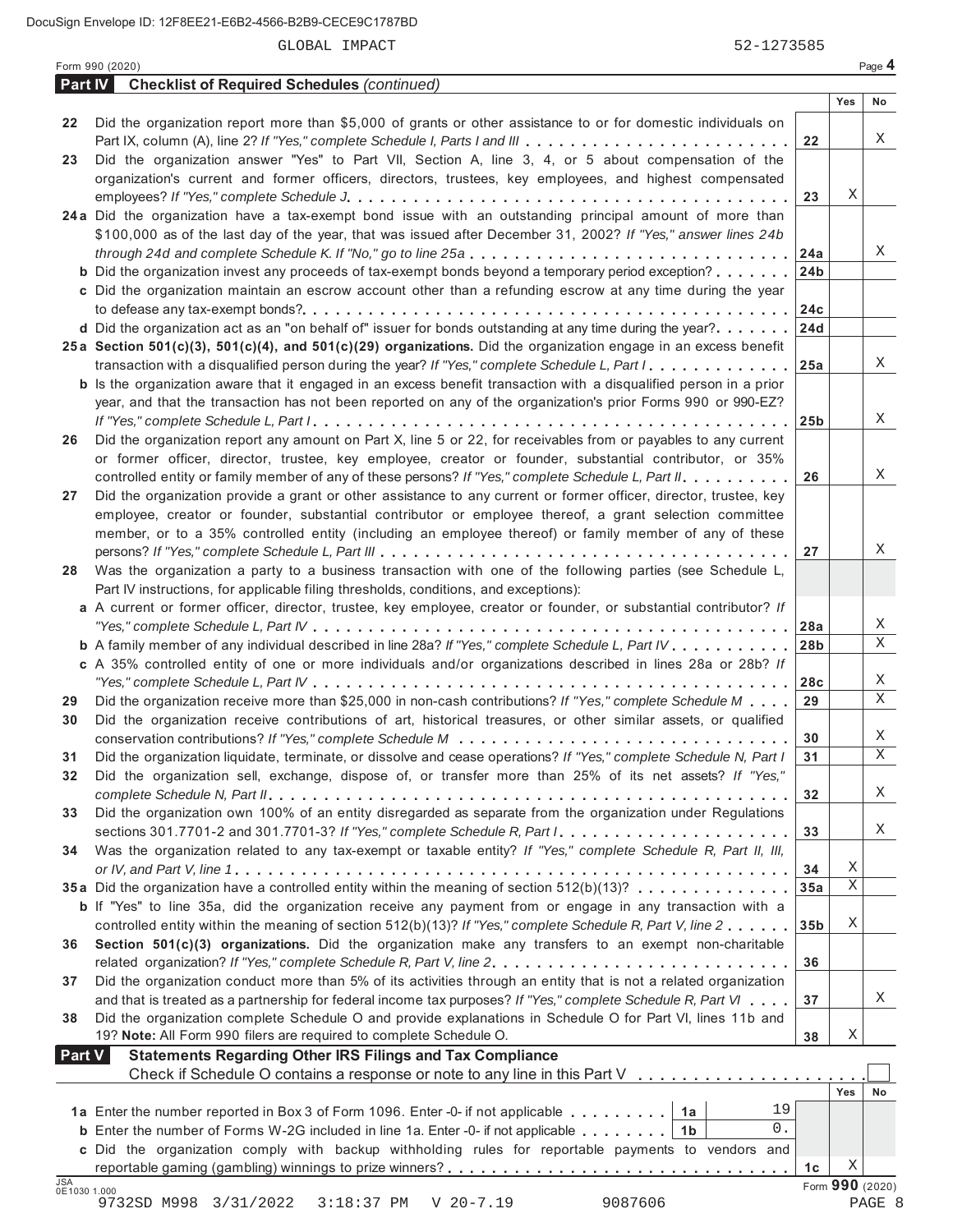|        | Form 990 (2020)                                                                                                                              |                 |     | Page 5 |
|--------|----------------------------------------------------------------------------------------------------------------------------------------------|-----------------|-----|--------|
| Part V | Statements Regarding Other IRS Filings and Tax Compliance (continued)                                                                        |                 |     |        |
|        |                                                                                                                                              |                 | Yes | No     |
|        | 2a Enter the number of employees reported on Form W-3, Transmittal of Wage and Tax                                                           |                 |     |        |
|        | 119<br>2a<br>Statements, filed for the calendar year ending with or within the year covered by this return.                                  |                 |     |        |
|        | <b>b</b> If at least one is reported on line 2a, did the organization file all required federal employment tax returns?                      | 2b              | Χ   |        |
|        | Note: If the sum of lines 1a and 2a is greater than 250, you may be required to e-file (see instructions)                                    |                 |     |        |
|        | 3a Did the organization have unrelated business gross income of \$1,000 or more during the year?                                             | 3a              | Χ   |        |
|        | <b>b</b> If "Yes," has it filed a Form 990-T for this year? If "No" to line 3b, provide an explanation on Schedule O                         | 3b              | Χ   |        |
|        | 4a At any time during the calendar year, did the organization have an interest in, or a signature or other authority over,                   |                 |     |        |
|        | a financial account in a foreign country (such as a bank account, securities account, or other financial account)?                           | 4a              |     | Χ      |
|        | <b>b</b> If "Yes," enter the name of the foreign country $\triangleright$ $\preceq$                                                          |                 |     |        |
|        | See instructions for filing requirements for FinCEN Form 114, Report of Foreign Bank and Financial Accounts (FBAR).                          |                 |     |        |
|        | 5a Was the organization a party to a prohibited tax shelter transaction at any time during the tax year?                                     | 5а              |     | Χ      |
|        | <b>b</b> Did any taxable party notify the organization that it was or is a party to a prohibited tax shelter transaction?                    | 5b              |     | Χ      |
|        |                                                                                                                                              | 5с              |     |        |
|        | 6a Does the organization have annual gross receipts that are normally greater than \$100,000, and did the                                    |                 |     |        |
|        | organization solicit any contributions that were not tax deductible as charitable contributions?                                             | 6a              |     | Χ      |
|        | <b>b</b> If "Yes," did the organization include with every solicitation an express statement that such contributions or                      |                 |     |        |
|        |                                                                                                                                              | 6b              |     |        |
| 7      | Organizations that may receive deductible contributions under section 170(c).                                                                |                 |     |        |
|        | a Did the organization receive a payment in excess of \$75 made partly as a contribution and partly for goods                                |                 |     |        |
|        |                                                                                                                                              | 7а              |     | Χ      |
|        | <b>b</b> If "Yes," did the organization notify the donor of the value of the goods or services provided?                                     | 7b              |     |        |
|        | c Did the organization sell, exchange, or otherwise dispose of tangible personal property for which it was                                   |                 |     |        |
|        |                                                                                                                                              | 7с              |     | Χ      |
|        | 7d<br>d If "Yes," indicate the number of Forms 8282 filed during the year $\dots \dots \dots \dots \dots$                                    |                 |     |        |
|        | e Did the organization receive any funds, directly or indirectly, to pay premiums on a personal benefit contract?                            | 7е              |     | Χ      |
|        | f Did the organization, during the year, pay premiums, directly or indirectly, on a personal benefit contract?                               | 7f              |     | Χ      |
|        | If the organization received a contribution of qualified intellectual property, did the organization file Form 8899 as required?             | 7g              |     |        |
|        | h If the organization received a contribution of cars, boats, airplanes, or other vehicles, did the organization file a Form 1098-C?. .      | 7h              |     |        |
| 8      | Sponsoring organizations maintaining donor advised funds. Did a donor advised fund maintained by the                                         |                 |     |        |
|        | sponsoring organization have excess business holdings at any time during the year?                                                           | 8               |     |        |
| 9      | Sponsoring organizations maintaining donor advised funds.                                                                                    |                 |     |        |
|        | a Did the sponsoring organization make any taxable distributions under section 4966?                                                         | 9а              |     |        |
|        | <b>b</b> Did the sponsoring organization make a distribution to a donor, donor advisor, or related person?                                   | 9b              |     |        |
|        | 10 Section 501(c)(7) organizations. Enter:                                                                                                   |                 |     |        |
|        | 10a <br>a Initiation fees and capital contributions included on Part VIII, line 12                                                           |                 |     |        |
|        | 10b<br><b>b</b> Gross receipts, included on Form 990, Part VIII, line 12, for public use of club facilities                                  |                 |     |        |
| 11     | Section 501(c)(12) organizations. Enter:                                                                                                     |                 |     |        |
|        | 11a<br>a Gross income from members or shareholders                                                                                           |                 |     |        |
|        | <b>b</b> Gross income from other sources (Do not net amounts due or paid to other sources                                                    |                 |     |        |
|        | 11 <sub>b</sub>                                                                                                                              |                 |     |        |
|        | 12a Section 4947(a)(1) non-exempt charitable trusts. Is the organization filing Form 990 in lieu of Form 1041?                               | 12a             |     |        |
|        | 12b<br><b>b</b> If "Yes," enter the amount of tax-exempt interest received or accrued during the year                                        |                 |     |        |
| 13     | Section 501(c)(29) qualified nonprofit health insurance issuers.                                                                             |                 |     |        |
|        | a Is the organization licensed to issue qualified health plans in more than one state?                                                       | 13a             |     |        |
|        | Note: See the instructions for additional information the organization must report on Schedule O.                                            |                 |     |        |
|        | <b>b</b> Enter the amount of reserves the organization is required to maintain by the states in which                                        |                 |     |        |
|        | 13b                                                                                                                                          |                 |     |        |
|        | 13c                                                                                                                                          |                 |     |        |
|        | 14a Did the organization receive any payments for indoor tanning services during the tax year?                                               | 14a             |     | Χ      |
|        | <b>b</b> If "Yes," has it filed a Form 720 to report these payments? If "No," provide an explanation on Schedule $0 \cdot \cdot \cdot \cdot$ | 14 <sub>b</sub> |     |        |
| 15     | Is the organization subject to the section 4960 tax on payment(s) of more than \$1,000,000 in remuneration or                                |                 |     |        |
|        |                                                                                                                                              | 15              |     | Χ      |
|        | If "Yes," see instructions and file Form 4720, Schedule N.                                                                                   |                 |     |        |
| 16     | Is the organization an educational institution subject to the section 4968 excise tax on net investment income?                              | 16              |     | Χ      |
|        | If "Yes," complete Form 4720, Schedule O.                                                                                                    |                 |     |        |

Form **990** (2020)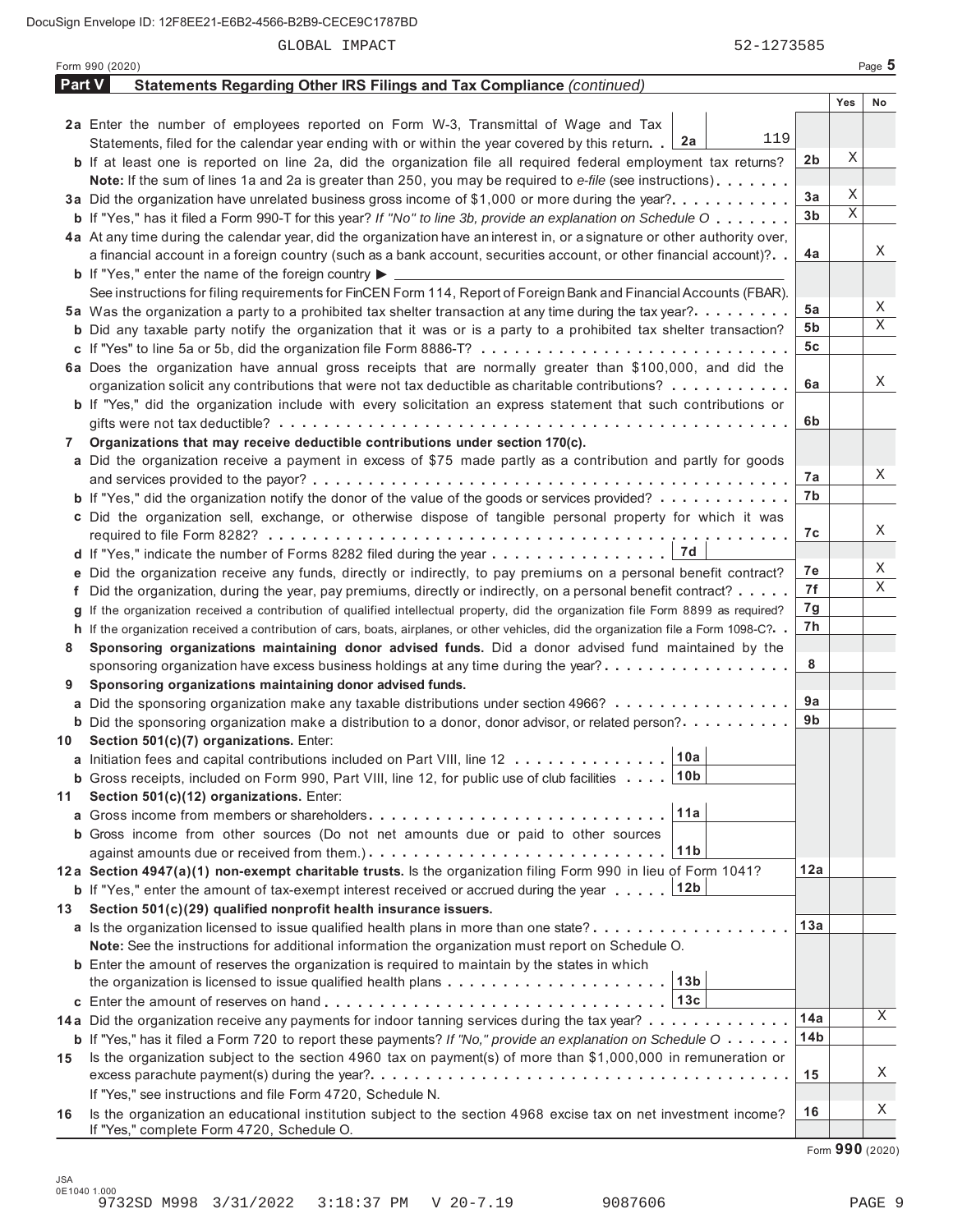|              | 52-1273585<br>GLOBAL IMPACT<br>Form 990 (2020)                                                                                                                                                                                           |                 |            | Page $6$  |
|--------------|------------------------------------------------------------------------------------------------------------------------------------------------------------------------------------------------------------------------------------------|-----------------|------------|-----------|
| Part VI      | Governance, Management, and Disclosure For each "Yes" response to lines 2 through 7b below, and for a "No"                                                                                                                               |                 |            |           |
|              | response to line 8a, 8b, or 10b below, describe the circumstances, processes, or changes on Schedule O. See instructions.                                                                                                                |                 |            |           |
|              |                                                                                                                                                                                                                                          |                 |            | $X \vert$ |
|              | <b>Section A. Governing Body and Management</b>                                                                                                                                                                                          |                 |            |           |
|              |                                                                                                                                                                                                                                          |                 | <b>Yes</b> | No        |
|              | 18<br>1a<br>1a Enter the number of voting members of the governing body at the end of the tax year                                                                                                                                       |                 |            |           |
|              | If there are material differences in voting rights among members of the governing body, or<br>if the governing body delegated broad authority to an executive committee or similar                                                       |                 |            |           |
|              | committee, explain on Schedule O.                                                                                                                                                                                                        |                 |            |           |
| b            | 17<br>1 <sub>b</sub><br>Enter the number of voting members included on line 1a, above, who are independent $\dots$ .                                                                                                                     |                 |            |           |
| $\mathbf{2}$ | Did any officer, director, trustee, or key employee have a family relationship or a business relationship with                                                                                                                           |                 |            |           |
|              |                                                                                                                                                                                                                                          | 2               |            | Χ         |
| 3            | Did the organization delegate control over management duties customarily performed by or under the direct                                                                                                                                |                 |            | Χ         |
|              | supervision of officers, directors, trustees, or key employees to a management company or other person?                                                                                                                                  | 3<br>4          |            | Χ         |
| 4            | Did the organization make any significant changes to its governing documents since the prior Form 990 was filed?                                                                                                                         | 5               |            | Χ         |
| 5            | Did the organization become aware during the year of a significant diversion of the organization's assets?                                                                                                                               | 6               |            | Χ         |
| 6            |                                                                                                                                                                                                                                          |                 |            |           |
| 7a           | Did the organization have members, stockholders, or other persons who had the power to elect or appoint                                                                                                                                  | 7а              |            | Χ         |
|              | <b>b</b> Are any governance decisions of the organization reserved to (or subject to approval by) members,                                                                                                                               |                 |            |           |
|              |                                                                                                                                                                                                                                          | 7b              |            | Χ         |
| 8            | Did the organization contemporaneously document the meetings held or written actions undertaken during                                                                                                                                   |                 |            |           |
|              | the year by the following:                                                                                                                                                                                                               |                 |            |           |
| а            |                                                                                                                                                                                                                                          | 8а              | Χ          |           |
| b            |                                                                                                                                                                                                                                          | 8b              | Χ          |           |
| 9            | Is there any officer, director, trustee, or key employee listed in Part VII, Section A, who cannot be reached at                                                                                                                         |                 |            |           |
|              | the organization's mailing address? If "Yes," provide the names and addresses on Schedule O.                                                                                                                                             | 9               |            | Χ         |
|              | Section B. Policies (This Section B requests information about policies not required by the Internal Revenue Code.)                                                                                                                      |                 |            |           |
|              |                                                                                                                                                                                                                                          |                 | Yes        | No        |
| 10a          |                                                                                                                                                                                                                                          | 10a             |            | X         |
|              | <b>b</b> If "Yes," did the organization have written policies and procedures governing the activities of such chapters,                                                                                                                  |                 |            |           |
|              | affiliates, and branches to ensure their operations are consistent with the organization's exempt purposes?                                                                                                                              | 10 <sub>b</sub> |            |           |
| 11 a         | Has the organization provided a complete copy of this Form 990 to all members of its governing body before filing the form?                                                                                                              | 11a             | Χ          |           |
| b            | Describe in Schedule O the process, if any, used by the organization to review this Form 990.                                                                                                                                            |                 | Χ          |           |
| 12a          | Did the organization have a written conflict of interest policy? If "No," go to line 13                                                                                                                                                  | 12a             |            |           |
|              | <b>b</b> Were officers, directors, or trustees, and key employees required to disclose annually interests that could give                                                                                                                | 12 <sub>b</sub> | Χ          |           |
|              |                                                                                                                                                                                                                                          |                 |            |           |
|              | Did the organization regularly and consistently monitor and enforce compliance with the policy? If "Yes,"                                                                                                                                | 12c             | Χ          |           |
| 13           | Did the organization have a written whistleblower policy?                                                                                                                                                                                | 13              | Χ          |           |
| 14           | Did the organization have a written document retention and destruction policy?                                                                                                                                                           | 14              | Χ          |           |
| 15           | Did the process for determining compensation of the following persons include a review and approval by                                                                                                                                   |                 |            |           |
|              | independent persons, comparability data, and contemporaneous substantiation of the deliberation and decision?                                                                                                                            |                 |            |           |
| а            |                                                                                                                                                                                                                                          | 15a             | Χ          |           |
| b            |                                                                                                                                                                                                                                          | 15 <sub>b</sub> | Χ          |           |
|              | If "Yes" to line 15a or 15b, describe the process in Schedule O (see instructions).                                                                                                                                                      |                 |            |           |
| 16a          | Did the organization invest in, contribute assets to, or participate in a joint venture or similar arrangement                                                                                                                           |                 |            |           |
|              |                                                                                                                                                                                                                                          | 16a             |            | Χ         |
|              | <b>b</b> If "Yes," did the organization follow a written policy or procedure requiring the organization to evaluate its                                                                                                                  |                 |            |           |
|              | participation in joint venture arrangements under applicable federal tax law, and take steps to safeguard the                                                                                                                            |                 |            |           |
|              |                                                                                                                                                                                                                                          | 16 <sub>b</sub> |            |           |
|              | <b>Section C. Disclosure</b>                                                                                                                                                                                                             |                 |            |           |
| 17           | List the states with which a copy of this Form 990 is required to be filed $\blacktriangleright$ ATTACHMENT 2                                                                                                                            |                 |            |           |
| 18           | Section 6104 requires an organization to make its Forms 1023 (1024 or 1024-A, if applicable), 990, and 990-T (Section 501(c)<br>(3)s only) available for public inspection. Indicate how you made these available. Check all that apply. |                 |            |           |
|              | $\mathbf{X}$<br>$X \mid$<br>Another's website<br>$\vert X \vert$<br>Own website<br>Upon request<br>Other (explain on Schedule O)                                                                                                         |                 |            |           |
|              |                                                                                                                                                                                                                                          |                 |            |           |
| 19           | Describe on Schedule O whether (and if so, how) the organization made its governing documents, conflict of interest policy,<br>and financial statements available to the public during the tax year.                                     |                 |            |           |
| 20           |                                                                                                                                                                                                                                          |                 |            |           |
|              | State the name, address, and telephone number of the person who possesses the organization's books and records $\blacktriangleright$ KAREN ROBINSON 1199 NORTH FAIRFAX ST, 300 ALEXANDRIA, VA 22314                                      |                 |            |           |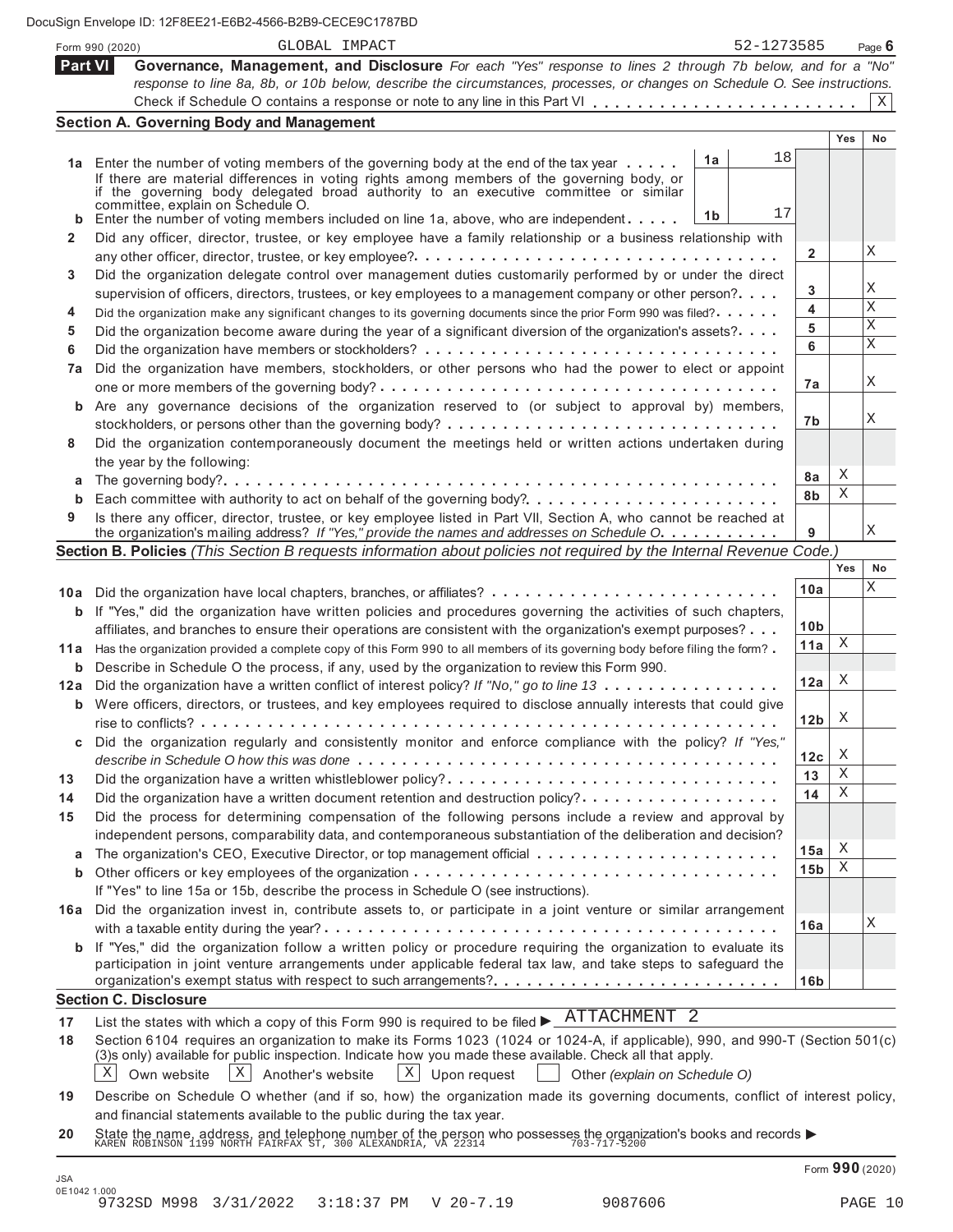| GLOBAL IMPACT<br>Form 990 (2020)                                                                                                                              | 52-1273585<br>Page 7 |
|---------------------------------------------------------------------------------------------------------------------------------------------------------------|----------------------|
| Part VII Compensation of Officers, Directors, Trustees, Key Employees, Highest Compensated Employees, and<br><b>Independent Contractors</b>                   |                      |
|                                                                                                                                                               |                      |
| Section A. Officers, Directors, Trustees, Key Employees, and Highest Compensated Employees                                                                    |                      |
| 1a Complete this table for all persons required to be listed. Report compensation for the calendar year ending with or within the<br>organization's tax year. |                      |

 List all of the organization's **current** officers, directors, trustees (whether individuals or organizations), regardless of amount of compensation. Enter -0- in columns (D), (E), and (F) if no compensation was paid.

List all of the organization's **current** key employees, if any. See instructions for definition of "key employee."

 List the organization's five **current** highest compensated employees (other than an officer, director, trustee, or key employee) who received reportable compensation (Box 5 of Form W-2 and/or Box 7 of Form 1099-MISC) of more than \$100,000 from the organization and any related organizations.

anization and any related organizations.<br>● List all of the organization's **former** officers, key employees, and highest compensated employees who received more than \$100,000 of reportable compensation from the organization and any related organizations.

00,000 of reportable compensation from the organization and any related organizations.<br>● List all of the organization's **former directors or trustees** that received, in the capacity as a former director or organization, more than \$10,000 of reportable compensation from the organization and any related organizations. See instructions for the order in which to list the persons above.

Check this box if neither the organization nor any related organization compensated any current officer, director, or trustee.

| (A)<br>Name and title       | (B)<br>Average<br>hours<br>per week<br>(list any<br>hours for<br>related |                                   |                       | Officer | (C)<br>Position<br>Key employee | (do not check more than one<br>box, unless person is both an<br>officer and a director/trustee) | Former | (D)<br>Reportable<br>compensation<br>from the<br>organization<br>(W-2/1099-MISC) | (E)<br>Reportable<br>compensation<br>from related<br>organizations<br>(W-2/1099-MISC) | (F)<br><b>Estimated amount</b><br>of other<br>compensation<br>from the<br>organization and<br>related organizations |
|-----------------------------|--------------------------------------------------------------------------|-----------------------------------|-----------------------|---------|---------------------------------|-------------------------------------------------------------------------------------------------|--------|----------------------------------------------------------------------------------|---------------------------------------------------------------------------------------|---------------------------------------------------------------------------------------------------------------------|
|                             | organizations<br>below<br>dotted line)                                   | Individual trustee<br>or director | Institutional trustee |         |                                 | Highest compensated<br>employee                                                                 |        |                                                                                  |                                                                                       |                                                                                                                     |
| (1) SCOTT JACKSON           | 40.00                                                                    |                                   |                       |         |                                 |                                                                                                 |        |                                                                                  |                                                                                       |                                                                                                                     |
| PRESIDENT AND CEO           | 0.                                                                       | Χ                                 |                       | Χ       |                                 |                                                                                                 |        | 459, 473.                                                                        | 0.                                                                                    | 27,330.                                                                                                             |
| (2) KAREN ROBINSON          | 1.00                                                                     |                                   |                       |         |                                 |                                                                                                 |        |                                                                                  |                                                                                       |                                                                                                                     |
| CFO & EVP FIN. SERVICE      | 40.00                                                                    |                                   |                       | Χ       |                                 |                                                                                                 |        | 0.                                                                               | 262,101.                                                                              | 18,509.                                                                                                             |
| (3) STEPHANIE SCHOLZ        | 40.00                                                                    |                                   |                       |         |                                 |                                                                                                 |        |                                                                                  |                                                                                       |                                                                                                                     |
| VP HR & ADMINISTRATION      | 0.                                                                       |                                   |                       |         |                                 | Χ                                                                                               |        | 175,423.                                                                         | 0.                                                                                    | 24,736.                                                                                                             |
| (4) KATHLEEN LOWENTHAL      | 40.00                                                                    |                                   |                       |         |                                 |                                                                                                 |        |                                                                                  |                                                                                       |                                                                                                                     |
| VP PARTHER SOLUTIONS        | 0.                                                                       |                                   |                       |         | Χ                               |                                                                                                 |        | 173,713.                                                                         | $\overline{0}$ .                                                                      | 25,067.                                                                                                             |
| (5) CINDY WILLMAN           | 40.00                                                                    |                                   |                       |         |                                 |                                                                                                 |        |                                                                                  |                                                                                       |                                                                                                                     |
| VP OPERATION                | 0.                                                                       |                                   |                       |         |                                 | Χ                                                                                               |        | 176,964.                                                                         | $\mathsf{O}$ .                                                                        | 17,129.                                                                                                             |
| (6) LOUIS TORCHIA           | 40.00                                                                    |                                   |                       |         |                                 |                                                                                                 |        |                                                                                  |                                                                                       |                                                                                                                     |
| EXECUITIVE DIRECTOR, CFCNCA | 0.                                                                       |                                   |                       |         |                                 | Χ                                                                                               |        | 165,451.                                                                         | $\mathsf{O}$ .                                                                        | 6,243.                                                                                                              |
| (7) SARA L ENRIQUE          | 40.00                                                                    |                                   |                       |         |                                 |                                                                                                 |        |                                                                                  |                                                                                       |                                                                                                                     |
| EXECUTIVE DIRECTOR PHIL T   | 0.                                                                       |                                   |                       |         |                                 | Χ                                                                                               |        | 145,548.                                                                         | $\mathbf{0}$ .                                                                        | 14,777.                                                                                                             |
| (8) SABRINA ROMERO          | 40.00                                                                    |                                   |                       |         |                                 |                                                                                                 |        |                                                                                  |                                                                                       |                                                                                                                     |
| CONTROLLER                  | 0.                                                                       |                                   |                       |         |                                 | X                                                                                               |        | 148,446.                                                                         | 0.                                                                                    | 5,093.                                                                                                              |
| (9) STEVE POLO              | 2.00                                                                     |                                   |                       |         |                                 |                                                                                                 |        |                                                                                  |                                                                                       |                                                                                                                     |
| <b>CHAIR</b>                | 0.                                                                       | Χ                                 |                       | Χ       |                                 |                                                                                                 |        | 0.                                                                               | $\mathsf{O}$ .                                                                        | 0                                                                                                                   |
| (10) NANCY A KELLY          | 2.00                                                                     |                                   |                       |         |                                 |                                                                                                 |        |                                                                                  |                                                                                       |                                                                                                                     |
| VICE CHAIR                  | 0.                                                                       | Χ                                 |                       | Χ       |                                 |                                                                                                 |        | 0.                                                                               | 0                                                                                     | $\overline{0}$ .                                                                                                    |
| (11) JAMES B KANUCH         | 2.00                                                                     |                                   |                       |         |                                 |                                                                                                 |        |                                                                                  |                                                                                       |                                                                                                                     |
| SECRETARY AND TREASURER     | 0.                                                                       | Χ                                 |                       | Χ       |                                 |                                                                                                 |        | 0.                                                                               | $\mathsf{O}$ .                                                                        | 0.                                                                                                                  |
| (12) JENNIFER ALCORN        | 1.00                                                                     |                                   |                       |         |                                 |                                                                                                 |        |                                                                                  |                                                                                       |                                                                                                                     |
| <b>DIRECTOR</b>             | 0.                                                                       | X                                 |                       |         |                                 |                                                                                                 |        | 0.                                                                               | $\mathsf{O}$                                                                          | $\mathsf{O}$ .                                                                                                      |
| (13) TIMOTHY BLOECHL        | 1.00                                                                     |                                   |                       |         |                                 |                                                                                                 |        |                                                                                  |                                                                                       |                                                                                                                     |
| <b>DIRECTOR</b>             | 0.                                                                       | Χ                                 |                       |         |                                 |                                                                                                 |        | 0.                                                                               | 0.                                                                                    | $\mathsf{O}$ .                                                                                                      |
| (14) TRACEY BURTON          | 1.00                                                                     |                                   |                       |         |                                 |                                                                                                 |        |                                                                                  |                                                                                       |                                                                                                                     |
| <b>DIRECTOR</b>             | 0.                                                                       | Χ                                 |                       |         |                                 |                                                                                                 |        | 0.                                                                               | $\mathsf{O}$ .                                                                        | 0.                                                                                                                  |

Form **990** (2020)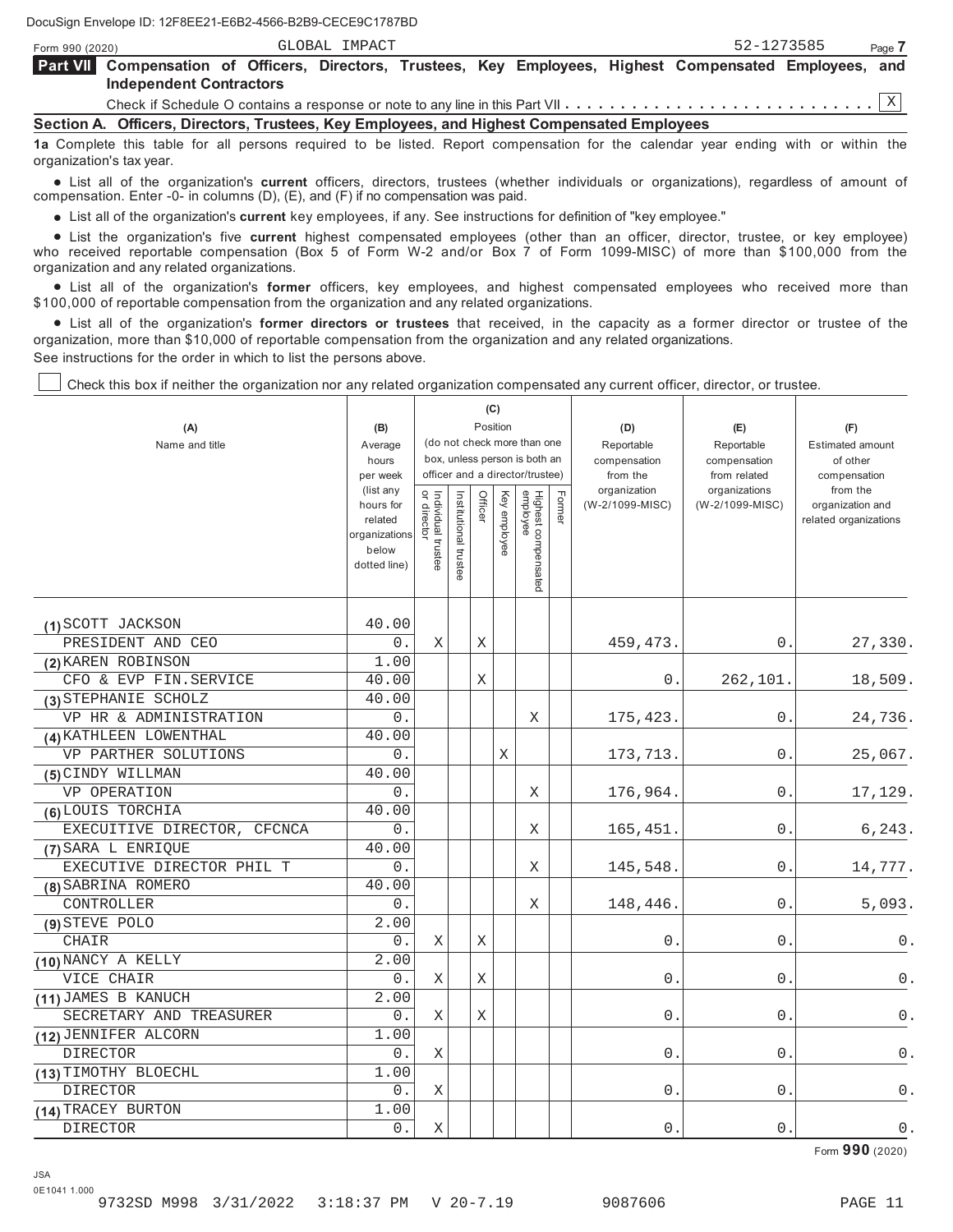| (A)<br>(C)<br>(D)<br>(F)<br>(B)<br>(E)<br>Name and title<br>Reportable<br>Reportable<br>Position<br>Estimated<br>Average<br>(do not check more than one<br>compensation<br>compensation from<br>amount of<br>hours per<br>box, unless person is both an<br>other<br>week (list any<br>from<br>related<br>officer and a director/trustee)<br>compensation<br>hours for<br>organizations<br>the<br>Highest compensated<br>employee<br>Individual trustee<br>or director<br>Institutional trustee<br>Former<br>Officer<br>Key employee<br>from the<br>related<br>(W-2/1099-MISC)<br>organization<br>organization<br>organizations<br>(W-2/1099-MISC)<br>and related<br>below dotted<br>organizations<br>line)<br>1.00<br><b>DIRECTOR</b><br>0<br>0.<br>0.<br>X<br>1.00<br><b>DIRECTOR</b><br>$0$ .<br>0<br>0.<br>Χ<br>1.00<br><b>DIRECTOR</b><br>0.<br>0<br>0.<br>X<br>1.00<br><b>DIRECTOR</b><br>0.<br>0<br>0.<br>X<br>1.00<br><b>DIRECTOR</b><br>0.<br>0<br>0.<br>X<br>1.00<br><b>DIRECTOR</b><br>0.<br>0<br>0.<br>X<br>1.00<br><b>DIRECTOR</b><br>0.<br>0<br>0.<br>X<br>(22) CAROL RIEG<br>1.00<br><b>DIRECTOR</b><br>0.<br>0<br>0.<br>X<br>(23) ANITA WHITEHEAD<br>1.00<br><b>DIRECTOR</b><br>0.<br>0<br>0.<br>Χ<br>24) DAVID WU<br>1.00<br>0.<br>0<br><b>DIRECTOR</b><br>0.<br>X<br>1.00<br><b>DIRECTOR</b><br>0.<br>Χ<br>0<br>0.<br>1,445,018.<br>262,101<br>138,884.<br>and a series and a series<br>$\Omega$<br>$\Omega$ .<br>c Total from continuation sheets to Part VII, Section A<br>1,445,018.<br>262,101.<br>138,884.<br>2 Total number of individuals (including but not limited to those listed above) who received more than \$100,000 of<br>reportable compensation from the organization ▶<br>7<br><b>Yes</b><br><b>No</b><br>Did the organization list any former officer, director, or trustee, key employee, or highest compensated<br>Χ<br>employee on line 1a? If "Yes," complete Schedule J for such individual<br>3<br>4 For any individual listed on line 1a, is the sum of reportable compensation and other compensation from the<br>organization and related organizations greater than \$150,000? If "Yes," complete Schedule J for such<br>Χ<br>4<br>Did any person listed on line 1a receive or accrue compensation from any unrelated organization or individual<br>5<br>Χ<br>for services rendered to the organization? If "Yes," complete Schedule J for such person<br>5<br><b>Section B. Independent Contractors</b><br>Complete this table for your five highest compensated independent contractors that received more than \$100,000 of<br>compensation from the organization. Report compensation for the calendar year ending with or within the organization's tax<br>year.<br>(A)<br>(B)<br>(C)<br>Name and business address<br>Description of services<br>Compensation<br>ATTACHMENT 3 | Form 990 (2020)<br><b>Part VII</b><br>Section A. Officers, Directors, Trustees, Key Employees, and Highest Compensated Employees (continued) |  |  |  |  |  |  |  |
|-----------------------------------------------------------------------------------------------------------------------------------------------------------------------------------------------------------------------------------------------------------------------------------------------------------------------------------------------------------------------------------------------------------------------------------------------------------------------------------------------------------------------------------------------------------------------------------------------------------------------------------------------------------------------------------------------------------------------------------------------------------------------------------------------------------------------------------------------------------------------------------------------------------------------------------------------------------------------------------------------------------------------------------------------------------------------------------------------------------------------------------------------------------------------------------------------------------------------------------------------------------------------------------------------------------------------------------------------------------------------------------------------------------------------------------------------------------------------------------------------------------------------------------------------------------------------------------------------------------------------------------------------------------------------------------------------------------------------------------------------------------------------------------------------------------------------------------------------------------------------------------------------------------------------------------------------------------------------------------------------------------------------------------------------------------------------------------------------------------------------------------------------------------------------------------------------------------------------------------------------------------------------------------------------------------------------------------------------------------------------------------------------------------------------------------------------------------------------------------------------------------------------------------------------------------------------------------------------------------------------------------------------------------------------------------------------------------------------------------------------------------------------------------------------------------------------------------|----------------------------------------------------------------------------------------------------------------------------------------------|--|--|--|--|--|--|--|
|                                                                                                                                                                                                                                                                                                                                                                                                                                                                                                                                                                                                                                                                                                                                                                                                                                                                                                                                                                                                                                                                                                                                                                                                                                                                                                                                                                                                                                                                                                                                                                                                                                                                                                                                                                                                                                                                                                                                                                                                                                                                                                                                                                                                                                                                                                                                                                                                                                                                                                                                                                                                                                                                                                                                                                                                                                   |                                                                                                                                              |  |  |  |  |  |  |  |
|                                                                                                                                                                                                                                                                                                                                                                                                                                                                                                                                                                                                                                                                                                                                                                                                                                                                                                                                                                                                                                                                                                                                                                                                                                                                                                                                                                                                                                                                                                                                                                                                                                                                                                                                                                                                                                                                                                                                                                                                                                                                                                                                                                                                                                                                                                                                                                                                                                                                                                                                                                                                                                                                                                                                                                                                                                   |                                                                                                                                              |  |  |  |  |  |  |  |
|                                                                                                                                                                                                                                                                                                                                                                                                                                                                                                                                                                                                                                                                                                                                                                                                                                                                                                                                                                                                                                                                                                                                                                                                                                                                                                                                                                                                                                                                                                                                                                                                                                                                                                                                                                                                                                                                                                                                                                                                                                                                                                                                                                                                                                                                                                                                                                                                                                                                                                                                                                                                                                                                                                                                                                                                                                   | 15) KATHRYN COMPTON                                                                                                                          |  |  |  |  |  |  |  |
|                                                                                                                                                                                                                                                                                                                                                                                                                                                                                                                                                                                                                                                                                                                                                                                                                                                                                                                                                                                                                                                                                                                                                                                                                                                                                                                                                                                                                                                                                                                                                                                                                                                                                                                                                                                                                                                                                                                                                                                                                                                                                                                                                                                                                                                                                                                                                                                                                                                                                                                                                                                                                                                                                                                                                                                                                                   | 16) JOSEPH CRUPI                                                                                                                             |  |  |  |  |  |  |  |
|                                                                                                                                                                                                                                                                                                                                                                                                                                                                                                                                                                                                                                                                                                                                                                                                                                                                                                                                                                                                                                                                                                                                                                                                                                                                                                                                                                                                                                                                                                                                                                                                                                                                                                                                                                                                                                                                                                                                                                                                                                                                                                                                                                                                                                                                                                                                                                                                                                                                                                                                                                                                                                                                                                                                                                                                                                   | (17) MOUHAMED M DIALLO                                                                                                                       |  |  |  |  |  |  |  |
|                                                                                                                                                                                                                                                                                                                                                                                                                                                                                                                                                                                                                                                                                                                                                                                                                                                                                                                                                                                                                                                                                                                                                                                                                                                                                                                                                                                                                                                                                                                                                                                                                                                                                                                                                                                                                                                                                                                                                                                                                                                                                                                                                                                                                                                                                                                                                                                                                                                                                                                                                                                                                                                                                                                                                                                                                                   | (18) PETER GRANT                                                                                                                             |  |  |  |  |  |  |  |
|                                                                                                                                                                                                                                                                                                                                                                                                                                                                                                                                                                                                                                                                                                                                                                                                                                                                                                                                                                                                                                                                                                                                                                                                                                                                                                                                                                                                                                                                                                                                                                                                                                                                                                                                                                                                                                                                                                                                                                                                                                                                                                                                                                                                                                                                                                                                                                                                                                                                                                                                                                                                                                                                                                                                                                                                                                   | 19) STAN HARRELL                                                                                                                             |  |  |  |  |  |  |  |
|                                                                                                                                                                                                                                                                                                                                                                                                                                                                                                                                                                                                                                                                                                                                                                                                                                                                                                                                                                                                                                                                                                                                                                                                                                                                                                                                                                                                                                                                                                                                                                                                                                                                                                                                                                                                                                                                                                                                                                                                                                                                                                                                                                                                                                                                                                                                                                                                                                                                                                                                                                                                                                                                                                                                                                                                                                   | 20) VEENA JAYADEVA                                                                                                                           |  |  |  |  |  |  |  |
|                                                                                                                                                                                                                                                                                                                                                                                                                                                                                                                                                                                                                                                                                                                                                                                                                                                                                                                                                                                                                                                                                                                                                                                                                                                                                                                                                                                                                                                                                                                                                                                                                                                                                                                                                                                                                                                                                                                                                                                                                                                                                                                                                                                                                                                                                                                                                                                                                                                                                                                                                                                                                                                                                                                                                                                                                                   | (21) SARAH DEGNAN KAMBOU                                                                                                                     |  |  |  |  |  |  |  |
|                                                                                                                                                                                                                                                                                                                                                                                                                                                                                                                                                                                                                                                                                                                                                                                                                                                                                                                                                                                                                                                                                                                                                                                                                                                                                                                                                                                                                                                                                                                                                                                                                                                                                                                                                                                                                                                                                                                                                                                                                                                                                                                                                                                                                                                                                                                                                                                                                                                                                                                                                                                                                                                                                                                                                                                                                                   |                                                                                                                                              |  |  |  |  |  |  |  |
|                                                                                                                                                                                                                                                                                                                                                                                                                                                                                                                                                                                                                                                                                                                                                                                                                                                                                                                                                                                                                                                                                                                                                                                                                                                                                                                                                                                                                                                                                                                                                                                                                                                                                                                                                                                                                                                                                                                                                                                                                                                                                                                                                                                                                                                                                                                                                                                                                                                                                                                                                                                                                                                                                                                                                                                                                                   |                                                                                                                                              |  |  |  |  |  |  |  |
|                                                                                                                                                                                                                                                                                                                                                                                                                                                                                                                                                                                                                                                                                                                                                                                                                                                                                                                                                                                                                                                                                                                                                                                                                                                                                                                                                                                                                                                                                                                                                                                                                                                                                                                                                                                                                                                                                                                                                                                                                                                                                                                                                                                                                                                                                                                                                                                                                                                                                                                                                                                                                                                                                                                                                                                                                                   |                                                                                                                                              |  |  |  |  |  |  |  |
|                                                                                                                                                                                                                                                                                                                                                                                                                                                                                                                                                                                                                                                                                                                                                                                                                                                                                                                                                                                                                                                                                                                                                                                                                                                                                                                                                                                                                                                                                                                                                                                                                                                                                                                                                                                                                                                                                                                                                                                                                                                                                                                                                                                                                                                                                                                                                                                                                                                                                                                                                                                                                                                                                                                                                                                                                                   | 25) EDWARD ZELLEM                                                                                                                            |  |  |  |  |  |  |  |
|                                                                                                                                                                                                                                                                                                                                                                                                                                                                                                                                                                                                                                                                                                                                                                                                                                                                                                                                                                                                                                                                                                                                                                                                                                                                                                                                                                                                                                                                                                                                                                                                                                                                                                                                                                                                                                                                                                                                                                                                                                                                                                                                                                                                                                                                                                                                                                                                                                                                                                                                                                                                                                                                                                                                                                                                                                   | 1b Sub-total                                                                                                                                 |  |  |  |  |  |  |  |
|                                                                                                                                                                                                                                                                                                                                                                                                                                                                                                                                                                                                                                                                                                                                                                                                                                                                                                                                                                                                                                                                                                                                                                                                                                                                                                                                                                                                                                                                                                                                                                                                                                                                                                                                                                                                                                                                                                                                                                                                                                                                                                                                                                                                                                                                                                                                                                                                                                                                                                                                                                                                                                                                                                                                                                                                                                   | 3                                                                                                                                            |  |  |  |  |  |  |  |
|                                                                                                                                                                                                                                                                                                                                                                                                                                                                                                                                                                                                                                                                                                                                                                                                                                                                                                                                                                                                                                                                                                                                                                                                                                                                                                                                                                                                                                                                                                                                                                                                                                                                                                                                                                                                                                                                                                                                                                                                                                                                                                                                                                                                                                                                                                                                                                                                                                                                                                                                                                                                                                                                                                                                                                                                                                   |                                                                                                                                              |  |  |  |  |  |  |  |
|                                                                                                                                                                                                                                                                                                                                                                                                                                                                                                                                                                                                                                                                                                                                                                                                                                                                                                                                                                                                                                                                                                                                                                                                                                                                                                                                                                                                                                                                                                                                                                                                                                                                                                                                                                                                                                                                                                                                                                                                                                                                                                                                                                                                                                                                                                                                                                                                                                                                                                                                                                                                                                                                                                                                                                                                                                   |                                                                                                                                              |  |  |  |  |  |  |  |
|                                                                                                                                                                                                                                                                                                                                                                                                                                                                                                                                                                                                                                                                                                                                                                                                                                                                                                                                                                                                                                                                                                                                                                                                                                                                                                                                                                                                                                                                                                                                                                                                                                                                                                                                                                                                                                                                                                                                                                                                                                                                                                                                                                                                                                                                                                                                                                                                                                                                                                                                                                                                                                                                                                                                                                                                                                   | $\mathbf 1$                                                                                                                                  |  |  |  |  |  |  |  |
|                                                                                                                                                                                                                                                                                                                                                                                                                                                                                                                                                                                                                                                                                                                                                                                                                                                                                                                                                                                                                                                                                                                                                                                                                                                                                                                                                                                                                                                                                                                                                                                                                                                                                                                                                                                                                                                                                                                                                                                                                                                                                                                                                                                                                                                                                                                                                                                                                                                                                                                                                                                                                                                                                                                                                                                                                                   |                                                                                                                                              |  |  |  |  |  |  |  |
|                                                                                                                                                                                                                                                                                                                                                                                                                                                                                                                                                                                                                                                                                                                                                                                                                                                                                                                                                                                                                                                                                                                                                                                                                                                                                                                                                                                                                                                                                                                                                                                                                                                                                                                                                                                                                                                                                                                                                                                                                                                                                                                                                                                                                                                                                                                                                                                                                                                                                                                                                                                                                                                                                                                                                                                                                                   |                                                                                                                                              |  |  |  |  |  |  |  |
|                                                                                                                                                                                                                                                                                                                                                                                                                                                                                                                                                                                                                                                                                                                                                                                                                                                                                                                                                                                                                                                                                                                                                                                                                                                                                                                                                                                                                                                                                                                                                                                                                                                                                                                                                                                                                                                                                                                                                                                                                                                                                                                                                                                                                                                                                                                                                                                                                                                                                                                                                                                                                                                                                                                                                                                                                                   |                                                                                                                                              |  |  |  |  |  |  |  |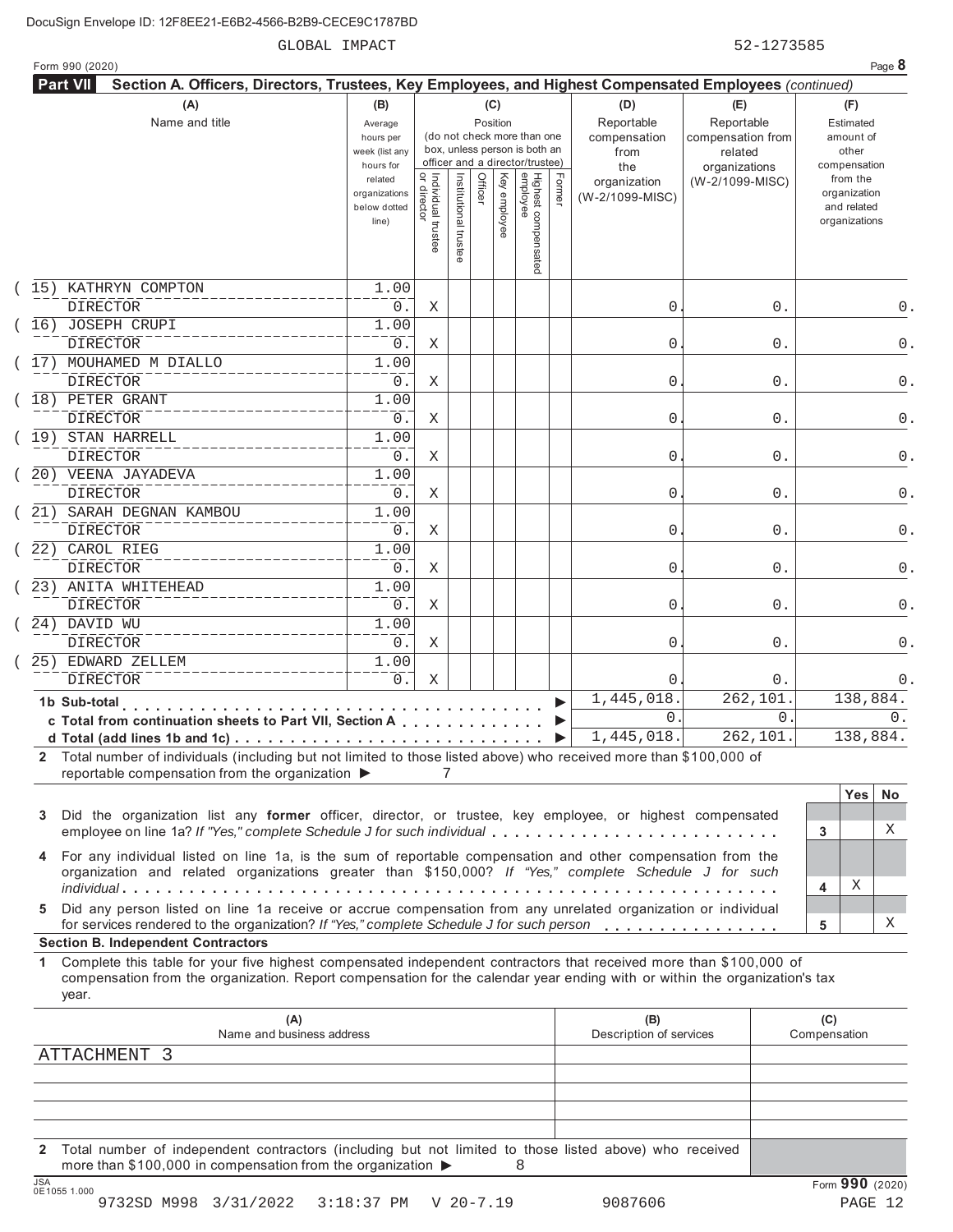**Part VIII Statement of Revenue**

|                                                           | <b>Part VIII</b> | Check if Schedule O contains a response or note to any line in this Part VIII                                                                                         |                      |                       |                                              |                                      |                                                               |
|-----------------------------------------------------------|------------------|-----------------------------------------------------------------------------------------------------------------------------------------------------------------------|----------------------|-----------------------|----------------------------------------------|--------------------------------------|---------------------------------------------------------------|
|                                                           |                  |                                                                                                                                                                       |                      | (A)<br>Total revenue  | (B)<br>Related or exempt<br>function revenue | (C)<br>Unrelated<br>business revenue | (D)<br>Revenue excluded<br>from tax under<br>sections 512-514 |
| Contributions, Gifts, Grants<br>and Other Similar Amounts | 1a               | Federated campaigns<br>1a                                                                                                                                             | 6,843,448.           |                       |                                              |                                      |                                                               |
|                                                           | b                | 1 <sub>b</sub><br>Membership dues                                                                                                                                     |                      |                       |                                              |                                      |                                                               |
|                                                           | С                | 1 <sub>c</sub><br>Fundraising events                                                                                                                                  |                      |                       |                                              |                                      |                                                               |
|                                                           | d                | 1 <sub>d</sub><br>Related organizations                                                                                                                               |                      |                       |                                              |                                      |                                                               |
|                                                           | е                | Government grants (contributions)<br>1e                                                                                                                               | 1,243,500.           |                       |                                              |                                      |                                                               |
|                                                           | f                | All other contributions, gifts, grants,                                                                                                                               |                      |                       |                                              |                                      |                                                               |
|                                                           |                  | and similar amounts not included above<br>1f                                                                                                                          | 47,804,552.          |                       |                                              |                                      |                                                               |
|                                                           | g                | Noncash contributions included in                                                                                                                                     |                      |                       |                                              |                                      |                                                               |
|                                                           |                  | lines $1a-1f$ .<br>1g                                                                                                                                                 | 1\$<br>24,663.       |                       |                                              |                                      |                                                               |
|                                                           |                  |                                                                                                                                                                       | ▶                    | 55,891,500.           |                                              |                                      |                                                               |
|                                                           |                  |                                                                                                                                                                       | <b>Business Code</b> |                       |                                              |                                      |                                                               |
| Program Service                                           | 2a               | CFC OUTREACH COORDINATOR FEES                                                                                                                                         | 900099               | 3,086,782.            | 3,086,782.                                   |                                      |                                                               |
|                                                           | b                | MANAGEMENT FEES                                                                                                                                                       | 900099               | 2,746,868.            | 2,746,868.                                   |                                      |                                                               |
|                                                           |                  | ADMIN CHARGES FOR RAISING FUNDS                                                                                                                                       | 900099               | 2,066,340.            | 2,066,340.                                   |                                      |                                                               |
|                                                           |                  | ADVISORY SERVICES                                                                                                                                                     | 900099<br>900099     | 944,234.              | 614,636.                                     | 329,598.                             |                                                               |
|                                                           |                  | COOPERATIVE ADVERTISING REIMB                                                                                                                                         |                      | 312,780.              | 312,780.<br>13,900                           |                                      |                                                               |
|                                                           | f                | All other program service revenue                                                                                                                                     | ▶                    | 13,900.<br>9,170,904. |                                              |                                      |                                                               |
|                                                           | g                | Investment income (including dividends, interest, and                                                                                                                 |                      |                       |                                              |                                      |                                                               |
|                                                           | 3                |                                                                                                                                                                       |                      | 340,851.              |                                              | 293,798.                             | 47,053.                                                       |
|                                                           |                  | other similar amounts). $\ldots$ . $\ldots$ . $\ldots$ . $\ldots$ . $\blacktriangleright$<br>Income from investment of tax-exempt bond proceeds $\blacktriangleright$ |                      | $0$ .                 |                                              |                                      |                                                               |
|                                                           | 4<br>5           |                                                                                                                                                                       |                      | $0$ .                 |                                              |                                      |                                                               |
|                                                           |                  | (i) Real                                                                                                                                                              | (ii) Personal        |                       |                                              |                                      |                                                               |
|                                                           | 6a               | Gross rents<br>6а                                                                                                                                                     |                      |                       |                                              |                                      |                                                               |
|                                                           | b                | Less: rental expenses<br>6b                                                                                                                                           |                      |                       |                                              |                                      |                                                               |
|                                                           | с                | Rental income or (loss) 6c                                                                                                                                            |                      |                       |                                              |                                      |                                                               |
|                                                           | d                | Net rental income or (loss).                                                                                                                                          | ▶                    | $0$ .                 |                                              |                                      |                                                               |
|                                                           | 7a               | (i) Securities<br>Gross amount from                                                                                                                                   | (ii) Other           |                       |                                              |                                      |                                                               |
|                                                           |                  | sales<br>of<br>assets                                                                                                                                                 |                      |                       |                                              |                                      |                                                               |
|                                                           |                  | other than inventory<br>7а                                                                                                                                            |                      |                       |                                              |                                      |                                                               |
|                                                           |                  | Less: cost or other basis                                                                                                                                             |                      |                       |                                              |                                      |                                                               |
| venue                                                     |                  | 7b<br>and sales expenses                                                                                                                                              |                      |                       |                                              |                                      |                                                               |
|                                                           |                  | Gain or (loss) $\ldots$ $\begin{array}{ c c c }\n\hline\n7c & \hline\n\end{array}$                                                                                    |                      |                       |                                              |                                      |                                                               |
| Other <sub>R</sub>                                        | d                | Net gain or (loss) $\ldots$ ,                                                                                                                                         | ▶                    | $0$ .                 |                                              |                                      |                                                               |
|                                                           | 8а               | from fundraising<br>Gross<br>income                                                                                                                                   |                      |                       |                                              |                                      |                                                               |
|                                                           |                  | events (not including \$                                                                                                                                              |                      |                       |                                              |                                      |                                                               |
|                                                           |                  | of contributions reported on line                                                                                                                                     |                      |                       |                                              |                                      |                                                               |
|                                                           |                  | 1c). See Part IV, line 18<br>8а                                                                                                                                       | 0.                   |                       |                                              |                                      |                                                               |
|                                                           | b                | 8b<br>Less: direct expenses                                                                                                                                           | $0$ .                |                       |                                              |                                      |                                                               |
|                                                           | С                | Net income or (loss) from fundraising events.                                                                                                                         | ▶                    | $0$ .                 |                                              |                                      |                                                               |
|                                                           | 9a               | income<br>from<br>Gross<br>gaming<br>activities. See Part IV, line 19<br>9a                                                                                           | 0.                   |                       |                                              |                                      |                                                               |
|                                                           | b                | 9 <sub>b</sub><br>Less: direct expenses                                                                                                                               | $0$ .                |                       |                                              |                                      |                                                               |
|                                                           | с                | Net income or (loss) from gaming activities.                                                                                                                          |                      | $0$ .                 |                                              |                                      |                                                               |
|                                                           | 10a              | sales of inventory,<br>Gross<br>less<br>returns and allowances [10a]                                                                                                  | 0.                   |                       |                                              |                                      |                                                               |
|                                                           | b                | 10 <sub>b</sub><br>Less: cost of goods sold                                                                                                                           | $\mathbf{0}$ .       |                       |                                              |                                      |                                                               |
|                                                           | с                | Net income or (loss) from sales of inventory entries and the sales of inventory                                                                                       | ▶                    | $0$ .                 |                                              |                                      |                                                               |
|                                                           |                  |                                                                                                                                                                       | <b>Business Code</b> |                       |                                              |                                      |                                                               |
|                                                           | 11a              | OTHER MISC INCOME                                                                                                                                                     | 900099               | 840,719.              | 840,719.                                     |                                      |                                                               |
|                                                           | b                |                                                                                                                                                                       |                      |                       |                                              |                                      |                                                               |
|                                                           | с                |                                                                                                                                                                       |                      |                       |                                              |                                      |                                                               |
| Miscellaneous<br>Revenue                                  |                  | All other revenue                                                                                                                                                     |                      |                       |                                              |                                      |                                                               |
|                                                           | е                | Total. Add lines 11a-11d ▶                                                                                                                                            |                      | 840,719.              |                                              |                                      |                                                               |
|                                                           | 12               | Total revenue. See instructions                                                                                                                                       |                      | 66, 243, 974.         | 9,682,025.                                   | 623,396.                             | 47,053.                                                       |
| <b>JSA</b>                                                | 0E1051 1.000     |                                                                                                                                                                       |                      |                       |                                              |                                      | Form 990 (2020)                                               |

9732SD M998 3/31/2022 3:18:37 PM V 20-7.19 9087606 PAGE 13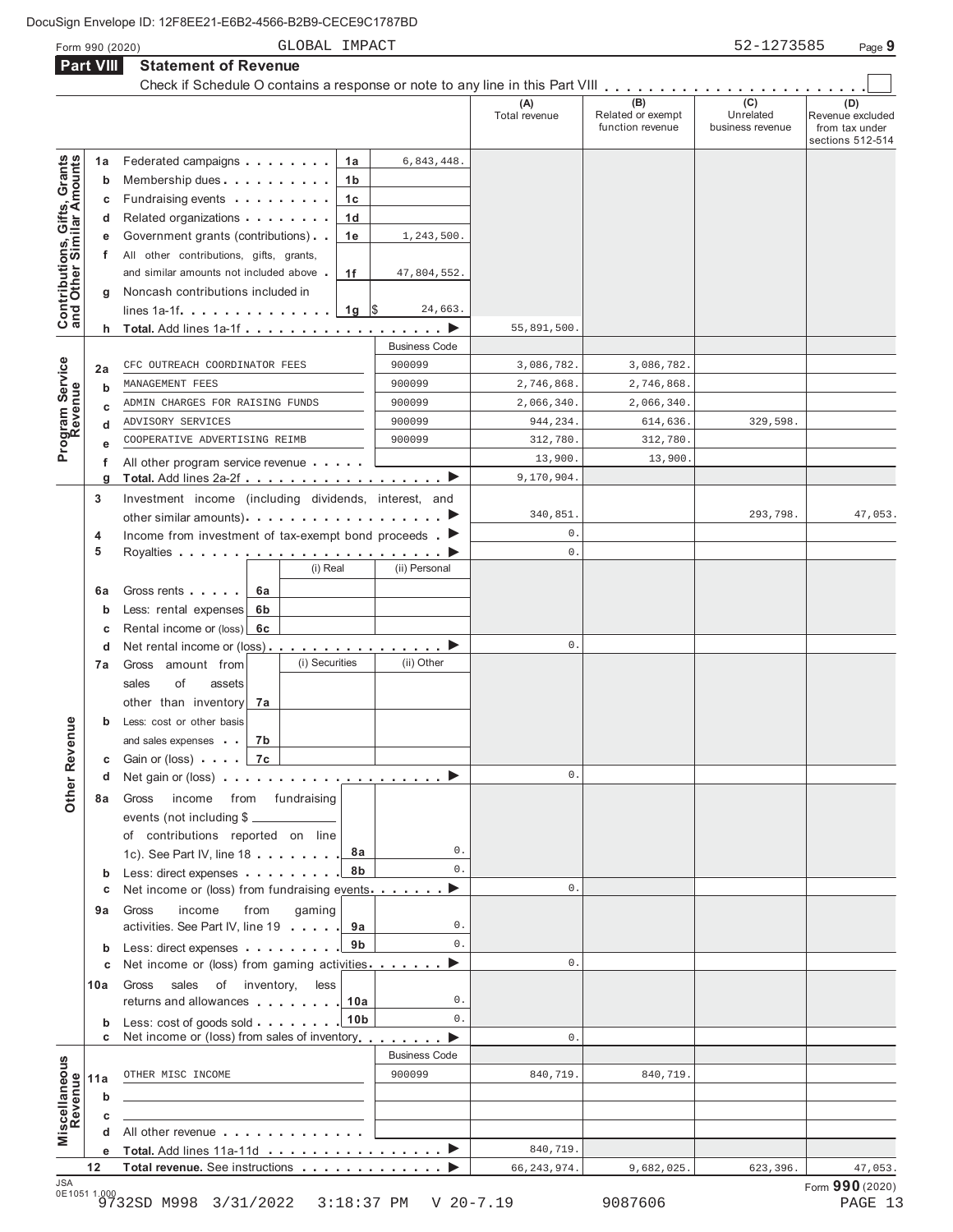### Form 990 (2020) Page **10** GLOBAL IMPACT 52-1273585 **Part IX Statement of Functional Expenses** *Section 501(c)(3) and 501(c)(4) organizations must complete all columns. All other organizations must complete column (A).* Check if Schedule O contains a response or note to any line in this Part IX . . . . . . . . . . . . . . *Do not include amounts reported on lines 6b, 7b,* **(A) (A) (B) (B) (B) (B)** (B) 8b, 9b, and 10b of Part VIII. expenses (C)<br>Management and general expenses (D)<br>Fundraising expenses **1** Grants and other assistance to domestic organizations and domestic governments. See Part IV, line 21 . . . . **2** Grants and other assistance to domestic individuals. See Part IV, line 22 **3** Grants and other assistance to foreign organizations, foreign governments, and foreign individuals. See Part IV, lines 15 and 16 **<sup>4</sup>** Benefits paid to or for members **5** Compensation of current officers, directors, trustees, and key employees **6** Compensation not included above to disqualified persons (as defined under section 4958(f)(1)) and persons described in section 4958(c)(3)(B) **<sup>7</sup>** Other salaries and wages **8** Pension plan accruals and contributions (include section 401(k) and 403(b) employer contributions) **9** Other employee benefits **1998** Other employee benefits Payroll taxes . . . . . . . . . . . . . . . . . . Fees for services (nonemployees): **11 10 12** Advertising and promotion **13** Office expenses **14** Information technology **15 16 17 18 19 20 21 22** for any federal, state, or local public officials<br> **20** Interest<br> **20** Interest<br> **21** Payments to affiliates<br> **22** Depreciation, depletion, and amortization<br> **23** Insurance **24** Other expenses. Itemize expenses not covered **a** Management **b** Legal **c** Accounting **d** Lobbying **e** Professional fundraising services. See Part IV, line 17 **F** Professional fundraising services. See Part IV, line 17<br>**f** Investment management fees **g** Other. (If line 11g amount exceeds 10% of line 25, column (A) amount, list line 11g expenses on Schedule O.) Royalties **Occupancy** Travel Payments of travel or entertainment expenses for any federal, state, or local public officials Conferences, conventions, and meetings Interest Payments to affiliates Depreciation, depletion, and amortization above (List miscellaneous expenses on line 24e. If line 24e amount exceeds 10% of line 25, column (A) amount, list line 24e expenses on Schedule O.) **a**CAMPAIGN MATERIALS (1,581,955. 656,005. 6,940. 919,010. **b**BAD DEBT **c**OTHER EXPENSES 207,296. **d e** All other expenses **25 Total functional expenses.** Add lines 1 through 24e **26 Joint costs.** Complete this line only if the organization reported in column (B) joint costs from a combined educational campaign and from a combined educational campaign and<br>fundraising solicitation. Check here ► if if<br>following SOP 98-2 (ASC 958-720) 31,021,155. 31,021,155.  $\Omega$ 7,062,789. 7,062,789.  $\cap$ 593,931. 488,197. 104,830. 904. 0. 6,397,858. 4,740,921. 1,648,043. 8,894. 92,560. 70,191. 22,222. 147. 351,141. 266,331. 84,303. 507. 525,460. 398,547. 126,154. 759.  $\Omega$ 220,495. 220,495. 87,067. 0. 0. 12,386. 12,386. 4,803,457. 4,743,589. 56,158. 3,710.  $\Omega$ 494,326. 312,948. 181,378. 267,445. 230,989. 36,260. 196. 0. 307,432. 226,328. 80,669. 435. 13,172. 11,472. 1,109. 591. 0. 6,709. 6,412. 297. 76,867. 76,867.  $\Omega$ 157,595. 116,428. 40,946. 221.  $72,914.$  53,924. 18,888. 102. BAD DEBT 69,695. 69,695. 54,523,705. 50,790,389. 2,797,840. 935,476.

0.

0E1052 1.000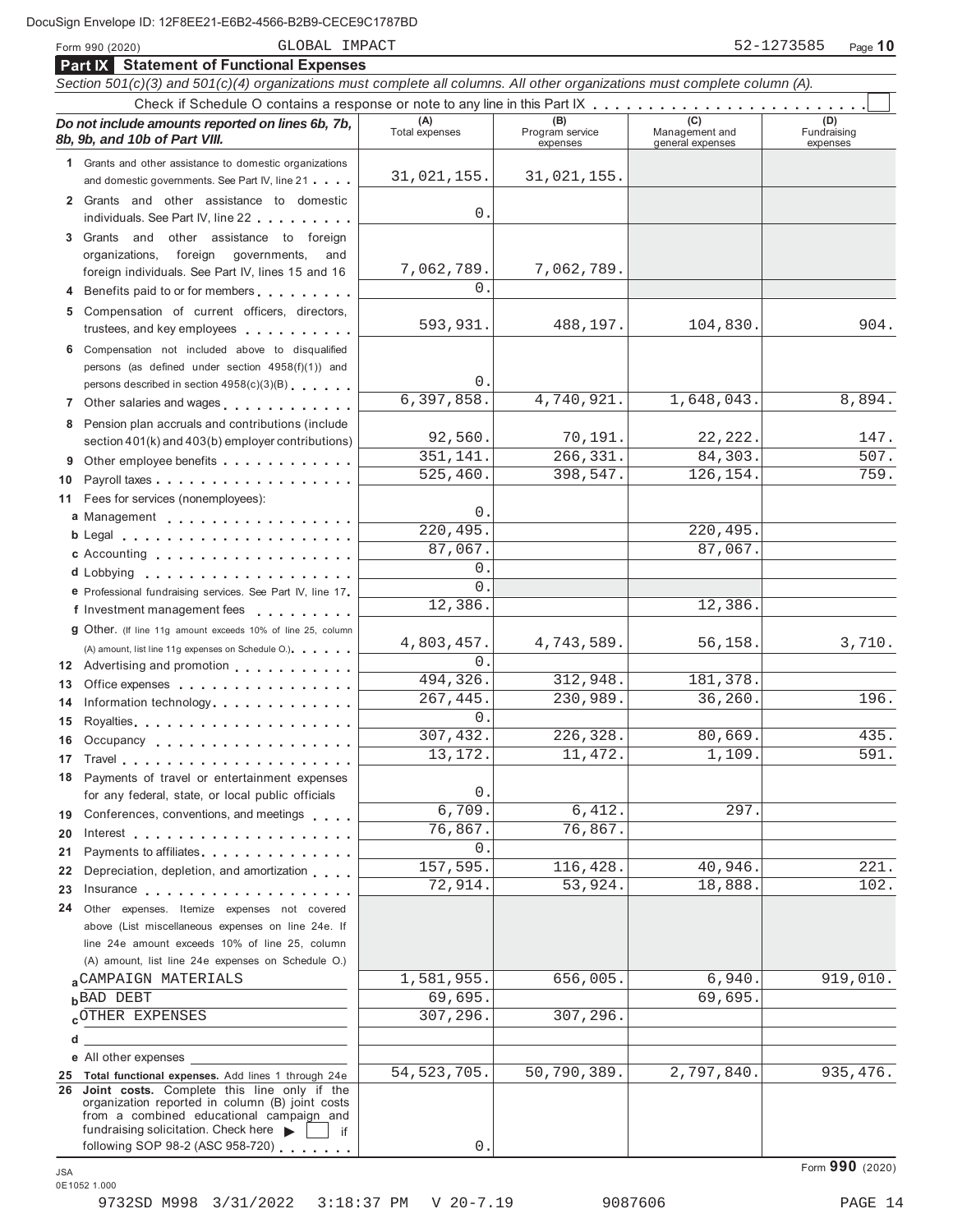GLOBAL IMPACT 52-1273585

|                      | Form 990 (2020) |                                                                                                     |                                       | Page 11            |
|----------------------|-----------------|-----------------------------------------------------------------------------------------------------|---------------------------------------|--------------------|
|                      | Part X          | <b>Balance Sheet</b>                                                                                |                                       |                    |
|                      |                 |                                                                                                     |                                       |                    |
|                      |                 |                                                                                                     | (A)<br>Beginning of year              | (B)<br>End of year |
|                      | 1               |                                                                                                     | 53, 538, 872.<br>$\mathbf{1}$         | 13,593,532.        |
|                      | 2               |                                                                                                     | 62,017.<br>$\overline{2}$             | $0$ .              |
|                      | 3               |                                                                                                     | 13, 229, 223.<br>3                    | 12,607,600.        |
|                      | 4               |                                                                                                     | 3,886,733.<br>$\overline{\mathbf{4}}$ | 1,571,692.         |
|                      | 5               | Loans and other receivables from any current or former officer, director,                           |                                       |                    |
|                      |                 | trustee, key employee, creator or founder, substantial contributor, or 35%                          |                                       |                    |
|                      |                 | controlled entity or family member of any of these persons                                          | $0$ .<br>$5\phantom{1}$               | $0$ .              |
|                      | 6               | Loans and other receivables from other disqualified persons (as defined                             |                                       |                    |
|                      |                 | under section $4958(f)(1)$ , and persons described in section $4958(c)(3)(B)$                       | $0$ .<br>6                            | $0$ .              |
|                      | 7               | Notes and loans receivable, net                                                                     | $0$ .<br>$\overline{7}$               | 0.                 |
| Assets               | 8               |                                                                                                     | 0.<br>8                               | 0.                 |
|                      | 9               | Prepaid expenses and deferred charges ATCH . 4                                                      | 181,028.<br>9                         | 246, 302.          |
|                      |                 | 10a Land, buildings, and equipment: cost or other                                                   |                                       |                    |
|                      |                 | 2,898,101.<br>basis. Complete Part VI of Schedule D 10a                                             |                                       |                    |
|                      |                 | 2,346,125.<br><b>b</b> Less: accumulated depreciation   10b                                         | $706,659.$ 10c                        | 551,976.           |
|                      | 11              | Investments - publicly traded securities. ATCH .5.                                                  | 1,577,786.<br>11                      | 2,017,621.         |
|                      | 12              | Investments - other securities. See Part IV, line 11.                                               | $0$ .<br>12                           | 0.                 |
|                      | 13              | Investments - program-related. See Part IV, line 11                                                 | 2,399,858.<br>13                      | 3,139,896.         |
|                      | 14              |                                                                                                     | $0$ .<br>14                           | 0.                 |
|                      | 15              |                                                                                                     | 91,789.<br>15                         | 791,097.           |
|                      | 16              | Total assets. Add lines 1 through 15 (must equal line 33)                                           | 75,673,965.<br>16                     | 34, 519, 716.      |
|                      | 17              | Accounts payable and accrued expenses                                                               | 1,404,975.<br>17                      | 1,766,456.         |
|                      | 18              |                                                                                                     | 0.<br>18                              | 1,919,796.         |
|                      | 19              | Deferred revenue ATCH .6                                                                            | 163,041.<br>19                        | 769,017.           |
|                      | 20              | Tax-exempt bond liabilities                                                                         | $0$ .<br>20                           | 0.                 |
|                      | 21              | Escrow or custodial account liability. Complete Part IV of Schedule D.                              | $0$ .<br>21                           | 0.                 |
|                      | 22              | Loans and other payables to any current or former officer, director,                                |                                       |                    |
|                      |                 | trustee, key employee, creator or founder, substantial contributor, or 35%                          |                                       |                    |
| Liabilities          |                 | controlled entity or family member of any of these persons                                          | $\mathsf 0$ .<br>22                   | 0.                 |
|                      | 23              | Secured mortgages and notes payable to unrelated third parties                                      | 3,054,652.<br>23                      | 940,674.           |
|                      | 24              | Unsecured notes and loans payable to unrelated third parties.                                       | 1,243,500.<br>24                      | 1,150,000.         |
|                      | 25              | Other liabilities (including federal income tax, payables to related third                          |                                       |                    |
|                      |                 | parties, and other liabilities not included on lines 17-24). Complete Part X                        |                                       |                    |
|                      |                 |                                                                                                     | 66,308,282.<br>25                     | 6,417,372.         |
|                      | 26              |                                                                                                     | 72, 174, 450.<br>26                   | 12,963,315.        |
|                      |                 | Χ<br>Organizations that follow FASB ASC 958, check here ▶<br>and complete lines 27, 28, 32, and 33. |                                       |                    |
|                      | 27              |                                                                                                     | 1,865,015.<br>27                      | 4,523,089.         |
|                      | 28              | Net assets with donor restrictions                                                                  | 1,634,500.<br>28                      | 17,033,312.        |
| <b>Fund Balances</b> |                 | Organizations that do not follow FASB ASC 958, check here ▶<br>and complete lines 29 through 33.    |                                       |                    |
| <b>Net Assets or</b> | 29              | Capital stock or trust principal, or current funds                                                  | 29                                    |                    |
|                      | 30              | Paid-in or capital surplus, or land, building, or equipment fund.                                   | 30                                    |                    |
|                      | 31              | Retained earnings, endowment, accumulated income, or other funds                                    | 31                                    |                    |
|                      | 32              |                                                                                                     | 3,499,515.<br>32                      | 21,556,401.        |
|                      | 33              | Total liabilities and net assets/fund balances                                                      | 75,673,965.<br>33                     | 34, 519, 716.      |
|                      |                 |                                                                                                     |                                       |                    |

Form **990** (2020)

JSA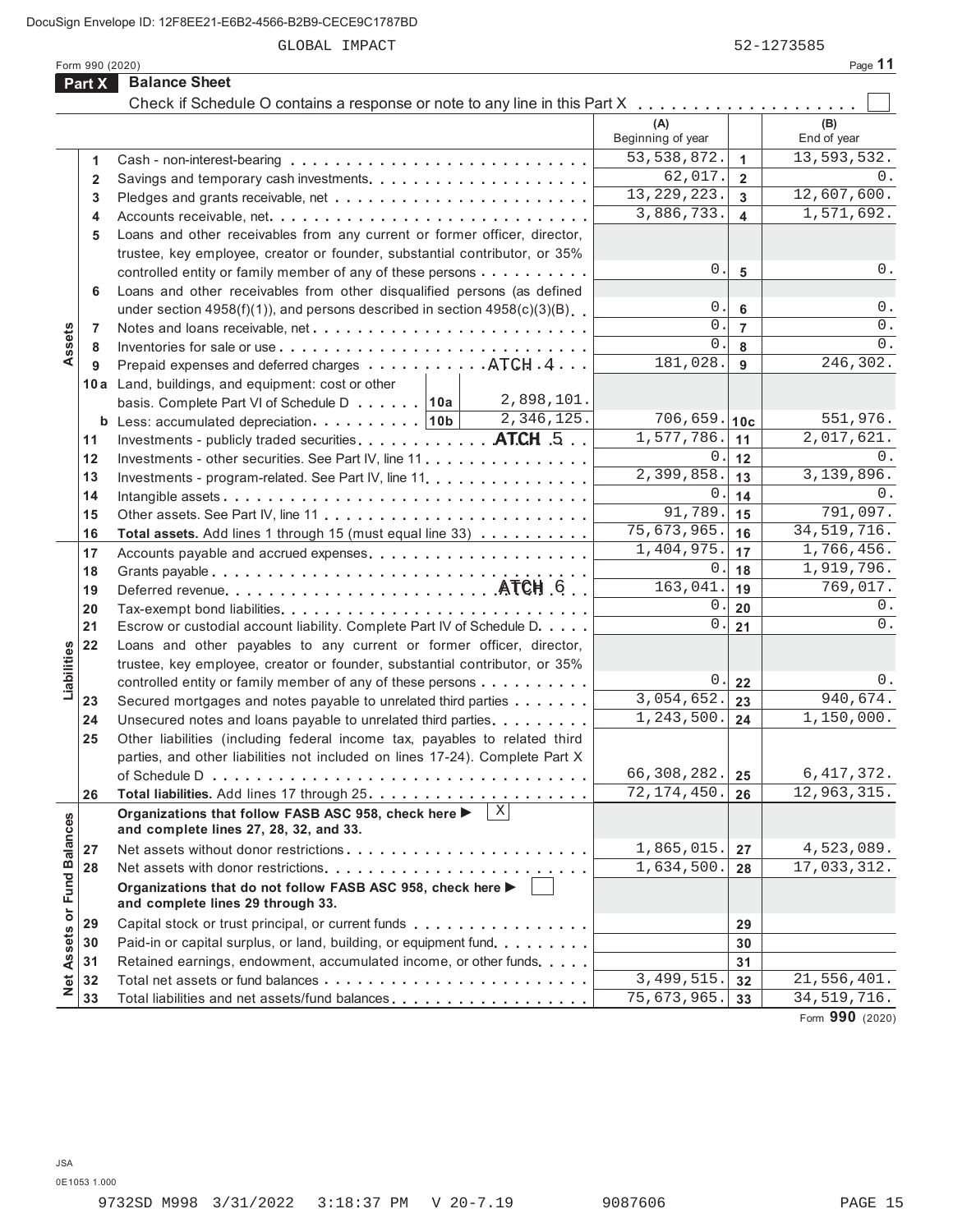|          | GLOBAL IMPACT                                                                                                      |                | 52-1273585     |               |              |
|----------|--------------------------------------------------------------------------------------------------------------------|----------------|----------------|---------------|--------------|
|          | Form 990 (2020)                                                                                                    |                |                |               | Page $12$    |
| Part XI  | <b>Reconciliation of Net Assets</b>                                                                                |                |                |               |              |
|          |                                                                                                                    |                |                |               | $\mathbf{x}$ |
| 1        |                                                                                                                    | $\mathbf{1}$   |                | 66, 243, 974. |              |
| 2        |                                                                                                                    | $\overline{2}$ |                | 54, 523, 705. |              |
| 3        |                                                                                                                    | 3              |                | 11,720,269.   |              |
| 4        | Net assets or fund balances at beginning of year (must equal Part X, line 32, column (A))                          | 4              |                | 3,499,515.    |              |
| 5        |                                                                                                                    | 5              |                | 796,692.      |              |
| 6        |                                                                                                                    | 6              |                |               | 0.           |
| 7        |                                                                                                                    | $\overline{7}$ |                |               | 0.           |
| 8        |                                                                                                                    | 8              |                |               | 0.           |
| 9        | Other changes in net assets or fund balances (explain on Schedule O)                                               | 9              |                | 5,539,925.    |              |
| 10       | Net assets or fund balances at end of year. Combine lines 3 through 9 (must equal Part X, line                     |                |                |               |              |
|          |                                                                                                                    | 10             |                | 21,556,401.   |              |
| Part XII | <b>Financial Statements and Reporting</b>                                                                          |                |                |               |              |
|          |                                                                                                                    |                |                |               |              |
|          |                                                                                                                    |                |                | <b>Yes</b>    | No           |
| 1        | $ X $ Accrual<br>Accounting method used to prepare the Form 990:     Cash<br>Other                                 |                |                |               |              |
|          | If the organization changed its method of accounting from a prior year or checked "Other," explain in              |                |                |               |              |
|          | Schedule O.                                                                                                        |                |                |               |              |
|          | 2a Were the organization's financial statements compiled or reviewed by an independent accountant?                 |                | 2a             |               | Χ            |
|          | If "Yes," check a box below to indicate whether the financial statements for the year were compiled or             |                |                |               |              |
|          | reviewed on a separate basis, consolidated basis, or both:                                                         |                |                |               |              |
|          | Separate basis<br><b>Consolidated basis</b><br>Both consolidated and separate basis                                |                |                |               |              |
|          | <b>b</b> Were the organization's financial statements audited by an independent accountant?                        |                | 2 <sub>b</sub> | Χ             |              |
|          | If "Yes," check a box below to indicate whether the financial statements for the year were audited on a            |                |                |               |              |
|          | separate basis, consolidated basis, or both:                                                                       |                |                |               |              |
|          | $X \mid$<br><b>Consolidated basis</b><br>Both consolidated and separate basis<br>Separate basis                    |                |                |               |              |
|          | c If "Yes" to line 2a or 2b, does the organization have a committee that assumes responsibility for oversight of   |                |                |               |              |
|          | the audit, review, or compilation of its financial statements and selection of an independent accountant?          |                | 2 <sub>c</sub> | Χ             |              |
|          | If the organization changed either its oversight process or selection process during the tax year, explain on      |                |                |               |              |
|          | Schedule O.                                                                                                        |                |                |               |              |
|          | 3a As a result of a federal award, was the organization required to undergo an audit or audits as set forth in the |                |                |               |              |
|          |                                                                                                                    |                | 3a             |               | Χ            |
|          | b If "Yes," did the organization undergo the required audit or audits? If the organization did not undergo the     |                |                |               |              |
|          | required audit or audits, explain why on Schedule O and describe any steps taken to undergo such audits            |                | 3b             |               |              |

Form **990** (2020)

JSA 0E1054 1.000 9732SD M998 3/31/2022 3:18:37 PM V 20-7.19 9087606 PAGE 16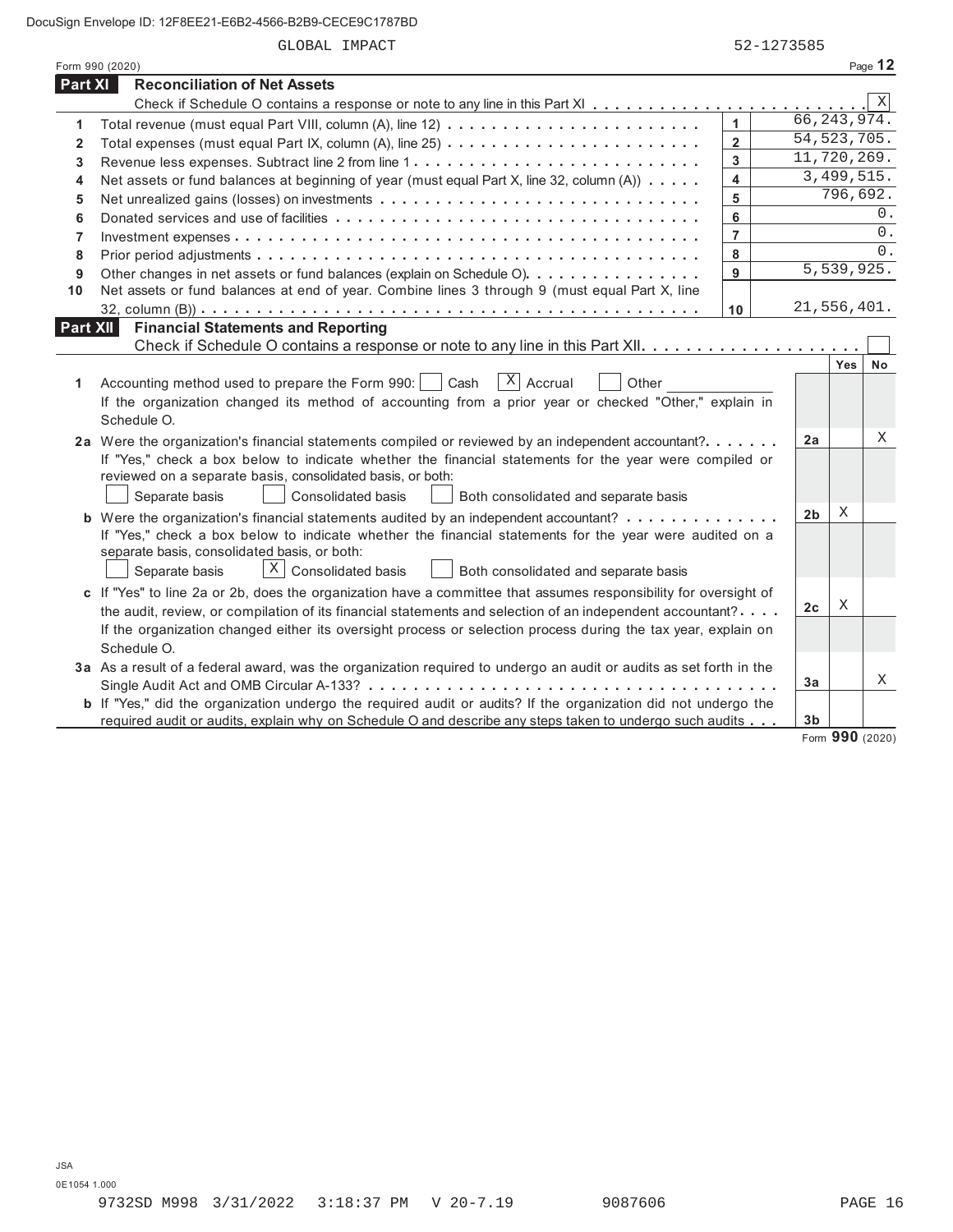| <b>SCHEDULE A</b> | <b>Public Charity Status and Public Support</b>                                                                                                                   | OMB No. 1545-0047 |
|-------------------|-------------------------------------------------------------------------------------------------------------------------------------------------------------------|-------------------|
|                   | (Form 990 or 990-EZ) $\big\vert$ complete if the organization is a section 501(c)(3) organization or a section 4947(a)(1) nonexempt charitable trust. $\big\vert$ | 2020              |

**Attach to Form 990 or Section 4947(a)(1) nonexempt charitable trust.** Complete if the organization is a section 501(c)(3) organization or a section 4947(a)(1) nonexempt charitable trust. **Open to Public**<br>Department of the **Internal Revenue Service Service Service Service Service Service Service Service Service Service Service Service Service Service Service Service Service Service Service Service Service Service Service Service Service Serv** 

|              |        | υσμαιτιποπι οι τισ πτσαδωιγ<br>Internal Revenue Service |                                                                                  | Go to www.irs.gov/Form990 for instructions and the latest information.                                                                                                                                                                                                                                                                                                                                                                                                                                                                                                                   |     |                          |                                       | Inspection                                                                                                                          |
|--------------|--------|---------------------------------------------------------|----------------------------------------------------------------------------------|------------------------------------------------------------------------------------------------------------------------------------------------------------------------------------------------------------------------------------------------------------------------------------------------------------------------------------------------------------------------------------------------------------------------------------------------------------------------------------------------------------------------------------------------------------------------------------------|-----|--------------------------|---------------------------------------|-------------------------------------------------------------------------------------------------------------------------------------|
|              |        | Name of the organization                                |                                                                                  |                                                                                                                                                                                                                                                                                                                                                                                                                                                                                                                                                                                          |     |                          | <b>Employer identification number</b> |                                                                                                                                     |
|              |        | GLOBAL IMPACT                                           |                                                                                  |                                                                                                                                                                                                                                                                                                                                                                                                                                                                                                                                                                                          |     |                          | 52-1273585                            |                                                                                                                                     |
|              | Part I |                                                         |                                                                                  | Reason for Public Charity Status. (All organizations must complete this part.) See instructions.                                                                                                                                                                                                                                                                                                                                                                                                                                                                                         |     |                          |                                       |                                                                                                                                     |
|              |        |                                                         |                                                                                  | The organization is not a private foundation because it is: (For lines 1 through 12, check only one box.)                                                                                                                                                                                                                                                                                                                                                                                                                                                                                |     |                          |                                       |                                                                                                                                     |
| 1            |        |                                                         |                                                                                  | A church, convention of churches, or association of churches described in section $170(b)(1)(A)(i)$ .                                                                                                                                                                                                                                                                                                                                                                                                                                                                                    |     |                          |                                       |                                                                                                                                     |
| 2            |        |                                                         |                                                                                  | A school described in section 170(b)(1)(A)(ii). (Attach Schedule E (Form 990 or 990-EZ).)                                                                                                                                                                                                                                                                                                                                                                                                                                                                                                |     |                          |                                       |                                                                                                                                     |
| 3            |        |                                                         |                                                                                  | A hospital or a cooperative hospital service organization described in section 170(b)(1)(A)(iii).                                                                                                                                                                                                                                                                                                                                                                                                                                                                                        |     |                          |                                       |                                                                                                                                     |
| 4            |        | hospital's name, city, and state:                       |                                                                                  | A medical research organization operated in conjunction with a hospital described in section 170(b)(1)(A)(iii). Enter the                                                                                                                                                                                                                                                                                                                                                                                                                                                                |     |                          |                                       |                                                                                                                                     |
| 5            |        |                                                         | section 170(b)(1)(A)(iv). (Complete Part II.)                                    |                                                                                                                                                                                                                                                                                                                                                                                                                                                                                                                                                                                          |     |                          |                                       | An organization operated for the benefit of a college or university owned or operated by a governmental unit described in           |
| 6            |        |                                                         |                                                                                  | A federal, state, or local government or governmental unit described in section 170(b)(1)(A)(v).                                                                                                                                                                                                                                                                                                                                                                                                                                                                                         |     |                          |                                       |                                                                                                                                     |
| 7            | X      |                                                         |                                                                                  |                                                                                                                                                                                                                                                                                                                                                                                                                                                                                                                                                                                          |     |                          |                                       | An organization that normally receives a substantial part of its support from a governmental unit or from the general public        |
|              |        |                                                         | described in section 170(b)(1)(A)(vi). (Complete Part II.)                       |                                                                                                                                                                                                                                                                                                                                                                                                                                                                                                                                                                                          |     |                          |                                       |                                                                                                                                     |
| 8            |        |                                                         |                                                                                  | A community trust described in section 170(b)(1)(A)(vi). (Complete Part II.)                                                                                                                                                                                                                                                                                                                                                                                                                                                                                                             |     |                          |                                       |                                                                                                                                     |
| 9            |        |                                                         |                                                                                  | An agricultural research organization described in section 170(b)(1)(A)(ix) operated in conjunction with a land-grant college                                                                                                                                                                                                                                                                                                                                                                                                                                                            |     |                          |                                       |                                                                                                                                     |
|              |        |                                                         |                                                                                  | or university or a non-land-grant college of agriculture (see instructions). Enter the name, city, and state of the college or                                                                                                                                                                                                                                                                                                                                                                                                                                                           |     |                          |                                       |                                                                                                                                     |
|              |        | university:                                             |                                                                                  |                                                                                                                                                                                                                                                                                                                                                                                                                                                                                                                                                                                          |     |                          |                                       |                                                                                                                                     |
| 10<br>11     |        |                                                         |                                                                                  | An organization that normally receives (1) more than 331/3 % of its support from contributions, membership fees, and gross<br>receipts from activities related to its exempt functions, subject to certain exceptions; and (2) no more than 331/3 % of its<br>support from gross investment income and unrelated business taxable income (less section 511 tax) from businesses<br>acquired by the organization after June 30, 1975. See section 509(a)(2). (Complete Part III.)<br>An organization organized and operated exclusively to test for public safety. See section 509(a)(4). |     |                          |                                       |                                                                                                                                     |
| 12           |        |                                                         |                                                                                  |                                                                                                                                                                                                                                                                                                                                                                                                                                                                                                                                                                                          |     |                          |                                       | An organization organized and operated exclusively for the benefit of, to perform the functions of, or to carry out the purposes    |
|              |        |                                                         |                                                                                  |                                                                                                                                                                                                                                                                                                                                                                                                                                                                                                                                                                                          |     |                          |                                       | of one or more publicly supported organizations described in section $509(a)(1)$ or section $509(a)(2)$ . See section $509(a)(3)$ . |
|              |        |                                                         |                                                                                  |                                                                                                                                                                                                                                                                                                                                                                                                                                                                                                                                                                                          |     |                          |                                       | Check the box in lines 12a through 12d that describes the type of supporting organization and complete lines 12e, 12f, and 12g.     |
| a            |        |                                                         |                                                                                  | Type I. A supporting organization operated, supervised, or controlled by its supported organization(s), typically by giving                                                                                                                                                                                                                                                                                                                                                                                                                                                              |     |                          |                                       |                                                                                                                                     |
|              |        |                                                         |                                                                                  | the supported organization(s) the power to regularly appoint or elect a majority of the directors or trustees of the                                                                                                                                                                                                                                                                                                                                                                                                                                                                     |     |                          |                                       |                                                                                                                                     |
|              |        |                                                         |                                                                                  | supporting organization. You must complete Part IV, Sections A and B.                                                                                                                                                                                                                                                                                                                                                                                                                                                                                                                    |     |                          |                                       |                                                                                                                                     |
| b            |        |                                                         |                                                                                  | Type II. A supporting organization supervised or controlled in connection with its supported organization(s), by having                                                                                                                                                                                                                                                                                                                                                                                                                                                                  |     |                          |                                       |                                                                                                                                     |
|              |        |                                                         |                                                                                  | control or management of the supporting organization vested in the same persons that control or manage the supported                                                                                                                                                                                                                                                                                                                                                                                                                                                                     |     |                          |                                       |                                                                                                                                     |
|              |        |                                                         |                                                                                  | organization(s). You must complete Part IV, Sections A and C.                                                                                                                                                                                                                                                                                                                                                                                                                                                                                                                            |     |                          |                                       |                                                                                                                                     |
| c            |        |                                                         |                                                                                  | Type III functionally integrated. A supporting organization operated in connection with, and functionally integrated with,                                                                                                                                                                                                                                                                                                                                                                                                                                                               |     |                          |                                       |                                                                                                                                     |
|              |        |                                                         |                                                                                  | its supported organization(s) (see instructions). You must complete Part IV, Sections A, D, and E.                                                                                                                                                                                                                                                                                                                                                                                                                                                                                       |     |                          |                                       |                                                                                                                                     |
| d            |        |                                                         |                                                                                  | Type III non-functionally integrated. A supporting organization operated in connection with its supported organization(s)                                                                                                                                                                                                                                                                                                                                                                                                                                                                |     |                          |                                       |                                                                                                                                     |
|              |        |                                                         |                                                                                  | that is not functionally integrated. The organization generally must satisfy a distribution requirement and an attentiveness                                                                                                                                                                                                                                                                                                                                                                                                                                                             |     |                          |                                       |                                                                                                                                     |
|              |        |                                                         |                                                                                  | requirement (see instructions). You must complete Part IV, Sections A and D, and Part V.                                                                                                                                                                                                                                                                                                                                                                                                                                                                                                 |     |                          |                                       |                                                                                                                                     |
| е            |        |                                                         |                                                                                  | Check this box if the organization received a written determination from the IRS that it is a Type I, Type II, Type III                                                                                                                                                                                                                                                                                                                                                                                                                                                                  |     |                          |                                       |                                                                                                                                     |
|              |        |                                                         |                                                                                  | functionally integrated, or Type III non-functionally integrated supporting organization.                                                                                                                                                                                                                                                                                                                                                                                                                                                                                                |     |                          |                                       |                                                                                                                                     |
| f            |        |                                                         |                                                                                  |                                                                                                                                                                                                                                                                                                                                                                                                                                                                                                                                                                                          |     |                          |                                       |                                                                                                                                     |
|              |        |                                                         |                                                                                  | g Provide the following information about the supported organization(s).                                                                                                                                                                                                                                                                                                                                                                                                                                                                                                                 |     |                          |                                       |                                                                                                                                     |
|              |        | (i) Name of supported organization                      | $(ii)$ EIN                                                                       | (iii) Type of organization                                                                                                                                                                                                                                                                                                                                                                                                                                                                                                                                                               |     | (iv) Is the organization | (v) Amount of monetary                | (vi) Amount of                                                                                                                      |
|              |        |                                                         |                                                                                  | (described on lines 1-10                                                                                                                                                                                                                                                                                                                                                                                                                                                                                                                                                                 |     | listed in your governing | support (see                          | other support (see                                                                                                                  |
|              |        |                                                         |                                                                                  | above (see instructions))                                                                                                                                                                                                                                                                                                                                                                                                                                                                                                                                                                | Yes | document?<br>No          | instructions)                         | instructions)                                                                                                                       |
|              |        |                                                         |                                                                                  |                                                                                                                                                                                                                                                                                                                                                                                                                                                                                                                                                                                          |     |                          |                                       |                                                                                                                                     |
| (A)          |        |                                                         |                                                                                  |                                                                                                                                                                                                                                                                                                                                                                                                                                                                                                                                                                                          |     |                          |                                       |                                                                                                                                     |
|              |        |                                                         |                                                                                  |                                                                                                                                                                                                                                                                                                                                                                                                                                                                                                                                                                                          |     |                          |                                       |                                                                                                                                     |
| (B)          |        |                                                         |                                                                                  |                                                                                                                                                                                                                                                                                                                                                                                                                                                                                                                                                                                          |     |                          |                                       |                                                                                                                                     |
| (C)          |        |                                                         |                                                                                  |                                                                                                                                                                                                                                                                                                                                                                                                                                                                                                                                                                                          |     |                          |                                       |                                                                                                                                     |
|              |        |                                                         |                                                                                  |                                                                                                                                                                                                                                                                                                                                                                                                                                                                                                                                                                                          |     |                          |                                       |                                                                                                                                     |
| (D)          |        |                                                         |                                                                                  |                                                                                                                                                                                                                                                                                                                                                                                                                                                                                                                                                                                          |     |                          |                                       |                                                                                                                                     |
| (E)          |        |                                                         |                                                                                  |                                                                                                                                                                                                                                                                                                                                                                                                                                                                                                                                                                                          |     |                          |                                       |                                                                                                                                     |
| <b>Total</b> |        |                                                         |                                                                                  |                                                                                                                                                                                                                                                                                                                                                                                                                                                                                                                                                                                          |     |                          |                                       |                                                                                                                                     |
|              |        |                                                         | For Paperwork Reduction Act Notice, see the Instructions for Form 990 or 990-EZ. |                                                                                                                                                                                                                                                                                                                                                                                                                                                                                                                                                                                          |     |                          |                                       | Schedule A (Form 990 or 990-EZ) 2020                                                                                                |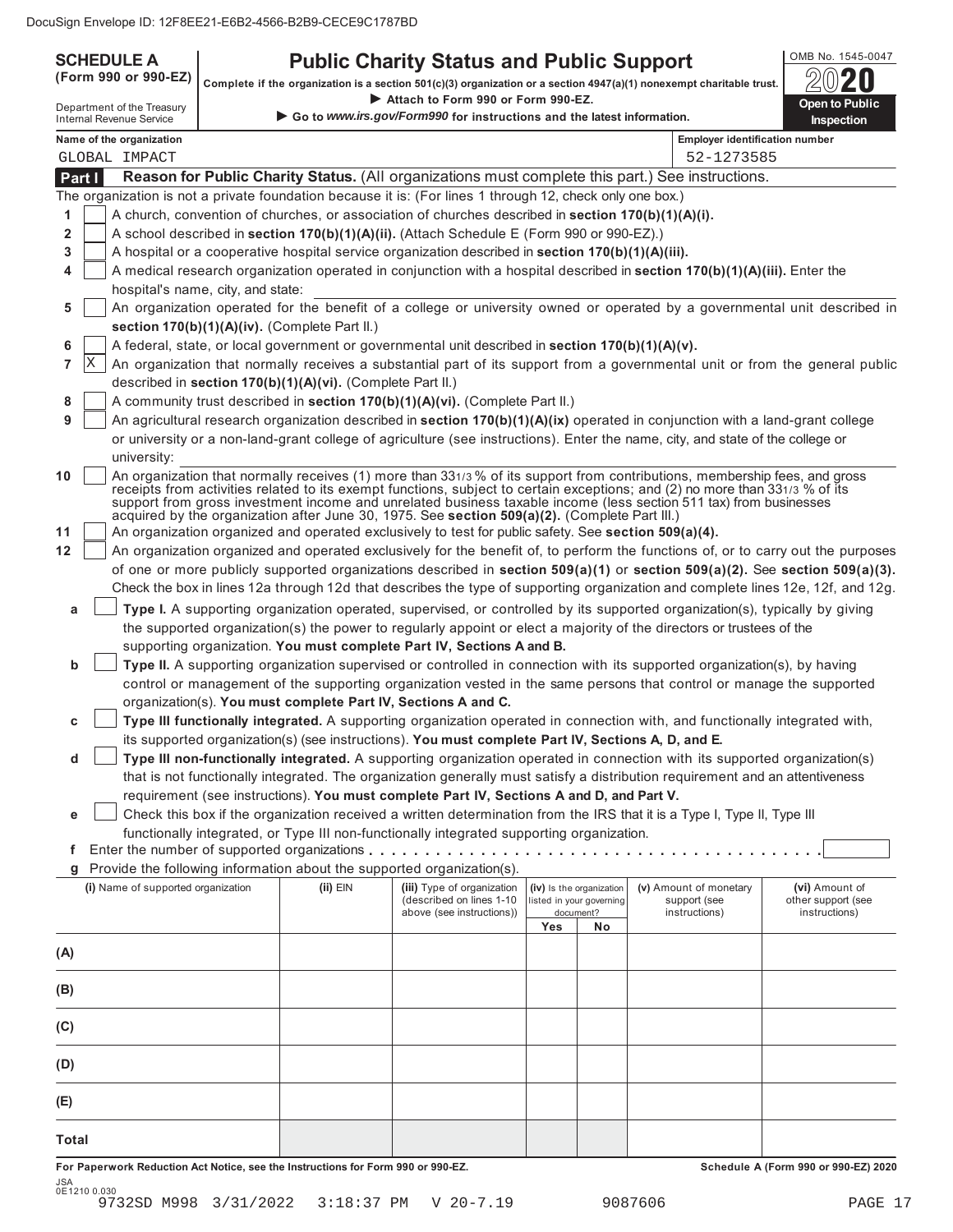Schedule A (Form 990 or 990-EZ) 2020 Page **2**

|              | <b>Section A. Public Support</b>                                                                                                                                                                                                                                                                                                                                                 |               |             |               |                |             |                |  |
|--------------|----------------------------------------------------------------------------------------------------------------------------------------------------------------------------------------------------------------------------------------------------------------------------------------------------------------------------------------------------------------------------------|---------------|-------------|---------------|----------------|-------------|----------------|--|
|              | Calendar year (or fiscal year beginning in) ▶                                                                                                                                                                                                                                                                                                                                    | (a) 2016      | (b) 2017    | (c) 2018      | $(d)$ 2019     | (e) 2020    | (f) Total      |  |
| 1.           | Gifts, grants, contributions, and<br>membership fees received. (Do not<br>include any "unusual grants.")                                                                                                                                                                                                                                                                         | 62, 519, 692. | 65,703,052. | 57, 329, 060. | 107,329,060.   | 55,891,500. | 348, 772, 364. |  |
| $\mathbf{2}$ | Tax revenues levied for the<br>organization's benefit and either paid to<br>or expended on its behalf                                                                                                                                                                                                                                                                            |               |             |               |                |             | 0.             |  |
| 3            | The value of services or facilities<br>furnished by a governmental unit to the<br>organization without charge                                                                                                                                                                                                                                                                    |               |             |               |                |             | 0.             |  |
| 4            | Total. Add lines 1 through 3.                                                                                                                                                                                                                                                                                                                                                    | 62,519,692.   | 65,703,052. | 57, 329, 060. | 107, 329, 060. | 55,891,500. | 348, 772, 364. |  |
| 5            | The portion of total contributions by<br>each person (other than a<br>governmental unit or publicly<br>supported organization) included on<br>line 1 that exceeds 2% of the amount<br>shown on line 11, column (f)                                                                                                                                                               |               |             |               |                |             | 0.             |  |
| 6            | Public support. Subtract line 5 from line 4                                                                                                                                                                                                                                                                                                                                      |               |             |               |                |             | 348, 772, 364. |  |
|              | <b>Section B. Total Support</b>                                                                                                                                                                                                                                                                                                                                                  |               |             |               |                |             |                |  |
|              | Calendar year (or fiscal year beginning in)                                                                                                                                                                                                                                                                                                                                      | (a) 2016      | (b) 2017    | (c) 2018      | $(d)$ 2019     | (e) 2020    | (f) Total      |  |
| 7            | Amounts from line 4                                                                                                                                                                                                                                                                                                                                                              | 62,519,692    | 65,703,052. | 57, 329, 060. | 107, 329, 060. | 55,891,500. | 348, 772, 364. |  |
| 8            | Gross income from interest, dividends.<br>payments received on securities loans,<br>rents, royalties, and income from<br>similar sources                                                                                                                                                                                                                                         | 72,445.       | 59,232.     | 51,538.       | 243,916.       | 47,053.     | 474,184.       |  |
| 9            | Net income from unrelated business<br>activities, whether or not the business<br>is regularly carried on <b></b> .                                                                                                                                                                                                                                                               |               |             |               | 8,391.         | 218,136.    | 226,527.       |  |
| 10           | Other income. Do not include gain or<br>loss from the sale of capital assets<br>(Explain in Part VI.)                                                                                                                                                                                                                                                                            | 57,354.       | 170,141.    | 25,963.       | 641,072.       | 840,719.    | 1,735,249.     |  |
| 11           | Total support. Add lines 7 through 10                                                                                                                                                                                                                                                                                                                                            |               |             |               |                |             | 351, 208, 324. |  |
| 12           | Gross receipts from related activities, etc. (see instructions)                                                                                                                                                                                                                                                                                                                  |               |             |               |                | 12          | 37, 196, 939.  |  |
| 13           | First 5 years. If the Form 990 is for the organization's first, second, third, fourth, or fifth tax year as a section 501(c)(3)                                                                                                                                                                                                                                                  |               |             |               |                |             |                |  |
|              | <b>Section C. Computation of Public Support Percentage</b>                                                                                                                                                                                                                                                                                                                       |               |             |               |                |             |                |  |
| 14           | Public support percentage for 2020 (line 6, column (f), divided by line 11, column (f)                                                                                                                                                                                                                                                                                           |               |             |               |                | 14          | 99.31%         |  |
| 15           |                                                                                                                                                                                                                                                                                                                                                                                  |               |             |               |                | 15          | 99.71%         |  |
|              | 16a 331/3% support test - 2020. If the organization did not check the box on line 13, and line 14 is 331/3% or more, check this                                                                                                                                                                                                                                                  |               |             |               |                |             |                |  |
|              | box and stop here. The organization qualifies as a publicly supported organization                                                                                                                                                                                                                                                                                               |               |             |               |                |             | $\mathbf X$    |  |
|              | b 331/3% support test - 2019. If the organization did not check a box on line 13 or 16a, and line 15 is 331/3% or more, check                                                                                                                                                                                                                                                    |               |             |               |                |             |                |  |
|              |                                                                                                                                                                                                                                                                                                                                                                                  |               |             |               |                |             |                |  |
|              | 17a 10%-facts-and-circumstances test - 2020. If the organization did not check a box on line 13, 16a, or 16b, and line 14 is<br>10% or more, and if the organization meets the facts-and-circumstances test, check this box and stop here. Explain in<br>Part VI how the organization meets the facts-and-circumstances test. The organization qualifies as a publicly supported |               |             |               |                |             |                |  |
|              | b 10%-facts-and-circumstances test - 2019. If the organization did not check a box on line 13, 16a, 16b, or 17a, and line<br>15 is 10% or more, and if the organization meets the facts-and-circumstances test, check this box and stop here. Explain                                                                                                                            |               |             |               |                |             |                |  |
| 18           | in Part VI how the organization meets the facts-and-circumstances test. The organization qualifies as a publicly supported<br>Private foundation. If the organization did not check a box on line 13, 16a, 16b, 17a, or 17b, check this box and see                                                                                                                              |               |             |               |                |             |                |  |
|              |                                                                                                                                                                                                                                                                                                                                                                                  |               |             |               |                |             |                |  |

**Schedule A (Form 990 or 990-EZ) 2020**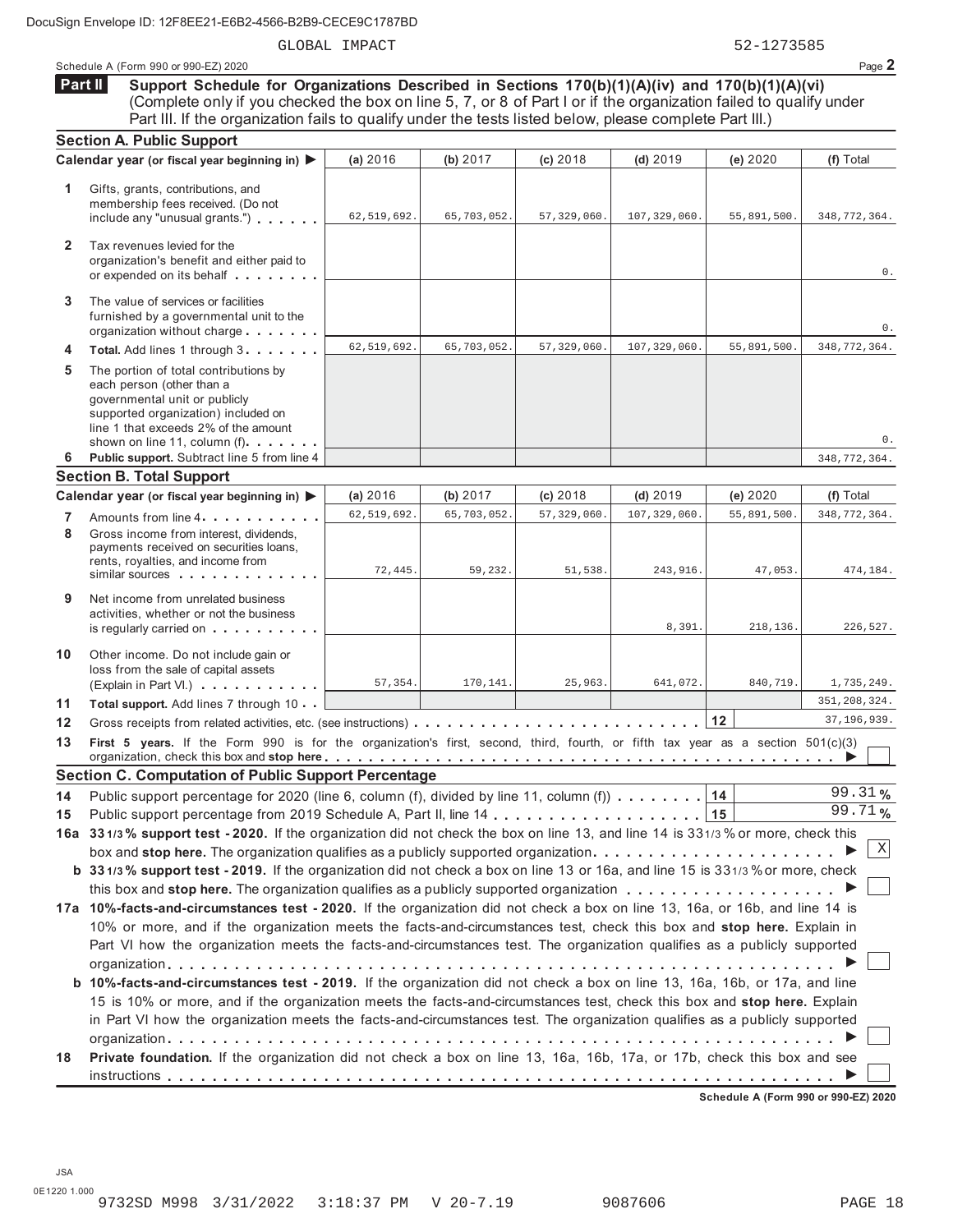GLOBAL IMPACT 52-1273585

Schedule A (Form 990 or 990-EZ) 2020 Page 3

#### **Support Schedule for Organizations Described in Section 509(a)(2) Part III**

(Complete only if you checked the box on line 10 of Part I or if the organization failed to qualify under Part II. If the organization fails to qualify under the tests listed below, please complete Part II.)

|              | <b>Section A. Public Support</b>                                                                                                                   |              |             |            |            |    |          |                                      |
|--------------|----------------------------------------------------------------------------------------------------------------------------------------------------|--------------|-------------|------------|------------|----|----------|--------------------------------------|
|              | Calendar year (or fiscal year beginning in) $\blacktriangleright$                                                                                  | (a) 2016     | (b) $2017$  | (c) 2018   | $(d)$ 2019 |    | (e) 2020 | (f) Total                            |
| $\mathbf{1}$ | Gifts, grants, contributions, and membership fees                                                                                                  |              |             |            |            |    |          |                                      |
|              | received. (Do not include any "unusual grants.")                                                                                                   |              |             |            |            |    |          |                                      |
| 2            | Gross receipts from admissions, merchandise                                                                                                        |              |             |            |            |    |          |                                      |
|              | sold or services performed, or facilities                                                                                                          |              |             |            |            |    |          |                                      |
|              | furnished in any activity that is related to the                                                                                                   |              |             |            |            |    |          |                                      |
|              | organization's tax-exempt purpose                                                                                                                  |              |             |            |            |    |          |                                      |
| 3            | Gross receipts from activities that are not an                                                                                                     |              |             |            |            |    |          |                                      |
|              | unrelated trade or business under section 513                                                                                                      |              |             |            |            |    |          |                                      |
| 4            | Tax revenues levied for the                                                                                                                        |              |             |            |            |    |          |                                      |
|              | organization's benefit and either paid to                                                                                                          |              |             |            |            |    |          |                                      |
|              | or expended on its behalf                                                                                                                          |              |             |            |            |    |          |                                      |
| 5            | The value of services or facilities                                                                                                                |              |             |            |            |    |          |                                      |
|              | furnished by a governmental unit to the                                                                                                            |              |             |            |            |    |          |                                      |
|              | organization without charge                                                                                                                        |              |             |            |            |    |          |                                      |
| 6            | Total. Add lines 1 through 5                                                                                                                       |              |             |            |            |    |          |                                      |
|              | 7a Amounts included on lines 1, 2, and 3                                                                                                           |              |             |            |            |    |          |                                      |
|              | received from disqualified persons                                                                                                                 |              |             |            |            |    |          |                                      |
|              | <b>b</b> Amounts included on lines 2 and 3                                                                                                         |              |             |            |            |    |          |                                      |
|              | received from other than disqualified<br>persons that exceed the greater of \$5,000                                                                |              |             |            |            |    |          |                                      |
|              | or 1% of the amount on line 13 for the year                                                                                                        |              |             |            |            |    |          |                                      |
|              | c Add lines $7a$ and $7b$                                                                                                                          |              |             |            |            |    |          |                                      |
| 8            | <b>Public support.</b> (Subtract line 7c from                                                                                                      |              |             |            |            |    |          |                                      |
|              | $line 6.)$                                                                                                                                         |              |             |            |            |    |          |                                      |
|              | <b>Section B. Total Support</b>                                                                                                                    |              |             |            |            |    |          |                                      |
|              | Calendar year (or fiscal year beginning in)                                                                                                        | (a) 2016     | (b) 2017    | $(c)$ 2018 | $(d)$ 2019 |    | (e) 2020 | (f) Total                            |
| 9            | Amounts from line 6.                                                                                                                               |              |             |            |            |    |          |                                      |
|              | 10 a Gross income from interest, dividends,<br>payments received on securities loans,<br>rents, royalties, and income from similar<br>$SOLUTION$ . |              |             |            |            |    |          |                                      |
|              | <b>b</b> Unrelated business taxable income (less                                                                                                   |              |             |            |            |    |          |                                      |
|              | section 511 taxes) from businesses                                                                                                                 |              |             |            |            |    |          |                                      |
|              | acquired after June 30, 1975                                                                                                                       |              |             |            |            |    |          |                                      |
|              | c Add lines $10a$ and $10b$ . $\ldots$ . $\ldots$                                                                                                  |              |             |            |            |    |          |                                      |
| 11           | Net income from unrelated business                                                                                                                 |              |             |            |            |    |          |                                      |
|              | activities not included in line 10b, whether                                                                                                       |              |             |            |            |    |          |                                      |
|              | or not the business is regularly carried on                                                                                                        |              |             |            |            |    |          |                                      |
|              |                                                                                                                                                    |              |             |            |            |    |          |                                      |
| 12           | Other income. Do not include gain or<br>loss from the sale of capital assets                                                                       |              |             |            |            |    |          |                                      |
|              | (Explain in Part VI.)                                                                                                                              |              |             |            |            |    |          |                                      |
| 13           | Total support. (Add lines 9, 10c, 11,                                                                                                              |              |             |            |            |    |          |                                      |
|              | and $12.$ ) $\ldots$ $\ldots$ $\ldots$ $\ldots$ $\ldots$ $\ldots$                                                                                  |              |             |            |            |    |          |                                      |
| 14           | First 5 years. If the Form 990 is for the organization's first, second, third, fourth, or fifth tax year as a section 501(c)(3)                    |              |             |            |            |    |          |                                      |
|              |                                                                                                                                                    |              |             |            |            |    |          |                                      |
|              | <b>Section C. Computation of Public Support Percentage</b>                                                                                         |              |             |            |            |    |          |                                      |
| 15           |                                                                                                                                                    |              |             |            |            | 15 |          | $\%$                                 |
| 16           | Public support percentage from 2019 Schedule A, Part III, line 15.                                                                                 |              |             |            |            | 16 |          | $\%$                                 |
|              | Section D. Computation of Investment Income Percentage                                                                                             |              |             |            |            |    |          |                                      |
| 17           | Investment income percentage for 2020 (line 10c, column (f), divided by line 13, column (f)                                                        |              |             |            |            | 17 |          | $\%$                                 |
| 18           |                                                                                                                                                    |              |             |            |            | 18 |          | $\%$                                 |
|              | 19a 331/3% support tests - 2020. If the organization did not check the box on line 14, and line 15 is more than 331/3%, and line                   |              |             |            |            |    |          |                                      |
|              | 17 is not more than 331/3%, check this box and stop here. The organization qualifies as a publicly supported organization.                         |              |             |            |            |    |          |                                      |
|              | <b>b</b> 331/3% support tests - 2019. If the organization did not check a box on line 14 or line 19a, and line 16 is more than 331/3%, and         |              |             |            |            |    |          |                                      |
|              | line 18 is not more than 331/3%, check this box and stop here. The organization qualifies as a publicly supported organization                     |              |             |            |            |    |          | ▶                                    |
| 20           | Private foundation. If the organization did not check a box on line 14, 19a, or 19b, check this box and see instructions                           |              |             |            |            |    |          |                                      |
| JSA          |                                                                                                                                                    |              |             |            |            |    |          | Schedule A (Form 990 or 990-EZ) 2020 |
|              | 0E1221 1.000<br>9732SD M998 3/31/2022                                                                                                              | $3:18:37$ PM | $V$ 20-7.19 |            | 9087606    |    |          | PAGE 19                              |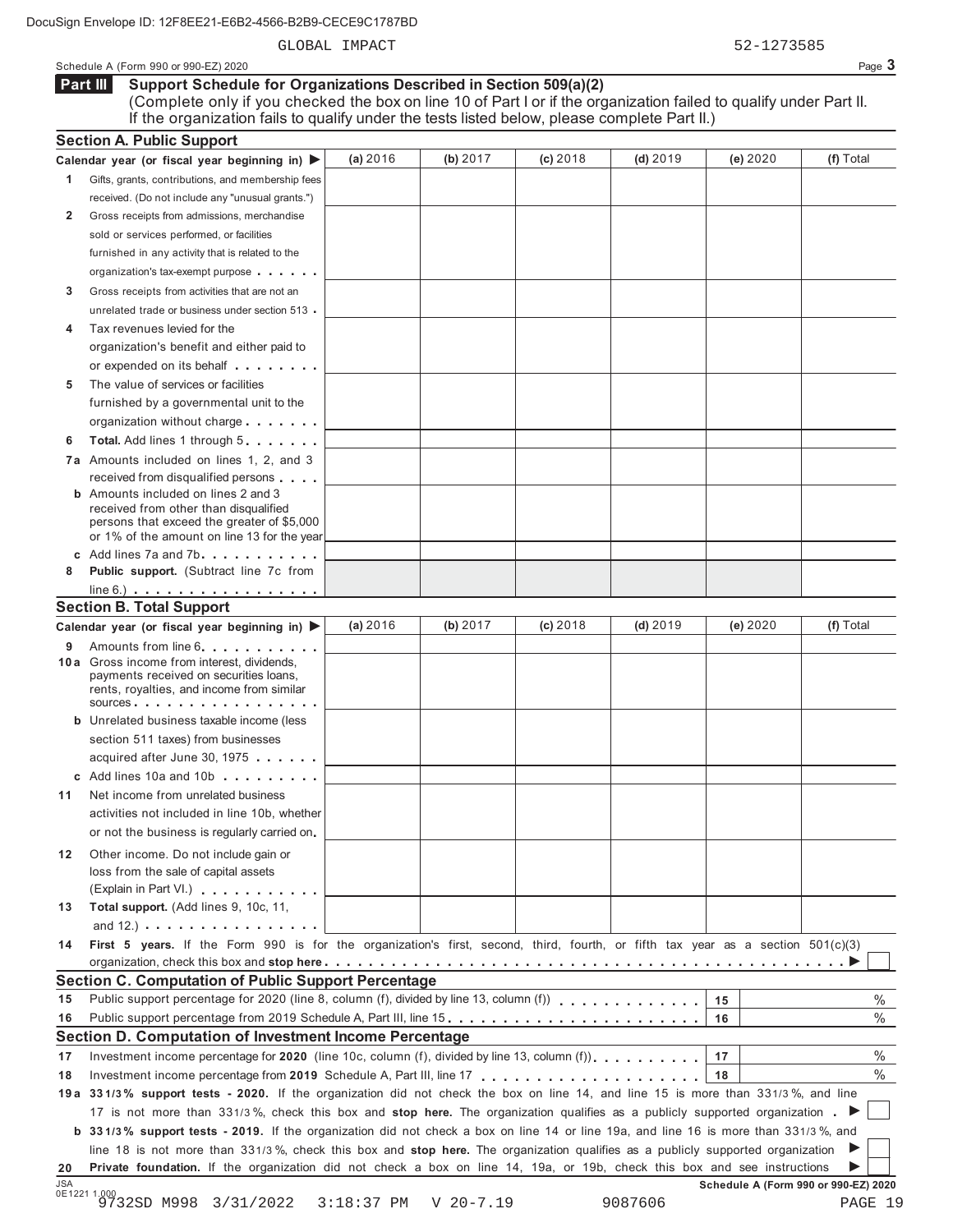**2**

**3a**

**3b**

**3c**

**4a**

**4b**

**4c**

**5a**

**5b 5c**

**6**

**7**

**8**

**9a**

**9b**

**9c**

**10a**

**Yes No**

# **Part IV Supporting Organizations**

(Complete only if you checked a box in line 12 on Part I. If you checked box 12a, Part I, complete Sections A and B. If you checked box 12b, Part I, complete Sections A and C. If you checked box 12c, Part I, complete Sections A, D, and E. If you checked box 12d, Part I, complete Sections A and D, and complete Part V.)

## **Section A. All Supporting Organizations**

- **1** Are all of the organization's supported organizations listed by name in the organization's governing documents? *If "No," describe in Part VI how the supported organizations are designated. If designated by class or purpose, describe the designation. If historic and continuing relationship, explain.* **1**
- **2** Did the organization have any supported organization that does not have an IRS determination of status under section 509(a)(1) or (2)? *If "Yes," explain in Part VI how the organization determined that the supported organization was described in section 509(a)(1) or (2).*
- **3 a** Did the organization have a supported organization described in section 501(c)(4), (5), or (6)? *If "Yes," answer lines 3b and 3c below.*
- **b** Did the organization confirm that each supported organization qualified under section 501(c)(4), (5), or (6) and satisfied the public support tests under section 509(a)(2)? *If "Yes," describe in Part VI when and how the organization made the determination.*
- **c** Did the organization ensure that all support to such organizations was used exclusively for section 170(c)(2)(B) purposes? *If "Yes," explain in Part VI what controls the organization put in place to ensure such use.*
- **4 a** Was any supported organization not organized in the United States ("foreign supported organization")? *If "Yes," and if you checked box 12a or 12b in Part I, answer lines 4b and 4c below.*
- **b** Did the organization have ultimate control and discretion in deciding whether to make grants to the foreign supported organization? *If "Yes," describe in Part VI how the organization had such control and discretion despite being controlled or supervised by or in connection with its supported organizations.*
- **c** Did the organization support any foreign supported organization that does not have an IRS determination under sections 501(c)(3) and 509(a)(1) or (2)? *If "Yes," explain in Part VI what controls the organization used to ensure that all support to the foreign supported organization was used exclusively for section 170(c)(2)(B) purposes.*
- **5 a** Did the organization add, substitute, or remove any supported organizations during the tax year? *If "Yes," answer lines 5b and 5c below (if applicable). Also, provide detail in Part VI, including (i) the names and EIN numbers of the supported organizations added, substituted, or removed; (ii) the reasons for each such action; (iii) the authority under the organization's organizing document authorizing such action; and (iv) how the action was accomplished (such as by amendment to the organizing document).*
- **b Type I or Type II only.** Was any added or substituted supported organization part of a class already designated in the organization's organizing document?
- **c Substitutions only.** Was the substitution the result of an event beyond the organization's control?
- **6** Did the organization provide support (whether in the form of grants or the provision of services or facilities) to anyone other than (i) its supported organizations, (ii) individuals that are part of the charitable class benefited by one or more of its supported organizations, or (iii) other supporting organizations that also support or benefit one or more of the filing organization's supported organizations? *If "Yes," provide detail in Part VI.*
- **7** Did the organization provide a grant, loan, compensation, or other similar payment to a substantial contributor (as defined in section 4958(c)(3)(C)), a family member of a substantial contributor, or a 35% controlled entity with regard to a substantial contributor? *If "Yes," complete Part I of Schedule L (Form 990 or 990-EZ).*
- **8** Did the organization make a loan to a disqualified person (as defined in section 4958) not described in line 7? *If "Yes," complete Part I of Schedule L (Form 990 or 990-EZ).*
- **a 9** Was the organization controlled directly or indirectly at any time during the tax year by one or more disqualified persons, as defined in section 4946 (other than foundation managers and organizations described in section 509(a)(1) or (2))? *If "Yes," provide detail in Part VI.*
- **b** Did one or more disqualified persons (as defined in line 9a) hold a controlling interest in any entity in which the supporting organization had an interest? *If "Yes," provide detail in Part VI.*
- **c** Did a disqualified person (as defined in line 9a) have an ownership interest in, or derive any personal benefit from, assets in which the supporting organization also had an interest? *If "Yes," provide detail in Part VI.*
- **10 a** Was the organization subject to the excess business holdings rules of section 4943 because of section 4943(f) (regarding certain Type II supporting organizations, and all Type III non-functionally integrated supporting organizations)? *If "Yes," answer line 10b below.*
	- **b** Did the organization have any excess business holdings in the tax year? *(Use Schedule C, Form 4720, to determine whether the organization had excess business holdings.)*

**10b** JSA **Schedule A (Form 990 or 990-EZ) 2020** 0E1229 1.010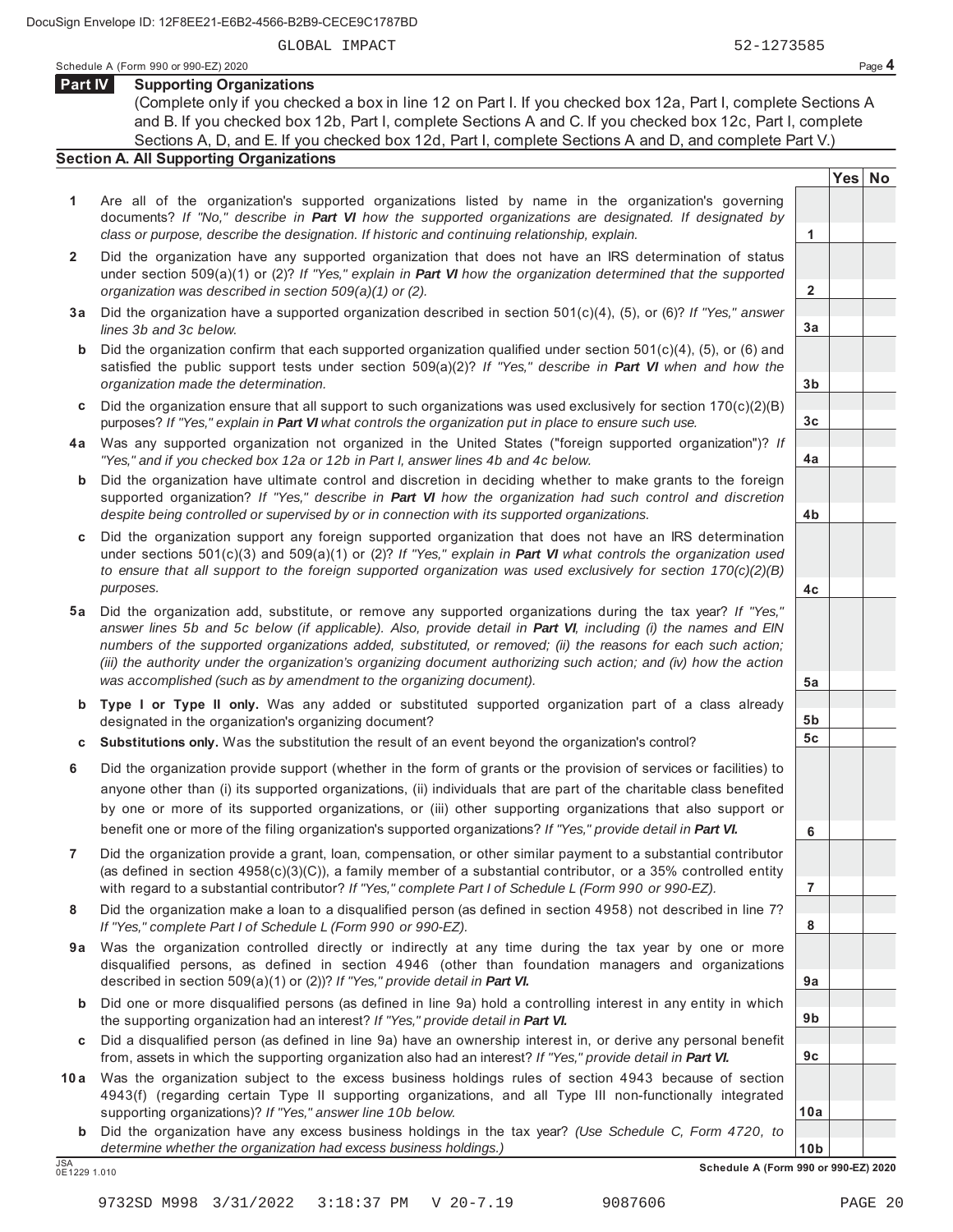Schedule A (Form 990 or 990-EZ) 2020 Page **5**

| Part IV | <b>Supporting Organizations (continued)</b>                                             |          |  |
|---------|-----------------------------------------------------------------------------------------|----------|--|
|         |                                                                                         | 'Yes∣ No |  |
| 11      | Has the organization accepted a gift or contribution from any of the following persons? |          |  |

- A person who directly or indirectly controls, either alone or together with persons described in lines 11b and **a** 11c below, the governing body of a supported organization?
- A family member of a person described in line 11a above? **b**
- A 35% controlled entity of a person described in line 11a or 11b above? *If "Yes" to line 11a, 11b, or 11c, provide* **c** *detail in Part VI.*

# **Section B. Type I Supporting Organizations**

|                                                                                                                                                                                                                                                                                                                                                                                                                                                                                                                                                                                                                                                                                                                                                                                 | Yes⊺ |  |
|---------------------------------------------------------------------------------------------------------------------------------------------------------------------------------------------------------------------------------------------------------------------------------------------------------------------------------------------------------------------------------------------------------------------------------------------------------------------------------------------------------------------------------------------------------------------------------------------------------------------------------------------------------------------------------------------------------------------------------------------------------------------------------|------|--|
| Did the governing body, members of the governing body, officers acting in their official capacity, or membership of one or<br>more supported organizations have the power to regularly appoint or elect at least a majority of the organization's officers,<br>directors, or trustees at all times during the tax year? If "No," describe in <b>Part VI</b> how the supported organization(s)<br>effectively operated, supervised, or controlled the organization's activities. If the organization had more than one supported<br>organization, describe how the powers to appoint and/or remove officers, directors, or trustees were allocated among the<br>supported organizations and what conditions or restrictions, if any, applied to such powers during the tax year. |      |  |
| Did the organization operate for the benefit of any supported organization other than the supported<br>organization(s) that operated, supervised, or controlled the supporting organization? If "Yes," explain in Part<br>VI how providing such benefit carried out the purposes of the supported organization(s) that operated,<br>supervised, or controlled the supporting organization.                                                                                                                                                                                                                                                                                                                                                                                      |      |  |

# **Section C. Type II Supporting Organizations**

**1 Yes No 1** Were a majority of the organization's directors or trustees during the tax year also a majority of the directors or trustees of each of the organization's supported organization(s)? *If "No," describe in Part VI how control or management of the supporting organization was vested in the same persons that controlled or managed the supported organization(s).*

# **Section D. All Type III Supporting Organizations**

|              |                                                                                                                                                                                                                                                                                                                                                                                                                                                                             |   | res / |  |  |
|--------------|-----------------------------------------------------------------------------------------------------------------------------------------------------------------------------------------------------------------------------------------------------------------------------------------------------------------------------------------------------------------------------------------------------------------------------------------------------------------------------|---|-------|--|--|
| 1            | Did the organization provide to each of its supported organizations, by the last day of the fifth month of the<br>organization's tax year, (i) a written notice describing the type and amount of support provided during the prior<br>tax year, (ii) a copy of the Form 990 that was most recently filed as of the date of notification, and (iii) copies of<br>the organization's governing documents in effect on the date of notification, to the extent not previously |   |       |  |  |
|              | provided?                                                                                                                                                                                                                                                                                                                                                                                                                                                                   |   |       |  |  |
| $\mathbf{2}$ | Were any of the organization's officers, directors, or trustees either (i) appointed or elected by the supported<br>organization(s) or (ii) serving on the governing body of a supported organization? If "No," explain in <b>Part VI</b> how                                                                                                                                                                                                                               |   |       |  |  |
|              | the organization maintained a close and continuous working relationship with the supported organization(s).                                                                                                                                                                                                                                                                                                                                                                 |   |       |  |  |
| 3            | By reason of the relationship described in line 2, above, did the organization's supported organizations have<br>a significant voice in the organization's investment policies and in directing the use of the organization's<br>income or assets at all times during the tax year? If "Yes," describe in Part VI the role the organization's                                                                                                                               |   |       |  |  |
|              | supported organizations played in this regard.                                                                                                                                                                                                                                                                                                                                                                                                                              | 3 |       |  |  |

# **Section E. Type III Functionally Integrated Supporting Organizations**

|    | Check the box next to the method that the organization used to satisfy the Integral Part Test during the year (see instructions). |  |  |  |  |  |  |
|----|-----------------------------------------------------------------------------------------------------------------------------------|--|--|--|--|--|--|
|    | The organization satisfied the Activities Test. Complete line 2 below.                                                            |  |  |  |  |  |  |
| b  | The organization is the parent of each of its supported organizations. Complete line 3 below.                                     |  |  |  |  |  |  |
| c. | The organization supported a governmental entity. Describe in Part VI how you supported a governmental entity (see instructions). |  |  |  |  |  |  |
|    |                                                                                                                                   |  |  |  |  |  |  |
|    | Activities Test. Answer lines 2a and 2b below.                                                                                    |  |  |  |  |  |  |

| a  | Did substantially all of the organization's activities during the tax year directly further the exempt purposes of<br>the supported organization(s) to which the organization was responsive? If "Yes," then in Part VI identify<br>those supported organizations and explain how these activities directly furthered their exempt purposes,<br>how the organization was responsive to those supported organizations, and how the organization determined                 |  |  |  |  |  |  |
|----|---------------------------------------------------------------------------------------------------------------------------------------------------------------------------------------------------------------------------------------------------------------------------------------------------------------------------------------------------------------------------------------------------------------------------------------------------------------------------|--|--|--|--|--|--|
|    | that these activities constituted substantially all of its activities.                                                                                                                                                                                                                                                                                                                                                                                                    |  |  |  |  |  |  |
| b. | Did the activities described in line 2a, above, constitute activities that, but for the organization's involvement,<br>one or more of the organization's supported organization(s) would have been engaged in? If "Yes," explain in<br>$\bullet$ . The contract of the contract of the contract of the contract of the contract of the contract of the contract of the contract of the contract of the contract of the contract of the contract of the contract of the co |  |  |  |  |  |  |

- *Part VI the reasons for the organization's position that its supported organization(s) would have engaged in these activities but for the organization's involvement.*
- **3** Parent of Supported Organizations. *Answer lines 3a and 3b below.*
- **a** Did the organization have the power to regularly appoint or elect a majority of the officers, directors, or trustees of each of the supported organizations? *If "Yes" or "No," provide details in Part VI.*
- **b** Did the organization exercise a substantial degree of direction over the policies, programs, and activities of each of its supported organizations? *If "Yes," describe in Part VI the role played by the organization in this regard.*

**11a 11b**

**11c**

**2b**

**3a**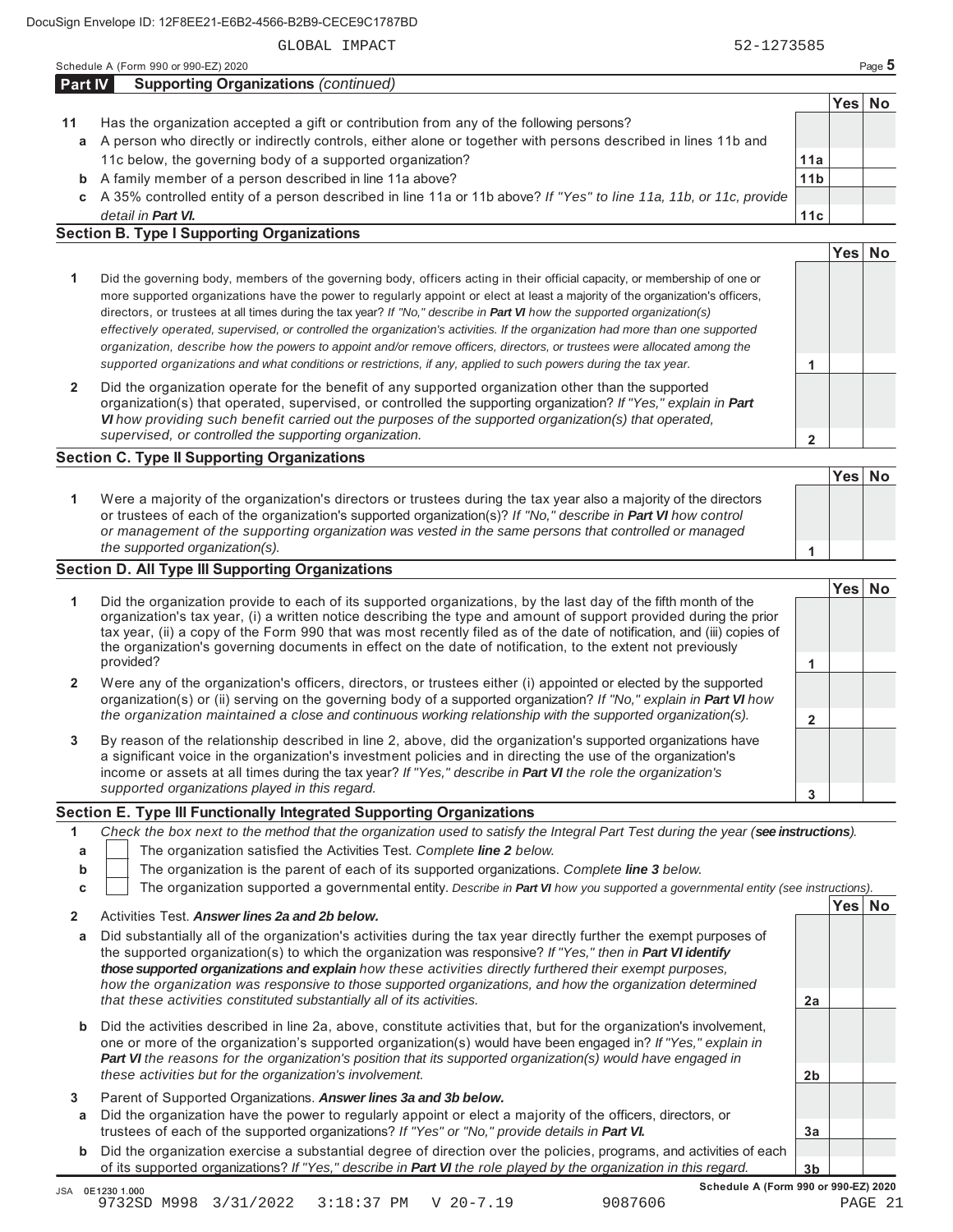Schedule A (Form 990 or 990-EZ) 2020<br>**Page 6**<br>**Page 1/ Page 11 Non Eunotionally Integrated 509(a)(2) Supporting Organizations** 

|              | Part V<br>Type III Non-Functionally Integrated 509(a)(3) Supporting Organizations                                                                                                                                |                         |                |                                |
|--------------|------------------------------------------------------------------------------------------------------------------------------------------------------------------------------------------------------------------|-------------------------|----------------|--------------------------------|
| 1            | Check here if the organization satisfied the Integral Part Test as a qualifying trust on Nov. 20, 1970 (explain in Part VI). See                                                                                 |                         |                |                                |
|              | instructions. All other Type III non-functionally integrated supporting organizations must complete Sections A through E.                                                                                        |                         |                |                                |
|              | Section A - Adjusted Net Income                                                                                                                                                                                  |                         | (A) Prior Year | (B) Current Year<br>(optional) |
|              | 1 Net short-term capital gain                                                                                                                                                                                    | 1                       |                |                                |
| 2            | Recoveries of prior-year distributions                                                                                                                                                                           | $\overline{\mathbf{2}}$ |                |                                |
| 3            | Other gross income (see instructions)                                                                                                                                                                            | $\mathbf{3}$            |                |                                |
| 4            | Add lines 1 through 3.                                                                                                                                                                                           | $\overline{\mathbf{4}}$ |                |                                |
|              | 5 Depreciation and depletion                                                                                                                                                                                     | 5                       |                |                                |
|              | 6 Portion of operating expenses paid or incurred for production or collection of<br>gross income or for management, conservation, or maintenance of property<br>held for production of income (see instructions) | 6                       |                |                                |
|              | 7 Other expenses (see instructions)                                                                                                                                                                              | $\overline{7}$          |                |                                |
| 8            | Adjusted Net Income (subtract lines 5, 6, and 7 from line 4)                                                                                                                                                     | 8                       |                |                                |
|              | <b>Section B - Minimum Asset Amount</b>                                                                                                                                                                          |                         | (A) Prior Year | (B) Current Year<br>(optional) |
| 1.           | Aggregate fair market value of all non-exempt-use assets (see<br>instructions for short tax year or assets held for part of year):                                                                               |                         |                |                                |
|              | a Average monthly value of securities                                                                                                                                                                            | 1a                      |                |                                |
|              | <b>b</b> Average monthly cash balances                                                                                                                                                                           | 1 <sub>b</sub>          |                |                                |
|              | c Fair market value of other non-exempt-use assets                                                                                                                                                               | 1 <sub>c</sub>          |                |                                |
|              | d Total (add lines 1a, 1b, and 1c)                                                                                                                                                                               | 1d                      |                |                                |
|              |                                                                                                                                                                                                                  |                         |                |                                |
|              | e Discount claimed for blockage or other factors (explain in detail in Part VI):                                                                                                                                 | 1e                      |                |                                |
|              | 2 Acquisition indebtedness applicable to non-exempt-use assets                                                                                                                                                   | $\overline{2}$          |                |                                |
| 3            | Subtract line 2 from line 1d.                                                                                                                                                                                    | 3                       |                |                                |
| 4            | Cash deemed held for exempt use. Enter 0.015 of line 3 (for greater amount,                                                                                                                                      |                         |                |                                |
|              | see instructions).                                                                                                                                                                                               | 4                       |                |                                |
| 5            | Net value of non-exempt-use assets (subtract line 4 from line 3)                                                                                                                                                 | 5                       |                |                                |
| 6            | Multiply line 5 by 0.035.                                                                                                                                                                                        | 6                       |                |                                |
| 7            | Recoveries of prior-year distributions                                                                                                                                                                           | $\overline{7}$          |                |                                |
| 8            | Minimum Asset Amount (add line 7 to line 6)                                                                                                                                                                      | 8                       |                |                                |
|              | <b>Section C - Distributable Amount</b>                                                                                                                                                                          |                         |                | <b>Current Year</b>            |
|              | 1 Adjusted net income for prior year (from Section A, line 8, column A)                                                                                                                                          | 1                       |                |                                |
| $\mathbf{2}$ | Enter 0.85 of line 1.                                                                                                                                                                                            | $\overline{2}$          |                |                                |
| 3            | Minimum asset amount for prior year (from Section B, line 8, column A)                                                                                                                                           | 3                       |                |                                |
| 4            | Enter greater of line 2 or line 3.                                                                                                                                                                               | $\overline{\mathbf{4}}$ |                |                                |
| 5            | Income tax imposed in prior year                                                                                                                                                                                 | 5                       |                |                                |
| 6            | Distributable Amount. Subtract line 5 from line 4, unless subject to                                                                                                                                             |                         |                |                                |
|              | emergency temporary reduction (see instructions).                                                                                                                                                                | 6                       |                |                                |

**7** Check here if the current year is the organization's first as a non-functionally integrated Type III supporting organization (see instructions).

**Schedule A (Form 990 or 990-EZ) 2020**

0E1231 1.000

9732SD M998 3/31/2022 3:18:37 PM V 20-7.19 9087606 PAGE 22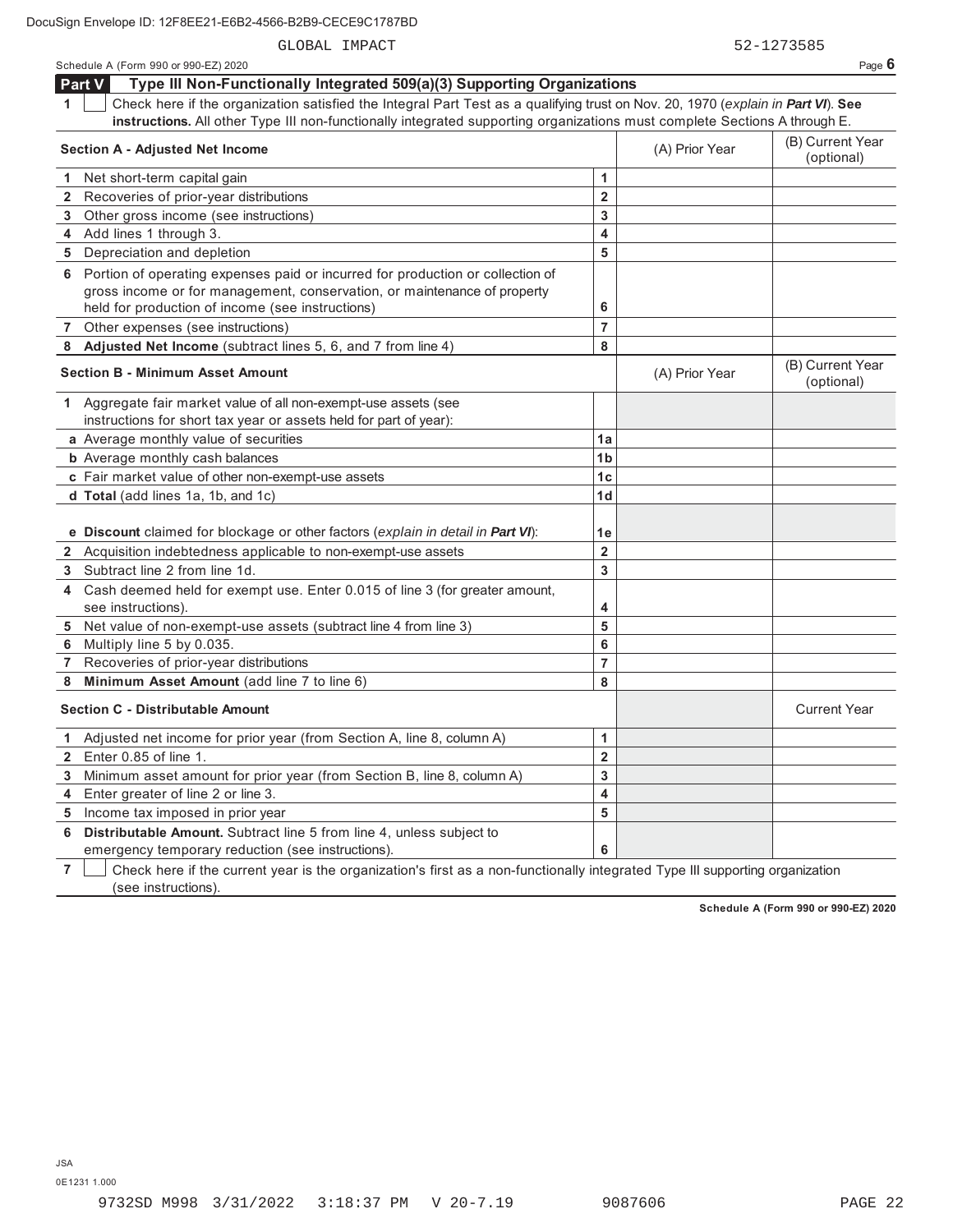| Schedule A (Form 990 or 990-EZ) 2020 |  |  |  |  |
|--------------------------------------|--|--|--|--|
|--------------------------------------|--|--|--|--|

|                | Schedule A (Form 990 or 990-EZ) 2020                                                       |                                    |                                               |                         | Page 7                                                  |
|----------------|--------------------------------------------------------------------------------------------|------------------------------------|-----------------------------------------------|-------------------------|---------------------------------------------------------|
| Part V         | Type III Non-Functionally Integrated 509(a)(3) Supporting Organizations (continued)        |                                    |                                               |                         |                                                         |
|                | <b>Section D - Distributions</b>                                                           |                                    |                                               |                         | <b>Current Year</b>                                     |
| 1              | Amounts paid to supported organizations to accomplish exempt purposes                      |                                    |                                               | 1                       |                                                         |
| $\mathbf{2}$   | Amounts paid to perform activity that directly furthers exempt purposes of supported       |                                    |                                               |                         |                                                         |
|                | organizations, in excess of income from activity                                           |                                    |                                               | $\overline{\mathbf{2}}$ |                                                         |
| 3              | Administrative expenses paid to accomplish exempt purposes of supported organizations      |                                    |                                               | 3                       |                                                         |
| 4              | Amounts paid to acquire exempt-use assets                                                  |                                    |                                               | 4                       |                                                         |
| 5              | Qualified set-aside amounts (prior IRS approval required - provide details in Part VI)     |                                    |                                               | 5                       |                                                         |
| 6              | Other distributions (describe in Part VI). See instructions.                               |                                    |                                               | 6                       |                                                         |
| 7              | Total annual distributions. Add lines 1 through 6.                                         |                                    |                                               | $\overline{7}$          |                                                         |
| 8              | Distributions to attentive supported organizations to which the organization is responsive |                                    |                                               |                         |                                                         |
|                | (provide details in Part VI). See instructions.                                            |                                    |                                               | 8                       |                                                         |
| 9              | Distributable amount for 2020 from Section C, line 6                                       |                                    |                                               | 9                       |                                                         |
| 10             | Line 8 amount divided by line 9 amount                                                     |                                    |                                               | 10                      |                                                         |
|                | Section E - Distribution Allocations (see instructions)                                    | (i)<br><b>Excess Distributions</b> | (ii)<br><b>Underdistributions</b><br>Pre-2020 |                         | (iii)<br><b>Distributable</b><br><b>Amount for 2020</b> |
| 1              | Distributable amount for 2020 from Section C, line 6                                       |                                    |                                               |                         |                                                         |
| $\mathbf{2}$   | Underdistributions, if any, for years prior to 2020                                        |                                    |                                               |                         |                                                         |
|                | (reasonable cause required - explain in Part VI). See                                      |                                    |                                               |                         |                                                         |
|                | instructions.                                                                              |                                    |                                               |                         |                                                         |
| 3              | Excess distributions carryover, if any, to 2020                                            |                                    |                                               |                         |                                                         |
| а              | From 2015 $\ldots$                                                                         |                                    |                                               |                         |                                                         |
| b              |                                                                                            |                                    |                                               |                         |                                                         |
| c              |                                                                                            |                                    |                                               |                         |                                                         |
| d              |                                                                                            |                                    |                                               |                         |                                                         |
| е              | From 2019                                                                                  |                                    |                                               |                         |                                                         |
| f              | Total of lines 3a through 3e                                                               |                                    |                                               |                         |                                                         |
| g              | Applied to underdistributions of prior years                                               |                                    |                                               |                         |                                                         |
| h              | Applied to 2020 distributable amount                                                       |                                    |                                               |                         |                                                         |
| j.             | Carryover from 2015 not applied (see instructions)                                         |                                    |                                               |                         |                                                         |
|                | Remainder. Subtract lines 3g, 3h, and 3i from line 3f.                                     |                                    |                                               |                         |                                                         |
| 4              | Distributions for 2020 from                                                                |                                    |                                               |                         |                                                         |
|                | Section D, line 7:<br>\$                                                                   |                                    |                                               |                         |                                                         |
| а              | Applied to underdistributions of prior years                                               |                                    |                                               |                         |                                                         |
| b              | Applied to 2020 distributable amount                                                       |                                    |                                               |                         |                                                         |
| c              | Remainder. Subtract lines 4a and 4b from line 4                                            |                                    |                                               |                         |                                                         |
| 5              | Remaining underdistributions for years prior to 2020, if                                   |                                    |                                               |                         |                                                         |
|                | any. Subtract lines 3g and 4a from line 2. For result                                      |                                    |                                               |                         |                                                         |
|                | greater than zero, explain in Part VI. See instructions.                                   |                                    |                                               |                         |                                                         |
| 6              | Remaining underdistributions for 2020. Subtract lines 3h                                   |                                    |                                               |                         |                                                         |
|                | and 4b from line 1. For result greater than zero, explain in                               |                                    |                                               |                         |                                                         |
|                | Part VI. See instructions.                                                                 |                                    |                                               |                         |                                                         |
| $\overline{7}$ | Excess distributions carryover to 2021. Add lines 3j<br>and 4c.                            |                                    |                                               |                         |                                                         |
| 8              | Breakdown of line 7:                                                                       |                                    |                                               |                         |                                                         |
|                | Excess from 2016                                                                           |                                    |                                               |                         |                                                         |
| а<br>b         | Excess from 2017                                                                           |                                    |                                               |                         |                                                         |
| c              | Excess from 2018                                                                           |                                    |                                               |                         |                                                         |
| d              | Excess from 2019                                                                           |                                    |                                               |                         |                                                         |
| е              | Excess from 2020                                                                           |                                    |                                               |                         |                                                         |
|                |                                                                                            |                                    |                                               |                         |                                                         |

**Schedule A (Form 990 or 990-EZ) 2020**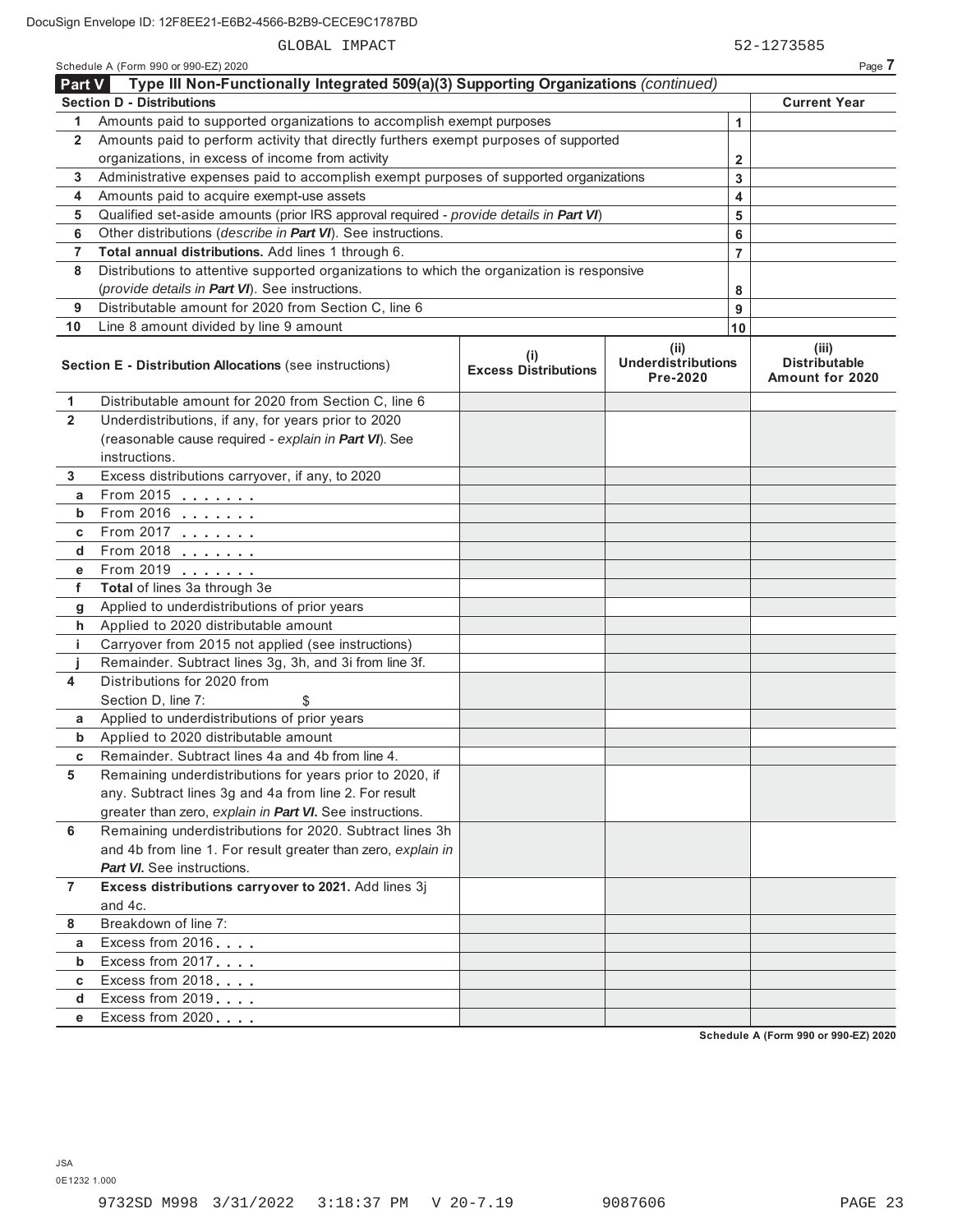|                | Page 8<br>Schedule A (Form 990 or 990-EZ) 2020                                                                         |
|----------------|------------------------------------------------------------------------------------------------------------------------|
| <b>Part VI</b> | Supplemental Information. Provide the explanations required by Part II, line 10; Part II, line 17a or 17b; Part        |
|                | III, line 12; Part IV, Section A, lines 1, 2, 3b, 3c, 4b, 4c, 5a, 6, 9a, 9b, 9c, 11a, 11b, and 11c; Part IV, Section   |
|                | B, lines 1 and 2; Part IV, Section C, line 1; Part IV, Section D, lines 2 and 3; Part IV, Section E, lines 1c, 2a, 2b, |
|                | 3a and 3b; Part V, line 1; Part V, Section B, line 1e; Part V, Section D, lines 5, 6, and 8; and Part V, Section E,    |
|                | lines 2, 5, and 6. Also complete this part for any additional information. (See instructions.)                         |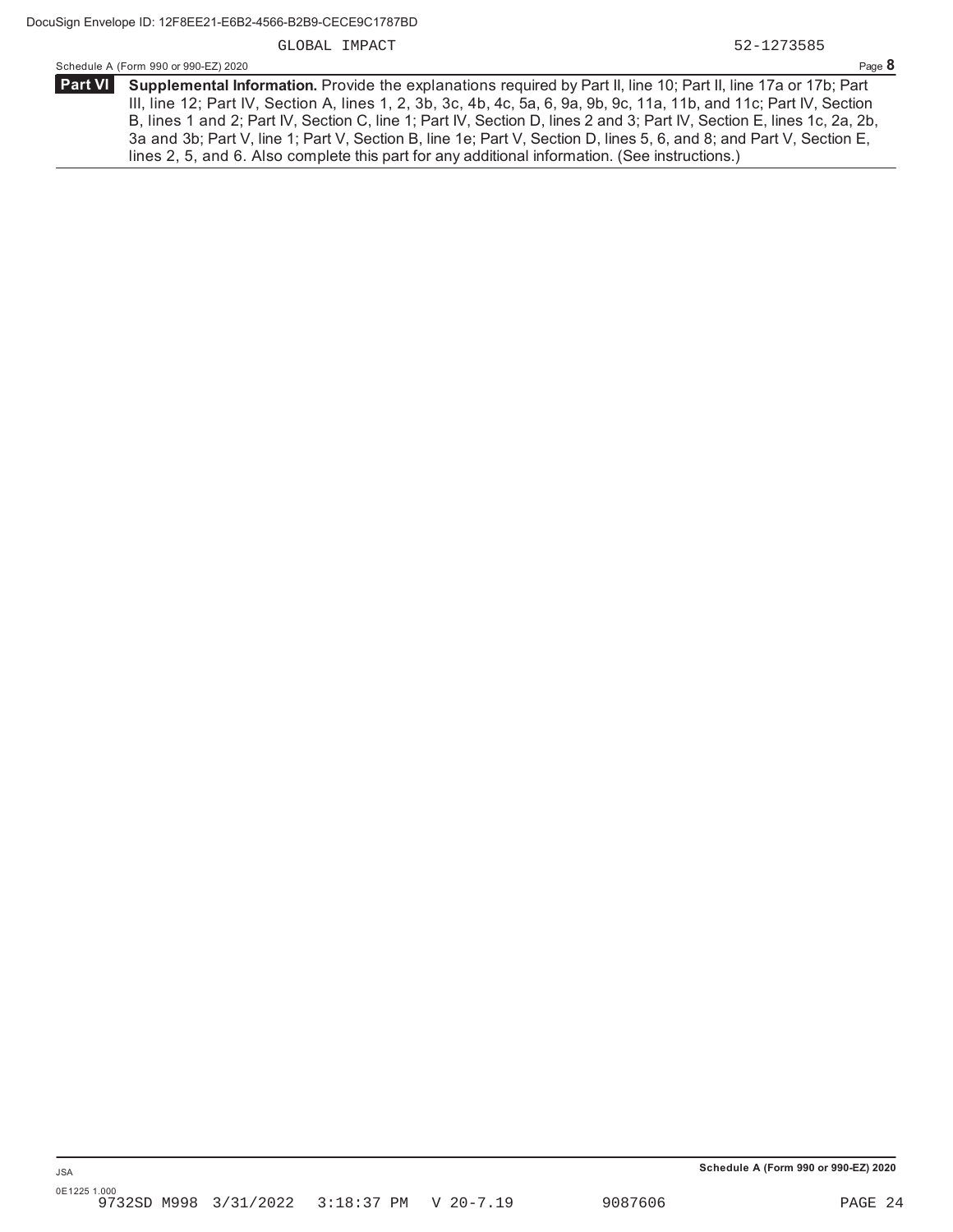| <b>Schedule B</b>                                                                                 | <b>Schedule of Contributors</b>                                                                           |  | OMB No. 1545-0047                     |  |
|---------------------------------------------------------------------------------------------------|-----------------------------------------------------------------------------------------------------------|--|---------------------------------------|--|
| (Form 990, 990-EZ,<br>or 990-PF)<br>Department of the Treasury<br><b>Internal Revenue Service</b> | Attach to Form 990, Form 990-EZ, or Form 990-PF.<br>Go to www.irs.gov/Form990 for the latest information. |  |                                       |  |
| Name of the organization                                                                          |                                                                                                           |  | <b>Employer identification number</b> |  |
| GLOBAL IMPACT                                                                                     |                                                                                                           |  |                                       |  |
|                                                                                                   |                                                                                                           |  | 52-1273585                            |  |
| Organization type (check one):                                                                    |                                                                                                           |  |                                       |  |
|                                                                                                   |                                                                                                           |  |                                       |  |
| Filers of:                                                                                        | Section:                                                                                                  |  |                                       |  |
| Form 990 or 990-FZ                                                                                | X<br>$501(c)$ $(3$<br>) (enter number) organization                                                       |  |                                       |  |
|                                                                                                   | $4947(a)(1)$ nonexempt charitable trust not treated as a private foundation                               |  |                                       |  |
|                                                                                                   | 527 political organization                                                                                |  |                                       |  |
| Form 990-PF                                                                                       | 501(c)(3) exempt private foundation                                                                       |  |                                       |  |
|                                                                                                   | 4947(a)(1) nonexempt charitable trust treated as a private foundation                                     |  |                                       |  |
|                                                                                                   | $501(c)(3)$ taxable private foundation                                                                    |  |                                       |  |

Check if your organization is covered by the **General Rule** or a **Special Rule.**

**Note:** Only a section 501(c)(7), (8), or (10) organization can check boxes for both the General Rule and a Special Rule. See instructions.

## **General Rule**

For an organization filing Form 990, 990-EZ, or 990-PF that received, during the year, contributions totaling \$5,000 or more (in money or property) from any one contributor. Complete Parts I and II. See instructions for determining a contributor's total contributions.

## **Special Rules**

 $\text{X}\big\rfloor$  For an organization described in section 501(c)(3) filing Form 990 or 990-EZ that met the 33 1/3% support test of the regulations under sections 509(a)(1) and 170(b)(1)(A)(vi), that checked Schedule A (Form 990 or 990-EZ), Part II, line 13, 16a, or 16b, and that received from any one contributor, during the year, total contributions of the greater of **(1)** \$5,000; or **(2)** 2% of the amount on (i) Form 990, Part VIII, line 1h; or (ii) Form 990-EZ, line 1. Complete Parts I and II.

For an organization described in section 501(c)(7), (8), or (10) filing Form 990 or 990-EZ that received from any one contributor, during the year, total contributions of more than \$1,000 *exclusively* for religious, charitable, scientific, literary, or educational purposes, or for the prevention of cruelty to children or animals. Complete Parts I (entering "N/A" in column (b) instead of the contributor name and address), II, and III.

For an organization described in section 501(c)(7), (8), or (10) filing Form 990 or 990-EZ that received from any one contributor, during the year, contributions *exclusively* for religious, charitable, etc., purposes, but no such contributions totaled more than \$1,000. If this box is checked, enter here the total contributions that were received during the year for an *exclusively* religious, charitable, etc., purpose. Don't complete any of the parts unless the **General Rule** applies to this organization because it received *nonexclusively* religious, charitable, etc., contributions totaling \$5,000 or more during the year  $\ldots$ ,  $\ldots$ ,  $\ldots$ ,  $\ldots$ ,  $\ldots$ ,  $\ldots$ ,  $\ldots$ ,  $\blacktriangleright$  \$

**Caution:** An organization that isn't covered by the General Rule and/or the Special Rules doesn't file Schedule B (Form 990, 990-EZ, or 990-PF), but it **must** answer "No" on Part IV, line 2, of its Form 990; or check the box on line H of its Form 990-EZ or on its Form 990-PF, Part I, line 2, to certify that it doesn't meet the filing requirements of Schedule B (Form 990, 990-EZ, or 990-PF).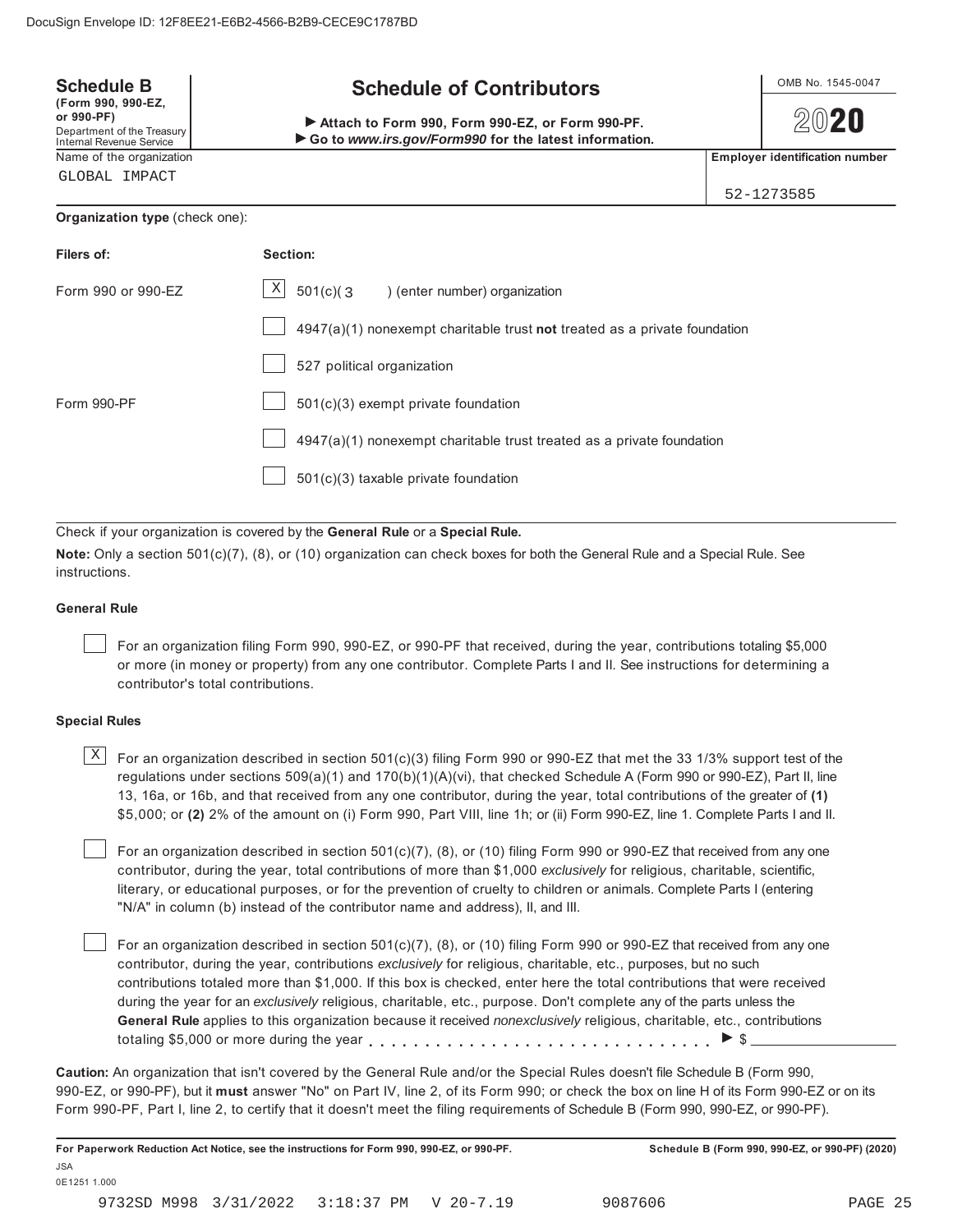| Schedule B (Form 990, 990-EZ, or 990-PF) (2020) | Page $\angle$                                       |
|-------------------------------------------------|-----------------------------------------------------|
| IMPACT<br>GLOBAL<br>Name of organization        | <b>Employer identification number</b><br>52-1273585 |

| Part I     | Contributors (see instructions). Use duplicate copies of Part I if additional space is needed. |                                   |                                                                                         |  |  |  |  |
|------------|------------------------------------------------------------------------------------------------|-----------------------------------|-----------------------------------------------------------------------------------------|--|--|--|--|
| (a)<br>No. | (b)<br>Name, address, and ZIP + 4                                                              | (c)<br><b>Total contributions</b> | (d)<br>Type of contribution                                                             |  |  |  |  |
| 1          | N/A                                                                                            | 5,500,000.<br>\$                  | Χ<br>Person<br>Payroll<br>Noncash<br>(Complete Part II for<br>noncash contributions.)   |  |  |  |  |
| (a)<br>No. | (b)<br>Name, address, and ZIP + 4                                                              | (c)<br><b>Total contributions</b> | (d)<br>Type of contribution                                                             |  |  |  |  |
| 2          | N/A                                                                                            | 5,000,000.<br>\$                  | Χ<br>Person<br>Payroll<br>Noncash<br>(Complete Part II for<br>noncash contributions.)   |  |  |  |  |
| (a)<br>No. | (b)<br>Name, address, and ZIP + 4                                                              | (c)<br><b>Total contributions</b> | (d)<br>Type of contribution                                                             |  |  |  |  |
| 3          | N/A                                                                                            | 4,000,000.<br>\$                  | Χ<br>Person<br>Payroll<br>Noncash<br>(Complete Part II for<br>noncash contributions.)   |  |  |  |  |
| (a)<br>No. | (b)<br>Name, address, and ZIP + 4                                                              | (c)<br><b>Total contributions</b> | (d)<br>Type of contribution                                                             |  |  |  |  |
| 4          | N/A                                                                                            | 3,000,000.<br>\$                  | Χ<br>Person<br>Payroll<br>Noncash<br>(Complete Part II for<br>noncash contributions.)   |  |  |  |  |
| (a)<br>No. | (b)<br>Name, address, and ZIP + 4                                                              | (c)<br><b>Total contributions</b> | (d)<br>Type of contribution                                                             |  |  |  |  |
|            |                                                                                                | \$                                | Person<br>Payroll<br><b>Noncash</b><br>(Complete Part II for<br>noncash contributions.) |  |  |  |  |
| (a)<br>No. | (b)<br>Name, address, and ZIP + 4                                                              | (c)<br><b>Total contributions</b> | (d)<br>Type of contribution                                                             |  |  |  |  |
|            |                                                                                                | \$                                | Person<br>Payroll<br>Noncash<br>(Complete Part II for<br>noncash contributions.)        |  |  |  |  |

**Schedule B (Form 990, 990-EZ, or 990-PF) (2020)** JSA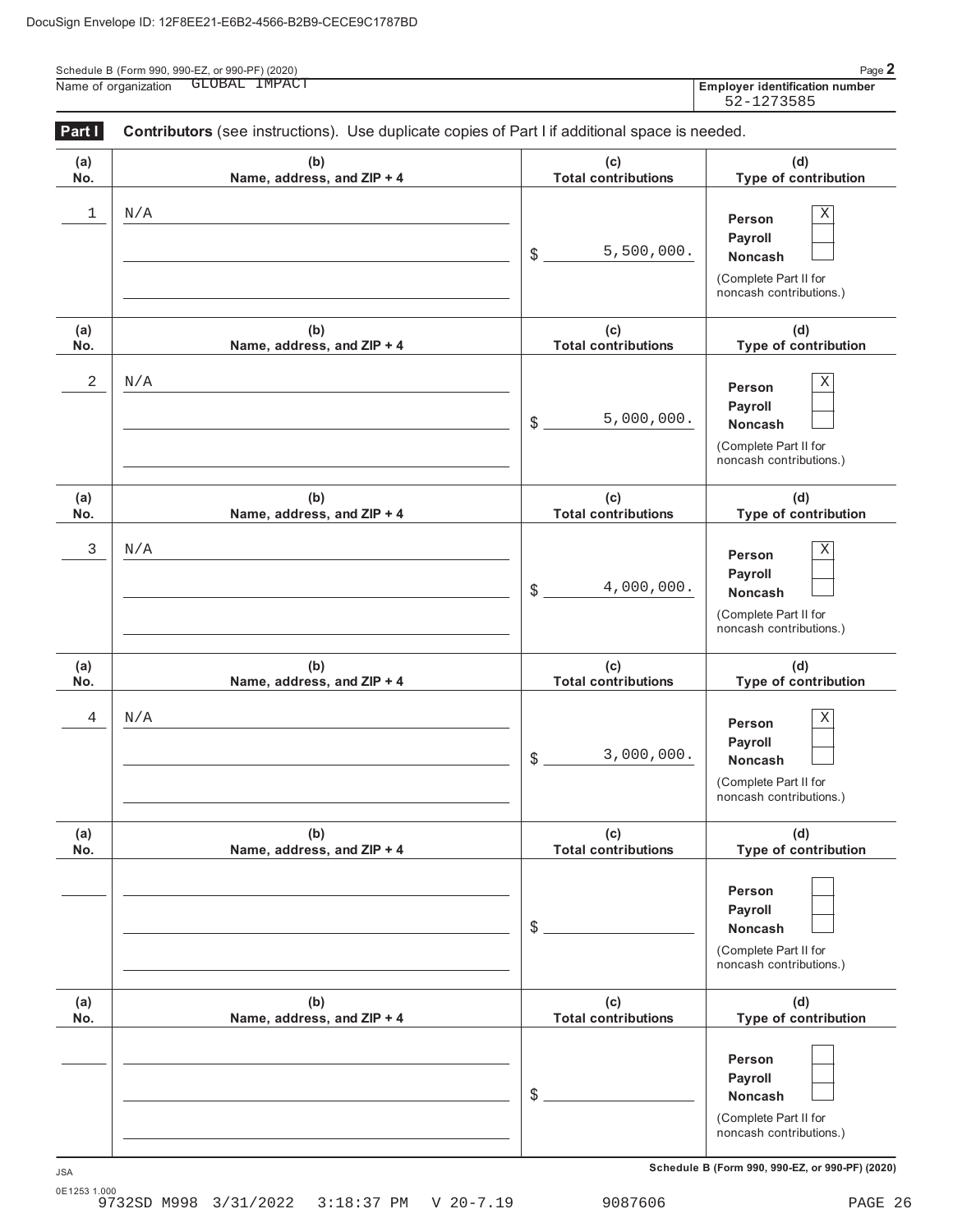| Schedule B (Form 990, 990-EZ, or 990-PF) (2020) |               |                                       | Page 3 |
|-------------------------------------------------|---------------|---------------------------------------|--------|
| Name of organization                            | GLOBAL IMPACT | <b>Employer identification number</b> |        |
|                                                 |               | 52-1273585                            |        |

| Part II                   | Noncash Property (see instructions). Use duplicate copies of Part II if additional space is needed. |                                                 |                      |
|---------------------------|-----------------------------------------------------------------------------------------------------|-------------------------------------------------|----------------------|
| (a) No.<br>from<br>Part I | (b)<br>Description of noncash property given                                                        | (c)<br>FMV (or estimate)<br>(See instructions.) | (d)<br>Date received |
|                           |                                                                                                     | $\frac{1}{2}$                                   |                      |
| (a) No.<br>from<br>Part I | (b)<br>Description of noncash property given                                                        | (c)<br>FMV (or estimate)<br>(See instructions.) | (d)<br>Date received |
|                           |                                                                                                     | $\frac{1}{2}$                                   |                      |
| (a) No.<br>from<br>Part I | (b)<br>Description of noncash property given                                                        | (c)<br>FMV (or estimate)<br>(See instructions.) | (d)<br>Date received |
|                           |                                                                                                     | $\frac{1}{2}$                                   |                      |
| (a) No.<br>from<br>Part I | (b)<br>Description of noncash property given                                                        | (c)<br>FMV (or estimate)<br>(See instructions.) | (d)<br>Date received |
|                           |                                                                                                     | \$                                              |                      |
| (a) No.<br>from<br>Part I | (b)<br>Description of noncash property given                                                        | (c)<br>FMV (or estimate)<br>(See instructions.) | (d)<br>Date received |
|                           |                                                                                                     | $\frac{1}{2}$                                   |                      |
| (a) No.<br>from<br>Part I | (b)<br>Description of noncash property given                                                        | (c)<br>FMV (or estimate)<br>(See instructions.) | (d)<br>Date received |
|                           |                                                                                                     |                                                 |                      |
|                           |                                                                                                     | $\frac{1}{2}$                                   |                      |

**Schedule B (Form 990, 990-EZ, or 990-PF) (2020)** JSA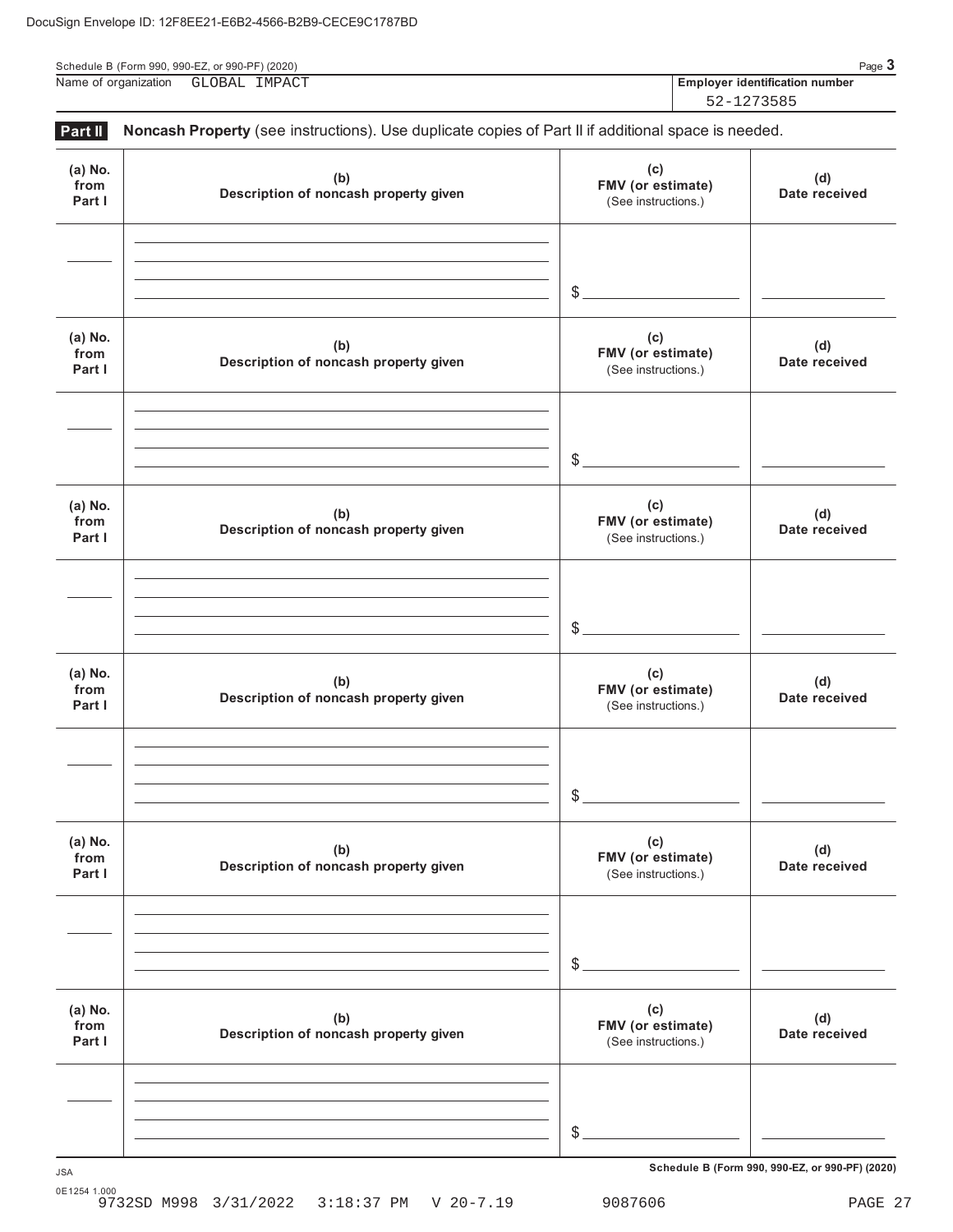| Part III                    | Exclusively religious, charitable, etc., contributions to organizations described in section 501(c)(7), (8), or<br>(10) that total more than \$1,000 for the year from any one contributor. Complete columns (a) through (e) and<br>the following line entry. For organizations completing Part III, enter the total of exclusively religious, charitable, etc.,<br>contributions of \$1,000 or less for the year. (Enter this information once. See instructions.) ▶ \$<br>Use duplicate copies of Part III if additional space is needed. |                      |  |                                                 |  |
|-----------------------------|---------------------------------------------------------------------------------------------------------------------------------------------------------------------------------------------------------------------------------------------------------------------------------------------------------------------------------------------------------------------------------------------------------------------------------------------------------------------------------------------------------------------------------------------|----------------------|--|-------------------------------------------------|--|
| $(a)$ No.<br>from<br>Part I | (b) Purpose of gift                                                                                                                                                                                                                                                                                                                                                                                                                                                                                                                         | (c) Use of gift      |  | (d) Description of how gift is held             |  |
|                             |                                                                                                                                                                                                                                                                                                                                                                                                                                                                                                                                             |                      |  |                                                 |  |
|                             |                                                                                                                                                                                                                                                                                                                                                                                                                                                                                                                                             | (e) Transfer of gift |  |                                                 |  |
|                             | Transferee's name, address, and ZIP + 4                                                                                                                                                                                                                                                                                                                                                                                                                                                                                                     |                      |  | Relationship of transferor to transferee        |  |
| $(a)$ No.<br>from<br>Part I | (b) Purpose of gift                                                                                                                                                                                                                                                                                                                                                                                                                                                                                                                         | (c) Use of gift      |  | (d) Description of how gift is held             |  |
|                             |                                                                                                                                                                                                                                                                                                                                                                                                                                                                                                                                             |                      |  |                                                 |  |
|                             | Transferee's name, address, and ZIP + 4                                                                                                                                                                                                                                                                                                                                                                                                                                                                                                     | (e) Transfer of gift |  | Relationship of transferor to transferee        |  |
| $(a)$ No.<br>from           |                                                                                                                                                                                                                                                                                                                                                                                                                                                                                                                                             |                      |  |                                                 |  |
| Part I                      | (b) Purpose of gift                                                                                                                                                                                                                                                                                                                                                                                                                                                                                                                         | (c) Use of gift      |  | (d) Description of how gift is held             |  |
|                             |                                                                                                                                                                                                                                                                                                                                                                                                                                                                                                                                             | (e) Transfer of gift |  |                                                 |  |
|                             | Transferee's name, address, and ZIP + 4                                                                                                                                                                                                                                                                                                                                                                                                                                                                                                     |                      |  | Relationship of transferor to transferee        |  |
| $(a)$ No.<br>from<br>Part I | (b) Purpose of gift                                                                                                                                                                                                                                                                                                                                                                                                                                                                                                                         | (c) Use of gift      |  | (d) Description of how gift is held             |  |
|                             |                                                                                                                                                                                                                                                                                                                                                                                                                                                                                                                                             |                      |  |                                                 |  |
|                             | Transferee's name, address, and ZIP + 4                                                                                                                                                                                                                                                                                                                                                                                                                                                                                                     | (e) Transfer of gift |  | Relationship of transferor to transferee        |  |
| <b>JSA</b>                  |                                                                                                                                                                                                                                                                                                                                                                                                                                                                                                                                             |                      |  | Schedule B (Form 990, 990-EZ, or 990-PF) (2020) |  |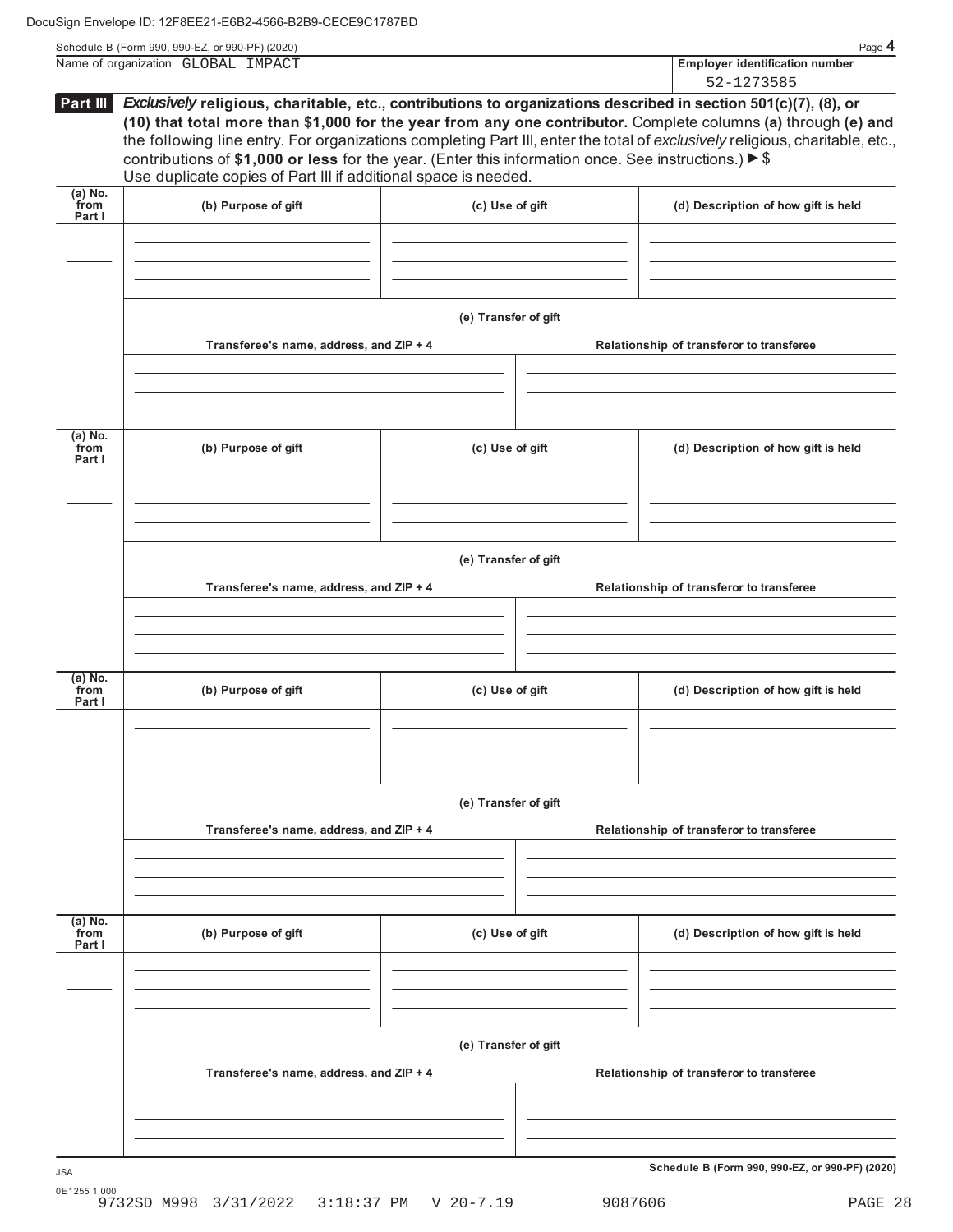|                | <b>SCHEDULE D</b>                                             |                                                                                                                                                                                                                                                                                                                                  | <b>Supplemental Financial Statements</b>                                                      |             |                                                    | OMB No. 1545-0047                   |
|----------------|---------------------------------------------------------------|----------------------------------------------------------------------------------------------------------------------------------------------------------------------------------------------------------------------------------------------------------------------------------------------------------------------------------|-----------------------------------------------------------------------------------------------|-------------|----------------------------------------------------|-------------------------------------|
|                | (Form 990)                                                    |                                                                                                                                                                                                                                                                                                                                  | Complete if the organization answered "Yes" on Form 990,                                      |             |                                                    |                                     |
|                |                                                               |                                                                                                                                                                                                                                                                                                                                  | Part IV, line 6, 7, 8, 9, 10, 11a, 11b, 11c, 11d, 11e, 11f, 12a, or 12b.                      |             |                                                    |                                     |
|                | Department of the Treasury<br><b>Internal Revenue Service</b> |                                                                                                                                                                                                                                                                                                                                  | Attach to Form 990.<br>Go to www.irs.gov/Form990 for instructions and the latest information. |             |                                                    | <b>Open to Public</b><br>Inspection |
|                | Name of the organization                                      |                                                                                                                                                                                                                                                                                                                                  |                                                                                               |             | <b>Employer identification number</b>              |                                     |
|                | GLOBAL IMPACT                                                 |                                                                                                                                                                                                                                                                                                                                  |                                                                                               |             | 52-1273585                                         |                                     |
|                | Part I                                                        | Organizations Maintaining Donor Advised Funds or Other Similar Funds or Accounts.                                                                                                                                                                                                                                                |                                                                                               |             |                                                    |                                     |
|                |                                                               | Complete if the organization answered "Yes" on Form 990, Part IV, line 6.                                                                                                                                                                                                                                                        |                                                                                               |             |                                                    |                                     |
|                |                                                               |                                                                                                                                                                                                                                                                                                                                  | (a) Donor advised funds                                                                       | 4.          | (b) Funds and other accounts                       |                                     |
| 1<br>2         |                                                               | Total number at end of year<br>Aggregate value of contributions to (during year)                                                                                                                                                                                                                                                 |                                                                                               | 16,773,063. |                                                    |                                     |
| 3              |                                                               | Aggregate value of grants from (during year)                                                                                                                                                                                                                                                                                     |                                                                                               | 16,587,258. |                                                    |                                     |
| 4              |                                                               |                                                                                                                                                                                                                                                                                                                                  |                                                                                               | 1,823,634.  |                                                    |                                     |
| 5              |                                                               | Did the organization inform all donors and donor advisors in writing that the assets held in donor advised                                                                                                                                                                                                                       |                                                                                               |             |                                                    |                                     |
|                |                                                               | funds are the organization's property, subject to the organization's exclusive legal control?                                                                                                                                                                                                                                    |                                                                                               |             |                                                    | $X \mid Y$ es<br><b>No</b>          |
| 6              |                                                               | Did the organization inform all grantees, donors, and donor advisors in writing that grant funds can be used                                                                                                                                                                                                                     |                                                                                               |             |                                                    |                                     |
|                |                                                               | only for charitable purposes and not for the benefit of the donor or donor advisor, or for any other purpose                                                                                                                                                                                                                     |                                                                                               |             | $\mathbf{X}$                                       |                                     |
|                | Part II                                                       | <b>Conservation Easements.</b>                                                                                                                                                                                                                                                                                                   |                                                                                               |             |                                                    | Yes<br><b>No</b>                    |
|                |                                                               | Complete if the organization answered "Yes" on Form 990, Part IV, line 7.                                                                                                                                                                                                                                                        |                                                                                               |             |                                                    |                                     |
| 1              |                                                               | Purpose(s) of conservation easements held by the organization (check all that apply).                                                                                                                                                                                                                                            |                                                                                               |             |                                                    |                                     |
|                |                                                               | Preservation of land for public use (for example, recreation or education)                                                                                                                                                                                                                                                       |                                                                                               |             | Preservation of a historically important land area |                                     |
|                |                                                               | Protection of natural habitat                                                                                                                                                                                                                                                                                                    |                                                                                               |             | Preservation of a certified historic structure     |                                     |
|                |                                                               | Preservation of open space                                                                                                                                                                                                                                                                                                       |                                                                                               |             |                                                    |                                     |
| $\overline{2}$ |                                                               | Complete lines 2a through 2d if the organization held a qualified conservation contribution in the form of a conservation                                                                                                                                                                                                        |                                                                                               |             | Held at the End of the Tax Year                    |                                     |
|                |                                                               | easement on the last day of the tax year.                                                                                                                                                                                                                                                                                        |                                                                                               |             | 2a                                                 |                                     |
| a<br>b         |                                                               | Total acreage restricted by conservation easements                                                                                                                                                                                                                                                                               |                                                                                               |             | 2b                                                 |                                     |
| C              |                                                               | Number of conservation easements on a certified historic structure included in (a)                                                                                                                                                                                                                                               |                                                                                               |             | 2c                                                 |                                     |
| d              |                                                               | Number of conservation easements included in (c) acquired after 7/25/06, and not on a                                                                                                                                                                                                                                            |                                                                                               |             |                                                    |                                     |
|                |                                                               |                                                                                                                                                                                                                                                                                                                                  |                                                                                               |             | 2d                                                 |                                     |
| 3              |                                                               | Number of conservation easements modified, transferred, released, extinguished, or terminated by the organization during the                                                                                                                                                                                                     |                                                                                               |             |                                                    |                                     |
|                | tax year $\blacktriangleright$ $\_\_$                         |                                                                                                                                                                                                                                                                                                                                  |                                                                                               |             |                                                    |                                     |
| 4              |                                                               | Number of states where property subject to conservation easement is located $\blacktriangleright$ ____                                                                                                                                                                                                                           |                                                                                               |             |                                                    |                                     |
| 5              |                                                               | Does the organization have a written policy regarding the periodic monitoring, inspection, handling of                                                                                                                                                                                                                           |                                                                                               |             |                                                    | Yes<br><b>No</b>                    |
| 6              |                                                               | Staff and volunteer hours devoted to monitoring, inspecting, handling of violations, and enforcing conservation easements during the year                                                                                                                                                                                        |                                                                                               |             |                                                    |                                     |
|                |                                                               |                                                                                                                                                                                                                                                                                                                                  |                                                                                               |             |                                                    |                                     |
| 7              |                                                               | Amount of expenses incurred in monitoring, inspecting, handling of violations, and enforcing conservation easements during the year                                                                                                                                                                                              |                                                                                               |             |                                                    |                                     |
|                |                                                               |                                                                                                                                                                                                                                                                                                                                  |                                                                                               |             |                                                    |                                     |
| 8              |                                                               | Does each conservation easement reported on line 2(d) above satisfy the requirements of section 170(h)(4)(B)(i)                                                                                                                                                                                                                  |                                                                                               |             |                                                    |                                     |
|                |                                                               |                                                                                                                                                                                                                                                                                                                                  |                                                                                               |             |                                                    | Yes<br><b>No</b>                    |
| 9              |                                                               | In Part XIII, describe how the organization reports conservation easements in its revenue and expense statement and<br>balance sheet, and include, if applicable, the text of the footnote to the organization's financial statements that describes the                                                                         |                                                                                               |             |                                                    |                                     |
|                |                                                               | organization's accounting for conservation easements.                                                                                                                                                                                                                                                                            |                                                                                               |             |                                                    |                                     |
|                | Part III                                                      | Organizations Maintaining Collections of Art, Historical Treasures, or Other Similar Assets.                                                                                                                                                                                                                                     |                                                                                               |             |                                                    |                                     |
|                |                                                               | Complete if the organization answered "Yes" on Form 990, Part IV, line 8.                                                                                                                                                                                                                                                        |                                                                                               |             |                                                    |                                     |
| 1a             |                                                               | If the organization elected, as permitted under FASB ASC 958, not to report in its revenue statement and balance sheet works of art, historical treasures, or other similar assets held for public exhibition, education, or r                                                                                                   |                                                                                               |             |                                                    |                                     |
| b              |                                                               | If the organization elected, as permitted under FASB ASC 958, to report in its revenue statement and balance sheet works of<br>art, historical treasures, or other similar assets held for public exhibition, education, or research in furtherance of public service,<br>provide the following amounts relating to these items: |                                                                                               |             |                                                    |                                     |
|                |                                                               |                                                                                                                                                                                                                                                                                                                                  |                                                                                               |             |                                                    |                                     |
|                |                                                               |                                                                                                                                                                                                                                                                                                                                  |                                                                                               |             |                                                    |                                     |
| $\mathbf{2}$   |                                                               | If the organization received or held works of art, historical treasures, or other similar assets for financial gain, provide the                                                                                                                                                                                                 |                                                                                               |             |                                                    |                                     |
| a              |                                                               | following amounts required to be reported under FASB ASC 958 relating to these items:                                                                                                                                                                                                                                            |                                                                                               |             |                                                    |                                     |
| $\mathbf b$    |                                                               |                                                                                                                                                                                                                                                                                                                                  |                                                                                               |             |                                                    |                                     |
|                |                                                               | For Paperwork Reduction Act Notice, see the Instructions for Form 990.                                                                                                                                                                                                                                                           |                                                                                               |             |                                                    | Schedule D (Form 990) 2020          |
| JSA            | 0E1268 1.000                                                  |                                                                                                                                                                                                                                                                                                                                  |                                                                                               |             |                                                    |                                     |
|                | 9732SD M998 3/31/2022                                         |                                                                                                                                                                                                                                                                                                                                  | 3:18:37 PM V 20-7.19                                                                          | 9087606     |                                                    | PAGE 29                             |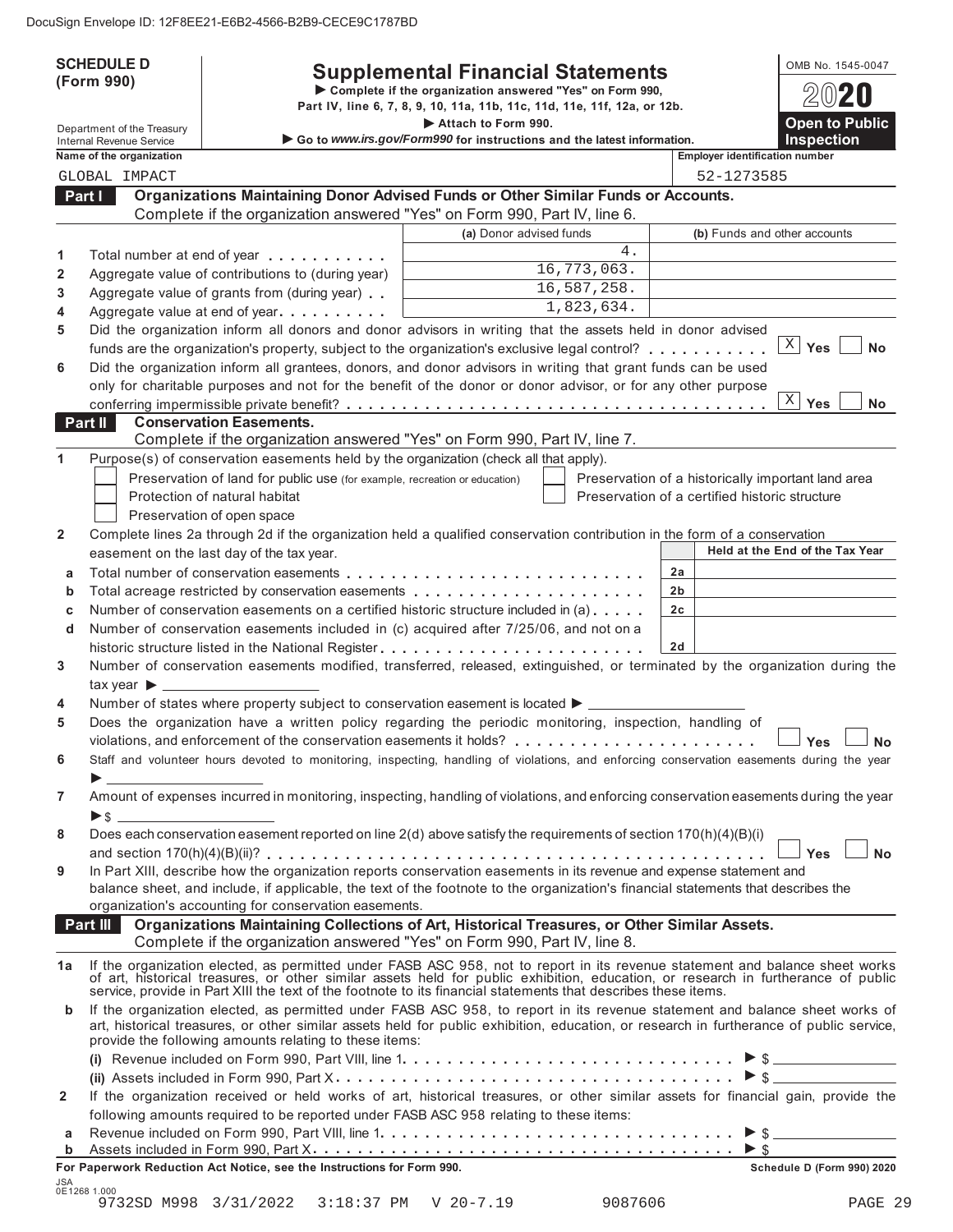|    |                                                                                                                                       | GLOBAL IMPACT    |                         |       |                          |                 | 52-1273585           |                     |                        |
|----|---------------------------------------------------------------------------------------------------------------------------------------|------------------|-------------------------|-------|--------------------------|-----------------|----------------------|---------------------|------------------------|
|    | Schedule D (Form 990) 2020                                                                                                            |                  |                         |       |                          |                 |                      |                     | Page 2                 |
|    | Organizations Maintaining Collections of Art, Historical Treasures, or Other Similar Assets (continued)<br>Part III                   |                  |                         |       |                          |                 |                      |                     |                        |
| 3  | Using the organization's acquisition, accession, and other records, check any of the following that make significant use of its       |                  |                         |       |                          |                 |                      |                     |                        |
|    | collection items (check all that apply):                                                                                              |                  |                         |       |                          |                 |                      |                     |                        |
| a  | Public exhibition                                                                                                                     |                  | d                       |       | Loan or exchange program |                 |                      |                     |                        |
| b  | Scholarly research                                                                                                                    |                  | е                       | Other |                          |                 |                      |                     |                        |
| C  | Preservation for future generations                                                                                                   |                  |                         |       |                          |                 |                      |                     |                        |
|    | Provide a description of the organization's collections and explain how they further the organization's exempt purpose in Part        |                  |                         |       |                          |                 |                      |                     |                        |
|    | XIII.                                                                                                                                 |                  |                         |       |                          |                 |                      |                     |                        |
| 5  | During the year, did the organization solicit or receive donations of art, historical treasures, or other similar                     |                  |                         |       |                          |                 |                      |                     |                        |
|    | assets to be sold to raise funds rather than to be maintained as part of the organization's collection?                               |                  |                         |       |                          |                 |                      | <b>Yes</b>          | No                     |
|    | <b>Escrow and Custodial Arrangements.</b><br><b>Part IV</b>                                                                           |                  |                         |       |                          |                 |                      |                     |                        |
|    | Complete if the organization answered "Yes" on Form 990, Part IV, line 9, or reported an amount on Form                               |                  |                         |       |                          |                 |                      |                     |                        |
|    | 990, Part X, line 21.                                                                                                                 |                  |                         |       |                          |                 |                      |                     |                        |
|    | 1a Is the organization an agent, trustee, custodian or other intermediary for contributions or other assets not                       |                  |                         |       |                          |                 |                      |                     |                        |
|    |                                                                                                                                       |                  |                         |       |                          |                 |                      | Yes                 | No                     |
| b  | If "Yes," explain the arrangement in Part XIII and complete the following table:                                                      |                  |                         |       |                          |                 |                      |                     |                        |
|    |                                                                                                                                       |                  |                         |       |                          |                 | Amount               |                     |                        |
|    |                                                                                                                                       |                  |                         |       | 1c                       |                 |                      |                     |                        |
|    |                                                                                                                                       |                  |                         |       | 1 <sub>d</sub>           |                 |                      |                     |                        |
|    |                                                                                                                                       |                  |                         |       | 1e                       |                 |                      |                     |                        |
|    |                                                                                                                                       |                  |                         |       | 1f                       |                 |                      |                     |                        |
|    | 2a Did the organization include an amount on Form 990, Part X, line 21, for escrow or custodial account liability?                    |                  |                         |       |                          |                 |                      | <b>Yes</b>          | <b>No</b>              |
|    | b If "Yes," explain the arrangement in Part XIII. Check here if the explanation has been provided on Part XIII                        |                  |                         |       |                          |                 |                      |                     |                        |
|    | <b>Endowment Funds.</b>                                                                                                               |                  |                         |       |                          |                 |                      |                     |                        |
|    | Part V<br>Complete if the organization answered "Yes" on Form 990, Part IV, line 10.                                                  |                  |                         |       |                          |                 |                      |                     |                        |
|    |                                                                                                                                       | (a) Current year | (b) Prior year          |       | (c) Two years back       |                 | (d) Three years back | (e) Four years back |                        |
|    |                                                                                                                                       |                  |                         |       |                          |                 |                      |                     |                        |
| 1а | Beginning of year balance                                                                                                             |                  |                         |       |                          |                 |                      |                     |                        |
| b  | Contributions                                                                                                                         |                  |                         |       |                          |                 |                      |                     |                        |
| C  | Net investment earnings, gains,                                                                                                       |                  |                         |       |                          |                 |                      |                     |                        |
|    | and losses                                                                                                                            |                  |                         |       |                          |                 |                      |                     |                        |
|    | Grants or scholarships                                                                                                                |                  |                         |       |                          |                 |                      |                     |                        |
|    | e Other expenditures for facilities                                                                                                   |                  |                         |       |                          |                 |                      |                     |                        |
|    | and programs                                                                                                                          |                  |                         |       |                          |                 |                      |                     |                        |
|    | Administrative expenses                                                                                                               |                  |                         |       |                          |                 |                      |                     |                        |
| g  | End of year balance                                                                                                                   |                  |                         |       |                          |                 |                      |                     |                        |
| 2  | Provide the estimated percentage of the current year end balance (line 1g, column (a)) held as:                                       |                  |                         |       |                          |                 |                      |                     |                        |
| а  | Board designated or quasi-endowment >                                                                                                 |                  |                         |       |                          |                 |                      |                     |                        |
| b  | Permanent endowment $\blacktriangleright$                                                                                             | $\%$             |                         |       |                          |                 |                      |                     |                        |
| С  | Term endowment $\blacktriangleright$                                                                                                  | $\%$             |                         |       |                          |                 |                      |                     |                        |
|    | The percentages on lines 2a, 2b, and 2c should equal 100%.                                                                            |                  |                         |       |                          |                 |                      |                     |                        |
|    | 3a Are there endowment funds not in the possession of the organization that are held and administered for the                         |                  |                         |       |                          |                 |                      |                     |                        |
|    | organization by:                                                                                                                      |                  |                         |       |                          |                 |                      | Yes                 | No                     |
|    |                                                                                                                                       |                  |                         |       |                          |                 |                      | 3a(i)               |                        |
|    |                                                                                                                                       |                  |                         |       |                          |                 |                      | 3a(ii)              |                        |
|    | <b>b</b> If "Yes" on line 3a(ii), are the related organizations listed as required on Schedule R?                                     |                  |                         |       |                          |                 |                      | 3b                  |                        |
| 4  | Describe in Part XIII the intended uses of the organization's endowment funds.                                                        |                  |                         |       |                          |                 |                      |                     |                        |
|    | Land, Buildings, and Equipment.<br><b>Part VI</b>                                                                                     |                  |                         |       |                          |                 |                      |                     |                        |
|    | Complete if the organization answered "Yes" on Form 990, Part IV, line 11a. See Form 990, Part X, line 10.<br>Description of property |                  | (a) Cost or other basis |       | (b) Cost or other basis  | (c) Accumulated |                      | (d) Book value      |                        |
|    |                                                                                                                                       |                  | (investment)            |       | (other)                  | depreciation    |                      |                     |                        |
| 1a | $Land.$                                                                                                                               |                  |                         |       |                          |                 |                      |                     |                        |
| b  | Buildings                                                                                                                             |                  |                         |       |                          |                 |                      |                     |                        |
| c  | Leasehold improvements                                                                                                                |                  |                         |       | 901, 273.                | 603,292.        |                      |                     | 297,982.               |
| d  | Equipment                                                                                                                             |                  |                         |       | 691,664.                 | 669,409.        |                      |                     | 22, 254.               |
|    |                                                                                                                                       |                  |                         |       | 1,305,163.               | 1,073,423.      |                      |                     | 231,740.               |
|    | Total. Add lines 1a through 1e. (Column (d) must equal Form 990, Part X, column (B), line 10c.)                                       |                  |                         |       |                          |                 |                      |                     | $\overline{551,976}$ . |

**Schedule D (Form 990) 2020**

JSA 0E1269 1.000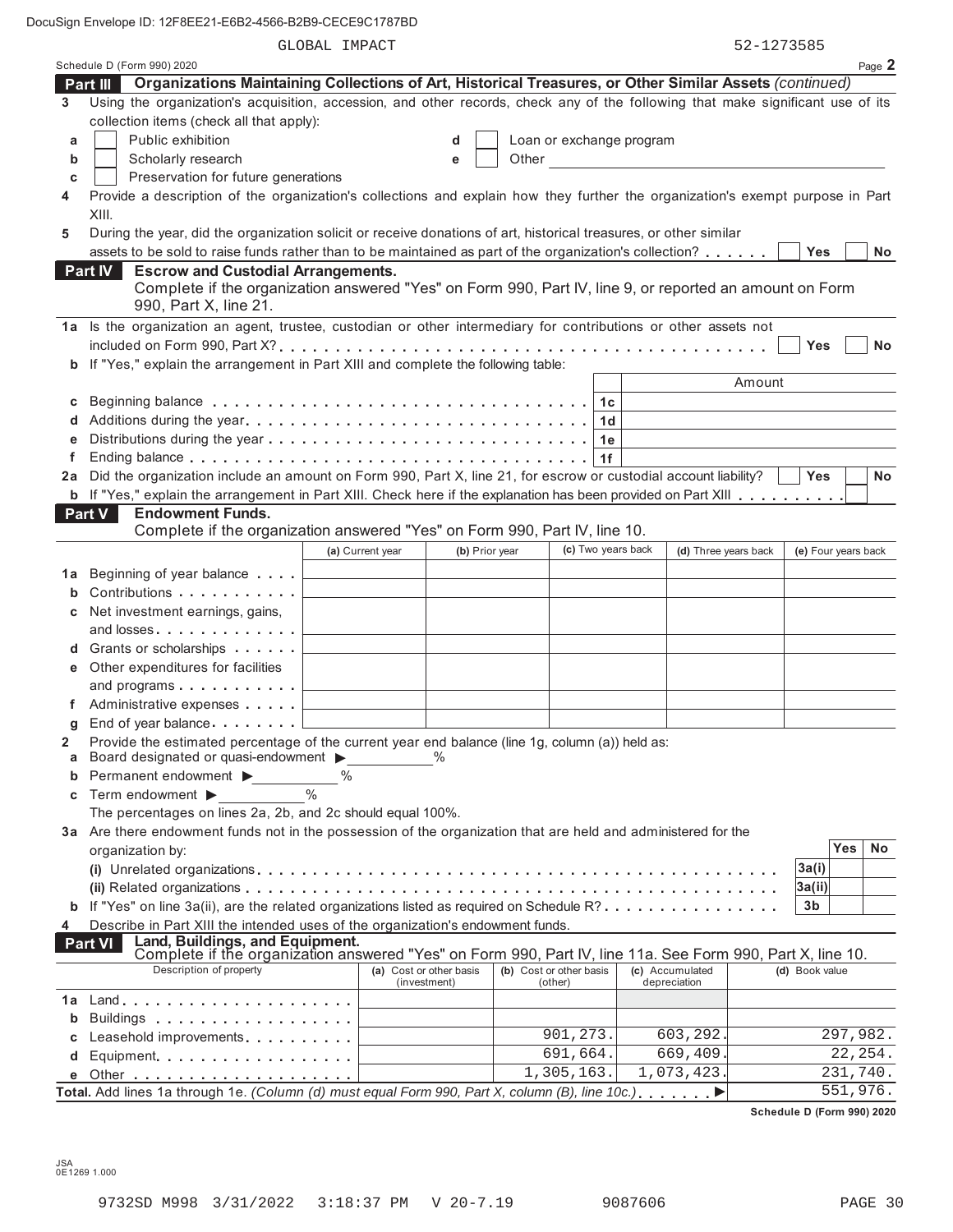Schedule D (Form 990) 2020 Page **3**

| Part VII                   | <b>Investments - Other Securities.</b>                                                                                                               |                              |                                                              |                            |
|----------------------------|------------------------------------------------------------------------------------------------------------------------------------------------------|------------------------------|--------------------------------------------------------------|----------------------------|
|                            | Complete if the organization answered "Yes" on Form 990, Part IV, line 11b. See Form 990, Part X, line 12.                                           |                              |                                                              |                            |
|                            | (a) Description of security or category<br>(including name of security)                                                                              | (b) Book value               | (c) Method of valuation:<br>Cost or end-of-year market value |                            |
|                            | (1) Financial derivatives                                                                                                                            |                              |                                                              |                            |
|                            | (2) Closely held equity interests                                                                                                                    |                              |                                                              |                            |
| $(3)$ Other                |                                                                                                                                                      |                              |                                                              |                            |
| (A)                        |                                                                                                                                                      |                              |                                                              |                            |
| (B)                        |                                                                                                                                                      |                              |                                                              |                            |
| (C)                        |                                                                                                                                                      |                              |                                                              |                            |
| (D)                        |                                                                                                                                                      |                              |                                                              |                            |
| (E)                        |                                                                                                                                                      |                              |                                                              |                            |
| (F)                        |                                                                                                                                                      |                              |                                                              |                            |
| (G)                        |                                                                                                                                                      |                              |                                                              |                            |
| (H)                        |                                                                                                                                                      |                              |                                                              |                            |
|                            | Total. (Column (b) must equal Form 990, Part X, col. (B) line 12.) $\blacktriangleright$                                                             |                              |                                                              |                            |
| Part VIII                  | <b>Investments - Program Related.</b><br>Complete if the organization answered "Yes" on Form 990, Part IV, line 11c. See Form 990, Part X, line 13.  |                              |                                                              |                            |
|                            | (a) Description of investment                                                                                                                        | (b) Book value               | (c) Method of valuation:<br>Cost or end-of-year market value |                            |
| (1)                        | INVESTMENTS - PROGRAM RELATED                                                                                                                        | 3,139,896.                   | COST                                                         |                            |
| (2)                        |                                                                                                                                                      |                              |                                                              |                            |
| (3)                        |                                                                                                                                                      |                              |                                                              |                            |
| (4)                        |                                                                                                                                                      |                              |                                                              |                            |
| (5)                        |                                                                                                                                                      |                              |                                                              |                            |
| (6)                        |                                                                                                                                                      |                              |                                                              |                            |
| (7)                        |                                                                                                                                                      |                              |                                                              |                            |
| (8)                        |                                                                                                                                                      |                              |                                                              |                            |
| (9)                        |                                                                                                                                                      |                              |                                                              |                            |
|                            | Total. (Column (b) must equal Form 990, Part X, col. (B) line $13$ .)                                                                                | 3,139,896.                   |                                                              |                            |
| Part IX                    | <b>Other Assets.</b>                                                                                                                                 |                              |                                                              |                            |
|                            | Complete if the organization answered "Yes" on Form 990, Part IV, line 11d. See Form 990, Part X, line 15.                                           |                              |                                                              |                            |
|                            |                                                                                                                                                      | (a) Description              |                                                              | (b) Book value             |
| (1)                        |                                                                                                                                                      |                              |                                                              |                            |
| (2)                        |                                                                                                                                                      |                              |                                                              |                            |
| (3)                        |                                                                                                                                                      |                              |                                                              |                            |
| (4)                        |                                                                                                                                                      |                              |                                                              |                            |
| (5)                        |                                                                                                                                                      |                              |                                                              |                            |
| (6)                        |                                                                                                                                                      |                              |                                                              |                            |
| (7)                        |                                                                                                                                                      |                              |                                                              |                            |
| (8)                        |                                                                                                                                                      |                              |                                                              |                            |
| (9)                        |                                                                                                                                                      |                              |                                                              |                            |
|                            |                                                                                                                                                      |                              | ▶                                                            |                            |
| Part X                     | <b>Other Liabilities.</b><br>Complete if the organization answered "Yes" on Form 990, Part IV, line 11e or 11f. See Form 990, Part X,<br>line 25.    |                              |                                                              |                            |
| 1.                         |                                                                                                                                                      | (a) Description of liability |                                                              | (b) Book value             |
| (1)                        | Federal income taxes                                                                                                                                 |                              |                                                              |                            |
| (2)                        | OTHER LIABILITIES                                                                                                                                    |                              |                                                              |                            |
| (3)                        | SBA LOAN PAYABLE                                                                                                                                     |                              |                                                              | 1,300,000.                 |
| (4)                        | DEFERRED RENT                                                                                                                                        |                              |                                                              | 592,096.                   |
| (5)                        | CAMPAIGN FUNDS PAYABLE TO MEMBERS                                                                                                                    |                              |                                                              | 4,525,276.                 |
| (6)                        |                                                                                                                                                      |                              |                                                              |                            |
| (7)                        |                                                                                                                                                      |                              |                                                              |                            |
| (8)                        |                                                                                                                                                      |                              |                                                              |                            |
| (9)                        |                                                                                                                                                      |                              |                                                              |                            |
|                            |                                                                                                                                                      |                              | ▸                                                            | 6, 417, 372.               |
|                            | 2. Liability for uncertain tax positions. In Part XIII, provide the text of the footnote to the organization's financial statements that reports the |                              |                                                              |                            |
|                            | organization's liability for uncertain tax positions under FASB ASC 740. Check here if the text of the footnote has been provided in Part XIII .     |                              |                                                              | X                          |
| <b>JSA</b><br>0E1270 1.000 |                                                                                                                                                      |                              |                                                              | Schedule D (Form 990) 2020 |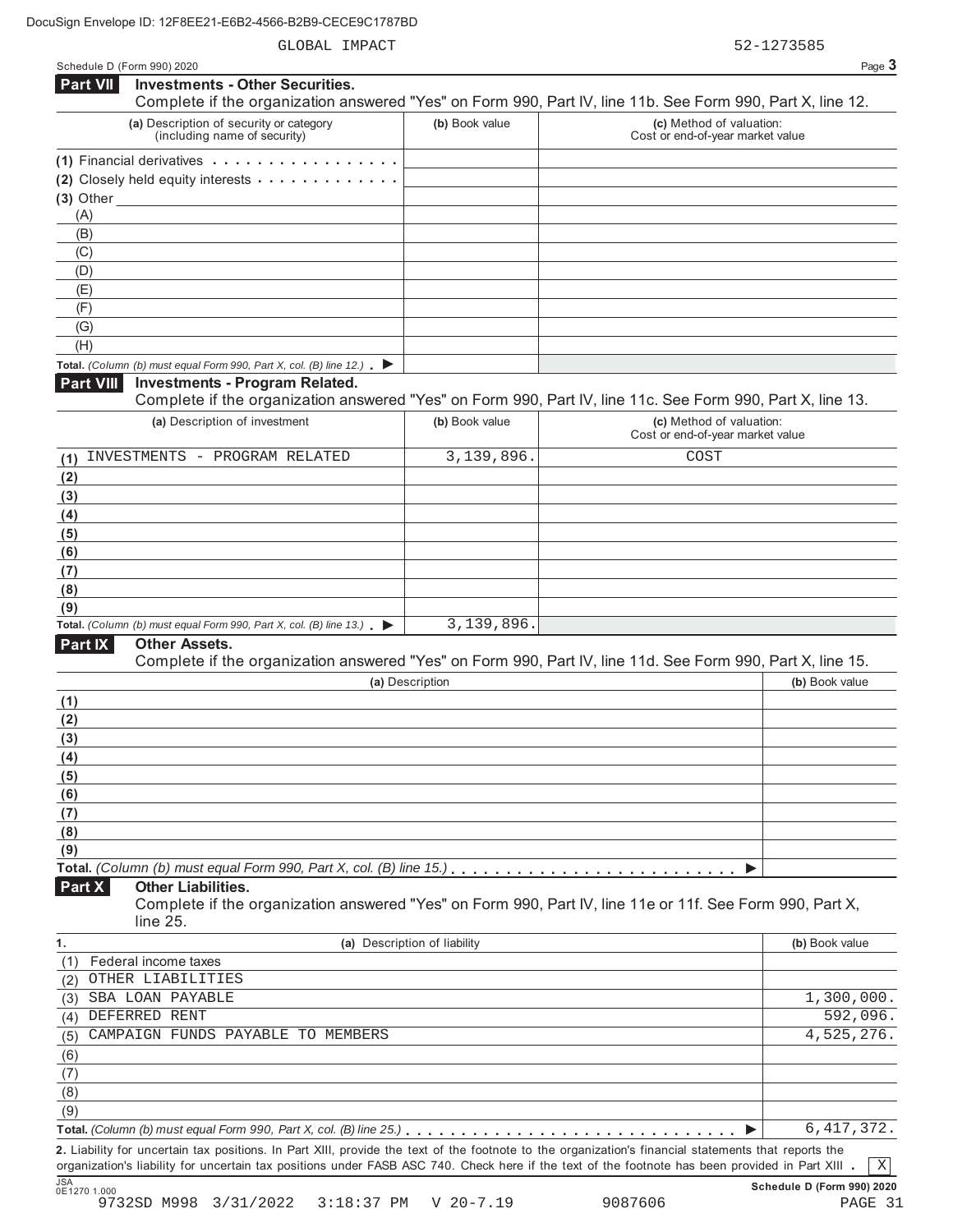GLOBAL IMPACT 52-1273585

|                 | Schedule D (Form 990) 2020                                                                                                                                           |    | Page 4 |
|-----------------|----------------------------------------------------------------------------------------------------------------------------------------------------------------------|----|--------|
| <b>Part XI</b>  | Reconciliation of Revenue per Audited Financial Statements With Revenue per Return.<br>Complete if the organization answered "Yes" on Form 990, Part IV, line 12a.   |    |        |
| 1               | Total revenue, gains, and other support per audited financial statements                                                                                             | 1  |        |
| $\mathbf{2}$    | Amounts included on line 1 but not on Form 990, Part VIII, line 12:                                                                                                  |    |        |
| a               | 2a                                                                                                                                                                   |    |        |
| b               | 2 <sub>b</sub>                                                                                                                                                       |    |        |
| c               | 2c<br>Recoveries of prior year grants                                                                                                                                |    |        |
| d               |                                                                                                                                                                      |    |        |
| е               |                                                                                                                                                                      | 2e |        |
| 3               |                                                                                                                                                                      | 3  |        |
| 4               | Amounts included on Form 990, Part VIII, line 12, but not on line 1:                                                                                                 |    |        |
| a               | Investment expenses not included on Form 990, Part VIII, line 7b $\boxed{4a}$                                                                                        |    |        |
| b               |                                                                                                                                                                      |    |        |
| C               |                                                                                                                                                                      | 4c |        |
| 5.              | Total revenue. Add lines 3 and 4c. (This must equal Form 990, Part I, line 12.)                                                                                      | 5  |        |
| <b>Part XII</b> | Reconciliation of Expenses per Audited Financial Statements With Expenses per Return.<br>Complete if the organization answered "Yes" on Form 990, Part IV, line 12a. |    |        |
| 1               |                                                                                                                                                                      | 1  |        |
| $\mathbf{2}$    | Amounts included on line 1 but not on Form 990, Part IX, line 25:                                                                                                    |    |        |
| a               | 2a                                                                                                                                                                   |    |        |
| b               | 2 <sub>b</sub>                                                                                                                                                       |    |        |
| c               | 2c                                                                                                                                                                   |    |        |
| d               |                                                                                                                                                                      |    |        |
| е               |                                                                                                                                                                      | 2e |        |
| 3.              |                                                                                                                                                                      | 3  |        |
| 4               | Amounts included on Form 990, Part IX, line 25, but not on line 1:                                                                                                   |    |        |
| a               | 4a<br>Investment expenses not included on Form 990, Part VIII, line 7b                                                                                               |    |        |
| b               | 4b                                                                                                                                                                   |    |        |
| C               |                                                                                                                                                                      | 4c |        |
| 5.              | Total expenses. Add lines 3 and 4c. (This must equal Form 990, Part I, line 18.).                                                                                    | 5  |        |
|                 | Part XIII Supplemental Information.                                                                                                                                  |    |        |
|                 | Drougle the decembrians required for Dart II, lines 2, E, and 0: Dart III, lines 10, and 1: Dart IV, lines 1b, and 2b; Dart V, line, 1: Dart V, line                 |    |        |

Provide the descriptions required for Part II, lines 3, 5, and 9; Part III, lines 1a and 4; Part IV, lines 1b and 2b; Part V, line 4; Part X, line 2; Part XI, lines 2d and 4b; and Part XII, lines 2d and 4b. Also complete this part to provide any additional information.

SEE PAGE 5

**Schedule D (Form 990) 2020**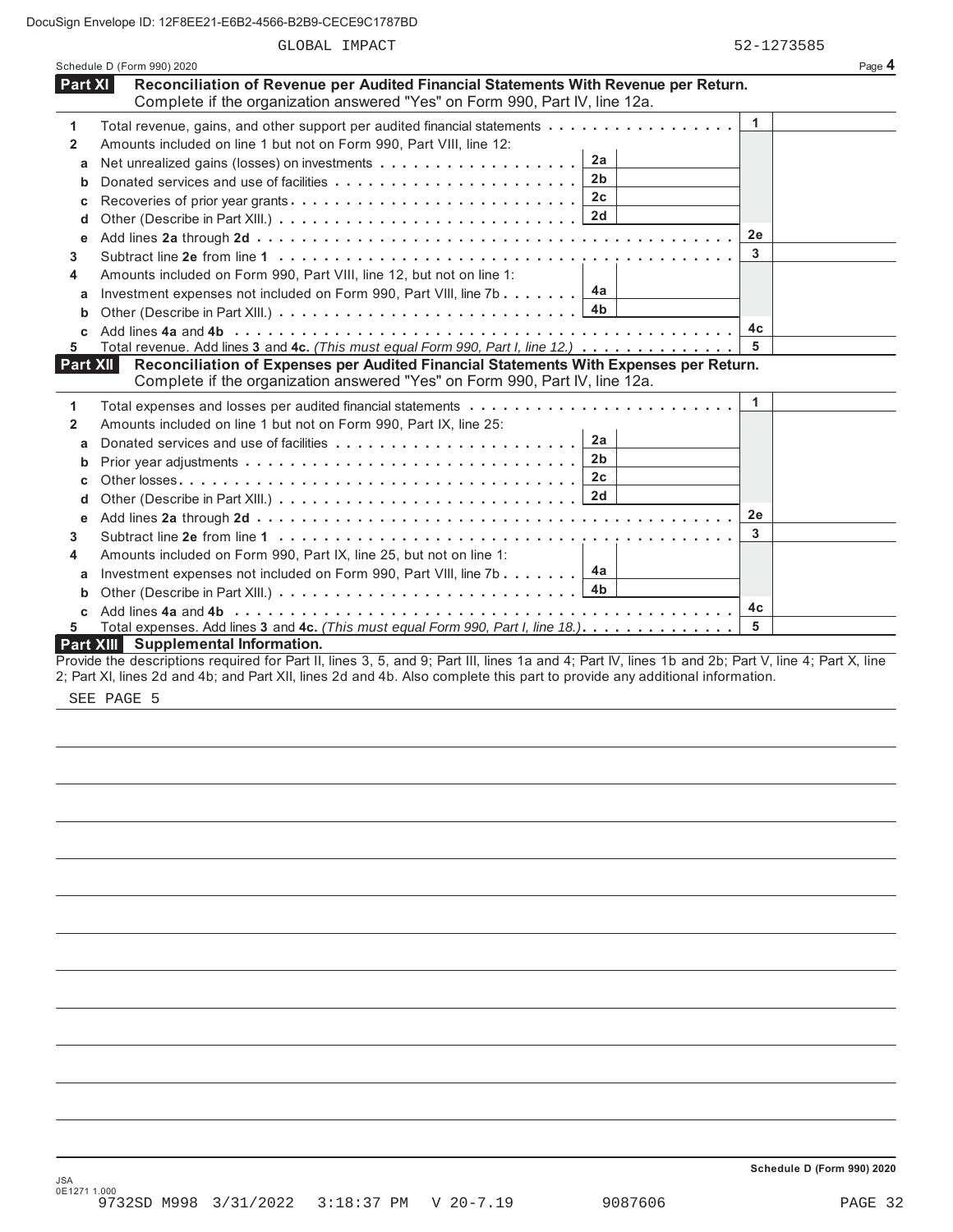**Part XIII Supplemental Information** *(continued)*

SCHEDULE D, PART X, LINE 2:

GLOBAL IMPACT IS EXEMPT FROM FEDERAL INCOME TAXES UNDER SECTION 501(C)(3) OF THE INTERNAL REVENUE CODE AND EXEMPT FROM STATE INCOME TAXES UNDER STATE LAW. GLOBAL IMPACT IS DESIGNATED AS A PUBLIC CHARITY. GLOBAL IMPACT IS TAXED ON UNRELATED BUSINESS INCOME AND HAS UNRELATED BUSINESS INCOME FROM ADVISORY SERVICES AND INCOME FROM GENEVA GLOBAL, INC. GENEVA GLOBAL, INC. IS CLASSIFIED AS AN S CORPORATION FOR U.S. INCOME TAX PURPOSES. AS SUCH, INCOME FROM GENEVA GLOBAL, INC. IS PASSED THROUGH TO GLOBAL IMPACT AND IS SUBJECT TO UNRELATED BUSINESS INCOME TAX.

GLOBAL IMPACT 52-1273585

U.S. GAAP REQUIRES MANAGEMENT TO EVALUATE TAX POSITIONS TAKEN BY THE ORGANIZATION AND RECOGNIZE A TAX LIABILITY (OR ASSET) IF THE ORGANIZATION HAS TAKEN AN UNCERTAIN POSITION THAT MORE LIKELY THAN NOT WOULD NOT BE SUSTAINED UPON EXAMINATION BY THE INTERNAL REVENUE SERVICE. MANAGEMENT HAS ANALYZED THE TAX POSITIONS TAKEN BY THE ORGANIZATION, AND HAS CONCLUDED THAT AS OF JUNE 30, 2021, THERE ARE NO UNCERTAIN POSITIONS TAKEN OR EXPECTED TO BE TAKEN THAT WOULD REQUIRE RECOGNITION OF A LIABILITY (OR ASSET) OR DISCLOSURE IN THE CONSOLIDATED FINANCIAL STATEMENTS. THE ORGANIZATION HAD NO UNRECOGNIZED BENEFITS AT JUNE 30, 2021 AND HAS INCURRED NO INTEREST OR PENALTIES RELATED TO INCOME TAXES FOR THE PERIOD PRESENTED IN THE CONSOLIDATED FINANCIAL STATEMENTS.

**Schedule D (Form 990) 2020**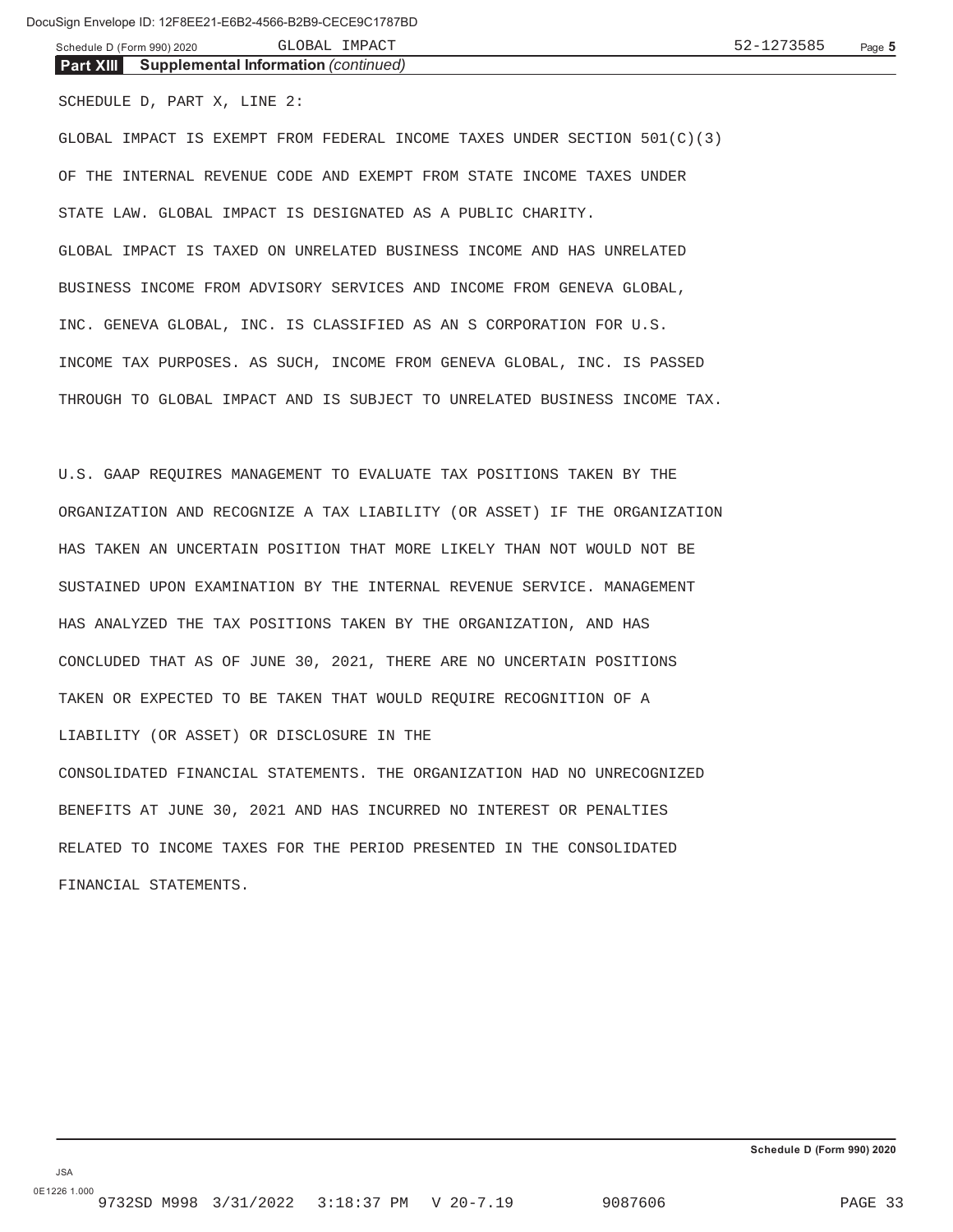| <b>SCHEDULE F</b>                                                                                                                                       | <b>Statement of Activities Outside the United States</b>                                                                                                                                                             |            | OMB No. 1545-0047                          |
|---------------------------------------------------------------------------------------------------------------------------------------------------------|----------------------------------------------------------------------------------------------------------------------------------------------------------------------------------------------------------------------|------------|--------------------------------------------|
| (Form 990)                                                                                                                                              | ▶ Complete if the organization answered "Yes" on Form 990, Part IV, line 14b, 15, or 16.                                                                                                                             | 2020       |                                            |
| Attach to Form 990.<br>Department of the Treasury<br>Go to www.irs.gov/Form990 for instructions and the latest information.<br>Internal Revenue Service |                                                                                                                                                                                                                      |            | <b>Open to Public</b><br><b>Inspection</b> |
| Name of the organization                                                                                                                                |                                                                                                                                                                                                                      |            | <b>Employer identification number</b>      |
| GLOBAL IMPACT                                                                                                                                           |                                                                                                                                                                                                                      | 52-1273585 |                                            |
| <b>Part I</b><br>Form 990, Part IV, line 14b.                                                                                                           | General Information on Activities Outside the United States. Complete if the organization answered "Yes" on                                                                                                          |            |                                            |
| award the grants or assistance?                                                                                                                         | For grantmakers. Does the organization maintain records to substantiate the amount of its grants and<br>other assistance, the grantees' eligibility for the grants or assistance, and the selection criteria used to |            | Yes<br>Nο                                  |

- **2 For grantmakers.** Describe in Part V the organization's procedures for monitoring the use of its grants and other assistance outside the United States.
- **3** Activities per Region. (The following Part I, line 3 table can be duplicated if additional space is needed.)

|                   | (a) Region                                                                                               | (b) Number<br>of offices in<br>the region | (c) Number of<br>employees,<br>agents, and<br>independent<br>contractors<br>in the region | (d) Activities conducted in the<br>region (by type) (such as,<br>fundraising, program services,<br>investments, grants to recipients<br>located in the region) | (e) If activity listed in (d) is<br>a program service,<br>describe specific type of<br>service(s) in the region | (f) Total<br>expenditures for<br>and investments<br>in the region |
|-------------------|----------------------------------------------------------------------------------------------------------|-------------------------------------------|-------------------------------------------------------------------------------------------|----------------------------------------------------------------------------------------------------------------------------------------------------------------|-----------------------------------------------------------------------------------------------------------------|-------------------------------------------------------------------|
| (1)               | CENTRAL AMERICA/CARIBBEAN                                                                                | $0$ .                                     | $0$ .                                                                                     | GRANTMAKING                                                                                                                                                    |                                                                                                                 | 370,999.                                                          |
|                   |                                                                                                          |                                           |                                                                                           |                                                                                                                                                                |                                                                                                                 |                                                                   |
| (2)               | EAST ASIA AND THE PACIFIC                                                                                | $0$ .                                     | $0$ .                                                                                     | GRANTMAKING                                                                                                                                                    |                                                                                                                 | 214,650.                                                          |
| (3)               | <b>EUROPE</b>                                                                                            | $0$ .                                     | $\mathsf{O}$ .                                                                            | <b>GRANTMAKING</b>                                                                                                                                             |                                                                                                                 | 5,404,930.                                                        |
| (4)               | MIDDLE EAST AND NORTH AFRICA                                                                             | $\mathbb O$ .                             | $\mathsf{O}$ .                                                                            | GRANTMAKING                                                                                                                                                    |                                                                                                                 | 431,846.                                                          |
| (5)               | NORTH AMERICA                                                                                            | $0$ .                                     | $0$ .                                                                                     | <b>GRANTMAKING</b>                                                                                                                                             |                                                                                                                 | 121,601.                                                          |
| (6)               | RUSSIA/INDEPENDENT STATES                                                                                | 0.                                        | $0$ .                                                                                     | GRANTMAKING                                                                                                                                                    |                                                                                                                 | 2,840.                                                            |
| (7)               | SOUTH AMERICA                                                                                            | $0$ .                                     | $0$ .                                                                                     | <b>GRANTMAKING</b>                                                                                                                                             |                                                                                                                 | 201, 405.                                                         |
| (8)               | SOUTH ASIA                                                                                               | $0$ .                                     | $0$ .                                                                                     | <b>GRANTMAKING</b>                                                                                                                                             |                                                                                                                 | 94,518.                                                           |
| (9)               | SUB-SAHARAN AFRICA                                                                                       | $\mathbf 0$ .                             | $0$ .                                                                                     | <b>GRANTMAKING</b>                                                                                                                                             |                                                                                                                 | 220,000.                                                          |
| (10)              |                                                                                                          |                                           |                                                                                           |                                                                                                                                                                |                                                                                                                 |                                                                   |
| (11)              |                                                                                                          |                                           |                                                                                           |                                                                                                                                                                |                                                                                                                 |                                                                   |
| (12)              |                                                                                                          |                                           |                                                                                           |                                                                                                                                                                |                                                                                                                 |                                                                   |
| (13)              |                                                                                                          |                                           |                                                                                           |                                                                                                                                                                |                                                                                                                 |                                                                   |
| (14)              |                                                                                                          |                                           |                                                                                           |                                                                                                                                                                |                                                                                                                 |                                                                   |
| (15)              |                                                                                                          |                                           |                                                                                           |                                                                                                                                                                |                                                                                                                 |                                                                   |
| (16)              |                                                                                                          |                                           |                                                                                           |                                                                                                                                                                |                                                                                                                 |                                                                   |
| (17)              |                                                                                                          |                                           |                                                                                           |                                                                                                                                                                |                                                                                                                 |                                                                   |
| 3a<br>$\mathbf b$ | Subtotal<br>Total<br>from<br>continuation<br>sheets to Part I                                            |                                           |                                                                                           |                                                                                                                                                                |                                                                                                                 | 7,062,789.                                                        |
|                   | c Totals (add lines 3a and 3b)<br>For Paperwork Reduction Act Notice, see the Instructions for Form 990. |                                           |                                                                                           |                                                                                                                                                                |                                                                                                                 | 7,062,789.<br>Schedule F (Form 990) 2020                          |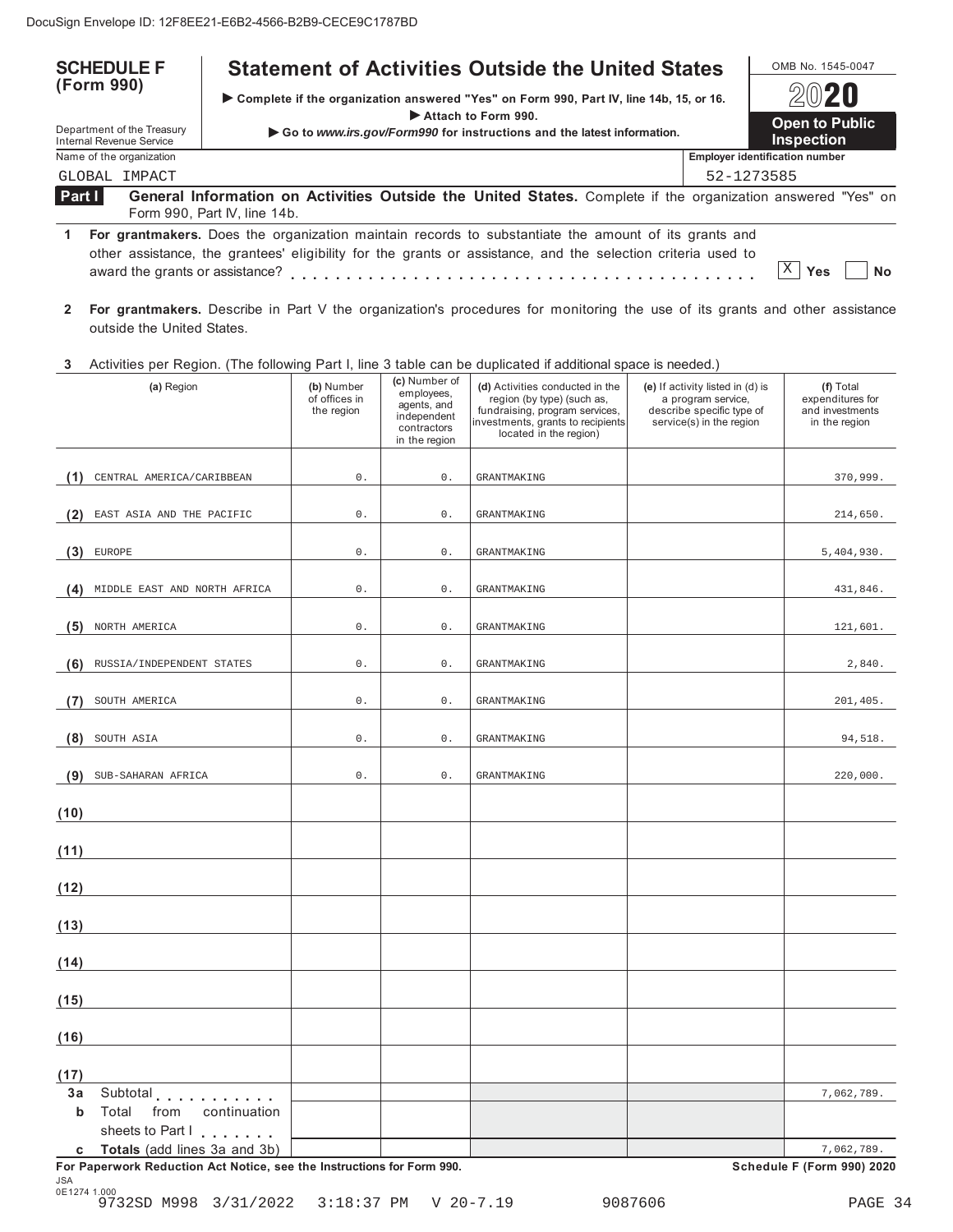| I<br>I                                                                                                              |
|---------------------------------------------------------------------------------------------------------------------|
|                                                                                                                     |
|                                                                                                                     |
|                                                                                                                     |
| l                                                                                                                   |
|                                                                                                                     |
|                                                                                                                     |
|                                                                                                                     |
|                                                                                                                     |
|                                                                                                                     |
| くしくし                                                                                                                |
|                                                                                                                     |
|                                                                                                                     |
|                                                                                                                     |
|                                                                                                                     |
|                                                                                                                     |
|                                                                                                                     |
| l                                                                                                                   |
|                                                                                                                     |
|                                                                                                                     |
|                                                                                                                     |
| l                                                                                                                   |
| ֓                                                                                                                   |
| I                                                                                                                   |
|                                                                                                                     |
|                                                                                                                     |
| Ĺ                                                                                                                   |
|                                                                                                                     |
|                                                                                                                     |
| I                                                                                                                   |
| Í                                                                                                                   |
|                                                                                                                     |
| ֠                                                                                                                   |
|                                                                                                                     |
|                                                                                                                     |
|                                                                                                                     |
|                                                                                                                     |
| ı                                                                                                                   |
|                                                                                                                     |
|                                                                                                                     |
|                                                                                                                     |
| Į                                                                                                                   |
| I                                                                                                                   |
| Í                                                                                                                   |
| ı                                                                                                                   |
| ١                                                                                                                   |
|                                                                                                                     |
|                                                                                                                     |
|                                                                                                                     |
| I                                                                                                                   |
|                                                                                                                     |
|                                                                                                                     |
| Ì<br>and the state of the state of the state of the state of the state of the state of the state of the state of th |
|                                                                                                                     |
|                                                                                                                     |
|                                                                                                                     |
| Ī                                                                                                                   |
|                                                                                                                     |
| l<br>ı                                                                                                              |
|                                                                                                                     |
| I<br>l                                                                                                              |
|                                                                                                                     |
| ı                                                                                                                   |
|                                                                                                                     |
| ı                                                                                                                   |
|                                                                                                                     |
|                                                                                                                     |
|                                                                                                                     |
|                                                                                                                     |
|                                                                                                                     |
|                                                                                                                     |
|                                                                                                                     |
|                                                                                                                     |
|                                                                                                                     |
|                                                                                                                     |
|                                                                                                                     |
| ١                                                                                                                   |
|                                                                                                                     |
|                                                                                                                     |
|                                                                                                                     |
|                                                                                                                     |
|                                                                                                                     |
|                                                                                                                     |
|                                                                                                                     |
| ĺ                                                                                                                   |
|                                                                                                                     |
|                                                                                                                     |
|                                                                                                                     |
| ١                                                                                                                   |
|                                                                                                                     |
|                                                                                                                     |
| Ï                                                                                                                   |
|                                                                                                                     |
|                                                                                                                     |
|                                                                                                                     |
|                                                                                                                     |
|                                                                                                                     |
|                                                                                                                     |
| I                                                                                                                   |

GLOBAL IMPACT 52-1273585 GLOBAL IMPACT Schedule F (Form 990) 2020 Page **2** Schedule F (Form 990) 2020

<sub>m 990)</sub> 2020<br>**Grants and Other Assistance to Organizations or Entities Outside the United States.** Complete if the organization answered "Yes" on Form 990,<br>Part IV, line 15, for any recipient who received more than \$5,000 Grants and Other Assistance to Organizations or Entities Outside the United States. Complete if the organization answered "Yes" on Form 990, Part IV, line 15, for any recipient who received more than \$5,000. Part II can be duplicated if additional space is needed. **Part II**

|                                                         | Part IV, line 15, for any recipient who received more than \$5,000. Part II can be duplicated ir additional space is needed.           |                                    |                                      |                             |                                       |                                        |                                             |                                                                |
|---------------------------------------------------------|----------------------------------------------------------------------------------------------------------------------------------------|------------------------------------|--------------------------------------|-----------------------------|---------------------------------------|----------------------------------------|---------------------------------------------|----------------------------------------------------------------|
| (a) Name of<br>organization<br>$\overline{\phantom{0}}$ | (b) IRS code<br>section and EIN<br>(if applicable)                                                                                     | (c) Region                         | (d) Purpose of<br>grant              | (e) Amount of<br>cash grant | disbursement<br>(f) Manner of<br>cash | (g) Amount of<br>noncash<br>assistance | (h) Description<br>of noncash<br>assistance | (i) Method of<br>valuation<br>(book, FMV,<br>appraisal, other) |
| $\widehat{E}$                                           |                                                                                                                                        | AMERICA/CARIBBEAN<br>CENT.         | <b>ASSISTANCE</b><br><b>EMPLOYEE</b> | 28,900.                     | WIRE                                  |                                        |                                             |                                                                |
|                                                         |                                                                                                                                        |                                    | <b>EMPLOYEE</b>                      |                             |                                       |                                        |                                             |                                                                |
| (2)                                                     |                                                                                                                                        | AMERICA/CARIBBEAN<br>CENT.         | <b>ASSISTANCE</b>                    | 20,750.                     | WIRE                                  |                                        |                                             |                                                                |
|                                                         |                                                                                                                                        |                                    | <b>EMPPLOYEE</b>                     |                             |                                       |                                        |                                             |                                                                |
| $\binom{3}{2}$                                          |                                                                                                                                        | AMERICA/CARIBBEAN<br>CENT.         | <b>ASSISTANCE</b>                    | 10,000.                     | WIRE                                  |                                        |                                             |                                                                |
|                                                         |                                                                                                                                        |                                    | FISCAL                               |                             |                                       |                                        |                                             |                                                                |
| $\overline{4}$                                          |                                                                                                                                        | AMERICA/CARIBBEAN<br>CENT.         | SPONSORSHIP                          | 191,349.                    | WIRE                                  |                                        |                                             |                                                                |
|                                                         |                                                                                                                                        |                                    | FISCAL                               |                             |                                       |                                        |                                             |                                                                |
| $\overline{5}$                                          |                                                                                                                                        | AMERICA/CARIBBEAN<br>CENT.         | SPONSORSHIP                          | 120,000.                    | WIRE                                  |                                        |                                             |                                                                |
|                                                         |                                                                                                                                        |                                    | <b>EMPLOYEE</b>                      |                             |                                       |                                        |                                             |                                                                |
| $\ddot{\boldsymbol{6}}$                                 |                                                                                                                                        | EAST ASIA/PACIFIC                  | ASSISTANCE                           | 38,900.                     | WIRE                                  |                                        |                                             |                                                                |
|                                                         |                                                                                                                                        |                                    | <b>EMPLOYEE</b>                      |                             |                                       |                                        |                                             |                                                                |
| (7)                                                     |                                                                                                                                        | EAST ASIA/PACIFIC                  | <b>ASSISTANCE</b>                    | 87,000.                     | WIRE                                  |                                        |                                             |                                                                |
|                                                         |                                                                                                                                        |                                    | <b>EMPLOYEE</b>                      |                             |                                       |                                        |                                             |                                                                |
| $\circ$                                                 |                                                                                                                                        | EAST ASIA/PACIFIC                  | ASSISTANCE                           | 55,250.                     | WIRE                                  |                                        |                                             |                                                                |
|                                                         |                                                                                                                                        |                                    | FISCAL                               |                             |                                       |                                        |                                             |                                                                |
| $\widehat{\mathbf{e}}$                                  |                                                                                                                                        | EAST ASIA/PACIFIC                  | SPONSORSHIP                          | 30,000.                     | WIRE                                  |                                        |                                             |                                                                |
|                                                         |                                                                                                                                        |                                    | <b>ENPLOYEE</b>                      |                             |                                       |                                        |                                             |                                                                |
| (10)                                                    |                                                                                                                                        | EUROPE/ICELAND/GREENLAND           | ASSISTANCE                           | $21,000$ .                  | WIRE                                  |                                        |                                             |                                                                |
|                                                         |                                                                                                                                        |                                    | FISCAL                               |                             |                                       |                                        |                                             |                                                                |
| (11)                                                    |                                                                                                                                        | EUROPE/ICELAND/GREENLAND           | SPONSORSHIP                          | 62,250.                     | WIRE                                  |                                        |                                             |                                                                |
|                                                         |                                                                                                                                        |                                    | FISCAL                               |                             |                                       |                                        |                                             |                                                                |
| (12)                                                    |                                                                                                                                        | EUROPE/ICELAND/GREENLAND           | SPONSORSHIP                          | $4,000,000$ .               | WIRE                                  |                                        |                                             |                                                                |
|                                                         |                                                                                                                                        |                                    | FISCAL                               |                             |                                       |                                        |                                             |                                                                |
| (13)                                                    |                                                                                                                                        | EUROPE/ICELAND/GREENLAND           | SPONSORSHIP                          | 488,731                     | WIRE                                  |                                        |                                             |                                                                |
|                                                         |                                                                                                                                        |                                    | FISCAL                               |                             |                                       |                                        |                                             |                                                                |
| (14)                                                    |                                                                                                                                        | EUROPE/ICELAND/GREENLAND           | SPONSORSHIP                          | 268,500.                    | WIRE                                  |                                        |                                             |                                                                |
|                                                         |                                                                                                                                        |                                    | FISCAL                               |                             |                                       |                                        |                                             |                                                                |
| (15)                                                    |                                                                                                                                        | EUROPE/ICELAND/GREENLAND           | SPONSORSHIP                          | 552,576.                    | WIRE                                  |                                        |                                             |                                                                |
|                                                         |                                                                                                                                        |                                    | <b>EMPLOYEE</b>                      |                             |                                       |                                        |                                             |                                                                |
| (16)                                                    |                                                                                                                                        | EAST/NORTH AFRICA<br><b>NIDDLE</b> | <b>ASSISTANCE</b>                    | 5,250.                      | WIRE                                  |                                        |                                             |                                                                |
| $\ddot{\mathbf{c}}$                                     | Foter total number of recipient organizations listed above that are recognized as charities by the foreign country recognized as a tax |                                    |                                      |                             |                                       |                                        |                                             |                                                                |

Enter total number of recipient organizations listed above that are recognized as charities by the foreign country, recognized as a tax<br>exempt 501(c)(3) organization by the IRS, or for which the grantee or counsel has pro Enter total number of recipient organizations listed above that are recognized as charities by the foreign country, recognized as a tax exempt 501(c)(3) organization by the IRS, or for which the grantee or counsel has provided a section 501(c)(3) equivalency letter  $\blacksquare$  $\begin{array}{c} \bullet \\ \bullet \\ \bullet \end{array}$ ֦֧֚֚֚֚֚֚֚֚֚֚֚֚֝֝֝֝֝֝<br>֧֪֪֚֚֚֝֝֝<br>֧֪֖֖֖֖֖֚֚֚֚֚֚֝֝֝֝ **2**

▲  $\mathcal{E} = \{ \mathcal{E} \mid \mathcal{E} \}$  .  $\mathcal{E} = \{ \mathcal{E} \mid \mathcal{E} \}$  .  $\mathcal{E} = \{ \mathcal{E} \mid \mathcal{E} \}$  .  $\mathcal{E} = \{ \mathcal{E} \}$  .  $\mathcal{E} = \{ \mathcal{E} \}$  .  $\mathcal{E} = \{ \mathcal{E} \}$  .  $\mathcal{E} = \{ \mathcal{E} \}$  .  $\mathcal{E} = \{ \mathcal{E} \}$  .  $\mathcal{E} = \{ \mathcal{E} \}$  . Enter total number of other organizations or entities **3**

JSA

**Schedule F (Form 990) 2020**

Schedule F (Form 990) 2020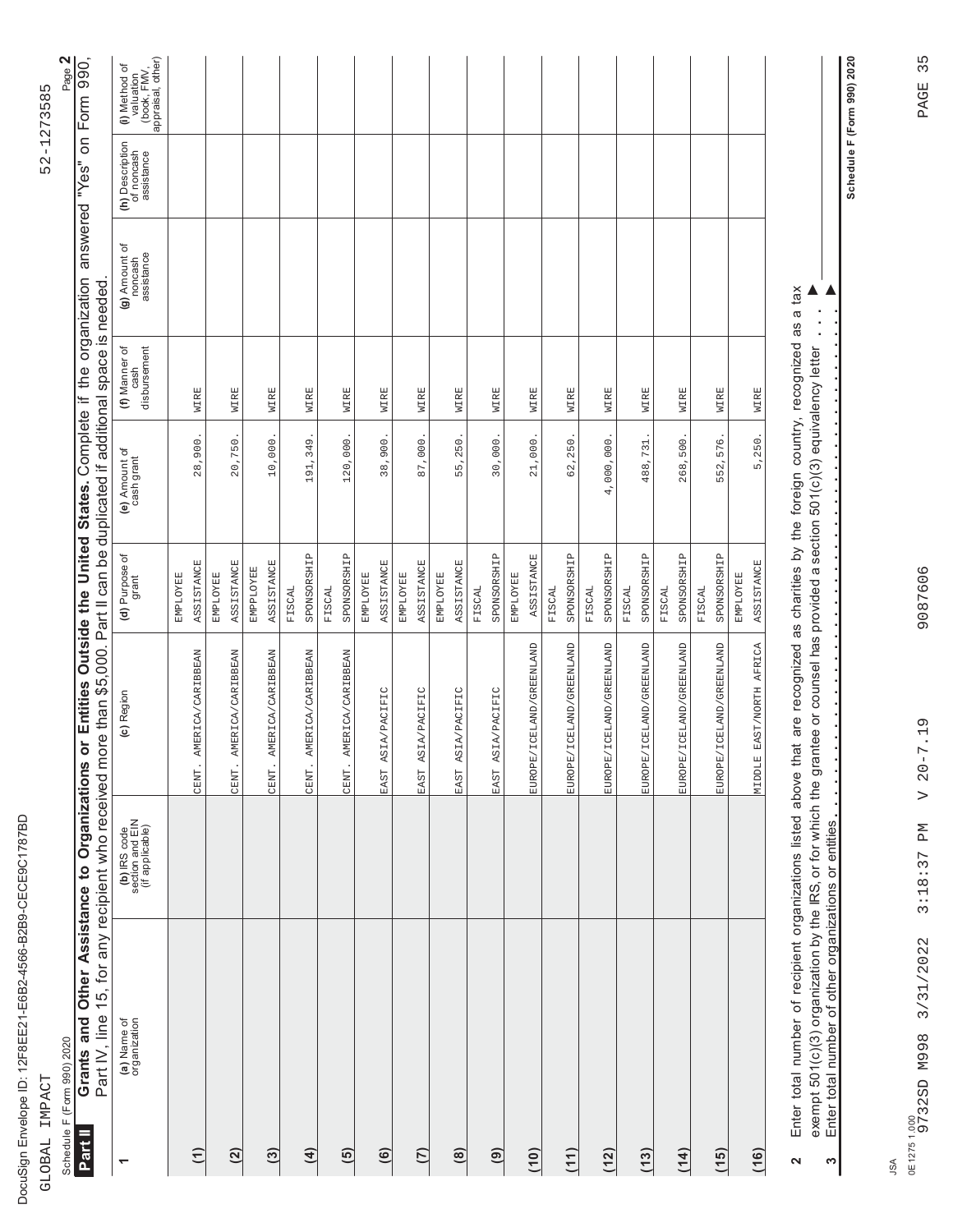| I<br>J      |
|-------------|
| ١           |
| į           |
|             |
|             |
|             |
|             |
|             |
|             |
|             |
| $-20$<br>ı  |
|             |
| ֚֡          |
|             |
|             |
| ĺ<br>I      |
| I           |
| l           |
| .<br>ا<br>I |
| Ì           |
| ı           |
|             |
|             |
| í<br>J      |
|             |
| ١           |
|             |
| ı           |
|             |
| ١           |
| l<br>J      |
| l<br>Ī      |
| ï           |
| ı           |
| Ì<br>ı      |
|             |
|             |
| I<br>I      |
|             |
|             |
| ļ           |
| ¢           |
|             |
|             |
|             |
| ı           |
|             |
|             |
| ١           |
| Ï           |
|             |
|             |
|             |
|             |
| I<br>I      |

GLOBAL IMPACT 52-1273585 GLOBAL IMPACT

52-1273585

Schedule F (Form 990) 2020 Page **2** Schedule F (Form 990) 2020

<sub>om 990)</sub> 2020<br>**Grants and Other Assistance to Organizations or Entities Outside the United States.** Complete if the organization answered "Yes" on Form 990, Grants and Other Assistance to Organizations or Entities Outside the United States. Complete if the organization answered "Yes" on Form 990, Part IV, line 15, for any recipient who received more than \$5,000. Part II can be duplicated if additional space is needed. **Part II**

| Part IV, line 15, for any recipient who received more than \$5,000. Part II can be duplicated if additional space is needed                  |                                                    |                                    |                         |                             |                                       |                                        |                                             |                                                                |
|----------------------------------------------------------------------------------------------------------------------------------------------|----------------------------------------------------|------------------------------------|-------------------------|-----------------------------|---------------------------------------|----------------------------------------|---------------------------------------------|----------------------------------------------------------------|
| (a) Name of<br>organization<br>ے                                                                                                             | (b) IRS code<br>section and EIN<br>(if applicable) | (c) Region                         | (d) Purpose of<br>grant | (e) Amount of<br>cash grant | disbursement<br>(f) Manner of<br>cash | (g) Amount of<br>noncash<br>assistance | (h) Description<br>of noncash<br>assistance | (book, FMV,<br>appraisal, other)<br>(i) Method of<br>valuation |
|                                                                                                                                              |                                                    |                                    | <b>EMPLOYEE</b>         |                             |                                       |                                        |                                             |                                                                |
| $\widehat{E}$                                                                                                                                |                                                    | EAST/NORTH AFRICA<br><b>NIDDLE</b> | ASSISTANCE              | 30,000.                     | WIRE                                  |                                        |                                             |                                                                |
|                                                                                                                                              |                                                    |                                    | <b>EMPLOYEE</b>         |                             |                                       |                                        |                                             |                                                                |
| (2)                                                                                                                                          |                                                    | EAST/NORTH AFRICA<br>MIDDLE        | ASSISTANCE              | 10,000.                     | WIRE                                  |                                        |                                             |                                                                |
|                                                                                                                                              |                                                    |                                    | <b>EMPLOYEE</b>         |                             |                                       |                                        |                                             |                                                                |
| $\overline{c}$                                                                                                                               |                                                    | AFRICA<br>EAST/NORTH<br>MIDDLE     | <b>ASSISTANCE</b>       | 30,000.                     | WIRE                                  |                                        |                                             |                                                                |
|                                                                                                                                              |                                                    |                                    | <b>EMPLOYEE</b>         |                             |                                       |                                        |                                             |                                                                |
| $\overline{4}$                                                                                                                               |                                                    | EAST/NORTH AFRICA<br>NIDDLE        | <b>ASSISTANCE</b>       | 10,000.                     | WIRE                                  |                                        |                                             |                                                                |
|                                                                                                                                              |                                                    |                                    | <b>EMPLOYEE</b>         |                             |                                       |                                        |                                             |                                                                |
| $\overline{5}$                                                                                                                               |                                                    | AFRICA<br>EAST/NORTH<br>NIDDLE     | ASSISTANCE              | 10,000.                     | WIRE                                  |                                        |                                             |                                                                |
|                                                                                                                                              |                                                    |                                    | <b>EMPLOYEE</b>         |                             |                                       |                                        |                                             |                                                                |
| $\ddot{\boldsymbol{6}}$                                                                                                                      |                                                    | EAST/NORTH AFRICA<br><b>MIDDLE</b> | <b>ASSISTANCE</b>       | 50,000                      | WIRE                                  |                                        |                                             |                                                                |
|                                                                                                                                              |                                                    |                                    | FISCAL                  |                             |                                       |                                        |                                             |                                                                |
| (7)                                                                                                                                          |                                                    | EAST/NORTH AFRICA<br><b>MIDDLE</b> | SPONSORSHIP             | 276,775                     | WIRE                                  |                                        |                                             |                                                                |
|                                                                                                                                              |                                                    |                                    | FISCAL                  |                             |                                       |                                        |                                             |                                                                |
| $\circledR$                                                                                                                                  |                                                    | EAST/NORTH AFRICA<br><b>NIDDLE</b> | SPONSORSHIP             | 6,271                       | WIRE                                  |                                        |                                             |                                                                |
|                                                                                                                                              |                                                    |                                    | <b>EMPLOYEE</b>         |                             |                                       |                                        |                                             |                                                                |
| $\left( \begin{matrix} 9 \end{matrix} \right)$                                                                                               |                                                    | AMERICA<br><b>NORTH</b>            | <b>ASSISTANCE</b>       | 16,750                      | WIRE                                  |                                        |                                             |                                                                |
|                                                                                                                                              |                                                    |                                    | <b>EMPLOYEE</b>         |                             |                                       |                                        |                                             |                                                                |
| (10)                                                                                                                                         |                                                    | AMERICA<br><b>NORTH</b>            | ASSISTANCE              | 21,050                      | WIRE                                  |                                        |                                             |                                                                |
|                                                                                                                                              |                                                    |                                    | FISCAL                  |                             |                                       |                                        |                                             |                                                                |
| (11)                                                                                                                                         |                                                    | AMERICA<br>NORTH                   | SPONSORSHIP             | 51,176                      | WIRE                                  |                                        |                                             |                                                                |
|                                                                                                                                              |                                                    |                                    | <b>EMPLOYEE</b>         |                             |                                       |                                        |                                             |                                                                |
| (12)                                                                                                                                         |                                                    | AMERICA<br><b>HLIOCS</b>           | ASSISTANCE              | 48,881                      | WIRE                                  |                                        |                                             |                                                                |
|                                                                                                                                              |                                                    |                                    | <b>EMPLOYEE</b>         |                             |                                       |                                        |                                             |                                                                |
| (13)                                                                                                                                         |                                                    | AMERICA<br><b>SOUTH</b>            | ASSISTANCE              | 8,124                       | WIRE                                  |                                        |                                             |                                                                |
|                                                                                                                                              |                                                    |                                    | <b>EMPLOYEE</b>         |                             |                                       |                                        |                                             |                                                                |
| (14)                                                                                                                                         |                                                    | AMERICA<br><b>SOUTH</b>            | ASSISTANCE              | 13,000                      | WIRE                                  |                                        |                                             |                                                                |
|                                                                                                                                              |                                                    |                                    | <b>EMPLOYEE</b>         |                             |                                       |                                        |                                             |                                                                |
| (15)                                                                                                                                         |                                                    | AMERICA<br><b>SOUTH</b>            | ASSISTANCE              | 5,750                       | WIRE                                  |                                        |                                             |                                                                |
|                                                                                                                                              |                                                    |                                    | <b>EMPLOYEE</b>         |                             |                                       |                                        |                                             |                                                                |
| (16)                                                                                                                                         |                                                    | AMERICA<br><b>SOUTH</b>            | <b>ASSISTANCE</b>       | 125,650.                    | WIRE                                  |                                        |                                             |                                                                |
| Enter total number of recipient organizations listed above that are recognized as charities by the foreign country, recognized as a tax<br>2 |                                                    |                                    |                         |                             |                                       |                                        |                                             |                                                                |

 $\blacktriangle$ exempt 501(c)(3) organization by the IRS, or for which the grantee or counsel has provided a section 501(c)(3) equivalency letter  $\blacksquare$ exempt 501(c)(3) organization by the IRS, or for which the grantee or counsel has provided a section 501(c)(3) equivalency letter<br>Enter total number of other organizations or entities ֦֧֚֚֚֚֚֚֚֚֚֚֚֚֝֝֝֝֝֝<br>֧֪֪֚֚֚֝֝֝<br>֧֪֖֖֖֖֖֚֚֚֚֚֚֝֝֝֝

▲ **3** $\mathcal{E} = \{ \mathcal{E} \mid \mathcal{E} \}$  .  $\mathcal{E} = \{ \mathcal{E} \mid \mathcal{E} \}$  .  $\mathcal{E} = \{ \mathcal{E} \mid \mathcal{E} \}$  .  $\mathcal{E} = \{ \mathcal{E} \}$  .  $\mathcal{E} = \{ \mathcal{E} \}$  .  $\mathcal{E} = \{ \mathcal{E} \}$  .  $\mathcal{E} = \{ \mathcal{E} \}$  .  $\mathcal{E} = \{ \mathcal{E} \}$  .  $\mathcal{E} = \{ \mathcal{E} \}$  .

JSA

**Schedule F (Form 990) 2020**

Schedule F (Form 990) 2020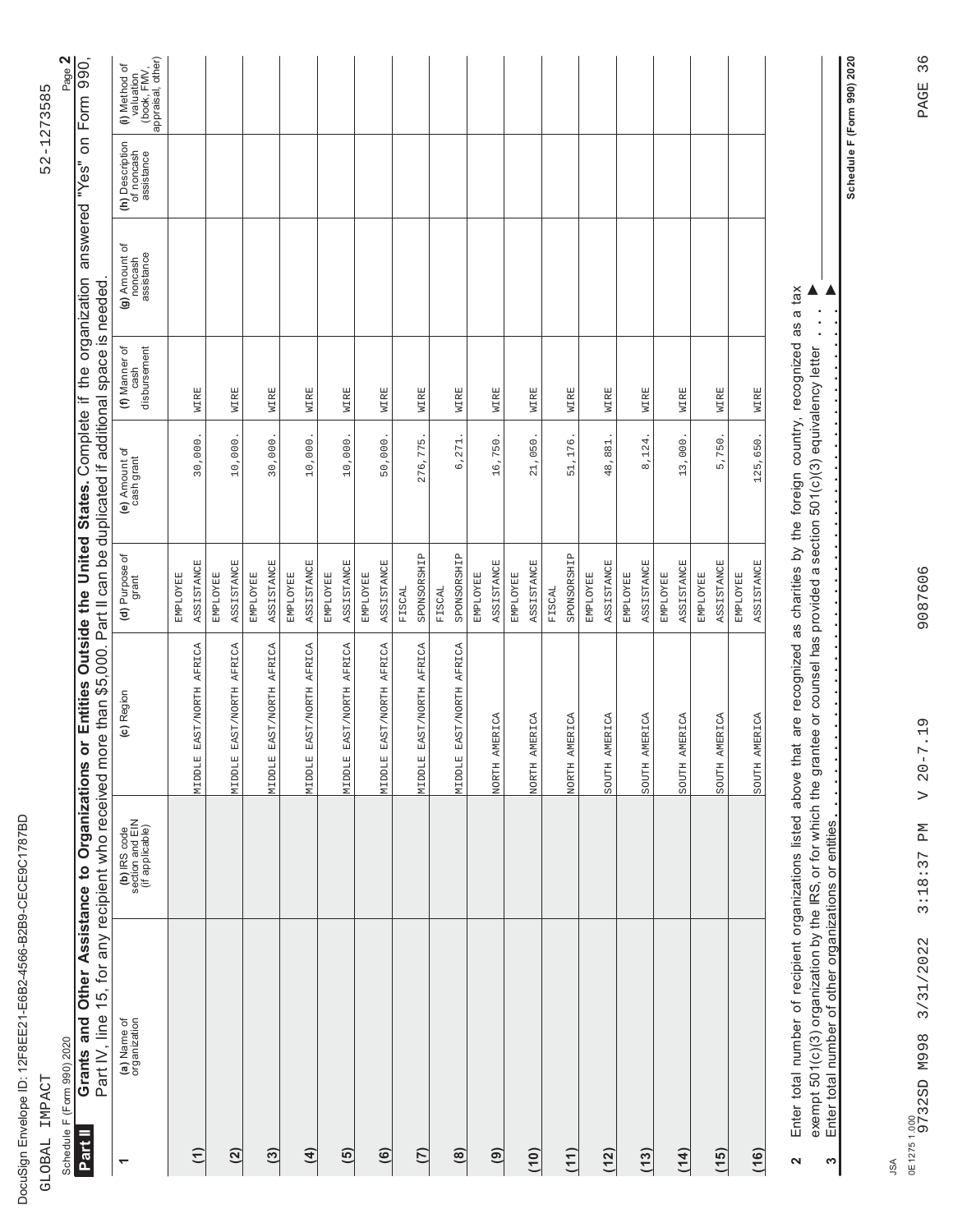| ĺ<br>I<br>$\frac{1}{3}$<br>l<br>١<br>l<br>١<br>֧ׅ֧ׅ֧ׅ֧ׅ֧֚֚֚֚֚֚֚֚֚֚֚֚֚֚֚֚֚֚֡֜֡֜֓֡֟֜֡֟֜֓֜֓֜֓<br>I<br>l<br>I<br>l |  |
|----------------------------------------------------------------------------------------------------------------|--|
| l<br>ī<br>Í<br>ı<br>I<br>ĺ<br>I<br>¢<br>ı<br>I<br>Į<br>Í<br>I<br>١<br>þ                                        |  |
| ı<br>١<br>I<br>I<br>ו<br>י<br>ı<br>ı<br>j<br>ı<br>l<br>I<br>í                                                  |  |
| ı<br>I<br>J<br>I<br>١<br>ı                                                                                     |  |

GLOBAL IMPACT 52-1273585 GLOBAL IMPACT

Page  $2$ Schedule F (Form 990) 2020 Page **2** Grants and Other Assistance to Organizations or Entities Outside the United States. Complete if the organization answered "Yes" on Form 990, Schedule F (Form 990) 2020 **Part II**

| Part II                 | Grants and Other Assistance to Organizations or Entities Outside the United States. Complete if the organization answered "Yes" on Form 990,<br>Part IV, line 15, for any recipient who received more than \$5,000. Part II can be duplicated if additional space is needed  |                                                    |                      |                                      |                             |                                          |                                        |                                             |                                                                |
|-------------------------|------------------------------------------------------------------------------------------------------------------------------------------------------------------------------------------------------------------------------------------------------------------------------|----------------------------------------------------|----------------------|--------------------------------------|-----------------------------|------------------------------------------|----------------------------------------|---------------------------------------------|----------------------------------------------------------------|
| $\overline{ }$          | (a) Name of<br>organization                                                                                                                                                                                                                                                  | (b) IRS code<br>section and EIN<br>(if applicable) | (c) Region           | (d) Purpose of<br>grant              | (e) Amount of<br>cash grant | `` cash<br>disbursement<br>(f) Manner of | (g) Amount of<br>noncash<br>assistance | (h) Description<br>of noncash<br>assistance | (i) Method of<br>valuation<br>(book, FMV,<br>appraisal, other) |
|                         |                                                                                                                                                                                                                                                                              |                                                    |                      | FISCAL                               |                             |                                          |                                        |                                             |                                                                |
| $\widehat{E}$           |                                                                                                                                                                                                                                                                              |                                                    | ASIA<br><b>SOUTH</b> | SPONSORSHIP                          | 10,000.                     | WIRE                                     |                                        |                                             |                                                                |
| (2)                     |                                                                                                                                                                                                                                                                              |                                                    | SOUTH ASIA           | <b>ASSISTANCE</b><br><b>EMPLOYEE</b> | 15,000.                     | WIRE                                     |                                        |                                             |                                                                |
|                         |                                                                                                                                                                                                                                                                              |                                                    |                      | <b>EMPLOYEE</b>                      |                             |                                          |                                        |                                             |                                                                |
| $\overline{c}$          |                                                                                                                                                                                                                                                                              |                                                    | SOUTH ASIA           | <b>ASSISTANCE</b>                    | 15,000.                     | WIRE                                     |                                        |                                             |                                                                |
|                         |                                                                                                                                                                                                                                                                              |                                                    |                      | <b>ENPLOYEE</b>                      |                             |                                          |                                        |                                             |                                                                |
| $\widehat{4}$           |                                                                                                                                                                                                                                                                              |                                                    | SOUTH ASIA           | ASSISTANCE                           | 50,000.                     | WIRE                                     |                                        |                                             |                                                                |
| $\overline{5}$          |                                                                                                                                                                                                                                                                              |                                                    | SUB-SAHARAN AFRICA   | SPONSORSHIP<br>FISCAL                | 220,000.                    | WIRE                                     |                                        |                                             |                                                                |
|                         |                                                                                                                                                                                                                                                                              |                                                    |                      |                                      |                             |                                          |                                        |                                             |                                                                |
| $\ddot{\boldsymbol{6}}$ |                                                                                                                                                                                                                                                                              |                                                    |                      |                                      |                             |                                          |                                        |                                             |                                                                |
| (7)                     |                                                                                                                                                                                                                                                                              |                                                    |                      |                                      |                             |                                          |                                        |                                             |                                                                |
| $\binom{8}{}$           |                                                                                                                                                                                                                                                                              |                                                    |                      |                                      |                             |                                          |                                        |                                             |                                                                |
| (9)                     |                                                                                                                                                                                                                                                                              |                                                    |                      |                                      |                             |                                          |                                        |                                             |                                                                |
| (10)                    |                                                                                                                                                                                                                                                                              |                                                    |                      |                                      |                             |                                          |                                        |                                             |                                                                |
| (11)                    |                                                                                                                                                                                                                                                                              |                                                    |                      |                                      |                             |                                          |                                        |                                             |                                                                |
| (12)                    |                                                                                                                                                                                                                                                                              |                                                    |                      |                                      |                             |                                          |                                        |                                             |                                                                |
| (13)                    |                                                                                                                                                                                                                                                                              |                                                    |                      |                                      |                             |                                          |                                        |                                             |                                                                |
| (14)                    |                                                                                                                                                                                                                                                                              |                                                    |                      |                                      |                             |                                          |                                        |                                             |                                                                |
| (15)                    |                                                                                                                                                                                                                                                                              |                                                    |                      |                                      |                             |                                          |                                        |                                             |                                                                |
| (16)                    |                                                                                                                                                                                                                                                                              |                                                    |                      |                                      |                             |                                          |                                        |                                             |                                                                |
| 2                       | Enter total number of recipient organizations listed above that are recognized as charities by the foreign country, recognized as a tax<br>exempt 501(c)(3) organization by the IRS, or for which the grantee or counsel has provided a section 501(c)(3) equivalency letter |                                                    |                      |                                      |                             |                                          |                                        |                                             | 14.                                                            |
| S                       | Enter total number of other organizations or entities                                                                                                                                                                                                                        |                                                    |                      |                                      |                             |                                          |                                        |                                             | 25                                                             |
|                         |                                                                                                                                                                                                                                                                              |                                                    |                      |                                      |                             |                                          |                                        |                                             | Schedule F (Form 990) 2020                                     |

9732SD M998 3/31/2022 3:18:37 PM V 20-7.19 9087606 PAGE 37 0E12751.000<br>9732SD M998 3/31/2022 3:18:37 PM V 20-7.19 0E1275 1.000

JSA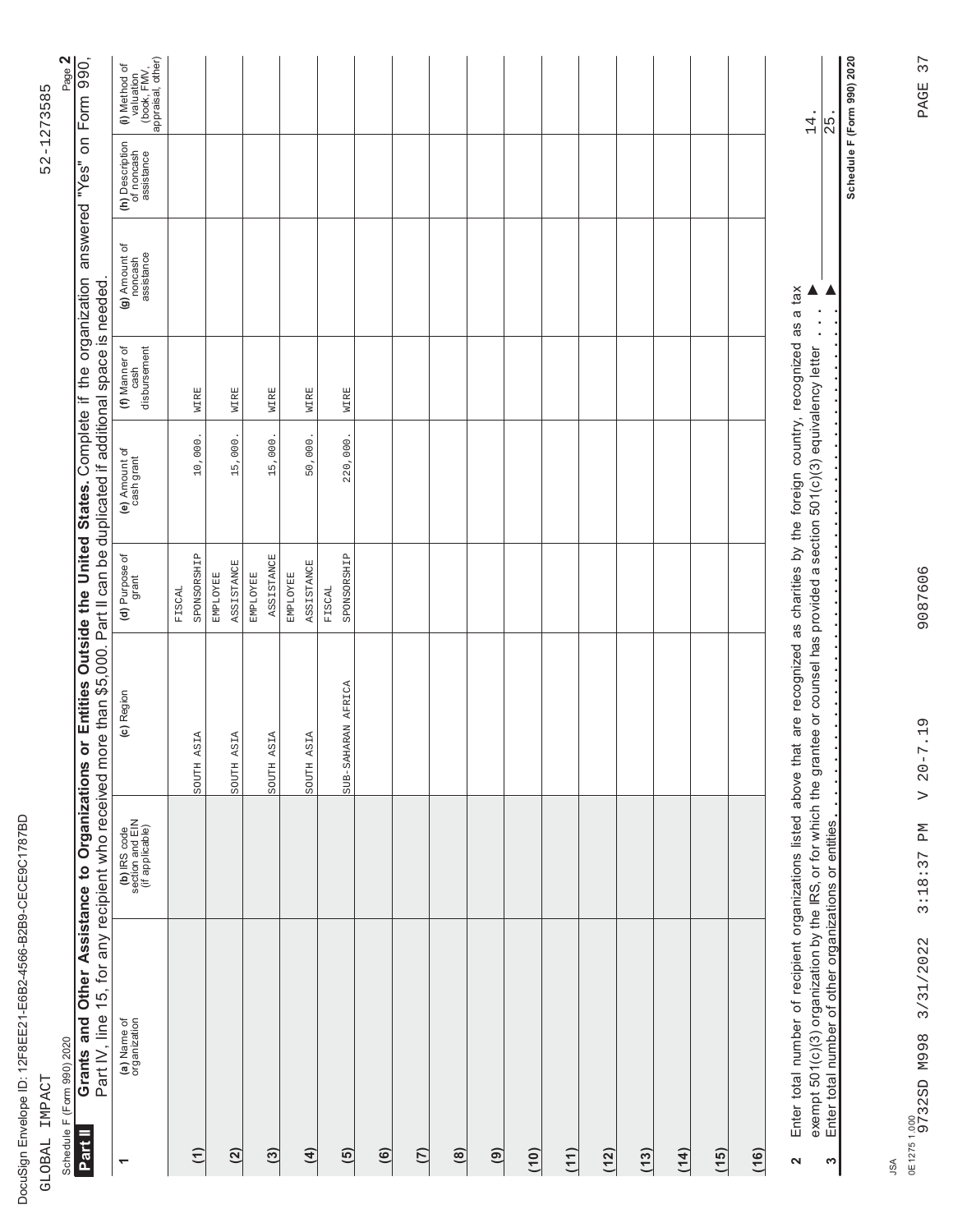| Schedule F (Form 990) 2020<br>Part III                                                                                                                                                                              |                                                                | $\widehat{\epsilon}$ | (2) | $\overline{3}$ | $\widehat{f}$ | $\overline{5}$ | $\widehat{\mathbf{e}}$ | $\tilde{c}$ | $\circledcirc$ | $\widehat{\mathbf{e}}$ | (10) | (11) | (12) | $(13)$ | (14) | (15) | (16) | (17) | (18) |                            |
|---------------------------------------------------------------------------------------------------------------------------------------------------------------------------------------------------------------------|----------------------------------------------------------------|----------------------|-----|----------------|---------------|----------------|------------------------|-------------|----------------|------------------------|------|------|------|--------|------|------|------|------|------|----------------------------|
| <b>Grants and Other Assistance to Individuals Outside the United States.</b> Complete if the organization answered "Yes" on Form 990, Part IV, line 16.<br>Part III can be duplicated if additional space is needed | (a) Type of grant or assistance                                |                      |     |                |               |                |                        |             |                |                        |      |      |      |        |      |      |      |      |      |                            |
|                                                                                                                                                                                                                     | (b) Region                                                     |                      |     |                |               |                |                        |             |                |                        |      |      |      |        |      |      |      |      |      |                            |
|                                                                                                                                                                                                                     | (c) Number of<br>recipients                                    |                      |     |                |               |                |                        |             |                |                        |      |      |      |        |      |      |      |      |      |                            |
|                                                                                                                                                                                                                     | (d) Amount of<br>cash grant                                    |                      |     |                |               |                |                        |             |                |                        |      |      |      |        |      |      |      |      |      |                            |
|                                                                                                                                                                                                                     | (e) Manner of<br>cash<br>disbursement                          |                      |     |                |               |                |                        |             |                |                        |      |      |      |        |      |      |      |      |      |                            |
|                                                                                                                                                                                                                     | (f) Amount of<br>noncash<br>assistance                         |                      |     |                |               |                |                        |             |                |                        |      |      |      |        |      |      |      |      |      |                            |
|                                                                                                                                                                                                                     | (g) Description<br>of noncash<br>assistance                    |                      |     |                |               |                |                        |             |                |                        |      |      |      |        |      |      |      |      |      |                            |
|                                                                                                                                                                                                                     | (h) Method of<br>valuation<br>(book, FMV,<br>appraisal, other) |                      |     |                |               |                |                        |             |                |                        |      |      |      |        |      |      |      |      |      | Schedule F (Form 990) 2020 |

52-1273585

E6B2-4566-B2B9-CECE9 C1787BD

GLOBAL IMPACT 52-1273585 GLOBAL IMPACT

DocuSign Envelope ID: 12F8EE21-

9087606

9732SD M998 3/31/2022 3:18:37 PM V 20-7.19 9087606 PAGE 38 0E12761.000<br>9732SD M998 3/31/2022 3:18:37 PM V 20-7.19

PAGE 38

JSA 0E1276 1.000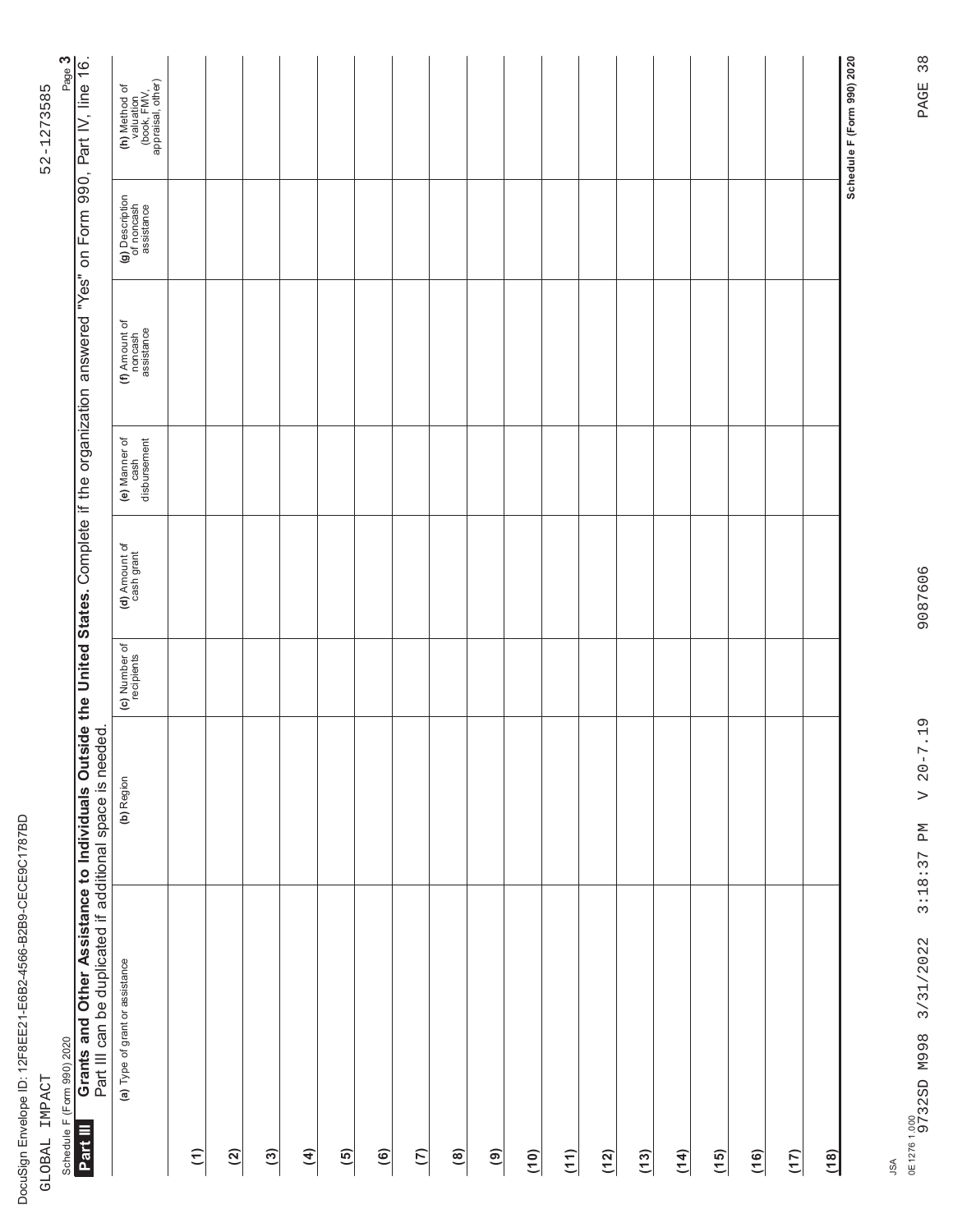Doct E6B2-4566-B2B9 -CECE9 C1787BD

|                | GLOBAL IMPACT                                                                                                                                                                                                                                                                                                                                                                                                          |                        | 52-1273585     |
|----------------|------------------------------------------------------------------------------------------------------------------------------------------------------------------------------------------------------------------------------------------------------------------------------------------------------------------------------------------------------------------------------------------------------------------------|------------------------|----------------|
|                | Schedule F (Form 990) 2020                                                                                                                                                                                                                                                                                                                                                                                             |                        | Page 4         |
| <b>Part IV</b> | <b>Foreign Forms</b>                                                                                                                                                                                                                                                                                                                                                                                                   |                        |                |
| 1              | Was the organization a U.S. transferor of property to a foreign corporation during the tax year? If "Yes,"<br>the organization may be required to file Form 926, Return by a U.S. Transferor of Property to a Foreign                                                                                                                                                                                                  | $\vert X \vert$<br>Yes | No             |
| $\mathbf{2}$   | Did the organization have an interest in a foreign trust during the tax year? If "Yes," the organization may<br>be required to separately file Form 3520, Annual Return To Report Transactions With Foreign Trusts and<br>Receipt of Certain Foreign Gifts, and/or Form 3520-A, Annual Information Return of Foreign Trust With a<br>U.S. Owner (see Instructions for Forms 3520 and 3520-A; don't file with Form 990) | Yes                    | Χ<br><b>No</b> |
| 3              | Did the organization have an ownership interest in a foreign corporation during the tax year? If "Yes,"<br>the organization may be required to file Form 5471, Information Return of U.S. Persons With Respect to                                                                                                                                                                                                      | Yes                    | Χ<br><b>No</b> |
| 4              | Was the organization a direct or indirect shareholder of a passive foreign investment company or a<br>qualified electing fund during the tax year? If "Yes," the organization may be required to file Form 8621.<br>Information Return by a Shareholder of a Passive Foreign Investment Company or Qualified Electing<br>Fund (see Instructions for Form 8621)                                                         | Yes                    | <b>No</b>      |
| 5              | Did the organization have an ownership interest in a foreign partnership during the tax year? If "Yes,"<br>the organization may be required to file Form 8865, Return of U.S. Persons With Respect to Certain<br>Foreign Partnerships (see Instructions for Form 8865)                                                                                                                                                 | Yes                    | Χ<br><b>No</b> |

**6** Did the organization have any operations in or related to any boycotting countries during the tax year? *If "Yes," the organization may be required to separately file Form 5713, International Boycott Report (see Instructions for Form 5713; don't file with Form 990) liet assembly continued to the Structions for Form 5713; don't file with Form 990)* **<b>***liet by continued to the Structions for Form 3713; don't file with Form 990***)** 

**Schedule F (Form 990) 2020**

 $\overline{X}$  No

JSA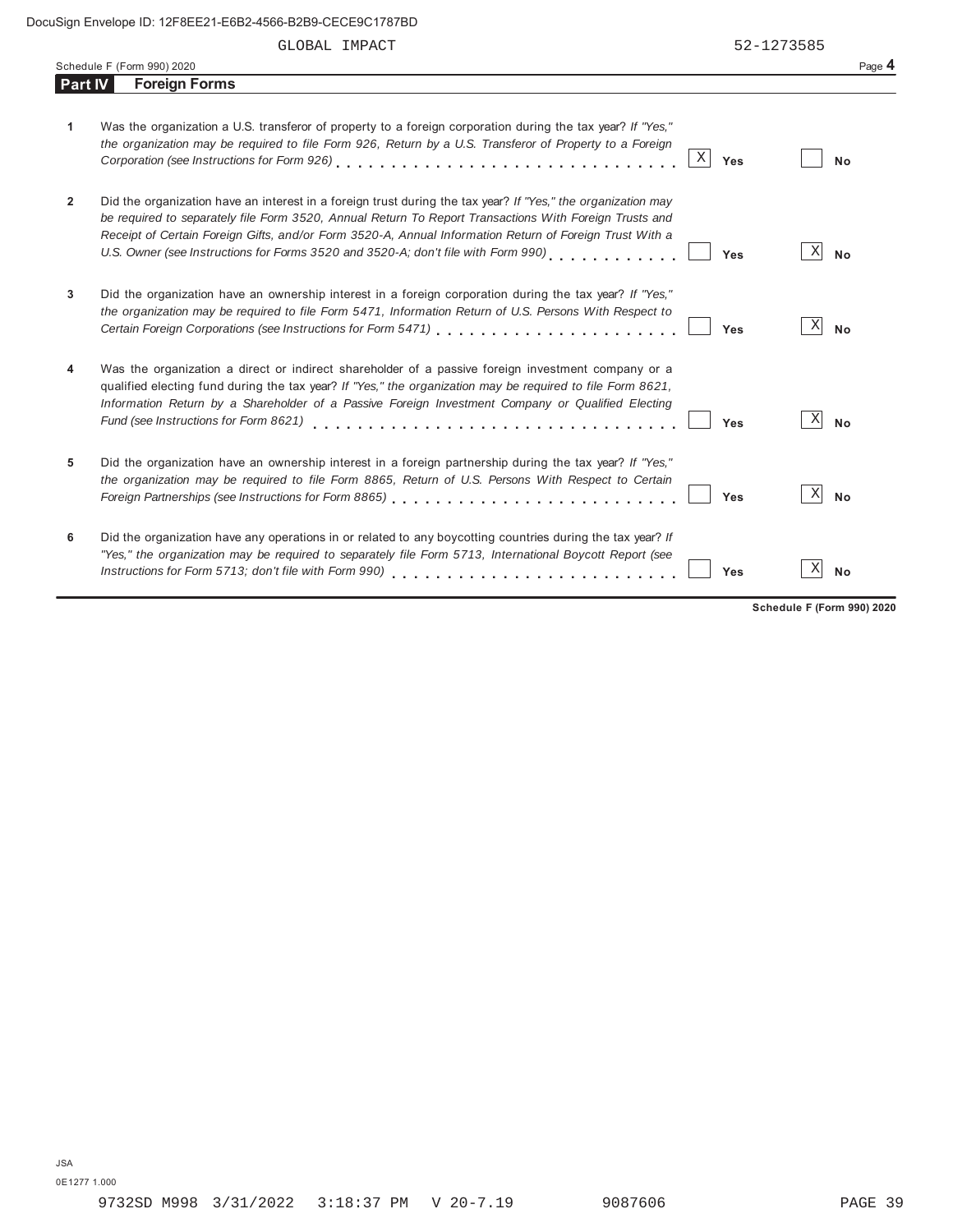Schedule F (Form 990) 2020 Page **5**

**Part V Supplemental Information** Provide the information required by Part I, line 2 (monitoring of funds); Part I, line 3, column (f) (accounting method; amounts of investments vs. expenditures per region); Part II, line 1 (accounting method); Part III (accounting method); and Part III, column (c) (estimated number of recipients), as applicable. Also complete this part to provide any additional information (see instructions).

SCHEDULE F PART I, LINE 2

THE ORGANIZATION USES A COMBINATION OF AN ANNUAL RECERTIFICATION PROCESS

AND THIRD PARTY VENDORS TO ENSURE COMPLIANCE WITH GRANTS AWARDED.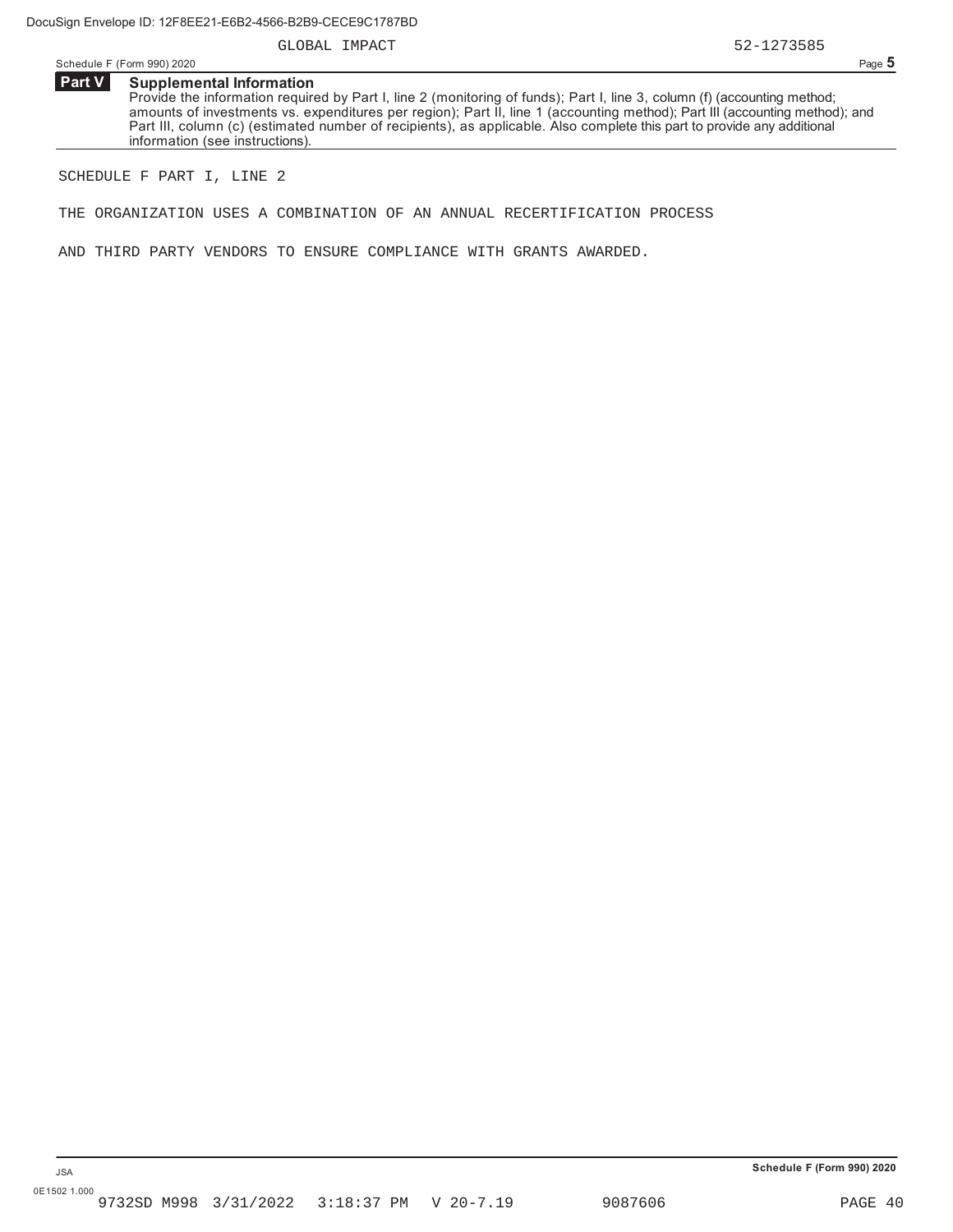| <b>SCHEDULE</b><br>(Form 990)                          |                                                                                                                                                                                                                                                                           | Grants an<br>Governmen         |                                                | its, and Individuals in the United States<br>d Other Assistance to Organizations,                                                                                |                                       |                                                                                                 |                                              | OMB No. 1545-0047                           |
|--------------------------------------------------------|---------------------------------------------------------------------------------------------------------------------------------------------------------------------------------------------------------------------------------------------------------------------------|--------------------------------|------------------------------------------------|------------------------------------------------------------------------------------------------------------------------------------------------------------------|---------------------------------------|-------------------------------------------------------------------------------------------------|----------------------------------------------|---------------------------------------------|
| Department of the Treasury<br>Internal Revenue Service |                                                                                                                                                                                                                                                                           |                                |                                                | Complete if the organization answered "Yes" on Form 990, Part IV, line 21 or 22.<br>Go to www.irs.gov/Form990 for the latest information.<br>Attach to Form 990. |                                       |                                                                                                 |                                              | <b>Open to Public</b><br>Inspection<br>2020 |
| Name of the organization<br>IMPACT<br>GLOBAL           |                                                                                                                                                                                                                                                                           |                                |                                                |                                                                                                                                                                  |                                       |                                                                                                 | Employer identification number<br>52-1273585 |                                             |
| Part I                                                 | General Information on Grants and Assistance                                                                                                                                                                                                                              |                                |                                                |                                                                                                                                                                  |                                       |                                                                                                 |                                              |                                             |
| ٣                                                      | Does the organization maintain records to substantiate the                                                                                                                                                                                                                |                                |                                                |                                                                                                                                                                  |                                       | amount of the grants or assistance, the grantees' eligibility for the grants or assistance, and |                                              |                                             |
| 2                                                      | Describe in Part IV the organization's procedures for monitoring the use of grant funds in the United States<br>the selection criteria used to award the grants or assistance                                                                                             |                                | $\tilde{C}$                                    | $\frac{1}{2}$                                                                                                                                                    | $\frac{1}{2}$                         | ä,<br>$\frac{1}{2}$                                                                             | ä<br>ä,                                      | $\frac{1}{2}$<br>$\mathbb{X}$ Yes           |
| Part II                                                | Grants and Other Assistance to Domestic Organizations and Domestic Governments. Complete if the organization answered "Yes" on Form 990,<br>Part IV, line 21, for any recipient that received more than \$5,000. Part II can be duplicated if additional space is needed. |                                |                                                |                                                                                                                                                                  |                                       |                                                                                                 |                                              |                                             |
|                                                        | <b>1 (a)</b> Name and address of organization<br>or government                                                                                                                                                                                                            | $\mathsf{N} \equiv \mathsf{N}$ | (c) IRC section<br>(if applicable)             | (d) Amount of cash<br>grant                                                                                                                                      | (e) Amount of non-<br>cash assistance | (f) Method of valuation<br>(book, FMV, appraisal,<br>other)                                     | (g) Description of<br>noncash assistance     | (h) Purpose of grant<br>or assistance       |
| (1) ACTION AGAINST HUNGER                              |                                                                                                                                                                                                                                                                           |                                |                                                |                                                                                                                                                                  |                                       |                                                                                                 |                                              |                                             |
| ONE WHITEHALL STREET                                   |                                                                                                                                                                                                                                                                           | 13-3327220                     | $\mathbb{C}^2$<br>501                          | 32,935                                                                                                                                                           |                                       |                                                                                                 |                                              | CHARITY ALLIANCE                            |
| $(2)$ AFRICARE                                         |                                                                                                                                                                                                                                                                           |                                |                                                |                                                                                                                                                                  |                                       |                                                                                                 |                                              |                                             |
| 440 R STREET, N.<br><b>ALIGHT</b><br>$\widehat{c}$     | W. WASHINGTON, DC 20001                                                                                                                                                                                                                                                   | 13-1867411                     | C3<br>501                                      | 33, 327                                                                                                                                                          |                                       |                                                                                                 |                                              | CHARITY ALLIANCE                            |
| 615 1ST                                                | 55413-2681<br>AVE NE MINNEAPOLIS, MN                                                                                                                                                                                                                                      | 36-3241033                     | $\mathcal{C}^3$<br>501                         | 33,789                                                                                                                                                           |                                       |                                                                                                 |                                              | CHARITY ALLIANCE                            |
| (4) AMERICAN JEWISH WORLD SERVICE                      |                                                                                                                                                                                                                                                                           |                                |                                                |                                                                                                                                                                  |                                       |                                                                                                 |                                              |                                             |
| <b>45 WEST</b>                                         | 10018<br>36TH ST. NEW YORK, NY                                                                                                                                                                                                                                            | 22-2584370                     | C <sup>3</sup><br>501                          | 35,741                                                                                                                                                           |                                       |                                                                                                 |                                              | <b>ALLIANCE</b><br><b>CHARITY</b>           |
| (5) AMERICAN NEAR EAST REFUGEE                         | AID                                                                                                                                                                                                                                                                       |                                |                                                |                                                                                                                                                                  |                                       |                                                                                                 |                                              |                                             |
| 1111 14TH ST., NW WASHINGTON, DC                       | 20005                                                                                                                                                                                                                                                                     | 52-0882226                     | C3<br>501                                      | 18,852                                                                                                                                                           |                                       |                                                                                                 |                                              | ALLIANCE<br><b>CHARITY</b>                  |
| (6) AMERICARES FOUNDATION                              |                                                                                                                                                                                                                                                                           |                                |                                                |                                                                                                                                                                  |                                       |                                                                                                 |                                              |                                             |
| 88 HAMILTON AVE. STAMFORD                              | CT 06902<br>CT,                                                                                                                                                                                                                                                           | 06-1008595                     | C <sup>3</sup><br>501                          | 72,488                                                                                                                                                           |                                       |                                                                                                 |                                              | <b>ALLIANCE</b><br>CHARITY                  |
| (7) CHILDFUMD INTERNATIONAL                            |                                                                                                                                                                                                                                                                           |                                |                                                |                                                                                                                                                                  |                                       |                                                                                                 |                                              |                                             |
| 2821 EMERYWOOD PKWY RICHMOND,                          | VA 00002-3294                                                                                                                                                                                                                                                             | 54-0536100                     | $\mathbb{C}^3$<br>501                          | 14,847                                                                                                                                                           |                                       |                                                                                                 |                                              | <b>ALLIANCE</b><br>CHARITY                  |
| $(8)$ CHILDREN INTERNATIONAL                           |                                                                                                                                                                                                                                                                           |                                |                                                |                                                                                                                                                                  |                                       |                                                                                                 |                                              |                                             |
| 2000 E RED BRIDGE RD KANSAS                            | 64131<br>ΟW<br>CITY,                                                                                                                                                                                                                                                      | 44-6005794                     | $_{\rm C}^{\rm 3}$<br>501                      | 19,821                                                                                                                                                           |                                       |                                                                                                 |                                              | <b>ALLIANCE</b><br>CHARITY                  |
| (9) CHURCH WORLD SERVICE/CROP<br>P.O. BOX 968 ELKHART, | 46515<br>$\overline{\text{H}}$                                                                                                                                                                                                                                            | 13-4080201                     | C3<br>501                                      | 10,666                                                                                                                                                           |                                       |                                                                                                 |                                              | CHARITY ALLIANCE                            |
| COMPASSION INTERNATIONAL<br>(10)                       |                                                                                                                                                                                                                                                                           |                                |                                                |                                                                                                                                                                  |                                       |                                                                                                 |                                              |                                             |
| <b>IZ290 VOYAGER PKWY</b>                              |                                                                                                                                                                                                                                                                           | 36-2423707                     | $\mathbb{C}^3$<br>501                          | 68,695                                                                                                                                                           |                                       |                                                                                                 |                                              | CHARITY ALLIANCE                            |
| DOCTORS WITHOUT BORDERS USA INC<br>(11)                |                                                                                                                                                                                                                                                                           |                                |                                                |                                                                                                                                                                  |                                       |                                                                                                 |                                              |                                             |
| 40 RECTOR ST. NEW YORK, NY 10006                       |                                                                                                                                                                                                                                                                           | 13-3433452                     | $\mathbb{C}^3$<br>501                          | 1,419,793                                                                                                                                                        |                                       |                                                                                                 |                                              | CHARITY ALLIANCE                            |
| ECPAT-USA, INC.<br>(12)                                |                                                                                                                                                                                                                                                                           |                                |                                                |                                                                                                                                                                  |                                       |                                                                                                 |                                              |                                             |
| 30 THIRD AVE. BROOKLYN, NY 11217                       |                                                                                                                                                                                                                                                                           | 13-3755580                     | 501 C3                                         | 7,082.                                                                                                                                                           |                                       |                                                                                                 |                                              | <b>ALLIANCE</b><br>CHARITY                  |
| $\boldsymbol{\varsigma}$<br>2                          | Enter total number of section 501(c)(3) and government organizations listed in the line 1 table<br>Enter total number of other organizations listed in the line                                                                                                           |                                | 1 table.                                       |                                                                                                                                                                  | ×<br>$\blacksquare$<br>٠<br>×<br>×    | ×<br>٠                                                                                          |                                              |                                             |
|                                                        | For Paperwork Reduction Act Notice, see the Instructions for Form 990.                                                                                                                                                                                                    |                                |                                                |                                                                                                                                                                  |                                       |                                                                                                 |                                              | Schedule I (Form 990) 2020                  |
| ₹                                                      |                                                                                                                                                                                                                                                                           |                                |                                                |                                                                                                                                                                  |                                       |                                                                                                 |                                              |                                             |
| 0E12881.000<br>9732SD M998                             | 3:18:37<br>3/31/2022                                                                                                                                                                                                                                                      | ЫĀ                             | $\frac{19}{1}$<br>$20 - 7$<br>$\triangleright$ | 9087606                                                                                                                                                          |                                       |                                                                                                 |                                              | $\frac{1}{4}$<br>PAGE                       |
|                                                        |                                                                                                                                                                                                                                                                           |                                |                                                |                                                                                                                                                                  |                                       |                                                                                                 |                                              |                                             |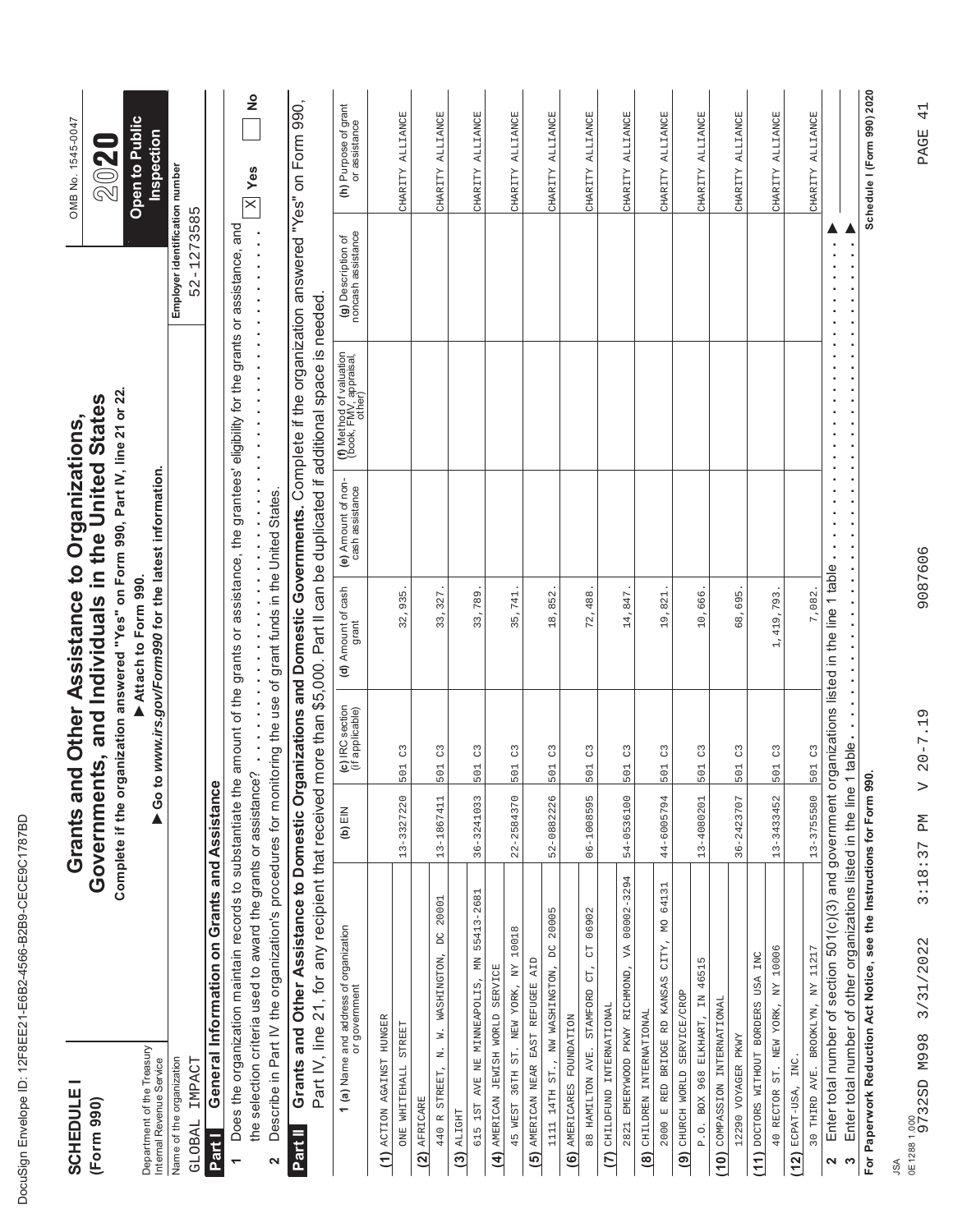| I<br>I                                               |
|------------------------------------------------------|
| Í<br>Ï<br>١                                          |
| į                                                    |
| !                                                    |
|                                                      |
|                                                      |
|                                                      |
| くしくしく                                                |
| l                                                    |
| I                                                    |
| ֧֖֖֧֧֚֚֚֚֚֚֚֚֚֚֚֚֚֚֚֚֝֝֝֝֝֝֜֟֜֝<br>ı                 |
|                                                      |
| i<br><b>STATE</b>                                    |
|                                                      |
| ı<br>١                                               |
| I                                                    |
| ֧ׅ֧ׅ֧ׅ֧ׅ֧ׅ֧֧ׅ֧֧֛֛֚֚֚֚֚֚֚֚֚֚֚֚֚֚֬֕֝֜֝֓֜֜֜֓֜֓֜֜֜֜<br>I |
| )<br>l                                               |
| i                                                    |
| Į<br>I                                               |
| l<br>Ì<br>l<br>ı                                     |
| Ì                                                    |
| l                                                    |
| ı                                                    |
|                                                      |
|                                                      |
|                                                      |
|                                                      |
|                                                      |
|                                                      |
| ı                                                    |
| ١                                                    |
| Ó<br>֠                                               |
|                                                      |
|                                                      |
| í                                                    |

| <b>SCHEDULE</b><br>(Form 990)                                    |                                                                                                                                                                                 | Grants an<br>Governmen |                                                | ts, and Individuals in the United States<br>d Other Assistance to Organizations,                                                                                |                                       |                                                                                                             |                                                                                                                                         | OMB No. 1545-0047                            |
|------------------------------------------------------------------|---------------------------------------------------------------------------------------------------------------------------------------------------------------------------------|------------------------|------------------------------------------------|-----------------------------------------------------------------------------------------------------------------------------------------------------------------|---------------------------------------|-------------------------------------------------------------------------------------------------------------|-----------------------------------------------------------------------------------------------------------------------------------------|----------------------------------------------|
| Department of the Treasury<br>Internal Revenue Service           |                                                                                                                                                                                 |                        |                                                | Complete if the organization answered "Yes" on Form 990, Part IV, line 21 or 22<br>Go to www.irs.gov/Form990 for the latest information.<br>Attach to Form 990. |                                       |                                                                                                             |                                                                                                                                         | Open to Public<br>Inspection<br>2020         |
| Name of the organization<br>IMPACT<br>GLOBAL                     |                                                                                                                                                                                 |                        |                                                |                                                                                                                                                                 |                                       |                                                                                                             | Employer identification number<br>$-1273585$<br>$\mathbf{\sim}$<br>LO                                                                   |                                              |
| Part I                                                           | General Information on Grants and Assistance                                                                                                                                    |                        |                                                |                                                                                                                                                                 |                                       |                                                                                                             |                                                                                                                                         |                                              |
| ٣                                                                | Does the organization maintain records to substantiate the                                                                                                                      |                        |                                                |                                                                                                                                                                 |                                       | amount of the grants or assistance, the grantees' eligibility for the grants or assistance, and             |                                                                                                                                         |                                              |
| $\mathbf{\Omega}$                                                | Describe in Part IV the organization's procedures for monitoring the use of grant funds in the United States.<br>the selection criteria used to award the grants or assistance? |                        | $\blacksquare$                                 | $\blacksquare$<br>$\frac{1}{2}$<br>$\blacksquare$                                                                                                               | $\blacksquare$<br>$\frac{1}{2}$       | $\frac{1}{2}$<br>ä,<br>$\blacksquare$<br>$\frac{1}{2}$<br>$\blacksquare$<br>$\blacksquare$<br>$\frac{1}{2}$ | $\frac{1}{\pi}$<br>$\blacksquare$<br>$\blacksquare$<br>$\blacksquare$<br>$\ddot{\phantom{0}}$<br>$\blacksquare$<br>$\blacksquare$<br>ò, | $\frac{1}{2}$<br>$\overline{\mathbb{X}}$ Yes |
| Part IV, line<br>Part II                                         | Grants and Other Assistance to Domestic Organizations and Domestic Governments. Complete if the organization answered "Yes" on Form 990,<br>21, for any recipient that received |                        | nore than                                      |                                                                                                                                                                 |                                       | \$5,000. Part II can be duplicated if additional space is needed                                            |                                                                                                                                         |                                              |
|                                                                  | <b>1 (a)</b> Name and address of organization<br>or government                                                                                                                  | (b) $EIN$              | (c) IRC section<br>(if applicable)             | (d) Amount of cash<br>grant                                                                                                                                     | (e) Amount of non-<br>cash assistance | (f) Method of valuation<br>(book, FMV, appraisal,<br>other)                                                 | (g) Description of<br>noncash assistance                                                                                                | (h) Purpose of grant<br>or assistance        |
| (1) EPISCOPAL RELIEF AND DEVELOPMENT                             |                                                                                                                                                                                 |                        |                                                |                                                                                                                                                                 |                                       |                                                                                                             |                                                                                                                                         |                                              |
| 815 SECOND AVE NEW YORK, NY 10017                                |                                                                                                                                                                                 | 73-1635264             | C3<br>501                                      | 42,687                                                                                                                                                          |                                       |                                                                                                             |                                                                                                                                         | CHARITY ALLIANCE                             |
| FEED MY STARVING CHILDREN<br>$\overline{2}$                      | 401 93RD AVE NW COON RAPIDS, MN 55433-5822                                                                                                                                      | 41-1601449             | C3<br>501                                      | 75,077                                                                                                                                                          |                                       |                                                                                                             |                                                                                                                                         | CHARITY ALLIANCE                             |
| FINCA INTERNATIONAL, INC.<br>$\overline{c}$                      |                                                                                                                                                                                 |                        |                                                |                                                                                                                                                                 |                                       |                                                                                                             |                                                                                                                                         |                                              |
|                                                                  | 1201 15TH ST, NW WASHINGTON, DC 20005-5601                                                                                                                                      | 13-3240109             | C<br>501                                       | 15,341                                                                                                                                                          |                                       |                                                                                                             |                                                                                                                                         | CHARITY ALLIANCE                             |
| FOOD FOR THE POOR*<br>6401<br>$\overline{4}$                     | LYONS RD COCONUT CREEK?, FL 00003-3073                                                                                                                                          | 59-2174510             | $\mathcal{C}^3$<br>501                         | 5,305                                                                                                                                                           |                                       |                                                                                                             |                                                                                                                                         | CHARITY ALLIANCE                             |
| FREE THE SLAVES<br>$\overline{5}$                                |                                                                                                                                                                                 |                        |                                                |                                                                                                                                                                 |                                       |                                                                                                             |                                                                                                                                         |                                              |
| 1320 19TH ST., NW, STE 600                                       |                                                                                                                                                                                 | 56-2189635             | C3<br>501                                      | 7,679                                                                                                                                                           |                                       |                                                                                                             |                                                                                                                                         | CHARITY ALLIANCE                             |
|                                                                  | (6) HABITAT FOR HUMANITY INTERNATIONAL INC                                                                                                                                      |                        |                                                |                                                                                                                                                                 |                                       |                                                                                                             |                                                                                                                                         |                                              |
| PO BOX 68 SHANNOCK, RI 02875-0068                                |                                                                                                                                                                                 | 05-0450845             | $_{\rm C}^{\rm 3}$<br>501                      | 82,433                                                                                                                                                          |                                       |                                                                                                             |                                                                                                                                         | CHARITY ALLIANCE                             |
| (7) HEIFER PROJECT INTERNATIONAL                                 |                                                                                                                                                                                 |                        |                                                |                                                                                                                                                                 |                                       |                                                                                                             |                                                                                                                                         |                                              |
| 1 WORLD AVENUE LITTLE ROCK,                                      | 72202<br><b>AR</b>                                                                                                                                                              | 35-1019477             | C<br>501                                       | 115,655                                                                                                                                                         |                                       |                                                                                                             |                                                                                                                                         | CHARITY ALLIANCE                             |
| 352 PARK AVE SOUTH NEW YORK,<br>$(8)$ HELEN KELLER INTERNATIONAL | 10017<br>$\rm \stackrel{\textstyle\sim}{\approx}$                                                                                                                               | 13-5562162             | $\mathcal{C}^3$<br>501                         | ,743<br>29                                                                                                                                                      |                                       |                                                                                                             |                                                                                                                                         | <b>ALLIANCE</b><br><b>CHARITY</b>            |
| $(9)$ HIAS                                                       |                                                                                                                                                                                 |                        |                                                |                                                                                                                                                                 |                                       |                                                                                                             |                                                                                                                                         |                                              |
| 411 FIFTH AVE NEW YORK, NY 10016                                 |                                                                                                                                                                                 | 13-5633307             | C3<br>501                                      | 37,334                                                                                                                                                          |                                       |                                                                                                             |                                                                                                                                         | CHARITY ALLIANCE                             |
| $(10)$ HOPE FOR HAITI, INC.                                      |                                                                                                                                                                                 |                        |                                                |                                                                                                                                                                 |                                       |                                                                                                             |                                                                                                                                         |                                              |
| 5TH AVE N NAPLES,<br>1021                                        | FL 00003-4102                                                                                                                                                                   | 59-3564329             | C3<br>501                                      | 13, 214                                                                                                                                                         |                                       |                                                                                                             |                                                                                                                                         | CHARITY ALLIANCE                             |
| HUMAN RIGHTS WATCH, INC.<br>350 FIFTH AVENUE,<br>(11)            | 34TH FLOOR                                                                                                                                                                      | 13-2875808             | 501 C3                                         | 19,241                                                                                                                                                          |                                       |                                                                                                             |                                                                                                                                         | CHARITY ALLIANCE                             |
| INTERNATIONAL MEDICAL CORPS<br>(12)                              |                                                                                                                                                                                 |                        |                                                |                                                                                                                                                                 |                                       |                                                                                                             |                                                                                                                                         |                                              |
| 1919 SANTA MONICA BLVD                                           |                                                                                                                                                                                 | 95-3949646             | 501 C3                                         | 13,232                                                                                                                                                          |                                       |                                                                                                             |                                                                                                                                         | <b>ALLIANCE</b><br><b>CHARITY</b>            |
| 2<br>S                                                           | Enter total number of section 501(c)(3) and government organizations listed in the line 1 table<br>Enter total number of other organizations listed in the line                 |                        | 1 table                                        | ä                                                                                                                                                               | ×<br>٠<br>×<br>×<br>$\blacksquare$    | $\blacksquare$                                                                                              | ×                                                                                                                                       |                                              |
|                                                                  | For Paperwork Reduction Act Notice, see the Instructions for Form 990.                                                                                                          |                        |                                                |                                                                                                                                                                 |                                       |                                                                                                             |                                                                                                                                         | Schedule I (Form 990) 2020                   |
| ₹                                                                |                                                                                                                                                                                 |                        |                                                |                                                                                                                                                                 |                                       |                                                                                                             |                                                                                                                                         |                                              |
| 0E12881.000<br>9732SD M998                                       | 3:18:37<br>3/31/2022                                                                                                                                                            | Md                     | $\frac{19}{1}$<br>$20 - 7$<br>$\triangleright$ | 9087606                                                                                                                                                         |                                       |                                                                                                             |                                                                                                                                         | 42<br>PAGE                                   |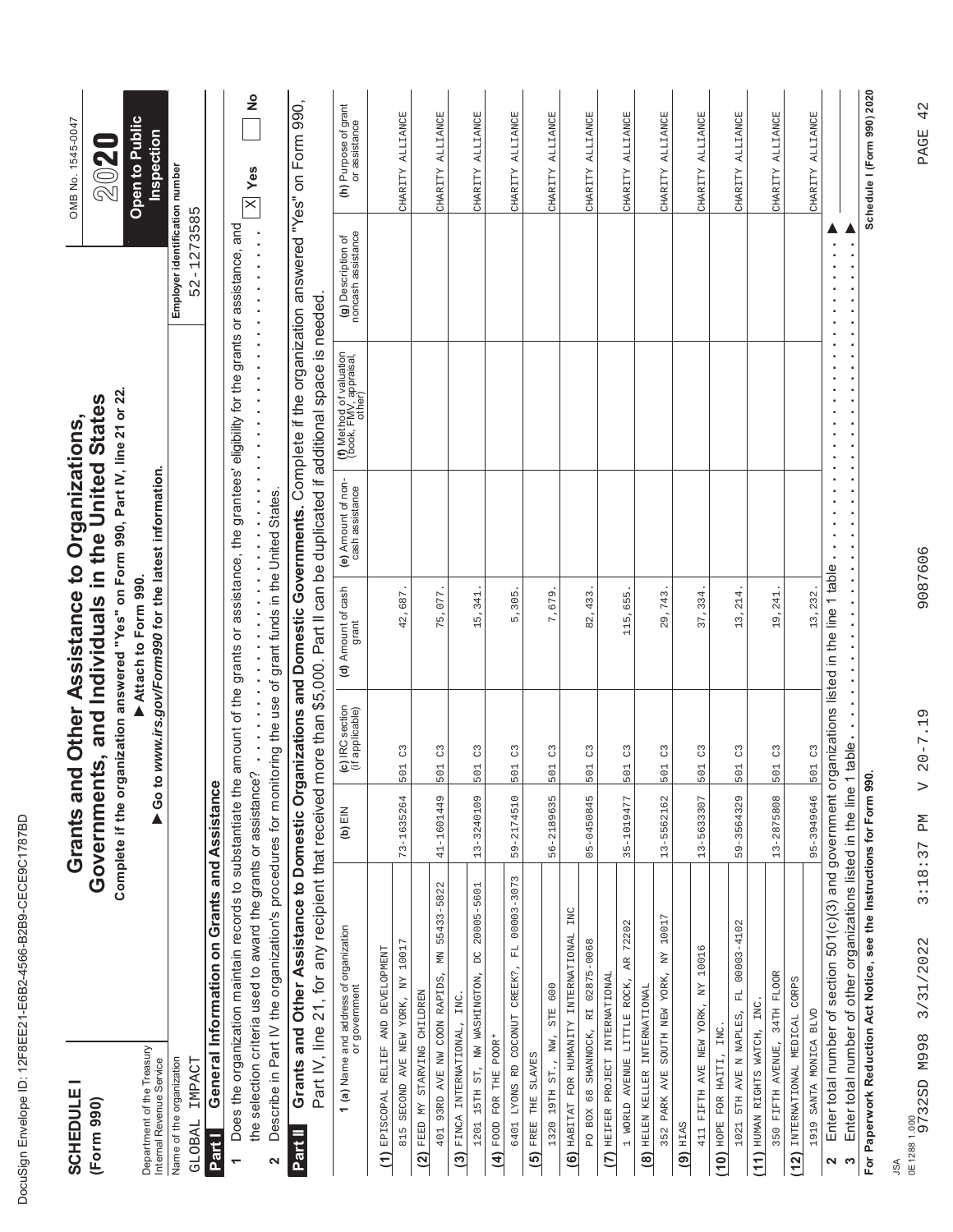| I<br>J                                                                                                              |
|---------------------------------------------------------------------------------------------------------------------|
| ١                                                                                                                   |
| ו<br>ו                                                                                                              |
| ı                                                                                                                   |
| $\frac{1}{2}$                                                                                                       |
| l<br>and the state of the state of the state of the state of the state of the state of the state of the state of th |
| Ï                                                                                                                   |
|                                                                                                                     |
| しくり<br>l<br>ī                                                                                                       |
| ĺ<br>ı                                                                                                              |
| Ï                                                                                                                   |
| ĺ                                                                                                                   |
| $\frac{1}{2}$                                                                                                       |
| ı                                                                                                                   |
|                                                                                                                     |
| $\frac{1}{2}$<br>١<br>١                                                                                             |
| l                                                                                                                   |
|                                                                                                                     |
| Į<br>I<br>l                                                                                                         |
| l<br>I                                                                                                              |
| ï<br>Ĺ                                                                                                              |
| ¢                                                                                                                   |
|                                                                                                                     |
|                                                                                                                     |
|                                                                                                                     |
|                                                                                                                     |
|                                                                                                                     |
| I                                                                                                                   |
|                                                                                                                     |
| ١                                                                                                                   |
| I<br>l                                                                                                              |
|                                                                                                                     |
| í                                                                                                                   |

| <b>SCHEDULE</b><br>(Form 990)                                                       |                                                                                                                                                                                                                                                                           | Grants an<br>Governmen         |                                                | Complete if the organization answered "Yes" on Form 990, Part IV, line 21 or 22.<br>its, and Individuals in the United States<br>d Other Assistance to Organizations, |                                       |                                                                                                 |                                              | OMB No. 1545-0047<br>2020             |
|-------------------------------------------------------------------------------------|---------------------------------------------------------------------------------------------------------------------------------------------------------------------------------------------------------------------------------------------------------------------------|--------------------------------|------------------------------------------------|-----------------------------------------------------------------------------------------------------------------------------------------------------------------------|---------------------------------------|-------------------------------------------------------------------------------------------------|----------------------------------------------|---------------------------------------|
| Department of the Treasury<br>Internal Revenue Service                              |                                                                                                                                                                                                                                                                           |                                |                                                | Go to www.irs.gov/Form990 for the latest information.<br>Attach to Form 990.                                                                                          |                                       |                                                                                                 |                                              | <b>Open to Public</b><br>Inspection   |
| Name of the organization<br>IMPACT<br>GLOBAL                                        |                                                                                                                                                                                                                                                                           |                                |                                                |                                                                                                                                                                       |                                       |                                                                                                 | Employer identification number<br>52-1273585 |                                       |
| Part I                                                                              | General Information on Grants and Assistance                                                                                                                                                                                                                              |                                |                                                |                                                                                                                                                                       |                                       |                                                                                                 |                                              |                                       |
| ٣                                                                                   | Does the organization maintain records to substantiate the                                                                                                                                                                                                                |                                |                                                |                                                                                                                                                                       |                                       | amount of the grants or assistance, the grantees' eligibility for the grants or assistance, and |                                              |                                       |
| 2                                                                                   | Describe in Part IV the organization's procedures for monitoring the use of grant funds in the United States<br>the selection criteria used to award the grants or assistance                                                                                             |                                | $\tilde{C}$                                    | $\frac{1}{2}$                                                                                                                                                         | $\frac{1}{2}$                         | ä,<br>$\frac{1}{2}$                                                                             | ä<br>ä,                                      | $\frac{1}{2}$<br>$\mathbb{X}$ Yes     |
| Part II                                                                             | Grants and Other Assistance to Domestic Organizations and Domestic Governments. Complete if the organization answered "Yes" on Form 990,<br>Part IV, line 21, for any recipient that received more than \$5,000. Part II can be duplicated if additional space is needed. |                                |                                                |                                                                                                                                                                       |                                       |                                                                                                 |                                              |                                       |
|                                                                                     | <b>1 (a)</b> Name and address of organization<br>or government                                                                                                                                                                                                            | $\mathsf{N} \equiv \mathsf{N}$ | (c) IRC section<br>(if applicable)             | (d) Amount of cash<br>grant                                                                                                                                           | (e) Amount of non-<br>cash assistance | (f) Method of valuation<br>(book, FMV, appraisal,<br>other)                                     | (g) Description of<br>noncash assistance     | (h) Purpose of grant<br>or assistance |
| (1) INTERNATIONAL ORTHODOX                                                          |                                                                                                                                                                                                                                                                           |                                |                                                |                                                                                                                                                                       |                                       |                                                                                                 |                                              |                                       |
| 110 WEST ROAD, SUITE 360                                                            |                                                                                                                                                                                                                                                                           | $25 - 1679348$                 | $\mathbb{C}^2$<br>501                          | 25,981                                                                                                                                                                |                                       |                                                                                                 |                                              | CHARITY ALLIANCE                      |
| 4560 ALVARADO CANYON RD SAN DIEGO,<br>INTERNATIONAL RELIEF TEAMS<br>$\widetilde{a}$ | CA 92120                                                                                                                                                                                                                                                                  | 33-0412751                     | $_{\rm C}^{\rm 3}$<br>501                      | 17,372                                                                                                                                                                |                                       |                                                                                                 |                                              | CHARITY ALLIANCE                      |
| INTERNATIONAL RESCUE COMMITTEE<br>$\widehat{c}$                                     |                                                                                                                                                                                                                                                                           |                                |                                                |                                                                                                                                                                       |                                       |                                                                                                 |                                              |                                       |
| 122 EAST 42ND                                                                       | ST. NEW YORK, NY 56007-9847                                                                                                                                                                                                                                               | 13-5660870                     | $\frac{3}{2}$<br>501                           | 171,991                                                                                                                                                               |                                       |                                                                                                 |                                              | CHARITY ALLIANCE                      |
| (4) MERCY CORPS INTERNATIONAL                                                       |                                                                                                                                                                                                                                                                           |                                |                                                |                                                                                                                                                                       |                                       |                                                                                                 |                                              |                                       |
| 45 ANKENY STREET PORTLAND,                                                          | 97201<br>$\approx$                                                                                                                                                                                                                                                        | 91-1148123                     | C <sup>3</sup><br>501                          | 45,470                                                                                                                                                                |                                       |                                                                                                 |                                              | <b>ALLIANCE</b><br><b>CHARITY</b>     |
| (5) OPERATION BLESSING INTERNATIONAL                                                |                                                                                                                                                                                                                                                                           |                                |                                                |                                                                                                                                                                       |                                       |                                                                                                 |                                              |                                       |
| 977 CENTERVILLE TURNPIKE                                                            |                                                                                                                                                                                                                                                                           | 54-1382657                     | C3<br>501                                      | 19,731                                                                                                                                                                |                                       |                                                                                                 |                                              | ALLIANCE<br><b>CHARITY</b>            |
| (6) OPERATION SMILE                                                                 |                                                                                                                                                                                                                                                                           |                                |                                                |                                                                                                                                                                       |                                       |                                                                                                 |                                              |                                       |
| 3641 FACULTY BOULEVARD                                                              |                                                                                                                                                                                                                                                                           | 54-1460147                     | C <sup>3</sup><br>501                          | 35,496                                                                                                                                                                |                                       |                                                                                                 |                                              | <b>ALLIANCE</b><br>CHARITY            |
| (7) OXFAM AMERICA                                                                   |                                                                                                                                                                                                                                                                           |                                |                                                |                                                                                                                                                                       |                                       |                                                                                                 |                                              |                                       |
| 226 CAUSEWAY STREET                                                                 | BOSTON, MA 02114-2206                                                                                                                                                                                                                                                     | $23 - 7069110$                 | $\mathbb{C}^3$<br>501                          | 43,263                                                                                                                                                                |                                       |                                                                                                 |                                              | <b>ALLIANCE</b><br>CHARITY            |
| PO BOX 996 FREDERICK,,<br>$(8)$ PARTNERS IN HEALTH                                  | 21705-9942<br>$\Xi$                                                                                                                                                                                                                                                       | 04-3567502                     | $_{\rm C}^{\rm 2}$<br>501                      | 36,933                                                                                                                                                                |                                       |                                                                                                 |                                              | <b>ALLIANCE</b><br>CHARITY            |
| PLAN USA<br>ම                                                                       |                                                                                                                                                                                                                                                                           |                                |                                                |                                                                                                                                                                       |                                       |                                                                                                 |                                              |                                       |
| 155 PLAN WAY WARWICK, RI 02886                                                      |                                                                                                                                                                                                                                                                           | 13-5661832                     | C3<br>501                                      | 7,654.                                                                                                                                                                |                                       |                                                                                                 |                                              | CHARITY ALLIANCE                      |
| PRISON FELLOWSHIP INTERNATIONAL<br>(10)                                             |                                                                                                                                                                                                                                                                           |                                |                                                |                                                                                                                                                                       |                                       |                                                                                                 |                                              |                                       |
| 44180 RIVERSIDE PARKWAY LANSDOWNE,                                                  | VA 20176                                                                                                                                                                                                                                                                  | 51-0247185                     | $\mathbb{C}^3$<br>501                          | 16,317                                                                                                                                                                |                                       |                                                                                                 |                                              | CHARITY ALLIANCE                      |
| PROJECT HOPE<br>(11)                                                                |                                                                                                                                                                                                                                                                           |                                |                                                |                                                                                                                                                                       |                                       |                                                                                                 |                                              |                                       |
|                                                                                     | 255 CARTER HALL LANE MILLWOOD, VA 22646                                                                                                                                                                                                                                   | 53-0242962                     | $\mathbb{C}^3$<br>501                          | 20,343                                                                                                                                                                |                                       |                                                                                                 |                                              | CHARITY ALLIANCE                      |
| 2001 S ST NW WASHINGTON, DC 20009<br>REFUGEES INTERNATIONAL<br>(12)                 |                                                                                                                                                                                                                                                                           | 52-1224516                     | 501 C3                                         | 24,428                                                                                                                                                                |                                       |                                                                                                 |                                              | <b>ALLIANCE</b><br>CHARITY            |
| 2                                                                                   | Enter total number of section 501(c)(3) and government organizations listed in the line 1 table                                                                                                                                                                           |                                |                                                |                                                                                                                                                                       | ×<br>$\blacksquare$                   | ×                                                                                               |                                              |                                       |
| $\boldsymbol{\varsigma}$                                                            | Enter total number of other organizations listed in the line                                                                                                                                                                                                              |                                | 1 table.                                       |                                                                                                                                                                       | ٠<br>×<br>×                           | ٠                                                                                               |                                              |                                       |
|                                                                                     | For Paperwork Reduction Act Notice, see the Instructions for Form 990.                                                                                                                                                                                                    |                                |                                                |                                                                                                                                                                       |                                       |                                                                                                 |                                              | Schedule I (Form 990) 2020            |
| JSA                                                                                 |                                                                                                                                                                                                                                                                           |                                |                                                |                                                                                                                                                                       |                                       |                                                                                                 |                                              |                                       |
| 0E12881.000<br>9732SD M998                                                          | 3:18:37<br>3/31/2022                                                                                                                                                                                                                                                      | ЫĀ                             | $\frac{19}{1}$<br>$20 - 7$<br>$\triangleright$ | 9087606                                                                                                                                                               |                                       |                                                                                                 |                                              | 43<br>PAGE                            |
|                                                                                     |                                                                                                                                                                                                                                                                           |                                |                                                |                                                                                                                                                                       |                                       |                                                                                                 |                                              |                                       |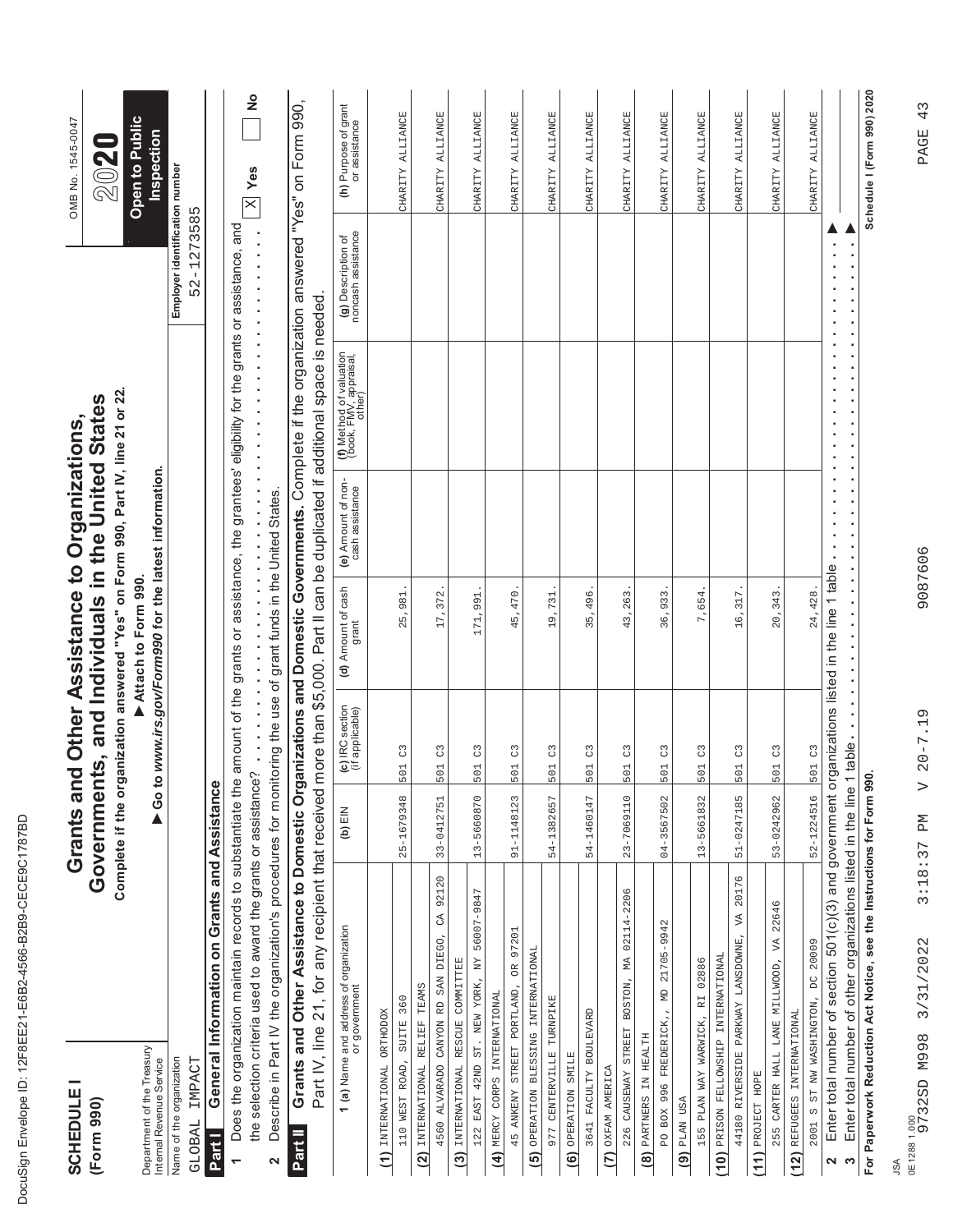| <b>SCHEDULE</b><br>(Form 990)                                                                                                                                             | Grants an           |                                                                  | Complete if the organization answered "Yes" on Form 990, Part IV, line 21 or 22<br>Governments, and Individuals in the United States<br>d Other Assistance to Organizations, |                                            |                                                                                                 |                                                         | OMB No. 1545-0047<br>2020                       |
|---------------------------------------------------------------------------------------------------------------------------------------------------------------------------|---------------------|------------------------------------------------------------------|------------------------------------------------------------------------------------------------------------------------------------------------------------------------------|--------------------------------------------|-------------------------------------------------------------------------------------------------|---------------------------------------------------------|-------------------------------------------------|
| Department of the Treasury<br>Internal Revenue Service                                                                                                                    |                     |                                                                  | Go to www.irs.gov/Form990 for the latest information.<br>Attach to Form 990.                                                                                                 |                                            |                                                                                                 |                                                         | Open to Public<br>Inspection                    |
| Name of the organization<br>IMPACT<br>GLOBAL                                                                                                                              |                     |                                                                  |                                                                                                                                                                              |                                            |                                                                                                 | Employer identification number<br>52-1273585            |                                                 |
| General Information on Grants and Assistance<br>Part I                                                                                                                    |                     |                                                                  |                                                                                                                                                                              |                                            |                                                                                                 |                                                         |                                                 |
| Does the organization maintain records to substantiate the<br>$\overline{ }$                                                                                              |                     |                                                                  |                                                                                                                                                                              |                                            | amount of the grants or assistance, the grantees' eligibility for the grants or assistance, and |                                                         |                                                 |
| the selection criteria used to award the grants or assistance<br>Describe in Part IV the organization's procedures for monit<br>2                                         |                     | $\blacksquare$<br>$\frac{1}{2}$<br>$\blacksquare$<br>$\tilde{C}$ | toring the use of grant funds in the United States<br>$\frac{1}{2}$<br>$\frac{1}{2}$<br>$\frac{1}{2}$                                                                        |                                            | ,,,,,,,,,,,,,,,,,,,,,,,                                                                         | $\ddot{\cdot}$<br>$\ddot{\phantom{0}}$<br>$\frac{1}{2}$ | $\frac{1}{2}$<br>Yes<br>$\overline{\mathbb{X}}$ |
| Grants and Other Assistance to Domestic Organizations and Domestic Governments. Complete if the organization answered "Yes" on Form 990,<br>Part II                       |                     |                                                                  |                                                                                                                                                                              |                                            |                                                                                                 |                                                         |                                                 |
| Part IV, line 21, for any recipient that received more than \$5,000. Part II can be duplicated if additional space is needed.                                             |                     |                                                                  |                                                                                                                                                                              |                                            |                                                                                                 |                                                         |                                                 |
| <b>1 (a)</b> Name and address of organization<br>or government                                                                                                            | (b) $EIN$           | (c) IRC section<br>(if applicable)                               | (d) Amount of cash<br>grant                                                                                                                                                  | (e) Amount of non-<br>cash assistance      | (f) Method of valuation<br>(book, FMV, appraisal,<br>other)                                     | (g) Description of<br>noncash assistance                | (h) Purpose of grant<br>or assistance           |
| (1) RISE AGAINST HUNGER                                                                                                                                                   |                     |                                                                  |                                                                                                                                                                              |                                            |                                                                                                 |                                                         |                                                 |
| 3733 NATIONAL DR, SUITE 200                                                                                                                                               | 16-1541024          | C <sup>3</sup><br>501                                            | 10,273                                                                                                                                                                       |                                            |                                                                                                 |                                                         | CHARITY ALLIANCE                                |
| SALVATION ARMY WORLD SERVICE OFFICE<br>$\widetilde{a}$                                                                                                                    |                     |                                                                  |                                                                                                                                                                              |                                            |                                                                                                 |                                                         |                                                 |
| 269, ALEXANDRIA, VA 22313<br>PO BOX                                                                                                                                       | 13-2923701          | $\mathcal{C}^3$<br>501                                           | 190,329                                                                                                                                                                      |                                            |                                                                                                 |                                                         | CHARITY ALLIANCE                                |
| 501 KINGS HIGHWAY EAST FAIRFIELD, CT 06825<br>SAVE THE CHILDREN<br>$\widehat{\mathbf{e}}$                                                                                 | 06-0726487          | C3<br>501                                                        | 131,809                                                                                                                                                                      |                                            |                                                                                                 |                                                         | CHARITY ALLIANCE                                |
| SEE INTERNATIONAL<br>$\widehat{f}$                                                                                                                                        |                     |                                                                  |                                                                                                                                                                              |                                            |                                                                                                 |                                                         |                                                 |
| 175 CREMONA DRIVE SANTA BARBARA, CA                                                                                                                                       | 31-1682275<br>93117 | $\mathbb{S}^2$<br>501                                            | 7,346                                                                                                                                                                        |                                            |                                                                                                 |                                                         | ALLIANCE<br>CHARITY                             |
| (5) SIGHTSAVERS INTERNATIONAL                                                                                                                                             |                     |                                                                  |                                                                                                                                                                              |                                            |                                                                                                 |                                                         |                                                 |
| ONE BOSTON PLACE BOSTON, MA 02108                                                                                                                                         | 31-1740776          | C3<br>501                                                        | 13,872                                                                                                                                                                       |                                            |                                                                                                 |                                                         | CHARITY ALLIANCE                                |
| (6) THE CHRISTIAN BROADCASTING NETWORK                                                                                                                                    |                     |                                                                  |                                                                                                                                                                              |                                            |                                                                                                 |                                                         |                                                 |
| 977 CENTERVILLE TURNPIKE?                                                                                                                                                 | 54-0678752          | $\mathcal{C}^3$<br>501                                           | 6,695                                                                                                                                                                        |                                            |                                                                                                 |                                                         | CHARITY ALLIANCE                                |
| (7) UNICEF                                                                                                                                                                |                     |                                                                  |                                                                                                                                                                              |                                            |                                                                                                 |                                                         |                                                 |
| 125 MAIDEN LANE NY, NY 10038                                                                                                                                              | 13-1760110          | $\mathcal{C}^3$<br>501                                           | 228,071                                                                                                                                                                      |                                            |                                                                                                 |                                                         | <b>ALLIANCE</b><br>CHARITY                      |
| $(8)$ UNITARIAN UNIVERSALIST SERVICE                                                                                                                                      | COMMITTEE           |                                                                  |                                                                                                                                                                              |                                            |                                                                                                 |                                                         |                                                 |
| PO BOX 845259 BOSTON, MA 02284-5259<br>TSIOOHTEN OBTIMU (8)                                                                                                               | 04-6186012          | $_{\rm C}^{\rm 3}$<br>501                                        | 20,024                                                                                                                                                                       |                                            |                                                                                                 |                                                         | <b>ALLIANCE</b><br>CHARITY                      |
| 475 RIVERSIDE DR NEW YORK, NY 10115                                                                                                                                       | 13-5562279          | C3<br>501                                                        | 111, 113                                                                                                                                                                     |                                            |                                                                                                 |                                                         | CHARITY ALLIANCE                                |
| USA GIRL SCOUTS OVERSEAS<br>(10)                                                                                                                                          |                     |                                                                  |                                                                                                                                                                              |                                            |                                                                                                 |                                                         |                                                 |
| 420 FIFTH AVENUE NEW YORK, NY 10018-2798                                                                                                                                  | 13-1624016          | $_{\rm C}^{\rm 3}$<br>501                                        | 18,429                                                                                                                                                                       |                                            |                                                                                                 |                                                         | CHARITY ALLIANCE                                |
| WATER FOR PEOPLE<br>(11)                                                                                                                                                  |                     |                                                                  |                                                                                                                                                                              |                                            |                                                                                                 |                                                         |                                                 |
| 100 EAST TENNESSEE AVE DENVER, CO 80209                                                                                                                                   | 84-1166148          | 501 C3                                                           | 43,953                                                                                                                                                                       |                                            |                                                                                                 |                                                         | CHARITY ALLIANCE                                |
| WILLIAM J. CLINTON PRESIDENTIAL FOUNDATION<br>(12)                                                                                                                        |                     |                                                                  |                                                                                                                                                                              |                                            |                                                                                                 |                                                         |                                                 |
| P.O. BOX 1104 LITTLE ROCK, AR 72201                                                                                                                                       | 31-1580204          | 501 C3                                                           | 10,898                                                                                                                                                                       |                                            |                                                                                                 |                                                         | <b>ALLIANCE</b><br>CHARITY                      |
| Enter total number of section 501(c)(3) and government organizations listed in the line 1 table<br>Enter total number of other organizations listed in the line<br>2<br>S |                     | 1 table                                                          |                                                                                                                                                                              | $\blacksquare$<br>$\blacksquare$<br>٠<br>× | ×<br>٠                                                                                          |                                                         |                                                 |
| For Paperwork Reduction Act Notice, see the Instructions for Form 990.                                                                                                    |                     |                                                                  |                                                                                                                                                                              |                                            |                                                                                                 |                                                         | Schedule I (Form 990) 2020                      |
| ₹                                                                                                                                                                         |                     |                                                                  |                                                                                                                                                                              |                                            |                                                                                                 |                                                         |                                                 |
| 3/31/2022<br>0E12881.000<br>9732SD M998                                                                                                                                   | ЫĀ<br>3:18:37       | $\frac{19}{1}$<br>$20 - 7$<br>$\triangleright$                   | 9087606                                                                                                                                                                      |                                            |                                                                                                 |                                                         | 44<br>PAGE                                      |
|                                                                                                                                                                           |                     |                                                                  |                                                                                                                                                                              |                                            |                                                                                                 |                                                         |                                                 |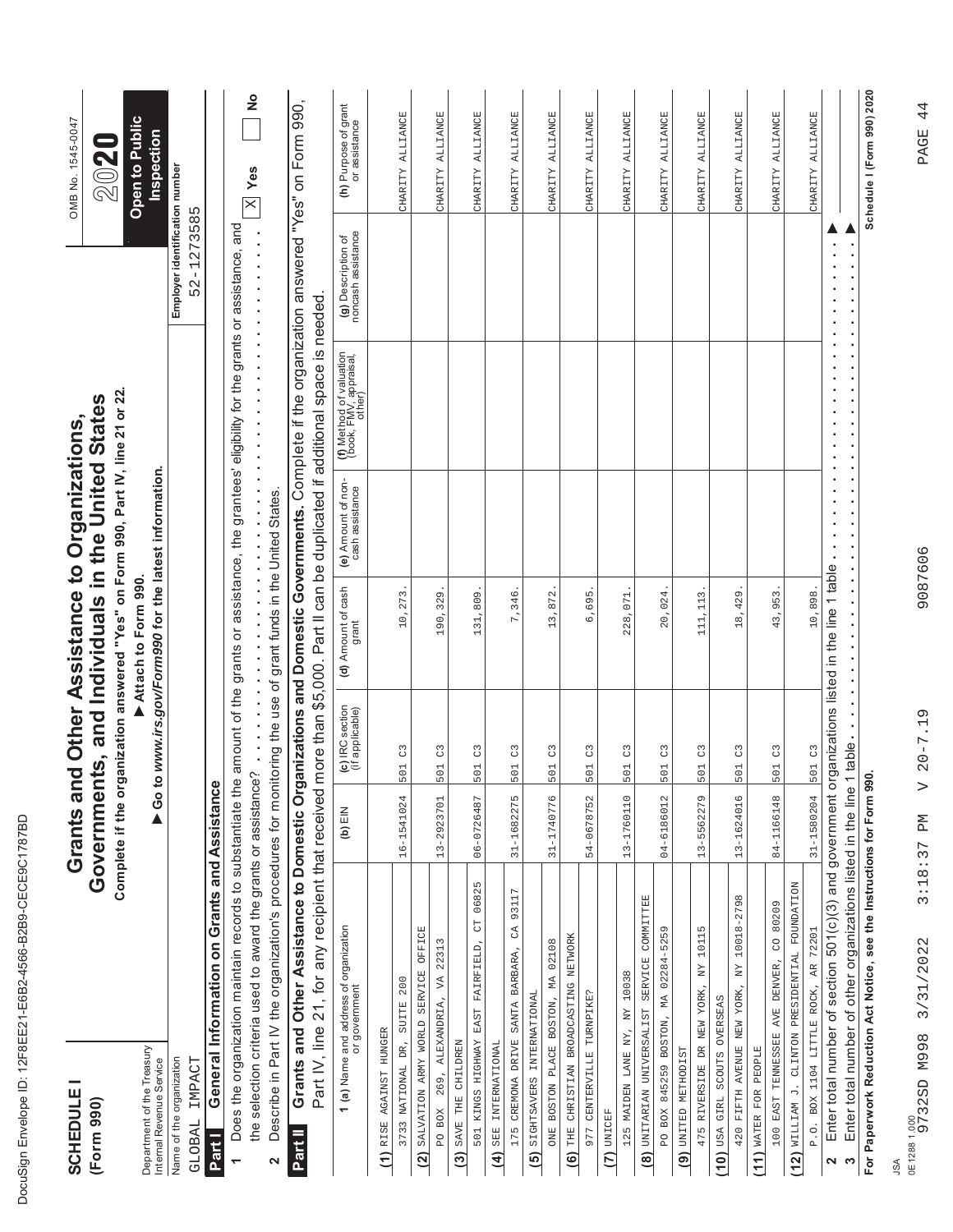| ĺ<br>J<br>ĺ<br>١<br>Ì<br>Ì<br>ı<br>I<br>¢<br>¢<br>l<br>¢<br>l<br>I<br>¢<br>l<br>I<br>١<br>Í<br>I<br>$\overline{\phantom{a}}$<br>ı<br>Ì<br>¢<br>ı<br>l<br>Ì<br>١<br>ı<br>ı<br>I<br>l<br>į<br>ı<br>I<br>ı<br>l<br>l<br>ı<br>l<br>Ì |
|----------------------------------------------------------------------------------------------------------------------------------------------------------------------------------------------------------------------------------|
|                                                                                                                                                                                                                                  |
| ı                                                                                                                                                                                                                                |
| ۱<br>١<br>l                                                                                                                                                                                                                      |
| ١                                                                                                                                                                                                                                |
| Ó                                                                                                                                                                                                                                |
|                                                                                                                                                                                                                                  |
| I                                                                                                                                                                                                                                |

| <b>SCHEDULE</b><br>(Form 990)                          |                                                                                                                                                                                | Complete if the org            |                                    | anization answered "Yes" on Form 990, Part IV, line 21 or 22.<br>Governments, and Individuals in the United States<br>Grants and Other Assistance to Organizations, |                                                                                                                                                          |                                                                                                                                               |                                                                        | OMB No. 1545-0047<br>202              |
|--------------------------------------------------------|--------------------------------------------------------------------------------------------------------------------------------------------------------------------------------|--------------------------------|------------------------------------|---------------------------------------------------------------------------------------------------------------------------------------------------------------------|----------------------------------------------------------------------------------------------------------------------------------------------------------|-----------------------------------------------------------------------------------------------------------------------------------------------|------------------------------------------------------------------------|---------------------------------------|
| Department of the Treasury<br>Internal Revenue Service |                                                                                                                                                                                |                                |                                    | Go to www.irs.gov/Form990 for the latest information.<br>Attach to Form 990                                                                                         |                                                                                                                                                          |                                                                                                                                               |                                                                        | Open to Public<br><b>Inspection</b>   |
| Name of the organization<br>IMPACT<br><b>GLOBAL</b>    |                                                                                                                                                                                |                                |                                    |                                                                                                                                                                     |                                                                                                                                                          |                                                                                                                                               | Employer identification number<br>1273585<br>$52 -$                    |                                       |
| Part I                                                 | General Information on Grants and Assistance                                                                                                                                   |                                |                                    |                                                                                                                                                                     |                                                                                                                                                          |                                                                                                                                               |                                                                        |                                       |
| $\overline{ }$                                         | Does the organization maintain records to substantiate the                                                                                                                     |                                |                                    |                                                                                                                                                                     |                                                                                                                                                          | amount of the grants or assistance, the grantees' eligibility for the grants or assistance, and                                               |                                                                        |                                       |
| 2                                                      | Describe in Part IV the organization's procedures for monitoring the use of grant funds in the United States.<br>the selection criteria used to award the grants or assistance |                                | Ċ                                  | $\frac{1}{2}$<br>$\frac{1}{2}$                                                                                                                                      | i,<br>$\begin{array}{c} \bullet \\ \bullet \\ \bullet \\ \bullet \end{array}$<br>$\begin{array}{c} \bullet \\ \bullet \\ \bullet \\ \bullet \end{array}$ | $\ddot{\phantom{0}}$<br>$\hat{\textbf{r}}$<br>$\ddot{\phantom{0}}$<br>$\begin{array}{c} \bullet \\ \bullet \\ \bullet \\ \bullet \end{array}$ | j<br>$\frac{1}{2}$<br>i,<br>j,<br>$\bar{\phantom{a}}$<br>$\frac{1}{2}$ | $\frac{1}{2}$<br>$\mathbb{X}$ Yes     |
| Part II                                                | Grants and Other Assistance to Domestic Organizations and Domestic Governments. Complete if the organization answered "Yes" on Form 990,                                       |                                |                                    |                                                                                                                                                                     |                                                                                                                                                          |                                                                                                                                               |                                                                        |                                       |
|                                                        | Part IV, line 21, for any recipient that received more than \$5,000. Part II can be duplicated if additional space is needed                                                   |                                |                                    |                                                                                                                                                                     |                                                                                                                                                          |                                                                                                                                               |                                                                        |                                       |
|                                                        | <b>1 (a)</b> Name and address of organization<br>or government                                                                                                                 | (b) $EIN$                      | (c) IRC section<br>(if applicable) | (d) Amount of cash<br>grant                                                                                                                                         | (e) Amount of non-<br>cash assistance                                                                                                                    | (f) Method of valuation<br>(book, FMV, appraisal,<br>other)                                                                                   | (g) Description of<br>noncash assistance                               | (h) Purpose of grant<br>or assistance |
| (1) WOMEN FOR WOMEN INTERNATIONAL                      |                                                                                                                                                                                |                                |                                    |                                                                                                                                                                     |                                                                                                                                                          |                                                                                                                                               |                                                                        |                                       |
| 2000 M STREET, NW SUITE 200 WA,                        | 20036<br>ğ                                                                                                                                                                     | 52-1838756                     | $\frac{3}{2}$<br>501               | 10,759                                                                                                                                                              |                                                                                                                                                          |                                                                                                                                               |                                                                        | CHARITY ALLIANCE                      |
| WORLD RELIEF<br>$\widehat{a}$                          |                                                                                                                                                                                |                                |                                    |                                                                                                                                                                     |                                                                                                                                                          |                                                                                                                                               |                                                                        |                                       |
|                                                        | 21202<br>7 EAST BALTIMORE STREET BALTIMORE, MD                                                                                                                                 | 23-6393344                     | $_{\rm C}^{\rm 2}$<br>501<br>LC)   | 581<br>10,                                                                                                                                                          |                                                                                                                                                          |                                                                                                                                               |                                                                        | CHARITY ALLIANCE                      |
| (3) WORLD RENEW                                        |                                                                                                                                                                                |                                |                                    |                                                                                                                                                                     |                                                                                                                                                          |                                                                                                                                               |                                                                        |                                       |
| KALAMAZOO<br>2850                                      | 55<br><b>AVE</b>                                                                                                                                                               | 20-5080679                     | C3<br>$\frac{1}{2}$<br><b>UD</b>   | 15,243                                                                                                                                                              |                                                                                                                                                          |                                                                                                                                               |                                                                        | ALLIANCE<br>CHARITY                   |
| (4) WORLD VISION                                       |                                                                                                                                                                                |                                |                                    |                                                                                                                                                                     |                                                                                                                                                          |                                                                                                                                               |                                                                        |                                       |
| 34834 WEYERHAEUSER WAY                                 |                                                                                                                                                                                | 95-1922279                     | C <sup>3</sup><br>501              | 92,016                                                                                                                                                              |                                                                                                                                                          |                                                                                                                                               |                                                                        | CHARITY ALLIANCE                      |
| $\overline{5}$                                         | INC<br>SEXUAL ASSAULT SPOUSE RESOURCE CENTER                                                                                                                                   |                                |                                    |                                                                                                                                                                     |                                                                                                                                                          |                                                                                                                                               |                                                                        | DONOR ADVISED                         |
|                                                        | P.O. BOX 1207 BEL AIR, MD 00002-1014                                                                                                                                           | 52-1224705                     | C <sub>3</sub><br>$-101$<br>m      | 8,350                                                                                                                                                               |                                                                                                                                                          |                                                                                                                                               |                                                                        | <b>FUNDS</b>                          |
| (6) UNITED WAY OF METROPOLITAN CHICAGO                 |                                                                                                                                                                                |                                |                                    |                                                                                                                                                                     |                                                                                                                                                          |                                                                                                                                               |                                                                        | ADVISED<br><b>DONOR</b>               |
| 231196 MOMENTUM PLACE                                  |                                                                                                                                                                                | 30-0200478                     | C <sup>3</sup><br>501              | 500<br>$\overline{5}$                                                                                                                                               |                                                                                                                                                          |                                                                                                                                               |                                                                        | <b>FUNDS</b>                          |
| THE WORLD<br>WOMEN OF<br>$\overline{c}$                |                                                                                                                                                                                |                                |                                    |                                                                                                                                                                     |                                                                                                                                                          |                                                                                                                                               |                                                                        | ADVISED<br><b>DONOR</b>               |
| 415 EAST 3900 SOUTH                                    |                                                                                                                                                                                | 27-3826125                     | $\mathbb{C}^3$<br>501<br>- 63      | 10,100                                                                                                                                                              |                                                                                                                                                          |                                                                                                                                               |                                                                        | <b>FUNDS</b>                          |
| ACTION INC<br>$\widehat{\mathbf{e}}$                   |                                                                                                                                                                                |                                |                                    |                                                                                                                                                                     |                                                                                                                                                          |                                                                                                                                               |                                                                        | <b>ADVISE</b><br><b>DONOR</b>         |
| 180 MAIN STREET GLOUCESTER, MA                         | 01930                                                                                                                                                                          | 04-2389332                     | $\mathbb{C}^3$<br>501              | $22,180$ .                                                                                                                                                          |                                                                                                                                                          |                                                                                                                                               |                                                                        | <b>FUNDS</b>                          |
| (9) BLACK SWAN ACADEMY INC                             |                                                                                                                                                                                |                                |                                    |                                                                                                                                                                     |                                                                                                                                                          |                                                                                                                                               |                                                                        | ADVISED<br><b>DONOR</b>               |
| 104 MICHIGAN AVE,                                      |                                                                                                                                                                                | 46-4244374                     | C <sub>3</sub><br>501              | 10,000                                                                                                                                                              |                                                                                                                                                          |                                                                                                                                               |                                                                        | <b>FUNDS</b>                          |
| ORGANIZING NEIGHBORHOOD EQUITY<br>(10)                 |                                                                                                                                                                                |                                |                                    |                                                                                                                                                                     |                                                                                                                                                          |                                                                                                                                               |                                                                        | ADVISED<br><b>DONOR</b>               |
| S ST NW WASHINGTON,<br>614                             | DC 00002-0001                                                                                                                                                                  | 87-0766022                     | C3<br>501                          | 10,000                                                                                                                                                              |                                                                                                                                                          |                                                                                                                                               |                                                                        | <b>FUNDS</b>                          |
| (11) VOICE OF THE MARTYRS INC                          |                                                                                                                                                                                |                                |                                    |                                                                                                                                                                     |                                                                                                                                                          |                                                                                                                                               |                                                                        | DONOR ADVISED                         |
| 1815 SE BISON RD                                       |                                                                                                                                                                                | 73-1395057                     | 501 C3                             | 12,250.                                                                                                                                                             |                                                                                                                                                          |                                                                                                                                               |                                                                        | <b>FUNDS</b>                          |
| JEWISH FAMILY SERVICE OF<br>(12)                       | COLORADO INC                                                                                                                                                                   |                                |                                    |                                                                                                                                                                     |                                                                                                                                                          |                                                                                                                                               |                                                                        | ADVISED<br><b>DONOR</b>               |
| 3201 SOUTH TAMARAC DRIVE                               |                                                                                                                                                                                | 84-0402701                     | 501 C3                             | 12,600.                                                                                                                                                             |                                                                                                                                                          |                                                                                                                                               |                                                                        | <b>FUNDS</b>                          |
| 2<br>S                                                 | Enter total number of section 501(c)(3) and government organizations listed in the line 1 table<br>Enter total number of other organizations listed in the line                |                                | $\blacksquare$<br>table.           | ×<br>$\blacksquare$                                                                                                                                                 | ×                                                                                                                                                        |                                                                                                                                               |                                                                        |                                       |
|                                                        | For Paperwork Reduction Act Notice, see the Instructions for Form 990.                                                                                                         |                                |                                    |                                                                                                                                                                     |                                                                                                                                                          |                                                                                                                                               |                                                                        | Schedule I (Form 990) 2020            |
| JSA                                                    |                                                                                                                                                                                |                                |                                    |                                                                                                                                                                     |                                                                                                                                                          |                                                                                                                                               |                                                                        |                                       |
| 0E12881.000<br>9732SD M998                             | 3/31/2022                                                                                                                                                                      | $\triangleright$<br>3:18:37 PM | .19<br>$20 - 7$                    | 9087606                                                                                                                                                             |                                                                                                                                                          |                                                                                                                                               |                                                                        | 45<br>PAGE                            |
|                                                        |                                                                                                                                                                                |                                |                                    |                                                                                                                                                                     |                                                                                                                                                          |                                                                                                                                               |                                                                        |                                       |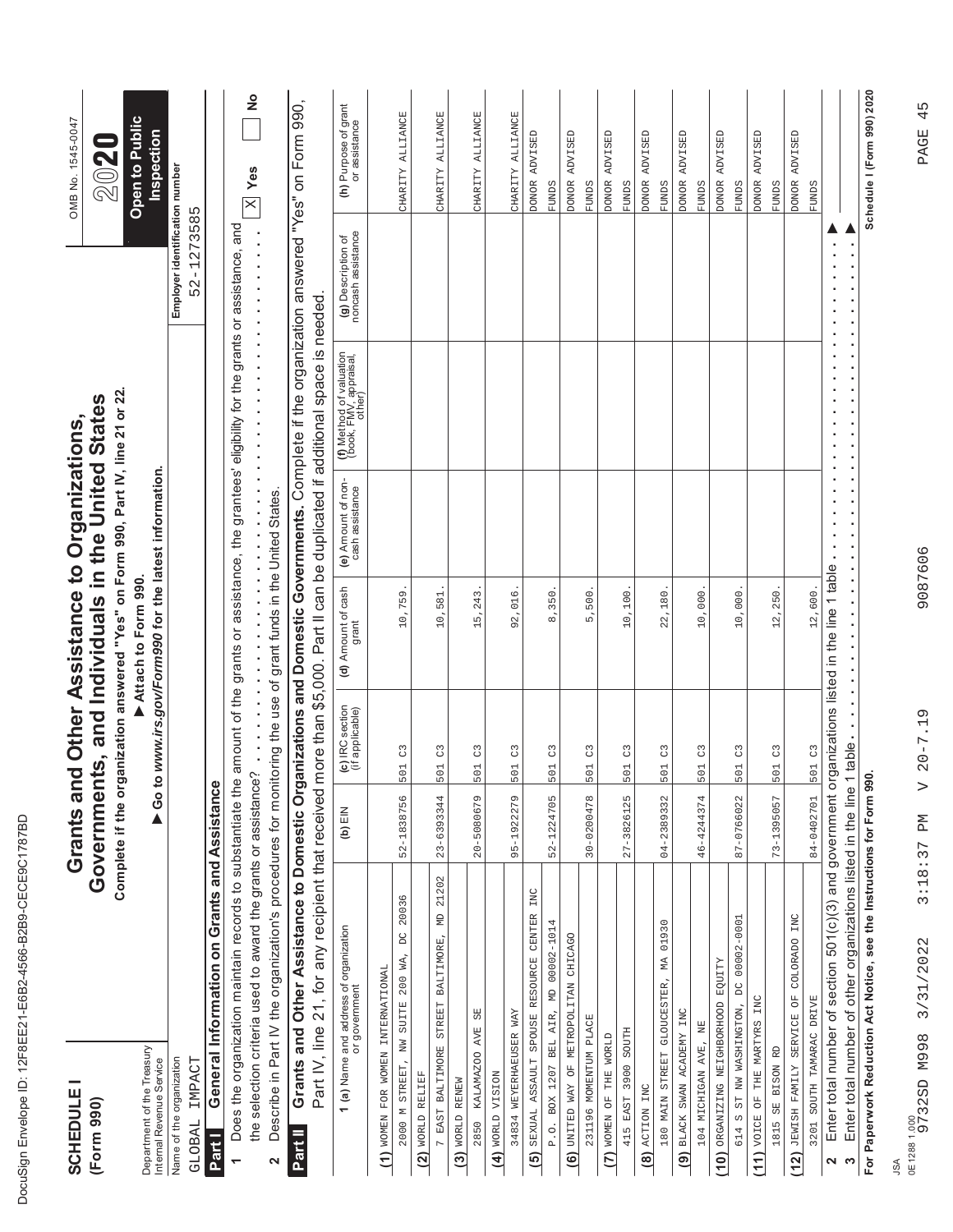| ı<br>۱                                                                                                                         |
|--------------------------------------------------------------------------------------------------------------------------------|
| ĺ<br>١<br>ı                                                                                                                    |
| ¢                                                                                                                              |
| Ç<br>ı                                                                                                                         |
| ١<br>l                                                                                                                         |
| Ó                                                                                                                              |
| ĺ<br>O                                                                                                                         |
| í<br>¢                                                                                                                         |
| ı<br>ı<br>١                                                                                                                    |
| Í<br><b>STATE OF STATE OF STATE OF STATE OF STATE OF STATE OF STATE OF STATE OF STATE OF STATE OF STATE OF STATE OF S</b><br>I |
| d<br>I<br>l                                                                                                                    |
| Ì<br>١                                                                                                                         |
| ı<br>I                                                                                                                         |
| ı                                                                                                                              |
| Ì<br>ı                                                                                                                         |
| l<br>ı<br>I<br>l                                                                                                               |
| Ì                                                                                                                              |
| ı<br>١                                                                                                                         |
| Í                                                                                                                              |
|                                                                                                                                |
| ı<br>١                                                                                                                         |
|                                                                                                                                |
| 1                                                                                                                              |
| ١                                                                                                                              |
| Ï<br>֠                                                                                                                         |
|                                                                                                                                |
| ı                                                                                                                              |

| <b>SCHEDULE</b><br>(Form 990)                          |                                                                                                                                                                                               | Grants a   |                                    | Governments, and Individuals in the United States<br>nd Other Assistance to Organizations,                                                                    |                                       |                                                                             |                                              | OMB No. 1545-0047<br>2020               |
|--------------------------------------------------------|-----------------------------------------------------------------------------------------------------------------------------------------------------------------------------------------------|------------|------------------------------------|---------------------------------------------------------------------------------------------------------------------------------------------------------------|---------------------------------------|-----------------------------------------------------------------------------|----------------------------------------------|-----------------------------------------|
| Department of the Treasury<br>Internal Revenue Service |                                                                                                                                                                                               | 60         |                                    | Complete if the organization answered "Yes" on Form 990, Part IV, line 21 or 22.<br>to www.irs.gov/Form990 for the latest information.<br>Attach to Form 990. |                                       |                                                                             |                                              | Open to Public<br>Inspection            |
| Name of the organization<br>IMPACT<br><b>GLOBAL</b>    |                                                                                                                                                                                               |            |                                    |                                                                                                                                                               |                                       |                                                                             | Employer identification number<br>52-1273585 |                                         |
| Part I                                                 | General Information on Grants and Assistanc                                                                                                                                                   | بهِ        |                                    |                                                                                                                                                               |                                       |                                                                             |                                              |                                         |
|                                                        | Does the organization maintain records to substantiate the amount of the grants or assistance, the grantees' eligibility for the grants or assistance, and                                    |            |                                    |                                                                                                                                                               |                                       |                                                                             |                                              |                                         |
| 2                                                      | Describe in Part IV the organization's procedures for monitoring the use of grant funds in the United States.<br>the selection criteria used to award the grants or assistance?               |            |                                    | .                                                                                                                                                             |                                       | $\ddot{\phantom{0}}$<br>$\frac{1}{2}$                                       | ä,<br>ä,<br>ä,                               | $\frac{1}{2}$<br>$X$ Yes                |
| Part II                                                |                                                                                                                                                                                               |            |                                    |                                                                                                                                                               |                                       |                                                                             |                                              |                                         |
|                                                        | Grants and Other Assistance to Domestic Organizations and Domestic Governments. Complete if the organization answered "Yes" on Form 990,<br>Part IV, line 21, for any recipient that received |            |                                    |                                                                                                                                                               |                                       | more than \$5,000. Part II can be duplicated if additional space is needed. |                                              |                                         |
|                                                        | <b>1 (a)</b> Name and address of organization<br>or government                                                                                                                                | (b) $EIN$  | (c) IRC section<br>(if applicable) | (d) Amount of cash<br>grant                                                                                                                                   | (e) Amount of non-<br>cash assistance | (f) Method of valuation<br>(book, FMV, appraisal,<br>other)                 | (g) Description of<br>noncash assistance     | (h) Purpose of grant<br>or assistance   |
| (1) CROSSPOINT CHURCH OF BANGOR                        |                                                                                                                                                                                               |            |                                    |                                                                                                                                                               |                                       |                                                                             |                                              | DONOR ADVISED                           |
| 1476 BROADWAY AVE. BANGOR, ME                          | 04401                                                                                                                                                                                         | 01-6024088 | C3<br>501                          | 6,600                                                                                                                                                         |                                       |                                                                             |                                              | <b>FUNDS</b>                            |
| GATEWAY OF HOPE<br>(2)                                 | 801 NORTH MURLEN OLATHE, KS 00006-6062                                                                                                                                                        | 22-3922901 | C3<br>501                          | 6,700.                                                                                                                                                        |                                       |                                                                             |                                              | ADVISED<br><b>DONOR</b><br><b>FUNDS</b> |
| $\binom{3}{2}$                                         | EDGEWOOD COMMUNITY SUPPORT CENTER INC                                                                                                                                                         |            |                                    |                                                                                                                                                               |                                       |                                                                             |                                              | DONOR ADVISED                           |
| 1918 PULASKI HWY EDGEWOOD,                             | MD 00002-1040                                                                                                                                                                                 | 46-1504860 | C <sup>3</sup><br>501              | 9,000.                                                                                                                                                        |                                       |                                                                             |                                              | <b>FUNDS</b>                            |
| (4) AMERICAN LEGION POST 79                            |                                                                                                                                                                                               |            |                                    |                                                                                                                                                               |                                       |                                                                             |                                              | DONOR ADVISED                           |
| 9950 E 600 S ZIONSVILLE,                               | IN 00004-6077                                                                                                                                                                                 | 35-1163500 | C3<br>501                          | 6,600                                                                                                                                                         |                                       |                                                                             |                                              | <b>FUNDS</b>                            |
| $\overline{5}$                                         | SOUTHERN ALLIANCE FOR PEOPLE & ANIMAL WELFA                                                                                                                                                   |            |                                    |                                                                                                                                                               |                                       |                                                                             |                                              | <b>ADVISED</b><br><b>DONOR</b>          |
|                                                        | PO BOX 23535 NASHVILLE, TN 00003-7202                                                                                                                                                         | 62-1675393 | C3<br>501                          | 5,600.                                                                                                                                                        |                                       |                                                                             |                                              | <b>FUNDS</b>                            |
| (6) GRACE CENTER INC                                   |                                                                                                                                                                                               |            |                                    |                                                                                                                                                               |                                       |                                                                             |                                              | DONOR ADVISED                           |
| PO BOX 135 GLOUCESTER, MA 01931                        |                                                                                                                                                                                               | 45-2987540 | C <sup>3</sup><br>501              | 14,200                                                                                                                                                        |                                       |                                                                             |                                              | <b>FUNDS</b>                            |
| (7) PLANNED PARENTHOOD MAR MONTE INC                   |                                                                                                                                                                                               |            |                                    |                                                                                                                                                               |                                       |                                                                             |                                              | DONOR ADVISED                           |
|                                                        | 455 W. FIFTH ST. RENO, NV 00008-9503                                                                                                                                                          | 94-1583439 | $\mathcal{C}^3$<br>501             | 10,543                                                                                                                                                        |                                       |                                                                             |                                              | <b>FUNDS</b>                            |
| <b>GIVENKIND</b><br>$\widehat{\mathbf{e}}$             |                                                                                                                                                                                               |            |                                    |                                                                                                                                                               |                                       |                                                                             |                                              | <b>ADVISED</b><br><b>DONOR</b>          |
| 1650 LIND LN GURNEE,                                   | IL 00006-0031                                                                                                                                                                                 | 46-1191706 | C3<br>501                          | 11,000.                                                                                                                                                       |                                       |                                                                             |                                              | <b>FUNDS</b>                            |
| (9) VALLEY INTERFAITH CHILD CARE CENTER INC            |                                                                                                                                                                                               |            |                                    |                                                                                                                                                               |                                       |                                                                             |                                              | ADVISED<br><b>DONOR</b>                 |
|                                                        | P.O. BOX 926 BLACKSBURG, VA 00002-4063                                                                                                                                                        | 74-3113709 | $\mathbb{C}^2$<br>501              | 7,200                                                                                                                                                         |                                       |                                                                             |                                              | <b>FUNDS</b>                            |
| (10) ROOTS COMMUNITY HEALTH CENTER                     |                                                                                                                                                                                               |            |                                    |                                                                                                                                                               |                                       |                                                                             |                                              | DONOR ADVISED                           |
| 9925 INTERNATIONAL BLVD                                |                                                                                                                                                                                               | 26-2583954 | $\mathcal{C}^3$<br>501             | 13,987                                                                                                                                                        |                                       |                                                                             |                                              | <b>FUNDS</b>                            |
| BACK TO BASICS, INC<br>(11)                            |                                                                                                                                                                                               |            |                                    |                                                                                                                                                               |                                       |                                                                             |                                              | <b>ADVISED</b><br><b>DONOR</b>          |
| 3340 FAIRLANE FARMS                                    | RD                                                                                                                                                                                            | 20-2880950 | C <sub>3</sub><br>501              | 6,057                                                                                                                                                         |                                       |                                                                             |                                              | <b>FUNDS</b>                            |
| FILL A HEART 4 KIDS<br>(12)                            | INC                                                                                                                                                                                           |            |                                    |                                                                                                                                                               |                                       |                                                                             |                                              | <b>ADVISED</b><br><b>DONOR</b>          |
| 400 E ILLINOIS RD                                      |                                                                                                                                                                                               | 47-3442522 | 501 C3                             | 10,300.                                                                                                                                                       |                                       |                                                                             |                                              | <b>FUNDS</b>                            |
| 2                                                      | Enter total number of section 501(c)(3) and government                                                                                                                                        |            |                                    | organizations listed in the line 1 table                                                                                                                      |                                       |                                                                             |                                              |                                         |
| $\sim$                                                 | Enter total number of other organizations listed in the line 1 table                                                                                                                          |            |                                    |                                                                                                                                                               |                                       |                                                                             |                                              |                                         |
|                                                        | For Paperwork Reduction Act Notice, see the Instructions for Form 990.                                                                                                                        |            |                                    |                                                                                                                                                               |                                       |                                                                             |                                              | Schedule I (Form 990) 2020              |

9087606

9732SD M998 3/31/2022 3:18:37 PM V 20-7.19 9087606 PAGE 46  $V 20 - 7.19$ 3:18:37 PM JSA<br>0E12881.000<br>9732SD M998 3/31/2022 0E1288 1.000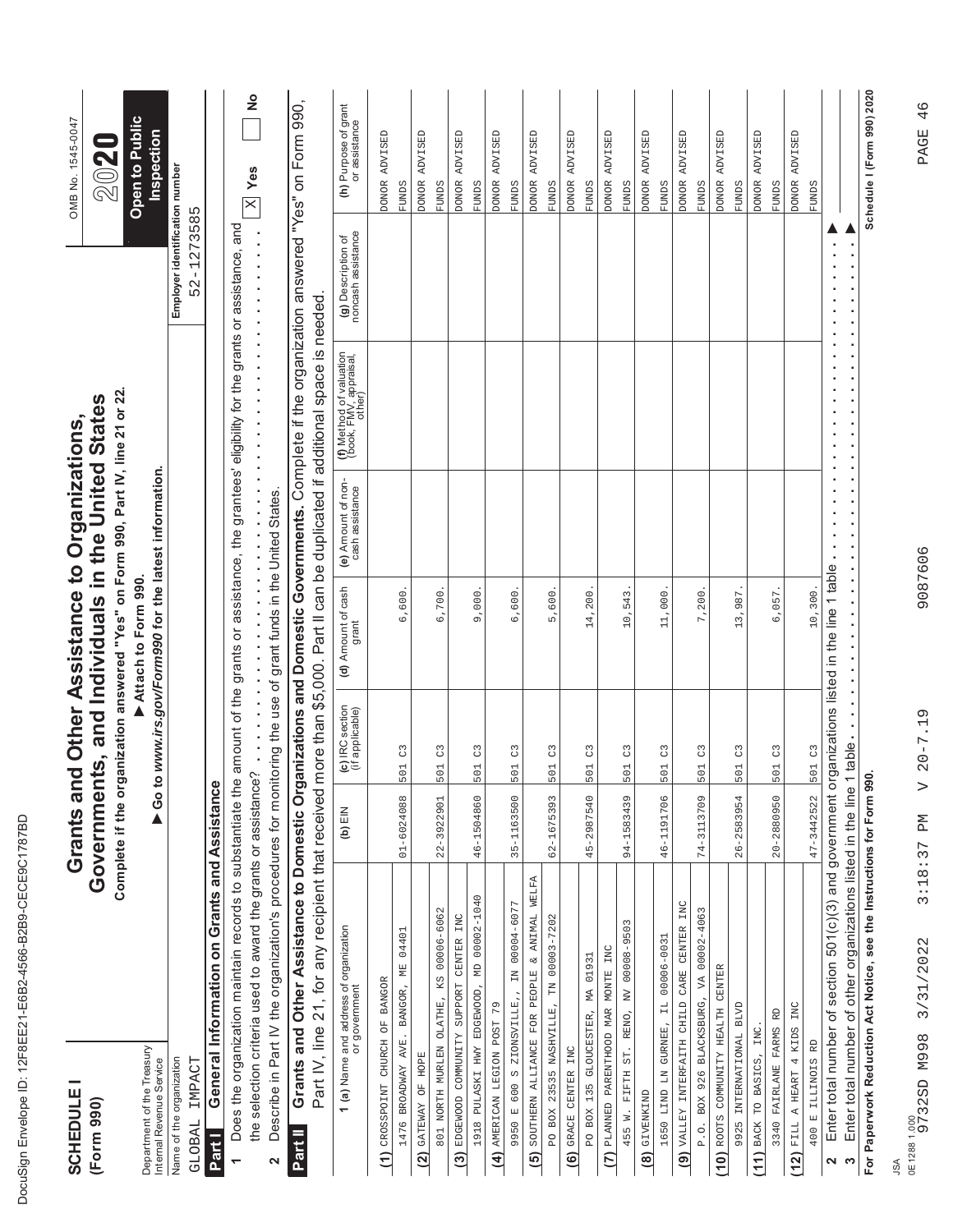| ı<br>۱                                                                                                                         |
|--------------------------------------------------------------------------------------------------------------------------------|
| ĺ<br>١<br>ı                                                                                                                    |
| ¢                                                                                                                              |
| Ç<br>ı                                                                                                                         |
| ١<br>l                                                                                                                         |
| Ó                                                                                                                              |
| ĺ<br>O                                                                                                                         |
| í<br>¢                                                                                                                         |
| ı<br>ı<br>١                                                                                                                    |
| Í<br><b>STATE OF STATE OF STATE OF STATE OF STATE OF STATE OF STATE OF STATE OF STATE OF STATE OF STATE OF STATE OF S</b><br>I |
| d<br>I<br>l                                                                                                                    |
| Ì<br>١                                                                                                                         |
| ı<br>I                                                                                                                         |
| ı                                                                                                                              |
| Ì<br>ı                                                                                                                         |
| l<br>ı<br>I<br>l                                                                                                               |
| Ì                                                                                                                              |
| ı<br>١                                                                                                                         |
| Í                                                                                                                              |
|                                                                                                                                |
| ı<br>١                                                                                                                         |
|                                                                                                                                |
| 1                                                                                                                              |
| ١                                                                                                                              |
| Ï<br>֠                                                                                                                         |
|                                                                                                                                |
| ı                                                                                                                              |

| <b>SCHEDULE1</b><br>(Form 990)                                                                                                                                                                           |                       |                                    | Complete if the organization answered "Yes" on Form 990, Part IV, line 21 or 22.<br>Governments, and Individuals in the United States<br>Grants and Other Assistance to Organizations, |                                       |                                                                             | OMB No. 1545-0047                            |                                         |
|----------------------------------------------------------------------------------------------------------------------------------------------------------------------------------------------------------|-----------------------|------------------------------------|----------------------------------------------------------------------------------------------------------------------------------------------------------------------------------------|---------------------------------------|-----------------------------------------------------------------------------|----------------------------------------------|-----------------------------------------|
| Department of the Treasury<br>Internal Revenue Service                                                                                                                                                   | $\triangleright$ Go t |                                    | to www.irs.gov/Form990 for the latest information.<br>Attach to Form 990.                                                                                                              |                                       |                                                                             |                                              | <b>Open to Public</b><br>Inspection     |
| Name of the organization<br>IMPACT<br>GLOBAL                                                                                                                                                             |                       |                                    |                                                                                                                                                                                        |                                       |                                                                             | Employer identification number<br>52-1273585 |                                         |
| General Information on Grants and Assistance<br>Part I                                                                                                                                                   |                       |                                    |                                                                                                                                                                                        |                                       |                                                                             |                                              |                                         |
| Does the organization maintain records to substantiate the amount of the grants or assistance, the grantees' eligibility for the grants or assistance, and                                               |                       |                                    |                                                                                                                                                                                        |                                       |                                                                             |                                              |                                         |
| the selection criteria used to award the grants or assistance?                                                                                                                                           |                       |                                    | .                                                                                                                                                                                      |                                       | ****************************                                                |                                              | $\frac{1}{2}$<br>$\mathbb{X}$ Yes       |
| Describe in Part IV the organization's procedures for monitoring the use of grant funds in the United States.<br>2                                                                                       |                       |                                    |                                                                                                                                                                                        |                                       |                                                                             |                                              |                                         |
| Grants and Other Assistance to Domestic Organizations and Domestic Governments. Complete if the organization answered "Yes" on Form 990,<br>Part IV, line 21, for any recipient that received<br>Part II |                       |                                    |                                                                                                                                                                                        |                                       | more than \$5,000. Part II can be duplicated if additional space is needed. |                                              |                                         |
| <b>1 (a)</b> Name and address of organization<br>or government                                                                                                                                           | (b) $EIN$             | (c) IRC section<br>(if applicable) | (d) Amount of cash<br>grant                                                                                                                                                            | (e) Amount of non-<br>cash assistance | (f) Method of valuation<br>(book, FMV, appraisal,<br>other)                 | (g) Description of<br>noncash assistance     | (h) Purpose of grant<br>or assistance   |
| $(1)$ BEN'S RANCH FOUNDATION                                                                                                                                                                             |                       |                                    |                                                                                                                                                                                        |                                       |                                                                             |                                              | <b>ONOR ADVISED</b>                     |
| IN 00004-6082<br>CARMEL,<br>3952<br>BOX                                                                                                                                                                  | 47-3828665            | C3<br>501                          | 6,600                                                                                                                                                                                  |                                       |                                                                             |                                              | <b>FUNDS</b>                            |
| AL 00003-5801<br>1001 MONROE ST SW HUNTSVILLE,<br>HUNTSVILLE ASSISTANCE PROGRAM<br>$\widetilde{a}$                                                                                                       | 56-2292453            | C3<br>501                          | 7,400                                                                                                                                                                                  |                                       |                                                                             |                                              | ADVISED<br><b>DONOR</b><br><b>FUNDS</b> |
| INC<br>OF AMERICA<br>(3) VOLUNTEERS                                                                                                                                                                      |                       |                                    |                                                                                                                                                                                        |                                       |                                                                             |                                              | ADVISED<br><b>DONOR</b>                 |
| 435 BEARCAT DRIVE                                                                                                                                                                                        | 94-3008720            | C3<br>501                          | 10,000.                                                                                                                                                                                |                                       |                                                                             |                                              | <b>FUNDS</b>                            |
| $(4)$ YOLO FOOD BANK                                                                                                                                                                                     |                       |                                    |                                                                                                                                                                                        |                                       |                                                                             |                                              | DONOR ADVISED                           |
| 00009-5776<br>$\rm{CA}$<br>1244 FORTNA AVE WOODLAND,                                                                                                                                                     | 23-7111782            | $_{\rm C}^{\rm 3}$<br>501          | 9,961.                                                                                                                                                                                 |                                       |                                                                             |                                              | <b>FUNDS</b>                            |
| NASHVILLE DIAPER CONNECTION<br>$\overline{6}$                                                                                                                                                            |                       |                                    |                                                                                                                                                                                        |                                       |                                                                             |                                              | ADVISED<br><b>DONOR</b>                 |
| PO BOX 159128 NASHVILLE, TN 00003-7215                                                                                                                                                                   | 46-3597632            | C3<br>501                          | 5,800                                                                                                                                                                                  |                                       |                                                                             |                                              | <b>FUNDS</b>                            |
| A COLORADO NON-PROF<br>(6) PARTNERS IN HOUSING INC                                                                                                                                                       |                       |                                    |                                                                                                                                                                                        |                                       |                                                                             |                                              | ADVISED<br><b>DONOR</b>                 |
| 455 GOLD PASS HEIGHTS                                                                                                                                                                                    | 84-1188208            | C3<br>501                          | 9,600.                                                                                                                                                                                 |                                       |                                                                             |                                              | <b>FUNDS</b>                            |
| (7) UPLIFT ORGANIZATION INC                                                                                                                                                                              |                       |                                    |                                                                                                                                                                                        |                                       |                                                                             |                                              | DONOR ADVISED                           |
| 00006-4127<br><b>MO</b><br>CITY,<br>270175 KANSAS<br>BOX                                                                                                                                                 | 43-1571915            | $_{\rm C}^{\rm 3}$<br>501          | 7,000.                                                                                                                                                                                 |                                       |                                                                             |                                              | <b>FUNDS</b>                            |
| COVENANT HOUSE CALIFORNIA<br>$\widehat{\mathbf{e}}$                                                                                                                                                      |                       |                                    |                                                                                                                                                                                        |                                       |                                                                             |                                              | ADVISED<br><b>DONOR</b>                 |
| 1325 N. WESTERN AVENUE                                                                                                                                                                                   | 13-3391210            | C3<br>501                          | 18,000                                                                                                                                                                                 |                                       |                                                                             |                                              | <b>FUNDS</b>                            |
| (9) MOTHER JONES                                                                                                                                                                                         |                       |                                    |                                                                                                                                                                                        |                                       |                                                                             |                                              | ADVISED<br><b>DONOR</b>                 |
| 222 SUTTER ST STE 600                                                                                                                                                                                    | 94-2282759            | C3<br>501                          | 10,000                                                                                                                                                                                 |                                       |                                                                             |                                              | <b>FUNDS</b>                            |
| (10) PARKER TASK FORCE FOR HUMAN SERVICES                                                                                                                                                                |                       |                                    |                                                                                                                                                                                        |                                       |                                                                             |                                              | DONOR ADVISED                           |
| 19105 LONGS WAY PARKER, CO 00008-0134                                                                                                                                                                    | 74-2494265            | $_{\rm C}^{\rm 3}$<br>501          | 13,700                                                                                                                                                                                 |                                       |                                                                             |                                              | <b>FUNDS</b>                            |
| SOCIAL GOOD FUND<br>(11)                                                                                                                                                                                 |                       |                                    |                                                                                                                                                                                        |                                       |                                                                             |                                              | ADVISED<br><b>DONOR</b>                 |
| CA 00009-4805<br>12651 SAN PABLO AVE RICHMOND,                                                                                                                                                           | 46-1323531            | $\mathcal{C}^3$<br>501             | 7,618                                                                                                                                                                                  |                                       |                                                                             |                                              | <b>FUNDS</b>                            |
| CHILDRENS LITERACY CENTER INC<br>(12)                                                                                                                                                                    |                       |                                    |                                                                                                                                                                                        |                                       |                                                                             |                                              | ADVISED<br><b>DONOR</b>                 |
| 2928 STRAUS LN STE 100                                                                                                                                                                                   | 84-1209272            | 501 C3                             | 5,100.                                                                                                                                                                                 |                                       |                                                                             |                                              | <b>FUNDS</b>                            |
| Enter total number of section 501(c)(3) and government organizations listed in the line 1 table<br>2                                                                                                     |                       |                                    |                                                                                                                                                                                        |                                       |                                                                             |                                              |                                         |
| Enter total number of other organizations listed in the line 1 table<br>S                                                                                                                                |                       |                                    |                                                                                                                                                                                        |                                       |                                                                             |                                              |                                         |
| For Paperwork Reduction Act Notice, see the Instructions for Form 990.                                                                                                                                   |                       |                                    |                                                                                                                                                                                        |                                       |                                                                             |                                              | Schedule I (Form 990) 2020              |

PAGE 47

9732SD M998 3/31/2022 3:18:37 PM V 20-7.19 9087606 PAGE 47  $V 20 - 7.19$ 3:18:37 PM JSA<br>0E12881.000<br>9732SD M998 3/31/2022 0E1288 1.000

9087606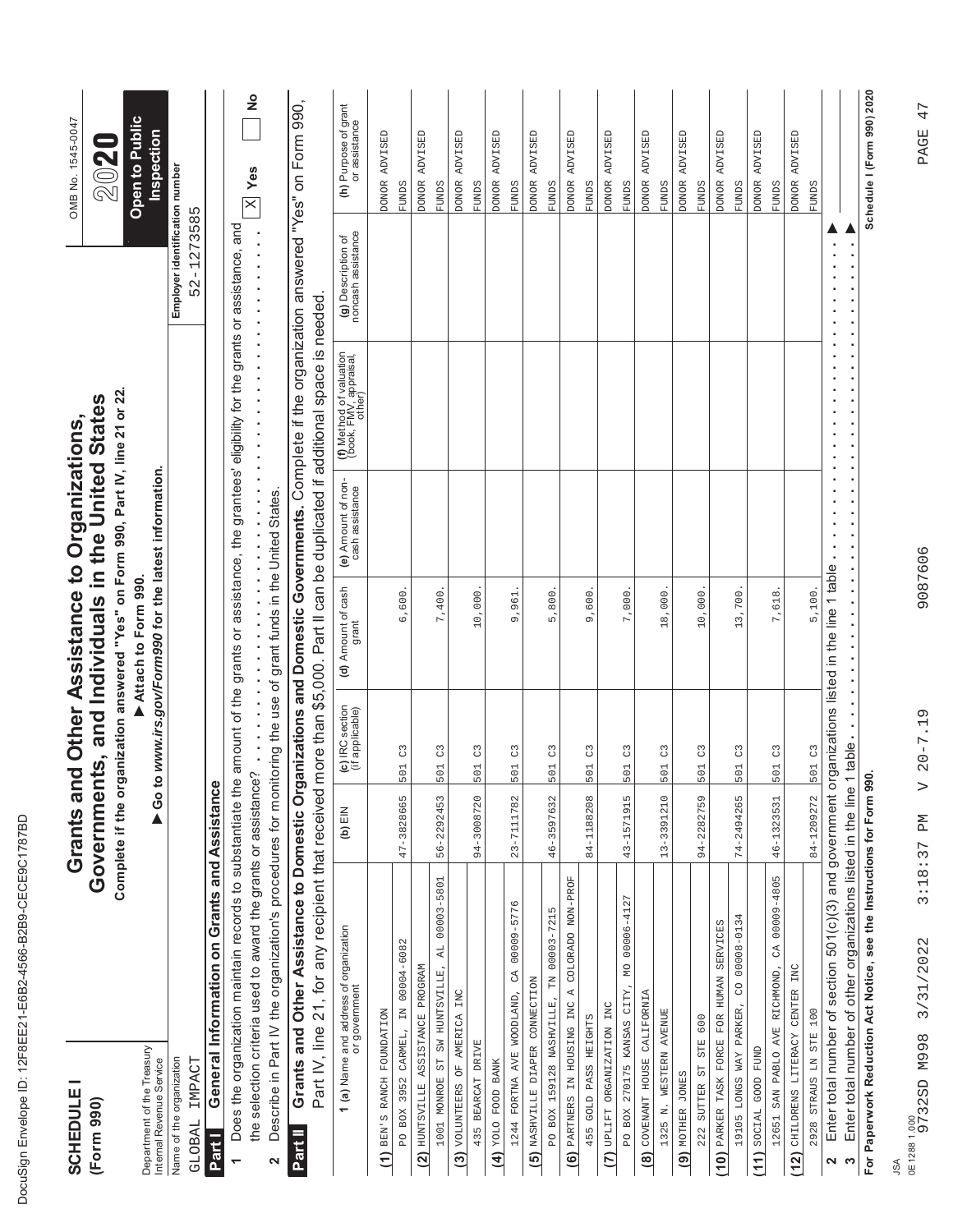| ı<br>۱                                                                                                                         |
|--------------------------------------------------------------------------------------------------------------------------------|
| ĺ<br>١<br>ı                                                                                                                    |
| ¢                                                                                                                              |
| Ç<br>ı                                                                                                                         |
| ١<br>l                                                                                                                         |
| Ó                                                                                                                              |
| ĺ<br>O                                                                                                                         |
| I<br>¢                                                                                                                         |
| ı<br>ı<br>١                                                                                                                    |
| Í<br><b>STATE OF STATE OF STATE OF STATE OF STATE OF STATE OF STATE OF STATE OF STATE OF STATE OF STATE OF STATE OF S</b><br>I |
| d<br>I<br>l                                                                                                                    |
| Ì<br>١                                                                                                                         |
| ı<br>I                                                                                                                         |
| ı                                                                                                                              |
| Ì<br>ı                                                                                                                         |
| l<br>ı<br>I<br>l                                                                                                               |
| Ì                                                                                                                              |
| ı<br>١                                                                                                                         |
| Í                                                                                                                              |
|                                                                                                                                |
| ı<br>١                                                                                                                         |
|                                                                                                                                |
| 1                                                                                                                              |
| ١                                                                                                                              |
| Ï<br>֠                                                                                                                         |
|                                                                                                                                |
| ı                                                                                                                              |

| Schedule I (Form 990) 2020<br>$\frac{1}{2}$<br>Grants and Other Assistance to Domestic Organizations and Domestic Governments. Complete if the organization answered "Yes" on Form 990,<br>(h) Purpose of grant<br>or assistance<br>Open to Public<br><b>Inspection</b><br>DONOR ADVISED<br>ADVISED<br>ADVISED<br>ADVISED<br>ADVISED<br>ADVISED<br>ADVISED<br>DONOR ADVISED<br>ADVISED<br>ADVISED<br>DONOR ADVISED<br>DONOR ADVISED<br>Employer identification number<br>$\mathbb{X}$ Yes<br><b>DONOR</b><br><b>DONOR</b><br><b>DONOR</b><br><b>DONOR</b><br><b>DONOR</b><br><b>DONOR</b><br><b>DONOR</b><br><b>DONOR</b><br><b>FUNDS</b><br><b>FUNDS</b><br><b>FUNDS</b><br><b>FUNDS</b><br><b>FUNDS</b><br><b>FUNDS</b><br><b>FUNDS</b><br><b>FUNDS</b><br><b>FUNDS</b><br><b>FUNDS</b><br><b>FUNDS</b><br><b>FUNDS</b><br>52-1273585<br>Does the organization maintain records to substantiate the amount of the grants or assistance, the grantees' eligibility for the grants or assistance, and<br>(g) Description of<br>noncash assistance<br>more than \$5,000. Part II can be duplicated if additional space is needed.<br>(f) Method of valuation<br>(book, FMV, appraisal,<br>other)<br>Go to www.irs.gov/Form990 for the latest information.<br>(e) Amount of non-<br>cash assistance<br>Enter total number of section 501(c)(3) and government organizations listed in the line 1 table<br>Attach to Form 990.<br>(d) Amount of cash<br>grant<br>11,000.<br>6,000.<br>9,902.<br>5,300.<br>17,000<br>6,700<br>15,000<br>11,450<br>6,400<br>11,468<br>6,547<br>6,345<br>the selection criteria used to award the grants or assistance?<br>(c) IRC section<br>(if applicable)<br>Enter total number of other organizations listed in the line 1 table.<br>501 C3<br>501 C3<br>C <sub>3</sub><br>$\frac{3}{2}$<br>$\mathcal{C}^3$<br>501 C3<br>$\frac{3}{2}$<br>C3<br>C3<br>C3<br>$\mathcal{C}^3$<br>C <sub>3</sub><br>501<br>501<br>501<br>501<br>501<br>501<br>501<br>501<br>501<br>For Paperwork Reduction Act Notice, see the Instructions for Form 990.<br>General Information on Grants and Assistance<br>Part IV, line 21, for any recipient that received<br>93-1029808<br>87-0425519<br>04-3720198<br>35-1333698<br>43-2014630<br>26-1991807<br>47-3579735<br>59-2240502<br>92-0111082<br>83-4381963<br>47-2714553<br>51-0138201<br>(b) $EIN$<br>101 WESTERN AVE STE 1 GLOUCESTER, MA 01930<br>900 W. MAIN STREET LEBANON, IN 00004-6052<br>CA 00009-4607<br>IL 00006-0085<br>00009-9701<br>SOUTHERN CALIFORNIA HOSPICE FOUNDATION<br><b>1 (a)</b> Name and address of organization<br>or government<br>SANDY, UT 00008-4070<br>PO BOX 1724 WOODLAND, CA 00009-5776<br>PO BOX 83 GURLEY, AL 00003-5748<br>CNUR MOTTANUM DILIEUS CMALIANO (11)<br>(3) SOUTH VALLEY TRAINING COMPANY<br><b>AK</b><br>520 3RD ST STE 109 OAKLAND,<br>S GENESEE ST WAUKEGAN,<br>120 SHELTON MCMURPHEY BLVD<br>FOSTERING HOPE FOUNDATION<br>507 GAFFNEY RD FAIRBANKS,<br>2808 N AUSTRALIAN AVENUE<br>ARC REHAB SERVICES INC<br>INC<br>(1) MCKENZIE RIVER TRUST<br>(9) COALITION LEGAL LLC<br>3200 PARK CENTER DR<br>111 S TEJON STREET<br>GENEROUS GARDENERS<br><b>GURLEY</b><br>Department of the Treasury<br>Internal Revenue Service<br>SUMMER HOUSE INC<br>INC<br>Name of the organization<br>IMPACT<br>9160 S.<br>$(8)$ BREAD LINE INC<br>(5) LORDS PLACE<br>(2) GRACES OF<br>455 W.<br><b>GLOBAL</b><br>149<br><b>Part1</b><br>Part II<br>$\widehat{\mathbf{e}}$<br>$\widehat{4}$<br>$\tilde{c}$<br>(12)<br>(10)<br>2<br>$\overline{\phantom{0}}$<br>2<br>S | <b>SCHEDULE</b><br>(Form 990) |  | Complete if the organization answered "Yes" on Form 990, Part IV, line 21 or 22.<br>Governments, and Individuals in the United States<br>Grants and Other Assistance to Organizations, |  | OMB No. 1545-0047<br>20 |
|----------------------------------------------------------------------------------------------------------------------------------------------------------------------------------------------------------------------------------------------------------------------------------------------------------------------------------------------------------------------------------------------------------------------------------------------------------------------------------------------------------------------------------------------------------------------------------------------------------------------------------------------------------------------------------------------------------------------------------------------------------------------------------------------------------------------------------------------------------------------------------------------------------------------------------------------------------------------------------------------------------------------------------------------------------------------------------------------------------------------------------------------------------------------------------------------------------------------------------------------------------------------------------------------------------------------------------------------------------------------------------------------------------------------------------------------------------------------------------------------------------------------------------------------------------------------------------------------------------------------------------------------------------------------------------------------------------------------------------------------------------------------------------------------------------------------------------------------------------------------------------------------------------------------------------------------------------------------------------------------------------------------------------------------------------------------------------------------------------------------------------------------------------------------------------------------------------------------------------------------------------------------------------------------------------------------------------------------------------------------------------------------------------------------------------------------------------------------------------------------------------------------------------------------------------------------------------------------------------------------------------------------------------------------------------------------------------------------------------------------------------------------------------------------------------------------------------------------------------------------------------------------------------------------------------------------------------------------------------------------------------------------------------------------------------------------------------------------------------------------------------------------------------------------------------------------------------------------------------------------------------------------------------------------------------------------------------------------------------------------------------------------------------------------------------------------------------------------------------------------------------------------------------------------------------------|-------------------------------|--|----------------------------------------------------------------------------------------------------------------------------------------------------------------------------------------|--|-------------------------|
|                                                                                                                                                                                                                                                                                                                                                                                                                                                                                                                                                                                                                                                                                                                                                                                                                                                                                                                                                                                                                                                                                                                                                                                                                                                                                                                                                                                                                                                                                                                                                                                                                                                                                                                                                                                                                                                                                                                                                                                                                                                                                                                                                                                                                                                                                                                                                                                                                                                                                                                                                                                                                                                                                                                                                                                                                                                                                                                                                                                                                                                                                                                                                                                                                                                                                                                                                                                                                                                                                                                                                                |                               |  |                                                                                                                                                                                        |  |                         |
|                                                                                                                                                                                                                                                                                                                                                                                                                                                                                                                                                                                                                                                                                                                                                                                                                                                                                                                                                                                                                                                                                                                                                                                                                                                                                                                                                                                                                                                                                                                                                                                                                                                                                                                                                                                                                                                                                                                                                                                                                                                                                                                                                                                                                                                                                                                                                                                                                                                                                                                                                                                                                                                                                                                                                                                                                                                                                                                                                                                                                                                                                                                                                                                                                                                                                                                                                                                                                                                                                                                                                                |                               |  |                                                                                                                                                                                        |  |                         |
|                                                                                                                                                                                                                                                                                                                                                                                                                                                                                                                                                                                                                                                                                                                                                                                                                                                                                                                                                                                                                                                                                                                                                                                                                                                                                                                                                                                                                                                                                                                                                                                                                                                                                                                                                                                                                                                                                                                                                                                                                                                                                                                                                                                                                                                                                                                                                                                                                                                                                                                                                                                                                                                                                                                                                                                                                                                                                                                                                                                                                                                                                                                                                                                                                                                                                                                                                                                                                                                                                                                                                                |                               |  |                                                                                                                                                                                        |  |                         |
|                                                                                                                                                                                                                                                                                                                                                                                                                                                                                                                                                                                                                                                                                                                                                                                                                                                                                                                                                                                                                                                                                                                                                                                                                                                                                                                                                                                                                                                                                                                                                                                                                                                                                                                                                                                                                                                                                                                                                                                                                                                                                                                                                                                                                                                                                                                                                                                                                                                                                                                                                                                                                                                                                                                                                                                                                                                                                                                                                                                                                                                                                                                                                                                                                                                                                                                                                                                                                                                                                                                                                                |                               |  |                                                                                                                                                                                        |  |                         |
|                                                                                                                                                                                                                                                                                                                                                                                                                                                                                                                                                                                                                                                                                                                                                                                                                                                                                                                                                                                                                                                                                                                                                                                                                                                                                                                                                                                                                                                                                                                                                                                                                                                                                                                                                                                                                                                                                                                                                                                                                                                                                                                                                                                                                                                                                                                                                                                                                                                                                                                                                                                                                                                                                                                                                                                                                                                                                                                                                                                                                                                                                                                                                                                                                                                                                                                                                                                                                                                                                                                                                                |                               |  |                                                                                                                                                                                        |  |                         |
|                                                                                                                                                                                                                                                                                                                                                                                                                                                                                                                                                                                                                                                                                                                                                                                                                                                                                                                                                                                                                                                                                                                                                                                                                                                                                                                                                                                                                                                                                                                                                                                                                                                                                                                                                                                                                                                                                                                                                                                                                                                                                                                                                                                                                                                                                                                                                                                                                                                                                                                                                                                                                                                                                                                                                                                                                                                                                                                                                                                                                                                                                                                                                                                                                                                                                                                                                                                                                                                                                                                                                                |                               |  |                                                                                                                                                                                        |  |                         |
|                                                                                                                                                                                                                                                                                                                                                                                                                                                                                                                                                                                                                                                                                                                                                                                                                                                                                                                                                                                                                                                                                                                                                                                                                                                                                                                                                                                                                                                                                                                                                                                                                                                                                                                                                                                                                                                                                                                                                                                                                                                                                                                                                                                                                                                                                                                                                                                                                                                                                                                                                                                                                                                                                                                                                                                                                                                                                                                                                                                                                                                                                                                                                                                                                                                                                                                                                                                                                                                                                                                                                                |                               |  |                                                                                                                                                                                        |  |                         |
|                                                                                                                                                                                                                                                                                                                                                                                                                                                                                                                                                                                                                                                                                                                                                                                                                                                                                                                                                                                                                                                                                                                                                                                                                                                                                                                                                                                                                                                                                                                                                                                                                                                                                                                                                                                                                                                                                                                                                                                                                                                                                                                                                                                                                                                                                                                                                                                                                                                                                                                                                                                                                                                                                                                                                                                                                                                                                                                                                                                                                                                                                                                                                                                                                                                                                                                                                                                                                                                                                                                                                                |                               |  |                                                                                                                                                                                        |  |                         |
|                                                                                                                                                                                                                                                                                                                                                                                                                                                                                                                                                                                                                                                                                                                                                                                                                                                                                                                                                                                                                                                                                                                                                                                                                                                                                                                                                                                                                                                                                                                                                                                                                                                                                                                                                                                                                                                                                                                                                                                                                                                                                                                                                                                                                                                                                                                                                                                                                                                                                                                                                                                                                                                                                                                                                                                                                                                                                                                                                                                                                                                                                                                                                                                                                                                                                                                                                                                                                                                                                                                                                                |                               |  |                                                                                                                                                                                        |  |                         |
|                                                                                                                                                                                                                                                                                                                                                                                                                                                                                                                                                                                                                                                                                                                                                                                                                                                                                                                                                                                                                                                                                                                                                                                                                                                                                                                                                                                                                                                                                                                                                                                                                                                                                                                                                                                                                                                                                                                                                                                                                                                                                                                                                                                                                                                                                                                                                                                                                                                                                                                                                                                                                                                                                                                                                                                                                                                                                                                                                                                                                                                                                                                                                                                                                                                                                                                                                                                                                                                                                                                                                                |                               |  |                                                                                                                                                                                        |  |                         |
|                                                                                                                                                                                                                                                                                                                                                                                                                                                                                                                                                                                                                                                                                                                                                                                                                                                                                                                                                                                                                                                                                                                                                                                                                                                                                                                                                                                                                                                                                                                                                                                                                                                                                                                                                                                                                                                                                                                                                                                                                                                                                                                                                                                                                                                                                                                                                                                                                                                                                                                                                                                                                                                                                                                                                                                                                                                                                                                                                                                                                                                                                                                                                                                                                                                                                                                                                                                                                                                                                                                                                                |                               |  |                                                                                                                                                                                        |  |                         |
|                                                                                                                                                                                                                                                                                                                                                                                                                                                                                                                                                                                                                                                                                                                                                                                                                                                                                                                                                                                                                                                                                                                                                                                                                                                                                                                                                                                                                                                                                                                                                                                                                                                                                                                                                                                                                                                                                                                                                                                                                                                                                                                                                                                                                                                                                                                                                                                                                                                                                                                                                                                                                                                                                                                                                                                                                                                                                                                                                                                                                                                                                                                                                                                                                                                                                                                                                                                                                                                                                                                                                                |                               |  |                                                                                                                                                                                        |  |                         |
|                                                                                                                                                                                                                                                                                                                                                                                                                                                                                                                                                                                                                                                                                                                                                                                                                                                                                                                                                                                                                                                                                                                                                                                                                                                                                                                                                                                                                                                                                                                                                                                                                                                                                                                                                                                                                                                                                                                                                                                                                                                                                                                                                                                                                                                                                                                                                                                                                                                                                                                                                                                                                                                                                                                                                                                                                                                                                                                                                                                                                                                                                                                                                                                                                                                                                                                                                                                                                                                                                                                                                                |                               |  |                                                                                                                                                                                        |  |                         |
|                                                                                                                                                                                                                                                                                                                                                                                                                                                                                                                                                                                                                                                                                                                                                                                                                                                                                                                                                                                                                                                                                                                                                                                                                                                                                                                                                                                                                                                                                                                                                                                                                                                                                                                                                                                                                                                                                                                                                                                                                                                                                                                                                                                                                                                                                                                                                                                                                                                                                                                                                                                                                                                                                                                                                                                                                                                                                                                                                                                                                                                                                                                                                                                                                                                                                                                                                                                                                                                                                                                                                                |                               |  |                                                                                                                                                                                        |  |                         |
|                                                                                                                                                                                                                                                                                                                                                                                                                                                                                                                                                                                                                                                                                                                                                                                                                                                                                                                                                                                                                                                                                                                                                                                                                                                                                                                                                                                                                                                                                                                                                                                                                                                                                                                                                                                                                                                                                                                                                                                                                                                                                                                                                                                                                                                                                                                                                                                                                                                                                                                                                                                                                                                                                                                                                                                                                                                                                                                                                                                                                                                                                                                                                                                                                                                                                                                                                                                                                                                                                                                                                                |                               |  |                                                                                                                                                                                        |  |                         |
|                                                                                                                                                                                                                                                                                                                                                                                                                                                                                                                                                                                                                                                                                                                                                                                                                                                                                                                                                                                                                                                                                                                                                                                                                                                                                                                                                                                                                                                                                                                                                                                                                                                                                                                                                                                                                                                                                                                                                                                                                                                                                                                                                                                                                                                                                                                                                                                                                                                                                                                                                                                                                                                                                                                                                                                                                                                                                                                                                                                                                                                                                                                                                                                                                                                                                                                                                                                                                                                                                                                                                                |                               |  |                                                                                                                                                                                        |  |                         |
|                                                                                                                                                                                                                                                                                                                                                                                                                                                                                                                                                                                                                                                                                                                                                                                                                                                                                                                                                                                                                                                                                                                                                                                                                                                                                                                                                                                                                                                                                                                                                                                                                                                                                                                                                                                                                                                                                                                                                                                                                                                                                                                                                                                                                                                                                                                                                                                                                                                                                                                                                                                                                                                                                                                                                                                                                                                                                                                                                                                                                                                                                                                                                                                                                                                                                                                                                                                                                                                                                                                                                                |                               |  |                                                                                                                                                                                        |  |                         |
|                                                                                                                                                                                                                                                                                                                                                                                                                                                                                                                                                                                                                                                                                                                                                                                                                                                                                                                                                                                                                                                                                                                                                                                                                                                                                                                                                                                                                                                                                                                                                                                                                                                                                                                                                                                                                                                                                                                                                                                                                                                                                                                                                                                                                                                                                                                                                                                                                                                                                                                                                                                                                                                                                                                                                                                                                                                                                                                                                                                                                                                                                                                                                                                                                                                                                                                                                                                                                                                                                                                                                                |                               |  |                                                                                                                                                                                        |  |                         |
|                                                                                                                                                                                                                                                                                                                                                                                                                                                                                                                                                                                                                                                                                                                                                                                                                                                                                                                                                                                                                                                                                                                                                                                                                                                                                                                                                                                                                                                                                                                                                                                                                                                                                                                                                                                                                                                                                                                                                                                                                                                                                                                                                                                                                                                                                                                                                                                                                                                                                                                                                                                                                                                                                                                                                                                                                                                                                                                                                                                                                                                                                                                                                                                                                                                                                                                                                                                                                                                                                                                                                                |                               |  |                                                                                                                                                                                        |  |                         |
|                                                                                                                                                                                                                                                                                                                                                                                                                                                                                                                                                                                                                                                                                                                                                                                                                                                                                                                                                                                                                                                                                                                                                                                                                                                                                                                                                                                                                                                                                                                                                                                                                                                                                                                                                                                                                                                                                                                                                                                                                                                                                                                                                                                                                                                                                                                                                                                                                                                                                                                                                                                                                                                                                                                                                                                                                                                                                                                                                                                                                                                                                                                                                                                                                                                                                                                                                                                                                                                                                                                                                                |                               |  |                                                                                                                                                                                        |  |                         |
|                                                                                                                                                                                                                                                                                                                                                                                                                                                                                                                                                                                                                                                                                                                                                                                                                                                                                                                                                                                                                                                                                                                                                                                                                                                                                                                                                                                                                                                                                                                                                                                                                                                                                                                                                                                                                                                                                                                                                                                                                                                                                                                                                                                                                                                                                                                                                                                                                                                                                                                                                                                                                                                                                                                                                                                                                                                                                                                                                                                                                                                                                                                                                                                                                                                                                                                                                                                                                                                                                                                                                                |                               |  |                                                                                                                                                                                        |  |                         |
|                                                                                                                                                                                                                                                                                                                                                                                                                                                                                                                                                                                                                                                                                                                                                                                                                                                                                                                                                                                                                                                                                                                                                                                                                                                                                                                                                                                                                                                                                                                                                                                                                                                                                                                                                                                                                                                                                                                                                                                                                                                                                                                                                                                                                                                                                                                                                                                                                                                                                                                                                                                                                                                                                                                                                                                                                                                                                                                                                                                                                                                                                                                                                                                                                                                                                                                                                                                                                                                                                                                                                                |                               |  |                                                                                                                                                                                        |  |                         |
|                                                                                                                                                                                                                                                                                                                                                                                                                                                                                                                                                                                                                                                                                                                                                                                                                                                                                                                                                                                                                                                                                                                                                                                                                                                                                                                                                                                                                                                                                                                                                                                                                                                                                                                                                                                                                                                                                                                                                                                                                                                                                                                                                                                                                                                                                                                                                                                                                                                                                                                                                                                                                                                                                                                                                                                                                                                                                                                                                                                                                                                                                                                                                                                                                                                                                                                                                                                                                                                                                                                                                                |                               |  |                                                                                                                                                                                        |  |                         |
|                                                                                                                                                                                                                                                                                                                                                                                                                                                                                                                                                                                                                                                                                                                                                                                                                                                                                                                                                                                                                                                                                                                                                                                                                                                                                                                                                                                                                                                                                                                                                                                                                                                                                                                                                                                                                                                                                                                                                                                                                                                                                                                                                                                                                                                                                                                                                                                                                                                                                                                                                                                                                                                                                                                                                                                                                                                                                                                                                                                                                                                                                                                                                                                                                                                                                                                                                                                                                                                                                                                                                                |                               |  |                                                                                                                                                                                        |  |                         |
|                                                                                                                                                                                                                                                                                                                                                                                                                                                                                                                                                                                                                                                                                                                                                                                                                                                                                                                                                                                                                                                                                                                                                                                                                                                                                                                                                                                                                                                                                                                                                                                                                                                                                                                                                                                                                                                                                                                                                                                                                                                                                                                                                                                                                                                                                                                                                                                                                                                                                                                                                                                                                                                                                                                                                                                                                                                                                                                                                                                                                                                                                                                                                                                                                                                                                                                                                                                                                                                                                                                                                                |                               |  |                                                                                                                                                                                        |  |                         |
|                                                                                                                                                                                                                                                                                                                                                                                                                                                                                                                                                                                                                                                                                                                                                                                                                                                                                                                                                                                                                                                                                                                                                                                                                                                                                                                                                                                                                                                                                                                                                                                                                                                                                                                                                                                                                                                                                                                                                                                                                                                                                                                                                                                                                                                                                                                                                                                                                                                                                                                                                                                                                                                                                                                                                                                                                                                                                                                                                                                                                                                                                                                                                                                                                                                                                                                                                                                                                                                                                                                                                                |                               |  |                                                                                                                                                                                        |  |                         |
|                                                                                                                                                                                                                                                                                                                                                                                                                                                                                                                                                                                                                                                                                                                                                                                                                                                                                                                                                                                                                                                                                                                                                                                                                                                                                                                                                                                                                                                                                                                                                                                                                                                                                                                                                                                                                                                                                                                                                                                                                                                                                                                                                                                                                                                                                                                                                                                                                                                                                                                                                                                                                                                                                                                                                                                                                                                                                                                                                                                                                                                                                                                                                                                                                                                                                                                                                                                                                                                                                                                                                                |                               |  |                                                                                                                                                                                        |  |                         |
|                                                                                                                                                                                                                                                                                                                                                                                                                                                                                                                                                                                                                                                                                                                                                                                                                                                                                                                                                                                                                                                                                                                                                                                                                                                                                                                                                                                                                                                                                                                                                                                                                                                                                                                                                                                                                                                                                                                                                                                                                                                                                                                                                                                                                                                                                                                                                                                                                                                                                                                                                                                                                                                                                                                                                                                                                                                                                                                                                                                                                                                                                                                                                                                                                                                                                                                                                                                                                                                                                                                                                                |                               |  |                                                                                                                                                                                        |  |                         |
|                                                                                                                                                                                                                                                                                                                                                                                                                                                                                                                                                                                                                                                                                                                                                                                                                                                                                                                                                                                                                                                                                                                                                                                                                                                                                                                                                                                                                                                                                                                                                                                                                                                                                                                                                                                                                                                                                                                                                                                                                                                                                                                                                                                                                                                                                                                                                                                                                                                                                                                                                                                                                                                                                                                                                                                                                                                                                                                                                                                                                                                                                                                                                                                                                                                                                                                                                                                                                                                                                                                                                                |                               |  |                                                                                                                                                                                        |  |                         |
|                                                                                                                                                                                                                                                                                                                                                                                                                                                                                                                                                                                                                                                                                                                                                                                                                                                                                                                                                                                                                                                                                                                                                                                                                                                                                                                                                                                                                                                                                                                                                                                                                                                                                                                                                                                                                                                                                                                                                                                                                                                                                                                                                                                                                                                                                                                                                                                                                                                                                                                                                                                                                                                                                                                                                                                                                                                                                                                                                                                                                                                                                                                                                                                                                                                                                                                                                                                                                                                                                                                                                                |                               |  |                                                                                                                                                                                        |  |                         |
|                                                                                                                                                                                                                                                                                                                                                                                                                                                                                                                                                                                                                                                                                                                                                                                                                                                                                                                                                                                                                                                                                                                                                                                                                                                                                                                                                                                                                                                                                                                                                                                                                                                                                                                                                                                                                                                                                                                                                                                                                                                                                                                                                                                                                                                                                                                                                                                                                                                                                                                                                                                                                                                                                                                                                                                                                                                                                                                                                                                                                                                                                                                                                                                                                                                                                                                                                                                                                                                                                                                                                                |                               |  |                                                                                                                                                                                        |  |                         |
|                                                                                                                                                                                                                                                                                                                                                                                                                                                                                                                                                                                                                                                                                                                                                                                                                                                                                                                                                                                                                                                                                                                                                                                                                                                                                                                                                                                                                                                                                                                                                                                                                                                                                                                                                                                                                                                                                                                                                                                                                                                                                                                                                                                                                                                                                                                                                                                                                                                                                                                                                                                                                                                                                                                                                                                                                                                                                                                                                                                                                                                                                                                                                                                                                                                                                                                                                                                                                                                                                                                                                                |                               |  |                                                                                                                                                                                        |  |                         |

PAGE 48

9087606

9732SD M998 3/31/2022 3:18:37 PM V 20-7.19 9087606 PAGE 48  $V 20 - 7.19$ 3:18:37 PM JSA<br>0E12881.000<br>9732SD M998 3/31/2022 0E1288 1.000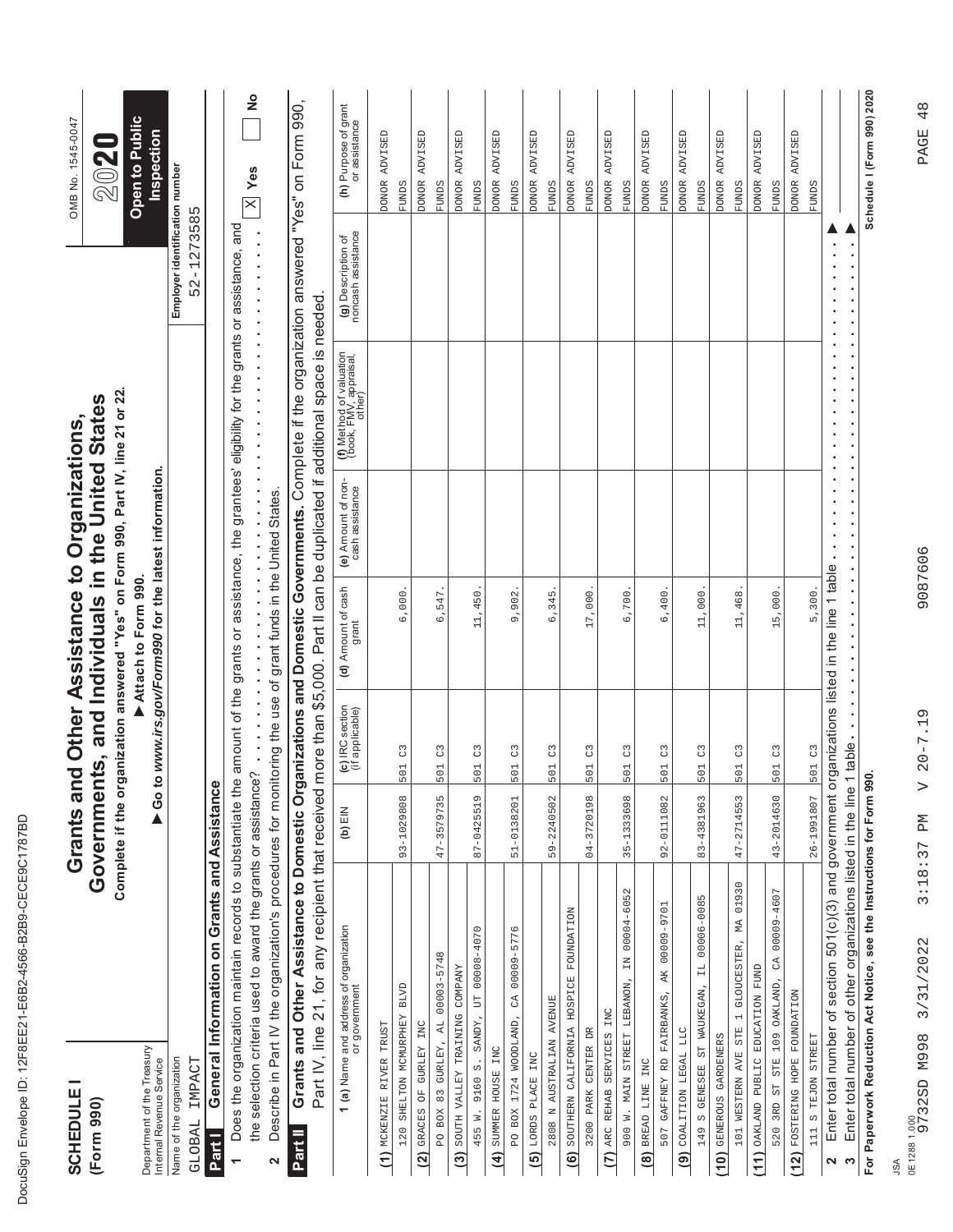| Í<br>۱           |
|------------------|
| Í<br>١<br>ı      |
| ¢                |
| ı<br>Ç           |
| ١<br>l           |
| Ó<br>l           |
| ĺ<br>l<br>O      |
| ¢                |
| ı<br>ı<br>Ì      |
| ı<br>i<br>I      |
| Ì<br>l<br>l      |
| Ì                |
| I<br>ı<br>ı      |
| Ì<br>í<br>Ī      |
| ١                |
| l<br>l<br>ı<br>I |
| Ó                |
| l                |
| ı                |
|                  |
| í                |
|                  |
| I                |
| ١                |
| I<br>l           |
|                  |
| Í                |

| Schedule I (Form 990) 2020<br>ž<br>Grants and Other Assistance to Domestic Organizations and Domestic Governments. Complete if the organization answered "Yes" on Form 990,<br>(h) Purpose of grant<br>or assistance<br>Inspection<br>ADVISED<br>ADVISED<br>ADVISED<br>ADVISED<br>ADVISED<br>ADVISED<br>ADVISED<br><b>ADVISED</b><br>ADVISED<br>ADVISED<br>ADVISED<br>ADVISED<br>Employer identification number<br>$\mathbb{X}$ Yes<br><b>DONOR</b><br><b>DONOR</b><br><b>DONOR</b><br><b>DONOR</b><br><b>DONOR</b><br><b>DONOR</b><br><b>DONOR</b><br><b>DONOR</b><br><b>DONOR</b><br><b>DONOR</b><br><b>DONOR</b><br><b>DONOR</b><br><b>FUNDS</b><br><b>FUNDS</b><br><b>FUNDS</b><br><b>FUNDS</b><br><b>FUNDS</b><br><b>FUNDS</b><br><b>FUNDS</b><br><b>FUNDS</b><br><b>FUNDS</b><br><b>FUNDS</b><br><b>FUNDS</b><br><b>FUNDS</b><br>52-1273585<br>Does the organization maintain records to substantiate the amount of the grants or assistance, the grantees' eligibility for the grants or assistance, and<br>(g) Description of<br>noncash assistance<br>more than \$5,000. Part II can be duplicated if additional space is needed.<br>(f) Method of valuation<br>(book, FMV, appraisal,<br>other)<br>$\ddot{\cdot}$<br>o www.irs.gov/Form990 for the latest information.<br>$\begin{array}{c} \bullet \\ \bullet \\ \bullet \\ \bullet \end{array}$<br>(e) Amount of non-<br>cash assistance<br>Describe in Part IV the organization's procedures for monitoring the use of grant funds in the United States.<br>×<br>Enter total number of section 501(c)(3) and government organizations listed in the line 1 table<br>Attach to Form 990.<br>(d) Amount of cash<br>grant<br>10,600.<br>10,000.<br>18,000.<br>25,000<br>5,300<br>6,700<br>5,600<br>8,000<br>9,059<br>10,500<br>63,921<br>5,600<br>$\begin{array}{c} \bullet \\ \bullet \\ \bullet \\ \bullet \end{array}$<br>(c) IRC section<br>(if applicable)<br>Enter total number of other organizations listed in the line 1 table<br>501 C3<br>C3<br>$\mathcal{C}^3$<br>$\mathcal{C}^3$<br>$\mathcal{C}^3$<br>C <sub>3</sub><br>$\mathcal{C}^3$<br>$\mathbb{C}^3$<br>C3<br>C3<br>C<br>$\mathcal{C}^3$<br>501<br>501<br>501<br>501<br>501<br>501<br>501<br>501<br>501<br>501<br>501<br>the selection criteria used to award the grants or assistance?<br>For Paperwork Reduction Act Notice, see the Instructions for Form 990.<br>General Information on Grants and Assistance<br>60<br>Part IV, line 21, for any recipient that received<br>84-4197180<br>94-3225949<br>27-0039458<br>35-2045122<br>45-1836440<br>36-3206582<br>13-1818723<br>83-2740134<br>51-0163667<br>36-3803599<br>84-1199481<br>81-3582277<br>(b) $EIN$<br>$\circ$<br>(12) MONTGOMERY COUNTY EMERGENCY ASSISTANCE PROG<br>INC<br>6912 N GLENWOOD AVE CHICAGO, IL 00006-0626<br>SPECIAL EDUCATION DISTRICT<br>140 TONY DIAZ WAY WOODLAND, CA 00009-5776<br>CO 00008-0126<br>BROOKES PLACE FOR GRIEVING YOUNG PEOPLE<br>(8) ANTI DEFAMATION ANTIDEFAMATION LEAGUE<br>CA 00009-4618<br>01930<br><b>1 (a)</b> Name and address of organization<br>or government<br>605 3RD AVE NEW YORK, NY 00001-0158<br>THE NRV<br>(9) YOLO COUNTY SEARCH AND RESCUE TEAM<br>129 PROSPECT ST GLOUCESTER, MA<br>(2) INMATE FAMILY ASSISTANCE OF<br>(1) HUNTSVILLE DREAM CENTER INC<br>8935 N MERIDIAN ST STE 200<br>4950 WASHINGTON ST DENVER,<br>ONI SNOLTDUCORE ENLIFETT<br>OAKLAND ELIZABETH HOUSE<br>(6) JESIE REES FOUNDATION<br>6423 COLBY ST OAKLAND,<br>18160 W GAGES LAKE RD<br>$(5)$ PROJECT ANGEL HEART<br>3401 HOLMES AVE NW<br>SUNRISE FUND INC<br>Department of the Treasury<br>Internal Revenue Service<br>FOUNDATION FOR<br>Name of the organization<br>IMPACT<br>960 HARLESS ST<br>110 ROANOKE ST<br>PO BOX 80667<br>GLOBAL<br>Part II<br>Part I<br>$\widehat{4}$<br>(11)<br>$\boxed{3}$<br>(10)<br>$\infty$<br>$\mathbf{\Omega}$<br>$\mathbf{\tilde{z}}$ | <b>SCHEDULE1</b><br>(Form 990) |  | Complete if the organization answered "Yes" on Form 990, Part IV, line 21 or 22.<br>Governments, and Individuals in the United States<br>Grants and Other Assistance to Organizations, |  | OMB No. 1545-0047<br>2020 |
|------------------------------------------------------------------------------------------------------------------------------------------------------------------------------------------------------------------------------------------------------------------------------------------------------------------------------------------------------------------------------------------------------------------------------------------------------------------------------------------------------------------------------------------------------------------------------------------------------------------------------------------------------------------------------------------------------------------------------------------------------------------------------------------------------------------------------------------------------------------------------------------------------------------------------------------------------------------------------------------------------------------------------------------------------------------------------------------------------------------------------------------------------------------------------------------------------------------------------------------------------------------------------------------------------------------------------------------------------------------------------------------------------------------------------------------------------------------------------------------------------------------------------------------------------------------------------------------------------------------------------------------------------------------------------------------------------------------------------------------------------------------------------------------------------------------------------------------------------------------------------------------------------------------------------------------------------------------------------------------------------------------------------------------------------------------------------------------------------------------------------------------------------------------------------------------------------------------------------------------------------------------------------------------------------------------------------------------------------------------------------------------------------------------------------------------------------------------------------------------------------------------------------------------------------------------------------------------------------------------------------------------------------------------------------------------------------------------------------------------------------------------------------------------------------------------------------------------------------------------------------------------------------------------------------------------------------------------------------------------------------------------------------------------------------------------------------------------------------------------------------------------------------------------------------------------------------------------------------------------------------------------------------------------------------------------------------------------------------------------------------------------------------------------------------------------------------------------------------------------------------------------------------------------------------------------------------------------------------------------------------------------------------------------------------------------------------------------------------------------------------------------------------------------------------------------------------------------------------------------------------------------------|--------------------------------|--|----------------------------------------------------------------------------------------------------------------------------------------------------------------------------------------|--|---------------------------|
|                                                                                                                                                                                                                                                                                                                                                                                                                                                                                                                                                                                                                                                                                                                                                                                                                                                                                                                                                                                                                                                                                                                                                                                                                                                                                                                                                                                                                                                                                                                                                                                                                                                                                                                                                                                                                                                                                                                                                                                                                                                                                                                                                                                                                                                                                                                                                                                                                                                                                                                                                                                                                                                                                                                                                                                                                                                                                                                                                                                                                                                                                                                                                                                                                                                                                                                                                                                                                                                                                                                                                                                                                                                                                                                                                                                                                                                                                                |                                |  |                                                                                                                                                                                        |  | Open to Public            |
|                                                                                                                                                                                                                                                                                                                                                                                                                                                                                                                                                                                                                                                                                                                                                                                                                                                                                                                                                                                                                                                                                                                                                                                                                                                                                                                                                                                                                                                                                                                                                                                                                                                                                                                                                                                                                                                                                                                                                                                                                                                                                                                                                                                                                                                                                                                                                                                                                                                                                                                                                                                                                                                                                                                                                                                                                                                                                                                                                                                                                                                                                                                                                                                                                                                                                                                                                                                                                                                                                                                                                                                                                                                                                                                                                                                                                                                                                                |                                |  |                                                                                                                                                                                        |  |                           |
|                                                                                                                                                                                                                                                                                                                                                                                                                                                                                                                                                                                                                                                                                                                                                                                                                                                                                                                                                                                                                                                                                                                                                                                                                                                                                                                                                                                                                                                                                                                                                                                                                                                                                                                                                                                                                                                                                                                                                                                                                                                                                                                                                                                                                                                                                                                                                                                                                                                                                                                                                                                                                                                                                                                                                                                                                                                                                                                                                                                                                                                                                                                                                                                                                                                                                                                                                                                                                                                                                                                                                                                                                                                                                                                                                                                                                                                                                                |                                |  |                                                                                                                                                                                        |  |                           |
|                                                                                                                                                                                                                                                                                                                                                                                                                                                                                                                                                                                                                                                                                                                                                                                                                                                                                                                                                                                                                                                                                                                                                                                                                                                                                                                                                                                                                                                                                                                                                                                                                                                                                                                                                                                                                                                                                                                                                                                                                                                                                                                                                                                                                                                                                                                                                                                                                                                                                                                                                                                                                                                                                                                                                                                                                                                                                                                                                                                                                                                                                                                                                                                                                                                                                                                                                                                                                                                                                                                                                                                                                                                                                                                                                                                                                                                                                                |                                |  |                                                                                                                                                                                        |  |                           |
|                                                                                                                                                                                                                                                                                                                                                                                                                                                                                                                                                                                                                                                                                                                                                                                                                                                                                                                                                                                                                                                                                                                                                                                                                                                                                                                                                                                                                                                                                                                                                                                                                                                                                                                                                                                                                                                                                                                                                                                                                                                                                                                                                                                                                                                                                                                                                                                                                                                                                                                                                                                                                                                                                                                                                                                                                                                                                                                                                                                                                                                                                                                                                                                                                                                                                                                                                                                                                                                                                                                                                                                                                                                                                                                                                                                                                                                                                                |                                |  |                                                                                                                                                                                        |  |                           |
|                                                                                                                                                                                                                                                                                                                                                                                                                                                                                                                                                                                                                                                                                                                                                                                                                                                                                                                                                                                                                                                                                                                                                                                                                                                                                                                                                                                                                                                                                                                                                                                                                                                                                                                                                                                                                                                                                                                                                                                                                                                                                                                                                                                                                                                                                                                                                                                                                                                                                                                                                                                                                                                                                                                                                                                                                                                                                                                                                                                                                                                                                                                                                                                                                                                                                                                                                                                                                                                                                                                                                                                                                                                                                                                                                                                                                                                                                                |                                |  |                                                                                                                                                                                        |  |                           |
|                                                                                                                                                                                                                                                                                                                                                                                                                                                                                                                                                                                                                                                                                                                                                                                                                                                                                                                                                                                                                                                                                                                                                                                                                                                                                                                                                                                                                                                                                                                                                                                                                                                                                                                                                                                                                                                                                                                                                                                                                                                                                                                                                                                                                                                                                                                                                                                                                                                                                                                                                                                                                                                                                                                                                                                                                                                                                                                                                                                                                                                                                                                                                                                                                                                                                                                                                                                                                                                                                                                                                                                                                                                                                                                                                                                                                                                                                                |                                |  |                                                                                                                                                                                        |  |                           |
|                                                                                                                                                                                                                                                                                                                                                                                                                                                                                                                                                                                                                                                                                                                                                                                                                                                                                                                                                                                                                                                                                                                                                                                                                                                                                                                                                                                                                                                                                                                                                                                                                                                                                                                                                                                                                                                                                                                                                                                                                                                                                                                                                                                                                                                                                                                                                                                                                                                                                                                                                                                                                                                                                                                                                                                                                                                                                                                                                                                                                                                                                                                                                                                                                                                                                                                                                                                                                                                                                                                                                                                                                                                                                                                                                                                                                                                                                                |                                |  |                                                                                                                                                                                        |  |                           |
|                                                                                                                                                                                                                                                                                                                                                                                                                                                                                                                                                                                                                                                                                                                                                                                                                                                                                                                                                                                                                                                                                                                                                                                                                                                                                                                                                                                                                                                                                                                                                                                                                                                                                                                                                                                                                                                                                                                                                                                                                                                                                                                                                                                                                                                                                                                                                                                                                                                                                                                                                                                                                                                                                                                                                                                                                                                                                                                                                                                                                                                                                                                                                                                                                                                                                                                                                                                                                                                                                                                                                                                                                                                                                                                                                                                                                                                                                                |                                |  |                                                                                                                                                                                        |  |                           |
|                                                                                                                                                                                                                                                                                                                                                                                                                                                                                                                                                                                                                                                                                                                                                                                                                                                                                                                                                                                                                                                                                                                                                                                                                                                                                                                                                                                                                                                                                                                                                                                                                                                                                                                                                                                                                                                                                                                                                                                                                                                                                                                                                                                                                                                                                                                                                                                                                                                                                                                                                                                                                                                                                                                                                                                                                                                                                                                                                                                                                                                                                                                                                                                                                                                                                                                                                                                                                                                                                                                                                                                                                                                                                                                                                                                                                                                                                                |                                |  |                                                                                                                                                                                        |  |                           |
|                                                                                                                                                                                                                                                                                                                                                                                                                                                                                                                                                                                                                                                                                                                                                                                                                                                                                                                                                                                                                                                                                                                                                                                                                                                                                                                                                                                                                                                                                                                                                                                                                                                                                                                                                                                                                                                                                                                                                                                                                                                                                                                                                                                                                                                                                                                                                                                                                                                                                                                                                                                                                                                                                                                                                                                                                                                                                                                                                                                                                                                                                                                                                                                                                                                                                                                                                                                                                                                                                                                                                                                                                                                                                                                                                                                                                                                                                                |                                |  |                                                                                                                                                                                        |  |                           |
|                                                                                                                                                                                                                                                                                                                                                                                                                                                                                                                                                                                                                                                                                                                                                                                                                                                                                                                                                                                                                                                                                                                                                                                                                                                                                                                                                                                                                                                                                                                                                                                                                                                                                                                                                                                                                                                                                                                                                                                                                                                                                                                                                                                                                                                                                                                                                                                                                                                                                                                                                                                                                                                                                                                                                                                                                                                                                                                                                                                                                                                                                                                                                                                                                                                                                                                                                                                                                                                                                                                                                                                                                                                                                                                                                                                                                                                                                                |                                |  |                                                                                                                                                                                        |  |                           |
|                                                                                                                                                                                                                                                                                                                                                                                                                                                                                                                                                                                                                                                                                                                                                                                                                                                                                                                                                                                                                                                                                                                                                                                                                                                                                                                                                                                                                                                                                                                                                                                                                                                                                                                                                                                                                                                                                                                                                                                                                                                                                                                                                                                                                                                                                                                                                                                                                                                                                                                                                                                                                                                                                                                                                                                                                                                                                                                                                                                                                                                                                                                                                                                                                                                                                                                                                                                                                                                                                                                                                                                                                                                                                                                                                                                                                                                                                                |                                |  |                                                                                                                                                                                        |  |                           |
|                                                                                                                                                                                                                                                                                                                                                                                                                                                                                                                                                                                                                                                                                                                                                                                                                                                                                                                                                                                                                                                                                                                                                                                                                                                                                                                                                                                                                                                                                                                                                                                                                                                                                                                                                                                                                                                                                                                                                                                                                                                                                                                                                                                                                                                                                                                                                                                                                                                                                                                                                                                                                                                                                                                                                                                                                                                                                                                                                                                                                                                                                                                                                                                                                                                                                                                                                                                                                                                                                                                                                                                                                                                                                                                                                                                                                                                                                                |                                |  |                                                                                                                                                                                        |  |                           |
|                                                                                                                                                                                                                                                                                                                                                                                                                                                                                                                                                                                                                                                                                                                                                                                                                                                                                                                                                                                                                                                                                                                                                                                                                                                                                                                                                                                                                                                                                                                                                                                                                                                                                                                                                                                                                                                                                                                                                                                                                                                                                                                                                                                                                                                                                                                                                                                                                                                                                                                                                                                                                                                                                                                                                                                                                                                                                                                                                                                                                                                                                                                                                                                                                                                                                                                                                                                                                                                                                                                                                                                                                                                                                                                                                                                                                                                                                                |                                |  |                                                                                                                                                                                        |  |                           |
|                                                                                                                                                                                                                                                                                                                                                                                                                                                                                                                                                                                                                                                                                                                                                                                                                                                                                                                                                                                                                                                                                                                                                                                                                                                                                                                                                                                                                                                                                                                                                                                                                                                                                                                                                                                                                                                                                                                                                                                                                                                                                                                                                                                                                                                                                                                                                                                                                                                                                                                                                                                                                                                                                                                                                                                                                                                                                                                                                                                                                                                                                                                                                                                                                                                                                                                                                                                                                                                                                                                                                                                                                                                                                                                                                                                                                                                                                                |                                |  |                                                                                                                                                                                        |  |                           |
|                                                                                                                                                                                                                                                                                                                                                                                                                                                                                                                                                                                                                                                                                                                                                                                                                                                                                                                                                                                                                                                                                                                                                                                                                                                                                                                                                                                                                                                                                                                                                                                                                                                                                                                                                                                                                                                                                                                                                                                                                                                                                                                                                                                                                                                                                                                                                                                                                                                                                                                                                                                                                                                                                                                                                                                                                                                                                                                                                                                                                                                                                                                                                                                                                                                                                                                                                                                                                                                                                                                                                                                                                                                                                                                                                                                                                                                                                                |                                |  |                                                                                                                                                                                        |  |                           |
|                                                                                                                                                                                                                                                                                                                                                                                                                                                                                                                                                                                                                                                                                                                                                                                                                                                                                                                                                                                                                                                                                                                                                                                                                                                                                                                                                                                                                                                                                                                                                                                                                                                                                                                                                                                                                                                                                                                                                                                                                                                                                                                                                                                                                                                                                                                                                                                                                                                                                                                                                                                                                                                                                                                                                                                                                                                                                                                                                                                                                                                                                                                                                                                                                                                                                                                                                                                                                                                                                                                                                                                                                                                                                                                                                                                                                                                                                                |                                |  |                                                                                                                                                                                        |  |                           |
|                                                                                                                                                                                                                                                                                                                                                                                                                                                                                                                                                                                                                                                                                                                                                                                                                                                                                                                                                                                                                                                                                                                                                                                                                                                                                                                                                                                                                                                                                                                                                                                                                                                                                                                                                                                                                                                                                                                                                                                                                                                                                                                                                                                                                                                                                                                                                                                                                                                                                                                                                                                                                                                                                                                                                                                                                                                                                                                                                                                                                                                                                                                                                                                                                                                                                                                                                                                                                                                                                                                                                                                                                                                                                                                                                                                                                                                                                                |                                |  |                                                                                                                                                                                        |  |                           |
|                                                                                                                                                                                                                                                                                                                                                                                                                                                                                                                                                                                                                                                                                                                                                                                                                                                                                                                                                                                                                                                                                                                                                                                                                                                                                                                                                                                                                                                                                                                                                                                                                                                                                                                                                                                                                                                                                                                                                                                                                                                                                                                                                                                                                                                                                                                                                                                                                                                                                                                                                                                                                                                                                                                                                                                                                                                                                                                                                                                                                                                                                                                                                                                                                                                                                                                                                                                                                                                                                                                                                                                                                                                                                                                                                                                                                                                                                                |                                |  |                                                                                                                                                                                        |  |                           |
|                                                                                                                                                                                                                                                                                                                                                                                                                                                                                                                                                                                                                                                                                                                                                                                                                                                                                                                                                                                                                                                                                                                                                                                                                                                                                                                                                                                                                                                                                                                                                                                                                                                                                                                                                                                                                                                                                                                                                                                                                                                                                                                                                                                                                                                                                                                                                                                                                                                                                                                                                                                                                                                                                                                                                                                                                                                                                                                                                                                                                                                                                                                                                                                                                                                                                                                                                                                                                                                                                                                                                                                                                                                                                                                                                                                                                                                                                                |                                |  |                                                                                                                                                                                        |  |                           |
|                                                                                                                                                                                                                                                                                                                                                                                                                                                                                                                                                                                                                                                                                                                                                                                                                                                                                                                                                                                                                                                                                                                                                                                                                                                                                                                                                                                                                                                                                                                                                                                                                                                                                                                                                                                                                                                                                                                                                                                                                                                                                                                                                                                                                                                                                                                                                                                                                                                                                                                                                                                                                                                                                                                                                                                                                                                                                                                                                                                                                                                                                                                                                                                                                                                                                                                                                                                                                                                                                                                                                                                                                                                                                                                                                                                                                                                                                                |                                |  |                                                                                                                                                                                        |  |                           |
|                                                                                                                                                                                                                                                                                                                                                                                                                                                                                                                                                                                                                                                                                                                                                                                                                                                                                                                                                                                                                                                                                                                                                                                                                                                                                                                                                                                                                                                                                                                                                                                                                                                                                                                                                                                                                                                                                                                                                                                                                                                                                                                                                                                                                                                                                                                                                                                                                                                                                                                                                                                                                                                                                                                                                                                                                                                                                                                                                                                                                                                                                                                                                                                                                                                                                                                                                                                                                                                                                                                                                                                                                                                                                                                                                                                                                                                                                                |                                |  |                                                                                                                                                                                        |  |                           |
|                                                                                                                                                                                                                                                                                                                                                                                                                                                                                                                                                                                                                                                                                                                                                                                                                                                                                                                                                                                                                                                                                                                                                                                                                                                                                                                                                                                                                                                                                                                                                                                                                                                                                                                                                                                                                                                                                                                                                                                                                                                                                                                                                                                                                                                                                                                                                                                                                                                                                                                                                                                                                                                                                                                                                                                                                                                                                                                                                                                                                                                                                                                                                                                                                                                                                                                                                                                                                                                                                                                                                                                                                                                                                                                                                                                                                                                                                                |                                |  |                                                                                                                                                                                        |  |                           |
|                                                                                                                                                                                                                                                                                                                                                                                                                                                                                                                                                                                                                                                                                                                                                                                                                                                                                                                                                                                                                                                                                                                                                                                                                                                                                                                                                                                                                                                                                                                                                                                                                                                                                                                                                                                                                                                                                                                                                                                                                                                                                                                                                                                                                                                                                                                                                                                                                                                                                                                                                                                                                                                                                                                                                                                                                                                                                                                                                                                                                                                                                                                                                                                                                                                                                                                                                                                                                                                                                                                                                                                                                                                                                                                                                                                                                                                                                                |                                |  |                                                                                                                                                                                        |  |                           |
|                                                                                                                                                                                                                                                                                                                                                                                                                                                                                                                                                                                                                                                                                                                                                                                                                                                                                                                                                                                                                                                                                                                                                                                                                                                                                                                                                                                                                                                                                                                                                                                                                                                                                                                                                                                                                                                                                                                                                                                                                                                                                                                                                                                                                                                                                                                                                                                                                                                                                                                                                                                                                                                                                                                                                                                                                                                                                                                                                                                                                                                                                                                                                                                                                                                                                                                                                                                                                                                                                                                                                                                                                                                                                                                                                                                                                                                                                                |                                |  |                                                                                                                                                                                        |  |                           |
|                                                                                                                                                                                                                                                                                                                                                                                                                                                                                                                                                                                                                                                                                                                                                                                                                                                                                                                                                                                                                                                                                                                                                                                                                                                                                                                                                                                                                                                                                                                                                                                                                                                                                                                                                                                                                                                                                                                                                                                                                                                                                                                                                                                                                                                                                                                                                                                                                                                                                                                                                                                                                                                                                                                                                                                                                                                                                                                                                                                                                                                                                                                                                                                                                                                                                                                                                                                                                                                                                                                                                                                                                                                                                                                                                                                                                                                                                                |                                |  |                                                                                                                                                                                        |  |                           |
|                                                                                                                                                                                                                                                                                                                                                                                                                                                                                                                                                                                                                                                                                                                                                                                                                                                                                                                                                                                                                                                                                                                                                                                                                                                                                                                                                                                                                                                                                                                                                                                                                                                                                                                                                                                                                                                                                                                                                                                                                                                                                                                                                                                                                                                                                                                                                                                                                                                                                                                                                                                                                                                                                                                                                                                                                                                                                                                                                                                                                                                                                                                                                                                                                                                                                                                                                                                                                                                                                                                                                                                                                                                                                                                                                                                                                                                                                                |                                |  |                                                                                                                                                                                        |  |                           |
|                                                                                                                                                                                                                                                                                                                                                                                                                                                                                                                                                                                                                                                                                                                                                                                                                                                                                                                                                                                                                                                                                                                                                                                                                                                                                                                                                                                                                                                                                                                                                                                                                                                                                                                                                                                                                                                                                                                                                                                                                                                                                                                                                                                                                                                                                                                                                                                                                                                                                                                                                                                                                                                                                                                                                                                                                                                                                                                                                                                                                                                                                                                                                                                                                                                                                                                                                                                                                                                                                                                                                                                                                                                                                                                                                                                                                                                                                                |                                |  |                                                                                                                                                                                        |  |                           |
|                                                                                                                                                                                                                                                                                                                                                                                                                                                                                                                                                                                                                                                                                                                                                                                                                                                                                                                                                                                                                                                                                                                                                                                                                                                                                                                                                                                                                                                                                                                                                                                                                                                                                                                                                                                                                                                                                                                                                                                                                                                                                                                                                                                                                                                                                                                                                                                                                                                                                                                                                                                                                                                                                                                                                                                                                                                                                                                                                                                                                                                                                                                                                                                                                                                                                                                                                                                                                                                                                                                                                                                                                                                                                                                                                                                                                                                                                                |                                |  |                                                                                                                                                                                        |  |                           |
|                                                                                                                                                                                                                                                                                                                                                                                                                                                                                                                                                                                                                                                                                                                                                                                                                                                                                                                                                                                                                                                                                                                                                                                                                                                                                                                                                                                                                                                                                                                                                                                                                                                                                                                                                                                                                                                                                                                                                                                                                                                                                                                                                                                                                                                                                                                                                                                                                                                                                                                                                                                                                                                                                                                                                                                                                                                                                                                                                                                                                                                                                                                                                                                                                                                                                                                                                                                                                                                                                                                                                                                                                                                                                                                                                                                                                                                                                                |                                |  |                                                                                                                                                                                        |  |                           |
|                                                                                                                                                                                                                                                                                                                                                                                                                                                                                                                                                                                                                                                                                                                                                                                                                                                                                                                                                                                                                                                                                                                                                                                                                                                                                                                                                                                                                                                                                                                                                                                                                                                                                                                                                                                                                                                                                                                                                                                                                                                                                                                                                                                                                                                                                                                                                                                                                                                                                                                                                                                                                                                                                                                                                                                                                                                                                                                                                                                                                                                                                                                                                                                                                                                                                                                                                                                                                                                                                                                                                                                                                                                                                                                                                                                                                                                                                                |                                |  |                                                                                                                                                                                        |  |                           |
|                                                                                                                                                                                                                                                                                                                                                                                                                                                                                                                                                                                                                                                                                                                                                                                                                                                                                                                                                                                                                                                                                                                                                                                                                                                                                                                                                                                                                                                                                                                                                                                                                                                                                                                                                                                                                                                                                                                                                                                                                                                                                                                                                                                                                                                                                                                                                                                                                                                                                                                                                                                                                                                                                                                                                                                                                                                                                                                                                                                                                                                                                                                                                                                                                                                                                                                                                                                                                                                                                                                                                                                                                                                                                                                                                                                                                                                                                                |                                |  |                                                                                                                                                                                        |  |                           |
|                                                                                                                                                                                                                                                                                                                                                                                                                                                                                                                                                                                                                                                                                                                                                                                                                                                                                                                                                                                                                                                                                                                                                                                                                                                                                                                                                                                                                                                                                                                                                                                                                                                                                                                                                                                                                                                                                                                                                                                                                                                                                                                                                                                                                                                                                                                                                                                                                                                                                                                                                                                                                                                                                                                                                                                                                                                                                                                                                                                                                                                                                                                                                                                                                                                                                                                                                                                                                                                                                                                                                                                                                                                                                                                                                                                                                                                                                                |                                |  |                                                                                                                                                                                        |  |                           |
|                                                                                                                                                                                                                                                                                                                                                                                                                                                                                                                                                                                                                                                                                                                                                                                                                                                                                                                                                                                                                                                                                                                                                                                                                                                                                                                                                                                                                                                                                                                                                                                                                                                                                                                                                                                                                                                                                                                                                                                                                                                                                                                                                                                                                                                                                                                                                                                                                                                                                                                                                                                                                                                                                                                                                                                                                                                                                                                                                                                                                                                                                                                                                                                                                                                                                                                                                                                                                                                                                                                                                                                                                                                                                                                                                                                                                                                                                                |                                |  |                                                                                                                                                                                        |  |                           |

PAGE 49

9087606

9732SD M998 3/31/2022 3:18:37 PM V 20-7.19 9087606 PAGE 49  $V 20 - 7.19$ 3:18:37 PM JSA<br>0E12881.000<br>9732SD M998 3/31/2022 0E1288 1.000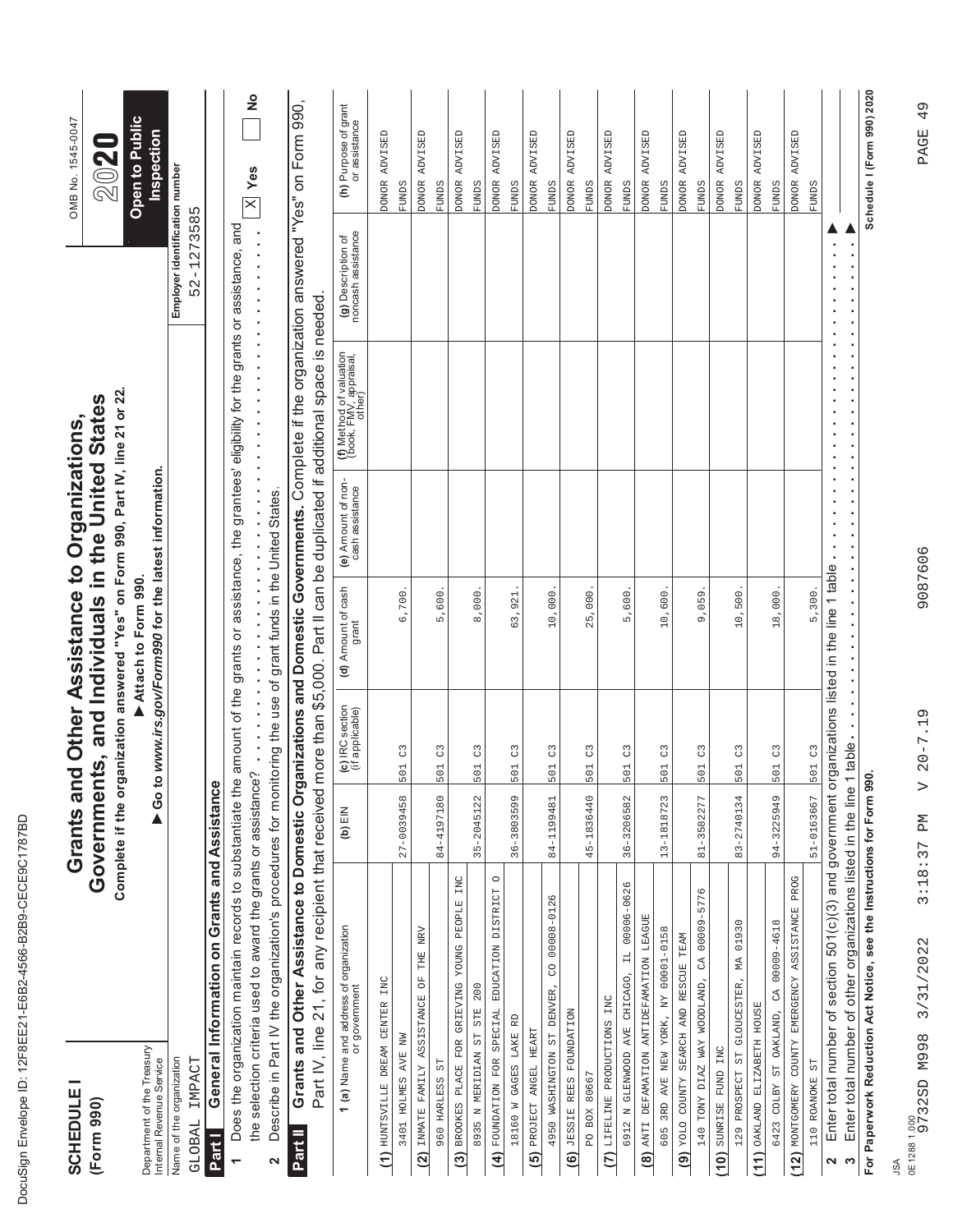| Ĺ<br>J                                                                                                              |
|---------------------------------------------------------------------------------------------------------------------|
| ĺ<br>١<br>ı                                                                                                         |
| d<br>ı                                                                                                              |
| O<br>۱                                                                                                              |
| ١                                                                                                                   |
| l<br>¢<br>l                                                                                                         |
| I<br>¢                                                                                                              |
| I<br>١                                                                                                              |
| Í<br>ı<br>١                                                                                                         |
| ı                                                                                                                   |
| Ì<br>d                                                                                                              |
| I<br>l                                                                                                              |
| Ì<br>I                                                                                                              |
| ı<br>¢                                                                                                              |
| ĺ<br>ı                                                                                                              |
| l<br>I<br>l<br>J<br>l                                                                                               |
| I                                                                                                                   |
| Ì                                                                                                                   |
| ı<br>Ó                                                                                                              |
| ı<br>Ì                                                                                                              |
|                                                                                                                     |
| ı<br>١                                                                                                              |
|                                                                                                                     |
| ĺ<br>and the state of the state of the state of the state of the state of the state of the state of the state of th |
|                                                                                                                     |
| ١<br>Ó<br>֠                                                                                                         |
|                                                                                                                     |
| ı                                                                                                                   |

| <b>SCHEDULE</b><br>(Form 990)                          |                                                                                                                                                            | Grants a    |                                    | Complete if the organization answered "Yes" on Form 990, Part IV, line 21 or 22.<br>Governments, and Individuals in the United States<br>nd Other Assistance to Organizations, |                                       |                                                                             |                                              | OMB No. 1545-0047<br>2020             |
|--------------------------------------------------------|------------------------------------------------------------------------------------------------------------------------------------------------------------|-------------|------------------------------------|--------------------------------------------------------------------------------------------------------------------------------------------------------------------------------|---------------------------------------|-----------------------------------------------------------------------------|----------------------------------------------|---------------------------------------|
| Department of the Treasury<br>Internal Revenue Service |                                                                                                                                                            | 60          |                                    | to www.irs.gov/Form990 for the latest information.<br>Attach to Form 990.                                                                                                      |                                       |                                                                             |                                              | Open to Public<br>Inspection          |
| IMPACT<br>Name of the organization<br>GLOBAL           |                                                                                                                                                            |             |                                    |                                                                                                                                                                                |                                       |                                                                             | Employer identification number<br>52-1273585 |                                       |
| Part I                                                 | General Information on Grants and Assistanc                                                                                                                | بهِ         |                                    |                                                                                                                                                                                |                                       |                                                                             |                                              |                                       |
| ٣                                                      | Does the organization maintain records to substantiate the amount of the grants or assistance, the grantees' eligibility for the grants or assistance, and |             |                                    |                                                                                                                                                                                |                                       |                                                                             |                                              |                                       |
| 2                                                      | Describe in Part IV the organization's procedures for monitoring the use of grant funds in the United States.                                              |             |                                    |                                                                                                                                                                                |                                       |                                                                             |                                              | $\frac{1}{2}$<br>$\mathbb{X}$ Yes     |
| Part II                                                | Grants and Other Assistance to Domestic Organizations and Domestic Governments. Complete if the organization answered "Yes" on Form 990,                   |             |                                    |                                                                                                                                                                                |                                       |                                                                             |                                              |                                       |
|                                                        | Part IV, line 21, for any recipient that received                                                                                                          |             |                                    |                                                                                                                                                                                |                                       | more than \$5,000. Part II can be duplicated if additional space is needed. |                                              |                                       |
|                                                        | <b>1 (a)</b> Name and address of organization<br>or government                                                                                             | $(D)$ $EIN$ | (c) IRC section<br>(if applicable) | (d) Amount of cash<br>grant                                                                                                                                                    | (e) Amount of non-<br>cash assistance | (f) Method of valuation<br>(book, FMV, appraisal,<br>other)                 | (g) Description of<br>noncash assistance     | (h) Purpose of grant<br>or assistance |
| (1) CORNERSTONE INITIATIVE INC                         |                                                                                                                                                            |             |                                    |                                                                                                                                                                                |                                       |                                                                             |                                              | DONOR ADVISED                         |
| PO BOX 391 HUNTSVILLE,                                 | 00003-5804<br>AL                                                                                                                                           | 27-5159255  | $\mathbb{C}^2$<br>501              | 5,900                                                                                                                                                                          |                                       |                                                                             |                                              | <b>FUNDS</b>                          |
| (2) INVESTORS PHILANTHROPIC                            |                                                                                                                                                            |             |                                    |                                                                                                                                                                                |                                       |                                                                             |                                              | ADVISED<br><b>DONOR</b>               |
| 1 UPPER NEWPORT PLZ                                    |                                                                                                                                                            | 81-3038533  | $\mathcal{C}^3$<br>501             | 48,063                                                                                                                                                                         |                                       |                                                                             |                                              | <b>FUNDS</b>                          |
| FRIENDS OF<br>$\overline{c}$                           | SL CO VETERANS TREATMENT COURT                                                                                                                             |             |                                    |                                                                                                                                                                                |                                       |                                                                             |                                              | <b>ADVISED</b><br><b>DONOR</b>        |
| 1886                                                   | S 1700 E SLC, UT 00008-4108                                                                                                                                | 84-4126321  | $\mathbb{C}^2$<br>501              | 9,400.                                                                                                                                                                         |                                       |                                                                             |                                              | <b>FUNDS</b>                          |
| PARENTING FOR NON VIOLENCE<br>$\widehat{4}$            |                                                                                                                                                            |             |                                    |                                                                                                                                                                                |                                       |                                                                             |                                              | DONOR ADVISED                         |
| S DELANO CT W CHICAGO,<br>1136                         | IL 00006-0605                                                                                                                                              | 47-4022212  | $\mathcal{C}^3$<br>501             | 5,700                                                                                                                                                                          |                                       |                                                                             |                                              | <b>EUNDS</b>                          |
| (5) ST MARYS ROMAN CATHOLIC CHURCH                     |                                                                                                                                                            |             |                                    |                                                                                                                                                                                |                                       |                                                                             |                                              | ADVISED<br><b>DONOR</b>               |
| 1205 OLD MILL RD                                       | 000002-4060<br>BLACKSBURG, VA                                                                                                                              | 54-0534502  | C <sup>3</sup><br>501              | 5,600                                                                                                                                                                          |                                       |                                                                             |                                              | <b>FUNDS</b>                          |
| $(6)$ DIRECT RELIEF                                    |                                                                                                                                                            |             |                                    |                                                                                                                                                                                |                                       |                                                                             |                                              | DONOR ADVISED                         |
| 6100 WALLACE                                           | BECKNELL RD                                                                                                                                                | 95-1831116  | $\mathcal{C}^3$<br>501             | 52,900                                                                                                                                                                         |                                       |                                                                             |                                              | <b>FUNDS</b>                          |
| EHP SAN JUAN SUITES LLC<br>$\widehat{\epsilon}$        |                                                                                                                                                            |             |                                    |                                                                                                                                                                                |                                       |                                                                             |                                              |                                       |
| 755 CROSSOVER LANE MEMPHIS,                            | TN 00003-8117                                                                                                                                              | 47-0955336  | <b>OTHER</b>                       | 6,750                                                                                                                                                                          |                                       |                                                                             |                                              | EMPLOYEE ASSISTANCE                   |
| GATES PHILANTHROPY PARTNERS<br>$\widehat{\mathbf{e}}$  |                                                                                                                                                            |             |                                    |                                                                                                                                                                                |                                       |                                                                             |                                              |                                       |
|                                                        | PO BOX 23350 SEATTLE, WA 00009-8102                                                                                                                        | 47-3290897  | $\mathcal{C}^3$<br>501             | 844,562                                                                                                                                                                        |                                       |                                                                             |                                              | FISCAL SPONSORSHIP                    |
| (9) HILTON DOMESTIC OPERATING COMPANY,                 | INC.                                                                                                                                                       |             |                                    |                                                                                                                                                                                |                                       |                                                                             |                                              |                                       |
|                                                        | 755 CROSSOVER LANE MEMPHIS, TN 00003-8117                                                                                                                  | 38-4009977  | <b>OTHER</b>                       | 14,050                                                                                                                                                                         |                                       |                                                                             |                                              | EMPLOYEE ASSISTANCE                   |
| (10) HILTON WORLDWIDE INTERNATIONAL                    |                                                                                                                                                            |             |                                    |                                                                                                                                                                                |                                       |                                                                             |                                              |                                       |
|                                                        | 755 CROSSOVER LANE MEMPHIS, TN 00003-8117                                                                                                                  | 66-0907407  | <b>OTHER</b>                       | 12,495                                                                                                                                                                         |                                       |                                                                             |                                              | EMPLOYEE ASSISTANCE                   |
| HOUSTON FIRST HOLDINGS, LLC<br>(11)                    |                                                                                                                                                            |             |                                    |                                                                                                                                                                                |                                       |                                                                             |                                              |                                       |
| 1600 LAMAR STREET HOUSTON,                             | 00007-7010<br>$\overline{\text{TX}}$                                                                                                                       | 76-0651209  | OTHER                              | 9,250                                                                                                                                                                          |                                       |                                                                             |                                              | EMPLOYEE ASSISTANCE                   |
| MERIT AMERICA<br>(12)                                  |                                                                                                                                                            |             |                                    |                                                                                                                                                                                |                                       |                                                                             |                                              |                                       |
| 712 H STREET NE SUITE 1560                             |                                                                                                                                                            | 84-2108762  | 501 C3                             | 1,996,400.                                                                                                                                                                     |                                       |                                                                             |                                              | FISCAL SPONSORSHIP                    |
| 2                                                      | Enter total number of section 501(c)(3) and government                                                                                                     |             |                                    | organizations listed in the line 1 table                                                                                                                                       | ×                                     |                                                                             |                                              |                                       |
| S                                                      | Enter total number of other organizations listed in the line 1 table.                                                                                      |             |                                    |                                                                                                                                                                                |                                       |                                                                             |                                              |                                       |
|                                                        | For Paperwork Reduction Act Notice, see the Instructions for Form 990.                                                                                     |             |                                    |                                                                                                                                                                                |                                       |                                                                             |                                              | Schedule I (Form 990) 2020            |
|                                                        |                                                                                                                                                            |             |                                    |                                                                                                                                                                                |                                       |                                                                             |                                              |                                       |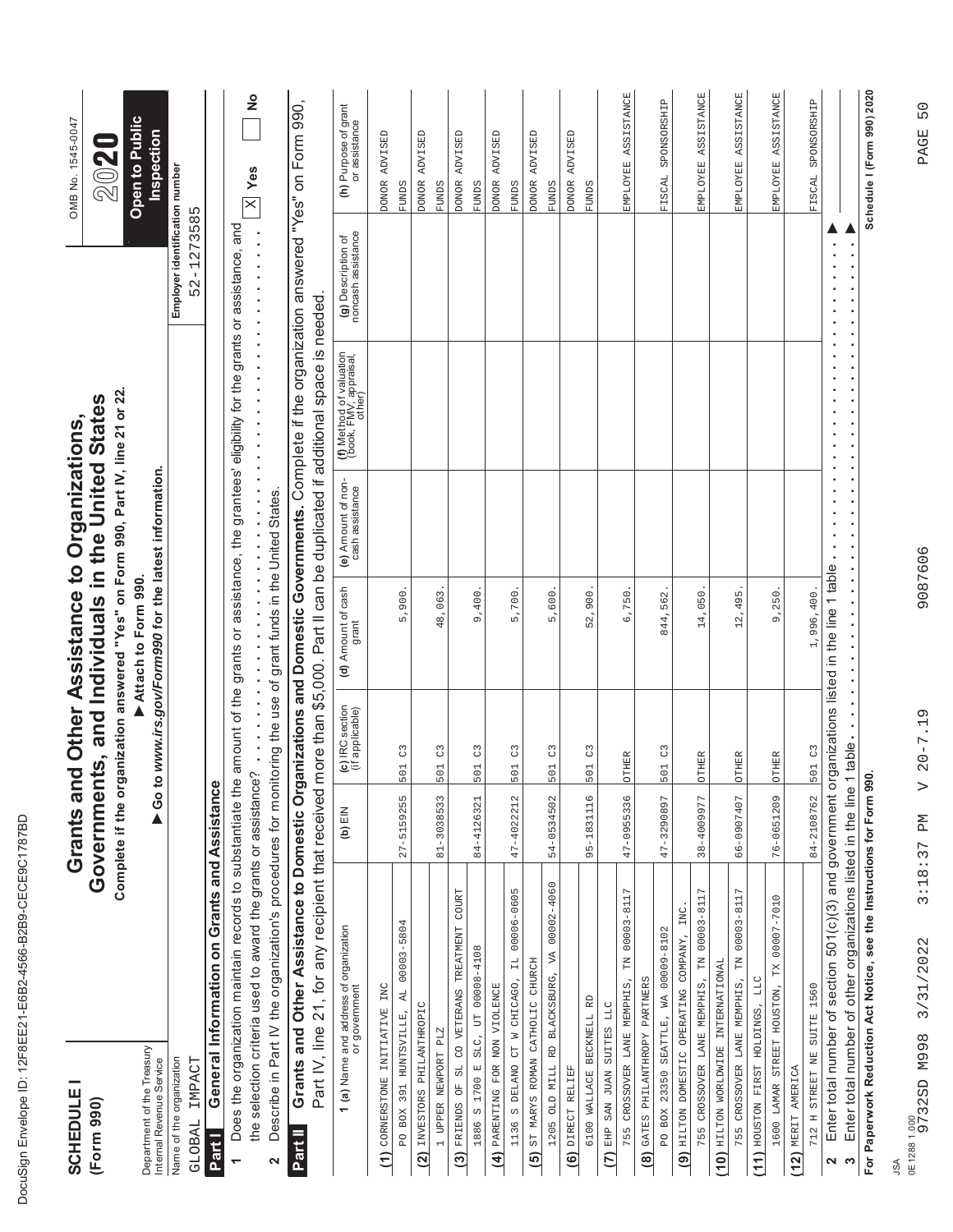| ĺ<br>J<br>ĺ<br>١<br>Ì<br>Ì<br>ı<br>I<br>¢<br>¢<br>l<br>¢<br>l<br>I<br>¢<br>l<br>I<br>١<br>Í<br>I<br>$\overline{\phantom{a}}$<br>ı<br>Ì<br>¢<br>ı<br>l<br>Ì<br>١<br>ı<br>ı<br>l<br>l<br>į<br>ı<br>I<br>ı<br>l<br>l<br>ı<br>l<br>Ì |
|----------------------------------------------------------------------------------------------------------------------------------------------------------------------------------------------------------------------------------|
|                                                                                                                                                                                                                                  |
| ı                                                                                                                                                                                                                                |
| ۱<br>١<br>l                                                                                                                                                                                                                      |
| ١                                                                                                                                                                                                                                |
| Ó                                                                                                                                                                                                                                |
|                                                                                                                                                                                                                                  |
| I                                                                                                                                                                                                                                |

| <b>SCHEDULE</b><br>(Form 990)                         |                                                                                                                                                                                                                                                                          | Complete if the org<br>Grants an |                                    | anization answered "Yes" on Form 990, Part IV, line 21 or 22.<br>Governments, and Individuals in the United States<br>d Other Assistance to Organizations, |                                       |                                                                                                 |                                          | OMB No. 1545-0047<br>2020             |
|-------------------------------------------------------|--------------------------------------------------------------------------------------------------------------------------------------------------------------------------------------------------------------------------------------------------------------------------|----------------------------------|------------------------------------|------------------------------------------------------------------------------------------------------------------------------------------------------------|---------------------------------------|-------------------------------------------------------------------------------------------------|------------------------------------------|---------------------------------------|
| Department of the Treasury<br>Intemal Revenue Service |                                                                                                                                                                                                                                                                          |                                  |                                    | Go to www.irs.gov/Form990 for the latest information.<br>Attach to Form 990.                                                                               |                                       |                                                                                                 |                                          | Open to Public<br>Inspection          |
| Name of the organization                              |                                                                                                                                                                                                                                                                          |                                  |                                    |                                                                                                                                                            |                                       |                                                                                                 | Employer identification number           |                                       |
| IMPACT<br>GLOBAL                                      | General Information on Grants and Assistance                                                                                                                                                                                                                             |                                  |                                    |                                                                                                                                                            |                                       |                                                                                                 | $2 - 1273585$<br>Ь٦                      |                                       |
| <b>Part I</b>                                         |                                                                                                                                                                                                                                                                          |                                  |                                    |                                                                                                                                                            |                                       |                                                                                                 |                                          |                                       |
|                                                       | Does the organization maintain records to substantiate the                                                                                                                                                                                                               |                                  | $\sim$                             |                                                                                                                                                            |                                       | amount of the grants or assistance, the grantees' eligibility for the grants or assistance, and |                                          | $\frac{1}{2}$<br>Yes<br>$\times$      |
| 2                                                     | the selection criteria used to award the grants or assistance<br>Describe in Part IV the organization's procedures for monit                                                                                                                                             |                                  | .                                  | toring the use of grant funds in the United States.<br>$\frac{1}{2}$<br>$\frac{1}{2}$                                                                      | $\frac{1}{2}$<br>$\frac{1}{2}$        |                                                                                                 |                                          |                                       |
| Part II                                               | Grants and Other Assistance to Domestic Organizations and Domestic Governments. Complete if the organization answered "Yes" on Form 990,<br>Part IV, line 21, for any recipient that received more than \$5,000. Part II can be duplicated if additional space is needed |                                  |                                    |                                                                                                                                                            |                                       |                                                                                                 |                                          |                                       |
|                                                       |                                                                                                                                                                                                                                                                          |                                  |                                    |                                                                                                                                                            |                                       |                                                                                                 |                                          |                                       |
|                                                       | <b>1 (a)</b> Name and address of organization<br>or government                                                                                                                                                                                                           | (b) $EIN$                        | (c) IRC section<br>(if applicable) | (d) Amount of cash<br>grant                                                                                                                                | (e) Amount of non-<br>cash assistance | (f) Method of valuation<br>(book, FMV, appraisal,<br>other)                                     | (g) Description of<br>noncash assistance | (h) Purpose of grant<br>or assistance |
| (1) PARK US LESSEE HOLDING                            | INC-SONOMA                                                                                                                                                                                                                                                               |                                  |                                    |                                                                                                                                                            |                                       |                                                                                                 |                                          |                                       |
| 1 DOUBLETREE DRIVE                                    |                                                                                                                                                                                                                                                                          | 35-2565909                       | OTHER                              | 8,000                                                                                                                                                      |                                       |                                                                                                 |                                          | EMPLOYEE ASSISTANCE                   |
| <b>LLC</b><br>TX,<br>$(2)$ POST OAK                   |                                                                                                                                                                                                                                                                          |                                  |                                    |                                                                                                                                                            |                                       |                                                                                                 |                                          |                                       |
| 2001 POST OAK BOULEVARD                               |                                                                                                                                                                                                                                                                          | 59-1997912                       | OTHER                              | 6,500                                                                                                                                                      |                                       |                                                                                                 |                                          | EMPLOYEE ASSISTANCE                   |
| (3) PUERTO RICO CARIBE LESSEE                         | LLC                                                                                                                                                                                                                                                                      |                                  |                                    |                                                                                                                                                            |                                       |                                                                                                 |                                          |                                       |
| PO BOX 9021972 SAN JUAN,                              | PR 00092-1872                                                                                                                                                                                                                                                            | 61-1796991                       | OTHER                              | 500<br>13,                                                                                                                                                 |                                       |                                                                                                 |                                          | EMPLOYEE ASSISTANCE                   |
| SAFE PLACE INTERNATIONAL<br>$\widehat{4}$             |                                                                                                                                                                                                                                                                          |                                  |                                    |                                                                                                                                                            |                                       |                                                                                                 |                                          | DONOR ADVISED                         |
| 800 LOVELL AVENUE                                     |                                                                                                                                                                                                                                                                          | 82-3250577                       | C3<br>501                          | 15,000                                                                                                                                                     |                                       |                                                                                                 |                                          | <b>FUNDS</b>                          |
| STATEWIDE REALTY<br>$\overline{5}$                    |                                                                                                                                                                                                                                                                          |                                  |                                    |                                                                                                                                                            |                                       |                                                                                                 |                                          |                                       |
|                                                       | 1170 SPRING STREET ELIZABETH, NJ 07201                                                                                                                                                                                                                                   | $22 - 2500825$                   | OTHER                              | 16,250                                                                                                                                                     |                                       |                                                                                                 |                                          | EMPLOYEE ASSISTANCE                   |
| (6) WORLD VISION                                      |                                                                                                                                                                                                                                                                          |                                  |                                    |                                                                                                                                                            |                                       |                                                                                                 |                                          | DONOR ADVISED                         |
| 34834 WEYERHAEUSER WAY                                | C)                                                                                                                                                                                                                                                                       | 95-1922279                       | C3<br>501<br>m                     | 10,000                                                                                                                                                     |                                       |                                                                                                 |                                          | <b>FUNDS</b>                          |
| (7) REALIZED WORTH INSTITUTE                          |                                                                                                                                                                                                                                                                          |                                  |                                    |                                                                                                                                                            |                                       |                                                                                                 |                                          |                                       |
| 101 CROSS STREET UNIT 629                             |                                                                                                                                                                                                                                                                          | 27-3417347                       | C3<br>501                          | 530,670                                                                                                                                                    |                                       |                                                                                                 |                                          | SPONSORSHIP<br>FISCAL                 |
| WATERAID AMERICA,<br>$\circledR$                      | INC.                                                                                                                                                                                                                                                                     |                                  |                                    |                                                                                                                                                            |                                       |                                                                                                 |                                          | DONOR ADVISED                         |
| 233 BROADWAY ROOM 2705                                |                                                                                                                                                                                                                                                                          | 30-0181674                       | C3<br>$\frac{1}{2}$<br><b>UD</b>   | 500,000                                                                                                                                                    |                                       |                                                                                                 |                                          | <b>FUNDS</b>                          |
| (9) AMERICAN INDIA FOUNDATION                         |                                                                                                                                                                                                                                                                          |                                  |                                    |                                                                                                                                                            |                                       |                                                                                                 |                                          | ADVISED<br><b>DONOR</b>               |
| 216 EAST 45TH STREET 7TH FL                           |                                                                                                                                                                                                                                                                          | 13-4159765                       | C3<br>501                          | 465,658                                                                                                                                                    |                                       |                                                                                                 |                                          | <b>FUNDS</b>                          |
| CHILDREN'S FUNDING PROJECT<br>(10)                    |                                                                                                                                                                                                                                                                          |                                  |                                    |                                                                                                                                                            |                                       |                                                                                                 |                                          |                                       |
| 1875 CONNECTICUT AVE.                                 | NW                                                                                                                                                                                                                                                                       | 84-3704279                       | $\mathcal{C}^3$<br>501             | 314,000                                                                                                                                                    |                                       |                                                                                                 |                                          | SPONSORSHIP<br>FISCAL                 |
| RABIN MARTIN<br>(11)                                  |                                                                                                                                                                                                                                                                          |                                  |                                    |                                                                                                                                                            |                                       |                                                                                                 |                                          |                                       |
| STREET<br>104 WEST 40TH                               |                                                                                                                                                                                                                                                                          | 20-0554687                       | C <sub>3</sub><br>501              | 221, 421                                                                                                                                                   |                                       |                                                                                                 |                                          | SPONSORSHIP<br>FISCAL                 |
| CARE U.S.A<br>(12)                                    |                                                                                                                                                                                                                                                                          |                                  |                                    |                                                                                                                                                            |                                       |                                                                                                 |                                          | DONOR ADVISED                         |
|                                                       | 151 ELLIS STREET. NE ATLANTA, GA 00003-0303                                                                                                                                                                                                                              | 13-1685039                       | 501 C3                             | 252,655                                                                                                                                                    |                                       |                                                                                                 |                                          | <b>FUNDS</b>                          |
| $\mathbf{\Omega}$                                     | Enter total number of section 501(c)(3) and government or                                                                                                                                                                                                                |                                  |                                    | ganizations listed in the line 1 table                                                                                                                     | ×<br>×                                |                                                                                                 |                                          |                                       |
| $\boldsymbol{\varsigma}$                              | Enter total number of other organizations listed in the line 1                                                                                                                                                                                                           |                                  | table.                             |                                                                                                                                                            | $\blacksquare$                        | $\blacksquare$                                                                                  |                                          |                                       |
|                                                       | For Paperwork Reduction Act Notice, see the Instructions for Form 990.                                                                                                                                                                                                   |                                  |                                    |                                                                                                                                                            |                                       |                                                                                                 |                                          | Schedule I (Form 990) 2020            |
|                                                       |                                                                                                                                                                                                                                                                          |                                  |                                    |                                                                                                                                                            |                                       |                                                                                                 |                                          |                                       |

9087606

9732SD M998 3/31/2022 3:18:37 PM V 20-7.19 9087606 PAGE 51  $V 20 - 7.19$ 3:18:37 PM JSA<br>0E12881.000<br>9732SD M998 3/31/2022 0E1288 1.000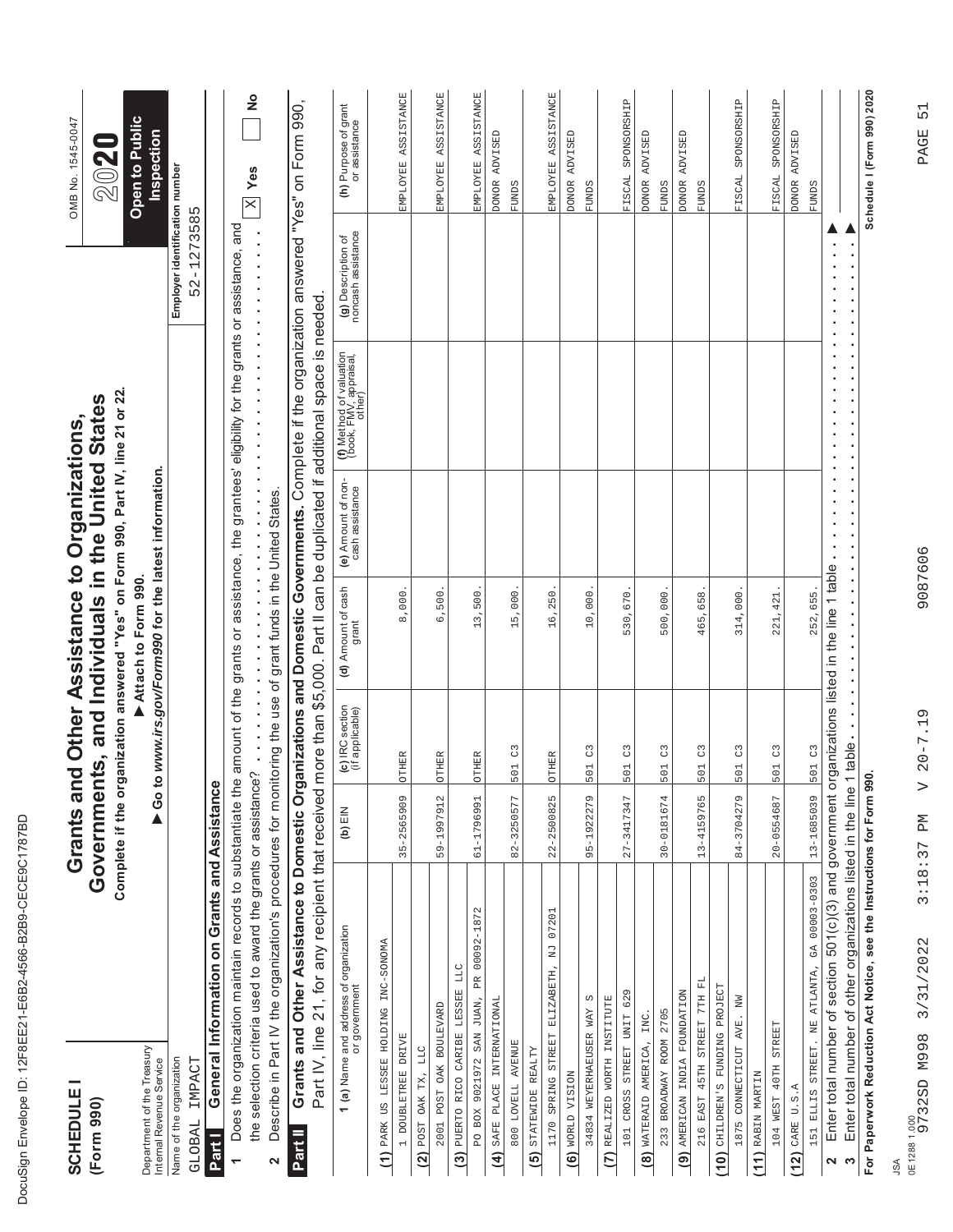| ı<br>I      |
|-------------|
| ١           |
| ֚֬<br>Ì     |
|             |
| ١           |
|             |
| I           |
| ¢<br>l<br>ĺ |
| ¢<br>l      |
| I<br>l      |
| ١<br>Í<br>ı |
| ١<br>ı      |
| I           |
| Ì<br>ĥ      |
| I           |
|             |
| ١<br>ı<br>I |
| Ì           |
| ī           |
| Ó           |
| I<br>I      |
| ı           |
| Ó<br>l<br>ı |
| ١           |
|             |
| Í<br>I<br>ı |
|             |
|             |
| ı<br>l      |
|             |
| ı           |
|             |
| ١           |
| I<br>l      |
|             |
|             |
| Í           |

| <b>SCHEDULE</b><br>(Form 990)                                      |                                                                                                                                                                                                                                                        |                  |                                       | Complete if the organization answered "Yes" on Form 990, Part IV, line 21 or 22.<br>Governments, and Individuals in the United States<br>Grants and Other Assistance to Organizations, |                                       |                                                                                                 |                                              | OMB No. 1545-0047<br>202              |
|--------------------------------------------------------------------|--------------------------------------------------------------------------------------------------------------------------------------------------------------------------------------------------------------------------------------------------------|------------------|---------------------------------------|----------------------------------------------------------------------------------------------------------------------------------------------------------------------------------------|---------------------------------------|-------------------------------------------------------------------------------------------------|----------------------------------------------|---------------------------------------|
| Department of the Treasury<br>Internal Revenue Service             |                                                                                                                                                                                                                                                        |                  |                                       | Go to www.irs.gov/Form990 for the latest information.<br>Attach to Form 990.                                                                                                           |                                       |                                                                                                 |                                              | Open to Public<br>Inspection          |
| IMPACT<br>Name of the organization<br>GLOBAL                       |                                                                                                                                                                                                                                                        |                  |                                       |                                                                                                                                                                                        |                                       |                                                                                                 | Employer identification number<br>52-1273585 |                                       |
| <b>Part I</b>                                                      | General Information on Grants and Assistance                                                                                                                                                                                                           |                  |                                       |                                                                                                                                                                                        |                                       |                                                                                                 |                                              |                                       |
|                                                                    | Does the organization maintain records to substantiate the<br>the selection criteria used to award the grants or assistance                                                                                                                            |                  |                                       |                                                                                                                                                                                        |                                       | amount of the grants or assistance, the grantees' eligibility for the grants or assistance, and |                                              | $\frac{1}{2}$<br>$\mathbb{X}$ Yes     |
| 2                                                                  |                                                                                                                                                                                                                                                        |                  | $\frac{1}{2}$                         |                                                                                                                                                                                        |                                       |                                                                                                 |                                              |                                       |
| Part II                                                            | Grants and Other Assistance to Domestic Organizations and Domestic Governments. Complete if the organization answered<br>Part IV, line 21, for any recipient that received more than \$5,000. Part II can be duplicated if additional space is needed. |                  |                                       |                                                                                                                                                                                        |                                       |                                                                                                 |                                              | "Yes" on Form 990,                    |
|                                                                    | <b>1 (a)</b> Name and address of organization<br>or government                                                                                                                                                                                         | (b) $EIN$        | (c) IRC section<br>(if applicable)    | (d) Amount of cash<br>grant                                                                                                                                                            | (e) Amount of non-<br>cash assistance | (f) Method of valuation<br>(book, FMV, appraisal,<br>other)                                     | (g) Description of<br>noncash assistance     | (h) Purpose of grant<br>or assistance |
| (1) EDUFLACK STRATEGIES                                            |                                                                                                                                                                                                                                                        |                  |                                       |                                                                                                                                                                                        |                                       |                                                                                                 |                                              |                                       |
|                                                                    | 85 WARWICK RD WEST WINDSOR, NJ 08550                                                                                                                                                                                                                   | 61-1592000       | C <sup>3</sup><br>501                 | 156,890.                                                                                                                                                                               |                                       |                                                                                                 |                                              | FISCAL SPONSORSHIP                    |
|                                                                    | (2) CROSSROADS GLOBAL VILLAGE (US) LIMITED<br>1732 1ST AVE. NEW YORK, NY 00001-0128                                                                                                                                                                    | 46-5354749       | C<br>$\frac{1}{2}$                    | 148,550                                                                                                                                                                                |                                       |                                                                                                 |                                              | FISCAL SPONSORSHIP                    |
| (3) COMMIT MEDIA LLC                                               |                                                                                                                                                                                                                                                        |                  |                                       |                                                                                                                                                                                        |                                       |                                                                                                 |                                              |                                       |
|                                                                    | 55 FIFTH AVENUE NEW YORK, NY 00001-00003                                                                                                                                                                                                               | $20 - 2498154$   | C <sup>3</sup><br>$\frac{1}{2}$<br>L۲ | 140,000                                                                                                                                                                                |                                       |                                                                                                 |                                              | FISCAL SPONSORSHIP                    |
| (4) KAIZEN ANALYTIX LLC                                            |                                                                                                                                                                                                                                                        |                  |                                       |                                                                                                                                                                                        |                                       |                                                                                                 |                                              |                                       |
| 2 RAVINIA DRIVE NE ATLANTA,                                        | GA 00003-0346                                                                                                                                                                                                                                          | 47-5497580       | $\mathcal{C}^3$<br>501                | 99,516                                                                                                                                                                                 |                                       |                                                                                                 |                                              | FISCAL SPONSORSHIP                    |
| (5) WATER MISSIONS INTERNATIONAL                                   |                                                                                                                                                                                                                                                        |                  |                                       |                                                                                                                                                                                        |                                       |                                                                                                 |                                              | DONOR ADVISED                         |
| 1150 MOLLY GREENE WAY                                              |                                                                                                                                                                                                                                                        | 57-1116978       | C<br>501                              | 84,009                                                                                                                                                                                 |                                       |                                                                                                 |                                              | <b>FUNDS</b>                          |
| THE HOWARD UNIVERSITY<br>$\widehat{S}$                             |                                                                                                                                                                                                                                                        |                  |                                       |                                                                                                                                                                                        |                                       |                                                                                                 |                                              | ADVISED<br><b>DONOR</b>               |
| 2244 10TH STREET NW                                                |                                                                                                                                                                                                                                                        | 53-0204707       | C <sup>3</sup><br>501                 | 75,000                                                                                                                                                                                 |                                       |                                                                                                 |                                              | <b>FUNDS</b>                          |
| (7) UNIVERSITY OF SOUTHERN CALIFORNIA                              |                                                                                                                                                                                                                                                        |                  |                                       |                                                                                                                                                                                        |                                       |                                                                                                 |                                              |                                       |
| 3470 TROUSDALE PKWY                                                |                                                                                                                                                                                                                                                        | 95-1642394       | C<br>501<br>- 130                     | 73,991                                                                                                                                                                                 |                                       |                                                                                                 |                                              | SPONSORSHIP<br>FISCAL                 |
| (8) URBAN STRATEGIES, LLC                                          |                                                                                                                                                                                                                                                        |                  |                                       |                                                                                                                                                                                        |                                       |                                                                                                 |                                              |                                       |
| 2341 9TH STREET SOUTH                                              |                                                                                                                                                                                                                                                        | 51-0443590       | C <sup>3</sup><br>501                 | 68,045                                                                                                                                                                                 |                                       |                                                                                                 |                                              | SPONSORSHIP<br>FISCAL                 |
| ICIVICS, INC<br>$\widehat{\mathbf{e}}$                             |                                                                                                                                                                                                                                                        |                  |                                       |                                                                                                                                                                                        |                                       |                                                                                                 |                                              |                                       |
|                                                                    | 1035 CAMBRIDGE ST CAMBRIDGE, MA 02141                                                                                                                                                                                                                  | 38-3796793       | C3<br>501                             | 67,500                                                                                                                                                                                 |                                       |                                                                                                 |                                              | FISCAL SPONSORSHIP                    |
| THE INITIATIVE ADVANCING THE BLUE<br>10808 RIVERWOOD DRIVE<br>(10) |                                                                                                                                                                                                                                                        | 85-1442661       | C<br>501                              | 36,000                                                                                                                                                                                 |                                       |                                                                                                 |                                              | FISCAL SPONSORSHIP                    |
| $\frac{1}{2}$                                                      | PHILIP W. JOHNSTON ASSOCIATES, LLC                                                                                                                                                                                                                     |                  |                                       |                                                                                                                                                                                        |                                       |                                                                                                 |                                              |                                       |
| 2 HERITAGE DR.                                                     | QUINCY, MA 02171                                                                                                                                                                                                                                       | 45-4231224       | 501 C3                                | 33,000.                                                                                                                                                                                |                                       |                                                                                                 |                                              | FISCAL SPONSORSHIP                    |
| GENERATION CITIZEN INC.<br>(12)                                    |                                                                                                                                                                                                                                                        |                  |                                       |                                                                                                                                                                                        |                                       |                                                                                                 |                                              |                                       |
|                                                                    | 110 WALL ST FL 5 NEW YORK, NY 00001-0005                                                                                                                                                                                                               | $27 - 2039522$   | 501 C3                                | 32,500.                                                                                                                                                                                |                                       |                                                                                                 |                                              | SPONSORSHIP<br>FISCAL                 |
| $\boldsymbol{\sim}$                                                | Enter total number of section $501(c)(3)$ and government organizations listed in the line 1 table                                                                                                                                                      |                  |                                       |                                                                                                                                                                                        | $\blacksquare$<br>$\blacksquare$      |                                                                                                 | $\blacksquare$                               |                                       |
| $\infty$                                                           | Enter total number of other organizations listed in the line                                                                                                                                                                                           |                  | table.                                |                                                                                                                                                                                        |                                       |                                                                                                 |                                              |                                       |
|                                                                    | For Paperwork Reduction Act Notice, see the Instructions for Form 990.                                                                                                                                                                                 |                  |                                       |                                                                                                                                                                                        |                                       |                                                                                                 |                                              | Schedule I (Form 990) 2020            |
| ₹                                                                  |                                                                                                                                                                                                                                                        |                  |                                       |                                                                                                                                                                                        |                                       |                                                                                                 |                                              |                                       |
| 0E12881.000<br>9732SD M998                                         | 3:18:37 PM<br>3/31/2022                                                                                                                                                                                                                                | $\triangleright$ | $20 - 7.19$                           | 9087606                                                                                                                                                                                |                                       |                                                                                                 |                                              | 52<br>PAGE                            |
|                                                                    |                                                                                                                                                                                                                                                        |                  |                                       |                                                                                                                                                                                        |                                       |                                                                                                 |                                              |                                       |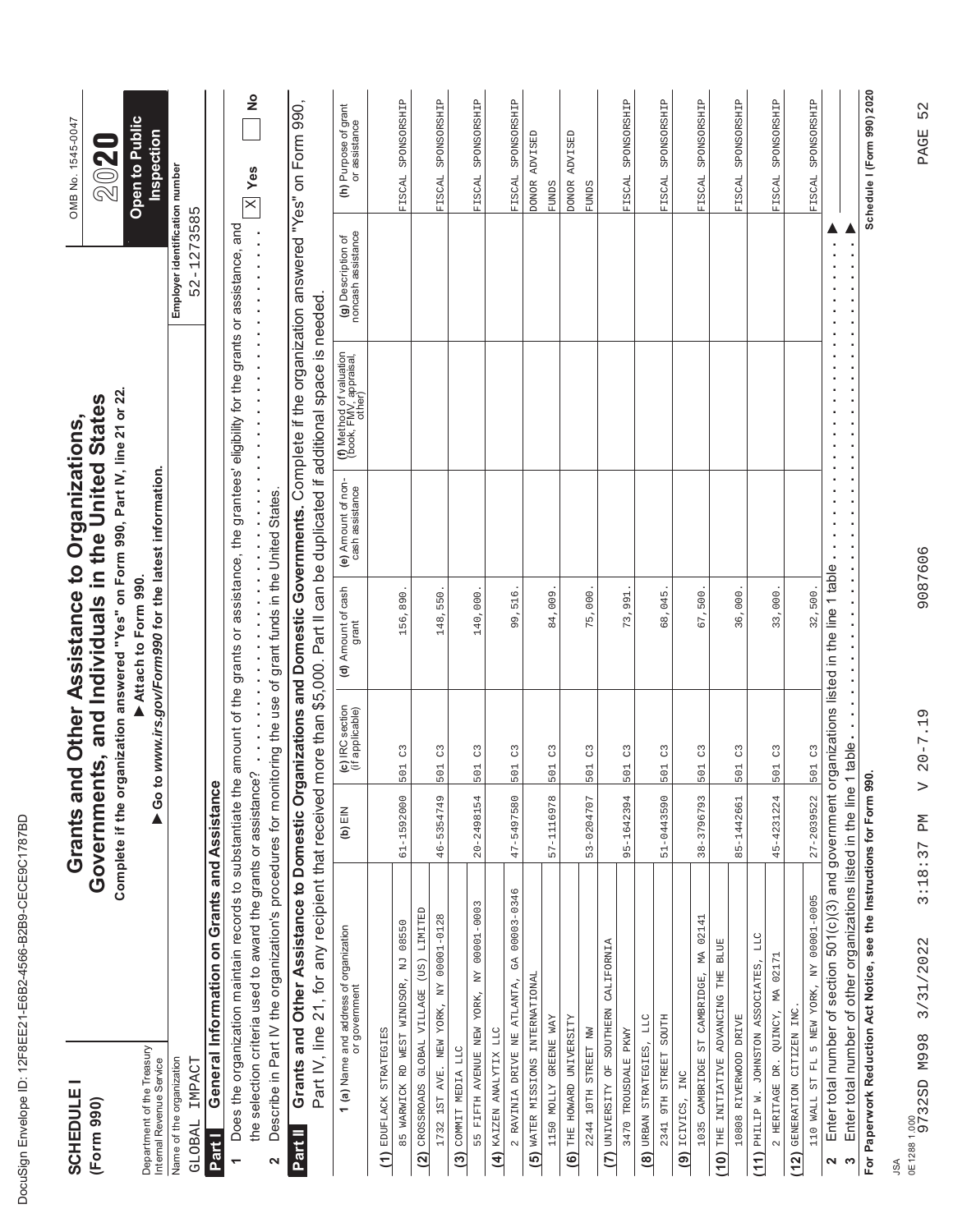| l<br>١<br>ĺ<br>١<br>Ì<br>d |
|----------------------------|
|                            |
| l<br>l<br>ı<br>I<br>l      |
| I<br>Ó<br>l<br>I<br>I      |
| l<br>ı<br>I<br>ı           |
| ļ<br>ı                     |
| I<br>l<br>I<br>¢           |
| i<br>١<br>I                |
| l<br>ı<br>I<br>ı<br>l<br>Ì |
| I                          |
| l                          |
| I                          |
| ١<br>I<br>l                |
| ĺ                          |

| <b>SCHEDULE</b><br>(Form 990)                                                   |                                                                                                                                                                                 | Grants an<br>Governmen |                                    | ts, and Individuals in the United States<br>d Other Assistance to Organizations,                                                                                |                                                 |                                                                                                       |                                                                                                                                         | OMB No. 1545-0047                            |
|---------------------------------------------------------------------------------|---------------------------------------------------------------------------------------------------------------------------------------------------------------------------------|------------------------|------------------------------------|-----------------------------------------------------------------------------------------------------------------------------------------------------------------|-------------------------------------------------|-------------------------------------------------------------------------------------------------------|-----------------------------------------------------------------------------------------------------------------------------------------|----------------------------------------------|
| Department of the Treasury                                                      |                                                                                                                                                                                 |                        |                                    | Complete if the organization answered "Yes" on Form 990, Part IV, line 21 or 22<br>Go to www.irs.gov/Form990 for the latest information.<br>Attach to Form 990. |                                                 |                                                                                                       |                                                                                                                                         | Open to Public<br>Inspection<br>2020         |
| Name of the organization<br>IMPACT<br>Internal Revenue Service<br><b>GLOBAL</b> |                                                                                                                                                                                 |                        |                                    |                                                                                                                                                                 |                                                 |                                                                                                       | Employer identification number<br>$-1273585$<br>$\mathbf{\sim}$<br>LO                                                                   |                                              |
| Part I                                                                          | General Information on Grants and Assistance                                                                                                                                    |                        |                                    |                                                                                                                                                                 |                                                 |                                                                                                       |                                                                                                                                         |                                              |
| $\overline{ }$                                                                  | Does the organization maintain records to substantiate the amount of the grants or assistance, the grantees' eligibility for the grants or assistance, and                      |                        |                                    |                                                                                                                                                                 |                                                 |                                                                                                       |                                                                                                                                         |                                              |
| $\mathbf{\Omega}$                                                               | Describe in Part IV the organization's procedures for monitoring the use of grant funds in the United States.<br>the selection criteria used to award the grants or assistance? |                        |                                    |                                                                                                                                                                 | $\blacksquare$                                  | $\frac{1}{2}$<br>$\blacksquare$<br>$\frac{1}{2}$<br>$\blacksquare$<br>$\blacksquare$<br>$\frac{1}{2}$ | $\frac{1}{\pi}$<br>$\blacksquare$<br>$\blacksquare$<br>$\blacksquare$<br>$\ddot{\phantom{0}}$<br>$\blacksquare$<br>$\blacksquare$<br>ò, | $\frac{1}{2}$<br>$\overline{\mathbb{X}}$ Yes |
| Part IV, line<br>Part II                                                        | Grants and Other Assistance to Domestic Organizations and Domestic Governments. Complete if the organization answered "Yes" on Form 990,<br>21, for any recipient that received |                        | more than                          |                                                                                                                                                                 |                                                 | \$5,000. Part II can be duplicated if additional space is needed                                      |                                                                                                                                         |                                              |
|                                                                                 | <b>1 (a)</b> Name and address of organization<br>or government                                                                                                                  | (b) $EIN$              | (c) IRC section<br>(if applicable) | (d) Amount of cash<br>grant                                                                                                                                     | (e) Amount of non-<br>cash assistance           | (f) Method of valuation<br>(book, FMV, appraisal,<br>other)                                           | (g) Description of<br>noncash assistance                                                                                                | (h) Purpose of grant<br>or assistance        |
| (1) ADAM SHAPIRO PUBLIC RELATIONS LLC                                           |                                                                                                                                                                                 |                        |                                    |                                                                                                                                                                 |                                                 |                                                                                                       |                                                                                                                                         |                                              |
| (2) MOBILES FOR EDUCATION ALLIANCE<br>CHURCH STREET NW<br>1401                  |                                                                                                                                                                                 | 27-0208523             | $_{\rm C}^{\rm 2}$<br>501          | 25,500                                                                                                                                                          |                                                 |                                                                                                       |                                                                                                                                         | SPONSORSHIP<br>FISCAL                        |
| 4401 WILSON BOULEVARD                                                           |                                                                                                                                                                                 | 85-2645889             | C3<br>501                          | 25,262                                                                                                                                                          |                                                 |                                                                                                       |                                                                                                                                         | SPONSORSHIP<br>FISCAL                        |
| CENTER FOR GRIEVING CHILDREN<br>(3)                                             |                                                                                                                                                                                 |                        |                                    |                                                                                                                                                                 |                                                 |                                                                                                       |                                                                                                                                         | DONOR ADVISED                                |
| 555 FOREST                                                                      | AVENUE PORTLAND, ME 04101                                                                                                                                                       | $01 - 0431501$         | C<br>501                           | 25,000                                                                                                                                                          |                                                 |                                                                                                       |                                                                                                                                         | <b>FUNDS</b>                                 |
| $\overline{4}$                                                                  | CHILDREN'S NUTRITION PROGRAM OF HAITI                                                                                                                                           |                        |                                    |                                                                                                                                                                 |                                                 |                                                                                                       |                                                                                                                                         | ADVISED<br><b>DONOR</b>                      |
|                                                                                 | PO BOX 3720 CHATTANOOGA, TN 00003-7404                                                                                                                                          | 20-1394468             | $\mathcal{C}^3$<br>501             | 25,000                                                                                                                                                          |                                                 |                                                                                                       |                                                                                                                                         | <b>FUNDS</b>                                 |
| SAINT JOSEPH'S COLLEGE<br>(5)                                                   |                                                                                                                                                                                 |                        |                                    |                                                                                                                                                                 |                                                 |                                                                                                       |                                                                                                                                         | <b>ADVISED</b><br><b>DONOR</b>               |
|                                                                                 | 278 WHITES BRIDGE ROAD STANDISH, ME 04084                                                                                                                                       | $01 - 0212542$         | C3<br>501                          | 25,000                                                                                                                                                          |                                                 |                                                                                                       |                                                                                                                                         | <b>FUNDS</b>                                 |
| (6) TULSA COMMUNITY FOUNDATION                                                  |                                                                                                                                                                                 |                        |                                    |                                                                                                                                                                 |                                                 |                                                                                                       |                                                                                                                                         | ADVISED<br><b>DONOR</b>                      |
| 7030 S. YALE AVE.,                                                              | SUITE 600                                                                                                                                                                       | 73-1554474             | $_{\rm C}^{\rm 3}$<br>501          | 25,000                                                                                                                                                          |                                                 |                                                                                                       |                                                                                                                                         | <b>FUNDS</b>                                 |
| (7) TEAM AFGHAN POWER                                                           |                                                                                                                                                                                 |                        |                                    |                                                                                                                                                                 |                                                 |                                                                                                       |                                                                                                                                         |                                              |
| 6951 JEREMIAH COURT MANASSAS,                                                   | 20111<br>VĄ                                                                                                                                                                     | 35-2614340             | C<br>501                           | 23,246                                                                                                                                                          |                                                 |                                                                                                       |                                                                                                                                         | SPONSORSHIP<br>FISCAL                        |
| CHANGING OUR WORLD,<br>$\frac{2}{3}$                                            | INC.                                                                                                                                                                            |                        |                                    |                                                                                                                                                                 |                                                 |                                                                                                       |                                                                                                                                         |                                              |
| 1285 AVENUE OF THE AMERICAS                                                     |                                                                                                                                                                                 | 91-1712142             | $\mathcal{C}^3$<br>501             | 20,880                                                                                                                                                          |                                                 |                                                                                                       |                                                                                                                                         | SPONSORSHIP<br>FISCAL                        |
| COLUMBIA HOSPITALITY,<br>$\overline{1}$                                         | INC.                                                                                                                                                                            |                        |                                    |                                                                                                                                                                 |                                                 |                                                                                                       |                                                                                                                                         |                                              |
| 2200 ALASKAN WAY SUITE 200<br>(10) THE SHARE TRUST LLC                          |                                                                                                                                                                                 | $032 - 50 - 6192$      | CORP<br>Ü                          | 19,763                                                                                                                                                          |                                                 |                                                                                                       |                                                                                                                                         | EMPLOYEE ASSISTANCE                          |
| 310 DEDHAM ST. DOVER, MA 02030                                                  |                                                                                                                                                                                 | 91-1712142             | $\mathcal{C}^3$<br>501             | 18,000                                                                                                                                                          |                                                 |                                                                                                       |                                                                                                                                         | SPONSORSHIP<br>FISCAL                        |
| BMS PARTNERS LLC<br>(11)                                                        |                                                                                                                                                                                 |                        |                                    |                                                                                                                                                                 |                                                 |                                                                                                       |                                                                                                                                         |                                              |
| 4101 DAVIE ROAD EXTENSION                                                       |                                                                                                                                                                                 | $032 - 50 - 6192$      | 501 C3                             | 17,200.                                                                                                                                                         |                                                 |                                                                                                       |                                                                                                                                         | FISCAL SPONSORSHIP                           |
| THISTLE FARMS, INC.<br>(12)                                                     |                                                                                                                                                                                 |                        |                                    |                                                                                                                                                                 |                                                 |                                                                                                       |                                                                                                                                         | DONOR ADVISED                                |
|                                                                                 | 5122 CHARLOTTE AVENUE NASHVILLE, TN 37209                                                                                                                                       | 01-0650833             | C CORP                             | 15,000                                                                                                                                                          |                                                 |                                                                                                       |                                                                                                                                         | <b>FUNDS</b>                                 |
| 2<br>S                                                                          | Enter total number of section 501(c)(3) and government organizations listed in the line 1 table<br>Enter total number of other organizations listed in the line                 |                        | 1 table                            | ä                                                                                                                                                               | ×<br>$\blacksquare$<br>×<br>×<br>$\blacksquare$ |                                                                                                       | ×                                                                                                                                       |                                              |
|                                                                                 | For Paperwork Reduction Act Notice, see the Instructions for Form 990.                                                                                                          |                        |                                    |                                                                                                                                                                 |                                                 |                                                                                                       |                                                                                                                                         | Schedule I (Form 990) 2020                   |
| ₹                                                                               |                                                                                                                                                                                 |                        |                                    |                                                                                                                                                                 |                                                 |                                                                                                       |                                                                                                                                         |                                              |
| 0E12881.000<br>9732SD M998                                                      | 3:18:37<br>3/31/2022                                                                                                                                                            | $\triangleright$<br>Md | $\frac{19}{1}$<br>$20 - 7$         | 9087606                                                                                                                                                         |                                                 |                                                                                                       |                                                                                                                                         | 53<br>PAGE                                   |
|                                                                                 |                                                                                                                                                                                 |                        |                                    |                                                                                                                                                                 |                                                 |                                                                                                       |                                                                                                                                         |                                              |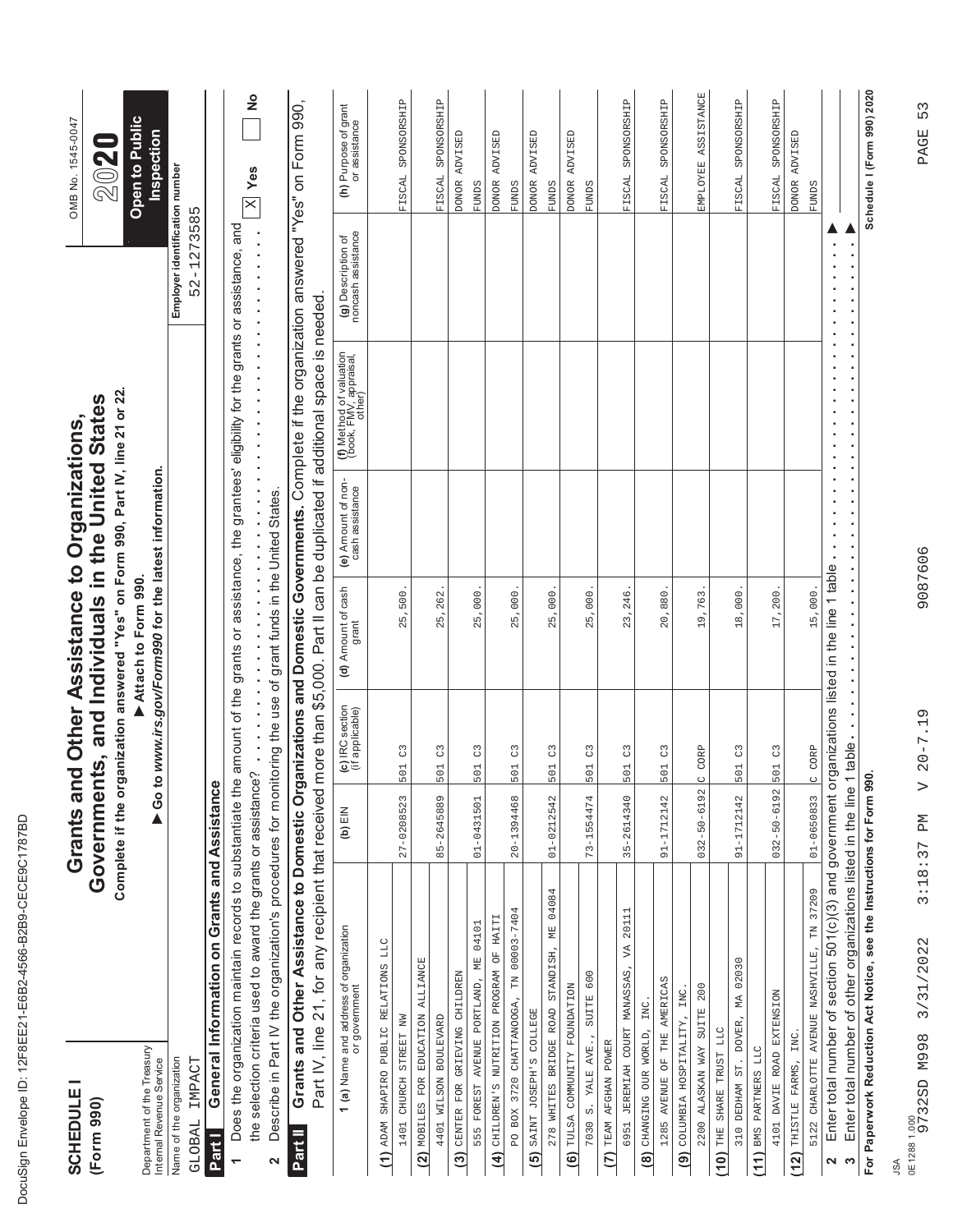| Ĺ<br>J                                                                                                              |
|---------------------------------------------------------------------------------------------------------------------|
| ĺ<br>١<br>ı                                                                                                         |
| d<br>ı                                                                                                              |
| O<br>۱                                                                                                              |
| ١                                                                                                                   |
| l<br>¢<br>l                                                                                                         |
| I<br>¢                                                                                                              |
| I<br>١                                                                                                              |
| Í<br>ı<br>١                                                                                                         |
| ı                                                                                                                   |
| Ì<br>d                                                                                                              |
| I<br>l                                                                                                              |
| Ì<br>I                                                                                                              |
| ı<br>¢                                                                                                              |
| ĺ<br>ı                                                                                                              |
| l<br>I<br>l<br>J<br>l                                                                                               |
| I                                                                                                                   |
| Ì                                                                                                                   |
| ı<br>Ó                                                                                                              |
| ı<br>Ì                                                                                                              |
|                                                                                                                     |
| ı<br>١                                                                                                              |
|                                                                                                                     |
| ĺ<br>and the state of the state of the state of the state of the state of the state of the state of the state of th |
|                                                                                                                     |
| ١<br>Ó<br>֠                                                                                                         |
|                                                                                                                     |
| ı                                                                                                                   |

| <b>SCHEDULE</b><br>(Form 990)                          |                                                                                                                                                                                                 |                  |                                    | Complete if the organization answered "Yes" on Form 990, Part IV, line 21 or 22.<br>Governments, and Individuals in the United States<br>Grants and Other Assistance to Organizations, |                                       |                                                                                                 |                                              | OMB No. 1545-0047<br>202              |
|--------------------------------------------------------|-------------------------------------------------------------------------------------------------------------------------------------------------------------------------------------------------|------------------|------------------------------------|----------------------------------------------------------------------------------------------------------------------------------------------------------------------------------------|---------------------------------------|-------------------------------------------------------------------------------------------------|----------------------------------------------|---------------------------------------|
| Department of the Treasury<br>Internal Revenue Service |                                                                                                                                                                                                 |                  |                                    | Go to www.irs.gov/Form990 for the latest information.<br>Attach to Form 990.                                                                                                           |                                       |                                                                                                 |                                              | Open to Public<br><b>Inspection</b>   |
| IMPACT<br>Name of the organization<br>GLOBAL           |                                                                                                                                                                                                 |                  |                                    |                                                                                                                                                                                        |                                       |                                                                                                 | Employer identification number<br>52-1273585 |                                       |
| <b>Part I</b>                                          | General Information on Grants and Assistance                                                                                                                                                    |                  |                                    |                                                                                                                                                                                        |                                       |                                                                                                 |                                              |                                       |
|                                                        | Does the organization maintain records to substantiate the                                                                                                                                      |                  |                                    |                                                                                                                                                                                        |                                       | amount of the grants or assistance, the grantees' eligibility for the grants or assistance, and |                                              | $\frac{1}{2}$<br>$\mathbb{X}$ Yes     |
| 2                                                      | the selection criteria used to award the grants or assistance                                                                                                                                   |                  | $\frac{1}{2}$                      |                                                                                                                                                                                        |                                       |                                                                                                 |                                              |                                       |
| Part II                                                | Grants and Other Assistance to Domestic Organizations and Domestic Governments. Complete if the organization answered                                                                           |                  |                                    |                                                                                                                                                                                        |                                       |                                                                                                 |                                              | "Yes" on Form 990,                    |
|                                                        | Part IV, line 21, for any recipient that received more than \$5,000. Part II can be duplicated if additional space is needed.<br><b>1 (a)</b> Name and address of organization<br>or government | (b) $EIN$        | (c) IRC section<br>(if applicable) | (d) Amount of cash<br>grant                                                                                                                                                            | (e) Amount of non-<br>cash assistance | (f) Method of valuation<br>(book, FMV, appraisal,<br>other)                                     | (g) Description of<br>noncash assistance     | (h) Purpose of grant<br>or assistance |
|                                                        |                                                                                                                                                                                                 |                  |                                    |                                                                                                                                                                                        |                                       |                                                                                                 |                                              |                                       |
| $(1)$ NOBLE                                            |                                                                                                                                                                                                 |                  |                                    |                                                                                                                                                                                        |                                       |                                                                                                 |                                              |                                       |
| 4609 PINECREST OFFICE                                  | PARK DR                                                                                                                                                                                         | 58-2050089       | C <sup>3</sup><br>501              | 10,000                                                                                                                                                                                 |                                       |                                                                                                 |                                              | FISCAL SPONSORSHIP                    |
| $(2)$ NORTH TEXAS FOOD BANK                            |                                                                                                                                                                                                 |                  |                                    |                                                                                                                                                                                        |                                       |                                                                                                 |                                              |                                       |
| 3677 MAPLESHADE LANE PLANO, TX                         | 75075                                                                                                                                                                                           | 52-1165531       | $\mathcal{C}^3$<br>501             | 17,197                                                                                                                                                                                 |                                       |                                                                                                 |                                              | FISCAL SPONSORSHIP                    |
| $(3)$ UNICEF                                           |                                                                                                                                                                                                 |                  |                                    |                                                                                                                                                                                        |                                       |                                                                                                 |                                              | DONOR ADVISED                         |
| 750 NORTH SAINT PAUL ST DALLAS,                        | 75201<br>$\overline{\text{r}}$                                                                                                                                                                  | 75-1785357       | $\frac{3}{2}$<br>501               | 17,510                                                                                                                                                                                 |                                       |                                                                                                 |                                              | <b>FUNDS</b>                          |
| (4) FRONTRUNNER PRODUCTIONS                            |                                                                                                                                                                                                 |                  |                                    |                                                                                                                                                                                        |                                       |                                                                                                 |                                              |                                       |
| 4081 SEAPORT BLVD.                                     | WEST                                                                                                                                                                                            | 13-1760110       | <b>OTHER</b>                       | 6,125                                                                                                                                                                                  |                                       |                                                                                                 |                                              | FISCAL SPONSORSHIP                    |
| (5) MISSIONARY FLIGHTS INTERNATIONAL                   |                                                                                                                                                                                                 |                  |                                    |                                                                                                                                                                                        |                                       |                                                                                                 |                                              |                                       |
| 3170 AIRMAN'S DRIVE FORT PIERCE,                       | 34946<br>F <sub>L</sub>                                                                                                                                                                         | 80-0176956       | <b>OTHER</b>                       | 6,094                                                                                                                                                                                  |                                       |                                                                                                 |                                              | SPONSORSHIP<br>FISCAL                 |
| (6) GOODMATCH INC. (DBA GRAPEVINE)                     |                                                                                                                                                                                                 |                  |                                    |                                                                                                                                                                                        |                                       |                                                                                                 |                                              |                                       |
| 305 WEST BROADWAY #110 NEW YORK,                       | 10013<br>$\rm \Sigma$                                                                                                                                                                           | 84-2463694       | C CORP                             | 20,010                                                                                                                                                                                 |                                       |                                                                                                 |                                              | SPONSORSHIP<br>FISCAL                 |
| AMERICAN HEART ASSOCIATION / IOWA<br>$\tilde{c}$       |                                                                                                                                                                                                 |                  |                                    |                                                                                                                                                                                        |                                       |                                                                                                 |                                              | DONOR ADVISED                         |
| 076# AMME NAOLSEM 0009                                 |                                                                                                                                                                                                 | 82-1969718       | 501C3                              | 5,040                                                                                                                                                                                  |                                       |                                                                                                 |                                              | <b>FUNDS</b>                          |
| (8) MAKE-A-WISH FOUNDATION OF AMERICA                  |                                                                                                                                                                                                 |                  |                                    |                                                                                                                                                                                        |                                       |                                                                                                 |                                              | ADVISED<br><b>DONOR</b>               |
|                                                        | 6555 ROCK SPRING DRIVE BETHESDA, MD 20817                                                                                                                                                       | 13-5613797       | 501C3                              | 17,538                                                                                                                                                                                 |                                       |                                                                                                 |                                              | <b>FUNDS</b>                          |
| (9) AMERICAN RED CROSS                                 |                                                                                                                                                                                                 |                  |                                    |                                                                                                                                                                                        |                                       |                                                                                                 |                                              | ADVISED<br><b>DONOR</b>               |
| 8550 ARLINGTON BLVD FAIRFAX, VA                        | 22031                                                                                                                                                                                           | 52-1306075       | 501C3                              | 52,008                                                                                                                                                                                 |                                       |                                                                                                 |                                              | <b>FUNDS</b>                          |
| KANSAS CHILDRENS SERVICE LEAGUE<br>(10)                |                                                                                                                                                                                                 |                  |                                    |                                                                                                                                                                                        |                                       |                                                                                                 |                                              | ADVISED<br><b>DONOR</b>               |
|                                                        | 3545 SOUTHWEST 5TH STREET TOPEKA, KS 66606                                                                                                                                                      | 53-0196605       | 501C3                              | 16,205                                                                                                                                                                                 |                                       |                                                                                                 |                                              | <b>FUNDS</b>                          |
| GIVEDIRECTLY INC<br>$\frac{1}{2}$                      |                                                                                                                                                                                                 |                  |                                    |                                                                                                                                                                                        |                                       |                                                                                                 |                                              | ADVISED<br><b>DONOR</b>               |
|                                                        | CHURCH STREET STATION NEW YORK, NY 10008                                                                                                                                                        | 48-0543749       | 501C3                              | 49,639                                                                                                                                                                                 |                                       |                                                                                                 |                                              | <b>FUNDS</b>                          |
| AUTISM SOCIETY OF MAINE<br>(12)                        |                                                                                                                                                                                                 |                  |                                    |                                                                                                                                                                                        |                                       |                                                                                                 |                                              | DONOR ADVISED                         |
|                                                        | 72 MAIN ST STE B WINTHROP, ME 04364-1494                                                                                                                                                        | 27-1661997       | 501C3                              | 13,776.                                                                                                                                                                                |                                       |                                                                                                 |                                              | <b>FUNDS</b>                          |
| $\boldsymbol{\sim}$<br>$\infty$                        | Enter total number of section 501(c)(3) and government organizations listed in the line 1 table<br>Enter total number of other organizations listed in the line                                 |                  | table.                             |                                                                                                                                                                                        | $\blacksquare$<br>$\blacksquare$      |                                                                                                 | ×<br>$\blacksquare$                          |                                       |
|                                                        | For Paperwork Reduction Act Notice, see the Instructions for Form 990.                                                                                                                          |                  |                                    |                                                                                                                                                                                        |                                       |                                                                                                 |                                              | Schedule I (Form 990) 2020            |
| ₹                                                      |                                                                                                                                                                                                 |                  |                                    |                                                                                                                                                                                        |                                       |                                                                                                 |                                              |                                       |
| 0E12881.000<br>9732SD M998                             | 3:18:37 PM<br>3/31/2022                                                                                                                                                                         | $\triangleright$ | $20 - 7.19$                        | 9087606                                                                                                                                                                                |                                       |                                                                                                 |                                              | 54<br>PAGE                            |
|                                                        |                                                                                                                                                                                                 |                  |                                    |                                                                                                                                                                                        |                                       |                                                                                                 |                                              |                                       |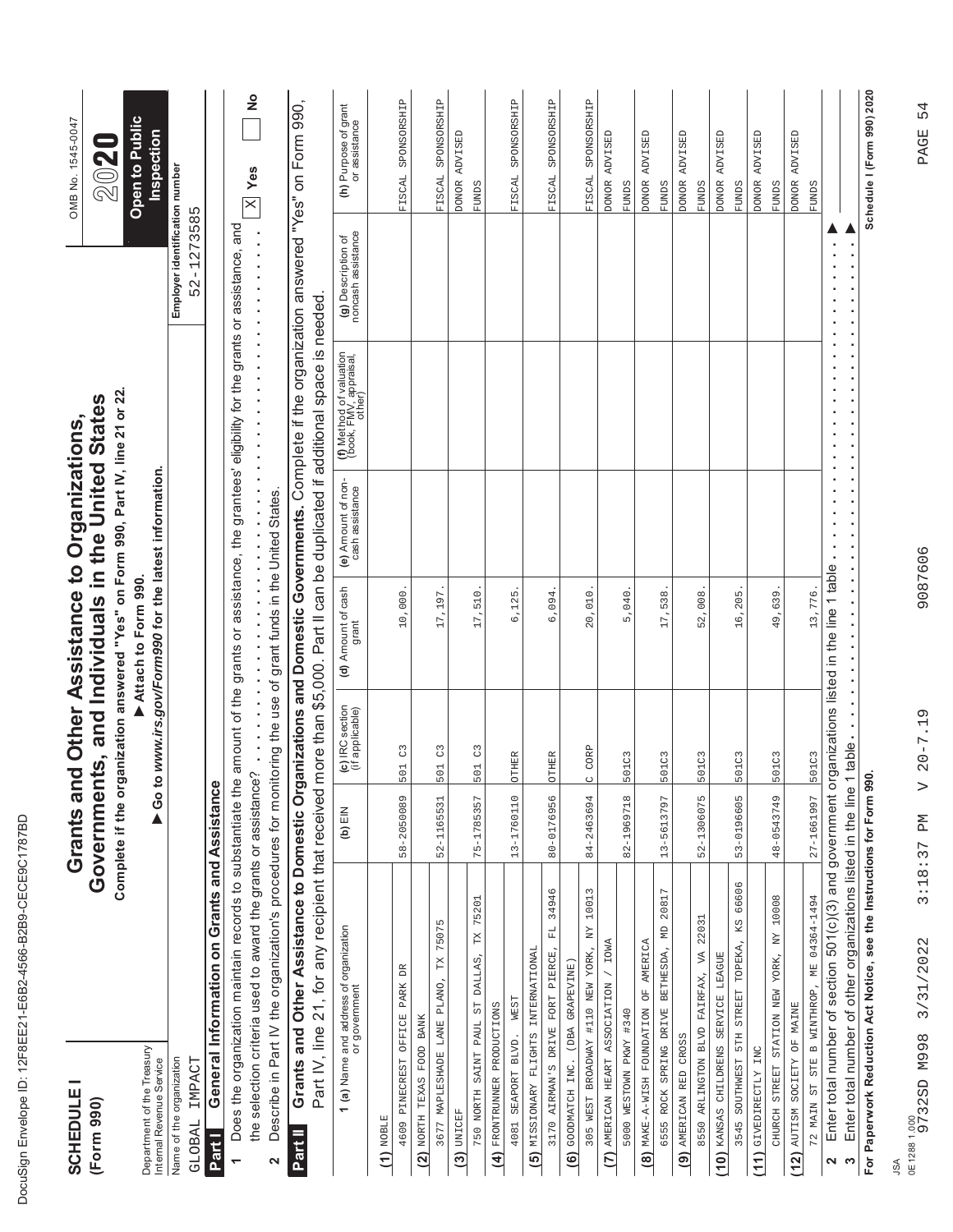| ı<br>۱                                                                                                                         |
|--------------------------------------------------------------------------------------------------------------------------------|
| ĺ<br>١<br>ı                                                                                                                    |
| ¢                                                                                                                              |
| Ç<br>ı                                                                                                                         |
| ١<br>l                                                                                                                         |
| Ó                                                                                                                              |
| ĺ<br>O                                                                                                                         |
| I<br>¢                                                                                                                         |
| ı<br>ı<br>١                                                                                                                    |
| Í<br><b>STATE OF STATE OF STATE OF STATE OF STATE OF STATE OF STATE OF STATE OF STATE OF STATE OF STATE OF STATE OF S</b><br>I |
| d<br>I<br>l                                                                                                                    |
| Ì<br>١                                                                                                                         |
| ı<br>I                                                                                                                         |
| ı                                                                                                                              |
| Ì<br>ı                                                                                                                         |
| l<br>ı<br>I<br>l                                                                                                               |
| Ì                                                                                                                              |
| ı<br>١                                                                                                                         |
| Í                                                                                                                              |
|                                                                                                                                |
| ı<br>١                                                                                                                         |
|                                                                                                                                |
| 1                                                                                                                              |
| ١                                                                                                                              |
| Ï<br>֠                                                                                                                         |
|                                                                                                                                |
| ı                                                                                                                              |

| ž<br>Grants and Other Assistance to Domestic Organizations and Domestic Governments. Complete if the organization answered "Yes" on Form 990,<br>(h) Purpose of grant<br>or assistance<br>Inspection<br>ADVISED<br>ADVISED<br>ADVISED<br>ADVISED<br>ADVISED<br>ADVISED<br>ADVISED<br>ADVISED<br>ADVISED<br>ADVISED<br>ADVISED<br>ADVISED<br>Employer identification number<br>$ \mathbf{x} $ Yes<br><b>DONOR</b><br><b>DONOR</b><br><b>DONOR</b><br><b>DONOR</b><br><b>DONOR</b><br><b>DONOR</b><br><b>DONOR</b><br><b>DONOR</b><br><b>DONOR</b><br><b>DONOR</b><br><b>DONOR</b><br><b>DONOR</b><br><b>FUNDS</b><br><b>FUNDS</b><br><b>FUNDS</b><br><b>FUNDS</b><br><b>FUNDS</b><br><b>FUNDS</b><br><b>FUNDS</b><br><b>FUNDS</b><br><b>FUNDS</b><br><b>FUNDS</b><br><b>FUNDS</b><br><b>FUNDS</b><br>52-1273585<br>Does the organization maintain records to substantiate the amount of the grants or assistance, the grantees' eligibility for the grants or assistance, and<br>$\frac{1}{2}$<br>(g) Description of<br>noncash assistance<br>ä,<br>more than \$5,000. Part II can be duplicated if additional space is needed.<br>×,<br>ò,<br>,,,,,,,,,,,,,,,,,,,,,<br>(f) Method of valuation<br>(book, FMV, appraisal,<br>other)<br>to www.irs.gov/Form990 for the latest information.<br>(e) Amount of non-<br>cash assistance<br>Describe in Part IV the organization's procedures for monitoring the use of grant funds in the United States.<br>ä<br>ä,<br>,,,,,,,,,,,,,,,,,,,,<br>Enter total number of section $501(c)(3)$ and government organizations listed in the line 1 table<br>Attach to Form 990.<br>(d) Amount of cash<br>grant<br>33,670.<br>7,600<br>34,714<br>16,152<br>5,337<br>28,020<br>15,273<br>21, 221<br>12,455<br>51,569<br>8,935<br>8,603<br>(c) IRC section<br>(if applicable)<br>1 table<br>501C3<br>501C3<br>501C3<br>501C3<br>501C3<br>501C3<br>501C3<br>501C3<br>501C3<br>501C3<br>501C3<br>501C3<br>the selection criteria used to award the grants or assistance?<br>For Paperwork Reduction Act Notice, see the Instructions for Form 990.<br>General Information on Grants and Assistance<br>Enter total number of other organizations listed in the line<br>$\triangleright$ Go t<br>Part IV, line 21, for any recipient that received<br>03-0546288<br>01-0407346<br>02-0257393<br>$02 - 0274509$<br>02-0350899<br>$02 - 0513344$<br>$03 - 0184260$<br>03-0219309<br>03-0264068<br>03-0309528<br>03-0362578<br>01-0865151<br>(b) $EIN$<br>SOC<br>HUMANE SOCIETY FOR GREATER NASHUA CORPORATI<br>SWI<br>80 IROQUOIS DR BRIGHTWATERS, NY 11718-1602<br>50 COLLEGE ST SOUTH HADLEY, MA 01075-1423<br>03106-1018<br>236 BOARDMAN ST MIDDLEBURY, VT 05753-8861<br>UNIVERSITY OF VERMONT MEDICAL CENTER INC<br>HOMEWARD BOUND, ADDISON COUNTY?S HUMANE<br>(11) MAGGIE FISCHER MEMORIAL GREAT SOUTH BAY<br>PO BOX 1105 MANCHESTER CENTER, VT 05255<br>ONI YTEAVENWORTH YTMUNH YTWOWNEVALLY<br>SCHOOL ST CLAREMONT, NH 03743-2561<br>FLAT ST BRATTLEBORO, VT 05301-3247<br>66043<br>BOYS & GIRLS CLUB OF BRATTLEBORO INC<br>PO BOX 459 SOUTH HERO, VT 05486-0459<br><b>1 (a)</b> Name and address of organization<br>or government<br>24 FERRY RD NASHUA, NH 03064-8109<br>PO BOX 820 LEBANON, NH 03766-0820<br>SOUTHERN NEW HAMPSHIRE UNIVERSITY<br>TRUSTEES OF MOUNT HOLYOKE COLLEGE<br>2500 N RIVER RD MANCHESTER, NH<br>100 W. GILMAN ROAD LANSING, KS<br>(6) MANCHESTER COMMUNITY LIBRARY<br>SHRINE MAPLE SUGAR BOWL INC<br>(4) TURNING POINTS NETWORK<br>DEVELOPMENT FOUNDATION<br>(10) VERMONTS CAMP TAKUMTA<br>Department of the Treasury<br>Internal Revenue Service<br>Name of the organization<br>IMPACT<br>GLOBAL<br>Part II<br>17<br>Part I<br>$\overline{1}$<br>(2)<br>$\overline{5}$<br>$\tilde{c}$<br>$\circledR$<br>$\boxed{3}$<br>$\overline{(\mathbf{9})}$<br>(12)<br>$\sim$<br>2<br>$\mathbf{\Omega}$ | <b>SCHEDULE</b><br>(Form 990) |  | Complete if the organization answered "Yes" on Form 990, Part IV, line 21 or 22.<br>Governments, and Individuals in the United States<br>Grants and Other Assistance to Organizations, |  | Open to Public<br>OMB No. 1545-0047<br>2020 |
|-----------------------------------------------------------------------------------------------------------------------------------------------------------------------------------------------------------------------------------------------------------------------------------------------------------------------------------------------------------------------------------------------------------------------------------------------------------------------------------------------------------------------------------------------------------------------------------------------------------------------------------------------------------------------------------------------------------------------------------------------------------------------------------------------------------------------------------------------------------------------------------------------------------------------------------------------------------------------------------------------------------------------------------------------------------------------------------------------------------------------------------------------------------------------------------------------------------------------------------------------------------------------------------------------------------------------------------------------------------------------------------------------------------------------------------------------------------------------------------------------------------------------------------------------------------------------------------------------------------------------------------------------------------------------------------------------------------------------------------------------------------------------------------------------------------------------------------------------------------------------------------------------------------------------------------------------------------------------------------------------------------------------------------------------------------------------------------------------------------------------------------------------------------------------------------------------------------------------------------------------------------------------------------------------------------------------------------------------------------------------------------------------------------------------------------------------------------------------------------------------------------------------------------------------------------------------------------------------------------------------------------------------------------------------------------------------------------------------------------------------------------------------------------------------------------------------------------------------------------------------------------------------------------------------------------------------------------------------------------------------------------------------------------------------------------------------------------------------------------------------------------------------------------------------------------------------------------------------------------------------------------------------------------------------------------------------------------------------------------------------------------------------------------------------------------------------------------------------------------------------------------------------------------------------------------------------------------------------------------------------------------------------------------------------------------------------------------------------------------------------------------------------------------------------------------------------------------------------------------|-------------------------------|--|----------------------------------------------------------------------------------------------------------------------------------------------------------------------------------------|--|---------------------------------------------|
|                                                                                                                                                                                                                                                                                                                                                                                                                                                                                                                                                                                                                                                                                                                                                                                                                                                                                                                                                                                                                                                                                                                                                                                                                                                                                                                                                                                                                                                                                                                                                                                                                                                                                                                                                                                                                                                                                                                                                                                                                                                                                                                                                                                                                                                                                                                                                                                                                                                                                                                                                                                                                                                                                                                                                                                                                                                                                                                                                                                                                                                                                                                                                                                                                                                                                                                                                                                                                                                                                                                                                                                                                                                                                                                                                                                                                                                           |                               |  |                                                                                                                                                                                        |  |                                             |
|                                                                                                                                                                                                                                                                                                                                                                                                                                                                                                                                                                                                                                                                                                                                                                                                                                                                                                                                                                                                                                                                                                                                                                                                                                                                                                                                                                                                                                                                                                                                                                                                                                                                                                                                                                                                                                                                                                                                                                                                                                                                                                                                                                                                                                                                                                                                                                                                                                                                                                                                                                                                                                                                                                                                                                                                                                                                                                                                                                                                                                                                                                                                                                                                                                                                                                                                                                                                                                                                                                                                                                                                                                                                                                                                                                                                                                                           |                               |  |                                                                                                                                                                                        |  |                                             |
|                                                                                                                                                                                                                                                                                                                                                                                                                                                                                                                                                                                                                                                                                                                                                                                                                                                                                                                                                                                                                                                                                                                                                                                                                                                                                                                                                                                                                                                                                                                                                                                                                                                                                                                                                                                                                                                                                                                                                                                                                                                                                                                                                                                                                                                                                                                                                                                                                                                                                                                                                                                                                                                                                                                                                                                                                                                                                                                                                                                                                                                                                                                                                                                                                                                                                                                                                                                                                                                                                                                                                                                                                                                                                                                                                                                                                                                           |                               |  |                                                                                                                                                                                        |  |                                             |
|                                                                                                                                                                                                                                                                                                                                                                                                                                                                                                                                                                                                                                                                                                                                                                                                                                                                                                                                                                                                                                                                                                                                                                                                                                                                                                                                                                                                                                                                                                                                                                                                                                                                                                                                                                                                                                                                                                                                                                                                                                                                                                                                                                                                                                                                                                                                                                                                                                                                                                                                                                                                                                                                                                                                                                                                                                                                                                                                                                                                                                                                                                                                                                                                                                                                                                                                                                                                                                                                                                                                                                                                                                                                                                                                                                                                                                                           |                               |  |                                                                                                                                                                                        |  |                                             |
|                                                                                                                                                                                                                                                                                                                                                                                                                                                                                                                                                                                                                                                                                                                                                                                                                                                                                                                                                                                                                                                                                                                                                                                                                                                                                                                                                                                                                                                                                                                                                                                                                                                                                                                                                                                                                                                                                                                                                                                                                                                                                                                                                                                                                                                                                                                                                                                                                                                                                                                                                                                                                                                                                                                                                                                                                                                                                                                                                                                                                                                                                                                                                                                                                                                                                                                                                                                                                                                                                                                                                                                                                                                                                                                                                                                                                                                           |                               |  |                                                                                                                                                                                        |  |                                             |
|                                                                                                                                                                                                                                                                                                                                                                                                                                                                                                                                                                                                                                                                                                                                                                                                                                                                                                                                                                                                                                                                                                                                                                                                                                                                                                                                                                                                                                                                                                                                                                                                                                                                                                                                                                                                                                                                                                                                                                                                                                                                                                                                                                                                                                                                                                                                                                                                                                                                                                                                                                                                                                                                                                                                                                                                                                                                                                                                                                                                                                                                                                                                                                                                                                                                                                                                                                                                                                                                                                                                                                                                                                                                                                                                                                                                                                                           |                               |  |                                                                                                                                                                                        |  |                                             |
|                                                                                                                                                                                                                                                                                                                                                                                                                                                                                                                                                                                                                                                                                                                                                                                                                                                                                                                                                                                                                                                                                                                                                                                                                                                                                                                                                                                                                                                                                                                                                                                                                                                                                                                                                                                                                                                                                                                                                                                                                                                                                                                                                                                                                                                                                                                                                                                                                                                                                                                                                                                                                                                                                                                                                                                                                                                                                                                                                                                                                                                                                                                                                                                                                                                                                                                                                                                                                                                                                                                                                                                                                                                                                                                                                                                                                                                           |                               |  |                                                                                                                                                                                        |  |                                             |
|                                                                                                                                                                                                                                                                                                                                                                                                                                                                                                                                                                                                                                                                                                                                                                                                                                                                                                                                                                                                                                                                                                                                                                                                                                                                                                                                                                                                                                                                                                                                                                                                                                                                                                                                                                                                                                                                                                                                                                                                                                                                                                                                                                                                                                                                                                                                                                                                                                                                                                                                                                                                                                                                                                                                                                                                                                                                                                                                                                                                                                                                                                                                                                                                                                                                                                                                                                                                                                                                                                                                                                                                                                                                                                                                                                                                                                                           |                               |  |                                                                                                                                                                                        |  |                                             |
|                                                                                                                                                                                                                                                                                                                                                                                                                                                                                                                                                                                                                                                                                                                                                                                                                                                                                                                                                                                                                                                                                                                                                                                                                                                                                                                                                                                                                                                                                                                                                                                                                                                                                                                                                                                                                                                                                                                                                                                                                                                                                                                                                                                                                                                                                                                                                                                                                                                                                                                                                                                                                                                                                                                                                                                                                                                                                                                                                                                                                                                                                                                                                                                                                                                                                                                                                                                                                                                                                                                                                                                                                                                                                                                                                                                                                                                           |                               |  |                                                                                                                                                                                        |  |                                             |
|                                                                                                                                                                                                                                                                                                                                                                                                                                                                                                                                                                                                                                                                                                                                                                                                                                                                                                                                                                                                                                                                                                                                                                                                                                                                                                                                                                                                                                                                                                                                                                                                                                                                                                                                                                                                                                                                                                                                                                                                                                                                                                                                                                                                                                                                                                                                                                                                                                                                                                                                                                                                                                                                                                                                                                                                                                                                                                                                                                                                                                                                                                                                                                                                                                                                                                                                                                                                                                                                                                                                                                                                                                                                                                                                                                                                                                                           |                               |  |                                                                                                                                                                                        |  |                                             |
|                                                                                                                                                                                                                                                                                                                                                                                                                                                                                                                                                                                                                                                                                                                                                                                                                                                                                                                                                                                                                                                                                                                                                                                                                                                                                                                                                                                                                                                                                                                                                                                                                                                                                                                                                                                                                                                                                                                                                                                                                                                                                                                                                                                                                                                                                                                                                                                                                                                                                                                                                                                                                                                                                                                                                                                                                                                                                                                                                                                                                                                                                                                                                                                                                                                                                                                                                                                                                                                                                                                                                                                                                                                                                                                                                                                                                                                           |                               |  |                                                                                                                                                                                        |  |                                             |
|                                                                                                                                                                                                                                                                                                                                                                                                                                                                                                                                                                                                                                                                                                                                                                                                                                                                                                                                                                                                                                                                                                                                                                                                                                                                                                                                                                                                                                                                                                                                                                                                                                                                                                                                                                                                                                                                                                                                                                                                                                                                                                                                                                                                                                                                                                                                                                                                                                                                                                                                                                                                                                                                                                                                                                                                                                                                                                                                                                                                                                                                                                                                                                                                                                                                                                                                                                                                                                                                                                                                                                                                                                                                                                                                                                                                                                                           |                               |  |                                                                                                                                                                                        |  |                                             |
|                                                                                                                                                                                                                                                                                                                                                                                                                                                                                                                                                                                                                                                                                                                                                                                                                                                                                                                                                                                                                                                                                                                                                                                                                                                                                                                                                                                                                                                                                                                                                                                                                                                                                                                                                                                                                                                                                                                                                                                                                                                                                                                                                                                                                                                                                                                                                                                                                                                                                                                                                                                                                                                                                                                                                                                                                                                                                                                                                                                                                                                                                                                                                                                                                                                                                                                                                                                                                                                                                                                                                                                                                                                                                                                                                                                                                                                           |                               |  |                                                                                                                                                                                        |  |                                             |
|                                                                                                                                                                                                                                                                                                                                                                                                                                                                                                                                                                                                                                                                                                                                                                                                                                                                                                                                                                                                                                                                                                                                                                                                                                                                                                                                                                                                                                                                                                                                                                                                                                                                                                                                                                                                                                                                                                                                                                                                                                                                                                                                                                                                                                                                                                                                                                                                                                                                                                                                                                                                                                                                                                                                                                                                                                                                                                                                                                                                                                                                                                                                                                                                                                                                                                                                                                                                                                                                                                                                                                                                                                                                                                                                                                                                                                                           |                               |  |                                                                                                                                                                                        |  |                                             |
|                                                                                                                                                                                                                                                                                                                                                                                                                                                                                                                                                                                                                                                                                                                                                                                                                                                                                                                                                                                                                                                                                                                                                                                                                                                                                                                                                                                                                                                                                                                                                                                                                                                                                                                                                                                                                                                                                                                                                                                                                                                                                                                                                                                                                                                                                                                                                                                                                                                                                                                                                                                                                                                                                                                                                                                                                                                                                                                                                                                                                                                                                                                                                                                                                                                                                                                                                                                                                                                                                                                                                                                                                                                                                                                                                                                                                                                           |                               |  |                                                                                                                                                                                        |  |                                             |
|                                                                                                                                                                                                                                                                                                                                                                                                                                                                                                                                                                                                                                                                                                                                                                                                                                                                                                                                                                                                                                                                                                                                                                                                                                                                                                                                                                                                                                                                                                                                                                                                                                                                                                                                                                                                                                                                                                                                                                                                                                                                                                                                                                                                                                                                                                                                                                                                                                                                                                                                                                                                                                                                                                                                                                                                                                                                                                                                                                                                                                                                                                                                                                                                                                                                                                                                                                                                                                                                                                                                                                                                                                                                                                                                                                                                                                                           |                               |  |                                                                                                                                                                                        |  |                                             |
|                                                                                                                                                                                                                                                                                                                                                                                                                                                                                                                                                                                                                                                                                                                                                                                                                                                                                                                                                                                                                                                                                                                                                                                                                                                                                                                                                                                                                                                                                                                                                                                                                                                                                                                                                                                                                                                                                                                                                                                                                                                                                                                                                                                                                                                                                                                                                                                                                                                                                                                                                                                                                                                                                                                                                                                                                                                                                                                                                                                                                                                                                                                                                                                                                                                                                                                                                                                                                                                                                                                                                                                                                                                                                                                                                                                                                                                           |                               |  |                                                                                                                                                                                        |  |                                             |
|                                                                                                                                                                                                                                                                                                                                                                                                                                                                                                                                                                                                                                                                                                                                                                                                                                                                                                                                                                                                                                                                                                                                                                                                                                                                                                                                                                                                                                                                                                                                                                                                                                                                                                                                                                                                                                                                                                                                                                                                                                                                                                                                                                                                                                                                                                                                                                                                                                                                                                                                                                                                                                                                                                                                                                                                                                                                                                                                                                                                                                                                                                                                                                                                                                                                                                                                                                                                                                                                                                                                                                                                                                                                                                                                                                                                                                                           |                               |  |                                                                                                                                                                                        |  |                                             |
|                                                                                                                                                                                                                                                                                                                                                                                                                                                                                                                                                                                                                                                                                                                                                                                                                                                                                                                                                                                                                                                                                                                                                                                                                                                                                                                                                                                                                                                                                                                                                                                                                                                                                                                                                                                                                                                                                                                                                                                                                                                                                                                                                                                                                                                                                                                                                                                                                                                                                                                                                                                                                                                                                                                                                                                                                                                                                                                                                                                                                                                                                                                                                                                                                                                                                                                                                                                                                                                                                                                                                                                                                                                                                                                                                                                                                                                           |                               |  |                                                                                                                                                                                        |  |                                             |
|                                                                                                                                                                                                                                                                                                                                                                                                                                                                                                                                                                                                                                                                                                                                                                                                                                                                                                                                                                                                                                                                                                                                                                                                                                                                                                                                                                                                                                                                                                                                                                                                                                                                                                                                                                                                                                                                                                                                                                                                                                                                                                                                                                                                                                                                                                                                                                                                                                                                                                                                                                                                                                                                                                                                                                                                                                                                                                                                                                                                                                                                                                                                                                                                                                                                                                                                                                                                                                                                                                                                                                                                                                                                                                                                                                                                                                                           |                               |  |                                                                                                                                                                                        |  |                                             |
|                                                                                                                                                                                                                                                                                                                                                                                                                                                                                                                                                                                                                                                                                                                                                                                                                                                                                                                                                                                                                                                                                                                                                                                                                                                                                                                                                                                                                                                                                                                                                                                                                                                                                                                                                                                                                                                                                                                                                                                                                                                                                                                                                                                                                                                                                                                                                                                                                                                                                                                                                                                                                                                                                                                                                                                                                                                                                                                                                                                                                                                                                                                                                                                                                                                                                                                                                                                                                                                                                                                                                                                                                                                                                                                                                                                                                                                           |                               |  |                                                                                                                                                                                        |  |                                             |
|                                                                                                                                                                                                                                                                                                                                                                                                                                                                                                                                                                                                                                                                                                                                                                                                                                                                                                                                                                                                                                                                                                                                                                                                                                                                                                                                                                                                                                                                                                                                                                                                                                                                                                                                                                                                                                                                                                                                                                                                                                                                                                                                                                                                                                                                                                                                                                                                                                                                                                                                                                                                                                                                                                                                                                                                                                                                                                                                                                                                                                                                                                                                                                                                                                                                                                                                                                                                                                                                                                                                                                                                                                                                                                                                                                                                                                                           |                               |  |                                                                                                                                                                                        |  |                                             |
|                                                                                                                                                                                                                                                                                                                                                                                                                                                                                                                                                                                                                                                                                                                                                                                                                                                                                                                                                                                                                                                                                                                                                                                                                                                                                                                                                                                                                                                                                                                                                                                                                                                                                                                                                                                                                                                                                                                                                                                                                                                                                                                                                                                                                                                                                                                                                                                                                                                                                                                                                                                                                                                                                                                                                                                                                                                                                                                                                                                                                                                                                                                                                                                                                                                                                                                                                                                                                                                                                                                                                                                                                                                                                                                                                                                                                                                           |                               |  |                                                                                                                                                                                        |  |                                             |
|                                                                                                                                                                                                                                                                                                                                                                                                                                                                                                                                                                                                                                                                                                                                                                                                                                                                                                                                                                                                                                                                                                                                                                                                                                                                                                                                                                                                                                                                                                                                                                                                                                                                                                                                                                                                                                                                                                                                                                                                                                                                                                                                                                                                                                                                                                                                                                                                                                                                                                                                                                                                                                                                                                                                                                                                                                                                                                                                                                                                                                                                                                                                                                                                                                                                                                                                                                                                                                                                                                                                                                                                                                                                                                                                                                                                                                                           |                               |  |                                                                                                                                                                                        |  |                                             |
|                                                                                                                                                                                                                                                                                                                                                                                                                                                                                                                                                                                                                                                                                                                                                                                                                                                                                                                                                                                                                                                                                                                                                                                                                                                                                                                                                                                                                                                                                                                                                                                                                                                                                                                                                                                                                                                                                                                                                                                                                                                                                                                                                                                                                                                                                                                                                                                                                                                                                                                                                                                                                                                                                                                                                                                                                                                                                                                                                                                                                                                                                                                                                                                                                                                                                                                                                                                                                                                                                                                                                                                                                                                                                                                                                                                                                                                           |                               |  |                                                                                                                                                                                        |  |                                             |
|                                                                                                                                                                                                                                                                                                                                                                                                                                                                                                                                                                                                                                                                                                                                                                                                                                                                                                                                                                                                                                                                                                                                                                                                                                                                                                                                                                                                                                                                                                                                                                                                                                                                                                                                                                                                                                                                                                                                                                                                                                                                                                                                                                                                                                                                                                                                                                                                                                                                                                                                                                                                                                                                                                                                                                                                                                                                                                                                                                                                                                                                                                                                                                                                                                                                                                                                                                                                                                                                                                                                                                                                                                                                                                                                                                                                                                                           |                               |  |                                                                                                                                                                                        |  |                                             |
|                                                                                                                                                                                                                                                                                                                                                                                                                                                                                                                                                                                                                                                                                                                                                                                                                                                                                                                                                                                                                                                                                                                                                                                                                                                                                                                                                                                                                                                                                                                                                                                                                                                                                                                                                                                                                                                                                                                                                                                                                                                                                                                                                                                                                                                                                                                                                                                                                                                                                                                                                                                                                                                                                                                                                                                                                                                                                                                                                                                                                                                                                                                                                                                                                                                                                                                                                                                                                                                                                                                                                                                                                                                                                                                                                                                                                                                           |                               |  |                                                                                                                                                                                        |  |                                             |
|                                                                                                                                                                                                                                                                                                                                                                                                                                                                                                                                                                                                                                                                                                                                                                                                                                                                                                                                                                                                                                                                                                                                                                                                                                                                                                                                                                                                                                                                                                                                                                                                                                                                                                                                                                                                                                                                                                                                                                                                                                                                                                                                                                                                                                                                                                                                                                                                                                                                                                                                                                                                                                                                                                                                                                                                                                                                                                                                                                                                                                                                                                                                                                                                                                                                                                                                                                                                                                                                                                                                                                                                                                                                                                                                                                                                                                                           |                               |  |                                                                                                                                                                                        |  |                                             |
|                                                                                                                                                                                                                                                                                                                                                                                                                                                                                                                                                                                                                                                                                                                                                                                                                                                                                                                                                                                                                                                                                                                                                                                                                                                                                                                                                                                                                                                                                                                                                                                                                                                                                                                                                                                                                                                                                                                                                                                                                                                                                                                                                                                                                                                                                                                                                                                                                                                                                                                                                                                                                                                                                                                                                                                                                                                                                                                                                                                                                                                                                                                                                                                                                                                                                                                                                                                                                                                                                                                                                                                                                                                                                                                                                                                                                                                           |                               |  |                                                                                                                                                                                        |  |                                             |
|                                                                                                                                                                                                                                                                                                                                                                                                                                                                                                                                                                                                                                                                                                                                                                                                                                                                                                                                                                                                                                                                                                                                                                                                                                                                                                                                                                                                                                                                                                                                                                                                                                                                                                                                                                                                                                                                                                                                                                                                                                                                                                                                                                                                                                                                                                                                                                                                                                                                                                                                                                                                                                                                                                                                                                                                                                                                                                                                                                                                                                                                                                                                                                                                                                                                                                                                                                                                                                                                                                                                                                                                                                                                                                                                                                                                                                                           |                               |  |                                                                                                                                                                                        |  |                                             |
|                                                                                                                                                                                                                                                                                                                                                                                                                                                                                                                                                                                                                                                                                                                                                                                                                                                                                                                                                                                                                                                                                                                                                                                                                                                                                                                                                                                                                                                                                                                                                                                                                                                                                                                                                                                                                                                                                                                                                                                                                                                                                                                                                                                                                                                                                                                                                                                                                                                                                                                                                                                                                                                                                                                                                                                                                                                                                                                                                                                                                                                                                                                                                                                                                                                                                                                                                                                                                                                                                                                                                                                                                                                                                                                                                                                                                                                           |                               |  |                                                                                                                                                                                        |  |                                             |
|                                                                                                                                                                                                                                                                                                                                                                                                                                                                                                                                                                                                                                                                                                                                                                                                                                                                                                                                                                                                                                                                                                                                                                                                                                                                                                                                                                                                                                                                                                                                                                                                                                                                                                                                                                                                                                                                                                                                                                                                                                                                                                                                                                                                                                                                                                                                                                                                                                                                                                                                                                                                                                                                                                                                                                                                                                                                                                                                                                                                                                                                                                                                                                                                                                                                                                                                                                                                                                                                                                                                                                                                                                                                                                                                                                                                                                                           |                               |  |                                                                                                                                                                                        |  |                                             |
|                                                                                                                                                                                                                                                                                                                                                                                                                                                                                                                                                                                                                                                                                                                                                                                                                                                                                                                                                                                                                                                                                                                                                                                                                                                                                                                                                                                                                                                                                                                                                                                                                                                                                                                                                                                                                                                                                                                                                                                                                                                                                                                                                                                                                                                                                                                                                                                                                                                                                                                                                                                                                                                                                                                                                                                                                                                                                                                                                                                                                                                                                                                                                                                                                                                                                                                                                                                                                                                                                                                                                                                                                                                                                                                                                                                                                                                           |                               |  |                                                                                                                                                                                        |  | Schedule I (Form 990) 2020                  |
|                                                                                                                                                                                                                                                                                                                                                                                                                                                                                                                                                                                                                                                                                                                                                                                                                                                                                                                                                                                                                                                                                                                                                                                                                                                                                                                                                                                                                                                                                                                                                                                                                                                                                                                                                                                                                                                                                                                                                                                                                                                                                                                                                                                                                                                                                                                                                                                                                                                                                                                                                                                                                                                                                                                                                                                                                                                                                                                                                                                                                                                                                                                                                                                                                                                                                                                                                                                                                                                                                                                                                                                                                                                                                                                                                                                                                                                           |                               |  |                                                                                                                                                                                        |  |                                             |

PAGE 55

9087606

9732SD M998 3/31/2022 3:18:37 PM V 20-7.19 9087606 PAGE 55  $V 20 - 7.19$ 3:18:37 PM JSA<br>0E12881.000<br>9732SD M998 3/31/2022

0E1288 1.000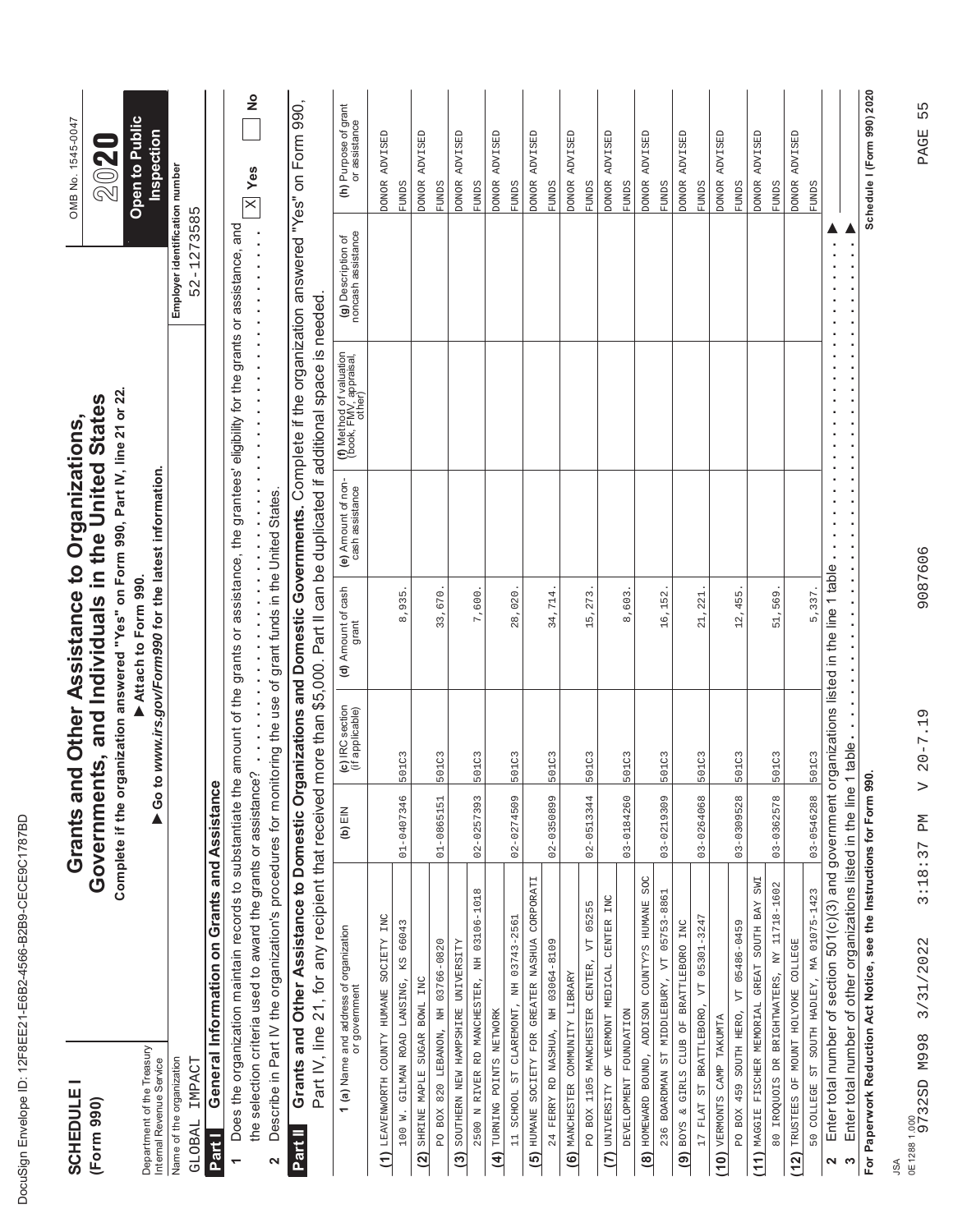| Í<br>۱           |
|------------------|
| Í<br>١<br>ı      |
| ¢                |
| ı<br>Ç           |
| ١<br>l           |
| Ó<br>l           |
| ĺ<br>l<br>O      |
| ¢                |
| ı<br>ı<br>Ì      |
| ı<br>i<br>I      |
| Ì<br>l<br>l      |
| Ì                |
| I<br>ı<br>ı      |
| Ì<br>í<br>Ī      |
| ١                |
| l<br>l<br>ı<br>I |
| Ó                |
| l                |
| ı                |
|                  |
| í                |
|                  |
| I                |
| ١                |
| I<br>l           |
|                  |
| Í                |

| Schedule I (Form 990) 2020<br>$\frac{8}{1}$<br>anizations and Domestic Governments. Complete if the organization answered "Yes" on Form 990,<br>(h) Purpose of grant<br>or assistance<br>Open to Public<br>Inspection<br>ADVISED<br><b>ADVISED</b><br>ADVISED<br>ADVISED<br>ADVISED<br>ADVISED<br>ADVISED<br>ADVISED<br>DONOR ADVISED<br>ADVISED<br>ADVISED<br>ADVISED<br>Employer identification number<br>$X$ Yes<br><b>DONOR</b><br><b>DONOR</b><br><b>DONOR</b><br><b>DONOR</b><br><b>DONOR</b><br><b>DONOR</b><br><b>DONOR</b><br><b>DONOR</b><br><b>DONOR</b><br><b>DONOR</b><br><b>DONOR</b><br><b>FUNDS</b><br><b>FUNDS</b><br><b>FUNDS</b><br><b>FUNDS</b><br><b>FUNDS</b><br><b>FUNDS</b><br><b>FUNDS</b><br><b>FUNDS</b><br><b>FUNDS</b><br><b>FUNDS</b><br><b>FUNDS</b><br><b>FUNDS</b><br>52-1273585<br>Does the organization maintain records to substantiate the amount of the grants or assistance, the grantees' eligibility for the grants or assistance, and<br>$\begin{array}{c} \bullet \\ \bullet \\ \bullet \\ \bullet \end{array}$<br>(g) Description of<br>noncash assistance<br>more than \$5,000. Part II can be duplicated if additional space is needed.<br>,,,,,,,,,,,,,,,,,,,,,,<br>(f) Method of valuation<br>(book, FMV, appraisal,<br>other)<br>to www.irs.gov/Form990 for the latest information.<br>(e) Amount of non-<br>cash assistance<br>Describe in Part IV the organization's procedures for monitoring the use of grant funds in the United States.<br>the selection criteria used to award the grants or assistance?<br>×<br>Enter total number of section 501(c)(3) and government organizations listed in the line 1 table<br>Attach to Form 990.<br>(d) Amount of cash<br>grant<br>27,377<br>10,428<br>8,019<br>18,946<br>14,005<br>6,000<br>36,419<br>16,817<br>31,260<br>7,787<br>5,892<br>30,129<br>(c) IRC section<br>(if applicable)<br>Enter total number of other organizations listed in the line 1 table.<br>501C3<br>501C3<br>501C3<br>501C3<br>501C3<br>501C3<br>501C3<br>501C3<br>501C3<br>501C3<br>501C3<br>501C3<br>For Paperwork Reduction Act Notice, see the Instructions for Form 990.<br>General Information on Grants and Assistance<br>Grants and Other Assistance to Domestic Org<br>$\bullet$ Go t<br>Part IV, line 21, for any recipient that received<br>04-3144053<br>04-2737016<br>04-2933012<br>$04 - 2103578$<br>04-2104847<br>04-2502970<br>S<br>04-3021928<br>04-3035964<br>04-3076212<br>$04 - 3132674$<br>04-2103881<br>04-296921<br>$(D)$ $EIN$<br>02215<br>MA 01852<br>(11) MASSACHUSETTS BREAST CANCER COALITION INC<br>INC<br>260 SUMNER ST EAST BOSTON, MA 02128-2124<br>200 TER HEUN DR FALMOUTH, MA 02540-2525<br>$02447 - 0514$<br>814 NANTASKET AVE HULL, MA 02045-1533<br>85 ATKINSON LN SUDBURY, MA 01776-1938<br>(5) LOWELL TRANSITIONAL LIVING CENTER INC<br>(1) BETH ISRAEL DEACONESS MEDICAL CENTER<br>330 BROOKLINE AVENUE (OV) BOSTON, MA<br>29 STANHOPE ST BOSTON, MA 02116-5111<br><b>1 (a)</b> Name and address of organization<br>or government<br>PO BOX 592 AMESBURY, MA 01913-0013<br>BROOKLINE GREENSPACE ALLIANCE INC<br>205-209 MIDDLESEX STREET LOWELL,<br>MA 02038<br>PO BOX 470514 BROOKLINE, MA<br><b>1206 BOSTON PROVIDENCE HWY</b><br>CAMP RAMAH IN NEW ENGLAND<br>201<br>PO BOX 202 FRANKLIN,<br>OUR NEIGHBORS TABLE<br>HISTORY PROJECT INC<br>100 SPRING ST STE<br>$(9)$ GLOBAL ROUTES INC<br>Department of the Treasury<br>Internal Revenue Service<br>(2) WILLIAMS COLLEGE<br>Name of the organization<br>IMPACT<br>(6) WELLSPRING INC<br>GOSNOLD INC<br><b>GLOBAL</b><br>ZUMIX<br>Part II<br>Part I<br>$\overline{3}$<br>$\circ$<br>$\widehat{4}$<br>(12)<br>$\overline{C}$<br>(10)<br>$\mathbf{\Omega}$<br>$\sim$<br>$\infty$<br>٣ | <b>SCHEDULE1</b><br>(Form 990) |  | Complete if the organization answered "Yes" on Form 990, Part IV, line 21 or 22.<br>Governments, and Individuals in the United States<br>Grants and Other Assistance to Organizations, |  | OMB No. 1545-0047<br>2020 |
|-----------------------------------------------------------------------------------------------------------------------------------------------------------------------------------------------------------------------------------------------------------------------------------------------------------------------------------------------------------------------------------------------------------------------------------------------------------------------------------------------------------------------------------------------------------------------------------------------------------------------------------------------------------------------------------------------------------------------------------------------------------------------------------------------------------------------------------------------------------------------------------------------------------------------------------------------------------------------------------------------------------------------------------------------------------------------------------------------------------------------------------------------------------------------------------------------------------------------------------------------------------------------------------------------------------------------------------------------------------------------------------------------------------------------------------------------------------------------------------------------------------------------------------------------------------------------------------------------------------------------------------------------------------------------------------------------------------------------------------------------------------------------------------------------------------------------------------------------------------------------------------------------------------------------------------------------------------------------------------------------------------------------------------------------------------------------------------------------------------------------------------------------------------------------------------------------------------------------------------------------------------------------------------------------------------------------------------------------------------------------------------------------------------------------------------------------------------------------------------------------------------------------------------------------------------------------------------------------------------------------------------------------------------------------------------------------------------------------------------------------------------------------------------------------------------------------------------------------------------------------------------------------------------------------------------------------------------------------------------------------------------------------------------------------------------------------------------------------------------------------------------------------------------------------------------------------------------------------------------------------------------------------------------------------------------------------------------------------------------------------------------------------------------------------------------------------------------------------------------------------------------------------------------------------------------------------------------------------------------------------------------------------------------------------------------------------------------------------------------------------------------|--------------------------------|--|----------------------------------------------------------------------------------------------------------------------------------------------------------------------------------------|--|---------------------------|
|                                                                                                                                                                                                                                                                                                                                                                                                                                                                                                                                                                                                                                                                                                                                                                                                                                                                                                                                                                                                                                                                                                                                                                                                                                                                                                                                                                                                                                                                                                                                                                                                                                                                                                                                                                                                                                                                                                                                                                                                                                                                                                                                                                                                                                                                                                                                                                                                                                                                                                                                                                                                                                                                                                                                                                                                                                                                                                                                                                                                                                                                                                                                                                                                                                                                                                                                                                                                                                                                                                                                                                                                                                                                                                                                                           |                                |  |                                                                                                                                                                                        |  |                           |
|                                                                                                                                                                                                                                                                                                                                                                                                                                                                                                                                                                                                                                                                                                                                                                                                                                                                                                                                                                                                                                                                                                                                                                                                                                                                                                                                                                                                                                                                                                                                                                                                                                                                                                                                                                                                                                                                                                                                                                                                                                                                                                                                                                                                                                                                                                                                                                                                                                                                                                                                                                                                                                                                                                                                                                                                                                                                                                                                                                                                                                                                                                                                                                                                                                                                                                                                                                                                                                                                                                                                                                                                                                                                                                                                                           |                                |  |                                                                                                                                                                                        |  |                           |
|                                                                                                                                                                                                                                                                                                                                                                                                                                                                                                                                                                                                                                                                                                                                                                                                                                                                                                                                                                                                                                                                                                                                                                                                                                                                                                                                                                                                                                                                                                                                                                                                                                                                                                                                                                                                                                                                                                                                                                                                                                                                                                                                                                                                                                                                                                                                                                                                                                                                                                                                                                                                                                                                                                                                                                                                                                                                                                                                                                                                                                                                                                                                                                                                                                                                                                                                                                                                                                                                                                                                                                                                                                                                                                                                                           |                                |  |                                                                                                                                                                                        |  |                           |
|                                                                                                                                                                                                                                                                                                                                                                                                                                                                                                                                                                                                                                                                                                                                                                                                                                                                                                                                                                                                                                                                                                                                                                                                                                                                                                                                                                                                                                                                                                                                                                                                                                                                                                                                                                                                                                                                                                                                                                                                                                                                                                                                                                                                                                                                                                                                                                                                                                                                                                                                                                                                                                                                                                                                                                                                                                                                                                                                                                                                                                                                                                                                                                                                                                                                                                                                                                                                                                                                                                                                                                                                                                                                                                                                                           |                                |  |                                                                                                                                                                                        |  |                           |
|                                                                                                                                                                                                                                                                                                                                                                                                                                                                                                                                                                                                                                                                                                                                                                                                                                                                                                                                                                                                                                                                                                                                                                                                                                                                                                                                                                                                                                                                                                                                                                                                                                                                                                                                                                                                                                                                                                                                                                                                                                                                                                                                                                                                                                                                                                                                                                                                                                                                                                                                                                                                                                                                                                                                                                                                                                                                                                                                                                                                                                                                                                                                                                                                                                                                                                                                                                                                                                                                                                                                                                                                                                                                                                                                                           |                                |  |                                                                                                                                                                                        |  |                           |
|                                                                                                                                                                                                                                                                                                                                                                                                                                                                                                                                                                                                                                                                                                                                                                                                                                                                                                                                                                                                                                                                                                                                                                                                                                                                                                                                                                                                                                                                                                                                                                                                                                                                                                                                                                                                                                                                                                                                                                                                                                                                                                                                                                                                                                                                                                                                                                                                                                                                                                                                                                                                                                                                                                                                                                                                                                                                                                                                                                                                                                                                                                                                                                                                                                                                                                                                                                                                                                                                                                                                                                                                                                                                                                                                                           |                                |  |                                                                                                                                                                                        |  |                           |
|                                                                                                                                                                                                                                                                                                                                                                                                                                                                                                                                                                                                                                                                                                                                                                                                                                                                                                                                                                                                                                                                                                                                                                                                                                                                                                                                                                                                                                                                                                                                                                                                                                                                                                                                                                                                                                                                                                                                                                                                                                                                                                                                                                                                                                                                                                                                                                                                                                                                                                                                                                                                                                                                                                                                                                                                                                                                                                                                                                                                                                                                                                                                                                                                                                                                                                                                                                                                                                                                                                                                                                                                                                                                                                                                                           |                                |  |                                                                                                                                                                                        |  |                           |
|                                                                                                                                                                                                                                                                                                                                                                                                                                                                                                                                                                                                                                                                                                                                                                                                                                                                                                                                                                                                                                                                                                                                                                                                                                                                                                                                                                                                                                                                                                                                                                                                                                                                                                                                                                                                                                                                                                                                                                                                                                                                                                                                                                                                                                                                                                                                                                                                                                                                                                                                                                                                                                                                                                                                                                                                                                                                                                                                                                                                                                                                                                                                                                                                                                                                                                                                                                                                                                                                                                                                                                                                                                                                                                                                                           |                                |  |                                                                                                                                                                                        |  |                           |
|                                                                                                                                                                                                                                                                                                                                                                                                                                                                                                                                                                                                                                                                                                                                                                                                                                                                                                                                                                                                                                                                                                                                                                                                                                                                                                                                                                                                                                                                                                                                                                                                                                                                                                                                                                                                                                                                                                                                                                                                                                                                                                                                                                                                                                                                                                                                                                                                                                                                                                                                                                                                                                                                                                                                                                                                                                                                                                                                                                                                                                                                                                                                                                                                                                                                                                                                                                                                                                                                                                                                                                                                                                                                                                                                                           |                                |  |                                                                                                                                                                                        |  |                           |
|                                                                                                                                                                                                                                                                                                                                                                                                                                                                                                                                                                                                                                                                                                                                                                                                                                                                                                                                                                                                                                                                                                                                                                                                                                                                                                                                                                                                                                                                                                                                                                                                                                                                                                                                                                                                                                                                                                                                                                                                                                                                                                                                                                                                                                                                                                                                                                                                                                                                                                                                                                                                                                                                                                                                                                                                                                                                                                                                                                                                                                                                                                                                                                                                                                                                                                                                                                                                                                                                                                                                                                                                                                                                                                                                                           |                                |  |                                                                                                                                                                                        |  |                           |
|                                                                                                                                                                                                                                                                                                                                                                                                                                                                                                                                                                                                                                                                                                                                                                                                                                                                                                                                                                                                                                                                                                                                                                                                                                                                                                                                                                                                                                                                                                                                                                                                                                                                                                                                                                                                                                                                                                                                                                                                                                                                                                                                                                                                                                                                                                                                                                                                                                                                                                                                                                                                                                                                                                                                                                                                                                                                                                                                                                                                                                                                                                                                                                                                                                                                                                                                                                                                                                                                                                                                                                                                                                                                                                                                                           |                                |  |                                                                                                                                                                                        |  |                           |
|                                                                                                                                                                                                                                                                                                                                                                                                                                                                                                                                                                                                                                                                                                                                                                                                                                                                                                                                                                                                                                                                                                                                                                                                                                                                                                                                                                                                                                                                                                                                                                                                                                                                                                                                                                                                                                                                                                                                                                                                                                                                                                                                                                                                                                                                                                                                                                                                                                                                                                                                                                                                                                                                                                                                                                                                                                                                                                                                                                                                                                                                                                                                                                                                                                                                                                                                                                                                                                                                                                                                                                                                                                                                                                                                                           |                                |  |                                                                                                                                                                                        |  |                           |
|                                                                                                                                                                                                                                                                                                                                                                                                                                                                                                                                                                                                                                                                                                                                                                                                                                                                                                                                                                                                                                                                                                                                                                                                                                                                                                                                                                                                                                                                                                                                                                                                                                                                                                                                                                                                                                                                                                                                                                                                                                                                                                                                                                                                                                                                                                                                                                                                                                                                                                                                                                                                                                                                                                                                                                                                                                                                                                                                                                                                                                                                                                                                                                                                                                                                                                                                                                                                                                                                                                                                                                                                                                                                                                                                                           |                                |  |                                                                                                                                                                                        |  |                           |
|                                                                                                                                                                                                                                                                                                                                                                                                                                                                                                                                                                                                                                                                                                                                                                                                                                                                                                                                                                                                                                                                                                                                                                                                                                                                                                                                                                                                                                                                                                                                                                                                                                                                                                                                                                                                                                                                                                                                                                                                                                                                                                                                                                                                                                                                                                                                                                                                                                                                                                                                                                                                                                                                                                                                                                                                                                                                                                                                                                                                                                                                                                                                                                                                                                                                                                                                                                                                                                                                                                                                                                                                                                                                                                                                                           |                                |  |                                                                                                                                                                                        |  |                           |
|                                                                                                                                                                                                                                                                                                                                                                                                                                                                                                                                                                                                                                                                                                                                                                                                                                                                                                                                                                                                                                                                                                                                                                                                                                                                                                                                                                                                                                                                                                                                                                                                                                                                                                                                                                                                                                                                                                                                                                                                                                                                                                                                                                                                                                                                                                                                                                                                                                                                                                                                                                                                                                                                                                                                                                                                                                                                                                                                                                                                                                                                                                                                                                                                                                                                                                                                                                                                                                                                                                                                                                                                                                                                                                                                                           |                                |  |                                                                                                                                                                                        |  |                           |
|                                                                                                                                                                                                                                                                                                                                                                                                                                                                                                                                                                                                                                                                                                                                                                                                                                                                                                                                                                                                                                                                                                                                                                                                                                                                                                                                                                                                                                                                                                                                                                                                                                                                                                                                                                                                                                                                                                                                                                                                                                                                                                                                                                                                                                                                                                                                                                                                                                                                                                                                                                                                                                                                                                                                                                                                                                                                                                                                                                                                                                                                                                                                                                                                                                                                                                                                                                                                                                                                                                                                                                                                                                                                                                                                                           |                                |  |                                                                                                                                                                                        |  |                           |
|                                                                                                                                                                                                                                                                                                                                                                                                                                                                                                                                                                                                                                                                                                                                                                                                                                                                                                                                                                                                                                                                                                                                                                                                                                                                                                                                                                                                                                                                                                                                                                                                                                                                                                                                                                                                                                                                                                                                                                                                                                                                                                                                                                                                                                                                                                                                                                                                                                                                                                                                                                                                                                                                                                                                                                                                                                                                                                                                                                                                                                                                                                                                                                                                                                                                                                                                                                                                                                                                                                                                                                                                                                                                                                                                                           |                                |  |                                                                                                                                                                                        |  |                           |
|                                                                                                                                                                                                                                                                                                                                                                                                                                                                                                                                                                                                                                                                                                                                                                                                                                                                                                                                                                                                                                                                                                                                                                                                                                                                                                                                                                                                                                                                                                                                                                                                                                                                                                                                                                                                                                                                                                                                                                                                                                                                                                                                                                                                                                                                                                                                                                                                                                                                                                                                                                                                                                                                                                                                                                                                                                                                                                                                                                                                                                                                                                                                                                                                                                                                                                                                                                                                                                                                                                                                                                                                                                                                                                                                                           |                                |  |                                                                                                                                                                                        |  |                           |
|                                                                                                                                                                                                                                                                                                                                                                                                                                                                                                                                                                                                                                                                                                                                                                                                                                                                                                                                                                                                                                                                                                                                                                                                                                                                                                                                                                                                                                                                                                                                                                                                                                                                                                                                                                                                                                                                                                                                                                                                                                                                                                                                                                                                                                                                                                                                                                                                                                                                                                                                                                                                                                                                                                                                                                                                                                                                                                                                                                                                                                                                                                                                                                                                                                                                                                                                                                                                                                                                                                                                                                                                                                                                                                                                                           |                                |  |                                                                                                                                                                                        |  |                           |
|                                                                                                                                                                                                                                                                                                                                                                                                                                                                                                                                                                                                                                                                                                                                                                                                                                                                                                                                                                                                                                                                                                                                                                                                                                                                                                                                                                                                                                                                                                                                                                                                                                                                                                                                                                                                                                                                                                                                                                                                                                                                                                                                                                                                                                                                                                                                                                                                                                                                                                                                                                                                                                                                                                                                                                                                                                                                                                                                                                                                                                                                                                                                                                                                                                                                                                                                                                                                                                                                                                                                                                                                                                                                                                                                                           |                                |  |                                                                                                                                                                                        |  |                           |
|                                                                                                                                                                                                                                                                                                                                                                                                                                                                                                                                                                                                                                                                                                                                                                                                                                                                                                                                                                                                                                                                                                                                                                                                                                                                                                                                                                                                                                                                                                                                                                                                                                                                                                                                                                                                                                                                                                                                                                                                                                                                                                                                                                                                                                                                                                                                                                                                                                                                                                                                                                                                                                                                                                                                                                                                                                                                                                                                                                                                                                                                                                                                                                                                                                                                                                                                                                                                                                                                                                                                                                                                                                                                                                                                                           |                                |  |                                                                                                                                                                                        |  |                           |
|                                                                                                                                                                                                                                                                                                                                                                                                                                                                                                                                                                                                                                                                                                                                                                                                                                                                                                                                                                                                                                                                                                                                                                                                                                                                                                                                                                                                                                                                                                                                                                                                                                                                                                                                                                                                                                                                                                                                                                                                                                                                                                                                                                                                                                                                                                                                                                                                                                                                                                                                                                                                                                                                                                                                                                                                                                                                                                                                                                                                                                                                                                                                                                                                                                                                                                                                                                                                                                                                                                                                                                                                                                                                                                                                                           |                                |  |                                                                                                                                                                                        |  |                           |
|                                                                                                                                                                                                                                                                                                                                                                                                                                                                                                                                                                                                                                                                                                                                                                                                                                                                                                                                                                                                                                                                                                                                                                                                                                                                                                                                                                                                                                                                                                                                                                                                                                                                                                                                                                                                                                                                                                                                                                                                                                                                                                                                                                                                                                                                                                                                                                                                                                                                                                                                                                                                                                                                                                                                                                                                                                                                                                                                                                                                                                                                                                                                                                                                                                                                                                                                                                                                                                                                                                                                                                                                                                                                                                                                                           |                                |  |                                                                                                                                                                                        |  |                           |
|                                                                                                                                                                                                                                                                                                                                                                                                                                                                                                                                                                                                                                                                                                                                                                                                                                                                                                                                                                                                                                                                                                                                                                                                                                                                                                                                                                                                                                                                                                                                                                                                                                                                                                                                                                                                                                                                                                                                                                                                                                                                                                                                                                                                                                                                                                                                                                                                                                                                                                                                                                                                                                                                                                                                                                                                                                                                                                                                                                                                                                                                                                                                                                                                                                                                                                                                                                                                                                                                                                                                                                                                                                                                                                                                                           |                                |  |                                                                                                                                                                                        |  |                           |
|                                                                                                                                                                                                                                                                                                                                                                                                                                                                                                                                                                                                                                                                                                                                                                                                                                                                                                                                                                                                                                                                                                                                                                                                                                                                                                                                                                                                                                                                                                                                                                                                                                                                                                                                                                                                                                                                                                                                                                                                                                                                                                                                                                                                                                                                                                                                                                                                                                                                                                                                                                                                                                                                                                                                                                                                                                                                                                                                                                                                                                                                                                                                                                                                                                                                                                                                                                                                                                                                                                                                                                                                                                                                                                                                                           |                                |  |                                                                                                                                                                                        |  |                           |
|                                                                                                                                                                                                                                                                                                                                                                                                                                                                                                                                                                                                                                                                                                                                                                                                                                                                                                                                                                                                                                                                                                                                                                                                                                                                                                                                                                                                                                                                                                                                                                                                                                                                                                                                                                                                                                                                                                                                                                                                                                                                                                                                                                                                                                                                                                                                                                                                                                                                                                                                                                                                                                                                                                                                                                                                                                                                                                                                                                                                                                                                                                                                                                                                                                                                                                                                                                                                                                                                                                                                                                                                                                                                                                                                                           |                                |  |                                                                                                                                                                                        |  |                           |
|                                                                                                                                                                                                                                                                                                                                                                                                                                                                                                                                                                                                                                                                                                                                                                                                                                                                                                                                                                                                                                                                                                                                                                                                                                                                                                                                                                                                                                                                                                                                                                                                                                                                                                                                                                                                                                                                                                                                                                                                                                                                                                                                                                                                                                                                                                                                                                                                                                                                                                                                                                                                                                                                                                                                                                                                                                                                                                                                                                                                                                                                                                                                                                                                                                                                                                                                                                                                                                                                                                                                                                                                                                                                                                                                                           |                                |  |                                                                                                                                                                                        |  |                           |
|                                                                                                                                                                                                                                                                                                                                                                                                                                                                                                                                                                                                                                                                                                                                                                                                                                                                                                                                                                                                                                                                                                                                                                                                                                                                                                                                                                                                                                                                                                                                                                                                                                                                                                                                                                                                                                                                                                                                                                                                                                                                                                                                                                                                                                                                                                                                                                                                                                                                                                                                                                                                                                                                                                                                                                                                                                                                                                                                                                                                                                                                                                                                                                                                                                                                                                                                                                                                                                                                                                                                                                                                                                                                                                                                                           |                                |  |                                                                                                                                                                                        |  |                           |
|                                                                                                                                                                                                                                                                                                                                                                                                                                                                                                                                                                                                                                                                                                                                                                                                                                                                                                                                                                                                                                                                                                                                                                                                                                                                                                                                                                                                                                                                                                                                                                                                                                                                                                                                                                                                                                                                                                                                                                                                                                                                                                                                                                                                                                                                                                                                                                                                                                                                                                                                                                                                                                                                                                                                                                                                                                                                                                                                                                                                                                                                                                                                                                                                                                                                                                                                                                                                                                                                                                                                                                                                                                                                                                                                                           |                                |  |                                                                                                                                                                                        |  |                           |
|                                                                                                                                                                                                                                                                                                                                                                                                                                                                                                                                                                                                                                                                                                                                                                                                                                                                                                                                                                                                                                                                                                                                                                                                                                                                                                                                                                                                                                                                                                                                                                                                                                                                                                                                                                                                                                                                                                                                                                                                                                                                                                                                                                                                                                                                                                                                                                                                                                                                                                                                                                                                                                                                                                                                                                                                                                                                                                                                                                                                                                                                                                                                                                                                                                                                                                                                                                                                                                                                                                                                                                                                                                                                                                                                                           |                                |  |                                                                                                                                                                                        |  |                           |
|                                                                                                                                                                                                                                                                                                                                                                                                                                                                                                                                                                                                                                                                                                                                                                                                                                                                                                                                                                                                                                                                                                                                                                                                                                                                                                                                                                                                                                                                                                                                                                                                                                                                                                                                                                                                                                                                                                                                                                                                                                                                                                                                                                                                                                                                                                                                                                                                                                                                                                                                                                                                                                                                                                                                                                                                                                                                                                                                                                                                                                                                                                                                                                                                                                                                                                                                                                                                                                                                                                                                                                                                                                                                                                                                                           |                                |  |                                                                                                                                                                                        |  |                           |
|                                                                                                                                                                                                                                                                                                                                                                                                                                                                                                                                                                                                                                                                                                                                                                                                                                                                                                                                                                                                                                                                                                                                                                                                                                                                                                                                                                                                                                                                                                                                                                                                                                                                                                                                                                                                                                                                                                                                                                                                                                                                                                                                                                                                                                                                                                                                                                                                                                                                                                                                                                                                                                                                                                                                                                                                                                                                                                                                                                                                                                                                                                                                                                                                                                                                                                                                                                                                                                                                                                                                                                                                                                                                                                                                                           |                                |  |                                                                                                                                                                                        |  |                           |
|                                                                                                                                                                                                                                                                                                                                                                                                                                                                                                                                                                                                                                                                                                                                                                                                                                                                                                                                                                                                                                                                                                                                                                                                                                                                                                                                                                                                                                                                                                                                                                                                                                                                                                                                                                                                                                                                                                                                                                                                                                                                                                                                                                                                                                                                                                                                                                                                                                                                                                                                                                                                                                                                                                                                                                                                                                                                                                                                                                                                                                                                                                                                                                                                                                                                                                                                                                                                                                                                                                                                                                                                                                                                                                                                                           |                                |  |                                                                                                                                                                                        |  |                           |
|                                                                                                                                                                                                                                                                                                                                                                                                                                                                                                                                                                                                                                                                                                                                                                                                                                                                                                                                                                                                                                                                                                                                                                                                                                                                                                                                                                                                                                                                                                                                                                                                                                                                                                                                                                                                                                                                                                                                                                                                                                                                                                                                                                                                                                                                                                                                                                                                                                                                                                                                                                                                                                                                                                                                                                                                                                                                                                                                                                                                                                                                                                                                                                                                                                                                                                                                                                                                                                                                                                                                                                                                                                                                                                                                                           |                                |  |                                                                                                                                                                                        |  |                           |
|                                                                                                                                                                                                                                                                                                                                                                                                                                                                                                                                                                                                                                                                                                                                                                                                                                                                                                                                                                                                                                                                                                                                                                                                                                                                                                                                                                                                                                                                                                                                                                                                                                                                                                                                                                                                                                                                                                                                                                                                                                                                                                                                                                                                                                                                                                                                                                                                                                                                                                                                                                                                                                                                                                                                                                                                                                                                                                                                                                                                                                                                                                                                                                                                                                                                                                                                                                                                                                                                                                                                                                                                                                                                                                                                                           |                                |  |                                                                                                                                                                                        |  |                           |

9087606

9732SD M998 3/31/2022 3:18:37 PM V 20-7.19 9087606 PAGE 56  $V 20 - 7.19$ 3:18:37 PM JSA<br>0E12881.000<br>9732SD M998 3/31/2022 0E1288 1.000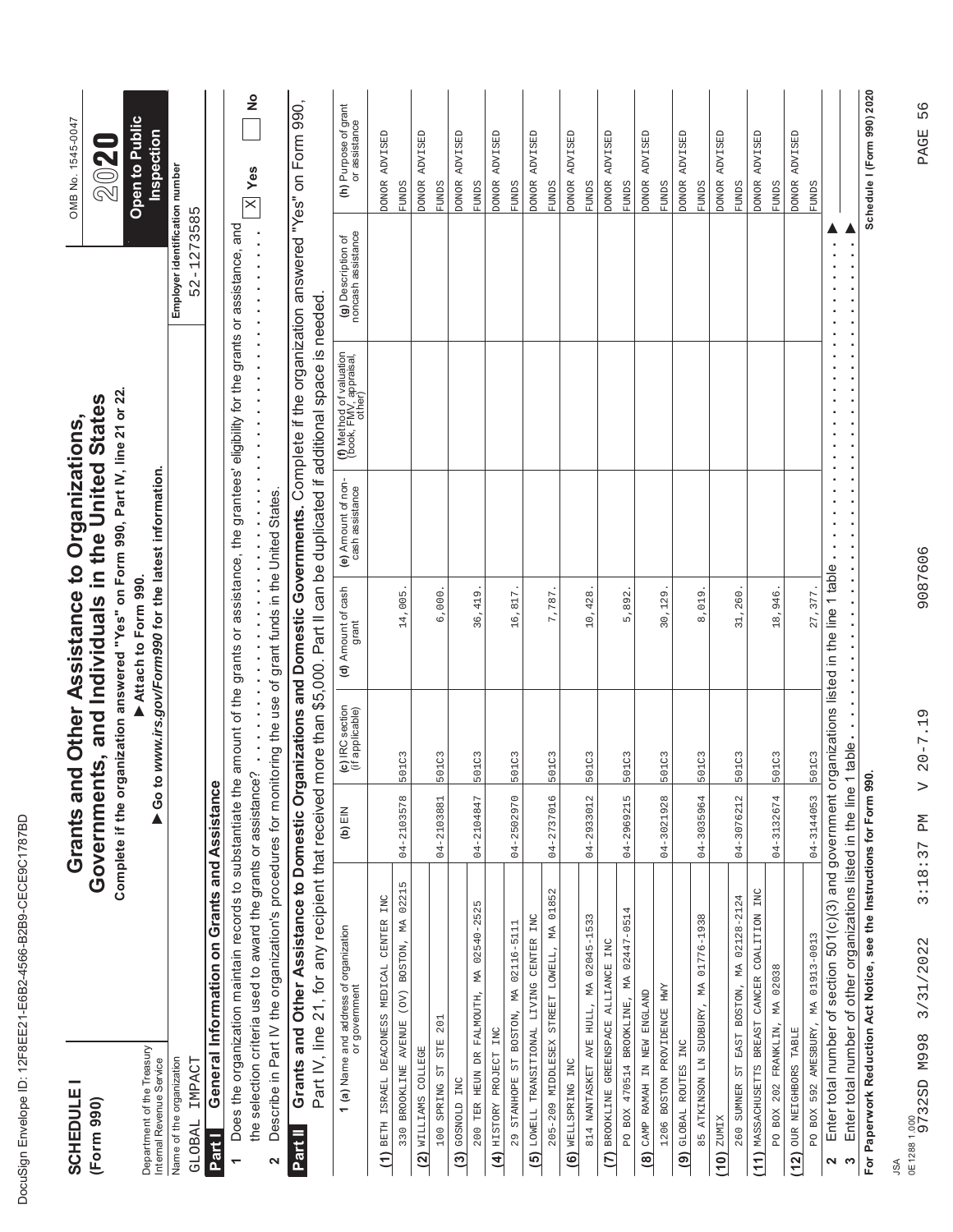| Í<br>۱           |
|------------------|
| Í<br>١<br>ı      |
| ¢                |
| ı<br>Ç           |
| ١<br>l           |
| Ó<br>l           |
| ĺ<br>l<br>O      |
| ¢                |
| ı<br>ı<br>Ì      |
| ı<br>I<br>I      |
| Ì<br>l<br>l      |
| Ì                |
| I<br>ı<br>ı      |
| Ì<br>í<br>Ī      |
| ١                |
| l<br>l<br>ı<br>I |
| Ó                |
| i                |
| ı                |
|                  |
| í                |
|                  |
| ı                |
| ١                |
| I<br>l           |
|                  |
| Í                |

| <b>SCHEDULE1</b><br>(Form 990)                              |                                                                                                                                                                                               | Grants a   |                                    | Complete if the organization answered "Yes" on Form 990, Part IV, line 21 or 22.<br>Governments, and Individuals in the United States<br>nd Other Assistance to Organizations, |                                                                         |                                                                            |                                              | OMB No. 1545-0047<br>2020             |
|-------------------------------------------------------------|-----------------------------------------------------------------------------------------------------------------------------------------------------------------------------------------------|------------|------------------------------------|--------------------------------------------------------------------------------------------------------------------------------------------------------------------------------|-------------------------------------------------------------------------|----------------------------------------------------------------------------|----------------------------------------------|---------------------------------------|
| Department of the Treasury<br>Internal Revenue Service      |                                                                                                                                                                                               | 60         |                                    | to www.irs.gov/Form990 for the latest information.<br>Attach to Form 990.                                                                                                      |                                                                         |                                                                            |                                              | <b>Open to Public</b><br>Inspection   |
| Name of the organization<br>IMPACT<br><b>GLOBAL</b>         |                                                                                                                                                                                               |            |                                    |                                                                                                                                                                                |                                                                         |                                                                            | Employer identification number<br>52-1273585 |                                       |
| Part I                                                      | General Information on Grants and Assistanc                                                                                                                                                   | بهِ        |                                    |                                                                                                                                                                                |                                                                         |                                                                            |                                              |                                       |
|                                                             | Does the organization maintain records to substantiate the amount of the grants or assistance, the grantees' eligibility for the grants or assistance, and                                    |            |                                    |                                                                                                                                                                                |                                                                         |                                                                            |                                              |                                       |
|                                                             | the selection criteria used to award the grants or assistance?                                                                                                                                |            |                                    | .                                                                                                                                                                              | $\begin{array}{c} \bullet \\ \bullet \\ \bullet \\ \bullet \end{array}$ | $\frac{1}{2}$<br>ä,                                                        | $\ddot{\cdot}$<br>ä<br>ä                     | $\frac{1}{2}$<br>$\mathbb{X}$ Yes     |
| $\mathbf{\Omega}$                                           | Describe in Part IV the organization's procedures for monitoring the use of grant funds in the United States.                                                                                 |            |                                    |                                                                                                                                                                                |                                                                         |                                                                            |                                              |                                       |
| Part II                                                     | Grants and Other Assistance to Domestic Organizations and Domestic Governments. Complete if the organization answered "Yes" on Form 990,<br>Part IV, line 21, for any recipient that received |            |                                    |                                                                                                                                                                                |                                                                         | more than \$5,000. Part II can be duplicated if additional space is needed |                                              |                                       |
|                                                             | (a) Name and address of organization<br>or government                                                                                                                                         | (b) $EIN$  | (c) IRC section<br>(if applicable) | (d) Amount of cash<br>grant                                                                                                                                                    | (e) Amount of non-<br>cash assistance                                   | (f) Method of valuation<br>(book, FMV, appraisal,<br>other)                | (g) Description of<br>noncash assistance     | (h) Purpose of grant<br>or assistance |
| (1) DREAM DAY ON CAPE                                       | COD                                                                                                                                                                                           |            |                                    |                                                                                                                                                                                |                                                                         |                                                                            |                                              | ADVISED<br><b>DONOR</b>               |
| 165 NAN KE RAFE PATH                                        |                                                                                                                                                                                               | 04-3153941 | 501C3                              | 24,717                                                                                                                                                                         |                                                                         |                                                                            |                                              | <b>EUNDS</b>                          |
| $(2)$ CITY ON A HILL                                        |                                                                                                                                                                                               |            |                                    |                                                                                                                                                                                |                                                                         |                                                                            |                                              | DONOR ADVISED                         |
| 31 HEATH ST JAMAICA PLAIN,                                  | $02130 - 1650$<br>MĄ                                                                                                                                                                          | 04-3181222 | 501C3                              | 6,789                                                                                                                                                                          |                                                                         |                                                                            |                                              | <b>FUNDS</b>                          |
|                                                             | (3) NEW ENGLAND PATRIOTS CHARITABLE FOUNDATION                                                                                                                                                |            |                                    |                                                                                                                                                                                |                                                                         |                                                                            |                                              | ADVISED<br><b>DONOR</b>               |
|                                                             | ONE PARIOT PLACE FOXBORO, MA 02035-0000                                                                                                                                                       | 04-3217458 | 501C3                              | 8,921                                                                                                                                                                          |                                                                         |                                                                            |                                              | <b>FUNDS</b>                          |
| MELROSE ALLIANCE AGAINST VIOLENCE<br>$\widehat{4}$          |                                                                                                                                                                                               |            |                                    |                                                                                                                                                                                |                                                                         |                                                                            |                                              | ADVISED<br><b>DONOR</b>               |
|                                                             | 235 W FOSTER ST MELROSE, MA 02176-3039                                                                                                                                                        | 04-3244069 | 501C3                              | 534<br>$\overline{\circ}$                                                                                                                                                      |                                                                         |                                                                            |                                              | <b>EUNDS</b>                          |
|                                                             | (5) ESSEX COUNTY COMMUNITY FOUNDATION INCORPORA                                                                                                                                               |            |                                    |                                                                                                                                                                                |                                                                         |                                                                            |                                              | ADVISED<br><b>DONOR</b>               |
|                                                             | 175 ANDOVER ST DANVERS, MA 01923-1443                                                                                                                                                         | 04-3293694 | 501C3                              | 33, 412                                                                                                                                                                        |                                                                         |                                                                            |                                              | <b>EUNDS</b>                          |
| COMPANY ONE INC<br>$\widehat{\mathbf{e}}$                   |                                                                                                                                                                                               |            |                                    |                                                                                                                                                                                |                                                                         |                                                                            |                                              | <b>ADVISED</b><br><b>DONOR</b>        |
| 539 TREMONT ST BOSTON, MA 02116-6306                        |                                                                                                                                                                                               | 04-3407816 | 501C3                              | 23, 245                                                                                                                                                                        |                                                                         |                                                                            |                                              | <b>FUNDS</b>                          |
| FOR KIDS SAKE FOUNDATION INCORPORATED<br>ε                  |                                                                                                                                                                                               |            |                                    |                                                                                                                                                                                |                                                                         |                                                                            |                                              | <b>ADVISED</b><br><b>DONOR</b>        |
|                                                             | 550 KELLEY BLVD NORTH ATTLEBORO, MA 02760                                                                                                                                                     | 04-3444644 | 501C3                              | 9,603                                                                                                                                                                          |                                                                         |                                                                            |                                              | <b>FUNDS</b>                          |
| (8) CLEAN AIR TASK FORCE INC                                |                                                                                                                                                                                               |            |                                    |                                                                                                                                                                                |                                                                         |                                                                            |                                              | ADVISED<br><b>DONOR</b>               |
| 114 STATE STREET BOSTON, MA 02109                           |                                                                                                                                                                                               | 04-3480734 | 501C3                              | 6,501                                                                                                                                                                          |                                                                         |                                                                            |                                              | <b>FUNDS</b>                          |
| UNITED WAY OF WESTERN CONNECTICUT<br>$\widehat{\mathbf{e}}$ |                                                                                                                                                                                               |            |                                    |                                                                                                                                                                                |                                                                         |                                                                            |                                              | ADVISED<br><b>DONOR</b>               |
| 301 MAIN STREET DANBURY, CT 06810                           |                                                                                                                                                                                               | 04-3512550 | 501C3                              | 19,636                                                                                                                                                                         |                                                                         |                                                                            |                                              | <b>EUNDS</b>                          |
| (10)                                                        | CHILDRENS LEARNING CENTERS OF FAIRFIELD COU                                                                                                                                                   |            |                                    |                                                                                                                                                                                |                                                                         |                                                                            |                                              | ADVISED<br><b>DONOR</b>               |
| 64 PALMERS HILL RD STAMFORD,                                | CT 06902-2113                                                                                                                                                                                 | 06-0646973 | 501C3                              | 5,900                                                                                                                                                                          |                                                                         |                                                                            |                                              | <b>EUNDS</b>                          |
| (11) SHERMAN LIBRARY ASSOCIATION                            | INC.                                                                                                                                                                                          |            |                                    |                                                                                                                                                                                |                                                                         |                                                                            |                                              | ADVISED<br><b>DONOR</b>               |
| PO BOX 40 SHERMAN,                                          | CT 06784                                                                                                                                                                                      | 06-0665191 | 501C3                              | 5,659                                                                                                                                                                          |                                                                         |                                                                            |                                              | <b>FUNDS</b>                          |
| GUNN MEMORIAL LIBRARY INC<br>(12)                           |                                                                                                                                                                                               |            |                                    |                                                                                                                                                                                |                                                                         |                                                                            |                                              | ADVISED<br><b>DONOR</b>               |
|                                                             | PO BOX 1273 WASHINGTON, CT 06793-0273                                                                                                                                                         | 06-0689695 | 501C3                              | 30,063.                                                                                                                                                                        |                                                                         |                                                                            |                                              | <b>FUNDS</b>                          |
| 2                                                           | Enter total number of section 501(c)(3) and government                                                                                                                                        |            |                                    | organizations listed in the line 1 table                                                                                                                                       |                                                                         |                                                                            |                                              |                                       |
| $\boldsymbol{\varsigma}$                                    | Enter total number of other organizations listed in the line 1 table                                                                                                                          |            |                                    |                                                                                                                                                                                |                                                                         |                                                                            |                                              |                                       |
|                                                             | For Paperwork Reduction Act Notice, see the Instructions for Form 990.                                                                                                                        |            |                                    |                                                                                                                                                                                |                                                                         |                                                                            |                                              | Schedule I (Form 990) 2020            |
|                                                             |                                                                                                                                                                                               |            |                                    |                                                                                                                                                                                |                                                                         |                                                                            |                                              |                                       |

 $V 20 - 7.19$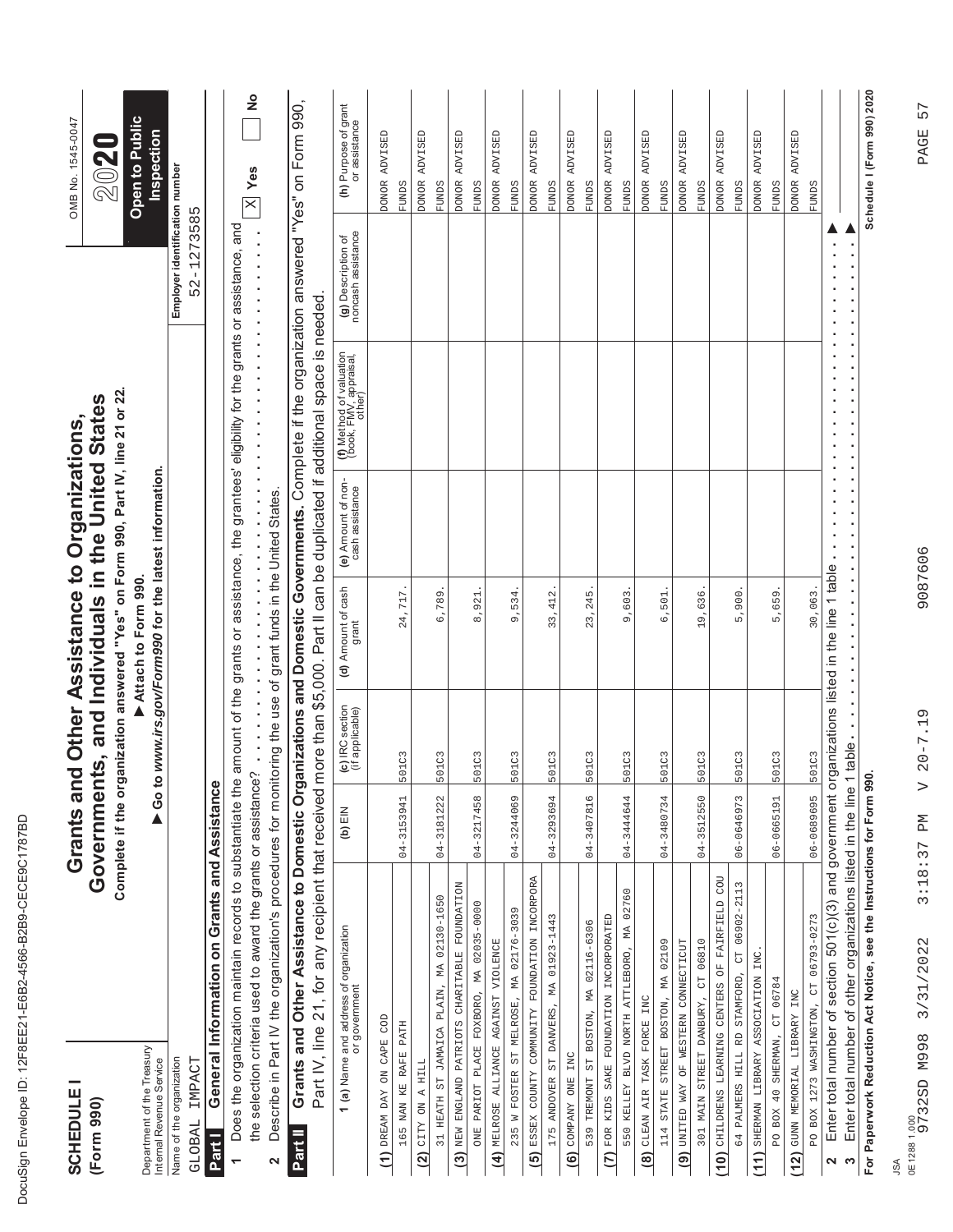| ı<br>۱           |
|------------------|
| ĺ<br>١<br>ı      |
| ¢                |
| Ç<br>ı           |
| ١<br>l           |
| Ó                |
| ĺ<br>O           |
| I<br>¢           |
| ı<br>ı<br>١      |
| Í<br>I           |
| d<br>I<br>l      |
| Ì<br>١           |
| ı<br>I           |
| ı                |
| Ì<br>ı           |
| l<br>ı<br>I<br>l |
| Ì                |
| ı<br>١           |
| Í                |
|                  |
| ı<br>١           |
|                  |
| 1                |
| ١                |
| Ï<br>֠           |
|                  |
| ı                |

| <b>SCHEDULE</b><br>(Form 990)                                                                                                                                                                            |                       |                                    | Complete if the organization answered "Yes" on Form 990, Part IV, line 21 or 22<br>Governments, and Individuals in the United States<br>Grants and Other Assistance to Organizations, |                                       |                                                                             |                                          | OMB No. 1545-0047<br>2020             |
|----------------------------------------------------------------------------------------------------------------------------------------------------------------------------------------------------------|-----------------------|------------------------------------|---------------------------------------------------------------------------------------------------------------------------------------------------------------------------------------|---------------------------------------|-----------------------------------------------------------------------------|------------------------------------------|---------------------------------------|
| Department of the Treasury<br>Internal Revenue Service                                                                                                                                                   | $\triangleright$ Go t |                                    | to www.irs.gov/Form990 for the latest information.<br>Attach to Form 990.                                                                                                             |                                       |                                                                             |                                          | <b>Open to Public</b><br>Inspection   |
| Name of the organization                                                                                                                                                                                 |                       |                                    |                                                                                                                                                                                       |                                       |                                                                             | Employer identification number           |                                       |
| General Information on Grants and Assistance<br>IMPACT<br>GLOBAL<br>Part I                                                                                                                               |                       |                                    |                                                                                                                                                                                       |                                       |                                                                             | 52-1273585                               |                                       |
| Does the organization maintain records to substantiate the amount of the grants or assistance, the grantees' eligibility for the grants or assistance, and                                               |                       |                                    |                                                                                                                                                                                       |                                       |                                                                             |                                          |                                       |
| the selection criteria used to award the grants or assistance?                                                                                                                                           |                       |                                    |                                                                                                                                                                                       |                                       |                                                                             |                                          | $\frac{1}{2}$<br>$\mathbb{X}$ Yes     |
| Describe in Part IV the organization's procedures for monitoring the use of grant funds in the United States.<br>2                                                                                       |                       |                                    |                                                                                                                                                                                       |                                       |                                                                             |                                          |                                       |
| Grants and Other Assistance to Domestic Organizations and Domestic Governments. Complete if the organization answered "Yes" on Form 990,<br>Part IV, line 21, for any recipient that received<br>Part II |                       |                                    |                                                                                                                                                                                       |                                       | more than \$5,000. Part II can be duplicated if additional space is needed. |                                          |                                       |
| <b>1 (a)</b> Name and address of organization                                                                                                                                                            | (b) $EIN$             | (c) IRC section<br>(if applicable) | (d) Amount of cash<br>grant                                                                                                                                                           | (e) Amount of non-<br>cash assistance | (f) Method of valuation<br>(book, FMV, appraisal,<br>other)                 | (g) Description of<br>noncash assistance | (h) Purpose of grant<br>or assistance |
| (1) UNITED WAY OF COASTAL FAIRFIELD COUNTY INC<br>$\overline{a}$<br><b>STE</b><br>855 MAIN ST                                                                                                            | 06-0691373            |                                    | 9,505                                                                                                                                                                                 |                                       |                                                                             |                                          | <b>DONOR ADVISED</b><br><b>FUNDS</b>  |
| FAMILY & CHILDRENS AID INC<br>$\widetilde{a}$                                                                                                                                                            |                       | 501C3                              |                                                                                                                                                                                       |                                       |                                                                             |                                          | ADVISED<br><b>DONOR</b>               |
| 75 WEST ST DANBURY, CT 06810-6528                                                                                                                                                                        | 06-0864341            | 501C3                              | 5,480                                                                                                                                                                                 |                                       |                                                                             |                                          | <b>FUNDS</b>                          |
| (3) DOMUS KIDS INC                                                                                                                                                                                       |                       |                                    |                                                                                                                                                                                       |                                       |                                                                             |                                          | ADVISED<br><b>DONOR</b>               |
| CT 06902<br>83 LOCKWOOD AVENUE STAMFORD,                                                                                                                                                                 | 06-0888719            | 501C3                              | 6,439                                                                                                                                                                                 |                                       |                                                                             |                                          | <b>FUNDS</b>                          |
| SISTERS PLACE INC<br>$(4)$ MY                                                                                                                                                                            |                       |                                    |                                                                                                                                                                                       |                                       |                                                                             |                                          | ADVISED<br><b>DONOR</b>               |
| CT 06106<br>237 HAMILTON STREET HARTFORD,                                                                                                                                                                | 8667680-90            | 501C3                              | 6,000                                                                                                                                                                                 |                                       |                                                                             |                                          | <b>FUNDS</b>                          |
| BRIDGEPORT RESCUE MISSION INC<br>$\overline{5}$                                                                                                                                                          |                       |                                    |                                                                                                                                                                                       |                                       |                                                                             |                                          | ADVISED<br><b>DONOR</b>               |
| PO BOX 9057 BRIDGEPORT, CT 06601-9057                                                                                                                                                                    | 06-1079879            | 501C3                              | 6,619                                                                                                                                                                                 |                                       |                                                                             |                                          | <b>FUNDS</b>                          |
| (6) COMNECTICUT SCIENCE CENTER INC                                                                                                                                                                       |                       |                                    |                                                                                                                                                                                       |                                       |                                                                             |                                          | ADVISED<br><b>DONOR</b>               |
| 06103-2802<br>$\overline{\text{C}}$<br>250 COLUMBUS BLVD HARTFORD,                                                                                                                                       | 06-1362705            | 501C3                              | 13,400                                                                                                                                                                                |                                       |                                                                             |                                          | <b>FUNDS</b>                          |
| (7) PROJECT ATHENA FOUNDATION<br>310<br>SAN ELIJO AVE NO                                                                                                                                                 | 06-1538101            | 501C3                              | 43,945                                                                                                                                                                                |                                       |                                                                             |                                          | DONOR ADVISED<br><b>FUNDS</b>         |
| NEWTOWN SCHOLARSHIP ASSOCIATION INCORPORATE<br>$\widehat{\mathbf{e}}$                                                                                                                                    |                       |                                    |                                                                                                                                                                                       |                                       |                                                                             |                                          | ADVISED<br><b>DONOR</b>               |
| PO BOX 302 NEWTOWN, CT 06470-0302                                                                                                                                                                        | 06-1818480            | 501C3                              | 10,832                                                                                                                                                                                |                                       |                                                                             |                                          | <b>FUNDS</b>                          |
| (9) STAMFORD SYMPHONY ORCHESTRA INC                                                                                                                                                                      |                       |                                    |                                                                                                                                                                                       |                                       |                                                                             |                                          | ADVISED<br><b>DONOR</b>               |
| 06901<br>$\overline{\overline{C}}$<br>STAMFORD,<br>263 TRESSER BLVD.                                                                                                                                     | 06-6059483            | 501C3                              | 12,374                                                                                                                                                                                |                                       |                                                                             |                                          | <b>FUNDS</b>                          |
| (10) RMHC NEW YORK METRO                                                                                                                                                                                 |                       |                                    |                                                                                                                                                                                       |                                       |                                                                             |                                          | DONOR ADVISED                         |
| 76TH AVE<br>$267 - 07$                                                                                                                                                                                   | 06-6100039            | 501C3                              | 17,210                                                                                                                                                                                |                                       |                                                                             |                                          | <b>FUNDS</b>                          |
| ABDUL SATTAR EDHI INTERNATIONAL FOUNDATION<br>(11)                                                                                                                                                       |                       |                                    |                                                                                                                                                                                       |                                       |                                                                             |                                          | ADVISED<br><b>DONOR</b>               |
| 4207 NATIONAL ST CORONA, NY 11368-2444                                                                                                                                                                   | 11-2764747            | 501C3                              | 5,486                                                                                                                                                                                 |                                       |                                                                             |                                          | <b>FUNDS</b>                          |
| CRITICAL EXPLORERS INC.<br>(12)                                                                                                                                                                          |                       |                                    |                                                                                                                                                                                       |                                       |                                                                             |                                          | ADVISED<br><b>DONOR</b>               |
| PO BOX 962 BROOKLINE, MA 02446                                                                                                                                                                           | 11-3013369            | 501C3                              | 6,707.                                                                                                                                                                                |                                       |                                                                             |                                          | <b>FUNDS</b>                          |
| Enter total number of section 501(c)(3) and government organizations listed in the line 1 table<br>2                                                                                                     |                       |                                    |                                                                                                                                                                                       |                                       |                                                                             |                                          |                                       |
| Enter total number of other organizations listed in the line 1 table<br>$\boldsymbol{\omega}$                                                                                                            |                       |                                    |                                                                                                                                                                                       |                                       |                                                                             |                                          |                                       |
| For Paperwork Reduction Act Notice, see the Instructions for Form 990.                                                                                                                                   |                       |                                    |                                                                                                                                                                                       |                                       |                                                                             |                                          | Schedule I (Form 990) 2020            |

0E1288 1.000

9087606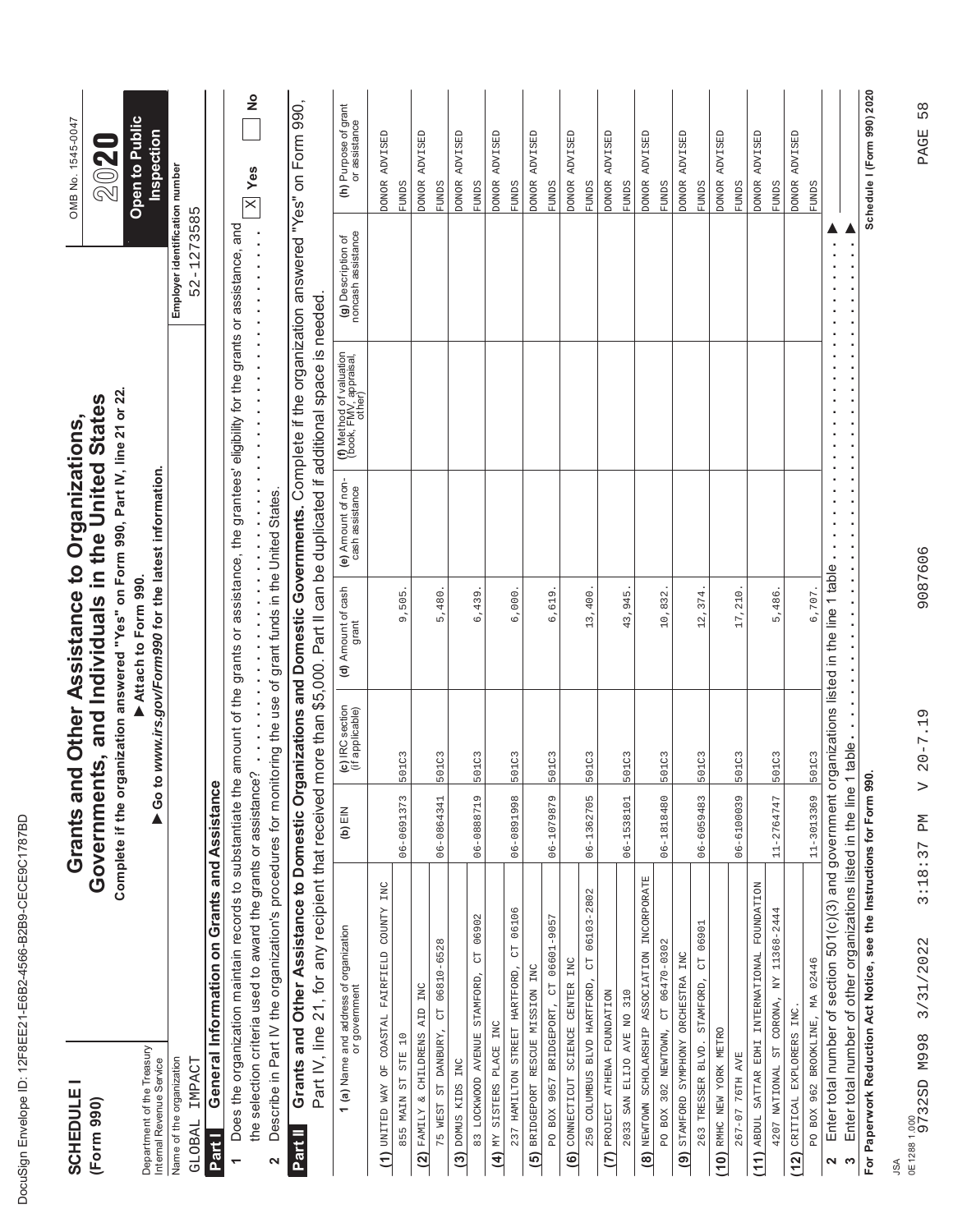| ı<br>۱                                                                                                                         |
|--------------------------------------------------------------------------------------------------------------------------------|
| ĺ<br>١<br>ı                                                                                                                    |
| ¢                                                                                                                              |
| Ç<br>ı                                                                                                                         |
| ١<br>l                                                                                                                         |
| Ó                                                                                                                              |
| ĺ<br>O                                                                                                                         |
| I<br>¢                                                                                                                         |
| ı<br>ı<br>١                                                                                                                    |
| Í<br><b>STATE OF STATE OF STATE OF STATE OF STATE OF STATE OF STATE OF STATE OF STATE OF STATE OF STATE OF STATE OF S</b><br>I |
| d<br>I<br>l                                                                                                                    |
| Ì<br>١                                                                                                                         |
| ı<br>I                                                                                                                         |
| ı                                                                                                                              |
| Ì<br>ı                                                                                                                         |
| l<br>ı<br>I<br>l                                                                                                               |
| Ì                                                                                                                              |
| ı<br>١                                                                                                                         |
| Í                                                                                                                              |
|                                                                                                                                |
| ı<br>١                                                                                                                         |
|                                                                                                                                |
| 1                                                                                                                              |
| ١                                                                                                                              |
| Ï<br>֠                                                                                                                         |
|                                                                                                                                |
| ı                                                                                                                              |

| <b>SCHEDULE</b><br>(Form 990)                                              |                                                                                                                                                                 | Complete if the or |                                    | ganization answered "Yes" on Form 990, Part IV, line 21 or 22<br>Governments, and Individuals in the United States<br>Grants and Other Assistance to Organizations, |                                       |                                                                                                                                            |                                              | OMB No. 1545-0047<br>20                 |
|----------------------------------------------------------------------------|-----------------------------------------------------------------------------------------------------------------------------------------------------------------|--------------------|------------------------------------|---------------------------------------------------------------------------------------------------------------------------------------------------------------------|---------------------------------------|--------------------------------------------------------------------------------------------------------------------------------------------|----------------------------------------------|-----------------------------------------|
| Department of the Treasury<br>Internal Revenue Service                     |                                                                                                                                                                 |                    |                                    | Go to www.irs.gov/Form990 for the latest information.<br>Attach to Form 990.                                                                                        |                                       |                                                                                                                                            |                                              | Open to Public<br>Inspection            |
| Name of the organization<br>IMPACT<br>GLOBAL                               |                                                                                                                                                                 |                    |                                    |                                                                                                                                                                     |                                       |                                                                                                                                            | Employer identification number<br>52-1273585 |                                         |
| Part I                                                                     | General Information on Grants and Assistance                                                                                                                    |                    |                                    |                                                                                                                                                                     |                                       |                                                                                                                                            |                                              |                                         |
| $\overline{ }$                                                             | Does the organization maintain records to substantiate the amount of the grants or assistance, the grantees' eligibility for the grants or assistance, and      |                    |                                    |                                                                                                                                                                     |                                       |                                                                                                                                            |                                              | $\frac{1}{2}$<br>$\mathbb{X}$ Yes       |
| $\mathbf{\Omega}$                                                          | the selection criteria used to award the grants or assistance?                                                                                                  |                    |                                    |                                                                                                                                                                     |                                       |                                                                                                                                            |                                              |                                         |
| Part II                                                                    | Grants and Other Assistance to Domestic Organizations and Domestic Governments. Complete if the organization answered                                           |                    |                                    |                                                                                                                                                                     |                                       |                                                                                                                                            |                                              | "Yes" on Form 990,                      |
|                                                                            | Part IV, line 21, for any recipient that received<br><b>1 (a)</b> Name and address of organization<br>or government                                             | $(D)$ $EIN$        | (c) IRC section<br>(if applicable) | (d) Amount of cash<br>grant                                                                                                                                         | (e) Amount of non-<br>cash assistance | more than \$5,000. Part II can be duplicated if additional space is needed.<br>(f) Method of valuation<br>(book, FMV, appraisal,<br>other) | (g) Description of<br>noncash assistance     | (h) Purpose of grant<br>or assistance   |
|                                                                            |                                                                                                                                                                 |                    |                                    |                                                                                                                                                                     |                                       |                                                                                                                                            |                                              |                                         |
| (1) ENVIRONMENTAL DEFENSE                                                  | FUND INCORPORATED                                                                                                                                               |                    |                                    |                                                                                                                                                                     |                                       |                                                                                                                                            |                                              | <b>ADVISED</b><br><b>DONOR</b>          |
| 257 PARK AVENUE SOUTH                                                      |                                                                                                                                                                 | 11-3794120         | 501C3                              | 12,899                                                                                                                                                              |                                       |                                                                                                                                            |                                              | <b>FUNDS</b>                            |
| (2) NAACP EMPOWERMENT PROGRAMS INC                                         |                                                                                                                                                                 |                    |                                    |                                                                                                                                                                     |                                       |                                                                                                                                            |                                              | <b>ADVISED</b><br><b>DONOR</b>          |
| 4805 MOUNT HOPE DR BALTIMORE,                                              | 21215-3206<br>$\mathbf{\Xi}$                                                                                                                                    | 11-6107128         | 501C3                              | 5,801                                                                                                                                                               |                                       |                                                                                                                                            |                                              | <b>FUNDS</b>                            |
| 520 8TH AVENUE NEW YORK, NY 10018                                          | (3) AMERICAN SOCIETY FOR THE PREVENTION OF CRUE                                                                                                                 | 13-1084135         | 501C3                              | 13,567                                                                                                                                                              |                                       |                                                                                                                                            |                                              | ADVISED<br><b>DONOR</b><br><b>FUNDS</b> |
|                                                                            | (4) PLANNED PARENTHOOD FEDERATION OF AMERICA                                                                                                                    |                    |                                    |                                                                                                                                                                     |                                       |                                                                                                                                            |                                              | ADVISED<br><b>DONOR</b>                 |
| 123 WILLIAM ST. 10TH FLOOR                                                 |                                                                                                                                                                 | 13-1623829         | 501C3                              | 52,854                                                                                                                                                              |                                       |                                                                                                                                            |                                              | <b>FUNDS</b>                            |
| $\mathbf{A}_i$<br>N A<br>$\widehat{5}$                                     | C P LEGAL DEFENSE AND EDUCATIONAL FUN                                                                                                                           |                    |                                    |                                                                                                                                                                     |                                       |                                                                                                                                            |                                              | <b>ADVISED</b><br><b>DONOR</b>          |
|                                                                            | 40 RECTOR ST FL 5 NEW YORK, NY 10006-1738                                                                                                                       | 13-1644147         | 501C3                              | 43,868                                                                                                                                                              |                                       |                                                                                                                                            |                                              | <b>EUNDS</b>                            |
| BLYTHEDALE CHILDRENS HOSPITAL<br>$\widehat{\mathbf{e}}$                    |                                                                                                                                                                 |                    |                                    |                                                                                                                                                                     |                                       |                                                                                                                                            |                                              | ADVISED<br><b>DONOR</b>                 |
|                                                                            | BRADHURST AVE VALHALLA, NY 10595-0000                                                                                                                           | 13-1655255         | 501C3                              | 8,668                                                                                                                                                               |                                       |                                                                                                                                            |                                              | <b>FUNDS</b>                            |
| PAUL TAYLOR DANCE FOUNDATION INC<br>$\tilde{c}$                            |                                                                                                                                                                 |                    |                                    |                                                                                                                                                                     |                                       |                                                                                                                                            |                                              | DONOR ADVISED                           |
| GRAND                                                                      | STREET NEW YORK, NY 10002-4282                                                                                                                                  | 13-1739922         | 501C3                              | 10,520                                                                                                                                                              |                                       |                                                                                                                                            |                                              | <b>FUNDS</b>                            |
|                                                                            | $\mathbb{A}\mathbb{S}$<br>(8) ALZHEIMERS DISEASE AND RELATED DISORDERS                                                                                          |                    |                                    |                                                                                                                                                                     |                                       |                                                                                                                                            |                                              | ADVISED<br><b>DONOR</b>                 |
| 8430 W BRYN MAWR CHICAGO, IL 60631                                         |                                                                                                                                                                 | 13-2665475         | 501C3                              | 8,554                                                                                                                                                               |                                       |                                                                                                                                            |                                              | <b>FUNDS</b>                            |
| WASHINGTON MARKET SCHOOL<br>$\left( \begin{matrix} 9 \end{matrix} \right)$ |                                                                                                                                                                 |                    |                                    |                                                                                                                                                                     |                                       |                                                                                                                                            |                                              | ADVISED<br><b>DONOR</b>                 |
|                                                                            | 55 HUDSON STREET NEW YORK, NY 10013-3350                                                                                                                        | 13-3039601         | 501C3                              | 212,355                                                                                                                                                             |                                       |                                                                                                                                            |                                              | <b>FUNDS</b>                            |
| AMHERST EARLY MUSIC INC<br>(10)                                            |                                                                                                                                                                 |                    |                                    |                                                                                                                                                                     |                                       |                                                                                                                                            |                                              | ADVISED<br><b>DONOR</b>                 |
|                                                                            | NATHANIEL ALLEN HOUSE WEST NEWTON, MA 02465                                                                                                                     | 13-3134024         | 501C3                              | 5,500                                                                                                                                                               |                                       |                                                                                                                                            |                                              | <b>FUNDS</b>                            |
| $\frac{1}{2}$                                                              | AMERICAN FOUNDATION FOR SUICIDE PREVENTION                                                                                                                      |                    |                                    |                                                                                                                                                                     |                                       |                                                                                                                                            |                                              | ADVISED<br><b>DONOR</b>                 |
|                                                                            | 199 WATER STREET NEW YORK, NY 10038                                                                                                                             | 13-3345308         | 501C3                              | 6,225                                                                                                                                                               |                                       |                                                                                                                                            |                                              | <b>EUNDS</b>                            |
| RAINFOREST TRUST<br>(12)                                                   |                                                                                                                                                                 |                    |                                    |                                                                                                                                                                     |                                       |                                                                                                                                            |                                              | <b>ADVISED</b><br><b>DONOR</b>          |
| PO BOX 841 WARRENTON, VA 20188                                             |                                                                                                                                                                 | 13-3393329         | 501C3                              | 6,065.                                                                                                                                                              |                                       |                                                                                                                                            |                                              | <b>FUNDS</b>                            |
| $\boldsymbol{\mathrm{o}}$<br>$\boldsymbol{\sim}$                           | Enter total number of section 501(c)(3) and government organizations listed in the line 1 table<br>Enter total number of other organizations listed in the line |                    | 1 table                            |                                                                                                                                                                     |                                       |                                                                                                                                            |                                              |                                         |
|                                                                            | For Paperwork Reduction Act Notice, see the Instructions for Form 990.                                                                                          |                    |                                    |                                                                                                                                                                     |                                       |                                                                                                                                            |                                              | Schedule I (Form 990) 2020              |
| ₹                                                                          |                                                                                                                                                                 |                    |                                    |                                                                                                                                                                     |                                       |                                                                                                                                            |                                              |                                         |
| 0E12881.000<br>9732SD M998                                                 | 3:18:37 PM<br>3/31/2022                                                                                                                                         |                    | $20 - 7.19$                        | 9087606                                                                                                                                                             |                                       |                                                                                                                                            |                                              | 59<br>PAGE                              |
|                                                                            |                                                                                                                                                                 |                    |                                    |                                                                                                                                                                     |                                       |                                                                                                                                            |                                              |                                         |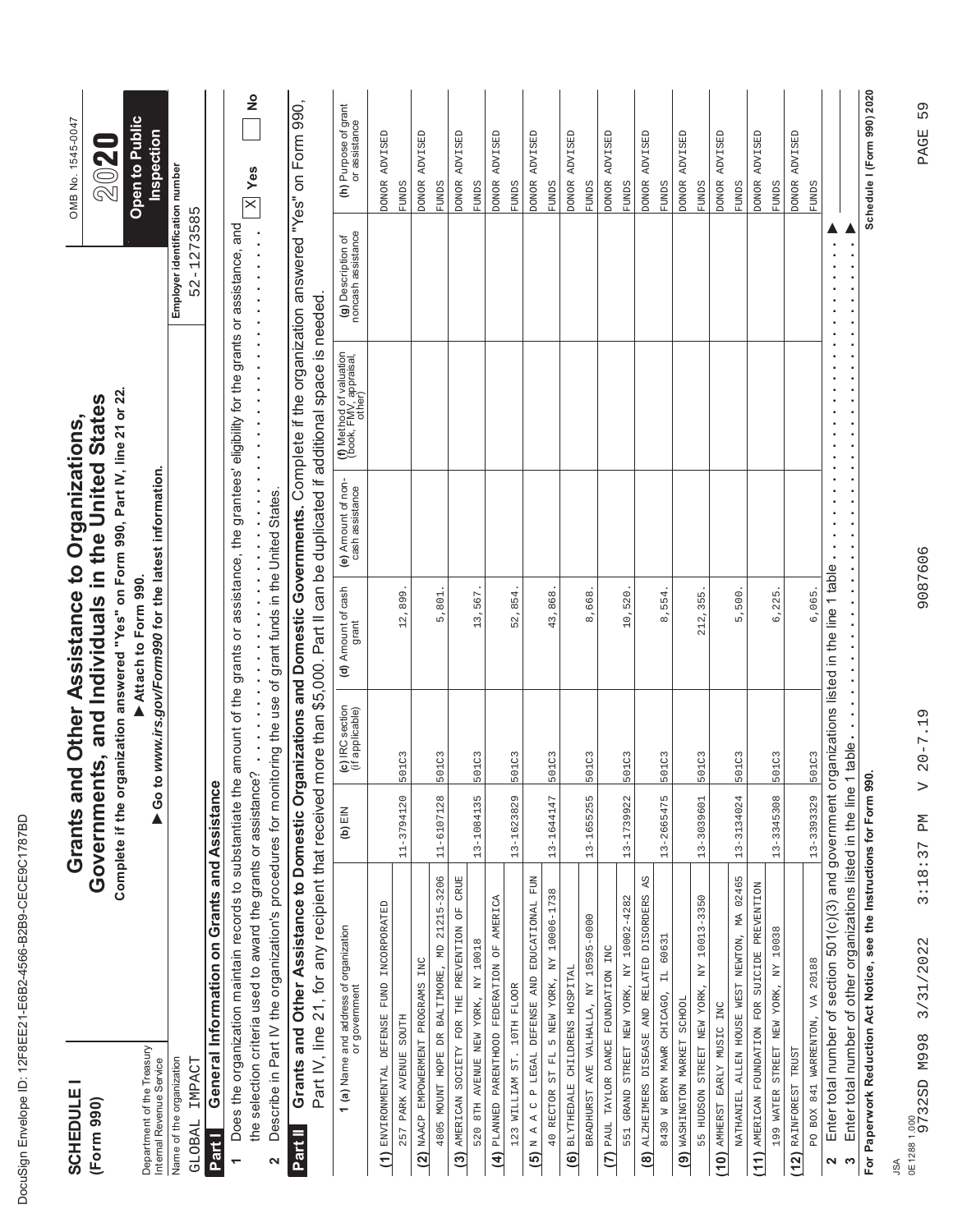| Ĺ<br>J                                                                                                              |
|---------------------------------------------------------------------------------------------------------------------|
| ĺ<br>١<br>ı                                                                                                         |
| d<br>ı                                                                                                              |
| O<br>۱                                                                                                              |
| ١                                                                                                                   |
| l<br>¢<br>l                                                                                                         |
| I<br>¢                                                                                                              |
| I<br>١                                                                                                              |
| Í<br>ı<br>١                                                                                                         |
| ı                                                                                                                   |
| Ì<br>d                                                                                                              |
| I<br>l                                                                                                              |
| Ì<br>I                                                                                                              |
| ı<br>¢                                                                                                              |
| ĺ<br>ı                                                                                                              |
| l<br>I<br>l<br>J<br>l                                                                                               |
| I                                                                                                                   |
| Ì                                                                                                                   |
| ı<br>Ó                                                                                                              |
| ı<br>Ì                                                                                                              |
|                                                                                                                     |
| ı<br>١                                                                                                              |
|                                                                                                                     |
| ĺ<br>and the state of the state of the state of the state of the state of the state of the state of the state of th |
|                                                                                                                     |
| ١<br>Ó<br>֠                                                                                                         |
|                                                                                                                     |
| ı                                                                                                                   |

| Grants and Other Assistance to Domestic Organizations and Domestic Governments. Complete if the organization answered "Yes" on Form 990,<br>Open to Public<br>Inspection<br>DONOR ADVISED<br>ADVISED<br>ADVISED<br><b>ADVISED</b><br><b>ADVISED</b><br><b>ADVISED</b><br>ADVISED<br><b>ADVISED</b><br>ADVISED<br>ADVISED<br>ADVISED<br>DONOR ADVISED<br>Employer identification number<br>$\mathbb{X}$ Yes<br><b>DONOR</b><br><b>DONOR</b><br><b>DONOR</b><br><b>DONOR</b><br><b>DONOR</b><br><b>DONOR</b><br><b>DONOR</b><br><b>DONOR</b><br><b>DONOR</b><br><b>DONOR</b><br><b>FUNDS</b><br><b>FUNDS</b><br><b>FUNDS</b><br><b>FUNDS</b><br><b>FUNDS</b><br><b>FUNDS</b><br><b>FUNDS</b><br><b>FUNDS</b><br><b>FUNDS</b><br><b>EUNDS</b><br><b>EUNDS</b><br><b>FUNDS</b><br>52-1273585<br>Does the organization maintain records to substantiate the amount of the grants or assistance, the grantees' eligibility for the grants or assistance, and<br>$\ddot{\cdot}$<br>(g) Description of<br>noncash assistance<br>more than \$5,000. Part II can be duplicated if additional space is needed<br>(f) Method of valuation<br>(book, FMV, appraisal,<br>other)<br>to www.irs.gov/Form990 for the latest information.<br>$\begin{array}{c} \bullet \\ \bullet \\ \bullet \\ \bullet \end{array}$<br>(e) Amount of non-<br>cash assistance<br>Describe in Part IV the organization's procedures for monitoring the use of grant funds in the United States.<br>organizations listed in the line 1 table<br>Attach to Form 990.<br>(d) Amount of cash<br>grant<br>.<br>8,704.<br>140,941<br>14,306<br>47,594<br>5,560<br>125,577<br>184,792<br>13,092<br>36,188<br>7,460<br>6,297<br>49,881<br>$\frac{1}{2}$<br>(c) IRC section<br>(if applicable)<br>Enter total number of other organizations listed in the line 1 table<br>501C3<br>501C3<br>501C3<br>501C3<br>501C3<br>501C3<br>501C3<br>501C3<br>501C3<br>501C3<br>501C3<br>501C3<br>the selection criteria used to award the grants or assistance?<br>For Paperwork Reduction Act Notice, see the Instructions for Form 990.<br>General Information on Grants and Assistance<br>60<br>Part IV, line 21, for any recipient that received<br>Enter total number of section 501(c)(3) and government<br>13-3593806<br>13-3900612<br>13-5644916<br>13-6213516<br>14-1812445<br>16-1395992<br>13-3500609<br>13-4098842<br>13-7308465<br>14-1808612<br>16-0743108<br>14-1949425<br>$(h)$ EIN<br>12110<br>115 E JEFFERSON ST SYRACUSE, NY 13202-2539<br>(5) AMERICAN CIVIL LIBERTIES UNION FOUNDATION<br>INTERNATIONAL DRIVE RYE BROOK, NY 10573<br>10008<br>125 BROAD STREET NEW YORK, NY 10004-2400<br>1190 TROY-SCHENECTADY ROAD LATHAM, NY<br>E RIVER ST WATERLOO, NY 13165-1735<br>CA 95473-1355<br><b>1 (a)</b> Name and address of organization<br>or government<br>$\Xi$<br>臣<br>COMMUNITY ALTERNATIVES<br>103 W 107TH ST NEW YORK, NY 10025<br>12202<br>WELLES REMY CROWTHER CHARITABLE<br>CHURCH STREET STATION NEW YORK,<br>2320 BRIGHTON-HENRIETTA TL RD<br>NY 10960<br>$\stackrel{\textstyle{Y}}{\textstyle{X}}$<br>(1) SAKHI FOR SOUTH ASIAN WOMEN<br>(4) LEUKEMIA & LAYPHOMA SOCIETY<br>BEVERLY ANIMAL SHELTER INC<br>693 PEARL STREET ALBANY,<br>FUND<br>PO BOX 1355 SEBASTOPOL,<br>INC<br>40 TRIANGLE CTR STE 100<br>SUPPORT CONNECTION INC<br>BOY SCOUTS OF AMERICA<br>$(9)$ LA CASA DE LOS NINOS<br>BOX 780 NYACK,<br><b>WILDWOOD FOUNDATION</b><br>XLINONNO <sub>C</sub> MEHETHLER (8)<br>Department of the Treasury<br>Internal Revenue Service<br>PTA OF MS 54 INC<br>Name of the organization<br>IMPACT<br>$(11)$ CENTER FOR<br><b>GLOBAL</b><br>$\overline{P}$ . O.<br>Part II<br>50<br>Part I<br>$\widetilde{a}$<br>$\widehat{\mathbf{e}}$<br>$\overline{c}$<br>$\tilde{c}$<br>(12)<br>(10)<br>2<br>S<br>2 | <b>SCHEDULE</b><br>(Form 990) | Grants a | Complete if the organization answered "Yes" on Form 990, Part IV, line 21 or 22.<br>Governments, and Individuals in the United States<br>nd Other Assistance to Organizations, |  | OMB No. 1545-0047<br>2020             |
|------------------------------------------------------------------------------------------------------------------------------------------------------------------------------------------------------------------------------------------------------------------------------------------------------------------------------------------------------------------------------------------------------------------------------------------------------------------------------------------------------------------------------------------------------------------------------------------------------------------------------------------------------------------------------------------------------------------------------------------------------------------------------------------------------------------------------------------------------------------------------------------------------------------------------------------------------------------------------------------------------------------------------------------------------------------------------------------------------------------------------------------------------------------------------------------------------------------------------------------------------------------------------------------------------------------------------------------------------------------------------------------------------------------------------------------------------------------------------------------------------------------------------------------------------------------------------------------------------------------------------------------------------------------------------------------------------------------------------------------------------------------------------------------------------------------------------------------------------------------------------------------------------------------------------------------------------------------------------------------------------------------------------------------------------------------------------------------------------------------------------------------------------------------------------------------------------------------------------------------------------------------------------------------------------------------------------------------------------------------------------------------------------------------------------------------------------------------------------------------------------------------------------------------------------------------------------------------------------------------------------------------------------------------------------------------------------------------------------------------------------------------------------------------------------------------------------------------------------------------------------------------------------------------------------------------------------------------------------------------------------------------------------------------------------------------------------------------------------------------------------------------------------------------------------------------------------------------------------------------------------------------------------------------------------------------------------------------------------------------------------------------------------------------------------------------------------------------------------------------------------------------------------------------------------------------------------------------------------------------------------------------------------------------------------------------------------------------------------------------------------------------------------------|-------------------------------|----------|--------------------------------------------------------------------------------------------------------------------------------------------------------------------------------|--|---------------------------------------|
|                                                                                                                                                                                                                                                                                                                                                                                                                                                                                                                                                                                                                                                                                                                                                                                                                                                                                                                                                                                                                                                                                                                                                                                                                                                                                                                                                                                                                                                                                                                                                                                                                                                                                                                                                                                                                                                                                                                                                                                                                                                                                                                                                                                                                                                                                                                                                                                                                                                                                                                                                                                                                                                                                                                                                                                                                                                                                                                                                                                                                                                                                                                                                                                                                                                                                                                                                                                                                                                                                                                                                                                                                                                                                                                                                                                    |                               |          |                                                                                                                                                                                |  |                                       |
|                                                                                                                                                                                                                                                                                                                                                                                                                                                                                                                                                                                                                                                                                                                                                                                                                                                                                                                                                                                                                                                                                                                                                                                                                                                                                                                                                                                                                                                                                                                                                                                                                                                                                                                                                                                                                                                                                                                                                                                                                                                                                                                                                                                                                                                                                                                                                                                                                                                                                                                                                                                                                                                                                                                                                                                                                                                                                                                                                                                                                                                                                                                                                                                                                                                                                                                                                                                                                                                                                                                                                                                                                                                                                                                                                                                    |                               |          |                                                                                                                                                                                |  |                                       |
|                                                                                                                                                                                                                                                                                                                                                                                                                                                                                                                                                                                                                                                                                                                                                                                                                                                                                                                                                                                                                                                                                                                                                                                                                                                                                                                                                                                                                                                                                                                                                                                                                                                                                                                                                                                                                                                                                                                                                                                                                                                                                                                                                                                                                                                                                                                                                                                                                                                                                                                                                                                                                                                                                                                                                                                                                                                                                                                                                                                                                                                                                                                                                                                                                                                                                                                                                                                                                                                                                                                                                                                                                                                                                                                                                                                    |                               |          |                                                                                                                                                                                |  |                                       |
|                                                                                                                                                                                                                                                                                                                                                                                                                                                                                                                                                                                                                                                                                                                                                                                                                                                                                                                                                                                                                                                                                                                                                                                                                                                                                                                                                                                                                                                                                                                                                                                                                                                                                                                                                                                                                                                                                                                                                                                                                                                                                                                                                                                                                                                                                                                                                                                                                                                                                                                                                                                                                                                                                                                                                                                                                                                                                                                                                                                                                                                                                                                                                                                                                                                                                                                                                                                                                                                                                                                                                                                                                                                                                                                                                                                    |                               |          |                                                                                                                                                                                |  |                                       |
|                                                                                                                                                                                                                                                                                                                                                                                                                                                                                                                                                                                                                                                                                                                                                                                                                                                                                                                                                                                                                                                                                                                                                                                                                                                                                                                                                                                                                                                                                                                                                                                                                                                                                                                                                                                                                                                                                                                                                                                                                                                                                                                                                                                                                                                                                                                                                                                                                                                                                                                                                                                                                                                                                                                                                                                                                                                                                                                                                                                                                                                                                                                                                                                                                                                                                                                                                                                                                                                                                                                                                                                                                                                                                                                                                                                    |                               |          |                                                                                                                                                                                |  | $rac{1}{2}$                           |
|                                                                                                                                                                                                                                                                                                                                                                                                                                                                                                                                                                                                                                                                                                                                                                                                                                                                                                                                                                                                                                                                                                                                                                                                                                                                                                                                                                                                                                                                                                                                                                                                                                                                                                                                                                                                                                                                                                                                                                                                                                                                                                                                                                                                                                                                                                                                                                                                                                                                                                                                                                                                                                                                                                                                                                                                                                                                                                                                                                                                                                                                                                                                                                                                                                                                                                                                                                                                                                                                                                                                                                                                                                                                                                                                                                                    |                               |          |                                                                                                                                                                                |  |                                       |
|                                                                                                                                                                                                                                                                                                                                                                                                                                                                                                                                                                                                                                                                                                                                                                                                                                                                                                                                                                                                                                                                                                                                                                                                                                                                                                                                                                                                                                                                                                                                                                                                                                                                                                                                                                                                                                                                                                                                                                                                                                                                                                                                                                                                                                                                                                                                                                                                                                                                                                                                                                                                                                                                                                                                                                                                                                                                                                                                                                                                                                                                                                                                                                                                                                                                                                                                                                                                                                                                                                                                                                                                                                                                                                                                                                                    |                               |          |                                                                                                                                                                                |  |                                       |
|                                                                                                                                                                                                                                                                                                                                                                                                                                                                                                                                                                                                                                                                                                                                                                                                                                                                                                                                                                                                                                                                                                                                                                                                                                                                                                                                                                                                                                                                                                                                                                                                                                                                                                                                                                                                                                                                                                                                                                                                                                                                                                                                                                                                                                                                                                                                                                                                                                                                                                                                                                                                                                                                                                                                                                                                                                                                                                                                                                                                                                                                                                                                                                                                                                                                                                                                                                                                                                                                                                                                                                                                                                                                                                                                                                                    |                               |          |                                                                                                                                                                                |  | (h) Purpose of grant<br>or assistance |
|                                                                                                                                                                                                                                                                                                                                                                                                                                                                                                                                                                                                                                                                                                                                                                                                                                                                                                                                                                                                                                                                                                                                                                                                                                                                                                                                                                                                                                                                                                                                                                                                                                                                                                                                                                                                                                                                                                                                                                                                                                                                                                                                                                                                                                                                                                                                                                                                                                                                                                                                                                                                                                                                                                                                                                                                                                                                                                                                                                                                                                                                                                                                                                                                                                                                                                                                                                                                                                                                                                                                                                                                                                                                                                                                                                                    |                               |          |                                                                                                                                                                                |  |                                       |
|                                                                                                                                                                                                                                                                                                                                                                                                                                                                                                                                                                                                                                                                                                                                                                                                                                                                                                                                                                                                                                                                                                                                                                                                                                                                                                                                                                                                                                                                                                                                                                                                                                                                                                                                                                                                                                                                                                                                                                                                                                                                                                                                                                                                                                                                                                                                                                                                                                                                                                                                                                                                                                                                                                                                                                                                                                                                                                                                                                                                                                                                                                                                                                                                                                                                                                                                                                                                                                                                                                                                                                                                                                                                                                                                                                                    |                               |          |                                                                                                                                                                                |  |                                       |
|                                                                                                                                                                                                                                                                                                                                                                                                                                                                                                                                                                                                                                                                                                                                                                                                                                                                                                                                                                                                                                                                                                                                                                                                                                                                                                                                                                                                                                                                                                                                                                                                                                                                                                                                                                                                                                                                                                                                                                                                                                                                                                                                                                                                                                                                                                                                                                                                                                                                                                                                                                                                                                                                                                                                                                                                                                                                                                                                                                                                                                                                                                                                                                                                                                                                                                                                                                                                                                                                                                                                                                                                                                                                                                                                                                                    |                               |          |                                                                                                                                                                                |  |                                       |
|                                                                                                                                                                                                                                                                                                                                                                                                                                                                                                                                                                                                                                                                                                                                                                                                                                                                                                                                                                                                                                                                                                                                                                                                                                                                                                                                                                                                                                                                                                                                                                                                                                                                                                                                                                                                                                                                                                                                                                                                                                                                                                                                                                                                                                                                                                                                                                                                                                                                                                                                                                                                                                                                                                                                                                                                                                                                                                                                                                                                                                                                                                                                                                                                                                                                                                                                                                                                                                                                                                                                                                                                                                                                                                                                                                                    |                               |          |                                                                                                                                                                                |  |                                       |
|                                                                                                                                                                                                                                                                                                                                                                                                                                                                                                                                                                                                                                                                                                                                                                                                                                                                                                                                                                                                                                                                                                                                                                                                                                                                                                                                                                                                                                                                                                                                                                                                                                                                                                                                                                                                                                                                                                                                                                                                                                                                                                                                                                                                                                                                                                                                                                                                                                                                                                                                                                                                                                                                                                                                                                                                                                                                                                                                                                                                                                                                                                                                                                                                                                                                                                                                                                                                                                                                                                                                                                                                                                                                                                                                                                                    |                               |          |                                                                                                                                                                                |  |                                       |
|                                                                                                                                                                                                                                                                                                                                                                                                                                                                                                                                                                                                                                                                                                                                                                                                                                                                                                                                                                                                                                                                                                                                                                                                                                                                                                                                                                                                                                                                                                                                                                                                                                                                                                                                                                                                                                                                                                                                                                                                                                                                                                                                                                                                                                                                                                                                                                                                                                                                                                                                                                                                                                                                                                                                                                                                                                                                                                                                                                                                                                                                                                                                                                                                                                                                                                                                                                                                                                                                                                                                                                                                                                                                                                                                                                                    |                               |          |                                                                                                                                                                                |  |                                       |
|                                                                                                                                                                                                                                                                                                                                                                                                                                                                                                                                                                                                                                                                                                                                                                                                                                                                                                                                                                                                                                                                                                                                                                                                                                                                                                                                                                                                                                                                                                                                                                                                                                                                                                                                                                                                                                                                                                                                                                                                                                                                                                                                                                                                                                                                                                                                                                                                                                                                                                                                                                                                                                                                                                                                                                                                                                                                                                                                                                                                                                                                                                                                                                                                                                                                                                                                                                                                                                                                                                                                                                                                                                                                                                                                                                                    |                               |          |                                                                                                                                                                                |  |                                       |
|                                                                                                                                                                                                                                                                                                                                                                                                                                                                                                                                                                                                                                                                                                                                                                                                                                                                                                                                                                                                                                                                                                                                                                                                                                                                                                                                                                                                                                                                                                                                                                                                                                                                                                                                                                                                                                                                                                                                                                                                                                                                                                                                                                                                                                                                                                                                                                                                                                                                                                                                                                                                                                                                                                                                                                                                                                                                                                                                                                                                                                                                                                                                                                                                                                                                                                                                                                                                                                                                                                                                                                                                                                                                                                                                                                                    |                               |          |                                                                                                                                                                                |  |                                       |
|                                                                                                                                                                                                                                                                                                                                                                                                                                                                                                                                                                                                                                                                                                                                                                                                                                                                                                                                                                                                                                                                                                                                                                                                                                                                                                                                                                                                                                                                                                                                                                                                                                                                                                                                                                                                                                                                                                                                                                                                                                                                                                                                                                                                                                                                                                                                                                                                                                                                                                                                                                                                                                                                                                                                                                                                                                                                                                                                                                                                                                                                                                                                                                                                                                                                                                                                                                                                                                                                                                                                                                                                                                                                                                                                                                                    |                               |          |                                                                                                                                                                                |  |                                       |
|                                                                                                                                                                                                                                                                                                                                                                                                                                                                                                                                                                                                                                                                                                                                                                                                                                                                                                                                                                                                                                                                                                                                                                                                                                                                                                                                                                                                                                                                                                                                                                                                                                                                                                                                                                                                                                                                                                                                                                                                                                                                                                                                                                                                                                                                                                                                                                                                                                                                                                                                                                                                                                                                                                                                                                                                                                                                                                                                                                                                                                                                                                                                                                                                                                                                                                                                                                                                                                                                                                                                                                                                                                                                                                                                                                                    |                               |          |                                                                                                                                                                                |  |                                       |
|                                                                                                                                                                                                                                                                                                                                                                                                                                                                                                                                                                                                                                                                                                                                                                                                                                                                                                                                                                                                                                                                                                                                                                                                                                                                                                                                                                                                                                                                                                                                                                                                                                                                                                                                                                                                                                                                                                                                                                                                                                                                                                                                                                                                                                                                                                                                                                                                                                                                                                                                                                                                                                                                                                                                                                                                                                                                                                                                                                                                                                                                                                                                                                                                                                                                                                                                                                                                                                                                                                                                                                                                                                                                                                                                                                                    |                               |          |                                                                                                                                                                                |  |                                       |
|                                                                                                                                                                                                                                                                                                                                                                                                                                                                                                                                                                                                                                                                                                                                                                                                                                                                                                                                                                                                                                                                                                                                                                                                                                                                                                                                                                                                                                                                                                                                                                                                                                                                                                                                                                                                                                                                                                                                                                                                                                                                                                                                                                                                                                                                                                                                                                                                                                                                                                                                                                                                                                                                                                                                                                                                                                                                                                                                                                                                                                                                                                                                                                                                                                                                                                                                                                                                                                                                                                                                                                                                                                                                                                                                                                                    |                               |          |                                                                                                                                                                                |  |                                       |
|                                                                                                                                                                                                                                                                                                                                                                                                                                                                                                                                                                                                                                                                                                                                                                                                                                                                                                                                                                                                                                                                                                                                                                                                                                                                                                                                                                                                                                                                                                                                                                                                                                                                                                                                                                                                                                                                                                                                                                                                                                                                                                                                                                                                                                                                                                                                                                                                                                                                                                                                                                                                                                                                                                                                                                                                                                                                                                                                                                                                                                                                                                                                                                                                                                                                                                                                                                                                                                                                                                                                                                                                                                                                                                                                                                                    |                               |          |                                                                                                                                                                                |  |                                       |
|                                                                                                                                                                                                                                                                                                                                                                                                                                                                                                                                                                                                                                                                                                                                                                                                                                                                                                                                                                                                                                                                                                                                                                                                                                                                                                                                                                                                                                                                                                                                                                                                                                                                                                                                                                                                                                                                                                                                                                                                                                                                                                                                                                                                                                                                                                                                                                                                                                                                                                                                                                                                                                                                                                                                                                                                                                                                                                                                                                                                                                                                                                                                                                                                                                                                                                                                                                                                                                                                                                                                                                                                                                                                                                                                                                                    |                               |          |                                                                                                                                                                                |  |                                       |
|                                                                                                                                                                                                                                                                                                                                                                                                                                                                                                                                                                                                                                                                                                                                                                                                                                                                                                                                                                                                                                                                                                                                                                                                                                                                                                                                                                                                                                                                                                                                                                                                                                                                                                                                                                                                                                                                                                                                                                                                                                                                                                                                                                                                                                                                                                                                                                                                                                                                                                                                                                                                                                                                                                                                                                                                                                                                                                                                                                                                                                                                                                                                                                                                                                                                                                                                                                                                                                                                                                                                                                                                                                                                                                                                                                                    |                               |          |                                                                                                                                                                                |  |                                       |
|                                                                                                                                                                                                                                                                                                                                                                                                                                                                                                                                                                                                                                                                                                                                                                                                                                                                                                                                                                                                                                                                                                                                                                                                                                                                                                                                                                                                                                                                                                                                                                                                                                                                                                                                                                                                                                                                                                                                                                                                                                                                                                                                                                                                                                                                                                                                                                                                                                                                                                                                                                                                                                                                                                                                                                                                                                                                                                                                                                                                                                                                                                                                                                                                                                                                                                                                                                                                                                                                                                                                                                                                                                                                                                                                                                                    |                               |          |                                                                                                                                                                                |  |                                       |
|                                                                                                                                                                                                                                                                                                                                                                                                                                                                                                                                                                                                                                                                                                                                                                                                                                                                                                                                                                                                                                                                                                                                                                                                                                                                                                                                                                                                                                                                                                                                                                                                                                                                                                                                                                                                                                                                                                                                                                                                                                                                                                                                                                                                                                                                                                                                                                                                                                                                                                                                                                                                                                                                                                                                                                                                                                                                                                                                                                                                                                                                                                                                                                                                                                                                                                                                                                                                                                                                                                                                                                                                                                                                                                                                                                                    |                               |          |                                                                                                                                                                                |  |                                       |
|                                                                                                                                                                                                                                                                                                                                                                                                                                                                                                                                                                                                                                                                                                                                                                                                                                                                                                                                                                                                                                                                                                                                                                                                                                                                                                                                                                                                                                                                                                                                                                                                                                                                                                                                                                                                                                                                                                                                                                                                                                                                                                                                                                                                                                                                                                                                                                                                                                                                                                                                                                                                                                                                                                                                                                                                                                                                                                                                                                                                                                                                                                                                                                                                                                                                                                                                                                                                                                                                                                                                                                                                                                                                                                                                                                                    |                               |          |                                                                                                                                                                                |  |                                       |
|                                                                                                                                                                                                                                                                                                                                                                                                                                                                                                                                                                                                                                                                                                                                                                                                                                                                                                                                                                                                                                                                                                                                                                                                                                                                                                                                                                                                                                                                                                                                                                                                                                                                                                                                                                                                                                                                                                                                                                                                                                                                                                                                                                                                                                                                                                                                                                                                                                                                                                                                                                                                                                                                                                                                                                                                                                                                                                                                                                                                                                                                                                                                                                                                                                                                                                                                                                                                                                                                                                                                                                                                                                                                                                                                                                                    |                               |          |                                                                                                                                                                                |  |                                       |
|                                                                                                                                                                                                                                                                                                                                                                                                                                                                                                                                                                                                                                                                                                                                                                                                                                                                                                                                                                                                                                                                                                                                                                                                                                                                                                                                                                                                                                                                                                                                                                                                                                                                                                                                                                                                                                                                                                                                                                                                                                                                                                                                                                                                                                                                                                                                                                                                                                                                                                                                                                                                                                                                                                                                                                                                                                                                                                                                                                                                                                                                                                                                                                                                                                                                                                                                                                                                                                                                                                                                                                                                                                                                                                                                                                                    |                               |          |                                                                                                                                                                                |  |                                       |
|                                                                                                                                                                                                                                                                                                                                                                                                                                                                                                                                                                                                                                                                                                                                                                                                                                                                                                                                                                                                                                                                                                                                                                                                                                                                                                                                                                                                                                                                                                                                                                                                                                                                                                                                                                                                                                                                                                                                                                                                                                                                                                                                                                                                                                                                                                                                                                                                                                                                                                                                                                                                                                                                                                                                                                                                                                                                                                                                                                                                                                                                                                                                                                                                                                                                                                                                                                                                                                                                                                                                                                                                                                                                                                                                                                                    |                               |          |                                                                                                                                                                                |  |                                       |
|                                                                                                                                                                                                                                                                                                                                                                                                                                                                                                                                                                                                                                                                                                                                                                                                                                                                                                                                                                                                                                                                                                                                                                                                                                                                                                                                                                                                                                                                                                                                                                                                                                                                                                                                                                                                                                                                                                                                                                                                                                                                                                                                                                                                                                                                                                                                                                                                                                                                                                                                                                                                                                                                                                                                                                                                                                                                                                                                                                                                                                                                                                                                                                                                                                                                                                                                                                                                                                                                                                                                                                                                                                                                                                                                                                                    |                               |          |                                                                                                                                                                                |  |                                       |
|                                                                                                                                                                                                                                                                                                                                                                                                                                                                                                                                                                                                                                                                                                                                                                                                                                                                                                                                                                                                                                                                                                                                                                                                                                                                                                                                                                                                                                                                                                                                                                                                                                                                                                                                                                                                                                                                                                                                                                                                                                                                                                                                                                                                                                                                                                                                                                                                                                                                                                                                                                                                                                                                                                                                                                                                                                                                                                                                                                                                                                                                                                                                                                                                                                                                                                                                                                                                                                                                                                                                                                                                                                                                                                                                                                                    |                               |          |                                                                                                                                                                                |  |                                       |
|                                                                                                                                                                                                                                                                                                                                                                                                                                                                                                                                                                                                                                                                                                                                                                                                                                                                                                                                                                                                                                                                                                                                                                                                                                                                                                                                                                                                                                                                                                                                                                                                                                                                                                                                                                                                                                                                                                                                                                                                                                                                                                                                                                                                                                                                                                                                                                                                                                                                                                                                                                                                                                                                                                                                                                                                                                                                                                                                                                                                                                                                                                                                                                                                                                                                                                                                                                                                                                                                                                                                                                                                                                                                                                                                                                                    |                               |          |                                                                                                                                                                                |  |                                       |
|                                                                                                                                                                                                                                                                                                                                                                                                                                                                                                                                                                                                                                                                                                                                                                                                                                                                                                                                                                                                                                                                                                                                                                                                                                                                                                                                                                                                                                                                                                                                                                                                                                                                                                                                                                                                                                                                                                                                                                                                                                                                                                                                                                                                                                                                                                                                                                                                                                                                                                                                                                                                                                                                                                                                                                                                                                                                                                                                                                                                                                                                                                                                                                                                                                                                                                                                                                                                                                                                                                                                                                                                                                                                                                                                                                                    |                               |          |                                                                                                                                                                                |  | Schedule I (Form 990) 2020            |

9087606

9732SD M998 3/31/2022 3:18:37 PM V 20-7.19 9087606 PAGE 60  $V 20 - 7.19$ 3:18:37 PM JSA<br>0E1288 1.000<br>9732SD M998 3/31/2022

0E1288 1.000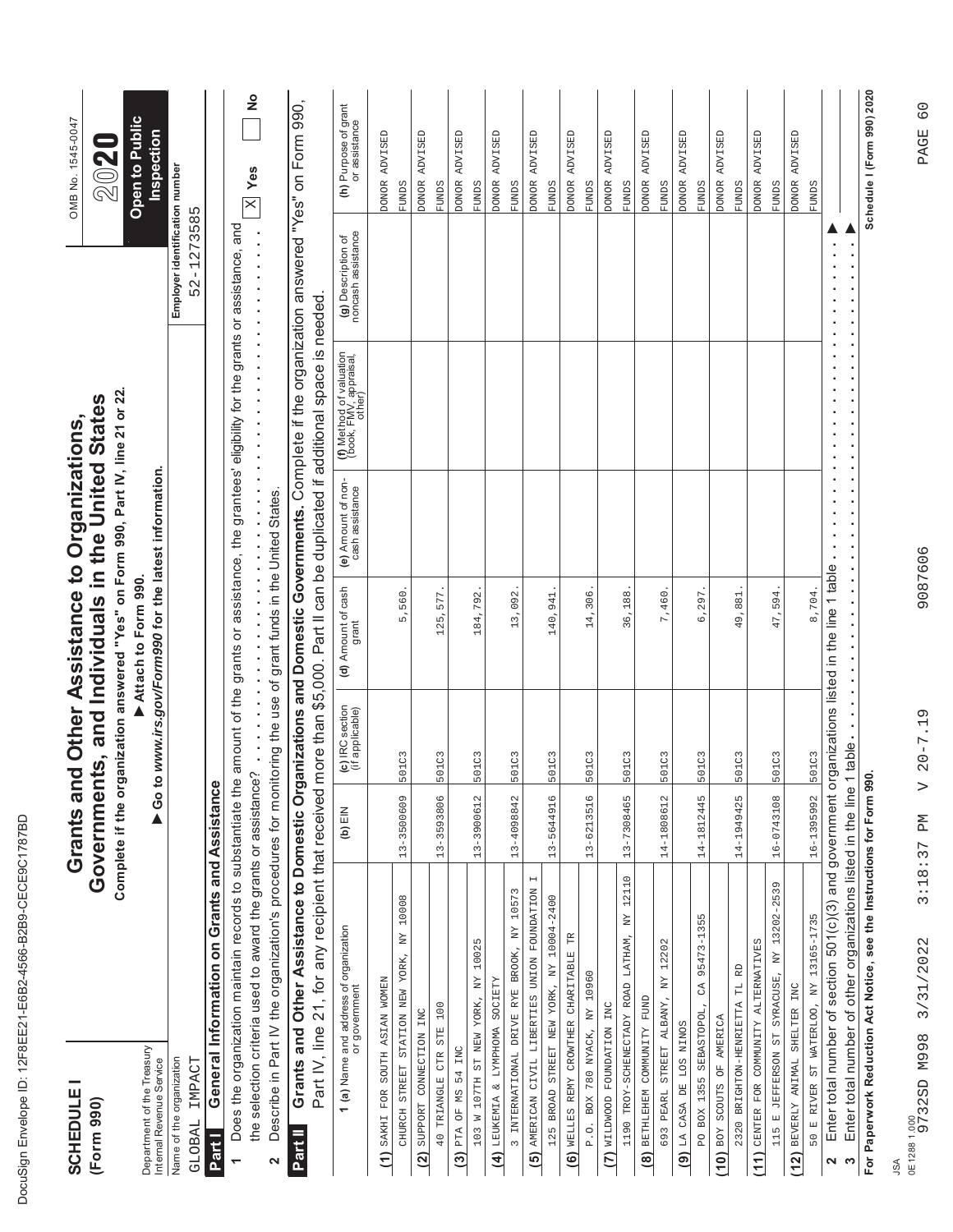| ı<br>۱                                                                                                                         |
|--------------------------------------------------------------------------------------------------------------------------------|
| ĺ<br>١<br>ı                                                                                                                    |
| ¢                                                                                                                              |
| Ç<br>ı                                                                                                                         |
| ١<br>l                                                                                                                         |
| Ó                                                                                                                              |
| ĺ<br>O                                                                                                                         |
| í<br>¢                                                                                                                         |
| ı<br>ı<br>١                                                                                                                    |
| Í<br><b>STATE OF STATE OF STATE OF STATE OF STATE OF STATE OF STATE OF STATE OF STATE OF STATE OF STATE OF STATE OF S</b><br>I |
| d<br>I<br>l                                                                                                                    |
| Ì<br>١                                                                                                                         |
| ı<br>I                                                                                                                         |
| ı                                                                                                                              |
| Ì<br>ı                                                                                                                         |
| l<br>ı<br>I<br>l                                                                                                               |
| Ì                                                                                                                              |
| ı<br>١                                                                                                                         |
| Í                                                                                                                              |
|                                                                                                                                |
| ı<br>١                                                                                                                         |
|                                                                                                                                |
| 1                                                                                                                              |
| ١                                                                                                                              |
| Ï<br>֠                                                                                                                         |
|                                                                                                                                |
| ı                                                                                                                              |

| Grants and Other Assistance to Domestic Organizations and Domestic Governments. Complete if the organization answered "Yes" on Form 990,<br>Employer identification number<br><b>DONOR</b><br><b>DONOR</b><br><b>DONOR</b><br><b>DONOR</b><br><b>DONOR</b><br><b>DONOR</b><br><b>DONOR</b><br><b>DONOR</b><br><b>PONOR</b><br><b>DONOR</b><br><b>DONOR</b><br><b>DONOR</b><br><b>FUNDS</b><br><b>FUNDS</b><br><b>FUNDS</b><br><b>FUNDS</b><br><b>FUNDS</b><br><b>FUNDS</b><br><b>FUNDS</b><br><b>FUNDS</b><br><b>FUNDS</b><br><b>FUNDS</b><br><b>FUNDS</b><br><b>FUNDS</b><br>52-1273585<br>Does the organization maintain records to substantiate the amount of the grants or assistance, the grantees' eligibility for the grants or assistance, and<br>$\frac{1}{2}$<br>(g) Description of<br>noncash assistance<br>more than \$5,000. Part II can be duplicated if additional space is needed<br>(f) Method of valuation<br>(book, FMV, appraisal,<br>other)<br>to www.irs.gov/Form990 for the latest information.<br>(e) Amount of non-<br>cash assistance<br>$\begin{array}{c} \bullet \\ \bullet \\ \bullet \\ \bullet \end{array}$<br>Describe in Part IV the organization's procedures for monitoring the use of grant funds in the United States.<br>Enter total number of section 501(c)(3) and government organizations listed in the line 1 table<br>Attach to Form 990.<br>(d) Amount of cash<br>grant<br>12,966<br>6,300<br>9,173<br>34,325<br>37,005<br>8,934<br>11,101<br>26,951<br>8,547<br>6,385<br>6,265<br>44,240<br>.<br>$e$ ? $\cdots$ $\cdots$<br>(c) IRC section<br>(if applicable)<br>Enter total number of other organizations listed in the line 1 table.<br>501C3<br>501C3<br>501C3<br>501C3<br>501C3<br>501C3<br>501C3<br>501C3<br>501C3<br>501C3<br>501C3<br>501C3<br>General Information on Grants and Assistance<br>the selection criteria used to award the grants or assistanc<br>Part IV, line 21, for any recipient that received<br>60<br>20-3091620<br>20-0049703<br>$20 - 1143888$<br>20-1937774<br>20-2068116<br>20-2370934<br>20-2389388<br>$20 - 2516226$<br>20-2696836<br>16-1472747<br>$20 - 1945347$<br>$20 - 1715911$<br>(b) $EIN$<br>THE INSTITUTE FOR MIDDLE EAST UNDERSTANDING<br>(9) FRIENDS OF ST BARTHOLOMEWS ANGLICAN CHURCH<br>20702 JASPERWOOD DR HUMBLE, TX 77338-2729<br>55405-0626<br>INC<br>106 W RIVER RD RUMSON, NJ 07760-1139<br>400 W MAIN ST TAYLORS, SC 29687-2951<br><b>1 (a)</b> Name and address of organization<br>or government<br>20090<br>66675-8517<br>TRIANGLE<br>2224 EMPORIA, KS 66801-2224<br>MA 02116<br>(3) TAYLORS FREE MEDICAL CLINIC INC<br>(6) AMERICAN FRIENDS OF NORWOOD INC<br>PO BOX 4193 CARY, NC 27519-4193<br>DISCOVERY YOUTH FOUNDATION INC<br>$\beta$<br>PO BOX 50626 MINNEAPOLIS, MN<br>(2) PATHWAY FAMILY SERVICES INC<br>2913 EL CAMINO REAL STE 436<br>P.O. BOX 98204 WASHINGTON,<br>THE MIRACLE LEAGUE OF THE<br>PO BOX 758517 TOPKEA, KS<br>31 ST. JAMES AVE BOSTON,<br>(1) WIKIMEDIA FOUNDATION INC<br>(5) NET RESEARCH FOUNDATION<br>WOUNDED WARRIOR PROJECT<br>601 W PONCE DE LEON AVE<br>STANWIX ST STE 1200<br>FRIENDS OF LARCHE INC<br>HUGHES FOUNDATION<br>Department of the Treasury<br>Name of the organization<br>IMPACT<br>Internal Revenue Service<br>PO BOX<br>GLOBAL<br>Part II<br><b>Part I</b><br>$\tilde{c}$<br>(10)<br>(11)<br>(12)<br>$\widehat{4}$<br>$\circledR$<br>$\sim$<br>S<br>$\mathbf{\Omega}$<br>٣ | <b>SCHEDULE</b><br>(Form 990) | Complete if the or<br>Grants a | ganization answered "Yes" on Form 990, Part IV, line 21 or 22.<br>Governments, and Individuals in the United States<br>nd Other Assistance to Organizations, |  | OMB No. 1545-0047<br>2020             |
|-----------------------------------------------------------------------------------------------------------------------------------------------------------------------------------------------------------------------------------------------------------------------------------------------------------------------------------------------------------------------------------------------------------------------------------------------------------------------------------------------------------------------------------------------------------------------------------------------------------------------------------------------------------------------------------------------------------------------------------------------------------------------------------------------------------------------------------------------------------------------------------------------------------------------------------------------------------------------------------------------------------------------------------------------------------------------------------------------------------------------------------------------------------------------------------------------------------------------------------------------------------------------------------------------------------------------------------------------------------------------------------------------------------------------------------------------------------------------------------------------------------------------------------------------------------------------------------------------------------------------------------------------------------------------------------------------------------------------------------------------------------------------------------------------------------------------------------------------------------------------------------------------------------------------------------------------------------------------------------------------------------------------------------------------------------------------------------------------------------------------------------------------------------------------------------------------------------------------------------------------------------------------------------------------------------------------------------------------------------------------------------------------------------------------------------------------------------------------------------------------------------------------------------------------------------------------------------------------------------------------------------------------------------------------------------------------------------------------------------------------------------------------------------------------------------------------------------------------------------------------------------------------------------------------------------------------------------------------------------------------------------------------------------------------------------------------------------------------------------------------------------------------------------------------------------------------------------------------------------------------------------------------------------------------------------------------------------------------------------------------------------------------------------------------------------|-------------------------------|--------------------------------|--------------------------------------------------------------------------------------------------------------------------------------------------------------|--|---------------------------------------|
|                                                                                                                                                                                                                                                                                                                                                                                                                                                                                                                                                                                                                                                                                                                                                                                                                                                                                                                                                                                                                                                                                                                                                                                                                                                                                                                                                                                                                                                                                                                                                                                                                                                                                                                                                                                                                                                                                                                                                                                                                                                                                                                                                                                                                                                                                                                                                                                                                                                                                                                                                                                                                                                                                                                                                                                                                                                                                                                                                                                                                                                                                                                                                                                                                                                                                                                                                                                                                                   |                               |                                |                                                                                                                                                              |  | Open to Public<br>Inspection          |
|                                                                                                                                                                                                                                                                                                                                                                                                                                                                                                                                                                                                                                                                                                                                                                                                                                                                                                                                                                                                                                                                                                                                                                                                                                                                                                                                                                                                                                                                                                                                                                                                                                                                                                                                                                                                                                                                                                                                                                                                                                                                                                                                                                                                                                                                                                                                                                                                                                                                                                                                                                                                                                                                                                                                                                                                                                                                                                                                                                                                                                                                                                                                                                                                                                                                                                                                                                                                                                   |                               |                                |                                                                                                                                                              |  |                                       |
|                                                                                                                                                                                                                                                                                                                                                                                                                                                                                                                                                                                                                                                                                                                                                                                                                                                                                                                                                                                                                                                                                                                                                                                                                                                                                                                                                                                                                                                                                                                                                                                                                                                                                                                                                                                                                                                                                                                                                                                                                                                                                                                                                                                                                                                                                                                                                                                                                                                                                                                                                                                                                                                                                                                                                                                                                                                                                                                                                                                                                                                                                                                                                                                                                                                                                                                                                                                                                                   |                               |                                |                                                                                                                                                              |  |                                       |
|                                                                                                                                                                                                                                                                                                                                                                                                                                                                                                                                                                                                                                                                                                                                                                                                                                                                                                                                                                                                                                                                                                                                                                                                                                                                                                                                                                                                                                                                                                                                                                                                                                                                                                                                                                                                                                                                                                                                                                                                                                                                                                                                                                                                                                                                                                                                                                                                                                                                                                                                                                                                                                                                                                                                                                                                                                                                                                                                                                                                                                                                                                                                                                                                                                                                                                                                                                                                                                   |                               |                                |                                                                                                                                                              |  |                                       |
|                                                                                                                                                                                                                                                                                                                                                                                                                                                                                                                                                                                                                                                                                                                                                                                                                                                                                                                                                                                                                                                                                                                                                                                                                                                                                                                                                                                                                                                                                                                                                                                                                                                                                                                                                                                                                                                                                                                                                                                                                                                                                                                                                                                                                                                                                                                                                                                                                                                                                                                                                                                                                                                                                                                                                                                                                                                                                                                                                                                                                                                                                                                                                                                                                                                                                                                                                                                                                                   |                               |                                |                                                                                                                                                              |  | $\frac{1}{2}$<br>$\mathbb{X}$ Yes     |
|                                                                                                                                                                                                                                                                                                                                                                                                                                                                                                                                                                                                                                                                                                                                                                                                                                                                                                                                                                                                                                                                                                                                                                                                                                                                                                                                                                                                                                                                                                                                                                                                                                                                                                                                                                                                                                                                                                                                                                                                                                                                                                                                                                                                                                                                                                                                                                                                                                                                                                                                                                                                                                                                                                                                                                                                                                                                                                                                                                                                                                                                                                                                                                                                                                                                                                                                                                                                                                   |                               |                                |                                                                                                                                                              |  |                                       |
|                                                                                                                                                                                                                                                                                                                                                                                                                                                                                                                                                                                                                                                                                                                                                                                                                                                                                                                                                                                                                                                                                                                                                                                                                                                                                                                                                                                                                                                                                                                                                                                                                                                                                                                                                                                                                                                                                                                                                                                                                                                                                                                                                                                                                                                                                                                                                                                                                                                                                                                                                                                                                                                                                                                                                                                                                                                                                                                                                                                                                                                                                                                                                                                                                                                                                                                                                                                                                                   |                               |                                |                                                                                                                                                              |  |                                       |
|                                                                                                                                                                                                                                                                                                                                                                                                                                                                                                                                                                                                                                                                                                                                                                                                                                                                                                                                                                                                                                                                                                                                                                                                                                                                                                                                                                                                                                                                                                                                                                                                                                                                                                                                                                                                                                                                                                                                                                                                                                                                                                                                                                                                                                                                                                                                                                                                                                                                                                                                                                                                                                                                                                                                                                                                                                                                                                                                                                                                                                                                                                                                                                                                                                                                                                                                                                                                                                   |                               |                                |                                                                                                                                                              |  | (h) Purpose of grant<br>or assistance |
|                                                                                                                                                                                                                                                                                                                                                                                                                                                                                                                                                                                                                                                                                                                                                                                                                                                                                                                                                                                                                                                                                                                                                                                                                                                                                                                                                                                                                                                                                                                                                                                                                                                                                                                                                                                                                                                                                                                                                                                                                                                                                                                                                                                                                                                                                                                                                                                                                                                                                                                                                                                                                                                                                                                                                                                                                                                                                                                                                                                                                                                                                                                                                                                                                                                                                                                                                                                                                                   |                               |                                |                                                                                                                                                              |  | ADVISED                               |
|                                                                                                                                                                                                                                                                                                                                                                                                                                                                                                                                                                                                                                                                                                                                                                                                                                                                                                                                                                                                                                                                                                                                                                                                                                                                                                                                                                                                                                                                                                                                                                                                                                                                                                                                                                                                                                                                                                                                                                                                                                                                                                                                                                                                                                                                                                                                                                                                                                                                                                                                                                                                                                                                                                                                                                                                                                                                                                                                                                                                                                                                                                                                                                                                                                                                                                                                                                                                                                   |                               |                                |                                                                                                                                                              |  |                                       |
|                                                                                                                                                                                                                                                                                                                                                                                                                                                                                                                                                                                                                                                                                                                                                                                                                                                                                                                                                                                                                                                                                                                                                                                                                                                                                                                                                                                                                                                                                                                                                                                                                                                                                                                                                                                                                                                                                                                                                                                                                                                                                                                                                                                                                                                                                                                                                                                                                                                                                                                                                                                                                                                                                                                                                                                                                                                                                                                                                                                                                                                                                                                                                                                                                                                                                                                                                                                                                                   |                               |                                |                                                                                                                                                              |  | ADVISED                               |
|                                                                                                                                                                                                                                                                                                                                                                                                                                                                                                                                                                                                                                                                                                                                                                                                                                                                                                                                                                                                                                                                                                                                                                                                                                                                                                                                                                                                                                                                                                                                                                                                                                                                                                                                                                                                                                                                                                                                                                                                                                                                                                                                                                                                                                                                                                                                                                                                                                                                                                                                                                                                                                                                                                                                                                                                                                                                                                                                                                                                                                                                                                                                                                                                                                                                                                                                                                                                                                   |                               |                                |                                                                                                                                                              |  |                                       |
|                                                                                                                                                                                                                                                                                                                                                                                                                                                                                                                                                                                                                                                                                                                                                                                                                                                                                                                                                                                                                                                                                                                                                                                                                                                                                                                                                                                                                                                                                                                                                                                                                                                                                                                                                                                                                                                                                                                                                                                                                                                                                                                                                                                                                                                                                                                                                                                                                                                                                                                                                                                                                                                                                                                                                                                                                                                                                                                                                                                                                                                                                                                                                                                                                                                                                                                                                                                                                                   |                               |                                |                                                                                                                                                              |  | <b>ADVISED</b>                        |
|                                                                                                                                                                                                                                                                                                                                                                                                                                                                                                                                                                                                                                                                                                                                                                                                                                                                                                                                                                                                                                                                                                                                                                                                                                                                                                                                                                                                                                                                                                                                                                                                                                                                                                                                                                                                                                                                                                                                                                                                                                                                                                                                                                                                                                                                                                                                                                                                                                                                                                                                                                                                                                                                                                                                                                                                                                                                                                                                                                                                                                                                                                                                                                                                                                                                                                                                                                                                                                   |                               |                                |                                                                                                                                                              |  |                                       |
|                                                                                                                                                                                                                                                                                                                                                                                                                                                                                                                                                                                                                                                                                                                                                                                                                                                                                                                                                                                                                                                                                                                                                                                                                                                                                                                                                                                                                                                                                                                                                                                                                                                                                                                                                                                                                                                                                                                                                                                                                                                                                                                                                                                                                                                                                                                                                                                                                                                                                                                                                                                                                                                                                                                                                                                                                                                                                                                                                                                                                                                                                                                                                                                                                                                                                                                                                                                                                                   |                               |                                |                                                                                                                                                              |  | ADVISED                               |
|                                                                                                                                                                                                                                                                                                                                                                                                                                                                                                                                                                                                                                                                                                                                                                                                                                                                                                                                                                                                                                                                                                                                                                                                                                                                                                                                                                                                                                                                                                                                                                                                                                                                                                                                                                                                                                                                                                                                                                                                                                                                                                                                                                                                                                                                                                                                                                                                                                                                                                                                                                                                                                                                                                                                                                                                                                                                                                                                                                                                                                                                                                                                                                                                                                                                                                                                                                                                                                   |                               |                                |                                                                                                                                                              |  |                                       |
|                                                                                                                                                                                                                                                                                                                                                                                                                                                                                                                                                                                                                                                                                                                                                                                                                                                                                                                                                                                                                                                                                                                                                                                                                                                                                                                                                                                                                                                                                                                                                                                                                                                                                                                                                                                                                                                                                                                                                                                                                                                                                                                                                                                                                                                                                                                                                                                                                                                                                                                                                                                                                                                                                                                                                                                                                                                                                                                                                                                                                                                                                                                                                                                                                                                                                                                                                                                                                                   |                               |                                |                                                                                                                                                              |  | ADVISED                               |
|                                                                                                                                                                                                                                                                                                                                                                                                                                                                                                                                                                                                                                                                                                                                                                                                                                                                                                                                                                                                                                                                                                                                                                                                                                                                                                                                                                                                                                                                                                                                                                                                                                                                                                                                                                                                                                                                                                                                                                                                                                                                                                                                                                                                                                                                                                                                                                                                                                                                                                                                                                                                                                                                                                                                                                                                                                                                                                                                                                                                                                                                                                                                                                                                                                                                                                                                                                                                                                   |                               |                                |                                                                                                                                                              |  |                                       |
|                                                                                                                                                                                                                                                                                                                                                                                                                                                                                                                                                                                                                                                                                                                                                                                                                                                                                                                                                                                                                                                                                                                                                                                                                                                                                                                                                                                                                                                                                                                                                                                                                                                                                                                                                                                                                                                                                                                                                                                                                                                                                                                                                                                                                                                                                                                                                                                                                                                                                                                                                                                                                                                                                                                                                                                                                                                                                                                                                                                                                                                                                                                                                                                                                                                                                                                                                                                                                                   |                               |                                |                                                                                                                                                              |  | ADVISED                               |
|                                                                                                                                                                                                                                                                                                                                                                                                                                                                                                                                                                                                                                                                                                                                                                                                                                                                                                                                                                                                                                                                                                                                                                                                                                                                                                                                                                                                                                                                                                                                                                                                                                                                                                                                                                                                                                                                                                                                                                                                                                                                                                                                                                                                                                                                                                                                                                                                                                                                                                                                                                                                                                                                                                                                                                                                                                                                                                                                                                                                                                                                                                                                                                                                                                                                                                                                                                                                                                   |                               |                                |                                                                                                                                                              |  |                                       |
|                                                                                                                                                                                                                                                                                                                                                                                                                                                                                                                                                                                                                                                                                                                                                                                                                                                                                                                                                                                                                                                                                                                                                                                                                                                                                                                                                                                                                                                                                                                                                                                                                                                                                                                                                                                                                                                                                                                                                                                                                                                                                                                                                                                                                                                                                                                                                                                                                                                                                                                                                                                                                                                                                                                                                                                                                                                                                                                                                                                                                                                                                                                                                                                                                                                                                                                                                                                                                                   |                               |                                |                                                                                                                                                              |  | ADVISED                               |
|                                                                                                                                                                                                                                                                                                                                                                                                                                                                                                                                                                                                                                                                                                                                                                                                                                                                                                                                                                                                                                                                                                                                                                                                                                                                                                                                                                                                                                                                                                                                                                                                                                                                                                                                                                                                                                                                                                                                                                                                                                                                                                                                                                                                                                                                                                                                                                                                                                                                                                                                                                                                                                                                                                                                                                                                                                                                                                                                                                                                                                                                                                                                                                                                                                                                                                                                                                                                                                   |                               |                                |                                                                                                                                                              |  |                                       |
|                                                                                                                                                                                                                                                                                                                                                                                                                                                                                                                                                                                                                                                                                                                                                                                                                                                                                                                                                                                                                                                                                                                                                                                                                                                                                                                                                                                                                                                                                                                                                                                                                                                                                                                                                                                                                                                                                                                                                                                                                                                                                                                                                                                                                                                                                                                                                                                                                                                                                                                                                                                                                                                                                                                                                                                                                                                                                                                                                                                                                                                                                                                                                                                                                                                                                                                                                                                                                                   |                               |                                |                                                                                                                                                              |  | <b>ADVISED</b>                        |
|                                                                                                                                                                                                                                                                                                                                                                                                                                                                                                                                                                                                                                                                                                                                                                                                                                                                                                                                                                                                                                                                                                                                                                                                                                                                                                                                                                                                                                                                                                                                                                                                                                                                                                                                                                                                                                                                                                                                                                                                                                                                                                                                                                                                                                                                                                                                                                                                                                                                                                                                                                                                                                                                                                                                                                                                                                                                                                                                                                                                                                                                                                                                                                                                                                                                                                                                                                                                                                   |                               |                                |                                                                                                                                                              |  |                                       |
|                                                                                                                                                                                                                                                                                                                                                                                                                                                                                                                                                                                                                                                                                                                                                                                                                                                                                                                                                                                                                                                                                                                                                                                                                                                                                                                                                                                                                                                                                                                                                                                                                                                                                                                                                                                                                                                                                                                                                                                                                                                                                                                                                                                                                                                                                                                                                                                                                                                                                                                                                                                                                                                                                                                                                                                                                                                                                                                                                                                                                                                                                                                                                                                                                                                                                                                                                                                                                                   |                               |                                |                                                                                                                                                              |  | <b>ADVISED</b>                        |
|                                                                                                                                                                                                                                                                                                                                                                                                                                                                                                                                                                                                                                                                                                                                                                                                                                                                                                                                                                                                                                                                                                                                                                                                                                                                                                                                                                                                                                                                                                                                                                                                                                                                                                                                                                                                                                                                                                                                                                                                                                                                                                                                                                                                                                                                                                                                                                                                                                                                                                                                                                                                                                                                                                                                                                                                                                                                                                                                                                                                                                                                                                                                                                                                                                                                                                                                                                                                                                   |                               |                                |                                                                                                                                                              |  |                                       |
|                                                                                                                                                                                                                                                                                                                                                                                                                                                                                                                                                                                                                                                                                                                                                                                                                                                                                                                                                                                                                                                                                                                                                                                                                                                                                                                                                                                                                                                                                                                                                                                                                                                                                                                                                                                                                                                                                                                                                                                                                                                                                                                                                                                                                                                                                                                                                                                                                                                                                                                                                                                                                                                                                                                                                                                                                                                                                                                                                                                                                                                                                                                                                                                                                                                                                                                                                                                                                                   |                               |                                |                                                                                                                                                              |  | ADVISED                               |
|                                                                                                                                                                                                                                                                                                                                                                                                                                                                                                                                                                                                                                                                                                                                                                                                                                                                                                                                                                                                                                                                                                                                                                                                                                                                                                                                                                                                                                                                                                                                                                                                                                                                                                                                                                                                                                                                                                                                                                                                                                                                                                                                                                                                                                                                                                                                                                                                                                                                                                                                                                                                                                                                                                                                                                                                                                                                                                                                                                                                                                                                                                                                                                                                                                                                                                                                                                                                                                   |                               |                                |                                                                                                                                                              |  |                                       |
|                                                                                                                                                                                                                                                                                                                                                                                                                                                                                                                                                                                                                                                                                                                                                                                                                                                                                                                                                                                                                                                                                                                                                                                                                                                                                                                                                                                                                                                                                                                                                                                                                                                                                                                                                                                                                                                                                                                                                                                                                                                                                                                                                                                                                                                                                                                                                                                                                                                                                                                                                                                                                                                                                                                                                                                                                                                                                                                                                                                                                                                                                                                                                                                                                                                                                                                                                                                                                                   |                               |                                |                                                                                                                                                              |  | ADVISED                               |
|                                                                                                                                                                                                                                                                                                                                                                                                                                                                                                                                                                                                                                                                                                                                                                                                                                                                                                                                                                                                                                                                                                                                                                                                                                                                                                                                                                                                                                                                                                                                                                                                                                                                                                                                                                                                                                                                                                                                                                                                                                                                                                                                                                                                                                                                                                                                                                                                                                                                                                                                                                                                                                                                                                                                                                                                                                                                                                                                                                                                                                                                                                                                                                                                                                                                                                                                                                                                                                   |                               |                                |                                                                                                                                                              |  |                                       |
|                                                                                                                                                                                                                                                                                                                                                                                                                                                                                                                                                                                                                                                                                                                                                                                                                                                                                                                                                                                                                                                                                                                                                                                                                                                                                                                                                                                                                                                                                                                                                                                                                                                                                                                                                                                                                                                                                                                                                                                                                                                                                                                                                                                                                                                                                                                                                                                                                                                                                                                                                                                                                                                                                                                                                                                                                                                                                                                                                                                                                                                                                                                                                                                                                                                                                                                                                                                                                                   |                               |                                |                                                                                                                                                              |  | ADVISED                               |
|                                                                                                                                                                                                                                                                                                                                                                                                                                                                                                                                                                                                                                                                                                                                                                                                                                                                                                                                                                                                                                                                                                                                                                                                                                                                                                                                                                                                                                                                                                                                                                                                                                                                                                                                                                                                                                                                                                                                                                                                                                                                                                                                                                                                                                                                                                                                                                                                                                                                                                                                                                                                                                                                                                                                                                                                                                                                                                                                                                                                                                                                                                                                                                                                                                                                                                                                                                                                                                   |                               |                                |                                                                                                                                                              |  |                                       |
|                                                                                                                                                                                                                                                                                                                                                                                                                                                                                                                                                                                                                                                                                                                                                                                                                                                                                                                                                                                                                                                                                                                                                                                                                                                                                                                                                                                                                                                                                                                                                                                                                                                                                                                                                                                                                                                                                                                                                                                                                                                                                                                                                                                                                                                                                                                                                                                                                                                                                                                                                                                                                                                                                                                                                                                                                                                                                                                                                                                                                                                                                                                                                                                                                                                                                                                                                                                                                                   |                               |                                |                                                                                                                                                              |  |                                       |
| For Paperwork Reduction Act Notice, see the Instructions for Form 990.                                                                                                                                                                                                                                                                                                                                                                                                                                                                                                                                                                                                                                                                                                                                                                                                                                                                                                                                                                                                                                                                                                                                                                                                                                                                                                                                                                                                                                                                                                                                                                                                                                                                                                                                                                                                                                                                                                                                                                                                                                                                                                                                                                                                                                                                                                                                                                                                                                                                                                                                                                                                                                                                                                                                                                                                                                                                                                                                                                                                                                                                                                                                                                                                                                                                                                                                                            |                               |                                |                                                                                                                                                              |  | Schedule I (Form 990) 2020            |
|                                                                                                                                                                                                                                                                                                                                                                                                                                                                                                                                                                                                                                                                                                                                                                                                                                                                                                                                                                                                                                                                                                                                                                                                                                                                                                                                                                                                                                                                                                                                                                                                                                                                                                                                                                                                                                                                                                                                                                                                                                                                                                                                                                                                                                                                                                                                                                                                                                                                                                                                                                                                                                                                                                                                                                                                                                                                                                                                                                                                                                                                                                                                                                                                                                                                                                                                                                                                                                   |                               |                                |                                                                                                                                                              |  |                                       |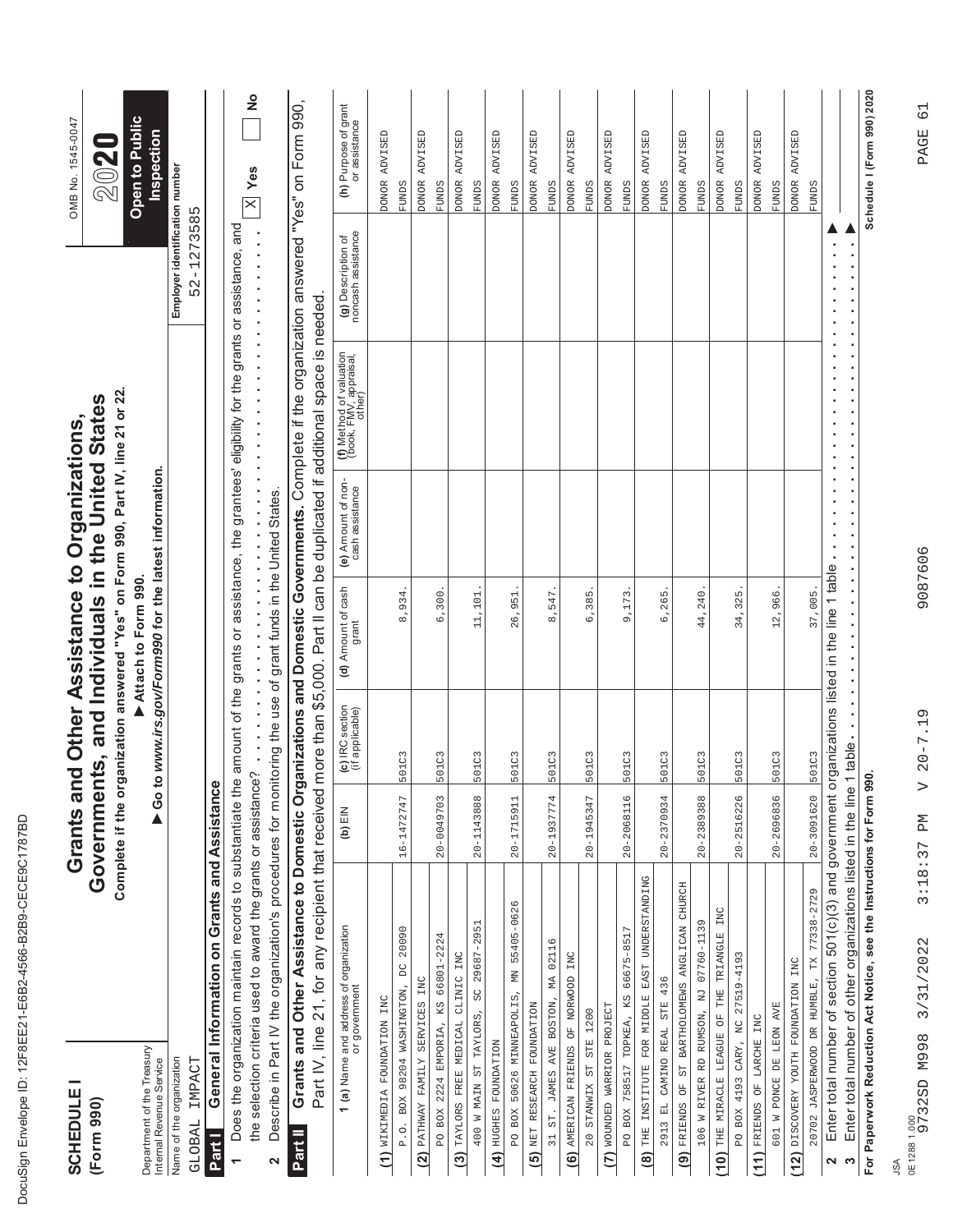| ı<br>۱                                                                                                                         |
|--------------------------------------------------------------------------------------------------------------------------------|
| ĺ<br>١<br>ı                                                                                                                    |
| ¢                                                                                                                              |
| Ç<br>ı                                                                                                                         |
| ١<br>l                                                                                                                         |
| Ó                                                                                                                              |
| ĺ<br>O                                                                                                                         |
| í<br>¢                                                                                                                         |
| ı<br>ı<br>١                                                                                                                    |
| Í<br><b>STATE OF STATE OF STATE OF STATE OF STATE OF STATE OF STATE OF STATE OF STATE OF STATE OF STATE OF STATE OF S</b><br>I |
| d<br>I<br>l                                                                                                                    |
| Ì<br>١                                                                                                                         |
| ı<br>I                                                                                                                         |
| ı                                                                                                                              |
| Ì<br>ı                                                                                                                         |
| l<br>ı<br>I<br>l                                                                                                               |
| Ì                                                                                                                              |
| ı<br>١                                                                                                                         |
| Í                                                                                                                              |
|                                                                                                                                |
| ı<br>١                                                                                                                         |
|                                                                                                                                |
| 1                                                                                                                              |
| ١                                                                                                                              |
| Ï<br>֠                                                                                                                         |
|                                                                                                                                |
| ı                                                                                                                              |

| $\frac{1}{2}$<br>Grants and Other Assistance to Domestic Organizations and Domestic Governments. Complete if the organization answered "Yes" on Form 990,<br>(h) Purpose of grant<br>or assistance<br>Open to Public<br><b>Inspection</b><br>ADVISED<br><b>ADVISED</b><br><b>ADVISED</b><br>ADVISED<br>ADVISED<br>ADVISED<br><b>ADVISED</b><br>DONOR ADVISED<br>ADVISED<br>ADVISED<br>ADVISED<br>ADVISED<br>Employer identification number<br>$\mathbb{X}$ Yes<br><b>DONOR</b><br><b>DONOR</b><br><b>DONOR</b><br><b>DONOR</b><br>ponor<br><b>DONOR</b><br><b>DONOR</b><br><b>DONOR</b><br><b>DONOR</b><br><b>DONOR</b><br><b>DONOR</b><br><b>FUNDS</b><br><b>FUNDS</b><br><b>FUNDS</b><br><b>FUNDS</b><br><b>FUNDS</b><br><b>FUNDS</b><br><b>FUNDS</b><br><b>FUNDS</b><br><b>FUNDS</b><br><b>FUNDS</b><br><b>FUNDS</b><br><b>FUNDS</b><br>$-1273585$<br>Does the organization maintain records to substantiate the amount of the grants or assistance, the grantees' eligibility for the grants or assistance, and<br>(g) Description of<br>noncash assistance<br>52<br>Part II can be duplicated if additional space is needed<br>(f) Method of valuation<br>(book, FMV, appraisal,<br>other)<br>Go to www.irs.gov/Form990 for the latest information.<br>(e) Amount of non-<br>cash assistance<br>the selection criteria used to award the grants or assistance? The selection criteria used to award the selection criteria<br>Describe in Part IV the organization's procedures for monitoring the use of grant funds in the United States.<br>Enter total number of section 501(c)(3) and government organizations listed in the line 1 table<br>Attach to Form 990.<br>(d) Amount of cash<br>grant<br>12,496<br>30,210<br>7,630<br>12,236<br>6,245<br>25,335<br>55,063<br>36,400<br>5,982.<br>18,868<br>5,250<br>,125<br>۱<br>more than \$5,000.<br>(c) IRC section<br>(if applicable)<br>Enter total number of other organizations listed in the line 1 table<br>501C3<br>501C3<br>501C3<br>501C3<br>501C3<br>501C3<br>501C3<br>501C3<br>501C3<br>501C3<br>501C3<br>501C3<br>For Paperwork Reduction Act Notice, see the Instructions for Form 990.<br>General Information on Grants and Assistance<br>Part IV, line 21, for any recipient that received<br>$22 - 2957434$<br>$20 - 3538575$<br>$20 - 4751162$<br>$20 - 5951140$<br>20-8160776<br>20-8323802<br>20-8625442<br>22-1969154<br>$22 - 2055359$<br>$22 - 2478748$<br>22-2900430<br>$22 - 2424471$<br>$(b)$ EIN<br>37228<br>40 WORTH ST, SUITE 330 NEW YORK, NY 10013<br>PO BOX 5026 NORTH BRANCH, NJ 08876-5026<br>FL 32804-7030<br>STAMFORD HOSPITAL HEALTH FOUNDATION INC<br>06902<br>NANTUCKET PARTNERSHIP FOR CHILDREN INC<br>PO BOX 173 PARSIPPANY, NJ 07054-0173<br>PO BOX 2021 NANTUCKET, MA 02584-2021<br>$\overline{\text{M}}$<br><b>1 (a)</b> Name and address of organization<br>or government<br>07666-4301<br>$\overline{\text{C}}$<br>26TH ST AVALON, NJ 08202-1913<br>220 GREAT CIRCLE ROAD NASHVILLE,<br>HABITAT FOR HUMANITY OF CAPE COD<br>WATER IS LIFE INTERNATIONAL INC<br>1351 WASHINGTON BLVD STAMFORD,<br>CHALLENGED CHILDRENS CHARITIES<br>(1) FRIENDS OF INDUS HOSPITAL INC<br>LAKELAND SYMPHONY SOCIETY INC<br>INC.<br>411 MAIN STREET (ROUTE 6A)<br>916 VALENCIA AVE ORLANDO,<br>CEDAR LN TEANECK, NJ<br>TENNESSEE PKU FOUNDATION<br>MIRACLE RIDE FOUNDATION,<br>BLVD<br>MIDLAND FOUNDATION<br>CHARITY GLOBAL INC<br>182 HOWARD ST 208<br>Department of the Treasury<br>Internal Revenue Service<br>9775 CROSSPOINT<br>Name of the organization<br>IMPACT<br>THE CLEAR FUND<br><b>GLOBAL</b><br>155<br>127<br>Part II<br>Part I<br>$\widehat{\mathcal{C}}$<br>$\widehat{\mathbf{e}}$<br>$\widehat{\mathbf{e}}$<br>$\widehat{4}$<br>(2)<br>$\widehat{\epsilon}$<br>(10)<br>(11)<br>$\overline{5}$<br>$\circledR$<br>(12)<br>$\boldsymbol{\mathsf{N}}$<br>$\boldsymbol{\omega}$<br>$\overline{ }$<br>$\mathbf{\Omega}$ | <b>SCHEDULE</b><br>(Form 990) | Complete if the or<br>Governmer | ganization answered "Yes" on Form 990, Part IV, line 21 or 22.<br>nts, and Individuals in the United States<br>Grants and Other Assistance to Organizations, |  | OMB No. 1545-0047<br>2020 |
|---------------------------------------------------------------------------------------------------------------------------------------------------------------------------------------------------------------------------------------------------------------------------------------------------------------------------------------------------------------------------------------------------------------------------------------------------------------------------------------------------------------------------------------------------------------------------------------------------------------------------------------------------------------------------------------------------------------------------------------------------------------------------------------------------------------------------------------------------------------------------------------------------------------------------------------------------------------------------------------------------------------------------------------------------------------------------------------------------------------------------------------------------------------------------------------------------------------------------------------------------------------------------------------------------------------------------------------------------------------------------------------------------------------------------------------------------------------------------------------------------------------------------------------------------------------------------------------------------------------------------------------------------------------------------------------------------------------------------------------------------------------------------------------------------------------------------------------------------------------------------------------------------------------------------------------------------------------------------------------------------------------------------------------------------------------------------------------------------------------------------------------------------------------------------------------------------------------------------------------------------------------------------------------------------------------------------------------------------------------------------------------------------------------------------------------------------------------------------------------------------------------------------------------------------------------------------------------------------------------------------------------------------------------------------------------------------------------------------------------------------------------------------------------------------------------------------------------------------------------------------------------------------------------------------------------------------------------------------------------------------------------------------------------------------------------------------------------------------------------------------------------------------------------------------------------------------------------------------------------------------------------------------------------------------------------------------------------------------------------------------------------------------------------------------------------------------------------------------------------------------------------------------------------------------------------------------------------------------------------------------------------------------------------------------------------------------------------------------------------------------------------------------------------------------------------------------------------------------------------------------------------------------------------------|-------------------------------|---------------------------------|--------------------------------------------------------------------------------------------------------------------------------------------------------------|--|---------------------------|
| Schedule I (Form 990) 2020                                                                                                                                                                                                                                                                                                                                                                                                                                                                                                                                                                                                                                                                                                                                                                                                                                                                                                                                                                                                                                                                                                                                                                                                                                                                                                                                                                                                                                                                                                                                                                                                                                                                                                                                                                                                                                                                                                                                                                                                                                                                                                                                                                                                                                                                                                                                                                                                                                                                                                                                                                                                                                                                                                                                                                                                                                                                                                                                                                                                                                                                                                                                                                                                                                                                                                                                                                                                                                                                                                                                                                                                                                                                                                                                                                                                                                                                                          |                               |                                 |                                                                                                                                                              |  |                           |
|                                                                                                                                                                                                                                                                                                                                                                                                                                                                                                                                                                                                                                                                                                                                                                                                                                                                                                                                                                                                                                                                                                                                                                                                                                                                                                                                                                                                                                                                                                                                                                                                                                                                                                                                                                                                                                                                                                                                                                                                                                                                                                                                                                                                                                                                                                                                                                                                                                                                                                                                                                                                                                                                                                                                                                                                                                                                                                                                                                                                                                                                                                                                                                                                                                                                                                                                                                                                                                                                                                                                                                                                                                                                                                                                                                                                                                                                                                                     |                               |                                 |                                                                                                                                                              |  |                           |
|                                                                                                                                                                                                                                                                                                                                                                                                                                                                                                                                                                                                                                                                                                                                                                                                                                                                                                                                                                                                                                                                                                                                                                                                                                                                                                                                                                                                                                                                                                                                                                                                                                                                                                                                                                                                                                                                                                                                                                                                                                                                                                                                                                                                                                                                                                                                                                                                                                                                                                                                                                                                                                                                                                                                                                                                                                                                                                                                                                                                                                                                                                                                                                                                                                                                                                                                                                                                                                                                                                                                                                                                                                                                                                                                                                                                                                                                                                                     |                               |                                 |                                                                                                                                                              |  |                           |
|                                                                                                                                                                                                                                                                                                                                                                                                                                                                                                                                                                                                                                                                                                                                                                                                                                                                                                                                                                                                                                                                                                                                                                                                                                                                                                                                                                                                                                                                                                                                                                                                                                                                                                                                                                                                                                                                                                                                                                                                                                                                                                                                                                                                                                                                                                                                                                                                                                                                                                                                                                                                                                                                                                                                                                                                                                                                                                                                                                                                                                                                                                                                                                                                                                                                                                                                                                                                                                                                                                                                                                                                                                                                                                                                                                                                                                                                                                                     |                               |                                 |                                                                                                                                                              |  |                           |
|                                                                                                                                                                                                                                                                                                                                                                                                                                                                                                                                                                                                                                                                                                                                                                                                                                                                                                                                                                                                                                                                                                                                                                                                                                                                                                                                                                                                                                                                                                                                                                                                                                                                                                                                                                                                                                                                                                                                                                                                                                                                                                                                                                                                                                                                                                                                                                                                                                                                                                                                                                                                                                                                                                                                                                                                                                                                                                                                                                                                                                                                                                                                                                                                                                                                                                                                                                                                                                                                                                                                                                                                                                                                                                                                                                                                                                                                                                                     |                               |                                 |                                                                                                                                                              |  |                           |
|                                                                                                                                                                                                                                                                                                                                                                                                                                                                                                                                                                                                                                                                                                                                                                                                                                                                                                                                                                                                                                                                                                                                                                                                                                                                                                                                                                                                                                                                                                                                                                                                                                                                                                                                                                                                                                                                                                                                                                                                                                                                                                                                                                                                                                                                                                                                                                                                                                                                                                                                                                                                                                                                                                                                                                                                                                                                                                                                                                                                                                                                                                                                                                                                                                                                                                                                                                                                                                                                                                                                                                                                                                                                                                                                                                                                                                                                                                                     |                               |                                 |                                                                                                                                                              |  |                           |
|                                                                                                                                                                                                                                                                                                                                                                                                                                                                                                                                                                                                                                                                                                                                                                                                                                                                                                                                                                                                                                                                                                                                                                                                                                                                                                                                                                                                                                                                                                                                                                                                                                                                                                                                                                                                                                                                                                                                                                                                                                                                                                                                                                                                                                                                                                                                                                                                                                                                                                                                                                                                                                                                                                                                                                                                                                                                                                                                                                                                                                                                                                                                                                                                                                                                                                                                                                                                                                                                                                                                                                                                                                                                                                                                                                                                                                                                                                                     |                               |                                 |                                                                                                                                                              |  |                           |
|                                                                                                                                                                                                                                                                                                                                                                                                                                                                                                                                                                                                                                                                                                                                                                                                                                                                                                                                                                                                                                                                                                                                                                                                                                                                                                                                                                                                                                                                                                                                                                                                                                                                                                                                                                                                                                                                                                                                                                                                                                                                                                                                                                                                                                                                                                                                                                                                                                                                                                                                                                                                                                                                                                                                                                                                                                                                                                                                                                                                                                                                                                                                                                                                                                                                                                                                                                                                                                                                                                                                                                                                                                                                                                                                                                                                                                                                                                                     |                               |                                 |                                                                                                                                                              |  |                           |
|                                                                                                                                                                                                                                                                                                                                                                                                                                                                                                                                                                                                                                                                                                                                                                                                                                                                                                                                                                                                                                                                                                                                                                                                                                                                                                                                                                                                                                                                                                                                                                                                                                                                                                                                                                                                                                                                                                                                                                                                                                                                                                                                                                                                                                                                                                                                                                                                                                                                                                                                                                                                                                                                                                                                                                                                                                                                                                                                                                                                                                                                                                                                                                                                                                                                                                                                                                                                                                                                                                                                                                                                                                                                                                                                                                                                                                                                                                                     |                               |                                 |                                                                                                                                                              |  |                           |
|                                                                                                                                                                                                                                                                                                                                                                                                                                                                                                                                                                                                                                                                                                                                                                                                                                                                                                                                                                                                                                                                                                                                                                                                                                                                                                                                                                                                                                                                                                                                                                                                                                                                                                                                                                                                                                                                                                                                                                                                                                                                                                                                                                                                                                                                                                                                                                                                                                                                                                                                                                                                                                                                                                                                                                                                                                                                                                                                                                                                                                                                                                                                                                                                                                                                                                                                                                                                                                                                                                                                                                                                                                                                                                                                                                                                                                                                                                                     |                               |                                 |                                                                                                                                                              |  |                           |
|                                                                                                                                                                                                                                                                                                                                                                                                                                                                                                                                                                                                                                                                                                                                                                                                                                                                                                                                                                                                                                                                                                                                                                                                                                                                                                                                                                                                                                                                                                                                                                                                                                                                                                                                                                                                                                                                                                                                                                                                                                                                                                                                                                                                                                                                                                                                                                                                                                                                                                                                                                                                                                                                                                                                                                                                                                                                                                                                                                                                                                                                                                                                                                                                                                                                                                                                                                                                                                                                                                                                                                                                                                                                                                                                                                                                                                                                                                                     |                               |                                 |                                                                                                                                                              |  |                           |
|                                                                                                                                                                                                                                                                                                                                                                                                                                                                                                                                                                                                                                                                                                                                                                                                                                                                                                                                                                                                                                                                                                                                                                                                                                                                                                                                                                                                                                                                                                                                                                                                                                                                                                                                                                                                                                                                                                                                                                                                                                                                                                                                                                                                                                                                                                                                                                                                                                                                                                                                                                                                                                                                                                                                                                                                                                                                                                                                                                                                                                                                                                                                                                                                                                                                                                                                                                                                                                                                                                                                                                                                                                                                                                                                                                                                                                                                                                                     |                               |                                 |                                                                                                                                                              |  |                           |
|                                                                                                                                                                                                                                                                                                                                                                                                                                                                                                                                                                                                                                                                                                                                                                                                                                                                                                                                                                                                                                                                                                                                                                                                                                                                                                                                                                                                                                                                                                                                                                                                                                                                                                                                                                                                                                                                                                                                                                                                                                                                                                                                                                                                                                                                                                                                                                                                                                                                                                                                                                                                                                                                                                                                                                                                                                                                                                                                                                                                                                                                                                                                                                                                                                                                                                                                                                                                                                                                                                                                                                                                                                                                                                                                                                                                                                                                                                                     |                               |                                 |                                                                                                                                                              |  |                           |
|                                                                                                                                                                                                                                                                                                                                                                                                                                                                                                                                                                                                                                                                                                                                                                                                                                                                                                                                                                                                                                                                                                                                                                                                                                                                                                                                                                                                                                                                                                                                                                                                                                                                                                                                                                                                                                                                                                                                                                                                                                                                                                                                                                                                                                                                                                                                                                                                                                                                                                                                                                                                                                                                                                                                                                                                                                                                                                                                                                                                                                                                                                                                                                                                                                                                                                                                                                                                                                                                                                                                                                                                                                                                                                                                                                                                                                                                                                                     |                               |                                 |                                                                                                                                                              |  |                           |
|                                                                                                                                                                                                                                                                                                                                                                                                                                                                                                                                                                                                                                                                                                                                                                                                                                                                                                                                                                                                                                                                                                                                                                                                                                                                                                                                                                                                                                                                                                                                                                                                                                                                                                                                                                                                                                                                                                                                                                                                                                                                                                                                                                                                                                                                                                                                                                                                                                                                                                                                                                                                                                                                                                                                                                                                                                                                                                                                                                                                                                                                                                                                                                                                                                                                                                                                                                                                                                                                                                                                                                                                                                                                                                                                                                                                                                                                                                                     |                               |                                 |                                                                                                                                                              |  |                           |
|                                                                                                                                                                                                                                                                                                                                                                                                                                                                                                                                                                                                                                                                                                                                                                                                                                                                                                                                                                                                                                                                                                                                                                                                                                                                                                                                                                                                                                                                                                                                                                                                                                                                                                                                                                                                                                                                                                                                                                                                                                                                                                                                                                                                                                                                                                                                                                                                                                                                                                                                                                                                                                                                                                                                                                                                                                                                                                                                                                                                                                                                                                                                                                                                                                                                                                                                                                                                                                                                                                                                                                                                                                                                                                                                                                                                                                                                                                                     |                               |                                 |                                                                                                                                                              |  |                           |
|                                                                                                                                                                                                                                                                                                                                                                                                                                                                                                                                                                                                                                                                                                                                                                                                                                                                                                                                                                                                                                                                                                                                                                                                                                                                                                                                                                                                                                                                                                                                                                                                                                                                                                                                                                                                                                                                                                                                                                                                                                                                                                                                                                                                                                                                                                                                                                                                                                                                                                                                                                                                                                                                                                                                                                                                                                                                                                                                                                                                                                                                                                                                                                                                                                                                                                                                                                                                                                                                                                                                                                                                                                                                                                                                                                                                                                                                                                                     |                               |                                 |                                                                                                                                                              |  |                           |
|                                                                                                                                                                                                                                                                                                                                                                                                                                                                                                                                                                                                                                                                                                                                                                                                                                                                                                                                                                                                                                                                                                                                                                                                                                                                                                                                                                                                                                                                                                                                                                                                                                                                                                                                                                                                                                                                                                                                                                                                                                                                                                                                                                                                                                                                                                                                                                                                                                                                                                                                                                                                                                                                                                                                                                                                                                                                                                                                                                                                                                                                                                                                                                                                                                                                                                                                                                                                                                                                                                                                                                                                                                                                                                                                                                                                                                                                                                                     |                               |                                 |                                                                                                                                                              |  |                           |
|                                                                                                                                                                                                                                                                                                                                                                                                                                                                                                                                                                                                                                                                                                                                                                                                                                                                                                                                                                                                                                                                                                                                                                                                                                                                                                                                                                                                                                                                                                                                                                                                                                                                                                                                                                                                                                                                                                                                                                                                                                                                                                                                                                                                                                                                                                                                                                                                                                                                                                                                                                                                                                                                                                                                                                                                                                                                                                                                                                                                                                                                                                                                                                                                                                                                                                                                                                                                                                                                                                                                                                                                                                                                                                                                                                                                                                                                                                                     |                               |                                 |                                                                                                                                                              |  |                           |
|                                                                                                                                                                                                                                                                                                                                                                                                                                                                                                                                                                                                                                                                                                                                                                                                                                                                                                                                                                                                                                                                                                                                                                                                                                                                                                                                                                                                                                                                                                                                                                                                                                                                                                                                                                                                                                                                                                                                                                                                                                                                                                                                                                                                                                                                                                                                                                                                                                                                                                                                                                                                                                                                                                                                                                                                                                                                                                                                                                                                                                                                                                                                                                                                                                                                                                                                                                                                                                                                                                                                                                                                                                                                                                                                                                                                                                                                                                                     |                               |                                 |                                                                                                                                                              |  |                           |
|                                                                                                                                                                                                                                                                                                                                                                                                                                                                                                                                                                                                                                                                                                                                                                                                                                                                                                                                                                                                                                                                                                                                                                                                                                                                                                                                                                                                                                                                                                                                                                                                                                                                                                                                                                                                                                                                                                                                                                                                                                                                                                                                                                                                                                                                                                                                                                                                                                                                                                                                                                                                                                                                                                                                                                                                                                                                                                                                                                                                                                                                                                                                                                                                                                                                                                                                                                                                                                                                                                                                                                                                                                                                                                                                                                                                                                                                                                                     |                               |                                 |                                                                                                                                                              |  |                           |
|                                                                                                                                                                                                                                                                                                                                                                                                                                                                                                                                                                                                                                                                                                                                                                                                                                                                                                                                                                                                                                                                                                                                                                                                                                                                                                                                                                                                                                                                                                                                                                                                                                                                                                                                                                                                                                                                                                                                                                                                                                                                                                                                                                                                                                                                                                                                                                                                                                                                                                                                                                                                                                                                                                                                                                                                                                                                                                                                                                                                                                                                                                                                                                                                                                                                                                                                                                                                                                                                                                                                                                                                                                                                                                                                                                                                                                                                                                                     |                               |                                 |                                                                                                                                                              |  |                           |
|                                                                                                                                                                                                                                                                                                                                                                                                                                                                                                                                                                                                                                                                                                                                                                                                                                                                                                                                                                                                                                                                                                                                                                                                                                                                                                                                                                                                                                                                                                                                                                                                                                                                                                                                                                                                                                                                                                                                                                                                                                                                                                                                                                                                                                                                                                                                                                                                                                                                                                                                                                                                                                                                                                                                                                                                                                                                                                                                                                                                                                                                                                                                                                                                                                                                                                                                                                                                                                                                                                                                                                                                                                                                                                                                                                                                                                                                                                                     |                               |                                 |                                                                                                                                                              |  |                           |
|                                                                                                                                                                                                                                                                                                                                                                                                                                                                                                                                                                                                                                                                                                                                                                                                                                                                                                                                                                                                                                                                                                                                                                                                                                                                                                                                                                                                                                                                                                                                                                                                                                                                                                                                                                                                                                                                                                                                                                                                                                                                                                                                                                                                                                                                                                                                                                                                                                                                                                                                                                                                                                                                                                                                                                                                                                                                                                                                                                                                                                                                                                                                                                                                                                                                                                                                                                                                                                                                                                                                                                                                                                                                                                                                                                                                                                                                                                                     |                               |                                 |                                                                                                                                                              |  |                           |
|                                                                                                                                                                                                                                                                                                                                                                                                                                                                                                                                                                                                                                                                                                                                                                                                                                                                                                                                                                                                                                                                                                                                                                                                                                                                                                                                                                                                                                                                                                                                                                                                                                                                                                                                                                                                                                                                                                                                                                                                                                                                                                                                                                                                                                                                                                                                                                                                                                                                                                                                                                                                                                                                                                                                                                                                                                                                                                                                                                                                                                                                                                                                                                                                                                                                                                                                                                                                                                                                                                                                                                                                                                                                                                                                                                                                                                                                                                                     |                               |                                 |                                                                                                                                                              |  |                           |
|                                                                                                                                                                                                                                                                                                                                                                                                                                                                                                                                                                                                                                                                                                                                                                                                                                                                                                                                                                                                                                                                                                                                                                                                                                                                                                                                                                                                                                                                                                                                                                                                                                                                                                                                                                                                                                                                                                                                                                                                                                                                                                                                                                                                                                                                                                                                                                                                                                                                                                                                                                                                                                                                                                                                                                                                                                                                                                                                                                                                                                                                                                                                                                                                                                                                                                                                                                                                                                                                                                                                                                                                                                                                                                                                                                                                                                                                                                                     |                               |                                 |                                                                                                                                                              |  |                           |
|                                                                                                                                                                                                                                                                                                                                                                                                                                                                                                                                                                                                                                                                                                                                                                                                                                                                                                                                                                                                                                                                                                                                                                                                                                                                                                                                                                                                                                                                                                                                                                                                                                                                                                                                                                                                                                                                                                                                                                                                                                                                                                                                                                                                                                                                                                                                                                                                                                                                                                                                                                                                                                                                                                                                                                                                                                                                                                                                                                                                                                                                                                                                                                                                                                                                                                                                                                                                                                                                                                                                                                                                                                                                                                                                                                                                                                                                                                                     |                               |                                 |                                                                                                                                                              |  |                           |
|                                                                                                                                                                                                                                                                                                                                                                                                                                                                                                                                                                                                                                                                                                                                                                                                                                                                                                                                                                                                                                                                                                                                                                                                                                                                                                                                                                                                                                                                                                                                                                                                                                                                                                                                                                                                                                                                                                                                                                                                                                                                                                                                                                                                                                                                                                                                                                                                                                                                                                                                                                                                                                                                                                                                                                                                                                                                                                                                                                                                                                                                                                                                                                                                                                                                                                                                                                                                                                                                                                                                                                                                                                                                                                                                                                                                                                                                                                                     |                               |                                 |                                                                                                                                                              |  |                           |
|                                                                                                                                                                                                                                                                                                                                                                                                                                                                                                                                                                                                                                                                                                                                                                                                                                                                                                                                                                                                                                                                                                                                                                                                                                                                                                                                                                                                                                                                                                                                                                                                                                                                                                                                                                                                                                                                                                                                                                                                                                                                                                                                                                                                                                                                                                                                                                                                                                                                                                                                                                                                                                                                                                                                                                                                                                                                                                                                                                                                                                                                                                                                                                                                                                                                                                                                                                                                                                                                                                                                                                                                                                                                                                                                                                                                                                                                                                                     |                               |                                 |                                                                                                                                                              |  |                           |
|                                                                                                                                                                                                                                                                                                                                                                                                                                                                                                                                                                                                                                                                                                                                                                                                                                                                                                                                                                                                                                                                                                                                                                                                                                                                                                                                                                                                                                                                                                                                                                                                                                                                                                                                                                                                                                                                                                                                                                                                                                                                                                                                                                                                                                                                                                                                                                                                                                                                                                                                                                                                                                                                                                                                                                                                                                                                                                                                                                                                                                                                                                                                                                                                                                                                                                                                                                                                                                                                                                                                                                                                                                                                                                                                                                                                                                                                                                                     |                               |                                 |                                                                                                                                                              |  |                           |
|                                                                                                                                                                                                                                                                                                                                                                                                                                                                                                                                                                                                                                                                                                                                                                                                                                                                                                                                                                                                                                                                                                                                                                                                                                                                                                                                                                                                                                                                                                                                                                                                                                                                                                                                                                                                                                                                                                                                                                                                                                                                                                                                                                                                                                                                                                                                                                                                                                                                                                                                                                                                                                                                                                                                                                                                                                                                                                                                                                                                                                                                                                                                                                                                                                                                                                                                                                                                                                                                                                                                                                                                                                                                                                                                                                                                                                                                                                                     |                               |                                 |                                                                                                                                                              |  |                           |
|                                                                                                                                                                                                                                                                                                                                                                                                                                                                                                                                                                                                                                                                                                                                                                                                                                                                                                                                                                                                                                                                                                                                                                                                                                                                                                                                                                                                                                                                                                                                                                                                                                                                                                                                                                                                                                                                                                                                                                                                                                                                                                                                                                                                                                                                                                                                                                                                                                                                                                                                                                                                                                                                                                                                                                                                                                                                                                                                                                                                                                                                                                                                                                                                                                                                                                                                                                                                                                                                                                                                                                                                                                                                                                                                                                                                                                                                                                                     |                               |                                 |                                                                                                                                                              |  |                           |
|                                                                                                                                                                                                                                                                                                                                                                                                                                                                                                                                                                                                                                                                                                                                                                                                                                                                                                                                                                                                                                                                                                                                                                                                                                                                                                                                                                                                                                                                                                                                                                                                                                                                                                                                                                                                                                                                                                                                                                                                                                                                                                                                                                                                                                                                                                                                                                                                                                                                                                                                                                                                                                                                                                                                                                                                                                                                                                                                                                                                                                                                                                                                                                                                                                                                                                                                                                                                                                                                                                                                                                                                                                                                                                                                                                                                                                                                                                                     |                               |                                 |                                                                                                                                                              |  |                           |

9087606

 $V 20 - 7.19$ 

9732SD M998 3/31/2022 3:18:37 PM V 20-7.19 9087606 PAGE 62 3:18:37 PM JSA<br>0E12881.000<br>9732SD M998 3/31/2022

0E1288 1.000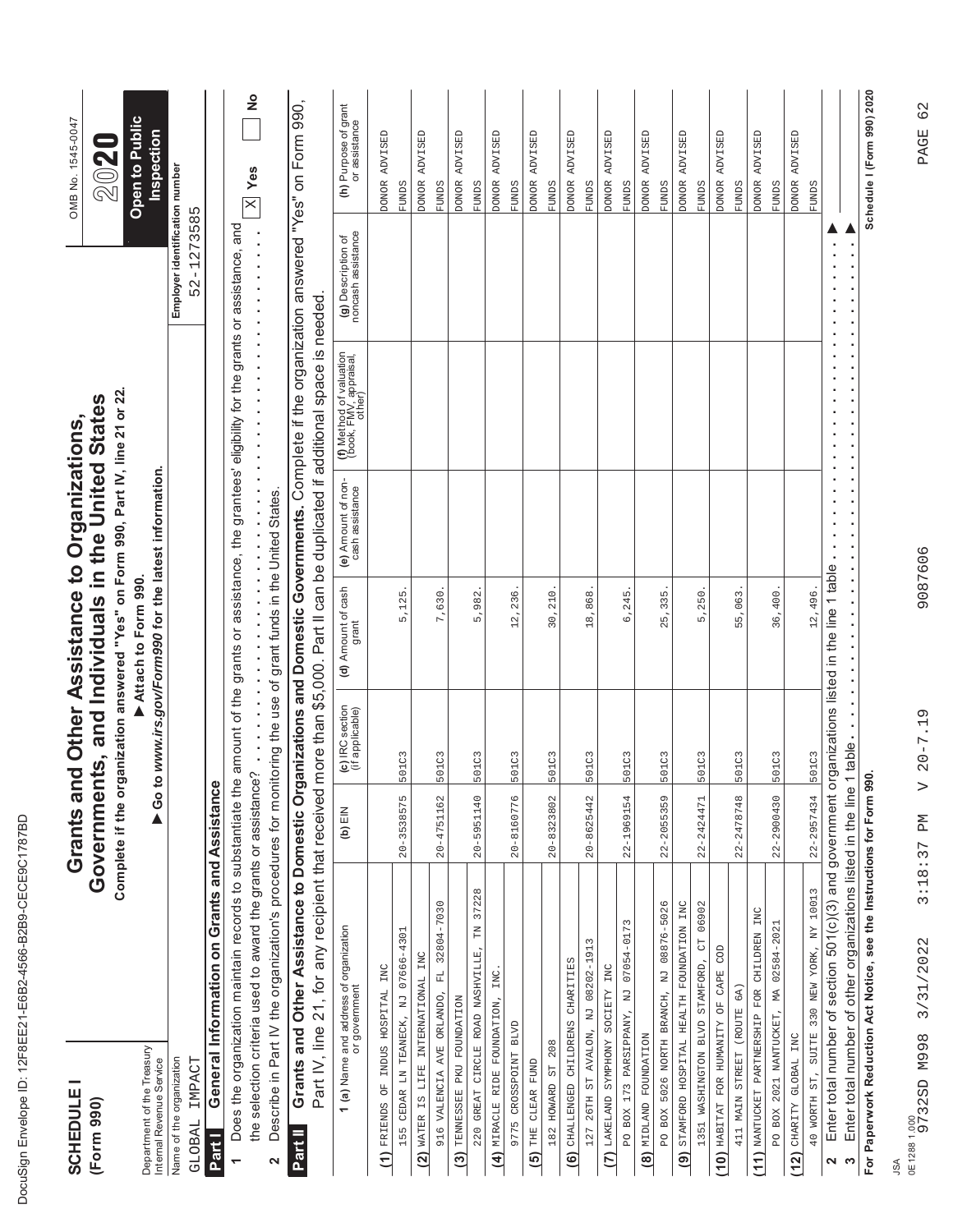| ſ<br>J             |
|--------------------|
| ĺ<br>١<br>֡֡֡֡֡֡֡֡ |
| ı<br>d             |
|                    |
| O<br>١<br>¢        |
| I                  |
| ¢<br>í<br>I        |
| ¢<br>l             |
| I<br>I             |
| ĺ<br>ı<br>١        |
|                    |
| ١<br>Ì<br>١        |
| ı                  |
| ١                  |
| ı<br>Ì             |
|                    |
| ī                  |
| ١<br>ı<br>ı        |
| l<br>¢             |
| ĺ                  |
| ١                  |
| ĺ<br>ı             |
| ١                  |
| l                  |
|                    |
|                    |
| I                  |
| ١                  |
| Ï<br>í             |
|                    |
| ĺ                  |

| <b>SCHEDULE</b><br>(Form 990)                          |                                                                                                                                                                                               | Grants a       |                                    | Complete if the organization answered "Yes" on Form 990, Part IV, line 21 or 22<br>Governments, and Individuals in the United States<br>nd Other Assistance to Organizations, |                                       |                                                                             |                                          | OMB No. 1545-0047<br>2020               |
|--------------------------------------------------------|-----------------------------------------------------------------------------------------------------------------------------------------------------------------------------------------------|----------------|------------------------------------|-------------------------------------------------------------------------------------------------------------------------------------------------------------------------------|---------------------------------------|-----------------------------------------------------------------------------|------------------------------------------|-----------------------------------------|
| Department of the Treasury<br>Internal Revenue Service |                                                                                                                                                                                               | 60             |                                    | to www.irs.gov/Form990 for the latest information.<br>Attach to Form 990.                                                                                                     |                                       |                                                                             |                                          | Open to Public<br><b>Inspection</b>     |
| Name of the organization                               |                                                                                                                                                                                               |                |                                    |                                                                                                                                                                               |                                       |                                                                             | Employer identification number           |                                         |
| IMPACT<br><b>GLOBAL</b><br>Part I                      | General Information on Grants and Assistance                                                                                                                                                  |                |                                    |                                                                                                                                                                               |                                       |                                                                             | 52-1273585                               |                                         |
| $\overline{\phantom{0}}$                               | Does the organization maintain records to substantiate the amount of the grants or assistance, the grantees' eligibility for the grants or assistance, and                                    |                |                                    |                                                                                                                                                                               |                                       |                                                                             |                                          |                                         |
|                                                        | the selection criteria used to award the grants or assistance?                                                                                                                                |                |                                    |                                                                                                                                                                               |                                       |                                                                             |                                          | ş<br>Yes<br>$\overline{\mathsf{x}}$     |
| $\mathbf{\Omega}$                                      | - - - - - - -   -  -                    .<br>Describe in Part IV the organization's procedures for monitoring the use of grant funds in the United States.                                    |                |                                    |                                                                                                                                                                               |                                       |                                                                             |                                          |                                         |
| Part II                                                | Grants and Other Assistance to Domestic Organizations and Domestic Governments. Complete if the organization answered "Yes" on Form 990,<br>Part IV, line 21, for any recipient that received |                |                                    |                                                                                                                                                                               |                                       | more than \$5,000. Part II can be duplicated if additional space is needed. |                                          |                                         |
| $\overline{ }$                                         | (a) Name and address of organization<br>or government                                                                                                                                         | $(b)$ $EIN$    | (c) IRC section<br>(if applicable) | (d) Amount of cash<br>grant                                                                                                                                                   | (e) Amount of non-<br>cash assistance | (f) Method of valuation<br>(book, FMV, appraisal,<br>other)                 | (g) Description of<br>noncash assistance | (h) Purpose of grant<br>or assistance   |
| HOMELAND CENTER<br>$\widehat{E}$                       |                                                                                                                                                                                               |                |                                    |                                                                                                                                                                               |                                       |                                                                             |                                          | <b>ADVISED</b><br><b>DONOR</b>          |
|                                                        | 1901 N 5TH ST HARRISBURG, PA 17102-1510                                                                                                                                                       | 22-3936753     | 501C3                              | 24,588                                                                                                                                                                        |                                       |                                                                             |                                          | <b>FUNDS</b>                            |
| (2) PHOENIXVILLE AREA COMMUNITY                        | INC<br>SERVICES                                                                                                                                                                               |                |                                    |                                                                                                                                                                               |                                       |                                                                             |                                          | <b>ADVISED</b><br><b>DONOR</b>          |
| 257 CHURCH ST PHOENIXVILLE,                            | PA 19460-3413                                                                                                                                                                                 | $23 - 1365148$ | 501C3                              | 19,140                                                                                                                                                                        |                                       |                                                                             |                                          | <b>FUNDS</b>                            |
| $(3)$ CENTRAL PA YOUTH BALLET                          | 5 NORTH ORANGE STREET CARLISLE, PA 17013                                                                                                                                                      | 23-1902190     | 501C3                              | 16,430                                                                                                                                                                        |                                       |                                                                             |                                          | DONOR ADVISED<br>FUNDS                  |
|                                                        | (4) THE COUNCIL OF SOUTHEAST PENNSYLVANIA INC                                                                                                                                                 |                |                                    |                                                                                                                                                                               |                                       |                                                                             |                                          | <b>ADVISED</b><br><b>DONOR</b>          |
|                                                        | 4459 W SWAMP ROAD DOYLESTOWN, PA 18902-1046                                                                                                                                                   | 23-1971982     | 501C3                              | 22,358                                                                                                                                                                        |                                       |                                                                             |                                          | <b>FUNDS</b>                            |
| (5) TRANSITIONS OF PA                                  |                                                                                                                                                                                               |                |                                    |                                                                                                                                                                               |                                       |                                                                             |                                          | ADVISED<br><b>DONOR</b>                 |
|                                                        | PO BOX 170 LEWISBURG, PA 17837-0170                                                                                                                                                           | 23-1972816     | 501C3                              | 25,065                                                                                                                                                                        |                                       |                                                                             |                                          | <b>FUNDS</b>                            |
| $\ddot{\mathbf{e}}$                                    | KIDNEY FOUNDATION OF CENTRAL PENNSYLVANIA                                                                                                                                                     |                |                                    |                                                                                                                                                                               |                                       |                                                                             |                                          | ADVISED<br><b>DONOR</b>                 |
| 900 SOUTH ARLINGTON AVE                                |                                                                                                                                                                                               | 23-2089699     | 501C3                              | 11,701                                                                                                                                                                        |                                       |                                                                             |                                          | <b>FUNDS</b>                            |
| ENCHANTMENT THEATRE COMPANY<br>$\tilde{c}$             |                                                                                                                                                                                               |                |                                    |                                                                                                                                                                               |                                       |                                                                             |                                          | <b>ADVISED</b><br><b>DONOR</b>          |
| 100 S BROAD ST STE 1318                                |                                                                                                                                                                                               | $23 - 2113424$ | 501C3                              | 13,633                                                                                                                                                                        |                                       |                                                                             |                                          | <b>FUNDS</b>                            |
| $(8)$ NATIONAL FATHERHOOD INITIATIVE                   | PO BOX 37635 PHILADELPHIA, PA 19101-0635                                                                                                                                                      | $23 - 2633542$ | 501C3                              | 7,320                                                                                                                                                                         |                                       |                                                                             |                                          | ADVISED<br><b>DONOR</b><br><b>FUNDS</b> |
| GOLDEN LOTUS INC<br>ම                                  |                                                                                                                                                                                               |                |                                    |                                                                                                                                                                               |                                       |                                                                             |                                          | ADVISED<br><b>DONOR</b>                 |
| 9607 STURGEON VALLEY RD E                              |                                                                                                                                                                                               | 23-6421082     | 501C3                              | 52,885                                                                                                                                                                        |                                       |                                                                             |                                          | <b>FUNDS</b>                            |
| RECORDING LIBRARY OF WEST TEXAS<br>(10)                |                                                                                                                                                                                               |                |                                    |                                                                                                                                                                               |                                       |                                                                             |                                          | ADVISED<br><b>DONOR</b>                 |
| 3500 NORTH A ST. MIDLAND,                              | TX 79705                                                                                                                                                                                      | $23 - 7044554$ | 501C3                              | 13,905                                                                                                                                                                        |                                       |                                                                             |                                          | EUNDS                                   |
| KENNEBUNK LAND TRUST<br>(11)                           |                                                                                                                                                                                               |                |                                    |                                                                                                                                                                               |                                       |                                                                             |                                          | <b>ADVISED</b><br><b>DONOR</b>          |
| BROWN STREET SUITE<br>$\circ$                          | $\mathbf{\Omega}$                                                                                                                                                                             | 23-7075064     | 501C3                              | 17,422                                                                                                                                                                        |                                       |                                                                             |                                          | <b>EUNDS</b>                            |
| TADEPENGENCE COMMUNITY CHEST<br>(12)                   |                                                                                                                                                                                               |                |                                    |                                                                                                                                                                               |                                       |                                                                             |                                          | DONOR ADVISED                           |
| P.0.                                                   | BOX 13 INDEPENDENCE, KS 67301-0013                                                                                                                                                            | $23 - 7221345$ | 501C3                              | 6,712.                                                                                                                                                                        |                                       |                                                                             |                                          | <b>FUNDS</b>                            |
| S<br>$\boldsymbol{\mathsf{N}}$                         | Enter total number of section 501(c)(3) and government organizations listed in the line 1 table<br>Enter total number of other organizations listed in the line 1 table                       |                |                                    |                                                                                                                                                                               |                                       |                                                                             |                                          |                                         |
|                                                        | For Paperwork Reduction Act Notice, see the Instructions for Form 990.                                                                                                                        |                |                                    |                                                                                                                                                                               |                                       |                                                                             |                                          | Schedule I (Form 990) 2020              |
| JSA                                                    |                                                                                                                                                                                               |                |                                    |                                                                                                                                                                               |                                       |                                                                             |                                          |                                         |
| 0E1288 1.000<br>9732SD M998                            | 3/31/2022                                                                                                                                                                                     | 3:18:37 PM     | $20 - 7.19$<br>$\triangleright$    | 9087606                                                                                                                                                                       |                                       |                                                                             |                                          | 63<br>PAGE                              |
|                                                        |                                                                                                                                                                                               |                |                                    |                                                                                                                                                                               |                                       |                                                                             |                                          |                                         |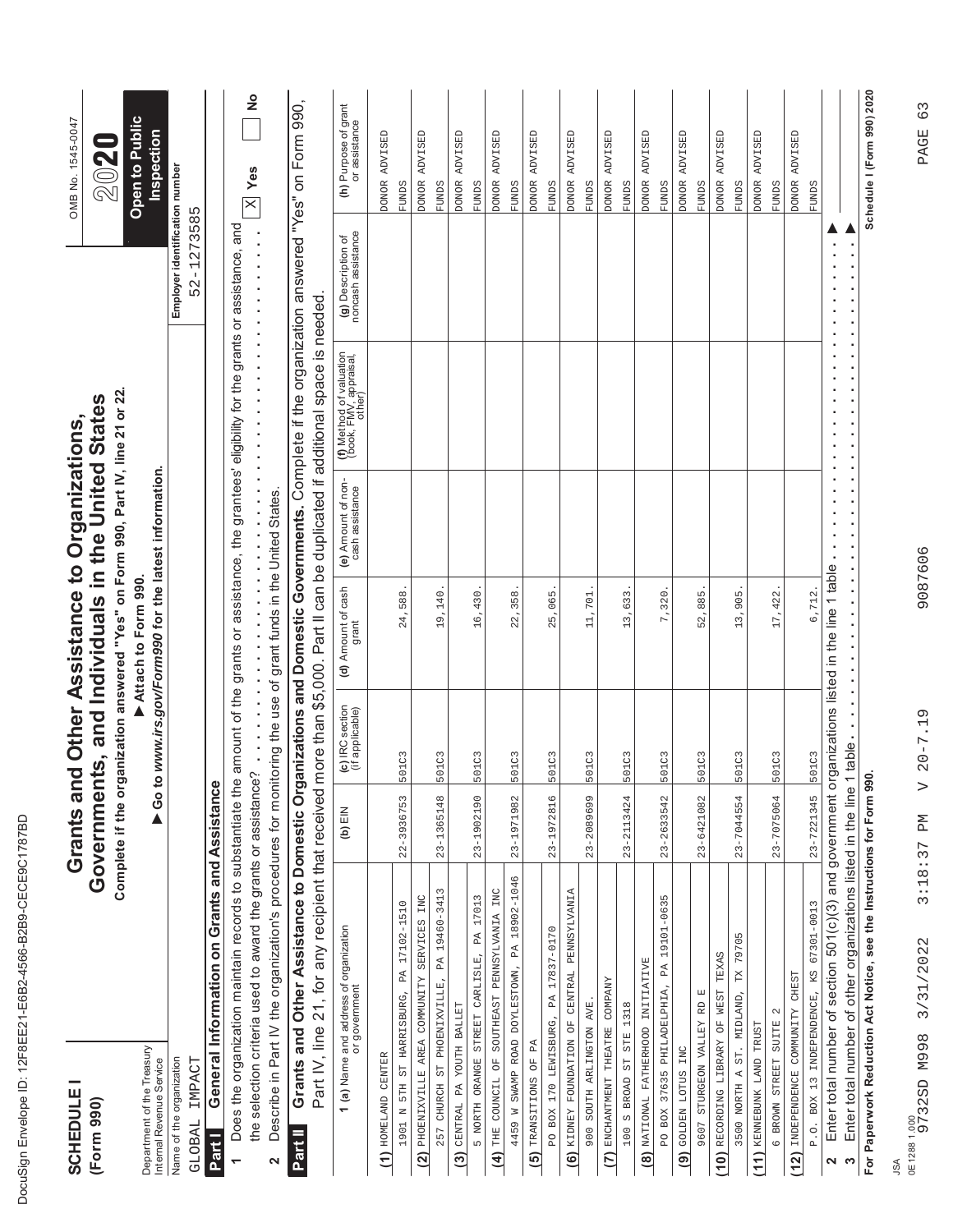| ı<br>۱                                                                                                                         |
|--------------------------------------------------------------------------------------------------------------------------------|
| ĺ<br>١<br>ı                                                                                                                    |
| ¢                                                                                                                              |
| Ç<br>ı                                                                                                                         |
| ١<br>l                                                                                                                         |
| Ó                                                                                                                              |
| ĺ<br>O                                                                                                                         |
| I<br>¢                                                                                                                         |
| ı<br>ı<br>١                                                                                                                    |
| Í<br><b>STATE OF STATE OF STATE OF STATE OF STATE OF STATE OF STATE OF STATE OF STATE OF STATE OF STATE OF STATE OF S</b><br>I |
| d<br>I<br>l                                                                                                                    |
| Ì<br>١                                                                                                                         |
| ı<br>I                                                                                                                         |
| ı                                                                                                                              |
| Ì<br>ı                                                                                                                         |
| l<br>ı<br>I<br>l                                                                                                               |
| Ì                                                                                                                              |
| ı<br>١                                                                                                                         |
| Í                                                                                                                              |
|                                                                                                                                |
| ı<br>١                                                                                                                         |
|                                                                                                                                |
| 1                                                                                                                              |
| ١                                                                                                                              |
| Ï<br>֠                                                                                                                         |
|                                                                                                                                |
| ı                                                                                                                              |

| Grants and Other Assistance to Domestic Organizations and Domestic Governments. Complete if the organization answered "Yes" on Form 990,<br>(h) Purpose of grant<br>or assistance<br><b>Inspection</b><br>ADVISED<br>ADVISED<br>ADVISED<br><b>ADVISED</b><br><b>ADVISED</b><br><b>ADVISED</b><br>ADVISED<br>ADVISED<br>ADVISED<br>ADVISED<br>ADVISED<br>ADVISED<br>Employer identification number<br>Yes<br><b>DONOR</b><br><b>DONOR</b><br><b>DONOR</b><br><b>DONOR</b><br><b>DONOR</b><br><b>DONOR</b><br><b>DONOR</b><br><b>DONOR</b><br><b>DONOR</b><br><b>DONOR</b><br><b>DONOR</b><br><b>DONOR</b><br><b>FUNDS</b><br><b>FUNDS</b><br><b>FUNDS</b><br><b>FUNDS</b><br><b>FUNDS</b><br><b>FUNDS</b><br><b>FUNDS</b><br><b>FUNDS</b><br><b>FUNDS</b><br><b>FUNDS</b><br><b>FUNDS</b><br><b>FUNDS</b><br>$\overline{\mathbf{x}}$<br>m<br>$-127358$<br>Does the organization maintain records to substantiate the amount of the grants or assistance, the grantees' eligibility for the grants or assistance, and<br>$\ddot{\phantom{0}}$<br>(g) Description of<br>noncash assistance<br>$\frac{1}{2}$<br>52<br>more than \$5,000. Part II can be duplicated if additional space is needed<br>×<br>$\ddot{\phantom{0}}$<br>(f) Method of valuation<br>(book, FMV, appraisal,<br>other)<br>ä,<br>ä,<br>$\ddot{\phantom{0}}$<br>$\ddot{\cdot}$<br>$\frac{1}{2}$<br>o www.irs.gov/Form990 for the latest information.<br>(e) Amount of non-<br>cash assistance<br>$\frac{1}{2}$<br>Describe in Part IV the organization's procedures for monitoring the use of grant funds in the United States.<br>Enter total number of section 501(c)(3) and government organizations listed in the line 1 table<br>Attach to Form 990.<br>(d) Amount of cash<br>grant<br>16,296<br>17,716<br>11, 113<br>11,104<br>34,796<br>10,675<br>18,554<br>939<br>8,404<br>25,887<br>5,904<br>12,131<br>the selection criteria used to award the grants or assistance?<br>$\sim$<br>(c) IRC section<br>(if applicable)<br>Enter total number of other organizations listed in the line 1 table<br>501C3<br>501C3<br>501C3<br>501C3<br>501C3<br>501C3<br>501C3<br>501C3<br>501C3<br>501C3<br>501C3<br>501C3<br>General Information on Grants and Assistance<br>Part IV, line 21, for any recipient that received<br>60<br>$23 - 7275400$<br>$23 - 7422474$<br>25-1368402<br>23-7296824<br>23-7317490<br>$23 - 7353532$<br>$23 - 7355420$<br>23-7358134<br>$23 - 7438084$<br>23-7334841<br>23-7398657<br>23-7376151<br>(b) $EIN$<br>IL 60515-2623<br>THE UNITED WAY OF FRANKLIN COUNTY ASSOCIATI<br>BIG BROTHERS-BIG SISTERS OF THE LAUREL REGI<br>(8) NEW ENGLAND HANDICAPPED SPORTS ASSOCIATION<br><b>DEVELOPMENT</b><br>54 S. STATE STREET PAINESVILLE, OH 44077<br>50309<br>106 N MAIN ST GREENSBURG, PA 15601-2404<br>PO BOX 1527 COSTA MESA, CA 92628-1527<br><b>1 (a)</b> Name and address of organization<br>or government<br>5TH ST. MANHATTAN, KS 66502<br>PO BOX 748 LAWRENCE, KS 66044-0748<br>INC<br>2135 NEWBURY, NH 03255-2135<br>IA<br>PO BOX 233 OTTAWA, KS 66067-0233<br>P.O. BOX 7472 WANTAGH, NY 11793<br>$\infty$<br>BOYS & GIRLS CLUB OF MANHATTAN<br>900 KEOSAUQUA WAY, DES MOINES<br>A) BOYS & GLID SLIR & GLUB OF [1AMRENCE<br>1901 OGDEN AVE DOWNERS GROVE,<br>LIFELINE FOR THE EMPOWERMENT<br>THE ALL-AMERICAN BOYS CHORUS<br>WEST SUBURBAN HUMANE SOCIETY<br>ST MARYS FOOD BANK ALLIANCE<br>(10) AUTISM SOCIETY OF AMERICA<br>(3) CIVIC MUSIC ASSOCIATION<br>C/O ELIZABETH SHOCKLEE<br>2831 NORTH 31ST AVENUE<br>Department of the Treasury<br>Internal Revenue Service<br>Name of the organization<br>IMPACT<br>OUR MOM INC<br>PO BOX<br>220 S.<br>GLOBAL<br>Part II<br>Part I<br>$\widehat{\mathbf{e}}$<br>$\widehat{\mathbf{e}}$<br>$\widetilde{a}$<br>$\widehat{4}$<br>(11)<br>$\overline{5}$<br>$\tilde{c}$<br>(12)<br>S<br>2<br>2<br>٣ | Schedule I (Form 990) 2020<br>$\frac{1}{2}$<br>For Paperwork Reduction Act Notice, see the Instructions for Form 990. | <b>SCHEDULE</b><br>(Form 990) | Complete if the or | ganization answered "Yes" on Form 990, Part IV, line 21 or 22<br>Governments, and Individuals in the United States<br>Grants and Other Assistance to Organizations, |  | OMB No. 1545-0047<br>2020 |
|------------------------------------------------------------------------------------------------------------------------------------------------------------------------------------------------------------------------------------------------------------------------------------------------------------------------------------------------------------------------------------------------------------------------------------------------------------------------------------------------------------------------------------------------------------------------------------------------------------------------------------------------------------------------------------------------------------------------------------------------------------------------------------------------------------------------------------------------------------------------------------------------------------------------------------------------------------------------------------------------------------------------------------------------------------------------------------------------------------------------------------------------------------------------------------------------------------------------------------------------------------------------------------------------------------------------------------------------------------------------------------------------------------------------------------------------------------------------------------------------------------------------------------------------------------------------------------------------------------------------------------------------------------------------------------------------------------------------------------------------------------------------------------------------------------------------------------------------------------------------------------------------------------------------------------------------------------------------------------------------------------------------------------------------------------------------------------------------------------------------------------------------------------------------------------------------------------------------------------------------------------------------------------------------------------------------------------------------------------------------------------------------------------------------------------------------------------------------------------------------------------------------------------------------------------------------------------------------------------------------------------------------------------------------------------------------------------------------------------------------------------------------------------------------------------------------------------------------------------------------------------------------------------------------------------------------------------------------------------------------------------------------------------------------------------------------------------------------------------------------------------------------------------------------------------------------------------------------------------------------------------------------------------------------------------------------------------------------------------------------------------------------------------------------------------------------------------------------------------------------------------------------------------------------------------------------------------------------------------------------------------------------------------------------------------------------------------------------------------------------------------------------------------------------------------------------------------------------|-----------------------------------------------------------------------------------------------------------------------|-------------------------------|--------------------|---------------------------------------------------------------------------------------------------------------------------------------------------------------------|--|---------------------------|
|                                                                                                                                                                                                                                                                                                                                                                                                                                                                                                                                                                                                                                                                                                                                                                                                                                                                                                                                                                                                                                                                                                                                                                                                                                                                                                                                                                                                                                                                                                                                                                                                                                                                                                                                                                                                                                                                                                                                                                                                                                                                                                                                                                                                                                                                                                                                                                                                                                                                                                                                                                                                                                                                                                                                                                                                                                                                                                                                                                                                                                                                                                                                                                                                                                                                                                                                                                                                                                                                                                                                                                                                                                                                                                                                                                                                                                                |                                                                                                                       |                               |                    |                                                                                                                                                                     |  | Open to Public            |
|                                                                                                                                                                                                                                                                                                                                                                                                                                                                                                                                                                                                                                                                                                                                                                                                                                                                                                                                                                                                                                                                                                                                                                                                                                                                                                                                                                                                                                                                                                                                                                                                                                                                                                                                                                                                                                                                                                                                                                                                                                                                                                                                                                                                                                                                                                                                                                                                                                                                                                                                                                                                                                                                                                                                                                                                                                                                                                                                                                                                                                                                                                                                                                                                                                                                                                                                                                                                                                                                                                                                                                                                                                                                                                                                                                                                                                                |                                                                                                                       |                               |                    |                                                                                                                                                                     |  |                           |
|                                                                                                                                                                                                                                                                                                                                                                                                                                                                                                                                                                                                                                                                                                                                                                                                                                                                                                                                                                                                                                                                                                                                                                                                                                                                                                                                                                                                                                                                                                                                                                                                                                                                                                                                                                                                                                                                                                                                                                                                                                                                                                                                                                                                                                                                                                                                                                                                                                                                                                                                                                                                                                                                                                                                                                                                                                                                                                                                                                                                                                                                                                                                                                                                                                                                                                                                                                                                                                                                                                                                                                                                                                                                                                                                                                                                                                                |                                                                                                                       |                               |                    |                                                                                                                                                                     |  |                           |
|                                                                                                                                                                                                                                                                                                                                                                                                                                                                                                                                                                                                                                                                                                                                                                                                                                                                                                                                                                                                                                                                                                                                                                                                                                                                                                                                                                                                                                                                                                                                                                                                                                                                                                                                                                                                                                                                                                                                                                                                                                                                                                                                                                                                                                                                                                                                                                                                                                                                                                                                                                                                                                                                                                                                                                                                                                                                                                                                                                                                                                                                                                                                                                                                                                                                                                                                                                                                                                                                                                                                                                                                                                                                                                                                                                                                                                                |                                                                                                                       |                               |                    |                                                                                                                                                                     |  |                           |
|                                                                                                                                                                                                                                                                                                                                                                                                                                                                                                                                                                                                                                                                                                                                                                                                                                                                                                                                                                                                                                                                                                                                                                                                                                                                                                                                                                                                                                                                                                                                                                                                                                                                                                                                                                                                                                                                                                                                                                                                                                                                                                                                                                                                                                                                                                                                                                                                                                                                                                                                                                                                                                                                                                                                                                                                                                                                                                                                                                                                                                                                                                                                                                                                                                                                                                                                                                                                                                                                                                                                                                                                                                                                                                                                                                                                                                                |                                                                                                                       |                               |                    |                                                                                                                                                                     |  |                           |
|                                                                                                                                                                                                                                                                                                                                                                                                                                                                                                                                                                                                                                                                                                                                                                                                                                                                                                                                                                                                                                                                                                                                                                                                                                                                                                                                                                                                                                                                                                                                                                                                                                                                                                                                                                                                                                                                                                                                                                                                                                                                                                                                                                                                                                                                                                                                                                                                                                                                                                                                                                                                                                                                                                                                                                                                                                                                                                                                                                                                                                                                                                                                                                                                                                                                                                                                                                                                                                                                                                                                                                                                                                                                                                                                                                                                                                                |                                                                                                                       |                               |                    |                                                                                                                                                                     |  |                           |
|                                                                                                                                                                                                                                                                                                                                                                                                                                                                                                                                                                                                                                                                                                                                                                                                                                                                                                                                                                                                                                                                                                                                                                                                                                                                                                                                                                                                                                                                                                                                                                                                                                                                                                                                                                                                                                                                                                                                                                                                                                                                                                                                                                                                                                                                                                                                                                                                                                                                                                                                                                                                                                                                                                                                                                                                                                                                                                                                                                                                                                                                                                                                                                                                                                                                                                                                                                                                                                                                                                                                                                                                                                                                                                                                                                                                                                                |                                                                                                                       |                               |                    |                                                                                                                                                                     |  |                           |
|                                                                                                                                                                                                                                                                                                                                                                                                                                                                                                                                                                                                                                                                                                                                                                                                                                                                                                                                                                                                                                                                                                                                                                                                                                                                                                                                                                                                                                                                                                                                                                                                                                                                                                                                                                                                                                                                                                                                                                                                                                                                                                                                                                                                                                                                                                                                                                                                                                                                                                                                                                                                                                                                                                                                                                                                                                                                                                                                                                                                                                                                                                                                                                                                                                                                                                                                                                                                                                                                                                                                                                                                                                                                                                                                                                                                                                                |                                                                                                                       |                               |                    |                                                                                                                                                                     |  |                           |
|                                                                                                                                                                                                                                                                                                                                                                                                                                                                                                                                                                                                                                                                                                                                                                                                                                                                                                                                                                                                                                                                                                                                                                                                                                                                                                                                                                                                                                                                                                                                                                                                                                                                                                                                                                                                                                                                                                                                                                                                                                                                                                                                                                                                                                                                                                                                                                                                                                                                                                                                                                                                                                                                                                                                                                                                                                                                                                                                                                                                                                                                                                                                                                                                                                                                                                                                                                                                                                                                                                                                                                                                                                                                                                                                                                                                                                                |                                                                                                                       |                               |                    |                                                                                                                                                                     |  |                           |
|                                                                                                                                                                                                                                                                                                                                                                                                                                                                                                                                                                                                                                                                                                                                                                                                                                                                                                                                                                                                                                                                                                                                                                                                                                                                                                                                                                                                                                                                                                                                                                                                                                                                                                                                                                                                                                                                                                                                                                                                                                                                                                                                                                                                                                                                                                                                                                                                                                                                                                                                                                                                                                                                                                                                                                                                                                                                                                                                                                                                                                                                                                                                                                                                                                                                                                                                                                                                                                                                                                                                                                                                                                                                                                                                                                                                                                                |                                                                                                                       |                               |                    |                                                                                                                                                                     |  |                           |
|                                                                                                                                                                                                                                                                                                                                                                                                                                                                                                                                                                                                                                                                                                                                                                                                                                                                                                                                                                                                                                                                                                                                                                                                                                                                                                                                                                                                                                                                                                                                                                                                                                                                                                                                                                                                                                                                                                                                                                                                                                                                                                                                                                                                                                                                                                                                                                                                                                                                                                                                                                                                                                                                                                                                                                                                                                                                                                                                                                                                                                                                                                                                                                                                                                                                                                                                                                                                                                                                                                                                                                                                                                                                                                                                                                                                                                                |                                                                                                                       |                               |                    |                                                                                                                                                                     |  |                           |
|                                                                                                                                                                                                                                                                                                                                                                                                                                                                                                                                                                                                                                                                                                                                                                                                                                                                                                                                                                                                                                                                                                                                                                                                                                                                                                                                                                                                                                                                                                                                                                                                                                                                                                                                                                                                                                                                                                                                                                                                                                                                                                                                                                                                                                                                                                                                                                                                                                                                                                                                                                                                                                                                                                                                                                                                                                                                                                                                                                                                                                                                                                                                                                                                                                                                                                                                                                                                                                                                                                                                                                                                                                                                                                                                                                                                                                                |                                                                                                                       |                               |                    |                                                                                                                                                                     |  |                           |
|                                                                                                                                                                                                                                                                                                                                                                                                                                                                                                                                                                                                                                                                                                                                                                                                                                                                                                                                                                                                                                                                                                                                                                                                                                                                                                                                                                                                                                                                                                                                                                                                                                                                                                                                                                                                                                                                                                                                                                                                                                                                                                                                                                                                                                                                                                                                                                                                                                                                                                                                                                                                                                                                                                                                                                                                                                                                                                                                                                                                                                                                                                                                                                                                                                                                                                                                                                                                                                                                                                                                                                                                                                                                                                                                                                                                                                                |                                                                                                                       |                               |                    |                                                                                                                                                                     |  |                           |
|                                                                                                                                                                                                                                                                                                                                                                                                                                                                                                                                                                                                                                                                                                                                                                                                                                                                                                                                                                                                                                                                                                                                                                                                                                                                                                                                                                                                                                                                                                                                                                                                                                                                                                                                                                                                                                                                                                                                                                                                                                                                                                                                                                                                                                                                                                                                                                                                                                                                                                                                                                                                                                                                                                                                                                                                                                                                                                                                                                                                                                                                                                                                                                                                                                                                                                                                                                                                                                                                                                                                                                                                                                                                                                                                                                                                                                                |                                                                                                                       |                               |                    |                                                                                                                                                                     |  |                           |
|                                                                                                                                                                                                                                                                                                                                                                                                                                                                                                                                                                                                                                                                                                                                                                                                                                                                                                                                                                                                                                                                                                                                                                                                                                                                                                                                                                                                                                                                                                                                                                                                                                                                                                                                                                                                                                                                                                                                                                                                                                                                                                                                                                                                                                                                                                                                                                                                                                                                                                                                                                                                                                                                                                                                                                                                                                                                                                                                                                                                                                                                                                                                                                                                                                                                                                                                                                                                                                                                                                                                                                                                                                                                                                                                                                                                                                                |                                                                                                                       |                               |                    |                                                                                                                                                                     |  |                           |
|                                                                                                                                                                                                                                                                                                                                                                                                                                                                                                                                                                                                                                                                                                                                                                                                                                                                                                                                                                                                                                                                                                                                                                                                                                                                                                                                                                                                                                                                                                                                                                                                                                                                                                                                                                                                                                                                                                                                                                                                                                                                                                                                                                                                                                                                                                                                                                                                                                                                                                                                                                                                                                                                                                                                                                                                                                                                                                                                                                                                                                                                                                                                                                                                                                                                                                                                                                                                                                                                                                                                                                                                                                                                                                                                                                                                                                                |                                                                                                                       |                               |                    |                                                                                                                                                                     |  |                           |
|                                                                                                                                                                                                                                                                                                                                                                                                                                                                                                                                                                                                                                                                                                                                                                                                                                                                                                                                                                                                                                                                                                                                                                                                                                                                                                                                                                                                                                                                                                                                                                                                                                                                                                                                                                                                                                                                                                                                                                                                                                                                                                                                                                                                                                                                                                                                                                                                                                                                                                                                                                                                                                                                                                                                                                                                                                                                                                                                                                                                                                                                                                                                                                                                                                                                                                                                                                                                                                                                                                                                                                                                                                                                                                                                                                                                                                                |                                                                                                                       |                               |                    |                                                                                                                                                                     |  |                           |
|                                                                                                                                                                                                                                                                                                                                                                                                                                                                                                                                                                                                                                                                                                                                                                                                                                                                                                                                                                                                                                                                                                                                                                                                                                                                                                                                                                                                                                                                                                                                                                                                                                                                                                                                                                                                                                                                                                                                                                                                                                                                                                                                                                                                                                                                                                                                                                                                                                                                                                                                                                                                                                                                                                                                                                                                                                                                                                                                                                                                                                                                                                                                                                                                                                                                                                                                                                                                                                                                                                                                                                                                                                                                                                                                                                                                                                                |                                                                                                                       |                               |                    |                                                                                                                                                                     |  |                           |
|                                                                                                                                                                                                                                                                                                                                                                                                                                                                                                                                                                                                                                                                                                                                                                                                                                                                                                                                                                                                                                                                                                                                                                                                                                                                                                                                                                                                                                                                                                                                                                                                                                                                                                                                                                                                                                                                                                                                                                                                                                                                                                                                                                                                                                                                                                                                                                                                                                                                                                                                                                                                                                                                                                                                                                                                                                                                                                                                                                                                                                                                                                                                                                                                                                                                                                                                                                                                                                                                                                                                                                                                                                                                                                                                                                                                                                                |                                                                                                                       |                               |                    |                                                                                                                                                                     |  |                           |
|                                                                                                                                                                                                                                                                                                                                                                                                                                                                                                                                                                                                                                                                                                                                                                                                                                                                                                                                                                                                                                                                                                                                                                                                                                                                                                                                                                                                                                                                                                                                                                                                                                                                                                                                                                                                                                                                                                                                                                                                                                                                                                                                                                                                                                                                                                                                                                                                                                                                                                                                                                                                                                                                                                                                                                                                                                                                                                                                                                                                                                                                                                                                                                                                                                                                                                                                                                                                                                                                                                                                                                                                                                                                                                                                                                                                                                                |                                                                                                                       |                               |                    |                                                                                                                                                                     |  |                           |
|                                                                                                                                                                                                                                                                                                                                                                                                                                                                                                                                                                                                                                                                                                                                                                                                                                                                                                                                                                                                                                                                                                                                                                                                                                                                                                                                                                                                                                                                                                                                                                                                                                                                                                                                                                                                                                                                                                                                                                                                                                                                                                                                                                                                                                                                                                                                                                                                                                                                                                                                                                                                                                                                                                                                                                                                                                                                                                                                                                                                                                                                                                                                                                                                                                                                                                                                                                                                                                                                                                                                                                                                                                                                                                                                                                                                                                                |                                                                                                                       |                               |                    |                                                                                                                                                                     |  |                           |
|                                                                                                                                                                                                                                                                                                                                                                                                                                                                                                                                                                                                                                                                                                                                                                                                                                                                                                                                                                                                                                                                                                                                                                                                                                                                                                                                                                                                                                                                                                                                                                                                                                                                                                                                                                                                                                                                                                                                                                                                                                                                                                                                                                                                                                                                                                                                                                                                                                                                                                                                                                                                                                                                                                                                                                                                                                                                                                                                                                                                                                                                                                                                                                                                                                                                                                                                                                                                                                                                                                                                                                                                                                                                                                                                                                                                                                                |                                                                                                                       |                               |                    |                                                                                                                                                                     |  |                           |
|                                                                                                                                                                                                                                                                                                                                                                                                                                                                                                                                                                                                                                                                                                                                                                                                                                                                                                                                                                                                                                                                                                                                                                                                                                                                                                                                                                                                                                                                                                                                                                                                                                                                                                                                                                                                                                                                                                                                                                                                                                                                                                                                                                                                                                                                                                                                                                                                                                                                                                                                                                                                                                                                                                                                                                                                                                                                                                                                                                                                                                                                                                                                                                                                                                                                                                                                                                                                                                                                                                                                                                                                                                                                                                                                                                                                                                                |                                                                                                                       |                               |                    |                                                                                                                                                                     |  |                           |
|                                                                                                                                                                                                                                                                                                                                                                                                                                                                                                                                                                                                                                                                                                                                                                                                                                                                                                                                                                                                                                                                                                                                                                                                                                                                                                                                                                                                                                                                                                                                                                                                                                                                                                                                                                                                                                                                                                                                                                                                                                                                                                                                                                                                                                                                                                                                                                                                                                                                                                                                                                                                                                                                                                                                                                                                                                                                                                                                                                                                                                                                                                                                                                                                                                                                                                                                                                                                                                                                                                                                                                                                                                                                                                                                                                                                                                                |                                                                                                                       |                               |                    |                                                                                                                                                                     |  |                           |
|                                                                                                                                                                                                                                                                                                                                                                                                                                                                                                                                                                                                                                                                                                                                                                                                                                                                                                                                                                                                                                                                                                                                                                                                                                                                                                                                                                                                                                                                                                                                                                                                                                                                                                                                                                                                                                                                                                                                                                                                                                                                                                                                                                                                                                                                                                                                                                                                                                                                                                                                                                                                                                                                                                                                                                                                                                                                                                                                                                                                                                                                                                                                                                                                                                                                                                                                                                                                                                                                                                                                                                                                                                                                                                                                                                                                                                                |                                                                                                                       |                               |                    |                                                                                                                                                                     |  |                           |
|                                                                                                                                                                                                                                                                                                                                                                                                                                                                                                                                                                                                                                                                                                                                                                                                                                                                                                                                                                                                                                                                                                                                                                                                                                                                                                                                                                                                                                                                                                                                                                                                                                                                                                                                                                                                                                                                                                                                                                                                                                                                                                                                                                                                                                                                                                                                                                                                                                                                                                                                                                                                                                                                                                                                                                                                                                                                                                                                                                                                                                                                                                                                                                                                                                                                                                                                                                                                                                                                                                                                                                                                                                                                                                                                                                                                                                                |                                                                                                                       |                               |                    |                                                                                                                                                                     |  |                           |
|                                                                                                                                                                                                                                                                                                                                                                                                                                                                                                                                                                                                                                                                                                                                                                                                                                                                                                                                                                                                                                                                                                                                                                                                                                                                                                                                                                                                                                                                                                                                                                                                                                                                                                                                                                                                                                                                                                                                                                                                                                                                                                                                                                                                                                                                                                                                                                                                                                                                                                                                                                                                                                                                                                                                                                                                                                                                                                                                                                                                                                                                                                                                                                                                                                                                                                                                                                                                                                                                                                                                                                                                                                                                                                                                                                                                                                                |                                                                                                                       |                               |                    |                                                                                                                                                                     |  |                           |
|                                                                                                                                                                                                                                                                                                                                                                                                                                                                                                                                                                                                                                                                                                                                                                                                                                                                                                                                                                                                                                                                                                                                                                                                                                                                                                                                                                                                                                                                                                                                                                                                                                                                                                                                                                                                                                                                                                                                                                                                                                                                                                                                                                                                                                                                                                                                                                                                                                                                                                                                                                                                                                                                                                                                                                                                                                                                                                                                                                                                                                                                                                                                                                                                                                                                                                                                                                                                                                                                                                                                                                                                                                                                                                                                                                                                                                                |                                                                                                                       |                               |                    |                                                                                                                                                                     |  |                           |
|                                                                                                                                                                                                                                                                                                                                                                                                                                                                                                                                                                                                                                                                                                                                                                                                                                                                                                                                                                                                                                                                                                                                                                                                                                                                                                                                                                                                                                                                                                                                                                                                                                                                                                                                                                                                                                                                                                                                                                                                                                                                                                                                                                                                                                                                                                                                                                                                                                                                                                                                                                                                                                                                                                                                                                                                                                                                                                                                                                                                                                                                                                                                                                                                                                                                                                                                                                                                                                                                                                                                                                                                                                                                                                                                                                                                                                                |                                                                                                                       |                               |                    |                                                                                                                                                                     |  |                           |
|                                                                                                                                                                                                                                                                                                                                                                                                                                                                                                                                                                                                                                                                                                                                                                                                                                                                                                                                                                                                                                                                                                                                                                                                                                                                                                                                                                                                                                                                                                                                                                                                                                                                                                                                                                                                                                                                                                                                                                                                                                                                                                                                                                                                                                                                                                                                                                                                                                                                                                                                                                                                                                                                                                                                                                                                                                                                                                                                                                                                                                                                                                                                                                                                                                                                                                                                                                                                                                                                                                                                                                                                                                                                                                                                                                                                                                                |                                                                                                                       |                               |                    |                                                                                                                                                                     |  |                           |
|                                                                                                                                                                                                                                                                                                                                                                                                                                                                                                                                                                                                                                                                                                                                                                                                                                                                                                                                                                                                                                                                                                                                                                                                                                                                                                                                                                                                                                                                                                                                                                                                                                                                                                                                                                                                                                                                                                                                                                                                                                                                                                                                                                                                                                                                                                                                                                                                                                                                                                                                                                                                                                                                                                                                                                                                                                                                                                                                                                                                                                                                                                                                                                                                                                                                                                                                                                                                                                                                                                                                                                                                                                                                                                                                                                                                                                                |                                                                                                                       |                               |                    |                                                                                                                                                                     |  |                           |
|                                                                                                                                                                                                                                                                                                                                                                                                                                                                                                                                                                                                                                                                                                                                                                                                                                                                                                                                                                                                                                                                                                                                                                                                                                                                                                                                                                                                                                                                                                                                                                                                                                                                                                                                                                                                                                                                                                                                                                                                                                                                                                                                                                                                                                                                                                                                                                                                                                                                                                                                                                                                                                                                                                                                                                                                                                                                                                                                                                                                                                                                                                                                                                                                                                                                                                                                                                                                                                                                                                                                                                                                                                                                                                                                                                                                                                                |                                                                                                                       |                               |                    |                                                                                                                                                                     |  |                           |
|                                                                                                                                                                                                                                                                                                                                                                                                                                                                                                                                                                                                                                                                                                                                                                                                                                                                                                                                                                                                                                                                                                                                                                                                                                                                                                                                                                                                                                                                                                                                                                                                                                                                                                                                                                                                                                                                                                                                                                                                                                                                                                                                                                                                                                                                                                                                                                                                                                                                                                                                                                                                                                                                                                                                                                                                                                                                                                                                                                                                                                                                                                                                                                                                                                                                                                                                                                                                                                                                                                                                                                                                                                                                                                                                                                                                                                                |                                                                                                                       |                               |                    |                                                                                                                                                                     |  |                           |
|                                                                                                                                                                                                                                                                                                                                                                                                                                                                                                                                                                                                                                                                                                                                                                                                                                                                                                                                                                                                                                                                                                                                                                                                                                                                                                                                                                                                                                                                                                                                                                                                                                                                                                                                                                                                                                                                                                                                                                                                                                                                                                                                                                                                                                                                                                                                                                                                                                                                                                                                                                                                                                                                                                                                                                                                                                                                                                                                                                                                                                                                                                                                                                                                                                                                                                                                                                                                                                                                                                                                                                                                                                                                                                                                                                                                                                                |                                                                                                                       |                               |                    |                                                                                                                                                                     |  |                           |
|                                                                                                                                                                                                                                                                                                                                                                                                                                                                                                                                                                                                                                                                                                                                                                                                                                                                                                                                                                                                                                                                                                                                                                                                                                                                                                                                                                                                                                                                                                                                                                                                                                                                                                                                                                                                                                                                                                                                                                                                                                                                                                                                                                                                                                                                                                                                                                                                                                                                                                                                                                                                                                                                                                                                                                                                                                                                                                                                                                                                                                                                                                                                                                                                                                                                                                                                                                                                                                                                                                                                                                                                                                                                                                                                                                                                                                                |                                                                                                                       |                               |                    |                                                                                                                                                                     |  |                           |

9087606

9732SD M998 3/31/2022 3:18:37 PM V 20-7.19 9087606 PAGE 64  $V 20 - 7.19$ 3:18:37 PM JSA<br>0E12881.000<br>9732SD M998 3/31/2022

0E1288 1.000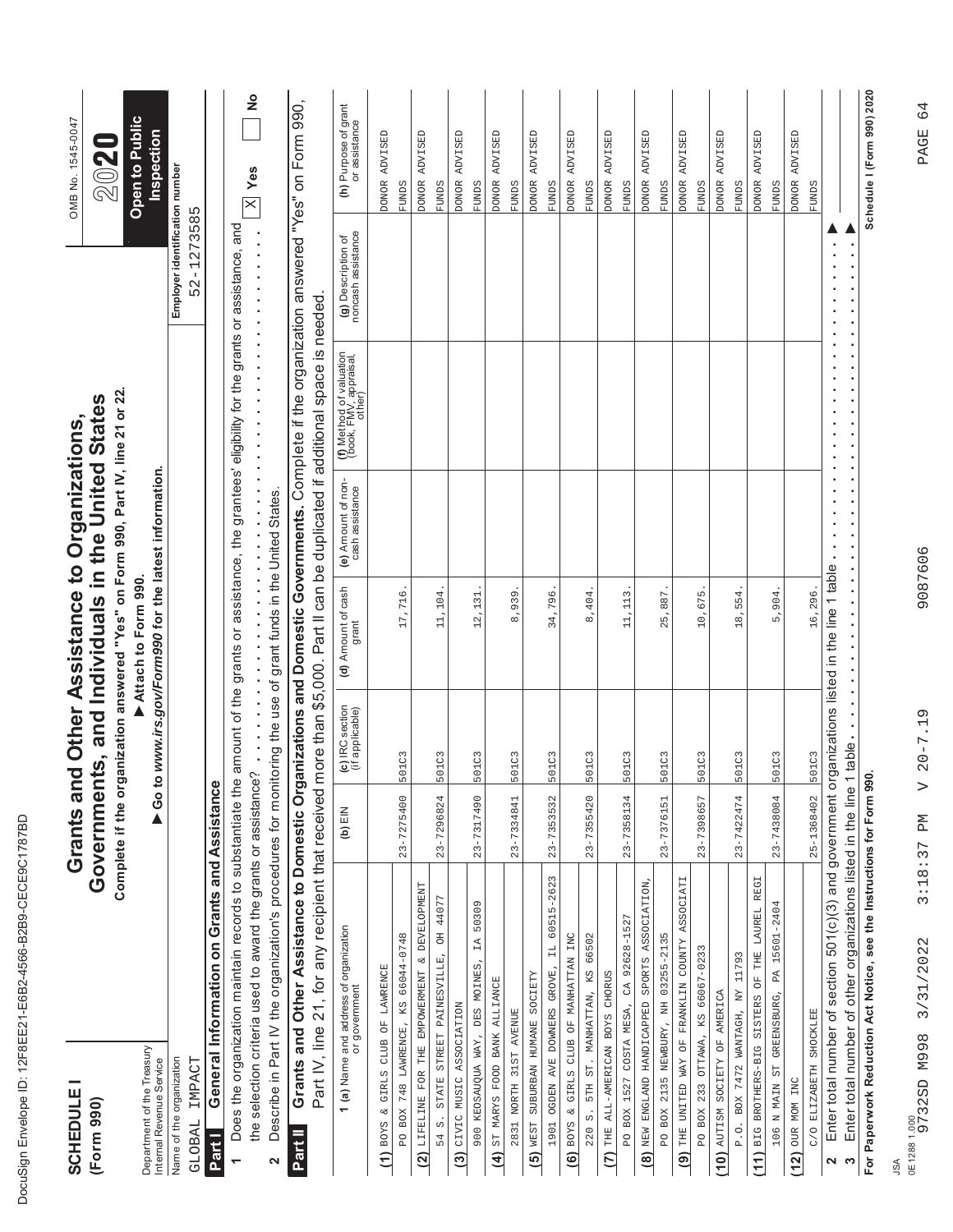| ı<br>۱                                                                                                                         |
|--------------------------------------------------------------------------------------------------------------------------------|
| ĺ<br>١<br>ı                                                                                                                    |
| ¢                                                                                                                              |
| Ç<br>ı                                                                                                                         |
| ١<br>l                                                                                                                         |
| Ó                                                                                                                              |
| ĺ<br>O                                                                                                                         |
| í<br>¢                                                                                                                         |
| ı<br>ı<br>١                                                                                                                    |
| Í<br><b>STATE OF STATE OF STATE OF STATE OF STATE OF STATE OF STATE OF STATE OF STATE OF STATE OF STATE OF STATE OF S</b><br>I |
| d<br>I<br>l                                                                                                                    |
| Ì<br>١                                                                                                                         |
| ı<br>I                                                                                                                         |
| ı                                                                                                                              |
| Ì<br>ı                                                                                                                         |
| l<br>ı<br>I<br>l                                                                                                               |
| Ì                                                                                                                              |
| ı<br>١                                                                                                                         |
| Í                                                                                                                              |
|                                                                                                                                |
| ı<br>١                                                                                                                         |
|                                                                                                                                |
| 1                                                                                                                              |
| ١                                                                                                                              |
| Ï<br>֠                                                                                                                         |
|                                                                                                                                |
| ı                                                                                                                              |

| Schedule I (Form 990) 2020<br>$\frac{1}{2}$<br>Grants and Other Assistance to Domestic Organizations and Domestic Governments. Complete if the organization answered "Yes" on Form 990,<br>(h) Purpose of grant<br>or assistance<br>Open to Public<br>Inspection<br>DONOR ADVISED<br>ADVISED<br>ADVISED<br>ADVISED<br>ADVISED<br>ADVISED<br>ADVISED<br>ADVISED<br>ADVISED<br>ADVISED<br>DONOR ADVISED<br>DONOR ADVISED<br>Employer identification number<br>$\mathbb{X}$ Yes<br><b>DONOR</b><br><b>DONOR</b><br><b>DONOR</b><br><b>DONOR</b><br><b>DONOR</b><br><b>DONOR</b><br><b>DONOR</b><br><b>DONOR</b><br><b>PONOR</b><br><b>EUNDS</b><br><b>FUNDS</b><br><b>FUNDS</b><br><b>FUNDS</b><br><b>FUNDS</b><br><b>FUNDS</b><br><b>FUNDS</b><br><b>FUNDS</b><br><b>FUNDS</b><br><b>FUNDS</b><br><b>FUNDS</b><br><b>FUNDS</b><br>52-1273585<br>Does the organization maintain records to substantiate the amount of the grants or assistance, the grantees' eligibility for the grants or assistance, and<br>$\frac{1}{2}$<br>(g) Description of<br>noncash assistance<br>$\frac{1}{2}$<br>more than \$5,000. Part II can be duplicated if additional space is needed.<br>$\begin{array}{c} \bullet \\ \bullet \\ \bullet \\ \bullet \end{array}$<br>(f) Method of valuation<br>(book, FMV, appraisal,<br>other)<br><b>.</b> .<br>Go to www.irs.gov/Form990 for the latest information.<br>(e) Amount of non-<br>cash assistance<br>the selection criteria used to award the grants or assistance?<br>Describe in Part IV the organization's procedures for monitoring the use of grant funds in the United States.<br>Enter total number of section 501(c)(3) and government organizations listed in the line 1 table<br>Attach to Form 990.<br>(d) Amount of cash<br>grant<br>5,290.<br>6,714.<br>213,732.<br>6,507<br>12,366<br>60,465<br>9,271.<br>15,930<br>44, 272.<br>8,493<br>6,106<br>9,905<br>(c) IRC section<br>(if applicable)<br>Enter total number of other organizations listed in the line 1 table.<br>501C3<br>501C3<br>501C3<br>501C3<br>501C3<br>501C3<br>501C3<br>501C3<br>501C3<br>501C3<br>501C3<br>501C3<br>For Paperwork Reduction Act Notice, see the Instructions for Form 990.<br>General Information on Grants and Assistance<br>Part IV, line 21, for any recipient that received<br>26-0432050<br>26-1150699<br>26-1568218<br>26-2350766<br>27-1981637<br>26-0845779<br>26-1347265<br>26-2500933<br>$26 - 3671215$<br>$26 - 4803944$<br>27-0038119<br>26-0970401<br>(b) $EIN$<br>11201<br>INC<br>INC<br>1200 MAIN ST KANSAS CITY, MO 64105-2122<br>$\stackrel{\textstyle\sim}{\approx}$<br>49019-1416<br>(7) NATIONAL THEATRE OF SCOTLAND AMERICA<br>CAHABA<br><b>1 (a)</b> Name and address of organization<br>or government<br>1830 9TH AVE SEATTLE, WA 98101-1321<br>BROOKLYN,<br>116 DOBSON RD MARS, PA 16046-3308<br>DOVER, NH 03821-2234<br>155 E 44TH ST NEW YORK, NY 10017<br>THE<br>OLD NAVAL HOSPITAL FOUNDATION<br>(1) EVERGY EMPLOYEE RELIEF FUND<br>NI<br><b>NO</b><br>CLEAN WATER FOR THE WORLD<br>732<br>STARLIGHT MINISTRIES INC<br>135<br>PO BOX 20416 KALAMAZOO,<br>5E<br>41885 YOSEMITE PINES DR<br>LIVING RIVER A RETREAT<br>(8) CALIFORNIA OPERA GUILD<br>2000 LIVING RIVER PKWY<br>921 PENNSYLVANIA AVE<br><b>SUITE</b><br>HEROES IN TRANSITION<br>22 BATES ROAD RM/STE<br>MARYS PLACE SEATTLE<br>CENTRAL BLVD<br>Department of the Treasury<br>Name of the organization<br>GLOBAL IMPACT<br>20 JAY STREET,<br>Internal Revenue Service<br>THINK MISSIONS<br>PO BOX 2234<br>$(6)$ AMY'S TREAT<br>$(3)$ 350 ORG<br>3376<br>Part I<br>Part II<br>$\widehat{\mathbf{e}}$<br>(10)<br>(12)<br>$\widehat{4}$<br>$\widehat{a}$<br>$\overline{5}$<br>(11)<br>$\boldsymbol{\varsigma}$<br>$\boldsymbol{\mathsf{N}}$<br>2 | <b>SCHEDULE</b><br>(Form 990) |  | Complete if the organization answered "Yes" on Form 990, Part IV, line 21 or 22.<br>Governments, and Individuals in the United States<br>Grants and Other Assistance to Organizations, |  | OMB No. 1545-0047<br>20 |
|--------------------------------------------------------------------------------------------------------------------------------------------------------------------------------------------------------------------------------------------------------------------------------------------------------------------------------------------------------------------------------------------------------------------------------------------------------------------------------------------------------------------------------------------------------------------------------------------------------------------------------------------------------------------------------------------------------------------------------------------------------------------------------------------------------------------------------------------------------------------------------------------------------------------------------------------------------------------------------------------------------------------------------------------------------------------------------------------------------------------------------------------------------------------------------------------------------------------------------------------------------------------------------------------------------------------------------------------------------------------------------------------------------------------------------------------------------------------------------------------------------------------------------------------------------------------------------------------------------------------------------------------------------------------------------------------------------------------------------------------------------------------------------------------------------------------------------------------------------------------------------------------------------------------------------------------------------------------------------------------------------------------------------------------------------------------------------------------------------------------------------------------------------------------------------------------------------------------------------------------------------------------------------------------------------------------------------------------------------------------------------------------------------------------------------------------------------------------------------------------------------------------------------------------------------------------------------------------------------------------------------------------------------------------------------------------------------------------------------------------------------------------------------------------------------------------------------------------------------------------------------------------------------------------------------------------------------------------------------------------------------------------------------------------------------------------------------------------------------------------------------------------------------------------------------------------------------------------------------------------------------------------------------------------------------------------------------------------------------------------------------------------------------------------------------------------------------------------------------------------------------------------------------------------------------------------------------------------------------------------------------------------------------------------------------------------------------------------------------------------------------------------|-------------------------------|--|----------------------------------------------------------------------------------------------------------------------------------------------------------------------------------------|--|-------------------------|
|                                                                                                                                                                                                                                                                                                                                                                                                                                                                                                                                                                                                                                                                                                                                                                                                                                                                                                                                                                                                                                                                                                                                                                                                                                                                                                                                                                                                                                                                                                                                                                                                                                                                                                                                                                                                                                                                                                                                                                                                                                                                                                                                                                                                                                                                                                                                                                                                                                                                                                                                                                                                                                                                                                                                                                                                                                                                                                                                                                                                                                                                                                                                                                                                                                                                                                                                                                                                                                                                                                                                                                                                                                                                                                                                                                    |                               |  |                                                                                                                                                                                        |  |                         |
|                                                                                                                                                                                                                                                                                                                                                                                                                                                                                                                                                                                                                                                                                                                                                                                                                                                                                                                                                                                                                                                                                                                                                                                                                                                                                                                                                                                                                                                                                                                                                                                                                                                                                                                                                                                                                                                                                                                                                                                                                                                                                                                                                                                                                                                                                                                                                                                                                                                                                                                                                                                                                                                                                                                                                                                                                                                                                                                                                                                                                                                                                                                                                                                                                                                                                                                                                                                                                                                                                                                                                                                                                                                                                                                                                                    |                               |  |                                                                                                                                                                                        |  |                         |
|                                                                                                                                                                                                                                                                                                                                                                                                                                                                                                                                                                                                                                                                                                                                                                                                                                                                                                                                                                                                                                                                                                                                                                                                                                                                                                                                                                                                                                                                                                                                                                                                                                                                                                                                                                                                                                                                                                                                                                                                                                                                                                                                                                                                                                                                                                                                                                                                                                                                                                                                                                                                                                                                                                                                                                                                                                                                                                                                                                                                                                                                                                                                                                                                                                                                                                                                                                                                                                                                                                                                                                                                                                                                                                                                                                    |                               |  |                                                                                                                                                                                        |  |                         |
|                                                                                                                                                                                                                                                                                                                                                                                                                                                                                                                                                                                                                                                                                                                                                                                                                                                                                                                                                                                                                                                                                                                                                                                                                                                                                                                                                                                                                                                                                                                                                                                                                                                                                                                                                                                                                                                                                                                                                                                                                                                                                                                                                                                                                                                                                                                                                                                                                                                                                                                                                                                                                                                                                                                                                                                                                                                                                                                                                                                                                                                                                                                                                                                                                                                                                                                                                                                                                                                                                                                                                                                                                                                                                                                                                                    |                               |  |                                                                                                                                                                                        |  |                         |
|                                                                                                                                                                                                                                                                                                                                                                                                                                                                                                                                                                                                                                                                                                                                                                                                                                                                                                                                                                                                                                                                                                                                                                                                                                                                                                                                                                                                                                                                                                                                                                                                                                                                                                                                                                                                                                                                                                                                                                                                                                                                                                                                                                                                                                                                                                                                                                                                                                                                                                                                                                                                                                                                                                                                                                                                                                                                                                                                                                                                                                                                                                                                                                                                                                                                                                                                                                                                                                                                                                                                                                                                                                                                                                                                                                    |                               |  |                                                                                                                                                                                        |  |                         |
|                                                                                                                                                                                                                                                                                                                                                                                                                                                                                                                                                                                                                                                                                                                                                                                                                                                                                                                                                                                                                                                                                                                                                                                                                                                                                                                                                                                                                                                                                                                                                                                                                                                                                                                                                                                                                                                                                                                                                                                                                                                                                                                                                                                                                                                                                                                                                                                                                                                                                                                                                                                                                                                                                                                                                                                                                                                                                                                                                                                                                                                                                                                                                                                                                                                                                                                                                                                                                                                                                                                                                                                                                                                                                                                                                                    |                               |  |                                                                                                                                                                                        |  |                         |
|                                                                                                                                                                                                                                                                                                                                                                                                                                                                                                                                                                                                                                                                                                                                                                                                                                                                                                                                                                                                                                                                                                                                                                                                                                                                                                                                                                                                                                                                                                                                                                                                                                                                                                                                                                                                                                                                                                                                                                                                                                                                                                                                                                                                                                                                                                                                                                                                                                                                                                                                                                                                                                                                                                                                                                                                                                                                                                                                                                                                                                                                                                                                                                                                                                                                                                                                                                                                                                                                                                                                                                                                                                                                                                                                                                    |                               |  |                                                                                                                                                                                        |  |                         |
|                                                                                                                                                                                                                                                                                                                                                                                                                                                                                                                                                                                                                                                                                                                                                                                                                                                                                                                                                                                                                                                                                                                                                                                                                                                                                                                                                                                                                                                                                                                                                                                                                                                                                                                                                                                                                                                                                                                                                                                                                                                                                                                                                                                                                                                                                                                                                                                                                                                                                                                                                                                                                                                                                                                                                                                                                                                                                                                                                                                                                                                                                                                                                                                                                                                                                                                                                                                                                                                                                                                                                                                                                                                                                                                                                                    |                               |  |                                                                                                                                                                                        |  |                         |
|                                                                                                                                                                                                                                                                                                                                                                                                                                                                                                                                                                                                                                                                                                                                                                                                                                                                                                                                                                                                                                                                                                                                                                                                                                                                                                                                                                                                                                                                                                                                                                                                                                                                                                                                                                                                                                                                                                                                                                                                                                                                                                                                                                                                                                                                                                                                                                                                                                                                                                                                                                                                                                                                                                                                                                                                                                                                                                                                                                                                                                                                                                                                                                                                                                                                                                                                                                                                                                                                                                                                                                                                                                                                                                                                                                    |                               |  |                                                                                                                                                                                        |  |                         |
|                                                                                                                                                                                                                                                                                                                                                                                                                                                                                                                                                                                                                                                                                                                                                                                                                                                                                                                                                                                                                                                                                                                                                                                                                                                                                                                                                                                                                                                                                                                                                                                                                                                                                                                                                                                                                                                                                                                                                                                                                                                                                                                                                                                                                                                                                                                                                                                                                                                                                                                                                                                                                                                                                                                                                                                                                                                                                                                                                                                                                                                                                                                                                                                                                                                                                                                                                                                                                                                                                                                                                                                                                                                                                                                                                                    |                               |  |                                                                                                                                                                                        |  |                         |
|                                                                                                                                                                                                                                                                                                                                                                                                                                                                                                                                                                                                                                                                                                                                                                                                                                                                                                                                                                                                                                                                                                                                                                                                                                                                                                                                                                                                                                                                                                                                                                                                                                                                                                                                                                                                                                                                                                                                                                                                                                                                                                                                                                                                                                                                                                                                                                                                                                                                                                                                                                                                                                                                                                                                                                                                                                                                                                                                                                                                                                                                                                                                                                                                                                                                                                                                                                                                                                                                                                                                                                                                                                                                                                                                                                    |                               |  |                                                                                                                                                                                        |  |                         |
|                                                                                                                                                                                                                                                                                                                                                                                                                                                                                                                                                                                                                                                                                                                                                                                                                                                                                                                                                                                                                                                                                                                                                                                                                                                                                                                                                                                                                                                                                                                                                                                                                                                                                                                                                                                                                                                                                                                                                                                                                                                                                                                                                                                                                                                                                                                                                                                                                                                                                                                                                                                                                                                                                                                                                                                                                                                                                                                                                                                                                                                                                                                                                                                                                                                                                                                                                                                                                                                                                                                                                                                                                                                                                                                                                                    |                               |  |                                                                                                                                                                                        |  |                         |
|                                                                                                                                                                                                                                                                                                                                                                                                                                                                                                                                                                                                                                                                                                                                                                                                                                                                                                                                                                                                                                                                                                                                                                                                                                                                                                                                                                                                                                                                                                                                                                                                                                                                                                                                                                                                                                                                                                                                                                                                                                                                                                                                                                                                                                                                                                                                                                                                                                                                                                                                                                                                                                                                                                                                                                                                                                                                                                                                                                                                                                                                                                                                                                                                                                                                                                                                                                                                                                                                                                                                                                                                                                                                                                                                                                    |                               |  |                                                                                                                                                                                        |  |                         |
|                                                                                                                                                                                                                                                                                                                                                                                                                                                                                                                                                                                                                                                                                                                                                                                                                                                                                                                                                                                                                                                                                                                                                                                                                                                                                                                                                                                                                                                                                                                                                                                                                                                                                                                                                                                                                                                                                                                                                                                                                                                                                                                                                                                                                                                                                                                                                                                                                                                                                                                                                                                                                                                                                                                                                                                                                                                                                                                                                                                                                                                                                                                                                                                                                                                                                                                                                                                                                                                                                                                                                                                                                                                                                                                                                                    |                               |  |                                                                                                                                                                                        |  |                         |
|                                                                                                                                                                                                                                                                                                                                                                                                                                                                                                                                                                                                                                                                                                                                                                                                                                                                                                                                                                                                                                                                                                                                                                                                                                                                                                                                                                                                                                                                                                                                                                                                                                                                                                                                                                                                                                                                                                                                                                                                                                                                                                                                                                                                                                                                                                                                                                                                                                                                                                                                                                                                                                                                                                                                                                                                                                                                                                                                                                                                                                                                                                                                                                                                                                                                                                                                                                                                                                                                                                                                                                                                                                                                                                                                                                    |                               |  |                                                                                                                                                                                        |  |                         |
|                                                                                                                                                                                                                                                                                                                                                                                                                                                                                                                                                                                                                                                                                                                                                                                                                                                                                                                                                                                                                                                                                                                                                                                                                                                                                                                                                                                                                                                                                                                                                                                                                                                                                                                                                                                                                                                                                                                                                                                                                                                                                                                                                                                                                                                                                                                                                                                                                                                                                                                                                                                                                                                                                                                                                                                                                                                                                                                                                                                                                                                                                                                                                                                                                                                                                                                                                                                                                                                                                                                                                                                                                                                                                                                                                                    |                               |  |                                                                                                                                                                                        |  |                         |
|                                                                                                                                                                                                                                                                                                                                                                                                                                                                                                                                                                                                                                                                                                                                                                                                                                                                                                                                                                                                                                                                                                                                                                                                                                                                                                                                                                                                                                                                                                                                                                                                                                                                                                                                                                                                                                                                                                                                                                                                                                                                                                                                                                                                                                                                                                                                                                                                                                                                                                                                                                                                                                                                                                                                                                                                                                                                                                                                                                                                                                                                                                                                                                                                                                                                                                                                                                                                                                                                                                                                                                                                                                                                                                                                                                    |                               |  |                                                                                                                                                                                        |  |                         |
|                                                                                                                                                                                                                                                                                                                                                                                                                                                                                                                                                                                                                                                                                                                                                                                                                                                                                                                                                                                                                                                                                                                                                                                                                                                                                                                                                                                                                                                                                                                                                                                                                                                                                                                                                                                                                                                                                                                                                                                                                                                                                                                                                                                                                                                                                                                                                                                                                                                                                                                                                                                                                                                                                                                                                                                                                                                                                                                                                                                                                                                                                                                                                                                                                                                                                                                                                                                                                                                                                                                                                                                                                                                                                                                                                                    |                               |  |                                                                                                                                                                                        |  |                         |
|                                                                                                                                                                                                                                                                                                                                                                                                                                                                                                                                                                                                                                                                                                                                                                                                                                                                                                                                                                                                                                                                                                                                                                                                                                                                                                                                                                                                                                                                                                                                                                                                                                                                                                                                                                                                                                                                                                                                                                                                                                                                                                                                                                                                                                                                                                                                                                                                                                                                                                                                                                                                                                                                                                                                                                                                                                                                                                                                                                                                                                                                                                                                                                                                                                                                                                                                                                                                                                                                                                                                                                                                                                                                                                                                                                    |                               |  |                                                                                                                                                                                        |  |                         |
|                                                                                                                                                                                                                                                                                                                                                                                                                                                                                                                                                                                                                                                                                                                                                                                                                                                                                                                                                                                                                                                                                                                                                                                                                                                                                                                                                                                                                                                                                                                                                                                                                                                                                                                                                                                                                                                                                                                                                                                                                                                                                                                                                                                                                                                                                                                                                                                                                                                                                                                                                                                                                                                                                                                                                                                                                                                                                                                                                                                                                                                                                                                                                                                                                                                                                                                                                                                                                                                                                                                                                                                                                                                                                                                                                                    |                               |  |                                                                                                                                                                                        |  |                         |
|                                                                                                                                                                                                                                                                                                                                                                                                                                                                                                                                                                                                                                                                                                                                                                                                                                                                                                                                                                                                                                                                                                                                                                                                                                                                                                                                                                                                                                                                                                                                                                                                                                                                                                                                                                                                                                                                                                                                                                                                                                                                                                                                                                                                                                                                                                                                                                                                                                                                                                                                                                                                                                                                                                                                                                                                                                                                                                                                                                                                                                                                                                                                                                                                                                                                                                                                                                                                                                                                                                                                                                                                                                                                                                                                                                    |                               |  |                                                                                                                                                                                        |  |                         |
|                                                                                                                                                                                                                                                                                                                                                                                                                                                                                                                                                                                                                                                                                                                                                                                                                                                                                                                                                                                                                                                                                                                                                                                                                                                                                                                                                                                                                                                                                                                                                                                                                                                                                                                                                                                                                                                                                                                                                                                                                                                                                                                                                                                                                                                                                                                                                                                                                                                                                                                                                                                                                                                                                                                                                                                                                                                                                                                                                                                                                                                                                                                                                                                                                                                                                                                                                                                                                                                                                                                                                                                                                                                                                                                                                                    |                               |  |                                                                                                                                                                                        |  |                         |
|                                                                                                                                                                                                                                                                                                                                                                                                                                                                                                                                                                                                                                                                                                                                                                                                                                                                                                                                                                                                                                                                                                                                                                                                                                                                                                                                                                                                                                                                                                                                                                                                                                                                                                                                                                                                                                                                                                                                                                                                                                                                                                                                                                                                                                                                                                                                                                                                                                                                                                                                                                                                                                                                                                                                                                                                                                                                                                                                                                                                                                                                                                                                                                                                                                                                                                                                                                                                                                                                                                                                                                                                                                                                                                                                                                    |                               |  |                                                                                                                                                                                        |  |                         |
|                                                                                                                                                                                                                                                                                                                                                                                                                                                                                                                                                                                                                                                                                                                                                                                                                                                                                                                                                                                                                                                                                                                                                                                                                                                                                                                                                                                                                                                                                                                                                                                                                                                                                                                                                                                                                                                                                                                                                                                                                                                                                                                                                                                                                                                                                                                                                                                                                                                                                                                                                                                                                                                                                                                                                                                                                                                                                                                                                                                                                                                                                                                                                                                                                                                                                                                                                                                                                                                                                                                                                                                                                                                                                                                                                                    |                               |  |                                                                                                                                                                                        |  |                         |
|                                                                                                                                                                                                                                                                                                                                                                                                                                                                                                                                                                                                                                                                                                                                                                                                                                                                                                                                                                                                                                                                                                                                                                                                                                                                                                                                                                                                                                                                                                                                                                                                                                                                                                                                                                                                                                                                                                                                                                                                                                                                                                                                                                                                                                                                                                                                                                                                                                                                                                                                                                                                                                                                                                                                                                                                                                                                                                                                                                                                                                                                                                                                                                                                                                                                                                                                                                                                                                                                                                                                                                                                                                                                                                                                                                    |                               |  |                                                                                                                                                                                        |  |                         |
|                                                                                                                                                                                                                                                                                                                                                                                                                                                                                                                                                                                                                                                                                                                                                                                                                                                                                                                                                                                                                                                                                                                                                                                                                                                                                                                                                                                                                                                                                                                                                                                                                                                                                                                                                                                                                                                                                                                                                                                                                                                                                                                                                                                                                                                                                                                                                                                                                                                                                                                                                                                                                                                                                                                                                                                                                                                                                                                                                                                                                                                                                                                                                                                                                                                                                                                                                                                                                                                                                                                                                                                                                                                                                                                                                                    |                               |  |                                                                                                                                                                                        |  |                         |
|                                                                                                                                                                                                                                                                                                                                                                                                                                                                                                                                                                                                                                                                                                                                                                                                                                                                                                                                                                                                                                                                                                                                                                                                                                                                                                                                                                                                                                                                                                                                                                                                                                                                                                                                                                                                                                                                                                                                                                                                                                                                                                                                                                                                                                                                                                                                                                                                                                                                                                                                                                                                                                                                                                                                                                                                                                                                                                                                                                                                                                                                                                                                                                                                                                                                                                                                                                                                                                                                                                                                                                                                                                                                                                                                                                    |                               |  |                                                                                                                                                                                        |  |                         |
|                                                                                                                                                                                                                                                                                                                                                                                                                                                                                                                                                                                                                                                                                                                                                                                                                                                                                                                                                                                                                                                                                                                                                                                                                                                                                                                                                                                                                                                                                                                                                                                                                                                                                                                                                                                                                                                                                                                                                                                                                                                                                                                                                                                                                                                                                                                                                                                                                                                                                                                                                                                                                                                                                                                                                                                                                                                                                                                                                                                                                                                                                                                                                                                                                                                                                                                                                                                                                                                                                                                                                                                                                                                                                                                                                                    |                               |  |                                                                                                                                                                                        |  |                         |
|                                                                                                                                                                                                                                                                                                                                                                                                                                                                                                                                                                                                                                                                                                                                                                                                                                                                                                                                                                                                                                                                                                                                                                                                                                                                                                                                                                                                                                                                                                                                                                                                                                                                                                                                                                                                                                                                                                                                                                                                                                                                                                                                                                                                                                                                                                                                                                                                                                                                                                                                                                                                                                                                                                                                                                                                                                                                                                                                                                                                                                                                                                                                                                                                                                                                                                                                                                                                                                                                                                                                                                                                                                                                                                                                                                    |                               |  |                                                                                                                                                                                        |  |                         |
|                                                                                                                                                                                                                                                                                                                                                                                                                                                                                                                                                                                                                                                                                                                                                                                                                                                                                                                                                                                                                                                                                                                                                                                                                                                                                                                                                                                                                                                                                                                                                                                                                                                                                                                                                                                                                                                                                                                                                                                                                                                                                                                                                                                                                                                                                                                                                                                                                                                                                                                                                                                                                                                                                                                                                                                                                                                                                                                                                                                                                                                                                                                                                                                                                                                                                                                                                                                                                                                                                                                                                                                                                                                                                                                                                                    |                               |  |                                                                                                                                                                                        |  |                         |

9732SD M998 3/31/2022 3:18:37 PM V 20-7.19 9087606 PAGE 65  $V 20 - 7.19$ 3:18:37 PM JSA<br>0E12881.000<br>9732SD M998 3/31/2022

0E1288 1.000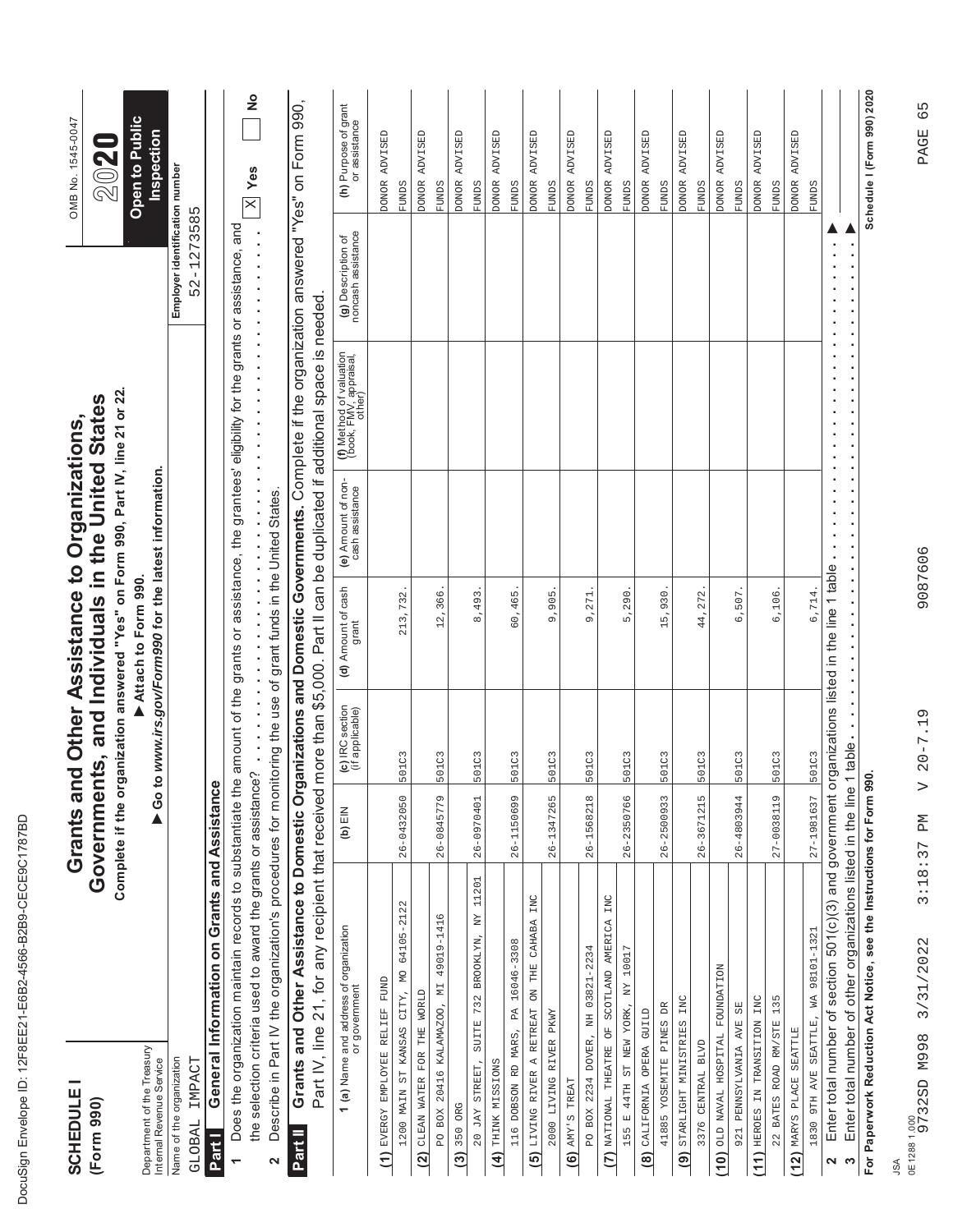| ı<br>۱           |
|------------------|
| ĺ<br>١<br>ı      |
| ¢                |
| Ç<br>ı           |
| ١<br>l           |
| Ó                |
| ĺ<br>O           |
| í<br>¢           |
| ı<br>ı<br>١      |
| Í<br>I           |
| d<br>I<br>l      |
| Ì<br>١           |
| ı<br>I           |
| ı                |
| Ì<br>ı           |
| l<br>ı<br>I<br>l |
| Ì                |
| ı<br>١           |
| Í                |
|                  |
| ı<br>١           |
|                  |
| 1                |
| ١                |
| Ï<br>֠           |
|                  |
| ı                |

| <b>SCHEDULE</b><br>(Form 990)                                |                                                                                                                                                                                                                                                                           | Grants a         |                                    | Complete if the organization answered "Yes" on Form 990, Part IV, line 21 or 22.<br>Governments, and Individuals in the United States<br>nd Other Assistance to Organizations, |                                       |                                                             |                                              | OMB No. 1545-0047<br>202                     |
|--------------------------------------------------------------|---------------------------------------------------------------------------------------------------------------------------------------------------------------------------------------------------------------------------------------------------------------------------|------------------|------------------------------------|--------------------------------------------------------------------------------------------------------------------------------------------------------------------------------|---------------------------------------|-------------------------------------------------------------|----------------------------------------------|----------------------------------------------|
| Department of the Treasury<br>Internal Revenue Service       |                                                                                                                                                                                                                                                                           | 60               |                                    | to www.irs.gov/Form990 for the latest information.<br>Attach to Form 990.                                                                                                      |                                       |                                                             |                                              | <b>Open to Public</b><br>Inspection          |
| Name of the organization<br>IMPACT<br><b>GLOBAL</b>          |                                                                                                                                                                                                                                                                           |                  |                                    |                                                                                                                                                                                |                                       |                                                             | Employer identification number<br>52-1273585 |                                              |
| <b>Part I</b>                                                | General Information on Grants and Assistance                                                                                                                                                                                                                              |                  |                                    |                                                                                                                                                                                |                                       |                                                             |                                              |                                              |
| $\overline{ }$                                               | Does the organization maintain records to substantiate the amount of the grants or assistance, the grantees' eligibility for the grants or assistance, and                                                                                                                |                  |                                    |                                                                                                                                                                                |                                       |                                                             |                                              | $\frac{1}{2}$<br>$\overline{\mathbf{x}}$ Yes |
| $\mathbf{\Omega}$                                            | the selection criteria used to award the grants or assistance?                                                                                                                                                                                                            |                  |                                    |                                                                                                                                                                                |                                       |                                                             |                                              |                                              |
| Part II                                                      | Grants and Other Assistance to Domestic Organizations and Domestic Governments. Complete if the organization answered "Yes" on Form 990,<br>Part IV, line 21, for any recipient that received more than \$5,000. Part II can be duplicated if additional space is needed. |                  |                                    |                                                                                                                                                                                |                                       |                                                             |                                              |                                              |
|                                                              | (a) Name and address of organization<br>or government                                                                                                                                                                                                                     | (b) $EIN$        | (c) IRC section<br>(if applicable) | (d) Amount of cash<br>grant                                                                                                                                                    | (e) Amount of non-<br>cash assistance | (f) Method of valuation<br>(book, FMV, appraisal,<br>other) | (g) Description of<br>noncash assistance     | (h) Purpose of grant<br>or assistance        |
| (1) THAT NEWFOUNDLAND PLACE INC                              |                                                                                                                                                                                                                                                                           |                  |                                    |                                                                                                                                                                                |                                       |                                                             |                                              | DONOR ADVISED                                |
|                                                              | 554 PUCKER ST COVENTRY, CT 06238-3460                                                                                                                                                                                                                                     | 27-2087950       | 501C3                              | 5,080                                                                                                                                                                          |                                       |                                                             |                                              | <b>EUNDS</b>                                 |
| SHELLEY AVE AUSTIN,<br>SEED AUSTIN INC<br>1007<br>(2)        | TX 78703-4838                                                                                                                                                                                                                                                             | 27-2176439       | 501C3                              | 13,162                                                                                                                                                                         |                                       |                                                             |                                              | DONOR ADVISED<br><b>FUNDS</b>                |
| (3) GASTRIC CANCER FOUNDATION                                |                                                                                                                                                                                                                                                                           |                  |                                    |                                                                                                                                                                                |                                       |                                                             |                                              | ADVISED<br><b>DONOR</b>                      |
| PO BOX 338 MILLBRAE, CA 94030-0338                           |                                                                                                                                                                                                                                                                           | 27-2647668       | 501C3                              | 20,103                                                                                                                                                                         |                                       |                                                             |                                              | <b>FUNDS</b>                                 |
| ONI CENEY BOWES RELIEF FUND INC                              | 3001 SUMMER ST, 6TH FL STAMFORD, CT 06905                                                                                                                                                                                                                                 | 27-2978173       | 501C3                              | 69,285                                                                                                                                                                         |                                       |                                                             |                                              | ADVISED<br><b>DONOR</b><br><b>FUNDS</b>      |
| (5) WORLD CENTRAL KITCHEN INCORPORATED                       |                                                                                                                                                                                                                                                                           |                  |                                    |                                                                                                                                                                                |                                       |                                                             |                                              | DONOR ADVISED                                |
| 1342 FLORIDA AVE NW                                          |                                                                                                                                                                                                                                                                           | 27-3398652       | 501C3                              | 7,438                                                                                                                                                                          |                                       |                                                             |                                              | <b>EUNDS</b>                                 |
| (6) DOC WAYNE YOUTH SERVICES INC                             |                                                                                                                                                                                                                                                                           |                  |                                    |                                                                                                                                                                                |                                       |                                                             |                                              | ADVISED<br><b>DONOR</b>                      |
| 418 COMMONWEALTH AVE BOSTON, MA                              | 02215-0000                                                                                                                                                                                                                                                                | 27-3521132       | 501C3                              | 5,634                                                                                                                                                                          |                                       |                                                             |                                              | <b>EUNDS</b>                                 |
| RISE UP RENO PREVENTION NETWORK<br>$\widehat{\epsilon}$      |                                                                                                                                                                                                                                                                           |                  |                                    |                                                                                                                                                                                |                                       |                                                             |                                              | DONOR ADVISED                                |
| 1520 N PLUM ST HUTCHINSON, KS                                | 67501-5854                                                                                                                                                                                                                                                                | 27-4216064       | 501C3                              | 6,935                                                                                                                                                                          |                                       |                                                             |                                              | <b>FUNDS</b>                                 |
| 1702 N AVENIDA TAMPA,<br>HIGH RISK HOPE INC<br>$\circledast$ | FL 33605-5000                                                                                                                                                                                                                                                             | 27-4664299       | 501C3                              | 11,893                                                                                                                                                                         |                                       |                                                             |                                              | ADVISED<br><b>DONOR</b><br><b>FUNDS</b>      |
| YAD CHESSED FUND INC<br>$\widehat{\mathbf{e}}$               |                                                                                                                                                                                                                                                                           |                  |                                    |                                                                                                                                                                                |                                       |                                                             |                                              | ADVISED<br><b>DONOR</b>                      |
|                                                              | 440 TOTTEN POND RD WALTHAM, MA 02451-2031                                                                                                                                                                                                                                 | 27-5129716       | 501C3                              | 7,670                                                                                                                                                                          |                                       |                                                             |                                              | <b>FUNDS</b>                                 |
| PO BOX 5562 TOPEKA,<br>PROJECT TOPEKA<br>(10)                | KS 66605-0562                                                                                                                                                                                                                                                             | 30-0588290       | 501C3                              | 16,405                                                                                                                                                                         |                                       |                                                             |                                              | ADVISED<br><b>DONOR</b><br><b>FUNDS</b>      |
| THE LEXIEBEAN FOUNDATION<br>$\frac{1}{2}$                    |                                                                                                                                                                                                                                                                           |                  |                                    |                                                                                                                                                                                |                                       |                                                             |                                              | ADVISED<br><b>DONOR</b>                      |
|                                                              | 46 WERMAN CT PLAINVIEW, NY 11803-4508                                                                                                                                                                                                                                     | 30-0596254       | 501C3                              | 7,017                                                                                                                                                                          |                                       |                                                             |                                              | <b>EUNDS</b>                                 |
| (12)                                                         | FOUNDATION OF MONROE COUNTY COMMUNITY SCHOO                                                                                                                                                                                                                               |                  |                                    |                                                                                                                                                                                |                                       |                                                             |                                              | <b>ADVISED</b><br><b>DONOR</b>               |
|                                                              | 315 E NORTH DR BLOOMINGTON, IN 47401-6555                                                                                                                                                                                                                                 | 30-0631431       | 501C3                              | 11,597.                                                                                                                                                                        |                                       |                                                             |                                              | <b>FUNDS</b>                                 |
| $\infty$<br>$\boldsymbol{\mathsf{N}}$                        | Enter total number of section 501(c)(3) and government organizations listed in the line 1 table<br>Enter total number of other organizations listed in the line 1 table.                                                                                                  |                  |                                    |                                                                                                                                                                                |                                       |                                                             |                                              |                                              |
|                                                              | For Paperwork Reduction Act Notice, see the Instructions for Form 990.                                                                                                                                                                                                    |                  |                                    |                                                                                                                                                                                |                                       |                                                             |                                              | Schedule I (Form 990) 2020                   |
| 0E1288 1.000<br>9732SD M998<br>JSA                           |                                                                                                                                                                                                                                                                           |                  |                                    |                                                                                                                                                                                |                                       |                                                             |                                              |                                              |
|                                                              | 3:18:37 PM<br>3/31/2022                                                                                                                                                                                                                                                   | $\triangleright$ | $20 - 7.19$                        | 9087606                                                                                                                                                                        |                                       |                                                             |                                              | $\frac{6}{6}$<br>PAGE                        |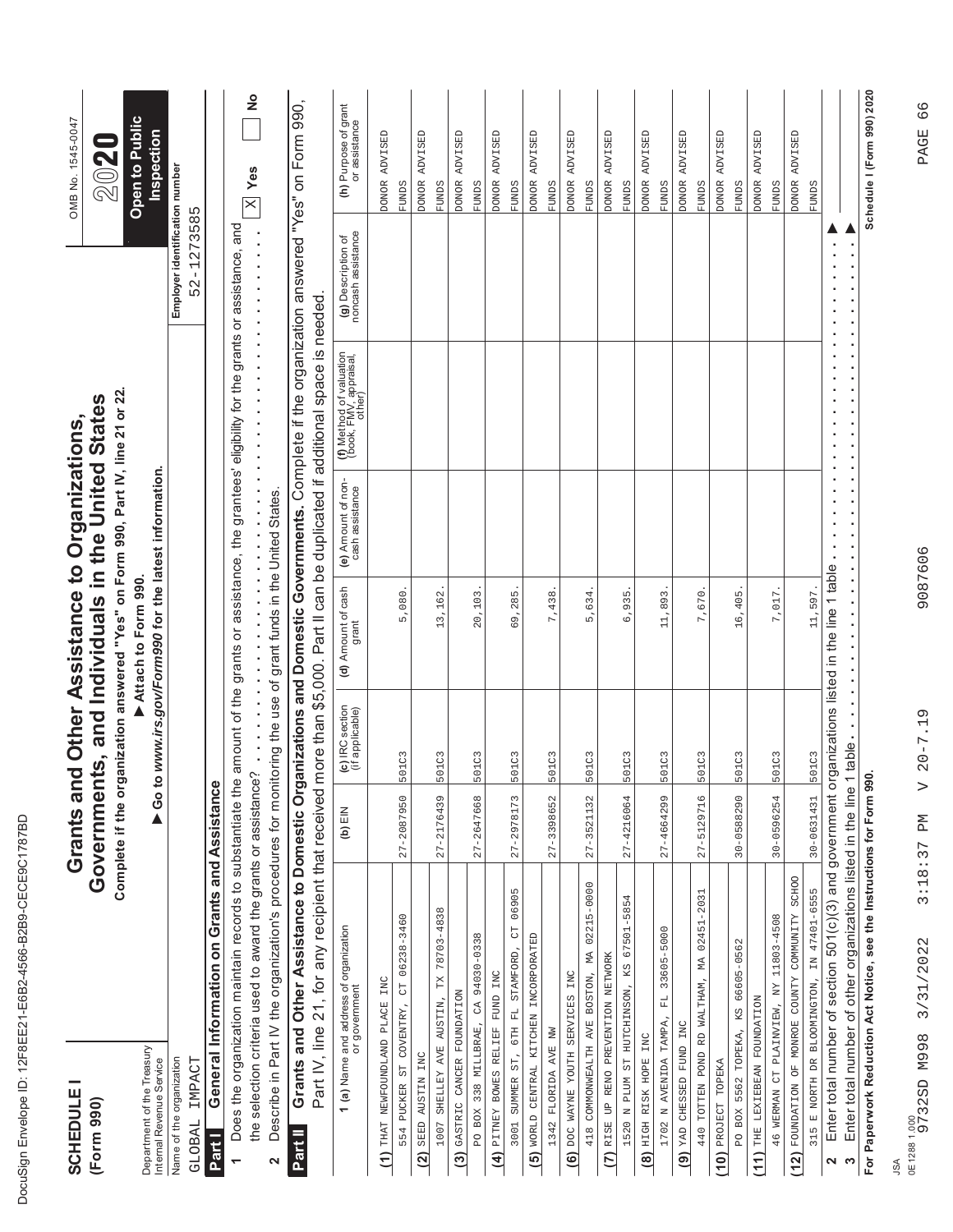| ı<br>۱                                                                                                                         |
|--------------------------------------------------------------------------------------------------------------------------------|
| ĺ<br>١<br>ı                                                                                                                    |
| ¢                                                                                                                              |
| Ç<br>ı                                                                                                                         |
| ١<br>l                                                                                                                         |
| Ó                                                                                                                              |
| ĺ<br>O                                                                                                                         |
| I<br>¢                                                                                                                         |
| ı<br>ı<br>١                                                                                                                    |
| Í<br><b>STATE OF STATE OF STATE OF STATE OF STATE OF STATE OF STATE OF STATE OF STATE OF STATE OF STATE OF STATE OF S</b><br>I |
| d<br>I<br>l                                                                                                                    |
| Ì<br>١                                                                                                                         |
| ı<br>I                                                                                                                         |
| ı                                                                                                                              |
| Ì<br>ı                                                                                                                         |
| l<br>ı<br>I<br>l                                                                                                               |
| Ì                                                                                                                              |
| ı<br>١                                                                                                                         |
| Í                                                                                                                              |
|                                                                                                                                |
| ı<br>١                                                                                                                         |
|                                                                                                                                |
| 1                                                                                                                              |
| ١                                                                                                                              |
| Ï<br>֠                                                                                                                         |
|                                                                                                                                |
| ı                                                                                                                              |

| <b>SCHEDULE</b><br>(Form 990)                                                                                                                              |            |                                                                         | Complete if the organization answered "Yes" on Form 990, Part IV, line 21 or 22.<br>Governments, and Individuals in the United States<br>Grants and Other Assistance to Organizations, |                                                                         |                                                                                                                                                                              |                                              | OMB No. 1545-0047<br>2020               |
|------------------------------------------------------------------------------------------------------------------------------------------------------------|------------|-------------------------------------------------------------------------|----------------------------------------------------------------------------------------------------------------------------------------------------------------------------------------|-------------------------------------------------------------------------|------------------------------------------------------------------------------------------------------------------------------------------------------------------------------|----------------------------------------------|-----------------------------------------|
| Department of the Treasury<br>Internal Revenue Service                                                                                                     |            |                                                                         | Go to www.irs.gov/Form990 for the latest information.<br>Attach to Form 990.                                                                                                           |                                                                         |                                                                                                                                                                              |                                              | <b>Open to Public</b><br>Inspection     |
| Name of the organization<br>IMPACT<br>GLOBAL                                                                                                               |            |                                                                         |                                                                                                                                                                                        |                                                                         |                                                                                                                                                                              | Employer identification number<br>52-1273585 |                                         |
| General Information on Grants and Assistance<br>Part I                                                                                                     |            |                                                                         |                                                                                                                                                                                        |                                                                         |                                                                                                                                                                              |                                              |                                         |
| Does the organization maintain records to substantiate the amount of the grants or assistance, the grantees' eligibility for the grants or assistance, and |            |                                                                         |                                                                                                                                                                                        |                                                                         |                                                                                                                                                                              |                                              |                                         |
| the selection criteria used to award the grants or assistance?                                                                                             |            | $\begin{array}{c} \bullet \\ \bullet \\ \bullet \\ \bullet \end{array}$ | .                                                                                                                                                                                      | $\begin{array}{c} \bullet \\ \bullet \\ \bullet \\ \bullet \end{array}$ | $\frac{1}{2}$<br>$\frac{1}{2}$                                                                                                                                               | .                                            | $\frac{1}{2}$<br>$\mathbb{X}$ Yes       |
| Describe in Part IV the organization's procedures for monitoring the use of grant funds in the United States.<br>2                                         |            |                                                                         |                                                                                                                                                                                        |                                                                         |                                                                                                                                                                              |                                              |                                         |
| Grants and Other Assistance to Domestic Org<br>Part IV, line 21, for any recipient that received<br>Part II                                                |            |                                                                         |                                                                                                                                                                                        |                                                                         | anizations and Domestic Governments. Complete if the organization answered "Yes" on Form 990,<br>more than \$5,000. Part II can be duplicated if additional space is needed. |                                              |                                         |
| <b>1 (a)</b> Name and address of organization<br>or government                                                                                             | (b) $EIN$  | (c) IRC section<br>(if applicable)                                      | (d) Amount of cash<br>grant                                                                                                                                                            | (e) Amount of non-<br>cash assistance                                   | (f) Method of valuation<br>(book, FMV, appraisal,<br>other)                                                                                                                  | (g) Description of<br>noncash assistance     | (h) Purpose of grant<br>or assistance   |
| NOITAGNUOR YTISARVIVU ETATE OIHI (1)                                                                                                                       |            |                                                                         |                                                                                                                                                                                        |                                                                         |                                                                                                                                                                              |                                              | DONOR ADVISED                           |
| BOX 710811 COLUMBUS, OH 43271-0811<br>P. O.                                                                                                                | 31-0889739 | 501C3                                                                   | 6,630.                                                                                                                                                                                 |                                                                         |                                                                                                                                                                              |                                              | <b>FUNDS</b>                            |
| SOMERVILLE YOUTH HOCKEY ASSOCIATION INC<br>PO BOX 440506 SOMERVILLE, MA 02144-0029<br>$\overline{2}$                                                       | 31-1145986 | 501C3                                                                   | 10,938                                                                                                                                                                                 |                                                                         |                                                                                                                                                                              |                                              | ADVISED<br><b>DONOR</b><br><b>FUNDS</b> |
| (3) INNOCENCE PROJECT INC                                                                                                                                  |            |                                                                         |                                                                                                                                                                                        |                                                                         |                                                                                                                                                                              |                                              | ADVISED<br><b>DONOR</b>                 |
| 40 WORTH ST NEW YORK, NY 10013                                                                                                                             | 31-1691477 | 501C3                                                                   | 7,470.                                                                                                                                                                                 |                                                                         |                                                                                                                                                                              |                                              | <b>FUNDS</b>                            |
| VALNES COOR AETTEL NATEREAL (1)                                                                                                                            |            |                                                                         |                                                                                                                                                                                        |                                                                         |                                                                                                                                                                              |                                              | DONOR ADVISED                           |
| 92243<br>$\mathbb{C}^{\mathbb{A}}$<br>EL CENTRO,<br>329 APPLESTILL ROAD                                                                                    | 32-0077563 | 501C3                                                                   | 93,843                                                                                                                                                                                 |                                                                         |                                                                                                                                                                              |                                              | <b>FUNDS</b>                            |
| CITY CHURCH PHILLY<br>$\overline{5}$                                                                                                                       |            |                                                                         |                                                                                                                                                                                        |                                                                         |                                                                                                                                                                              |                                              | ADVISED<br><b>DONOR</b>                 |
| 19104<br>PA<br>PO BOX 30902 PHILADELPHIA,                                                                                                                  | 33-0633364 | 501C3                                                                   | 7,041                                                                                                                                                                                  |                                                                         |                                                                                                                                                                              |                                              | <b>FUNDS</b>                            |
| OHIO<br>F <sub>O</sub><br>(6) MENDONITE HOME COMMUNITEES                                                                                                   |            |                                                                         |                                                                                                                                                                                        |                                                                         |                                                                                                                                                                              |                                              | ADVISED<br><b>DONOR</b>                 |
| 45817-1122<br><b>FO</b><br>410 W ELM ST BLUFFTON,                                                                                                          | 33-1133391 | 501C3                                                                   | 6,702                                                                                                                                                                                  |                                                                         |                                                                                                                                                                              |                                              | <b>FUNDS</b>                            |
| (7) TRUTH FOR LIFE                                                                                                                                         |            |                                                                         |                                                                                                                                                                                        |                                                                         |                                                                                                                                                                              |                                              | DONOR ADVISED                           |
| 44139<br>50<br>PO BOX 398000 CLEVELAND,                                                                                                                    | 34-1336292 | 501C3                                                                   | 8,269                                                                                                                                                                                  |                                                                         |                                                                                                                                                                              |                                              | <b>FUNDS</b>                            |
| IMPACT TELEVISION NETWORK<br>$\widehat{\mathbf{e}}$                                                                                                        |            |                                                                         |                                                                                                                                                                                        |                                                                         |                                                                                                                                                                              |                                              | ADVISED<br><b>DONOR</b>                 |
| CA 95821<br>PO BOX 214662 SACRAMENTO,                                                                                                                      | 34-1787585 | 501C3                                                                   | 5,213                                                                                                                                                                                  |                                                                         |                                                                                                                                                                              |                                              | <b>FUNDS</b>                            |
| (9) FILLING MEMORIAL HOME OF MERCY INC                                                                                                                     |            |                                                                         |                                                                                                                                                                                        |                                                                         |                                                                                                                                                                              |                                              | ADVISED<br><b>DONOR</b>                 |
| N160 STATE ROUTE 108                                                                                                                                       | 34-2007696 | 501C3                                                                   | 6,527.                                                                                                                                                                                 |                                                                         |                                                                                                                                                                              |                                              | <b>FUNDS</b>                            |
| (10) UNIVERSITY OF NOTRE DAME DU LAC                                                                                                                       |            |                                                                         |                                                                                                                                                                                        |                                                                         |                                                                                                                                                                              |                                              | DONOR ADVISED                           |
| 724 GRACE HALL NOTRE DAME, IN 46556-0000                                                                                                                   | 34-4481347 | 501C3                                                                   | 5,080                                                                                                                                                                                  |                                                                         |                                                                                                                                                                              |                                              | <b>FUNDS</b>                            |
| (11) UNITED WAY OF CENTRAL INDIANA INC                                                                                                                     |            |                                                                         |                                                                                                                                                                                        |                                                                         |                                                                                                                                                                              |                                              | ADVISED<br><b>DONOR</b>                 |
| P.O. BOX 88409 INDIANAPOLIS, IN 46208-0409                                                                                                                 | 35-0868188 | 501C3                                                                   | 6, 204.                                                                                                                                                                                |                                                                         |                                                                                                                                                                              |                                              | <b>FUNDS</b>                            |
| ALSAC/ST. JUDE CHILDREN'S RESEARCH HOSPITAL<br>(12)                                                                                                        |            |                                                                         |                                                                                                                                                                                        |                                                                         |                                                                                                                                                                              |                                              | ADVISED<br><b>DONOR</b>                 |
| 262 DANNY THOMAS PL MEMPHIS, TN 38105                                                                                                                      | 35-1007590 | 501C3                                                                   | 46,990.                                                                                                                                                                                |                                                                         |                                                                                                                                                                              |                                              | <b>FUNDS</b>                            |
| Enter total number of section 501(c)(3) and government organizations listed in the line 1 table<br>2                                                       |            |                                                                         |                                                                                                                                                                                        |                                                                         |                                                                                                                                                                              |                                              |                                         |
| Enter total number of other organizations listed in the line 1 table<br>S                                                                                  |            |                                                                         |                                                                                                                                                                                        |                                                                         |                                                                                                                                                                              |                                              |                                         |
| For Paperwork Reduction Act Notice, see the Instructions for Form 990.                                                                                     |            |                                                                         |                                                                                                                                                                                        |                                                                         |                                                                                                                                                                              |                                              | Schedule I (Form 990) 2020              |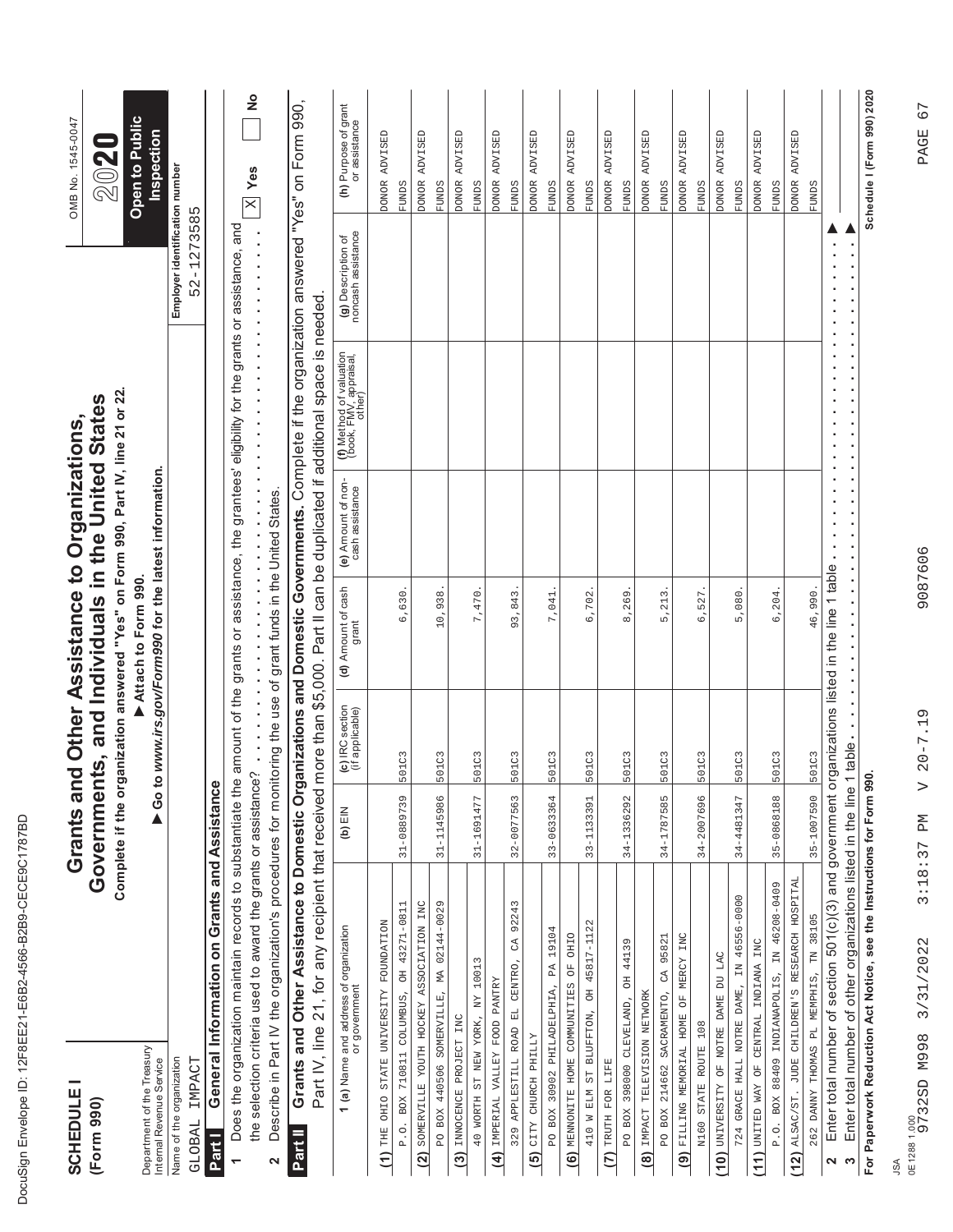| Ĺ<br>J                                                                                                              |
|---------------------------------------------------------------------------------------------------------------------|
| ĺ<br>١<br>ı                                                                                                         |
| d<br>ı                                                                                                              |
| O<br>۱                                                                                                              |
| ١                                                                                                                   |
| l<br>¢<br>l                                                                                                         |
| I<br>¢                                                                                                              |
| I<br>١                                                                                                              |
| Í<br>ı<br>١                                                                                                         |
| ı                                                                                                                   |
| Ì<br>d                                                                                                              |
| I<br>l                                                                                                              |
| Ì<br>I                                                                                                              |
| ı<br>¢                                                                                                              |
| ĺ<br>ı                                                                                                              |
| l<br>I<br>l<br>J<br>l                                                                                               |
| I                                                                                                                   |
| Ì                                                                                                                   |
| ı<br>Ó                                                                                                              |
| ı<br>Ì                                                                                                              |
|                                                                                                                     |
| ı<br>١                                                                                                              |
|                                                                                                                     |
| ĺ<br>and the state of the state of the state of the state of the state of the state of the state of the state of th |
|                                                                                                                     |
| ١<br>Ó<br>֠                                                                                                         |
|                                                                                                                     |
| ı                                                                                                                   |

| <b>SCHEDULE1</b><br>(Form 990)                                                                                                                                                                           |                |                                    | Complete if the organization answered "Yes" on Form 990, Part IV, line 21 or 22.<br>Governments, and Individuals in the United States<br>Grants and Other Assistance to Organizations,<br>Attach to Form 990. |                                       |                                                                             |                                          | <b>Open to Public</b><br>OMB No. 1545-0047<br>$20$ 20 |
|----------------------------------------------------------------------------------------------------------------------------------------------------------------------------------------------------------|----------------|------------------------------------|---------------------------------------------------------------------------------------------------------------------------------------------------------------------------------------------------------------|---------------------------------------|-----------------------------------------------------------------------------|------------------------------------------|-------------------------------------------------------|
| Department of the Treasury<br>Internal Revenue Service                                                                                                                                                   |                |                                    | Go to www.irs.gov/Form990 for the latest information.                                                                                                                                                         |                                       |                                                                             |                                          | Inspection                                            |
| Name of the organization                                                                                                                                                                                 |                |                                    |                                                                                                                                                                                                               |                                       |                                                                             | Employer identification number           |                                                       |
| General Information on Grants and Assistance<br>IMPACT<br>GLOBAL<br>Part I                                                                                                                               |                |                                    |                                                                                                                                                                                                               |                                       |                                                                             | 52-1273585                               |                                                       |
| Does the organization maintain records to substantiate the amount of the grants or assistance, the grantees' eligibility for the grants or assistance, and                                               |                |                                    |                                                                                                                                                                                                               |                                       |                                                                             |                                          |                                                       |
| the selection criteria used to award the grants or assistance?                                                                                                                                           |                |                                    |                                                                                                                                                                                                               |                                       |                                                                             |                                          | $\frac{1}{2}$<br>$\mathbb{X}$ Yes                     |
| Describe in Part IV the organization's procedures for monitoring the use of grant funds in the United States.<br>2                                                                                       |                |                                    |                                                                                                                                                                                                               |                                       |                                                                             |                                          |                                                       |
| Grants and Other Assistance to Domestic Organizations and Domestic Governments. Complete if the organization answered "Yes" on Form 990,<br>Part IV, line 21, for any recipient that received<br>Part II |                |                                    |                                                                                                                                                                                                               |                                       | more than \$5,000. Part II can be duplicated if additional space is needed. |                                          |                                                       |
| <b>1 (a)</b> Name and address of organization<br>or government                                                                                                                                           | (b) $EIN$      | (c) IRC section<br>(if applicable) | (d) Amount of cash<br>grant                                                                                                                                                                                   | (e) Amount of non-<br>cash assistance | (f) Method of valuation<br>(book, FMV, appraisal,<br>other)                 | (g) Description of<br>noncash assistance | (h) Purpose of grant<br>or assistance                 |
| (1) LOVEWAY INCORPORATED                                                                                                                                                                                 |                |                                    |                                                                                                                                                                                                               |                                       |                                                                             |                                          | <b>ONOR ADVISED</b>                                   |
| COUNTY ROAD<br>54151                                                                                                                                                                                     | 35-1044585     | 501C3                              | 17,902                                                                                                                                                                                                        |                                       |                                                                             |                                          | <b>FUNDS</b>                                          |
| REDEEMER PRESBYTERIAN MISSION<br>1505 N DELAWARE STREET<br>$\widetilde{2}$                                                                                                                               | 35-1326709     | 501C3                              | 6,338                                                                                                                                                                                                         |                                       |                                                                             |                                          | ADVISED<br><b>DONOR</b><br><b>SCINTLE</b>             |
| INC<br>(3) MOTHER HUBBARDS CUPBOARD                                                                                                                                                                      |                |                                    |                                                                                                                                                                                                               |                                       |                                                                             |                                          | ADVISED<br><b>DONOR</b>                               |
| IN 47403-4830<br>1100 W ALLEN ST BLOOMINGTON,                                                                                                                                                            | 35-2031021     | 501C3                              | 5,052                                                                                                                                                                                                         |                                       |                                                                             |                                          | <b>FUNDS</b>                                          |
| INC.<br>(4) SHIRLEY HEINZE LAND TR,                                                                                                                                                                      |                |                                    |                                                                                                                                                                                                               |                                       |                                                                             |                                          | ADVISED<br><b>DONOR</b>                               |
| IN 46385-8581<br>109 W 700 N VALPARAISO,                                                                                                                                                                 | 35-2082414     | 501C3                              | 63,169                                                                                                                                                                                                        |                                       |                                                                             |                                          | <b>FUNDS</b>                                          |
| SUMMIT CHURCH INC<br>$\overline{6}$                                                                                                                                                                      |                |                                    |                                                                                                                                                                                                               |                                       |                                                                             |                                          | ADVISED<br><b>DONOR</b>                               |
| T9601 BEN HILL GRIFFIN PKWY                                                                                                                                                                              | 35-2153969     | 501C3                              | 7,765                                                                                                                                                                                                         |                                       |                                                                             |                                          | <b>FUNDS</b>                                          |
| (6) WALDEN SCHOOL                                                                                                                                                                                        |                |                                    |                                                                                                                                                                                                               |                                       |                                                                             |                                          | <b>ADVISED</b><br><b>DONOR</b>                        |
| $\mathbb{E}$<br>30 MONTEREY BLVD SUITE                                                                                                                                                                   | $35 - 2210054$ | 501C3                              | 7,738                                                                                                                                                                                                         |                                       |                                                                             |                                          | <b>FUNDS</b>                                          |
| (7) MISERICORDIA HOME                                                                                                                                                                                    |                |                                    |                                                                                                                                                                                                               |                                       |                                                                             |                                          | DONOR ADVISED                                         |
| 60660-1017<br>$\overline{11}$<br>6300 N RIDGE AVE CHICAGO,                                                                                                                                               | 35-2374612     | 501C3                              | 69,363                                                                                                                                                                                                        |                                       |                                                                             |                                          | <b>FUNDS</b>                                          |
| (8) 360 YOUTH SERVICES                                                                                                                                                                                   |                |                                    |                                                                                                                                                                                                               |                                       |                                                                             |                                          | ADVISED<br><b>DONOR</b>                               |
| IL 60540-6249<br>1305 OSWEGO RD NAPERVILLE,                                                                                                                                                              | 36-2170153     | 501C3                              | 5,821                                                                                                                                                                                                         |                                       |                                                                             |                                          | <b>FUNDS</b>                                          |
| $\Xi$<br>(9) SUDDEN INFANT DEATH SERVICES OF ILLINOIS                                                                                                                                                    |                |                                    |                                                                                                                                                                                                               |                                       |                                                                             |                                          | ADVISED<br><b>DONOR</b>                               |
| IL 60532-3390<br>6010 STATE ROUTE 53 LISLE,                                                                                                                                                              | 36-2936229     | 501C3                              | 7,292                                                                                                                                                                                                         |                                       |                                                                             |                                          | <b>FUNDS</b>                                          |
| SUICIDE PREVENTION SERVICES<br>(10)                                                                                                                                                                      |                |                                    |                                                                                                                                                                                                               |                                       |                                                                             |                                          | ADVISED<br><b>DONOR</b>                               |
| 60510-2921<br>$\overline{11}$<br>528 S BATAVIA AV BATAVIA,                                                                                                                                               | 36-3848062     | 501C3                              | 40,130                                                                                                                                                                                                        |                                       |                                                                             |                                          | <b>FUNDS</b>                                          |
| ONE COLLECTIVE NFP<br>(11)                                                                                                                                                                               |                |                                    |                                                                                                                                                                                                               |                                       |                                                                             |                                          | ADVISED<br><b>DONOR</b>                               |
| 2155 POINT BLVD ELGIN, IL 60123                                                                                                                                                                          | 36-4211306     | 501C3                              | 14,000.                                                                                                                                                                                                       |                                       |                                                                             |                                          | <b>FUNDS</b>                                          |
| EASTVIEW CHRISTIAN CHURCH<br>(12)                                                                                                                                                                        |                |                                    |                                                                                                                                                                                                               |                                       |                                                                             |                                          | ADVISED<br><b>DONOR</b>                               |
| 1500 AIRPORT RD NORMAL, IL 61761-9358                                                                                                                                                                    | 36-6069820     | 501C3                              | 5,613.                                                                                                                                                                                                        |                                       |                                                                             |                                          | <b>FUNDS</b>                                          |
| Enter total number of section $501(c)(3)$ and government organizations listed in the line 1 table<br>2                                                                                                   |                |                                    |                                                                                                                                                                                                               | þ,                                    |                                                                             |                                          |                                                       |
| Enter total number of other organizations listed in the line 1 table<br>$\infty$                                                                                                                         |                |                                    |                                                                                                                                                                                                               |                                       |                                                                             |                                          |                                                       |
| For Paperwork Reduction Act Notice, see the Instructions for Form 990.                                                                                                                                   |                |                                    |                                                                                                                                                                                                               |                                       |                                                                             |                                          | Schedule I (Form 990) 2020                            |

PAGE 68

9087606

9732SD M998 3/31/2022 3:18:37 PM V 20-7.19 9087606 PAGE 68  $V 20 - 7.19$ 3:18:37 PM JSA<br>0E12881.000<br>9732SD M998 3/31/2022 0E1288 1.000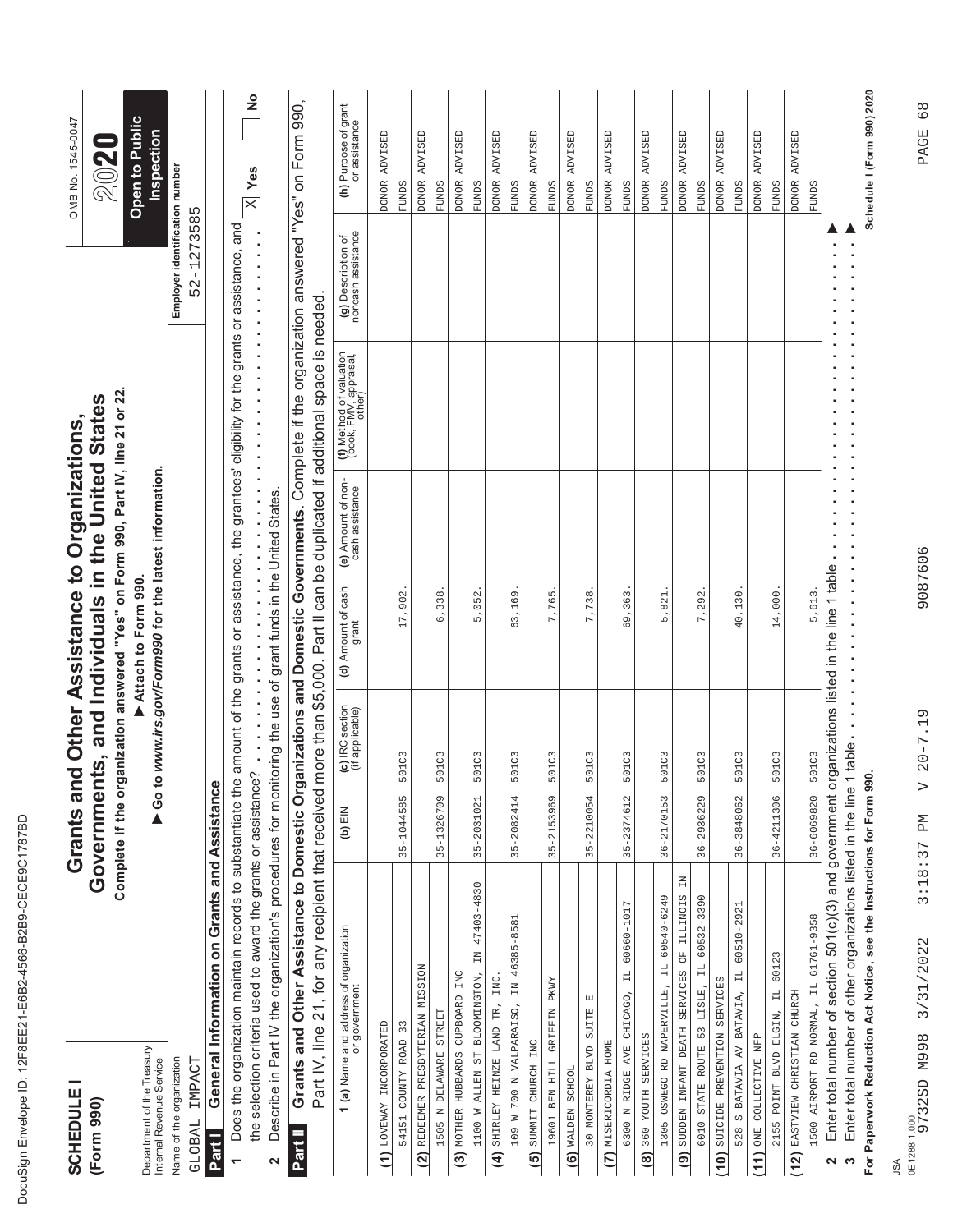| ı<br>۱           |
|------------------|
| ĺ<br>١<br>ı      |
| ¢                |
| Ç<br>ı           |
| ١<br>l           |
| Ó                |
| ĺ<br>O           |
| I<br>¢           |
| ı<br>ı<br>١      |
| Í<br>I           |
| d<br>I<br>l      |
| Ì<br>١           |
| ı<br>I           |
| ı                |
| Ì<br>ı           |
| l<br>ı<br>I<br>l |
| Ì                |
| ı<br>١           |
| Í                |
|                  |
| ı<br>١           |
|                  |
| 1                |
| ١                |
| Ï<br>֠           |
|                  |
| ı                |

| <b>SCHEDULE</b><br>(Form 990)                          |                                                                                                                                                                                               | Grants a   |                                    | Complete if the organization answered "Yes" on Form 990, Part IV, line 21 or 22.<br>Governments, and Individuals in the United States<br>nd Other Assistance to Organizations, |                                                                         |                                                                             |                                              | OMB No. 1545-0047<br>2020             |
|--------------------------------------------------------|-----------------------------------------------------------------------------------------------------------------------------------------------------------------------------------------------|------------|------------------------------------|--------------------------------------------------------------------------------------------------------------------------------------------------------------------------------|-------------------------------------------------------------------------|-----------------------------------------------------------------------------|----------------------------------------------|---------------------------------------|
| Department of the Treasury<br>Internal Revenue Service |                                                                                                                                                                                               | 60         |                                    | to www.irs.gov/Form990 for the latest information.<br>Attach to Form 990.                                                                                                      |                                                                         |                                                                             |                                              | <b>Open to Public</b><br>Inspection   |
| Name of the organization<br>GLOBAL IMPACT              |                                                                                                                                                                                               |            |                                    |                                                                                                                                                                                |                                                                         |                                                                             | Employer identification number<br>52-1273585 |                                       |
| <b>Part I</b>                                          | General Information on Grants and Assistanc                                                                                                                                                   | بهِ        |                                    |                                                                                                                                                                                |                                                                         |                                                                             |                                              |                                       |
|                                                        | Does the organization maintain records to substantiate the amount of the grants or assistance, the grantees' eligibility for the grants or assistance, and                                    |            |                                    |                                                                                                                                                                                |                                                                         |                                                                             |                                              |                                       |
|                                                        | the selection criteria used to award the grants or assistance?                                                                                                                                |            |                                    | $\begin{array}{c} \bullet \\ \bullet \\ \bullet \\ \bullet \end{array}$<br>.                                                                                                   | $\begin{array}{c} \bullet \\ \bullet \\ \bullet \\ \bullet \end{array}$ | $\frac{1}{2}$                                                               |                                              | $\frac{1}{2}$<br>$\mathbb{X}$ Yes     |
| 2                                                      | Describe in Part IV the organization's procedures for monitoring the use of grant funds in the United States.                                                                                 |            |                                    |                                                                                                                                                                                |                                                                         |                                                                             |                                              |                                       |
| Part II                                                | Grants and Other Assistance to Domestic Organizations and Domestic Governments. Complete if the organization answered "Yes" on Form 990,<br>Part IV, line 21, for any recipient that received |            |                                    |                                                                                                                                                                                |                                                                         | more than \$5,000. Part II can be duplicated if additional space is needed. |                                              |                                       |
|                                                        | <b>1 (a)</b> Name and address of organization<br>or government                                                                                                                                | $(h)$ EIN  | (c) IRC section<br>(if applicable) | (d) Amount of cash<br>grant                                                                                                                                                    | (e) Amount of non-<br>cash assistance                                   | (f) Method of valuation<br>(book, FMV, appraisal,<br>other)                 | (g) Description of<br>noncash assistance     | (h) Purpose of grant<br>or assistance |
| (1) KANSAS CHILDRENS DISCOVERY CENTER INC              | 4400 SW 10TH AVE TOPEKA, KS 66604-1959                                                                                                                                                        | 37-0819518 | 501C3                              | 0.56<br>5,                                                                                                                                                                     |                                                                         |                                                                             |                                              | DONOR ADVISED<br><b>FUNDS</b>         |
| GRAND RAPIDS CIVIC THEATRE INC<br>(2)                  |                                                                                                                                                                                               |            |                                    |                                                                                                                                                                                |                                                                         |                                                                             |                                              | <b>ADVISED</b><br><b>DONOR</b>        |
| 30 DIVISION AVE N                                      |                                                                                                                                                                                               | 37-1534978 | 501C3                              | 88,480.                                                                                                                                                                        |                                                                         |                                                                             |                                              | <b>FUNDS</b>                          |
| CHURCH OF CHRIST HOME FOR THE AGED<br>$\binom{3}{2}$   |                                                                                                                                                                                               |            |                                    |                                                                                                                                                                                |                                                                         |                                                                             |                                              | DONOR ADVISED                         |
|                                                        | 23575 15 MILE RD CLINTON TWP, MI 48035-3108                                                                                                                                                   | 38-1398828 | 501C3                              | 7,039                                                                                                                                                                          |                                                                         |                                                                             |                                              | <b>FUNDS</b>                          |
|                                                        | (4) HUMANE SOCIETY OF SOUTHWESTERN MICHIGAN                                                                                                                                                   |            |                                    |                                                                                                                                                                                |                                                                         |                                                                             |                                              | DONOR ADVISED                         |
| 5400 NILES RD.                                         | ST. JOSEPH, MI 49085                                                                                                                                                                          | 38-1426884 | 501C3                              | 18,560                                                                                                                                                                         |                                                                         |                                                                             |                                              | <b>FUNDS</b>                          |
|                                                        | (5) MENTAL HEALTH FOUNDATION OF WEST MICHIGAN                                                                                                                                                 |            |                                    |                                                                                                                                                                                |                                                                         |                                                                             |                                              | <b>ADVISED</b><br><b>DONOR</b>        |
|                                                        | 107 OAKES ST SE GRAND RAPIDS, MI 49503-4219                                                                                                                                                   | 38-1715141 | 501C3                              | 76,571                                                                                                                                                                         |                                                                         |                                                                             |                                              | <b>FUNDS</b>                          |
| FUTURES FOUNDATION<br>$\ddot{\mathbf{e}}$              |                                                                                                                                                                                               |            |                                    |                                                                                                                                                                                |                                                                         |                                                                             |                                              | DONOR ADVISED                         |
| PO BOX 380710 CLINTON TWP, MI                          | 48038-0070                                                                                                                                                                                    | 38-2822359 | 501C3                              | 10,663                                                                                                                                                                         |                                                                         |                                                                             |                                              | <b>FUNDS</b>                          |
| (7) ST COLETTA OF WISCONSIN INC                        |                                                                                                                                                                                               |            |                                    |                                                                                                                                                                                |                                                                         |                                                                             |                                              | DONOR ADVISED                         |
| <b>N4637 COUNTY ROAD Y</b>                             |                                                                                                                                                                                               | 38-3441825 | 501C3                              | 127,072                                                                                                                                                                        |                                                                         |                                                                             |                                              | <b>FUNDS</b>                          |
| (8) GREEN LAKE ASSOCIATION INC                         |                                                                                                                                                                                               |            |                                    |                                                                                                                                                                                |                                                                         |                                                                             |                                              | ADVISED<br><b>DONOR</b>               |
|                                                        | PO BOX 364 GREEN LAKE, WI 54941-0364                                                                                                                                                          | 39-0816855 | 501C3                              | 6,049                                                                                                                                                                          |                                                                         |                                                                             |                                              | <b>FUNDS</b>                          |
| $\left( \begin{matrix} 9 \end{matrix} \right)$         | $\overline{\phantom{a}}$<br>MIDWEST ATHLETES AGAINST CHILDHOOD CANCER                                                                                                                         |            |                                    |                                                                                                                                                                                |                                                                         |                                                                             |                                              | DONOR ADVISED                         |
| 10000 INNOVATION DR. MILWAUKEE, WI                     | 53226                                                                                                                                                                                         | 39-1047600 | 501C3                              | 5,100                                                                                                                                                                          |                                                                         |                                                                             |                                              | <b>FUNDS</b>                          |
| (10) MIDWEST THERAPEUTIC RIDING PROGRAM                | INC                                                                                                                                                                                           |            |                                    |                                                                                                                                                                                |                                                                         |                                                                             |                                              | DONOR ADVISED                         |
| 1451 172ND AVE UNION GROVE, WI                         | 53182-9431                                                                                                                                                                                    | 39-1270290 | 501C3                              | 565<br>$\ddot{\circ}$                                                                                                                                                          |                                                                         |                                                                             |                                              | <b>FUNDS</b>                          |
| EAGLE BROOK CHURCH<br>(11)                             |                                                                                                                                                                                               |            |                                    |                                                                                                                                                                                |                                                                         |                                                                             |                                              | <b>ADVISED</b><br><b>DONOR</b>        |
| 7015 20TH AVE CENTERVILLE, MN                          | 55038-9737                                                                                                                                                                                    | 39-1964780 | 501C3                              | 6,596.                                                                                                                                                                         |                                                                         |                                                                             |                                              | <b>FUNDS</b>                          |
| INC<br>CCRI<br>(12)                                    |                                                                                                                                                                                               |            |                                    |                                                                                                                                                                                |                                                                         |                                                                             |                                              | ADVISED<br><b>DONOR</b>               |
|                                                        | 2903 15TH ST. SOUTH MOORHEAD, MN 56560                                                                                                                                                        | 41-0872884 | 501C3                              | 19,723.                                                                                                                                                                        |                                                                         |                                                                             |                                              | <b>FUNDS</b>                          |
| 2                                                      | Enter total number of section 501(c)(3) and government                                                                                                                                        |            |                                    | organizations listed in the line 1 table                                                                                                                                       | ×                                                                       |                                                                             |                                              |                                       |
| $\boldsymbol{\omega}$                                  | Enter total number of other organizations listed in the line 1 table                                                                                                                          |            |                                    |                                                                                                                                                                                |                                                                         |                                                                             |                                              |                                       |
|                                                        | For Paperwork Reduction Act Notice, see the Instructions for Form 990.                                                                                                                        |            |                                    |                                                                                                                                                                                |                                                                         |                                                                             |                                              | Schedule I (Form 990) 2020            |

9087606

9732SD M998 3/31/2022 3:18:37 PM V 20-7.19 9087606 PAGE 69  $V 20 - 7.19$ 3:18:37 PM JSA<br>0E1288 1.000<br>9732SD M998 3/31/2022 0E1288 1.000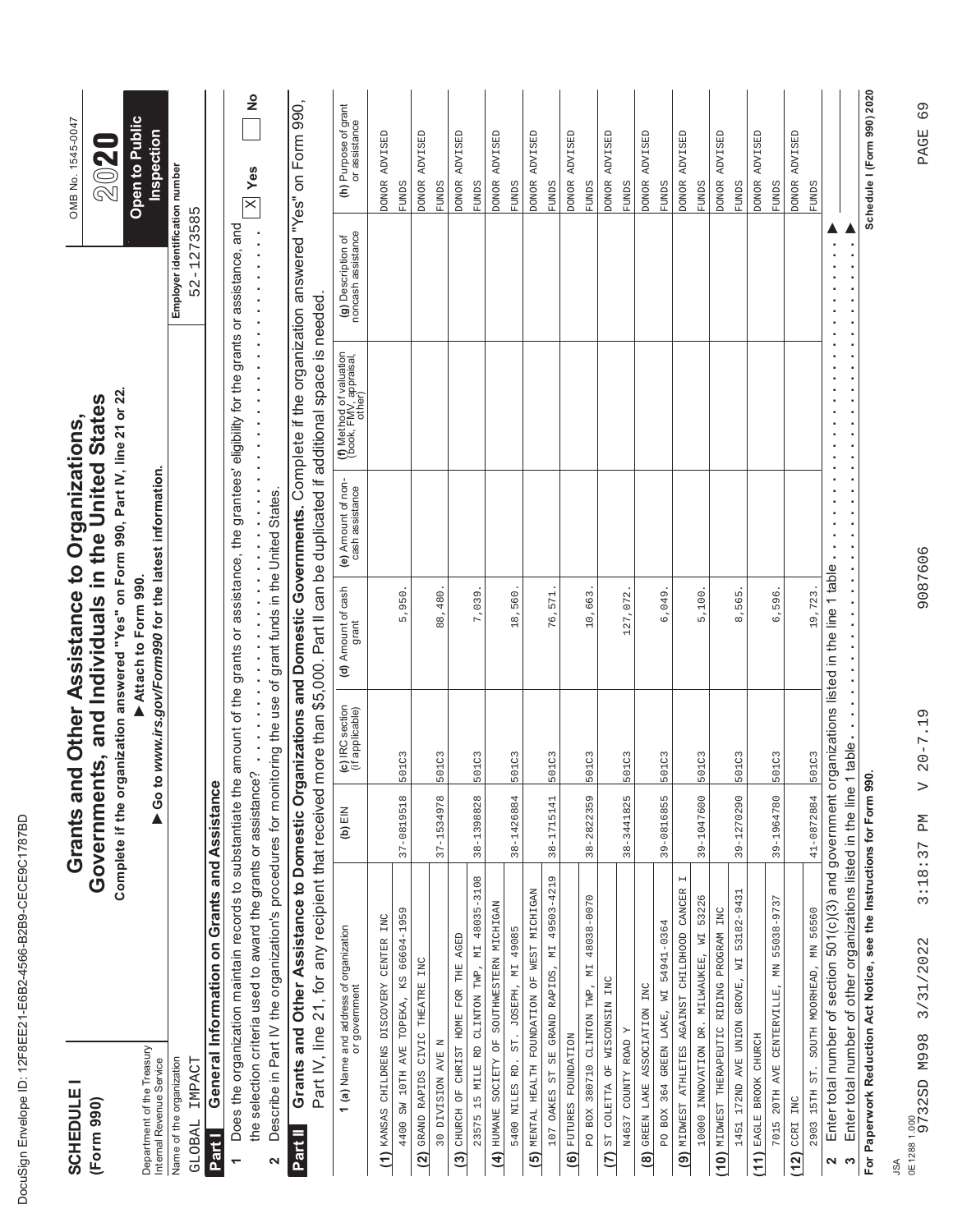| ı<br>۱                                                                                                                         |
|--------------------------------------------------------------------------------------------------------------------------------|
| ĺ<br>١<br>ı                                                                                                                    |
| ¢                                                                                                                              |
| Ç<br>ı                                                                                                                         |
| ١<br>l                                                                                                                         |
| Ó                                                                                                                              |
| ĺ<br>O                                                                                                                         |
| í<br>¢                                                                                                                         |
| ı<br>ı<br>١                                                                                                                    |
| Í<br><b>STATE OF STATE OF STATE OF STATE OF STATE OF STATE OF STATE OF STATE OF STATE OF STATE OF STATE OF STATE OF S</b><br>I |
| d<br>I<br>l                                                                                                                    |
| Ì<br>١                                                                                                                         |
| ı<br>I                                                                                                                         |
| ı                                                                                                                              |
| Ì<br>ı                                                                                                                         |
| l<br>ı<br>I<br>l                                                                                                               |
| Ì                                                                                                                              |
| ı<br>١                                                                                                                         |
| Í                                                                                                                              |
|                                                                                                                                |
| ı<br>١                                                                                                                         |
|                                                                                                                                |
| 1                                                                                                                              |
| ١                                                                                                                              |
| Ï<br>֠                                                                                                                         |
|                                                                                                                                |
| ı                                                                                                                              |

| <b>SCHEDULE</b><br>(Form 990)                                                                                  |                                                                                                                                                                                               | Grants an  |                                    | Complete if the organization answered "Yes" on Form 990, Part IV, line 21 or 22.<br>Governments, and Individuals in the United States<br>d Other Assistance to Organizations, |                                       |                                                                              |                                                  | OMB No. 1545-0047<br>2020                       |
|----------------------------------------------------------------------------------------------------------------|-----------------------------------------------------------------------------------------------------------------------------------------------------------------------------------------------|------------|------------------------------------|-------------------------------------------------------------------------------------------------------------------------------------------------------------------------------|---------------------------------------|------------------------------------------------------------------------------|--------------------------------------------------|-------------------------------------------------|
| Department of the Treasury<br>Internal Revenue Service                                                         |                                                                                                                                                                                               |            |                                    | Go to www.irs.gov/Form990 for the latest information.<br>Attach to Form 990.                                                                                                  |                                       |                                                                              |                                                  | Open to Public<br>Inspection                    |
| Name of the organization<br>IMPACT<br>GLOBAL                                                                   |                                                                                                                                                                                               |            |                                    |                                                                                                                                                                               |                                       |                                                                              | Employer identification number<br>1273585<br>52- |                                                 |
| Part I                                                                                                         | General Information on Grants and Assistance                                                                                                                                                  |            |                                    |                                                                                                                                                                               |                                       |                                                                              |                                                  |                                                 |
|                                                                                                                | Does the organization maintain records to substantiate the amount of the grants or assistance, the grantees' eligibility for the grants or assistance, and                                    |            |                                    |                                                                                                                                                                               |                                       |                                                                              |                                                  | $\frac{1}{2}$<br>Yes<br>$\overline{\mathsf{x}}$ |
| 2                                                                                                              | the selection criteria used to award the grants or assistance?<br>Describe in Part IV the organization's procedures for monitoring the use of grant funds in the United States.               |            |                                    |                                                                                                                                                                               |                                       | $\begin{array}{c} \bullet \\ \bullet \\ \bullet \\ \bullet \end{array}$<br>. |                                                  |                                                 |
| Part II                                                                                                        | Grants and Other Assistance to Domestic Organizations and Domestic Governments. Complete if the organization answered "Yes" on Form 990,<br>Part IV, line 21, for any recipient that received |            |                                    |                                                                                                                                                                               |                                       | more than \$5,000. Part II can be duplicated if additional space is needed   |                                                  |                                                 |
|                                                                                                                | <b>1 (a)</b> Name and address of organization<br>or government                                                                                                                                | $(h)$ EIN  | (c) IRC section<br>(if applicable) | (d) Amount of cash<br>grant                                                                                                                                                   | (e) Amount of non-<br>cash assistance | (f) Method of valuation<br>(book, FMV, appraisal,<br>other)                  | (g) Description of<br>noncash assistance         | (h) Purpose of grant<br>or assistance           |
|                                                                                                                | 14700 MARTIN DR EDEN PRAIRIE, MN 55344-2010<br>(1) PEOPLE REACHING OUT TO OTHER PEOPLE INC PRO                                                                                                | 41-1294489 | 501C3                              | 154,419                                                                                                                                                                       |                                       |                                                                              |                                                  | ADVISED<br><b>DONOR</b><br><b>FUNDS</b>         |
| (2) TRUE VINEYARD MINISTRIES INC                                                                               |                                                                                                                                                                                               |            |                                    |                                                                                                                                                                               |                                       |                                                                              |                                                  | <b>ADVISED</b><br><b>DONOR</b>                  |
| PO BOX 1962 SAN MARCOS, TX                                                                                     | 78667-1962                                                                                                                                                                                    | 41-1430172 | 501C3                              | 5,200                                                                                                                                                                         |                                       |                                                                              |                                                  | <b>FUNDS</b>                                    |
| (3) UNITED WAY OF CENTRAL IOWA                                                                                 |                                                                                                                                                                                               |            |                                    |                                                                                                                                                                               |                                       |                                                                              |                                                  | DONOR ADVISED                                   |
| OOL STE TE HTO<br>1111                                                                                         |                                                                                                                                                                                               | 41-2227790 | 501C3                              | ,190<br>$\overline{ }$                                                                                                                                                        |                                       |                                                                              |                                                  | <b>FUNDS</b>                                    |
| (4) IOWA MENNONITE SCHOOL                                                                                      |                                                                                                                                                                                               |            |                                    |                                                                                                                                                                               |                                       |                                                                              |                                                  | ADVISED<br><b>DONOR</b>                         |
| 540TH ST SW KALONA,<br>1421                                                                                    | IA 52247-9138                                                                                                                                                                                 | 42-0680425 | 501C3                              | 40,361                                                                                                                                                                        |                                       |                                                                              |                                                  | <b>FUNDS</b>                                    |
| (5) UNITED WAY OF MAHASKA COUNTY<br>761 OSKALOOSA,<br>BOX<br>$\stackrel{\textstyle\circ}{\textstyle\bullet}$ . | 52577<br>$\mathbb{I} \mathbb{A}$                                                                                                                                                              | 42-0810248 | 501C3                              | 8,935                                                                                                                                                                         |                                       |                                                                              |                                                  | ADVISED<br><b>DONOR</b><br><b>FUNDS</b>         |
| (6) MID AMERICA ASSISTANCE COALITION                                                                           | INC                                                                                                                                                                                           |            |                                    |                                                                                                                                                                               |                                       |                                                                              |                                                  | ADVISED<br><b>DONOR</b>                         |
| 1 W ARMOUR BLVD STE 301                                                                                        |                                                                                                                                                                                               | 42-0869502 | 501C3                              | 21,236                                                                                                                                                                        |                                       |                                                                              |                                                  | <b>FUNDS</b>                                    |
| $\overline{C}$                                                                                                 | HARVESTERS-THE COMMUNITY FOOD NETWORK                                                                                                                                                         |            |                                    |                                                                                                                                                                               |                                       |                                                                              |                                                  | ADVISED<br><b>DONOR</b>                         |
| 3801                                                                                                           | TOPPING AVENUE KANSAS CITY, MO 64129                                                                                                                                                          | 43-1186173 | 501C3                              | 51,758                                                                                                                                                                        |                                       |                                                                              |                                                  | <b>FUNDS</b>                                    |
| (8) UNBOUND                                                                                                    |                                                                                                                                                                                               |            |                                    |                                                                                                                                                                               |                                       |                                                                              |                                                  | ADVISED<br><b>DONOR</b>                         |
|                                                                                                                | ELMWOOD AVE KANSAS CITY, KS 66103-2118                                                                                                                                                        | 43-1208665 | 501C3                              | 7,789                                                                                                                                                                         |                                       |                                                                              |                                                  | <b>FUNDS</b>                                    |
| $(9)$ HOPE HOUSE INC                                                                                           |                                                                                                                                                                                               |            |                                    |                                                                                                                                                                               |                                       |                                                                              |                                                  | ADVISED<br><b>DONOR</b>                         |
|                                                                                                                | PO BOX 577 LEES SUMMIT, MO 64063-0577                                                                                                                                                         | 43-1243999 | 501C3                              | 27,322                                                                                                                                                                        |                                       |                                                                              |                                                  | <b>FUNDS</b>                                    |
| AMERICAS SECOND HARVEST OF<br>(10)                                                                             | <b>JOSEP</b><br>GREATER ST                                                                                                                                                                    |            |                                    |                                                                                                                                                                               |                                       |                                                                              |                                                  | ADVISED<br><b>DONOR</b>                         |
| 915 DOUGLAS ST                                                                                                 | ST JOSEPH, MO 64505-2749                                                                                                                                                                      | 43-1265685 | 501C3                              | 423<br>$\tilde{\mathcal{E}}$                                                                                                                                                  |                                       |                                                                              |                                                  | <b>FUNDS</b>                                    |
| JACKSON COUNTY CASA<br>(11)                                                                                    |                                                                                                                                                                                               |            |                                    |                                                                                                                                                                               |                                       |                                                                              |                                                  | ADVISED<br><b>DONOR</b>                         |
| 2544 HOLMES                                                                                                    | ST KANSAS CITY, MO 64108-2743                                                                                                                                                                 | 43-1268319 | 501C3                              | 5,671                                                                                                                                                                         |                                       |                                                                              |                                                  | <b>FUNDS</b>                                    |
| WILD BIRD REHABILITATION<br>(12)                                                                               |                                                                                                                                                                                               |            |                                    |                                                                                                                                                                               |                                       |                                                                              |                                                  | ADVISED<br><b>DONOR</b>                         |
| 9624 MIDLAND BLVD                                                                                              |                                                                                                                                                                                               | 43-1401328 | 501C3                              | 5,717.                                                                                                                                                                        |                                       |                                                                              |                                                  | <b>FUNDS</b>                                    |
| S<br>2                                                                                                         | Enter total number of section 501(c)(3) and government organizations listed in the line 1 table<br>Enter total number of other organizations listed in the line                               |            | 1 table                            |                                                                                                                                                                               | ×                                     |                                                                              |                                                  |                                                 |
|                                                                                                                | For Paperwork Reduction Act Notice, see the Instructions for Form 990.                                                                                                                        |            |                                    |                                                                                                                                                                               |                                       |                                                                              |                                                  | Schedule I (Form 990) 2020                      |
|                                                                                                                |                                                                                                                                                                                               |            |                                    |                                                                                                                                                                               |                                       |                                                                              |                                                  |                                                 |

9087606

9732SD M998 3/31/2022 3:18:37 PM V 20-7.19 9087606 PAGE 70  $V 20 - 7.19$ 3:18:37 PM JSA<br>0E12881.000<br>9732SD M998 3/31/2022

0E1288 1.000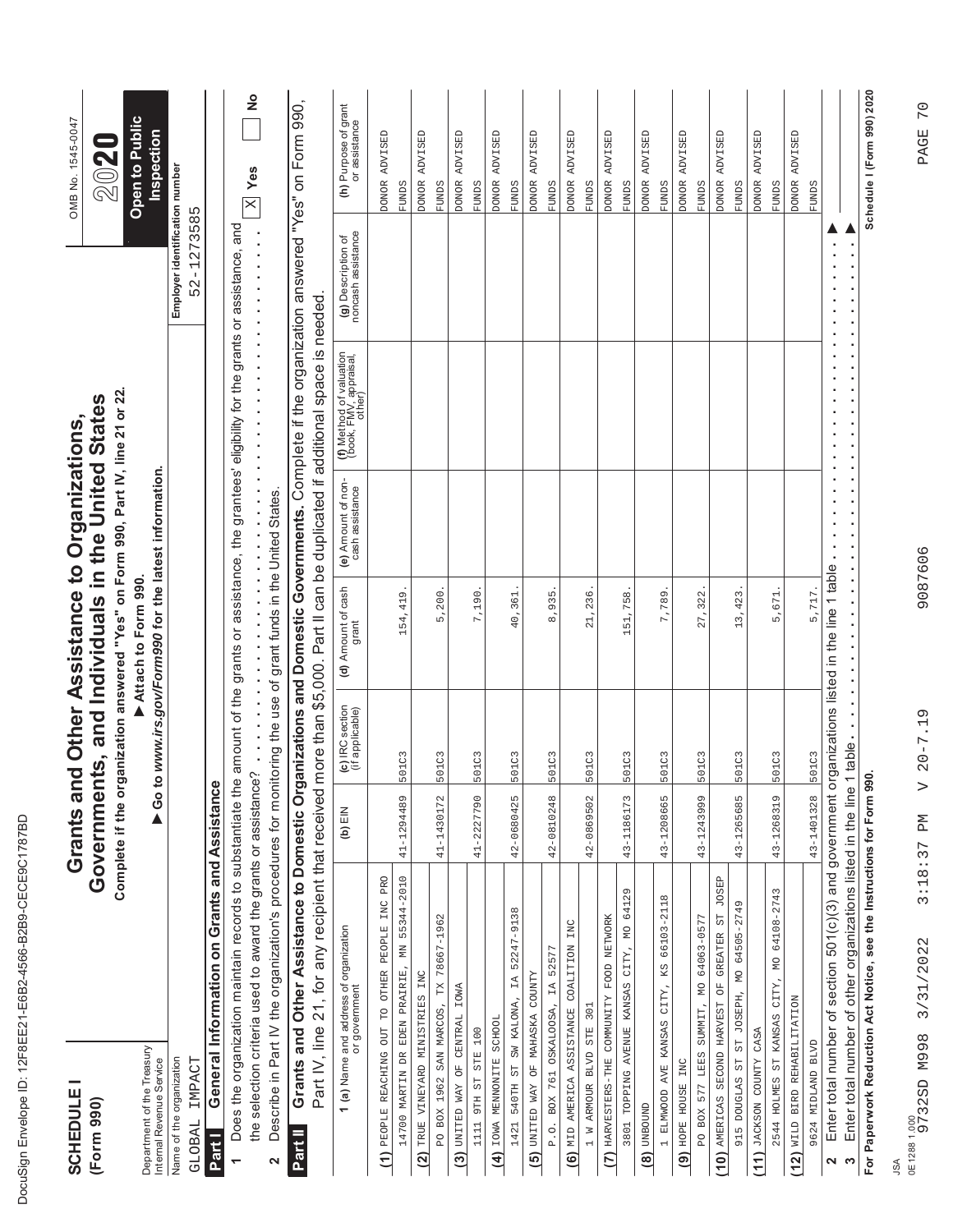| Ĺ<br>J                                                                                                              |
|---------------------------------------------------------------------------------------------------------------------|
| ĺ<br>١<br>ı                                                                                                         |
| d<br>ı                                                                                                              |
| O<br>۱                                                                                                              |
| ١                                                                                                                   |
| l<br>¢<br>l                                                                                                         |
| I<br>¢                                                                                                              |
| I<br>١                                                                                                              |
| Í<br>ı<br>١                                                                                                         |
| ı                                                                                                                   |
| Ì<br>d                                                                                                              |
| I<br>l                                                                                                              |
| Ì<br>I                                                                                                              |
| ı<br>¢                                                                                                              |
| ĺ<br>ı                                                                                                              |
| l<br>I<br>l<br>J<br>l                                                                                               |
| I                                                                                                                   |
| Ì                                                                                                                   |
| ı<br>Ó                                                                                                              |
| ı<br>Ì                                                                                                              |
|                                                                                                                     |
| ı<br>١                                                                                                              |
|                                                                                                                     |
| ĺ<br>and the state of the state of the state of the state of the state of the state of the state of the state of th |
|                                                                                                                     |
| ١<br>Ó<br>֠                                                                                                         |
|                                                                                                                     |
| ı                                                                                                                   |

| <b>SCHEDULE</b><br>(Form 990)                          |                                                                                                                                                                                               | Complete if the or |                                    | ganization answered "Yes" on Form 990, Part IV, line 21 or 22.<br>Governments, and Individuals in the United States<br>Grants and Other Assistance to Organizations, |                                                                         |                                                                            |                                                          | OMB No. 1545-0047<br>2020                       |
|--------------------------------------------------------|-----------------------------------------------------------------------------------------------------------------------------------------------------------------------------------------------|--------------------|------------------------------------|----------------------------------------------------------------------------------------------------------------------------------------------------------------------|-------------------------------------------------------------------------|----------------------------------------------------------------------------|----------------------------------------------------------|-------------------------------------------------|
| Department of the Treasury<br>Internal Revenue Service |                                                                                                                                                                                               | ● Go               |                                    | o www.irs.gov/Form990 for the latest information.<br>Attach to Form 990.                                                                                             |                                                                         |                                                                            |                                                          | Open to Public<br>Inspection                    |
| Name of the organization                               |                                                                                                                                                                                               |                    |                                    |                                                                                                                                                                      |                                                                         |                                                                            | Employer identification number                           |                                                 |
| IMPACT<br>GLOBAL                                       |                                                                                                                                                                                               |                    |                                    |                                                                                                                                                                      |                                                                         |                                                                            | 58<br>$-1273$<br>$\frac{1}{5}$ 2                         | S                                               |
| Part I                                                 | General Information on Grants and Assistance                                                                                                                                                  |                    |                                    |                                                                                                                                                                      |                                                                         |                                                                            |                                                          |                                                 |
| $\overline{ }$                                         | Does the organization maintain records to substantiate the amount of the grants or assistance, the grantees' eligibility for the grants or assistance, and                                    |                    |                                    |                                                                                                                                                                      |                                                                         |                                                                            |                                                          |                                                 |
| 2                                                      | Describe in Part IV the organization's procedures for monitoring the use of grant funds in the United States.<br>the selection criteria used to award the grants or assistance?               |                    |                                    |                                                                                                                                                                      | $\begin{array}{c} \bullet \\ \bullet \\ \bullet \\ \bullet \end{array}$ | $\blacksquare$<br>$\frac{1}{2}$                                            | $\ddot{\cdot}$<br>$\blacksquare$<br>ä,<br>$\blacksquare$ | $\frac{1}{2}$<br>Yes<br>$\overline{\mathsf{x}}$ |
|                                                        |                                                                                                                                                                                               |                    |                                    |                                                                                                                                                                      |                                                                         |                                                                            |                                                          |                                                 |
| Part II                                                | Grants and Other Assistance to Domestic Organizations and Domestic Governments. Complete if the organization answered "Yes" on Form 990,<br>Part IV, line 21, for any recipient that received |                    |                                    |                                                                                                                                                                      |                                                                         | more than \$5,000. Part II can be duplicated if additional space is needed |                                                          |                                                 |
|                                                        | <b>1 (a)</b> Name and address of organization<br>or government                                                                                                                                | (b) $EIN$          | (c) IRC section<br>(if applicable) | (d) Amount of cash<br>grant                                                                                                                                          | (e) Amount of non-<br>cash assistance                                   | (f) Method of valuation<br>(book, FMV, appraisal,<br>other)                | (g) Description of<br>noncash assistance                 | (h) Purpose of grant<br>or assistance           |
|                                                        | (1) A SPORTING CHANCE FOR SPECIAL POPULATIONS                                                                                                                                                 |                    |                                    |                                                                                                                                                                      |                                                                         |                                                                            |                                                          | ADVISED<br><b>DONOR</b>                         |
|                                                        | PO BOX 11337 SPRINGFIELD, MO 65808-1337                                                                                                                                                       | 43-1623235         | 501C3                              | 5,809                                                                                                                                                                |                                                                         |                                                                            |                                                          | <b>FUNDS</b>                                    |
| THE CARING PEOPLE<br>$\Omega$                          |                                                                                                                                                                                               |                    |                                    |                                                                                                                                                                      |                                                                         |                                                                            |                                                          | ADVISED<br><b>DONOR</b>                         |
|                                                        | 192 EXPRESSWAY LANE BRANSON, MO 65616                                                                                                                                                         | 43-1655706         | 501C3                              | 14,720                                                                                                                                                               |                                                                         |                                                                            |                                                          | <b>FUNDS</b>                                    |
| $\overline{c}$                                         | BIG BROTHERS AND SISTERS OF GREATER KANSAS                                                                                                                                                    |                    |                                    |                                                                                                                                                                      |                                                                         |                                                                            |                                                          | ADVISED<br><b>DONOR</b>                         |
|                                                        | 1709 WALNUT ST KANSAS CITY, MO 64108-1315                                                                                                                                                     | 43-1748286         | 501C3                              | 32,356                                                                                                                                                               |                                                                         |                                                                            |                                                          | <b>FUNDS</b>                                    |
| UNITED WAY OF GREATER<br>$\widehat{f}$                 | INC<br>KANSAS CITY                                                                                                                                                                            |                    |                                    |                                                                                                                                                                      |                                                                         |                                                                            |                                                          | ADVISED<br><b>DONOR</b>                         |
| 801 W 47TH ST STE 500                                  |                                                                                                                                                                                               | 43-6068464         | 501C3                              | 172,549                                                                                                                                                              |                                                                         |                                                                            |                                                          | <b>FUNDS</b>                                    |
| SALVATION ARMY<br>$\overline{5}$                       |                                                                                                                                                                                               |                    |                                    |                                                                                                                                                                      |                                                                         |                                                                            |                                                          | ADVISED<br><b>DONOR</b>                         |
|                                                        | 3637 BROADWAY ST KANSAS CITY, MO 64111                                                                                                                                                        | 44-0545812         | 501C3                              | 453<br>$\ddot{\circ}$                                                                                                                                                |                                                                         |                                                                            |                                                          | <b>FUNDS</b>                                    |
| (6) URBAN LEAGUE OF KANSAS CITY MO                     |                                                                                                                                                                                               |                    |                                    |                                                                                                                                                                      |                                                                         |                                                                            |                                                          | ADVISED<br><b>DONOR</b>                         |
|                                                        | 1710 THE PASEO KANSAS CITY, MO 64108-1624                                                                                                                                                     | 44-0545998         | 501C3                              | 5,510                                                                                                                                                                |                                                                         |                                                                            |                                                          | <b>FUNDS</b>                                    |
| $\tilde{c}$                                            | UNITED WAY OF GREATER ST JOSEPH INC                                                                                                                                                           |                    |                                    |                                                                                                                                                                      |                                                                         |                                                                            |                                                          | ADVISED<br><b>DONOR</b>                         |
|                                                        | PO BOX 188 SAINT JOSEPH, MO 64502-0188                                                                                                                                                        | 44-0546273         | 501C3                              | 31,863                                                                                                                                                               |                                                                         |                                                                            |                                                          | <b>FUNDS</b>                                    |
| LADIES UNION BENEVOLENT<br>$\widehat{\mathbf{e}}$      | ASSOCIATION                                                                                                                                                                                   |                    |                                    |                                                                                                                                                                      |                                                                         |                                                                            |                                                          | ADVISED<br><b>DONOR</b>                         |
| <b>GOIN NOYES BLVD</b>                                 |                                                                                                                                                                                               | 44-0547802         | 501C3                              | 26,015                                                                                                                                                               |                                                                         |                                                                            |                                                          | <b>FUNDS</b>                                    |
| OUT MOISSIM MOIND YTIS<br>$\widehat{\mathbf{e}}$       |                                                                                                                                                                                               |                    |                                    |                                                                                                                                                                      |                                                                         |                                                                            |                                                          | <b>ADVISED</b><br><b>DONOR</b>                  |
|                                                        | 1100 EAST 10TH STREET KANSAS CITY, MO 64106                                                                                                                                                   | 44-0563788         | 501C3                              | 6,697                                                                                                                                                                |                                                                         |                                                                            |                                                          | <b>FUNDS</b>                                    |
| (10) NORTH DAKOTA SPECIAL OLYMPICS INC                 |                                                                                                                                                                                               |                    |                                    |                                                                                                                                                                      |                                                                         |                                                                            |                                                          | ADVISED<br><b>DONOR</b>                         |
| 2616                                                   | S 26TH ST GRAND FORKS, ND 58201-6413                                                                                                                                                          | 44-6005481         | 501C3                              | 805<br>$\overline{5}$                                                                                                                                                |                                                                         |                                                                            |                                                          | <b>FUNDS</b>                                    |
| (11) KELLSIES HOPE FOUNDATION INC NFP                  |                                                                                                                                                                                               |                    |                                    |                                                                                                                                                                      |                                                                         |                                                                            |                                                          | ADVISED<br><b>DONOR</b>                         |
|                                                        | 1021 ROBERT DR MARYVILLE, IL 62062-6663                                                                                                                                                       | 45-0355704         | 501C3                              | 35,084                                                                                                                                                               |                                                                         |                                                                            |                                                          | <b>FUNDS</b>                                    |
| KANSAS CITY PET PROJECT<br>(12)                        |                                                                                                                                                                                               |                    |                                    |                                                                                                                                                                      |                                                                         |                                                                            |                                                          | ADVISED<br><b>DONOR</b>                         |
|                                                        | 7077 ELMWOOD AVE KANSAS CITY, MO 64132                                                                                                                                                        | 45-2623772         | 501C3                              | 38,276                                                                                                                                                               |                                                                         |                                                                            |                                                          | <b>FUNDS</b>                                    |
| $\infty$<br>$\mathbf{\Omega}$                          | Enter total number of section 501(c)(3) and government organizations listed in the line 1 table<br>Enter total number of other organizations listed in the line                               |                    | 1 table                            |                                                                                                                                                                      | ×<br>$\blacksquare$                                                     | ×                                                                          |                                                          |                                                 |
|                                                        | For Paperwork Reduction Act Notice, see the Instructions for Form 990.                                                                                                                        |                    |                                    |                                                                                                                                                                      |                                                                         |                                                                            |                                                          | Schedule I (Form 990) 2020                      |
| <b>ASL</b>                                             |                                                                                                                                                                                               |                    |                                    |                                                                                                                                                                      |                                                                         |                                                                            |                                                          |                                                 |

9087606

9732SD M998 3/31/2022 3:18:37 PM V 20-7.19 9087606 PAGE 71  $V 20 - 7.19$ 3:18:37 PM JSA<br>0E12881.000<br>9732SD M998 3/31/2022

0E1288 1.000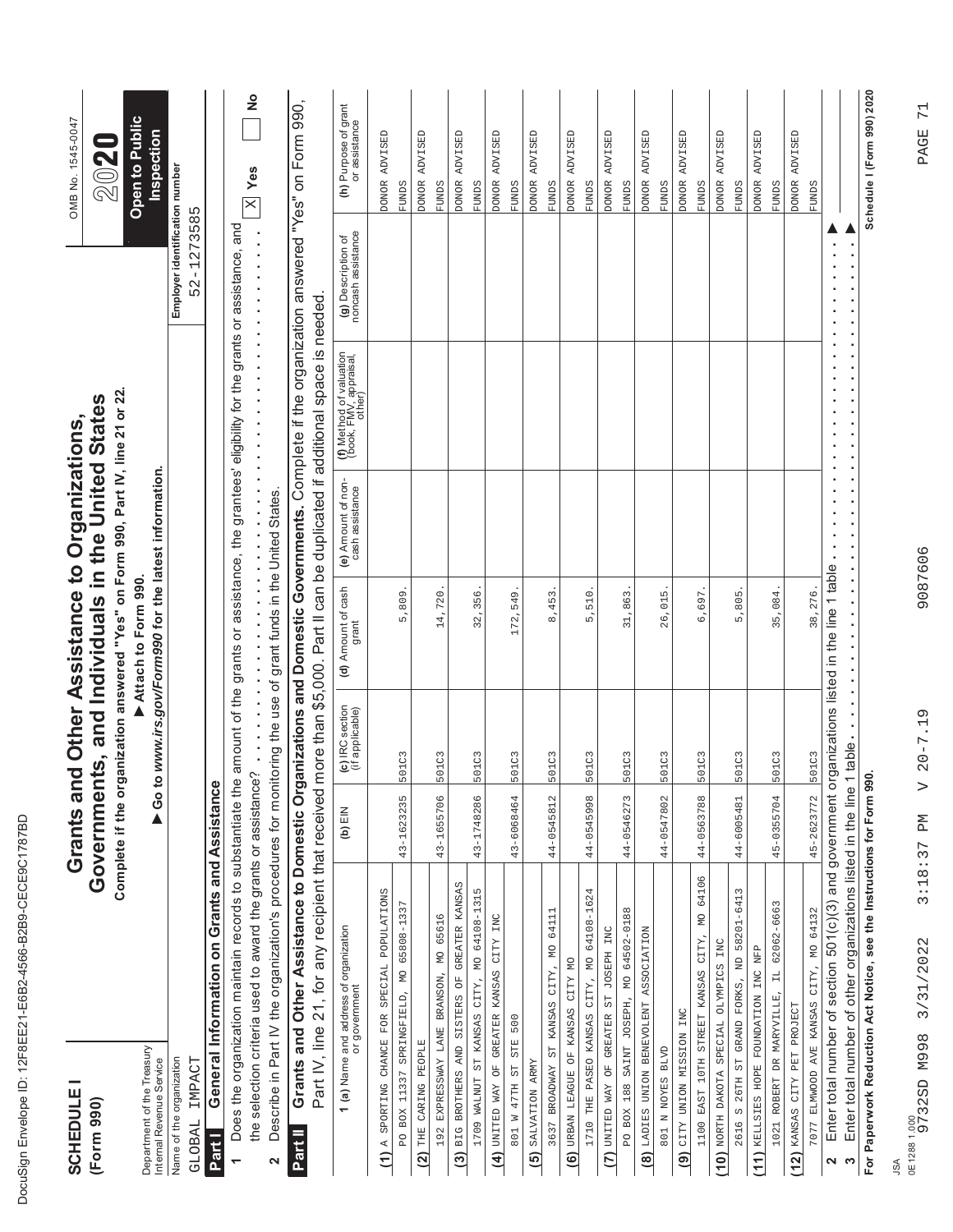| Ĺ<br>J                                                                                                              |
|---------------------------------------------------------------------------------------------------------------------|
| ĺ<br>١<br>ı                                                                                                         |
| d<br>ı                                                                                                              |
| O<br>۱                                                                                                              |
| ١                                                                                                                   |
| l<br>¢<br>l                                                                                                         |
| I<br>¢                                                                                                              |
| I<br>١                                                                                                              |
| Í<br>ı<br>١                                                                                                         |
| ı                                                                                                                   |
| Ì<br>d                                                                                                              |
| I<br>l                                                                                                              |
| Ì<br>I                                                                                                              |
| ı<br>¢                                                                                                              |
| ĺ<br>ı                                                                                                              |
| l<br>I<br>l<br>J<br>l                                                                                               |
| I                                                                                                                   |
| Ì                                                                                                                   |
| ı<br>Ó                                                                                                              |
| ı<br>Ì                                                                                                              |
|                                                                                                                     |
| ı<br>١                                                                                                              |
|                                                                                                                     |
| ĺ<br>and the state of the state of the state of the state of the state of the state of the state of the state of th |
|                                                                                                                     |
| ١<br>Ó<br>֠                                                                                                         |
|                                                                                                                     |
| ı                                                                                                                   |

| Grants and Other Assistance to Domestic Organizations and Domestic Governments. Complete if the organization answered "Yes" on Form 990,<br>Inspection<br><b>ADVISED</b><br>ADVISED<br>ADVISED<br>ADVISED<br>ADVISED<br>ADVISED<br>ADVISED<br>ADVISED<br>ADVISED<br>ADVISED<br>ADVISED<br>ADVISED<br>Employer identification number<br>$\mathbb{X}$ Yes<br><b>DONOR</b><br><b>DONOR</b><br><b>DONOR</b><br><b>DONOR</b><br><b>DONOR</b><br><b>DONOR</b><br><b>DONOR</b><br><b>DONOR</b><br><b>DONOR</b><br><b>DONOR</b><br><b>DONOR</b><br><b>DONOR</b><br><b>FUNDS</b><br><b>FUNDS</b><br><b>FUNDS</b><br><b>FUNDS</b><br><b>FUNDS</b><br><b>FUNDS</b><br><b>FUNDS</b><br><b>FUNDS</b><br><b>FUNDS</b><br><b>FUNDS</b><br><b>FUNDS</b><br><b>FUNDS</b><br>1273585<br>Does the organization maintain records to substantiate the amount of the grants or assistance, the grantees' eligibility for the grants or assistance, and<br>$\frac{1}{2}$<br>(g) Description of<br>noncash assistance<br>$\begin{bmatrix} 1 \\ 1 \\ 2 \\ 3 \\ 4 \end{bmatrix}$<br>52-<br>more than \$5,000. Part II can be duplicated if additional space is needed<br>(f) Method of valuation<br>(book, FMV, appraisal,<br>other)<br>$\ddot{\phantom{0}}$<br>$\begin{array}{ccc}\n\bullet & \bullet & \bullet & \bullet \\ \bullet & \bullet & \bullet & \bullet\n\end{array}$<br>$\frac{1}{2}$<br>to www.irs.gov/Form990 for the latest information.<br>(e) Amount of non-<br>cash assistance<br>Describe in Part IV the organization's procedures for monitoring the use of grant funds in the United States.<br>Enter total number of section 501(c)(3) and government organizations listed in the line 1 table<br>Attach to Form 990.<br>(d) Amount of cash<br>grant<br>7,944.<br>10,556.<br>52,794<br>17,700<br>12,317<br>500<br>6,355<br>12,726<br>7,112<br>14,959<br>31,647<br>6,567<br>LŊ<br>(c) IRC section<br>(if applicable)<br>1 table<br>501C3<br>501C3<br>501C3<br>501C3<br>501C3<br>501C3<br>501C3<br>501C3<br>501C3<br>501C3<br>501C3<br>501C3<br>General Information on Grants and Assistance<br>Part IV, line 21, for any recipient that received<br>Enter total number of other organizations listed in the line<br>60<br>47-0959902<br>48-0559378<br>45-3067615<br>45-3069975<br>45-5212818<br>45-5579524<br>47-0546346<br>48-0543745<br>48-0543748<br>48-0554339<br>48-0556758<br>45-5069131<br>$(h)$ EIN<br>3313 N HILLSIDE ST WICHITA, KS 67219-3907<br>66612-1310<br>8700 E 29TH ST N WICHITA, KS 67226-2169<br>66046-8222<br>66604-1904<br>(9) KANSAS HUMANE SOCIETY OF WICHITA INC<br><b>1 (a)</b> Name and address of organization<br>or government<br>(2) JUST FOOD OF DOUGLAS COUNTY INC<br>2320 BRIGHTON-HENRIETTA TL RD<br>KS<br>INC<br>9427 F STREET OMAHA, NE 68127<br>WICHITA FAMILY CRISIS CENTER<br>KS<br>KS<br>225 SW 12TH STREET TOPEKA,<br>SPECIAL OLYMPICS NEBRASKA<br>(4) RADIANCE CHRISTIAN CHURCH<br>1000 E 11TH ST LAWRENCE,<br>3500 SW 10TH AVE TOPEKA,<br>112<br>$(10)$ YWCA OF NORTHEAST KANSAS<br>SAINT FRANCIS ST<br>(1) GIVING THE BASICS INC<br>BOY SCOUTS OF AMERICA<br>1290 FILLMORE ST STE<br>BR<br>8895 TOWNE CENTRE<br>(7) CAPPER FOUNDATION<br>S. 7TH STREET<br>$(3)$ ONE IN CHRIST INC<br>CIR<br>Department of the Treasury<br>(6) UNITY 4 ORPHANS<br>HEARTSPRING INC<br>Name of the organization<br>IMPACT<br>Internal Revenue Service<br>12311 W RIDGE<br>11111 N<br><b>GLOBAL</b><br>927<br>Part II<br><b>Part I</b><br>$\widehat{5}$<br>$\widehat{\mathbf{e}}$<br>(11)<br>(12)<br>$\boldsymbol{\varsigma}$<br>$\mathbf{\Omega}$<br>$\mathbf{\Omega}$<br>$\overline{\phantom{0}}$ | Complete if the or | Governmer | ganization answered "Yes" on Form 990, Part IV, line 21 or 22. | nts, and Individuals in the United States |  | 2020                                  |
|-------------------------------------------------------------------------------------------------------------------------------------------------------------------------------------------------------------------------------------------------------------------------------------------------------------------------------------------------------------------------------------------------------------------------------------------------------------------------------------------------------------------------------------------------------------------------------------------------------------------------------------------------------------------------------------------------------------------------------------------------------------------------------------------------------------------------------------------------------------------------------------------------------------------------------------------------------------------------------------------------------------------------------------------------------------------------------------------------------------------------------------------------------------------------------------------------------------------------------------------------------------------------------------------------------------------------------------------------------------------------------------------------------------------------------------------------------------------------------------------------------------------------------------------------------------------------------------------------------------------------------------------------------------------------------------------------------------------------------------------------------------------------------------------------------------------------------------------------------------------------------------------------------------------------------------------------------------------------------------------------------------------------------------------------------------------------------------------------------------------------------------------------------------------------------------------------------------------------------------------------------------------------------------------------------------------------------------------------------------------------------------------------------------------------------------------------------------------------------------------------------------------------------------------------------------------------------------------------------------------------------------------------------------------------------------------------------------------------------------------------------------------------------------------------------------------------------------------------------------------------------------------------------------------------------------------------------------------------------------------------------------------------------------------------------------------------------------------------------------------------------------------------------------------------------------------------------------------------------------------------------------------------------------------------------------------------------------------------------------------------------------------------------------------------------------------------------------------------------------------------------------------------------------------------------------------------------------------------------------------------|--------------------|-----------|----------------------------------------------------------------|-------------------------------------------|--|---------------------------------------|
|                                                                                                                                                                                                                                                                                                                                                                                                                                                                                                                                                                                                                                                                                                                                                                                                                                                                                                                                                                                                                                                                                                                                                                                                                                                                                                                                                                                                                                                                                                                                                                                                                                                                                                                                                                                                                                                                                                                                                                                                                                                                                                                                                                                                                                                                                                                                                                                                                                                                                                                                                                                                                                                                                                                                                                                                                                                                                                                                                                                                                                                                                                                                                                                                                                                                                                                                                                                                                                                                                                                                                                                                                         |                    |           |                                                                |                                           |  | Open to Public                        |
|                                                                                                                                                                                                                                                                                                                                                                                                                                                                                                                                                                                                                                                                                                                                                                                                                                                                                                                                                                                                                                                                                                                                                                                                                                                                                                                                                                                                                                                                                                                                                                                                                                                                                                                                                                                                                                                                                                                                                                                                                                                                                                                                                                                                                                                                                                                                                                                                                                                                                                                                                                                                                                                                                                                                                                                                                                                                                                                                                                                                                                                                                                                                                                                                                                                                                                                                                                                                                                                                                                                                                                                                                         |                    |           |                                                                |                                           |  |                                       |
|                                                                                                                                                                                                                                                                                                                                                                                                                                                                                                                                                                                                                                                                                                                                                                                                                                                                                                                                                                                                                                                                                                                                                                                                                                                                                                                                                                                                                                                                                                                                                                                                                                                                                                                                                                                                                                                                                                                                                                                                                                                                                                                                                                                                                                                                                                                                                                                                                                                                                                                                                                                                                                                                                                                                                                                                                                                                                                                                                                                                                                                                                                                                                                                                                                                                                                                                                                                                                                                                                                                                                                                                                         |                    |           |                                                                |                                           |  |                                       |
|                                                                                                                                                                                                                                                                                                                                                                                                                                                                                                                                                                                                                                                                                                                                                                                                                                                                                                                                                                                                                                                                                                                                                                                                                                                                                                                                                                                                                                                                                                                                                                                                                                                                                                                                                                                                                                                                                                                                                                                                                                                                                                                                                                                                                                                                                                                                                                                                                                                                                                                                                                                                                                                                                                                                                                                                                                                                                                                                                                                                                                                                                                                                                                                                                                                                                                                                                                                                                                                                                                                                                                                                                         |                    |           |                                                                |                                           |  |                                       |
|                                                                                                                                                                                                                                                                                                                                                                                                                                                                                                                                                                                                                                                                                                                                                                                                                                                                                                                                                                                                                                                                                                                                                                                                                                                                                                                                                                                                                                                                                                                                                                                                                                                                                                                                                                                                                                                                                                                                                                                                                                                                                                                                                                                                                                                                                                                                                                                                                                                                                                                                                                                                                                                                                                                                                                                                                                                                                                                                                                                                                                                                                                                                                                                                                                                                                                                                                                                                                                                                                                                                                                                                                         |                    |           |                                                                |                                           |  | $\frac{1}{2}$                         |
|                                                                                                                                                                                                                                                                                                                                                                                                                                                                                                                                                                                                                                                                                                                                                                                                                                                                                                                                                                                                                                                                                                                                                                                                                                                                                                                                                                                                                                                                                                                                                                                                                                                                                                                                                                                                                                                                                                                                                                                                                                                                                                                                                                                                                                                                                                                                                                                                                                                                                                                                                                                                                                                                                                                                                                                                                                                                                                                                                                                                                                                                                                                                                                                                                                                                                                                                                                                                                                                                                                                                                                                                                         |                    |           |                                                                |                                           |  |                                       |
|                                                                                                                                                                                                                                                                                                                                                                                                                                                                                                                                                                                                                                                                                                                                                                                                                                                                                                                                                                                                                                                                                                                                                                                                                                                                                                                                                                                                                                                                                                                                                                                                                                                                                                                                                                                                                                                                                                                                                                                                                                                                                                                                                                                                                                                                                                                                                                                                                                                                                                                                                                                                                                                                                                                                                                                                                                                                                                                                                                                                                                                                                                                                                                                                                                                                                                                                                                                                                                                                                                                                                                                                                         |                    |           |                                                                |                                           |  |                                       |
|                                                                                                                                                                                                                                                                                                                                                                                                                                                                                                                                                                                                                                                                                                                                                                                                                                                                                                                                                                                                                                                                                                                                                                                                                                                                                                                                                                                                                                                                                                                                                                                                                                                                                                                                                                                                                                                                                                                                                                                                                                                                                                                                                                                                                                                                                                                                                                                                                                                                                                                                                                                                                                                                                                                                                                                                                                                                                                                                                                                                                                                                                                                                                                                                                                                                                                                                                                                                                                                                                                                                                                                                                         |                    |           |                                                                |                                           |  | (h) Purpose of grant<br>or assistance |
|                                                                                                                                                                                                                                                                                                                                                                                                                                                                                                                                                                                                                                                                                                                                                                                                                                                                                                                                                                                                                                                                                                                                                                                                                                                                                                                                                                                                                                                                                                                                                                                                                                                                                                                                                                                                                                                                                                                                                                                                                                                                                                                                                                                                                                                                                                                                                                                                                                                                                                                                                                                                                                                                                                                                                                                                                                                                                                                                                                                                                                                                                                                                                                                                                                                                                                                                                                                                                                                                                                                                                                                                                         |                    |           |                                                                |                                           |  |                                       |
|                                                                                                                                                                                                                                                                                                                                                                                                                                                                                                                                                                                                                                                                                                                                                                                                                                                                                                                                                                                                                                                                                                                                                                                                                                                                                                                                                                                                                                                                                                                                                                                                                                                                                                                                                                                                                                                                                                                                                                                                                                                                                                                                                                                                                                                                                                                                                                                                                                                                                                                                                                                                                                                                                                                                                                                                                                                                                                                                                                                                                                                                                                                                                                                                                                                                                                                                                                                                                                                                                                                                                                                                                         |                    |           |                                                                |                                           |  |                                       |
|                                                                                                                                                                                                                                                                                                                                                                                                                                                                                                                                                                                                                                                                                                                                                                                                                                                                                                                                                                                                                                                                                                                                                                                                                                                                                                                                                                                                                                                                                                                                                                                                                                                                                                                                                                                                                                                                                                                                                                                                                                                                                                                                                                                                                                                                                                                                                                                                                                                                                                                                                                                                                                                                                                                                                                                                                                                                                                                                                                                                                                                                                                                                                                                                                                                                                                                                                                                                                                                                                                                                                                                                                         |                    |           |                                                                |                                           |  |                                       |
|                                                                                                                                                                                                                                                                                                                                                                                                                                                                                                                                                                                                                                                                                                                                                                                                                                                                                                                                                                                                                                                                                                                                                                                                                                                                                                                                                                                                                                                                                                                                                                                                                                                                                                                                                                                                                                                                                                                                                                                                                                                                                                                                                                                                                                                                                                                                                                                                                                                                                                                                                                                                                                                                                                                                                                                                                                                                                                                                                                                                                                                                                                                                                                                                                                                                                                                                                                                                                                                                                                                                                                                                                         |                    |           |                                                                |                                           |  |                                       |
|                                                                                                                                                                                                                                                                                                                                                                                                                                                                                                                                                                                                                                                                                                                                                                                                                                                                                                                                                                                                                                                                                                                                                                                                                                                                                                                                                                                                                                                                                                                                                                                                                                                                                                                                                                                                                                                                                                                                                                                                                                                                                                                                                                                                                                                                                                                                                                                                                                                                                                                                                                                                                                                                                                                                                                                                                                                                                                                                                                                                                                                                                                                                                                                                                                                                                                                                                                                                                                                                                                                                                                                                                         |                    |           |                                                                |                                           |  |                                       |
|                                                                                                                                                                                                                                                                                                                                                                                                                                                                                                                                                                                                                                                                                                                                                                                                                                                                                                                                                                                                                                                                                                                                                                                                                                                                                                                                                                                                                                                                                                                                                                                                                                                                                                                                                                                                                                                                                                                                                                                                                                                                                                                                                                                                                                                                                                                                                                                                                                                                                                                                                                                                                                                                                                                                                                                                                                                                                                                                                                                                                                                                                                                                                                                                                                                                                                                                                                                                                                                                                                                                                                                                                         |                    |           |                                                                |                                           |  |                                       |
|                                                                                                                                                                                                                                                                                                                                                                                                                                                                                                                                                                                                                                                                                                                                                                                                                                                                                                                                                                                                                                                                                                                                                                                                                                                                                                                                                                                                                                                                                                                                                                                                                                                                                                                                                                                                                                                                                                                                                                                                                                                                                                                                                                                                                                                                                                                                                                                                                                                                                                                                                                                                                                                                                                                                                                                                                                                                                                                                                                                                                                                                                                                                                                                                                                                                                                                                                                                                                                                                                                                                                                                                                         |                    |           |                                                                |                                           |  |                                       |
|                                                                                                                                                                                                                                                                                                                                                                                                                                                                                                                                                                                                                                                                                                                                                                                                                                                                                                                                                                                                                                                                                                                                                                                                                                                                                                                                                                                                                                                                                                                                                                                                                                                                                                                                                                                                                                                                                                                                                                                                                                                                                                                                                                                                                                                                                                                                                                                                                                                                                                                                                                                                                                                                                                                                                                                                                                                                                                                                                                                                                                                                                                                                                                                                                                                                                                                                                                                                                                                                                                                                                                                                                         |                    |           |                                                                |                                           |  |                                       |
|                                                                                                                                                                                                                                                                                                                                                                                                                                                                                                                                                                                                                                                                                                                                                                                                                                                                                                                                                                                                                                                                                                                                                                                                                                                                                                                                                                                                                                                                                                                                                                                                                                                                                                                                                                                                                                                                                                                                                                                                                                                                                                                                                                                                                                                                                                                                                                                                                                                                                                                                                                                                                                                                                                                                                                                                                                                                                                                                                                                                                                                                                                                                                                                                                                                                                                                                                                                                                                                                                                                                                                                                                         |                    |           |                                                                |                                           |  |                                       |
|                                                                                                                                                                                                                                                                                                                                                                                                                                                                                                                                                                                                                                                                                                                                                                                                                                                                                                                                                                                                                                                                                                                                                                                                                                                                                                                                                                                                                                                                                                                                                                                                                                                                                                                                                                                                                                                                                                                                                                                                                                                                                                                                                                                                                                                                                                                                                                                                                                                                                                                                                                                                                                                                                                                                                                                                                                                                                                                                                                                                                                                                                                                                                                                                                                                                                                                                                                                                                                                                                                                                                                                                                         |                    |           |                                                                |                                           |  |                                       |
|                                                                                                                                                                                                                                                                                                                                                                                                                                                                                                                                                                                                                                                                                                                                                                                                                                                                                                                                                                                                                                                                                                                                                                                                                                                                                                                                                                                                                                                                                                                                                                                                                                                                                                                                                                                                                                                                                                                                                                                                                                                                                                                                                                                                                                                                                                                                                                                                                                                                                                                                                                                                                                                                                                                                                                                                                                                                                                                                                                                                                                                                                                                                                                                                                                                                                                                                                                                                                                                                                                                                                                                                                         |                    |           |                                                                |                                           |  |                                       |
|                                                                                                                                                                                                                                                                                                                                                                                                                                                                                                                                                                                                                                                                                                                                                                                                                                                                                                                                                                                                                                                                                                                                                                                                                                                                                                                                                                                                                                                                                                                                                                                                                                                                                                                                                                                                                                                                                                                                                                                                                                                                                                                                                                                                                                                                                                                                                                                                                                                                                                                                                                                                                                                                                                                                                                                                                                                                                                                                                                                                                                                                                                                                                                                                                                                                                                                                                                                                                                                                                                                                                                                                                         |                    |           |                                                                |                                           |  |                                       |
|                                                                                                                                                                                                                                                                                                                                                                                                                                                                                                                                                                                                                                                                                                                                                                                                                                                                                                                                                                                                                                                                                                                                                                                                                                                                                                                                                                                                                                                                                                                                                                                                                                                                                                                                                                                                                                                                                                                                                                                                                                                                                                                                                                                                                                                                                                                                                                                                                                                                                                                                                                                                                                                                                                                                                                                                                                                                                                                                                                                                                                                                                                                                                                                                                                                                                                                                                                                                                                                                                                                                                                                                                         |                    |           |                                                                |                                           |  |                                       |
|                                                                                                                                                                                                                                                                                                                                                                                                                                                                                                                                                                                                                                                                                                                                                                                                                                                                                                                                                                                                                                                                                                                                                                                                                                                                                                                                                                                                                                                                                                                                                                                                                                                                                                                                                                                                                                                                                                                                                                                                                                                                                                                                                                                                                                                                                                                                                                                                                                                                                                                                                                                                                                                                                                                                                                                                                                                                                                                                                                                                                                                                                                                                                                                                                                                                                                                                                                                                                                                                                                                                                                                                                         |                    |           |                                                                |                                           |  |                                       |
|                                                                                                                                                                                                                                                                                                                                                                                                                                                                                                                                                                                                                                                                                                                                                                                                                                                                                                                                                                                                                                                                                                                                                                                                                                                                                                                                                                                                                                                                                                                                                                                                                                                                                                                                                                                                                                                                                                                                                                                                                                                                                                                                                                                                                                                                                                                                                                                                                                                                                                                                                                                                                                                                                                                                                                                                                                                                                                                                                                                                                                                                                                                                                                                                                                                                                                                                                                                                                                                                                                                                                                                                                         |                    |           |                                                                |                                           |  |                                       |
|                                                                                                                                                                                                                                                                                                                                                                                                                                                                                                                                                                                                                                                                                                                                                                                                                                                                                                                                                                                                                                                                                                                                                                                                                                                                                                                                                                                                                                                                                                                                                                                                                                                                                                                                                                                                                                                                                                                                                                                                                                                                                                                                                                                                                                                                                                                                                                                                                                                                                                                                                                                                                                                                                                                                                                                                                                                                                                                                                                                                                                                                                                                                                                                                                                                                                                                                                                                                                                                                                                                                                                                                                         |                    |           |                                                                |                                           |  |                                       |
|                                                                                                                                                                                                                                                                                                                                                                                                                                                                                                                                                                                                                                                                                                                                                                                                                                                                                                                                                                                                                                                                                                                                                                                                                                                                                                                                                                                                                                                                                                                                                                                                                                                                                                                                                                                                                                                                                                                                                                                                                                                                                                                                                                                                                                                                                                                                                                                                                                                                                                                                                                                                                                                                                                                                                                                                                                                                                                                                                                                                                                                                                                                                                                                                                                                                                                                                                                                                                                                                                                                                                                                                                         |                    |           |                                                                |                                           |  |                                       |
|                                                                                                                                                                                                                                                                                                                                                                                                                                                                                                                                                                                                                                                                                                                                                                                                                                                                                                                                                                                                                                                                                                                                                                                                                                                                                                                                                                                                                                                                                                                                                                                                                                                                                                                                                                                                                                                                                                                                                                                                                                                                                                                                                                                                                                                                                                                                                                                                                                                                                                                                                                                                                                                                                                                                                                                                                                                                                                                                                                                                                                                                                                                                                                                                                                                                                                                                                                                                                                                                                                                                                                                                                         |                    |           |                                                                |                                           |  |                                       |
|                                                                                                                                                                                                                                                                                                                                                                                                                                                                                                                                                                                                                                                                                                                                                                                                                                                                                                                                                                                                                                                                                                                                                                                                                                                                                                                                                                                                                                                                                                                                                                                                                                                                                                                                                                                                                                                                                                                                                                                                                                                                                                                                                                                                                                                                                                                                                                                                                                                                                                                                                                                                                                                                                                                                                                                                                                                                                                                                                                                                                                                                                                                                                                                                                                                                                                                                                                                                                                                                                                                                                                                                                         |                    |           |                                                                |                                           |  |                                       |
|                                                                                                                                                                                                                                                                                                                                                                                                                                                                                                                                                                                                                                                                                                                                                                                                                                                                                                                                                                                                                                                                                                                                                                                                                                                                                                                                                                                                                                                                                                                                                                                                                                                                                                                                                                                                                                                                                                                                                                                                                                                                                                                                                                                                                                                                                                                                                                                                                                                                                                                                                                                                                                                                                                                                                                                                                                                                                                                                                                                                                                                                                                                                                                                                                                                                                                                                                                                                                                                                                                                                                                                                                         |                    |           |                                                                |                                           |  |                                       |
|                                                                                                                                                                                                                                                                                                                                                                                                                                                                                                                                                                                                                                                                                                                                                                                                                                                                                                                                                                                                                                                                                                                                                                                                                                                                                                                                                                                                                                                                                                                                                                                                                                                                                                                                                                                                                                                                                                                                                                                                                                                                                                                                                                                                                                                                                                                                                                                                                                                                                                                                                                                                                                                                                                                                                                                                                                                                                                                                                                                                                                                                                                                                                                                                                                                                                                                                                                                                                                                                                                                                                                                                                         |                    |           |                                                                |                                           |  |                                       |
|                                                                                                                                                                                                                                                                                                                                                                                                                                                                                                                                                                                                                                                                                                                                                                                                                                                                                                                                                                                                                                                                                                                                                                                                                                                                                                                                                                                                                                                                                                                                                                                                                                                                                                                                                                                                                                                                                                                                                                                                                                                                                                                                                                                                                                                                                                                                                                                                                                                                                                                                                                                                                                                                                                                                                                                                                                                                                                                                                                                                                                                                                                                                                                                                                                                                                                                                                                                                                                                                                                                                                                                                                         |                    |           |                                                                |                                           |  |                                       |
|                                                                                                                                                                                                                                                                                                                                                                                                                                                                                                                                                                                                                                                                                                                                                                                                                                                                                                                                                                                                                                                                                                                                                                                                                                                                                                                                                                                                                                                                                                                                                                                                                                                                                                                                                                                                                                                                                                                                                                                                                                                                                                                                                                                                                                                                                                                                                                                                                                                                                                                                                                                                                                                                                                                                                                                                                                                                                                                                                                                                                                                                                                                                                                                                                                                                                                                                                                                                                                                                                                                                                                                                                         |                    |           |                                                                |                                           |  |                                       |
|                                                                                                                                                                                                                                                                                                                                                                                                                                                                                                                                                                                                                                                                                                                                                                                                                                                                                                                                                                                                                                                                                                                                                                                                                                                                                                                                                                                                                                                                                                                                                                                                                                                                                                                                                                                                                                                                                                                                                                                                                                                                                                                                                                                                                                                                                                                                                                                                                                                                                                                                                                                                                                                                                                                                                                                                                                                                                                                                                                                                                                                                                                                                                                                                                                                                                                                                                                                                                                                                                                                                                                                                                         |                    |           |                                                                |                                           |  |                                       |
|                                                                                                                                                                                                                                                                                                                                                                                                                                                                                                                                                                                                                                                                                                                                                                                                                                                                                                                                                                                                                                                                                                                                                                                                                                                                                                                                                                                                                                                                                                                                                                                                                                                                                                                                                                                                                                                                                                                                                                                                                                                                                                                                                                                                                                                                                                                                                                                                                                                                                                                                                                                                                                                                                                                                                                                                                                                                                                                                                                                                                                                                                                                                                                                                                                                                                                                                                                                                                                                                                                                                                                                                                         |                    |           |                                                                |                                           |  |                                       |
| For Paperwork Reduction Act Notice, see the Instructions for Form 990.                                                                                                                                                                                                                                                                                                                                                                                                                                                                                                                                                                                                                                                                                                                                                                                                                                                                                                                                                                                                                                                                                                                                                                                                                                                                                                                                                                                                                                                                                                                                                                                                                                                                                                                                                                                                                                                                                                                                                                                                                                                                                                                                                                                                                                                                                                                                                                                                                                                                                                                                                                                                                                                                                                                                                                                                                                                                                                                                                                                                                                                                                                                                                                                                                                                                                                                                                                                                                                                                                                                                                  |                    |           |                                                                |                                           |  | Schedule I (Form 990) 2020            |

9087606

9732SD M998 3/31/2022 3:18:37 PM V 20-7.19 9087606 PAGE 72  $V 20 - 7.19$ 3:18:37 PM JSA<br>0E12881.000<br>9732SD M998 3/31/2022

0E1288 1.000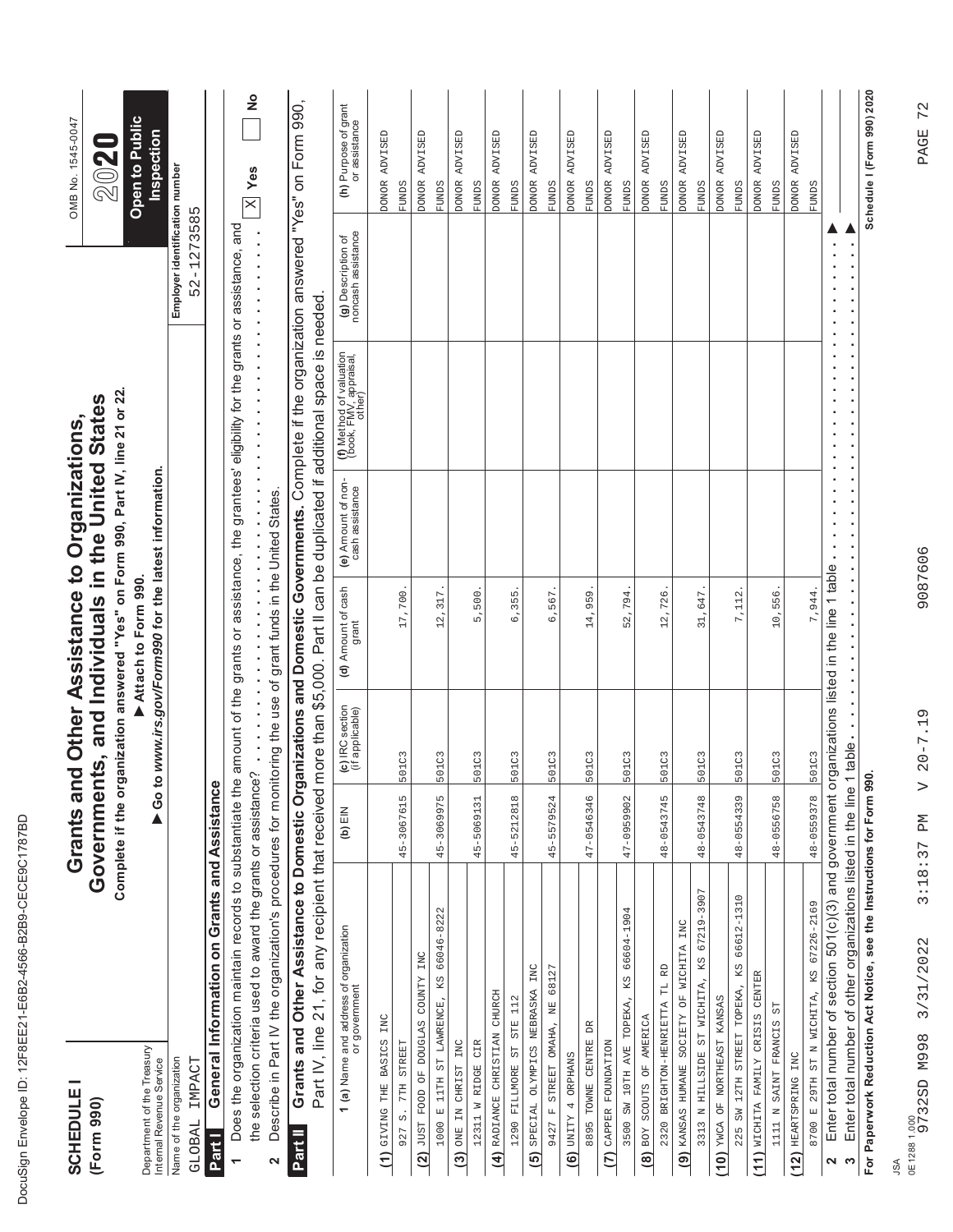| ı<br>۱           |
|------------------|
| ĺ<br>١<br>ı      |
| ¢                |
| Ç<br>ı           |
| ١<br>l           |
| Ó                |
| ĺ<br>O           |
| I<br>¢           |
| ı<br>ı<br>١      |
| Í<br>I           |
| d<br>I<br>l      |
| Ì<br>١           |
| ı<br>I           |
| ı                |
| Ì<br>ı           |
| l<br>ı<br>I<br>l |
| Ì                |
| ı<br>١           |
| Í                |
|                  |
| ı<br>١           |
|                  |
| 1                |
| ١                |
| Ï<br>֠           |
|                  |
| ı                |

| <b>SCHEDULE</b><br>(Form 990)                                              |                                                                                                                                                                                                                                                                                                   | Grants ar   |                                                          | Complete if the organization answered "Yes" on Form 990, Part IV, line 21 or 22.<br>Governments, and Individuals in the United States<br>nd Other Assistance to Organizations, |                                       |                                                                            |                                              | OMB No. 1545-0047<br>202                |
|----------------------------------------------------------------------------|---------------------------------------------------------------------------------------------------------------------------------------------------------------------------------------------------------------------------------------------------------------------------------------------------|-------------|----------------------------------------------------------|--------------------------------------------------------------------------------------------------------------------------------------------------------------------------------|---------------------------------------|----------------------------------------------------------------------------|----------------------------------------------|-----------------------------------------|
| Department of the Treasury<br>Internal Revenue Service                     |                                                                                                                                                                                                                                                                                                   | 60          |                                                          | to www.irs.gov/Form990 for the latest information.<br>Attach to Form 990.                                                                                                      |                                       |                                                                            |                                              | Open to Public<br><b>Inspection</b>     |
| IMPACT<br>Name of the organization<br>GLOBAL                               |                                                                                                                                                                                                                                                                                                   |             |                                                          |                                                                                                                                                                                |                                       |                                                                            | Employer identification number<br>52-1273585 |                                         |
| Part I                                                                     | General Information on Grants and Assistance                                                                                                                                                                                                                                                      |             |                                                          |                                                                                                                                                                                |                                       |                                                                            |                                              |                                         |
|                                                                            | Does the organization maintain records to substantiate the amount of the grants or assistance, the grantees' eligibility for the grants or assistance, and                                                                                                                                        |             |                                                          |                                                                                                                                                                                |                                       |                                                                            |                                              |                                         |
| 2                                                                          | ייע בעברייט אוייט און א פון א פון א פון א פון א פון א פון א פון א פון א פון א פון א פון א פון א פון א פון א פו<br>Describe in Part IV the organization's procedures for monitoring the use of grant funds in the United States.<br>the selection criteria used to award the grants or assistance? |             |                                                          |                                                                                                                                                                                |                                       |                                                                            |                                              | $\frac{1}{2}$<br>$\mathbb{X}$ Yes       |
| Part II                                                                    | Grants and Other Assistance to Domestic Organizations and Domestic Governments. Complete if the organization answered "Yes" on Form 990,                                                                                                                                                          |             |                                                          |                                                                                                                                                                                |                                       |                                                                            |                                              |                                         |
|                                                                            | Part IV, line 21, for any recipient that received                                                                                                                                                                                                                                                 |             |                                                          |                                                                                                                                                                                |                                       | more than \$5,000. Part II can be duplicated if additional space is needed |                                              |                                         |
|                                                                            | <b>1 (a)</b> Name and address of organization                                                                                                                                                                                                                                                     | $(b)$ $EIN$ | IRC section<br>f applicable)<br>$\widetilde{\mathbf{c}}$ | (d) Amount of cash<br>grant                                                                                                                                                    | (e) Amount of non-<br>cash assistance | (f) Method of valuation<br>(book, FMV, appraisal,<br>other)                | (g) Description of<br>noncash assistance     | (h) Purpose of grant<br>or assistance   |
| (1) UNITED WAY OF GREATER TOPEKA INC                                       |                                                                                                                                                                                                                                                                                                   |             |                                                          |                                                                                                                                                                                |                                       |                                                                            |                                              | ADVISED<br><b>DONOR</b>                 |
| 1527 SW FAIRLAWN ROAD TOPEKA, KS                                           | 66604                                                                                                                                                                                                                                                                                             | 48-0561969  | 501C3                                                    | 24,679                                                                                                                                                                         |                                       |                                                                            |                                              | <b>FUNDS</b>                            |
| ONI TELPING HANDS HUMANE SOCIETY INC                                       |                                                                                                                                                                                                                                                                                                   |             |                                                          |                                                                                                                                                                                |                                       |                                                                            |                                              | <b>ADVISED</b><br><b>DONOR</b>          |
|                                                                            | 5720 SW 21ST ST TOPEKA, KS 66604-3720                                                                                                                                                                                                                                                             | 48-0561978  | 501C3                                                    | 42,771                                                                                                                                                                         |                                       |                                                                            |                                              | <b>FUNDS</b>                            |
| (3) UNION RESCUE MISSION OF WICHITA INC<br>2800 N HILLSIDE AVE WICHITA, KS |                                                                                                                                                                                                                                                                                                   |             |                                                          |                                                                                                                                                                                |                                       |                                                                            |                                              | ADVISED<br><b>DONOR</b>                 |
|                                                                            | 67219-4702                                                                                                                                                                                                                                                                                        | 48-0597124  | 501C3                                                    | 21, 414                                                                                                                                                                        |                                       |                                                                            |                                              | ADVISED<br><b>DONOR</b><br><b>FUNDS</b> |
| (4) BOYS AND GIRLS CLUB OF TOPEKA                                          | 550 SE 27TH ST TOPEKA, KS 66605-1106                                                                                                                                                                                                                                                              | 48-0625837  | 501C3                                                    | 30,925                                                                                                                                                                         |                                       |                                                                            |                                              | <b>FUNDS</b>                            |
| (5) LAWRENCE HUMANE SOCIETY INC                                            |                                                                                                                                                                                                                                                                                                   |             |                                                          |                                                                                                                                                                                |                                       |                                                                            |                                              | ADVISED<br><b>DONOR</b>                 |
| 1805 E 19TH ST LAWRENCE, KS                                                | 66046-5413                                                                                                                                                                                                                                                                                        | 48-0636732  | 501C3                                                    | 21,545                                                                                                                                                                         |                                       |                                                                            |                                              | <b>FUNDS</b>                            |
| RESCUE MISSION INC<br>TOPEKA<br>$\widehat{\mathbf{e}}$                     |                                                                                                                                                                                                                                                                                                   |             |                                                          |                                                                                                                                                                                |                                       |                                                                            |                                              | ADVISED<br><b>DONOR</b>                 |
| PO BOX 8350 TOPEKA, KS 66608                                               |                                                                                                                                                                                                                                                                                                   | 48-0641821  | 501C3                                                    | 80,873                                                                                                                                                                         |                                       |                                                                            |                                              | <b>FUNDS</b>                            |
| (7) JUNIOR ACHIEVEMENT OF KANSAS                                           |                                                                                                                                                                                                                                                                                                   |             |                                                          |                                                                                                                                                                                |                                       |                                                                            |                                              | ADVISED<br><b>DONOR</b>                 |
|                                                                            | 3735 SW WANAMAKER TOPEKA, KS 66610-1396                                                                                                                                                                                                                                                           | 48-0688068  | 501C3                                                    | 18,105                                                                                                                                                                         |                                       |                                                                            |                                              | <b>FUNDS</b>                            |
| (8) UNITED WAY OF THE FLINT HILLS INC                                      |                                                                                                                                                                                                                                                                                                   |             |                                                          |                                                                                                                                                                                |                                       |                                                                            |                                              | ADVISED<br><b>DONOR</b>                 |
|                                                                            | 702 COMMERCIAL ST EMPORIA, KS 66801-3092                                                                                                                                                                                                                                                          | 48-0731855  | 501C3                                                    | 24,592                                                                                                                                                                         |                                       |                                                                            |                                              | <b>FUNDS</b>                            |
| MEALS ON WHEELS OF EASTERN KANSAS,<br>$\widehat{\mathbf{e}}$               | INC.                                                                                                                                                                                                                                                                                              |             |                                                          |                                                                                                                                                                                |                                       |                                                                            |                                              | ADVISED<br><b>DONOR</b>                 |
| 2701 SW EAST CIRCLE DR S                                                   |                                                                                                                                                                                                                                                                                                   | 48-0756002  | 501C3                                                    | 29,119                                                                                                                                                                         |                                       |                                                                            |                                              | <b>FUNDS</b>                            |
| UNITED WAY OF DOUGLAS COUNTY INC<br>(10)                                   |                                                                                                                                                                                                                                                                                                   | 48-0792685  | 501C3                                                    | 13,712                                                                                                                                                                         |                                       |                                                                            |                                              | ADVISED<br><b>DONOR</b>                 |
| 2518 RIDGE CT LAWRENCE, KS 66046<br>LETS HELP INC<br>(11)                  |                                                                                                                                                                                                                                                                                                   |             |                                                          |                                                                                                                                                                                |                                       |                                                                            |                                              | ADVISED<br><b>DONOR</b><br><b>FUNDS</b> |
|                                                                            | P O BOX 2492 TOPEKA, KS 66601-2492                                                                                                                                                                                                                                                                | 48-0796320  | 501C3                                                    | 11,900                                                                                                                                                                         |                                       |                                                                            |                                              | <b>FUNDS</b>                            |
| (12)                                                                       | THE WILLOW DOMESTIC VIOLENCE CENTER INC                                                                                                                                                                                                                                                           |             |                                                          |                                                                                                                                                                                |                                       |                                                                            |                                              | <b>ADVISED</b><br><b>DONOR</b>          |
|                                                                            | 1920 MOODIE RD LAWRENCE, KS 66046-3166                                                                                                                                                                                                                                                            | 48-0800447  | 501C3                                                    | 9,829.                                                                                                                                                                         |                                       |                                                                            |                                              | <b>FUNDS</b>                            |
| $\tilde{\mathbf{c}}$<br>$\boldsymbol{\mathsf{N}}$                          | Enter total number of section 501(c)(3) and government organizations listed in the line 1 table<br>Enter total number of other organizations listed in the line                                                                                                                                   |             | 1 table                                                  |                                                                                                                                                                                |                                       |                                                                            |                                              |                                         |
|                                                                            | For Paperwork Reduction Act Notice, see the Instructions for Form 990.                                                                                                                                                                                                                            |             |                                                          |                                                                                                                                                                                |                                       |                                                                            |                                              | Schedule I (Form 990) 2020              |
| <b>ASL</b>                                                                 |                                                                                                                                                                                                                                                                                                   |             |                                                          |                                                                                                                                                                                |                                       |                                                                            |                                              |                                         |
| 0E1288 1.000<br>9732SD M998                                                | 3/31/2022                                                                                                                                                                                                                                                                                         | 3:18:37 PM  | $20 - 7.19$                                              | 9087606                                                                                                                                                                        |                                       |                                                                            |                                              | 73<br>PAGE                              |
|                                                                            |                                                                                                                                                                                                                                                                                                   |             |                                                          |                                                                                                                                                                                |                                       |                                                                            |                                              |                                         |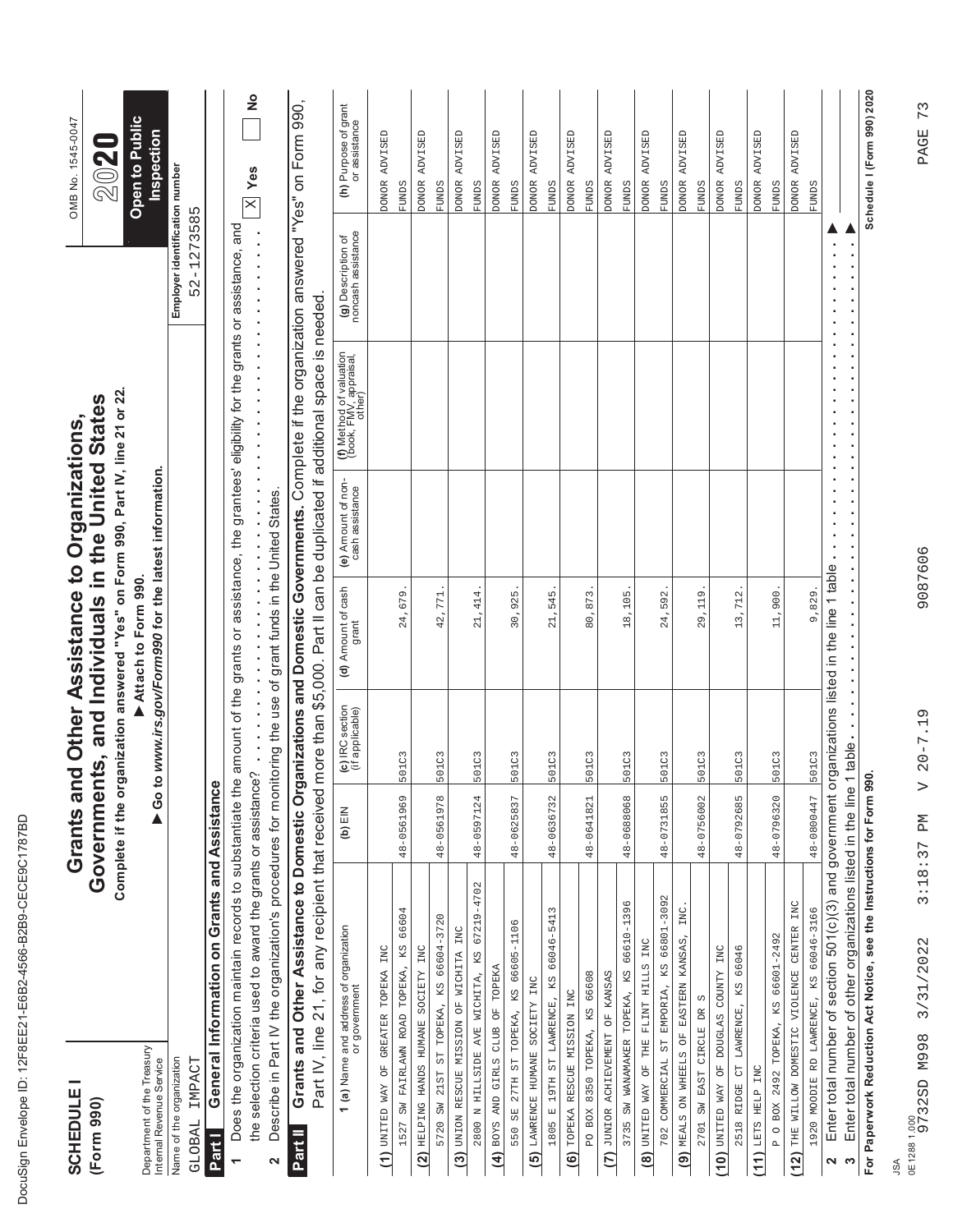| ı<br>۱                                                                                                                         |
|--------------------------------------------------------------------------------------------------------------------------------|
| ĺ<br>١<br>ı                                                                                                                    |
| ¢                                                                                                                              |
| Ç<br>ı                                                                                                                         |
| ١<br>l                                                                                                                         |
| Ó                                                                                                                              |
| ĺ<br>O                                                                                                                         |
| í<br>¢                                                                                                                         |
| ı<br>ı<br>١                                                                                                                    |
| Í<br><b>STATE OF STATE OF STATE OF STATE OF STATE OF STATE OF STATE OF STATE OF STATE OF STATE OF STATE OF STATE OF S</b><br>I |
| d<br>I<br>l                                                                                                                    |
| Ì<br>١                                                                                                                         |
| ı<br>I                                                                                                                         |
| ı                                                                                                                              |
| Ì<br>ı                                                                                                                         |
| l<br>ı<br>I<br>l                                                                                                               |
| Ì                                                                                                                              |
| ı<br>١                                                                                                                         |
| Í                                                                                                                              |
|                                                                                                                                |
| ı<br>١                                                                                                                         |
|                                                                                                                                |
| 1                                                                                                                              |
| ١                                                                                                                              |
| Ï<br>֠                                                                                                                         |
|                                                                                                                                |
| ı                                                                                                                              |

| <b>SCHEDULE</b><br>(Form 990)                            | Complete if the or                                                                                                                                                                                                                                 |            |                                    | ganization answered "Yes" on Form 990, Part IV, line 21 or 22.<br>Governments, and Individuals in the United States<br>Grants and Other Assistance to Organizations, |                                       |                                                                            |                                                                                              | OMB No. 1545-0047<br>20                 |
|----------------------------------------------------------|----------------------------------------------------------------------------------------------------------------------------------------------------------------------------------------------------------------------------------------------------|------------|------------------------------------|----------------------------------------------------------------------------------------------------------------------------------------------------------------------|---------------------------------------|----------------------------------------------------------------------------|----------------------------------------------------------------------------------------------|-----------------------------------------|
| Department of the Treasury<br>Internal Revenue Service   |                                                                                                                                                                                                                                                    |            |                                    | Go to www.irs.gov/Form990 for the latest information.<br>Attach to Form 990.                                                                                         |                                       |                                                                            |                                                                                              | Open to Public<br>Inspection            |
| Name of the organization<br>IMPACT<br>GLOBAL             |                                                                                                                                                                                                                                                    |            |                                    |                                                                                                                                                                      |                                       |                                                                            | Employer identification number<br>52-1273585                                                 |                                         |
| Part I                                                   | General Information on Grants and Assistance                                                                                                                                                                                                       |            |                                    |                                                                                                                                                                      |                                       |                                                                            |                                                                                              |                                         |
| $\overline{\phantom{0}}$                                 | Does the organization maintain records to substantiate the amount of the grants or assistance, the grantees' eligibility for the grants or assistance, and                                                                                         |            |                                    |                                                                                                                                                                      |                                       |                                                                            |                                                                                              |                                         |
| 2                                                        | ure serecucur criteria used to awaru tire grants or assistante?<br>Describe in Part IV the organization's procedures for monitoring the use of grant funds in the United States.<br>the selection criteria used to award the grants or assistance? |            |                                    |                                                                                                                                                                      |                                       | $\blacksquare$<br>$\blacksquare$<br>×<br>$\ddot{\cdot}$<br>$\ddot{\cdot}$  | $\ddot{\cdot}$<br>$\blacksquare$<br>i,<br>$\blacksquare$<br>$\blacksquare$<br>$\blacksquare$ | $\frac{1}{2}$<br>$\mathbb{X}$ Yes       |
| Part II                                                  | Grants and Other Assistance to Domestic Organizations and Domestic Governments. Complete if the organization answered "Yes" on Form 990,                                                                                                           |            |                                    |                                                                                                                                                                      |                                       |                                                                            |                                                                                              |                                         |
|                                                          | Part IV, line 21, for any recipient that received                                                                                                                                                                                                  |            |                                    |                                                                                                                                                                      |                                       | more than \$5,000. Part II can be duplicated if additional space is needed |                                                                                              |                                         |
|                                                          | <b>1 (a)</b> Name and address of organization<br>or government                                                                                                                                                                                     | (b) $EIN$  | (c) IRC section<br>(if applicable) | (d) Amount of cash<br>grant                                                                                                                                          | (e) Amount of non-<br>cash assistance | <b>(f)</b> Method of valuation<br>(book, FMV, appraisal,<br>other)         | (g) Description of<br>noncash assistance                                                     | (h) Purpose of grant                    |
| (1) ADVENT HEALTH FOUNDATION SHAWNEE                     |                                                                                                                                                                                                                                                    |            |                                    |                                                                                                                                                                      |                                       |                                                                            |                                                                                              | ADVISED<br><b>DONOR</b>                 |
|                                                          | 66204<br>7315 FRONTAGE ROAD SHAWNEE MSN, KS                                                                                                                                                                                                        | 48-0853356 | 501C3                              | 7,980                                                                                                                                                                |                                       |                                                                            |                                                                                              | <b>FUNDS</b>                            |
| (2) MIDLAND CARE CONNECTION INC                          |                                                                                                                                                                                                                                                    |            |                                    |                                                                                                                                                                      |                                       |                                                                            |                                                                                              | DONOR ADVISED                           |
|                                                          | 200 SW FRAZIER CIR TOPEKA, KS 66606-2800                                                                                                                                                                                                           | 48-0868859 | 501C3                              | 18,521                                                                                                                                                               |                                       |                                                                            |                                                                                              | <b>FUNDS</b>                            |
|                                                          | (3) THE KANSAS AFRICAN AMERICAN MUSEUM INC                                                                                                                                                                                                         | 48-0883888 | 501C3                              |                                                                                                                                                                      |                                       |                                                                            |                                                                                              | ADVISED<br><b>PONOR</b><br><b>FUNDS</b> |
|                                                          | 601 N WATER ST WICHITA, KS 67203-3833                                                                                                                                                                                                              |            |                                    | 16,699                                                                                                                                                               |                                       |                                                                            |                                                                                              |                                         |
| 618 MECHANIC ST.<br>$(4)$ s o s rnc                      | KS 66801-1191<br>EMPORIA,                                                                                                                                                                                                                          | 48-0890970 | 501C3                              | 39,880                                                                                                                                                               |                                       |                                                                            |                                                                                              | ADVISED<br><b>DONOR</b><br><b>FUNDS</b> |
|                                                          |                                                                                                                                                                                                                                                    |            |                                    |                                                                                                                                                                      |                                       |                                                                            |                                                                                              |                                         |
| SAFEHOME INC<br>$\Omega$<br>$\overline{5}$               | BOX 4563 OVERLAND PARK, KS 66204-0563                                                                                                                                                                                                              | 48-0912446 | 501C3                              | 13,969                                                                                                                                                               |                                       |                                                                            |                                                                                              | DONOR ADVISED<br><b>FUNDS</b>           |
|                                                          | (6) RONALD MCDONALD HOUSE CHARITIES OF WICHITA                                                                                                                                                                                                     |            |                                    |                                                                                                                                                                      |                                       |                                                                            |                                                                                              | ADVISED<br><b>DONOR</b>                 |
| 511 N. HILLSIDE                                          | STREET WICHITA, KS 67214                                                                                                                                                                                                                           | 48-0917798 | 501C3                              | 30,432                                                                                                                                                               |                                       |                                                                            |                                                                                              | <b>EUNDS</b>                            |
| FLINTHILLS BREADBASKET INC<br>$\tilde{c}$                |                                                                                                                                                                                                                                                    |            |                                    |                                                                                                                                                                      |                                       |                                                                            |                                                                                              | ADVISED<br><b>DONOR</b>                 |
|                                                          | 905 YUMA ST MANHATTAN, KS 66502-5559                                                                                                                                                                                                               | 48-0918101 | 501C3                              | 20,776.                                                                                                                                                              |                                       |                                                                            |                                                                                              | <b>FUNDS</b>                            |
|                                                          | INC<br>WOITAGUNOT YTEIDOS HUMANE SOCIETY FOUNDATION                                                                                                                                                                                                |            |                                    |                                                                                                                                                                      |                                       |                                                                            |                                                                                              | ADVISED<br><b>DONOR</b>                 |
|                                                          | 5720 SW 21ST ST TOPEKA, KS 66604-3720                                                                                                                                                                                                              | 48-0952757 | 501C3                              | 7,410                                                                                                                                                                |                                       |                                                                            |                                                                                              | <b>FUNDS</b>                            |
| KANSAS FOOD BANK WAREHOUSE INC<br>$\widehat{\mathbf{e}}$ |                                                                                                                                                                                                                                                    |            |                                    |                                                                                                                                                                      |                                       |                                                                            |                                                                                              | ADVISED<br><b>DONOR</b>                 |
|                                                          | 1919 EAST DOUGLAS AVENUE WICHITA, KS 67211                                                                                                                                                                                                         | 48-0958567 | 501C3                              | 35,158                                                                                                                                                               |                                       |                                                                            |                                                                                              | <b>FUNDS</b>                            |
| (10)                                                     | COFFEY COUNTY RESOURCE COUNCIL INC                                                                                                                                                                                                                 |            |                                    |                                                                                                                                                                      |                                       |                                                                            |                                                                                              | ADVISED<br><b>DONOR</b>                 |
| $\ddot{\circ}$<br>110                                    | 66839-1789<br>6TH STREET BURLINGTON, KS                                                                                                                                                                                                            | 48-0959213 | 501C3                              | 14,080                                                                                                                                                               |                                       |                                                                            |                                                                                              | <b>FUNDS</b>                            |
| (11) MANHATTAN EMERGENCY SHELTER INC                     |                                                                                                                                                                                                                                                    |            |                                    |                                                                                                                                                                      |                                       |                                                                            |                                                                                              | ADVISED<br><b>DONOR</b>                 |
|                                                          | 416 S 4TH ST MANHATTAN, KS 66502-6212                                                                                                                                                                                                              | 48-0966810 | 501C3                              | 6,510                                                                                                                                                                |                                       |                                                                            |                                                                                              | <b>EUNDS</b>                            |
| CARING HANDS HUMANE SOCIETY<br>(12)                      |                                                                                                                                                                                                                                                    |            |                                    |                                                                                                                                                                      |                                       |                                                                            |                                                                                              | DONOR ADVISED                           |
|                                                          | 1400 SE 3RD ST NEWTON, KS 67114-4100                                                                                                                                                                                                               | 48-0983686 | 501C3                              | 8,291.                                                                                                                                                               |                                       |                                                                            |                                                                                              | <b>FUNDS</b>                            |
| $\boldsymbol{\mathrm{o}}$<br>$\boldsymbol{\sim}$         | Enter total number of section 501(c)(3) and government organizations listed in the line 1 table<br>Enter total number of other organizations listed in the line                                                                                    |            | 1 table                            |                                                                                                                                                                      | $\blacksquare$                        |                                                                            | $\blacksquare$                                                                               |                                         |
|                                                          | For Paperwork Reduction Act Notice, see the Instructions for Form 990.                                                                                                                                                                             |            |                                    |                                                                                                                                                                      |                                       |                                                                            |                                                                                              | Schedule I (Form 990) 2020              |
| ₹                                                        |                                                                                                                                                                                                                                                    |            |                                    |                                                                                                                                                                      |                                       |                                                                            |                                                                                              |                                         |
| 0E12881.000<br>9732SD M998                               | 3:18:37 PM<br>3/31/2022                                                                                                                                                                                                                            |            | $20 - 7.19$                        | 9087606                                                                                                                                                              |                                       |                                                                            |                                                                                              | 74<br>PAGE                              |
|                                                          |                                                                                                                                                                                                                                                    |            |                                    |                                                                                                                                                                      |                                       |                                                                            |                                                                                              |                                         |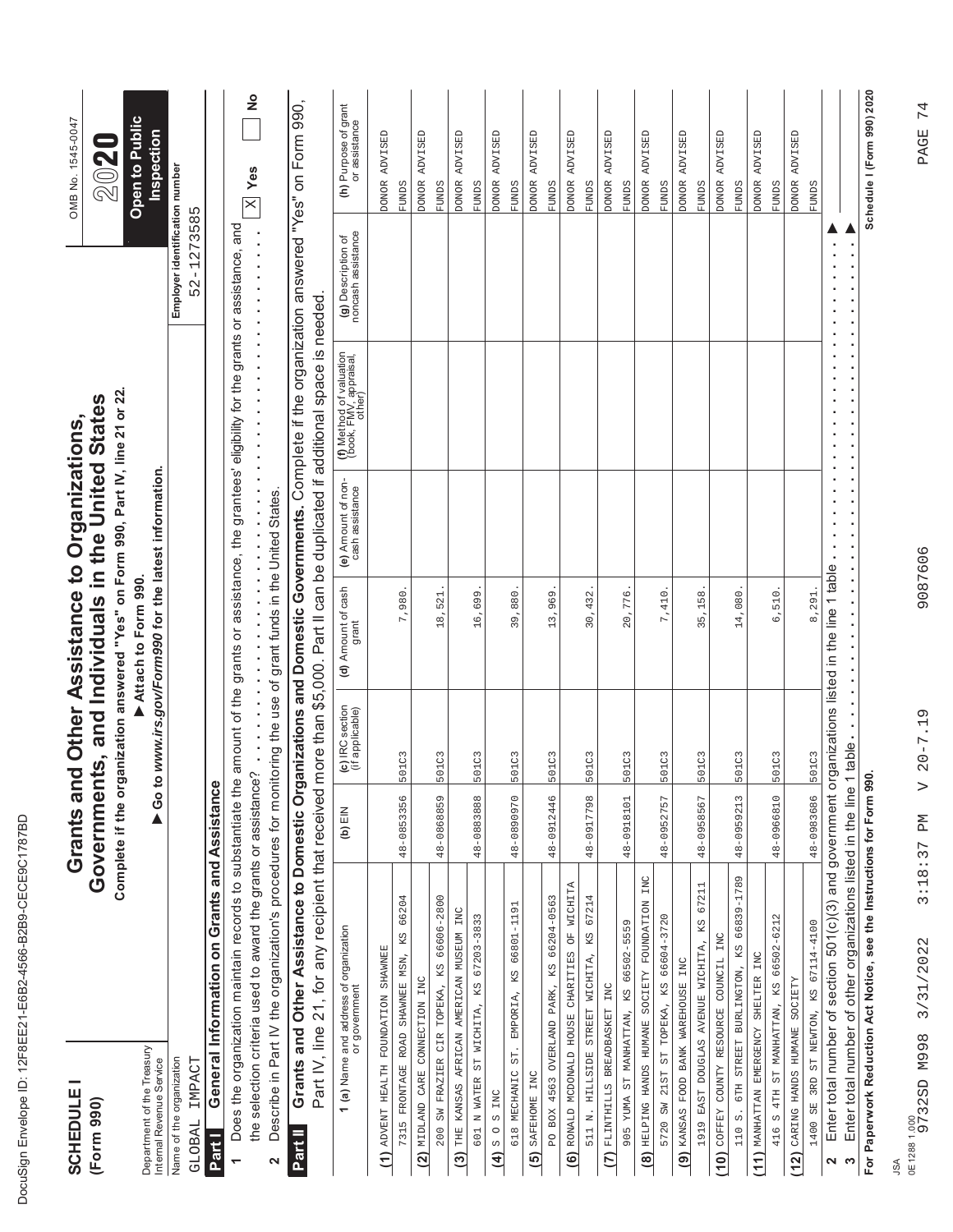| ı<br>۱           |
|------------------|
| ĺ<br>١<br>ı      |
| ¢                |
| Ç<br>ı           |
| ١<br>l           |
| Ó                |
| ĺ<br>O           |
| I<br>¢           |
| ı<br>ı<br>١      |
| Í<br>I           |
| d<br>I<br>l      |
| Ì<br>١           |
| ı<br>I           |
| ı                |
| Ì<br>ı           |
| l<br>ı<br>I<br>l |
| Ì                |
| ı<br>١           |
| Í                |
|                  |
| ı<br>١           |
|                  |
| 1                |
| ١                |
| Ï<br>֠           |
|                  |
| ı                |

| <b>SCHEDULE</b><br>(Form 990)                                       |                                                                                                                                                                                               | Grants ar  |                                    | Complete if the organization answered "Yes" on Form 990, Part IV, line 21 or 22.<br>Governments, and Individuals in the United States<br>nd Other Assistance to Organizations, |                                       |                                                                             |                                          | Open to Public<br>OMB No. 1545-0047<br>2020 |
|---------------------------------------------------------------------|-----------------------------------------------------------------------------------------------------------------------------------------------------------------------------------------------|------------|------------------------------------|--------------------------------------------------------------------------------------------------------------------------------------------------------------------------------|---------------------------------------|-----------------------------------------------------------------------------|------------------------------------------|---------------------------------------------|
| Department of the Treasury<br>Internal Revenue Service              |                                                                                                                                                                                               | 60         |                                    | to www.irs.gov/Form990 for the latest information.<br>Attach to Form 990.                                                                                                      |                                       |                                                                             |                                          | Inspection                                  |
| Name of the organization                                            |                                                                                                                                                                                               |            |                                    |                                                                                                                                                                                |                                       |                                                                             | Employer identification number           |                                             |
| GLOBAL IMPACT<br>Part I                                             | General Information on Grants and Assistance                                                                                                                                                  |            |                                    |                                                                                                                                                                                |                                       |                                                                             | 52-1273585                               |                                             |
| $\overline{\phantom{0}}$                                            | Does the organization maintain records to substantiate the amount of the grants or assistance, the grantees' eligibility for the grants or assistance, and                                    |            |                                    |                                                                                                                                                                                |                                       |                                                                             |                                          |                                             |
|                                                                     | the selection criteria used to award the grants or assistanc                                                                                                                                  |            | $e$ ? $\cdots$ $\cdots$ $\cdots$   |                                                                                                                                                                                | $\frac{1}{2}$                         |                                                                             |                                          | $\frac{1}{2}$<br>$\mathbb{X}$ Yes           |
| $\mathbf{\Omega}$                                                   |                                                                                                                                                                                               |            |                                    |                                                                                                                                                                                |                                       |                                                                             |                                          |                                             |
| Part II                                                             | Grants and Other Assistance to Domestic Organizations and Domestic Governments. Complete if the organization answered "Yes" on Form 990,<br>Part IV, line 21, for any recipient that received |            |                                    |                                                                                                                                                                                |                                       | more than \$5,000. Part II can be duplicated if additional space is needed. |                                          |                                             |
|                                                                     | <b>1 (a)</b> Name and address of organization<br>or government                                                                                                                                | (b) $EIN$  | (c) IRC section<br>(if applicable) | (d) Amount of cash<br>grant                                                                                                                                                    | (e) Amount of non-<br>cash assistance | <b>(f)</b> Method of valuation<br>(book, FMV, appraisal,<br>other)          | (g) Description of<br>noncash assistance | (h) Purpose of grant<br>or assistance       |
| OF SHAWNER COUNTY INC<br>$(1)$ CASA                                 |                                                                                                                                                                                               |            |                                    |                                                                                                                                                                                |                                       |                                                                             |                                          | DONOR ADVISED                               |
| 501 SE JEFFERSON TOPEKA,                                            | KS 66607-1172                                                                                                                                                                                 | 48-0998278 | 501C3                              | 14,959                                                                                                                                                                         |                                       |                                                                             |                                          | <b>FUNDS</b>                                |
|                                                                     | (2) FAMILY LIFE CENTER OF BUTLER COUNTY INC                                                                                                                                                   |            |                                    |                                                                                                                                                                                |                                       |                                                                             |                                          | ADVISED<br><b>DONOR</b>                     |
|                                                                     | PO BOX 735 EL DORADO, KS 67042-0735                                                                                                                                                           | 48-1030095 | 501C3                              | 10,366                                                                                                                                                                         |                                       |                                                                             |                                          | <b>EUNDS</b>                                |
| (3) ASHBY HOUSE LTD                                                 |                                                                                                                                                                                               |            |                                    |                                                                                                                                                                                |                                       |                                                                             |                                          | ADVISED<br><b>DONOR</b>                     |
| 142 S 7TH ST SALINA, KS 67401                                       |                                                                                                                                                                                               | 48-1087496 | 501C3                              | 5,714                                                                                                                                                                          |                                       |                                                                             |                                          | <b>EUNDS</b>                                |
| 1215 ASH ST ATCHISON, KS 66002<br>(4) BOYS & GIRLS CLUB OF ATCHISOM | INC                                                                                                                                                                                           | 48-1099925 | 501C3                              | 6,227                                                                                                                                                                          |                                       |                                                                             |                                          | ADVISED<br><b>boxor</b><br><b>FUNDS</b>     |
| $(5)$ H O P E CENTER INC                                            |                                                                                                                                                                                               |            |                                    |                                                                                                                                                                                |                                       |                                                                             |                                          | DONOR ADVISED                               |
| PO BOX 753 ABILENE,                                                 | 67410-2639<br>KS                                                                                                                                                                              | 48-1119487 | 501C3                              | 8,130                                                                                                                                                                          |                                       |                                                                             |                                          | <b>EUNDS</b>                                |
| $\widehat{\mathbf{e}}$                                              | INC<br>CATHOLIC CHARITIES OF NORTHEAST KANSAS                                                                                                                                                 |            |                                    |                                                                                                                                                                                |                                       |                                                                             |                                          | <b>ADVISED</b><br><b>DONOR</b>              |
| 9720 WEST 87TH STREET                                               |                                                                                                                                                                                               | 48-1126083 | 501C3                              | 6,900                                                                                                                                                                          |                                       |                                                                             |                                          | <b>FUNDS</b>                                |
| (7) LIFEHOUSE CHILD ADVOCACY                                        | CENTER INC                                                                                                                                                                                    |            |                                    |                                                                                                                                                                                |                                       |                                                                             |                                          | ADVISED<br><b>DONOR</b>                     |
|                                                                     | 303 S KANSAS AVE TOPEKA, KS 66603-3625                                                                                                                                                        | 48-1181305 | 501C3                              | 18,163                                                                                                                                                                         |                                       |                                                                             |                                          | <b>FUNDS</b>                                |
|                                                                     | (8) ALLEN COUNTY ANIMAL RESCUE FOUNDATION                                                                                                                                                     |            |                                    |                                                                                                                                                                                |                                       |                                                                             |                                          | ADVISED<br><b>DONOR</b>                     |
|                                                                     | 305 E HIGHWAY 54 LA HARPE, KS 66751-1206                                                                                                                                                      | 48-1234465 | 501C3                              | 5,690                                                                                                                                                                          |                                       |                                                                             |                                          | <b>FUNDS</b>                                |
| (9) KIDS IN NEED INC                                                |                                                                                                                                                                                               |            |                                    | 40,880                                                                                                                                                                         |                                       |                                                                             |                                          | ADVISED<br><b>DONOR</b><br>FUNDS            |
| TARC INC<br>(10)                                                    | 3457 SW JARDINE TER TOPEKA, KS 66611-1834                                                                                                                                                     | 48-1248443 | 501C3                              |                                                                                                                                                                                |                                       |                                                                             |                                          | ADVISED<br><b>PONOR</b>                     |
| 2701 SW RANDOLPH AVENUE TOPEKA,                                     | 66611<br>KS                                                                                                                                                                                   | 48-1248446 | 501C3                              | 35,344                                                                                                                                                                         |                                       |                                                                             |                                          | <b>EUNDS</b>                                |
| ATCHISON AREA UNITED WAY<br>(11)                                    |                                                                                                                                                                                               |            |                                    |                                                                                                                                                                                |                                       |                                                                             |                                          | <b>ADVISED</b><br><b>DONOR</b>              |
| PO BOX 403 ATCHISON, KS 66002                                       |                                                                                                                                                                                               | 48-6086732 | 501C3                              | 11,251                                                                                                                                                                         |                                       |                                                                             |                                          | <b>EUNDS</b>                                |
| (12) HOUSING CONSERVATION COORDINATORS INC                          |                                                                                                                                                                                               |            |                                    |                                                                                                                                                                                |                                       |                                                                             |                                          | <b>ADVISED</b><br><b>DONOR</b>              |
|                                                                     | 777 10TH AVE NEW YORK, NY 10019-5027                                                                                                                                                          | 48-6107689 | 501C3                              | 6,918.                                                                                                                                                                         |                                       |                                                                             |                                          | <b>FUNDS</b>                                |
| $\infty$<br>$\boldsymbol{\mathsf{N}}$                               | Enter total number of section 501(c)(3) and government organizations listed in the line 1 table<br>Enter total number of other organizations listed in the line                               |            | 1 table                            |                                                                                                                                                                                |                                       |                                                                             |                                          |                                             |
|                                                                     | For Paperwork Reduction Act Notice, see the Instructions for Form 990.                                                                                                                        |            |                                    |                                                                                                                                                                                |                                       |                                                                             |                                          | Schedule I (Form 990) 2020                  |
| JSA                                                                 |                                                                                                                                                                                               |            |                                    |                                                                                                                                                                                |                                       |                                                                             |                                          |                                             |
| 0E1288 1.000<br>9732SD M998                                         | 3/31/2022                                                                                                                                                                                     | 3:18:37 PM | $20 - 7.19$                        | 9087606                                                                                                                                                                        |                                       |                                                                             |                                          | 75<br>PAGE                                  |
|                                                                     |                                                                                                                                                                                               |            |                                    |                                                                                                                                                                                |                                       |                                                                             |                                          |                                             |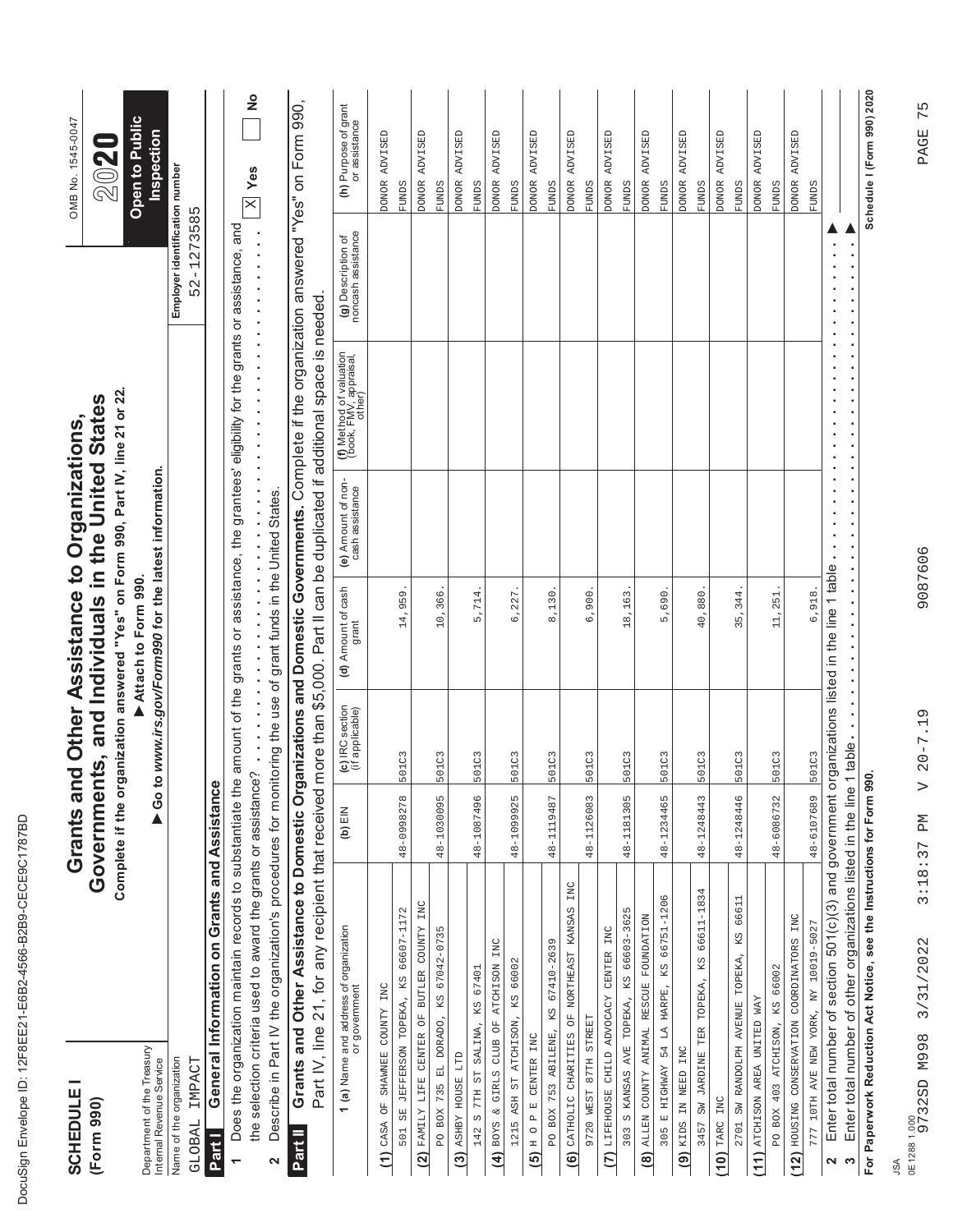| Ĺ<br>J                                                                                                              |
|---------------------------------------------------------------------------------------------------------------------|
| ĺ<br>١<br>ı                                                                                                         |
| d<br>ı                                                                                                              |
| O<br>۱                                                                                                              |
| ١                                                                                                                   |
| l<br>¢<br>l                                                                                                         |
| I<br>¢                                                                                                              |
| I<br>١                                                                                                              |
| Í<br>ı<br>١                                                                                                         |
| ı                                                                                                                   |
| Ì<br>d                                                                                                              |
| I<br>l                                                                                                              |
| Ì<br>I                                                                                                              |
| ı<br>¢                                                                                                              |
| ı                                                                                                                   |
| l<br>I<br>l<br>J<br>l                                                                                               |
| I                                                                                                                   |
| Ì                                                                                                                   |
| ı<br>Ó                                                                                                              |
| ı<br>Ì                                                                                                              |
|                                                                                                                     |
| ı<br>١                                                                                                              |
|                                                                                                                     |
| ĺ<br>and the state of the state of the state of the state of the state of the state of the state of the state of th |
|                                                                                                                     |
| ١<br>Ó<br>֠                                                                                                         |
|                                                                                                                     |
| ı                                                                                                                   |

| <b>SCHEDULE</b><br>(Form 990)                                           |                                                                                                                                                                                                                                                                                                 |                       |                                    | Complete if the organization answered "Yes" on Form 990, Part IV, line 21 or 22.<br>Governments, and Individuals in the United States<br>Grants and Other Assistance to Organizations, |                                       |                                                                             |                                              | OMB No. 1545-0047<br>20                 |
|-------------------------------------------------------------------------|-------------------------------------------------------------------------------------------------------------------------------------------------------------------------------------------------------------------------------------------------------------------------------------------------|-----------------------|------------------------------------|----------------------------------------------------------------------------------------------------------------------------------------------------------------------------------------|---------------------------------------|-----------------------------------------------------------------------------|----------------------------------------------|-----------------------------------------|
| Department of the Treasury<br>Internal Revenue Service                  |                                                                                                                                                                                                                                                                                                 | $\triangleright$ Go t |                                    | to www.irs.gov/Form990 for the latest information.<br>Attach to Form 990.                                                                                                              |                                       |                                                                             |                                              | <b>Open to Public</b><br>Inspection     |
| Name of the organization<br>IMPACT<br>GLOBAL                            |                                                                                                                                                                                                                                                                                                 |                       |                                    |                                                                                                                                                                                        |                                       |                                                                             | Employer identification number<br>52-1273585 |                                         |
| Part I                                                                  | General Information on Grants and Assistance                                                                                                                                                                                                                                                    |                       |                                    |                                                                                                                                                                                        |                                       |                                                                             |                                              |                                         |
| $\overline{\phantom{0}}$                                                | Does the organization maintain records to substantiate the amount of the grants or assistance, the grantees' eligibility for the grants or assistance, and                                                                                                                                      |                       |                                    |                                                                                                                                                                                        |                                       |                                                                             |                                              |                                         |
| 2                                                                       | ure experiment and the organization's procedures for monitoring the use of grant funds in the United States.<br>Describe in Part IV the organization's procedures for monitoring the use of grant funds in the United States.<br>the selection criteria used to award the grants or assistance? |                       |                                    |                                                                                                                                                                                        |                                       |                                                                             |                                              | $\frac{1}{2}$<br>$\mathbb{X}$ Yes       |
| Part II                                                                 | Grants and Other Assistance to Domestic Organizations and Domestic Governments. Complete if the organization answered "Yes" on Form 990,                                                                                                                                                        |                       |                                    |                                                                                                                                                                                        |                                       |                                                                             |                                              |                                         |
|                                                                         | Part IV, line 21, for any recipient that received                                                                                                                                                                                                                                               |                       |                                    |                                                                                                                                                                                        |                                       | more than \$5,000. Part II can be duplicated if additional space is needed. |                                              |                                         |
|                                                                         | <b>1 (a)</b> Name and address of organization                                                                                                                                                                                                                                                   | NIE (q)               | (c) IRC section<br>(if applicable) | (d) Amount of cash<br>grant                                                                                                                                                            | (e) Amount of non-<br>cash assistance | (f) Method of valuation<br>(book, FMV, appraisal,<br>other)                 | (g) Description of<br>noncash assistance     | (h) Purpose of grant<br>or assistance   |
| (1) ROSE BROOKS CENTER INC                                              |                                                                                                                                                                                                                                                                                                 |                       |                                    |                                                                                                                                                                                        |                                       |                                                                             |                                              | <b>ADVISED</b><br><b>DONOR</b>          |
| P.O. BOX 320599 KANSAS CITY,                                            | 64132-0599<br>$\overline{M}$                                                                                                                                                                                                                                                                    | 51-0141489            | 501C3                              | 13,693                                                                                                                                                                                 |                                       |                                                                             |                                              | <b>FUNDS</b>                            |
| (2) RICHMOND ANIMAL LEAGUE INC                                          |                                                                                                                                                                                                                                                                                                 |                       |                                    |                                                                                                                                                                                        |                                       |                                                                             |                                              | <b>ADVISED</b><br><b>DONOR</b>          |
| 11401 INTERNATIONAL DRIVE                                               |                                                                                                                                                                                                                                                                                                 | 51-0231573            | 501C3                              | 56,107                                                                                                                                                                                 |                                       |                                                                             |                                              | <b>FUNDS</b>                            |
| (3) THE NATIONAL ALLIANCE TO END HOMELESSNESS                           | $\mathrel{\mathop{\mapsto}\,}$                                                                                                                                                                                                                                                                  |                       |                                    |                                                                                                                                                                                        |                                       |                                                                             |                                              | DONOR ADVISED                           |
| 1518 K STREET N.W. WASHINGTON, DC 20005                                 |                                                                                                                                                                                                                                                                                                 | 51-0670175            | 501C3                              | 15,494                                                                                                                                                                                 |                                       |                                                                             |                                              | <b>FUNDS</b>                            |
| (4) SHARE OUR STRENGTH, INC.                                            |                                                                                                                                                                                                                                                                                                 |                       |                                    |                                                                                                                                                                                        |                                       |                                                                             |                                              | ADVISED<br><b>DONOR</b>                 |
| 1030 15TH ST NW STE 1100W                                               |                                                                                                                                                                                                                                                                                                 | 52-1299641            | 501C3                              | 6,173                                                                                                                                                                                  |                                       |                                                                             |                                              | <b>FUNDS</b>                            |
| (5)                                                                     | HILLEL THE FOUNDATION FOR JEWISH CAMPUS LIF                                                                                                                                                                                                                                                     |                       |                                    |                                                                                                                                                                                        |                                       |                                                                             |                                              | ADVISED<br><b>DONOR</b>                 |
| 200 HOFSTRA UNIV STE                                                    |                                                                                                                                                                                                                                                                                                 | 52-1367538            | 501C3                              | 6,679                                                                                                                                                                                  |                                       |                                                                             |                                              | <b>FUNDS</b>                            |
| COMMUNITY<br>$\widehat{\mathbf{e}}$                                     | COUN<br>CECIL<br>F)<br>SERVICES FOUNDATION                                                                                                                                                                                                                                                      |                       |                                    |                                                                                                                                                                                        |                                       |                                                                             |                                              | ADVISED<br><b>DONOR</b>                 |
|                                                                         | 200 CHESAPEAKE BLVD ELKTON, MD 21921-6653                                                                                                                                                                                                                                                       | 52-1758794            | 501C3                              | 16,403                                                                                                                                                                                 |                                       |                                                                             |                                              | <b>FUNDS</b>                            |
| (7) MCLEAN BIBLE CHURCH                                                 |                                                                                                                                                                                                                                                                                                 |                       |                                    |                                                                                                                                                                                        |                                       |                                                                             |                                              | ADVISED<br><b>DONOR</b>                 |
| 8925 LEESBURG PIKE VIENNA,                                              | $22182 - 1742$<br>VĄ                                                                                                                                                                                                                                                                            | 52-1795422            | 501C3                              | 11,235                                                                                                                                                                                 |                                       |                                                                             |                                              | <b>FUNDS</b>                            |
| CHARLOTTESVILLE CATHOLIC SCHOOL<br>$\widehat{\mathbf{e}}$               |                                                                                                                                                                                                                                                                                                 |                       |                                    |                                                                                                                                                                                        |                                       |                                                                             |                                              | ADVISED<br><b>DONOR</b>                 |
| 1205 PEN PARK RD                                                        |                                                                                                                                                                                                                                                                                                 | 54-0763526            | 501C3                              | 5,763.                                                                                                                                                                                 |                                       |                                                                             |                                              | <b>FUNDS</b>                            |
| (9) FAMILIES OF AUTISTIC CHILDREN OF TIDEWATER<br>120 S. LYNNHAVEN ROAD |                                                                                                                                                                                                                                                                                                 | 54-1809350            | 501C3                              | 9,031                                                                                                                                                                                  |                                       |                                                                             |                                              | ADVISED<br><b>DONOR</b><br><b>FUNDS</b> |
| (10)                                                                    | FOUNDATION FOR HISTORIC CHRIST CHURCH INCOR                                                                                                                                                                                                                                                     |                       |                                    |                                                                                                                                                                                        |                                       |                                                                             |                                              | ADVISED<br><b>DONOR</b>                 |
| PO BOX 24 IRVINGTON, VA 22480-0024                                      |                                                                                                                                                                                                                                                                                                 | 54-1824385            | 501C3                              | 10,354                                                                                                                                                                                 |                                       |                                                                             |                                              | <b>FUNDS</b>                            |
| APPALACHIAN MOUNTAIN ADVOCATES<br>(11)                                  | INC                                                                                                                                                                                                                                                                                             |                       |                                    |                                                                                                                                                                                        |                                       |                                                                             |                                              | ADVISED<br><b>DONOR</b>                 |
| PO BOX 507 LEWISBURG, WV 24901-0507                                     |                                                                                                                                                                                                                                                                                                 | 54-6043163            | 501C3                              | 7,425.                                                                                                                                                                                 |                                       |                                                                             |                                              | <b>FUNDS</b>                            |
| KELBERMAN CENTER INC<br>(12)                                            |                                                                                                                                                                                                                                                                                                 |                       |                                    |                                                                                                                                                                                        |                                       |                                                                             |                                              | ADVISED<br><b>DONOR</b>                 |
| 1020 MARY ST UTICA, NY 13501-1930                                       |                                                                                                                                                                                                                                                                                                 | 55-0781483            | 501C3                              | 5,927                                                                                                                                                                                  |                                       |                                                                             |                                              | <b>FUNDS</b>                            |
| $\infty$<br>$\boldsymbol{\sim}$                                         | Enter total number of section 501(c)(3) and government organizations listed in the line 1 table                                                                                                                                                                                                 |                       |                                    |                                                                                                                                                                                        | $\blacksquare$                        |                                                                             |                                              |                                         |
|                                                                         | Enter total number of other organizations listed in the line                                                                                                                                                                                                                                    |                       | 1 table.                           |                                                                                                                                                                                        |                                       |                                                                             |                                              |                                         |
| ₹                                                                       | For Paperwork Reduction Act Notice, see the Instructions for Form 990.                                                                                                                                                                                                                          |                       |                                    |                                                                                                                                                                                        |                                       |                                                                             |                                              | Schedule I (Form 990) 2020              |
| 0E12881.000<br>9732SD M998                                              | 3/31/2022                                                                                                                                                                                                                                                                                       | 3:18:37 PM            | $20 - 7.19$                        | 9087606                                                                                                                                                                                |                                       |                                                                             |                                              | 76<br>PAGE                              |
|                                                                         |                                                                                                                                                                                                                                                                                                 |                       |                                    |                                                                                                                                                                                        |                                       |                                                                             |                                              |                                         |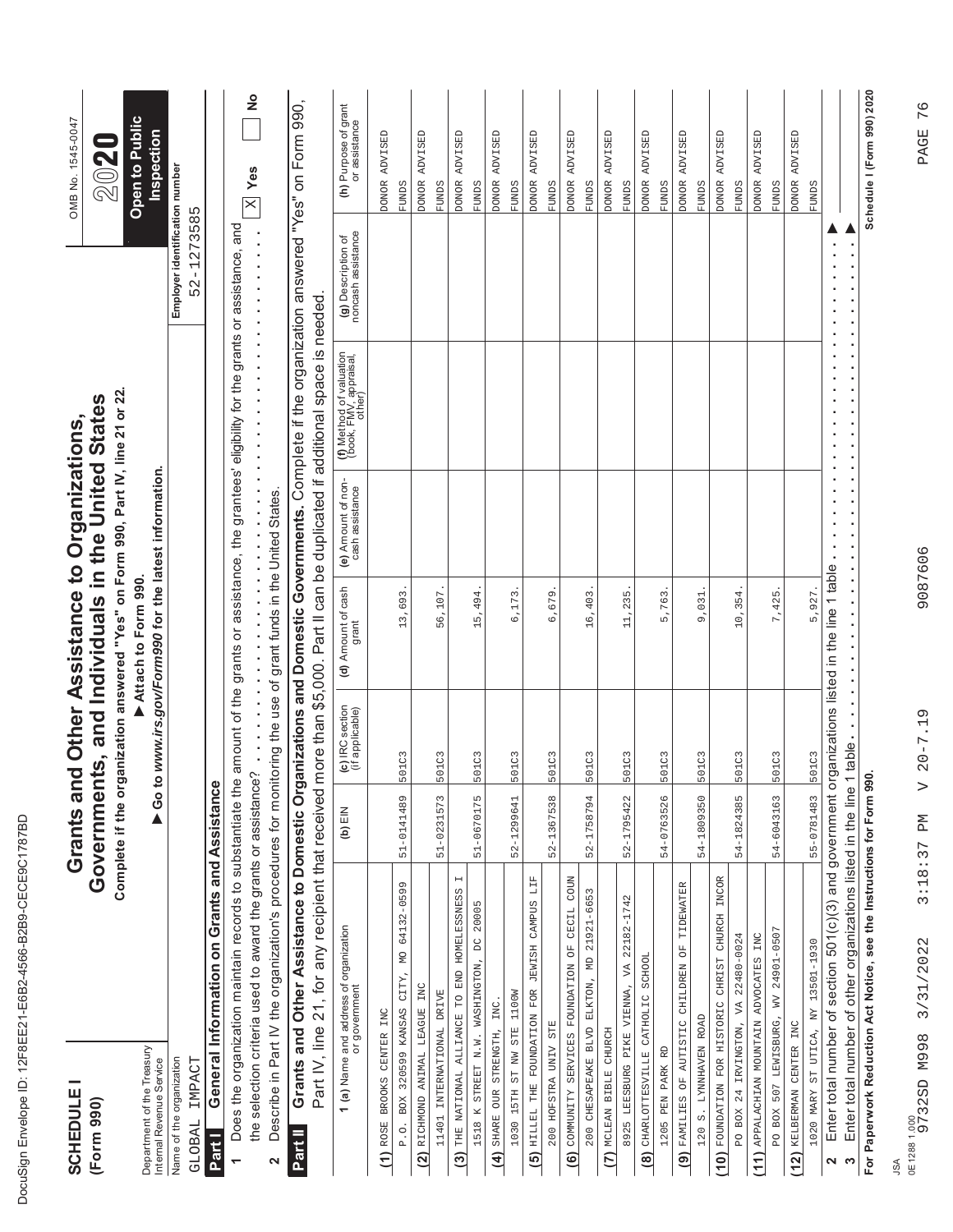| ı<br>۱                                                                                                                         |
|--------------------------------------------------------------------------------------------------------------------------------|
| ĺ<br>١<br>ı                                                                                                                    |
| ¢                                                                                                                              |
| Ç<br>ı                                                                                                                         |
| ١<br>l                                                                                                                         |
| Ó                                                                                                                              |
| ĺ<br>O                                                                                                                         |
| I<br>¢                                                                                                                         |
| ı<br>ı<br>١                                                                                                                    |
| Í<br><b>STATE OF STATE OF STATE OF STATE OF STATE OF STATE OF STATE OF STATE OF STATE OF STATE OF STATE OF STATE OF S</b><br>I |
| d<br>I<br>l                                                                                                                    |
| Ì<br>١                                                                                                                         |
| ı<br>I                                                                                                                         |
| ı                                                                                                                              |
| Ì<br>ı                                                                                                                         |
| l<br>ı<br>I<br>l                                                                                                               |
| Ì                                                                                                                              |
| ı<br>١                                                                                                                         |
| Í                                                                                                                              |
|                                                                                                                                |
| ı<br>١                                                                                                                         |
|                                                                                                                                |
| 1                                                                                                                              |
| ١                                                                                                                              |
| Ï<br>֠                                                                                                                         |
|                                                                                                                                |
| ı                                                                                                                              |

| <b>SCHEDULE</b><br>(Form 990)                          |                                                                                                                                                                                                                                                                                                | Grants an<br>Governmen |                                    | Complete if the organization answered "Yes" on Form 990, Part IV, line 21 or 22.<br>ts, and Individuals in the United States<br>d Other Assistance to Organizations, |                                       |                                                                                                                                                                             |                                                                                                                                | OMB No. 1545-0047<br>202     |
|--------------------------------------------------------|------------------------------------------------------------------------------------------------------------------------------------------------------------------------------------------------------------------------------------------------------------------------------------------------|------------------------|------------------------------------|----------------------------------------------------------------------------------------------------------------------------------------------------------------------|---------------------------------------|-----------------------------------------------------------------------------------------------------------------------------------------------------------------------------|--------------------------------------------------------------------------------------------------------------------------------|------------------------------|
| Department of the Treasury<br>Internal Revenue Service |                                                                                                                                                                                                                                                                                                |                        |                                    | Go to www.irs.gov/Form990 for the latest information.<br>Attach to Form 990.                                                                                         |                                       |                                                                                                                                                                             |                                                                                                                                | Open to Public<br>Inspection |
| Name of the organization<br>IMPACT<br>GLOBAL           |                                                                                                                                                                                                                                                                                                |                        |                                    |                                                                                                                                                                      |                                       |                                                                                                                                                                             | Employer identification number<br>52-1273585                                                                                   |                              |
| Part I                                                 | General Information on Grants and Assistance                                                                                                                                                                                                                                                   |                        |                                    |                                                                                                                                                                      |                                       |                                                                                                                                                                             |                                                                                                                                |                              |
| $\overline{\phantom{0}}$                               | Does the organization maintain records to substantiate the                                                                                                                                                                                                                                     |                        |                                    |                                                                                                                                                                      |                                       | amount of the grants or assistance, the grantees' eligibility for the grants or assistance, and                                                                             |                                                                                                                                |                              |
| 2                                                      | ure accuration in the organization's procedures for monitoring the use of grant funds in the United States.<br>Describe in Part IV the organization's procedures for monitoring the use of grant funds in the United States.<br>the selection criteria used to award the grants or assistance? |                        |                                    |                                                                                                                                                                      |                                       | $\blacksquare$<br>$\hat{\textbf{r}}$<br>ä,<br>$\blacksquare$<br>$\ddot{\cdot}$<br>$\blacksquare$<br>$\begin{array}{c} \bullet \\ \bullet \\ \bullet \\ \bullet \end{array}$ | $\frac{1}{2}$<br>$\blacksquare$<br>i,<br>$\blacksquare$<br>$\frac{1}{2}$<br>$\blacksquare$<br>$\blacksquare$<br>$\blacksquare$ | 2<br>$\mathbb{X}$ Yes        |
| Part II                                                | Grants and Other Assistance to Domestic Organizations and Domestic Governments. Complete if the organization answered "Yes" on Form 990,                                                                                                                                                       |                        |                                    |                                                                                                                                                                      |                                       |                                                                                                                                                                             |                                                                                                                                |                              |
|                                                        | Part IV, line 21, for any recipient that received more than \$5,000. Part II can be duplicated if additional space is needed                                                                                                                                                                   |                        |                                    |                                                                                                                                                                      |                                       |                                                                                                                                                                             |                                                                                                                                |                              |
|                                                        | <b>1 (a)</b> Name and address of organization<br>or government                                                                                                                                                                                                                                 | (b) $EIN$              | (c) IRC section<br>(if applicable) | (d) Amount of cash<br>grant                                                                                                                                          | (e) Amount of non-<br>cash assistance | <b>(f)</b> Method of valuation<br>(book, FMV, appraisal,<br>other)                                                                                                          | (g) Description of<br>noncash assistance                                                                                       | (h) Purpose of grant         |
| (1) FAITH COMMUNITY HOMES                              |                                                                                                                                                                                                                                                                                                |                        |                                    |                                                                                                                                                                      |                                       |                                                                                                                                                                             |                                                                                                                                | DONOR ADVISED                |
| 302 N DUNTON AVE                                       |                                                                                                                                                                                                                                                                                                | 55-0901293             | 501C3                              | 17,887                                                                                                                                                               |                                       |                                                                                                                                                                             |                                                                                                                                | <b>FUNDS</b>                 |
| JUNIOR ACHIEVEMENT OF CENTRAL<br>$\widetilde{a}$       | CAROLIN<br><b>SOUTH</b>                                                                                                                                                                                                                                                                        |                        |                                    |                                                                                                                                                                      |                                       |                                                                                                                                                                             |                                                                                                                                | DONOR ADVISED                |
| 2711 MIDDLEBURG DR STE 301                             |                                                                                                                                                                                                                                                                                                | 56-2408453             | 501C3                              | 36,794                                                                                                                                                               |                                       |                                                                                                                                                                             |                                                                                                                                | <b>FUNDS</b>                 |
| (3) HUMANE SOCIETY OF EASTERN CAROLINA                 |                                                                                                                                                                                                                                                                                                |                        |                                    |                                                                                                                                                                      |                                       |                                                                                                                                                                             |                                                                                                                                | ADVISED<br><b>PONOR</b>      |
|                                                        | 3520 TUPPER DR GREENVILLE, NC 27834-0755                                                                                                                                                                                                                                                       | 57-0511131             | 501C3                              | 28,407                                                                                                                                                               |                                       |                                                                                                                                                                             |                                                                                                                                | <b>FUNDS</b>                 |
| (4) SAMARITAN'S PURSE                                  |                                                                                                                                                                                                                                                                                                |                        |                                    |                                                                                                                                                                      |                                       |                                                                                                                                                                             |                                                                                                                                | ADVISED<br><b>DONOR</b>      |
| PO BOX 3000 BOONE, NC 28607-3000                       |                                                                                                                                                                                                                                                                                                | 58-1316002             | 501C3                              | 24,070                                                                                                                                                               |                                       |                                                                                                                                                                             |                                                                                                                                | <b>FUNDS</b>                 |
| (5) WICHITA HABITAT FOR HUMANITY                       |                                                                                                                                                                                                                                                                                                |                        |                                    |                                                                                                                                                                      |                                       |                                                                                                                                                                             |                                                                                                                                | DONOR ADVISED                |
| P. O.                                                  | BOX 114 WICHITA, KS 67201-0114                                                                                                                                                                                                                                                                 | 58-1437002             | 501C3                              | 6,082                                                                                                                                                                |                                       |                                                                                                                                                                             |                                                                                                                                | <b>FUNDS</b>                 |
| CENTER FOR BLACK WOMEN'S WELLNESS<br><u>ට</u>          |                                                                                                                                                                                                                                                                                                |                        |                                    |                                                                                                                                                                      |                                       |                                                                                                                                                                             |                                                                                                                                | ADVISED<br><b>DONOR</b>      |
| 477 WINDSOR ST SW RM                                   | 309                                                                                                                                                                                                                                                                                            | 58-1735540             | 501C3                              | 47,124                                                                                                                                                               |                                       |                                                                                                                                                                             |                                                                                                                                | <b>FUNDS</b>                 |
| (7) MEMORY MATTERS                                     |                                                                                                                                                                                                                                                                                                |                        |                                    |                                                                                                                                                                      |                                       |                                                                                                                                                                             |                                                                                                                                | DONOR ADVISED                |
| PO BOX 22330 HILTON HEAD,                              | $29925 - 2330$<br>SC                                                                                                                                                                                                                                                                           | 58-2212203             | 501C3                              | 21,102                                                                                                                                                               |                                       |                                                                                                                                                                             |                                                                                                                                | <b>FUNDS</b>                 |
| GEORGIA RIVER NETWORK INC<br>$\circledast$             |                                                                                                                                                                                                                                                                                                |                        |                                    |                                                                                                                                                                      |                                       |                                                                                                                                                                             |                                                                                                                                | ADVISED<br><b>DONOR</b>      |
| 126 S MILLEDGE AVE STE E3                              |                                                                                                                                                                                                                                                                                                | 58-2291775             | 501C3                              | 6,148                                                                                                                                                                |                                       |                                                                                                                                                                             |                                                                                                                                | <b>FUNDS</b>                 |
| KASHI CHURCH FOUNDATION INC<br>$\widehat{\mathbf{e}}$  |                                                                                                                                                                                                                                                                                                |                        |                                    |                                                                                                                                                                      |                                       |                                                                                                                                                                             |                                                                                                                                | ADVISED<br><b>DONOR</b>      |
| 11155 ROSELAND RD APT 10                               |                                                                                                                                                                                                                                                                                                | 58-2404112             | 501C3                              | 31,358                                                                                                                                                               |                                       |                                                                                                                                                                             |                                                                                                                                | <b>FUNDS</b>                 |
| FEEDING SOUTH FLORIDA<br>(10)                          | INC                                                                                                                                                                                                                                                                                            |                        |                                    |                                                                                                                                                                      |                                       |                                                                                                                                                                             |                                                                                                                                | ADVISED<br><b>DONOR</b>      |
| SW 32ND TER<br>2501                                    |                                                                                                                                                                                                                                                                                                | 59-1850384             | 501C3                              | 286,029                                                                                                                                                              |                                       |                                                                                                                                                                             |                                                                                                                                | <b>FUNDS</b>                 |
| SOUTHEASTERN GUIDE DOGS INC<br>(11)                    |                                                                                                                                                                                                                                                                                                |                        |                                    |                                                                                                                                                                      |                                       |                                                                                                                                                                             |                                                                                                                                | ADVISED<br><b>DONOR</b>      |
| 77TH STREET E PALMETTO,<br>4210                        | 34221<br>$\mathbb{H}$                                                                                                                                                                                                                                                                          | 59-2097520             | 501C3                              | 9,000                                                                                                                                                                |                                       |                                                                                                                                                                             |                                                                                                                                | <b>FUNDS</b>                 |
| WEST ORANGE HABITAT FOR HUMANITY<br>(12)               |                                                                                                                                                                                                                                                                                                |                        |                                    |                                                                                                                                                                      |                                       |                                                                                                                                                                             |                                                                                                                                | DONOR ADVISED                |
| 13369 WEST COLONIAL DRIVE                              |                                                                                                                                                                                                                                                                                                | 59-2252352             | 501C3                              | 22, 283.                                                                                                                                                             |                                       |                                                                                                                                                                             |                                                                                                                                | <b>FUNDS</b>                 |
| S<br>$\mathbf{z}$                                      | Enter total number of section $501(c)(3)$ and government organizations listed in the line 1 table<br>Enter total number of other organizations listed in the line                                                                                                                              |                        | 1 table.                           |                                                                                                                                                                      | $\blacksquare$<br>$\blacksquare$      |                                                                                                                                                                             | ×                                                                                                                              |                              |
|                                                        | For Paperwork Reduction Act Notice, see the Instructions for Form 990.                                                                                                                                                                                                                         |                        |                                    |                                                                                                                                                                      |                                       |                                                                                                                                                                             |                                                                                                                                | Schedule I (Form 990) 2020   |
| JSA                                                    |                                                                                                                                                                                                                                                                                                |                        |                                    |                                                                                                                                                                      |                                       |                                                                                                                                                                             |                                                                                                                                |                              |
| 0E12881.000<br>9732SD M998                             | 3:18:37<br>3/31/2022                                                                                                                                                                                                                                                                           | $\triangleright$<br>ЫĀ | $20 - 7.19$                        | 9087606                                                                                                                                                              |                                       |                                                                                                                                                                             |                                                                                                                                | 77<br>PAGE                   |
|                                                        |                                                                                                                                                                                                                                                                                                |                        |                                    |                                                                                                                                                                      |                                       |                                                                                                                                                                             |                                                                                                                                |                              |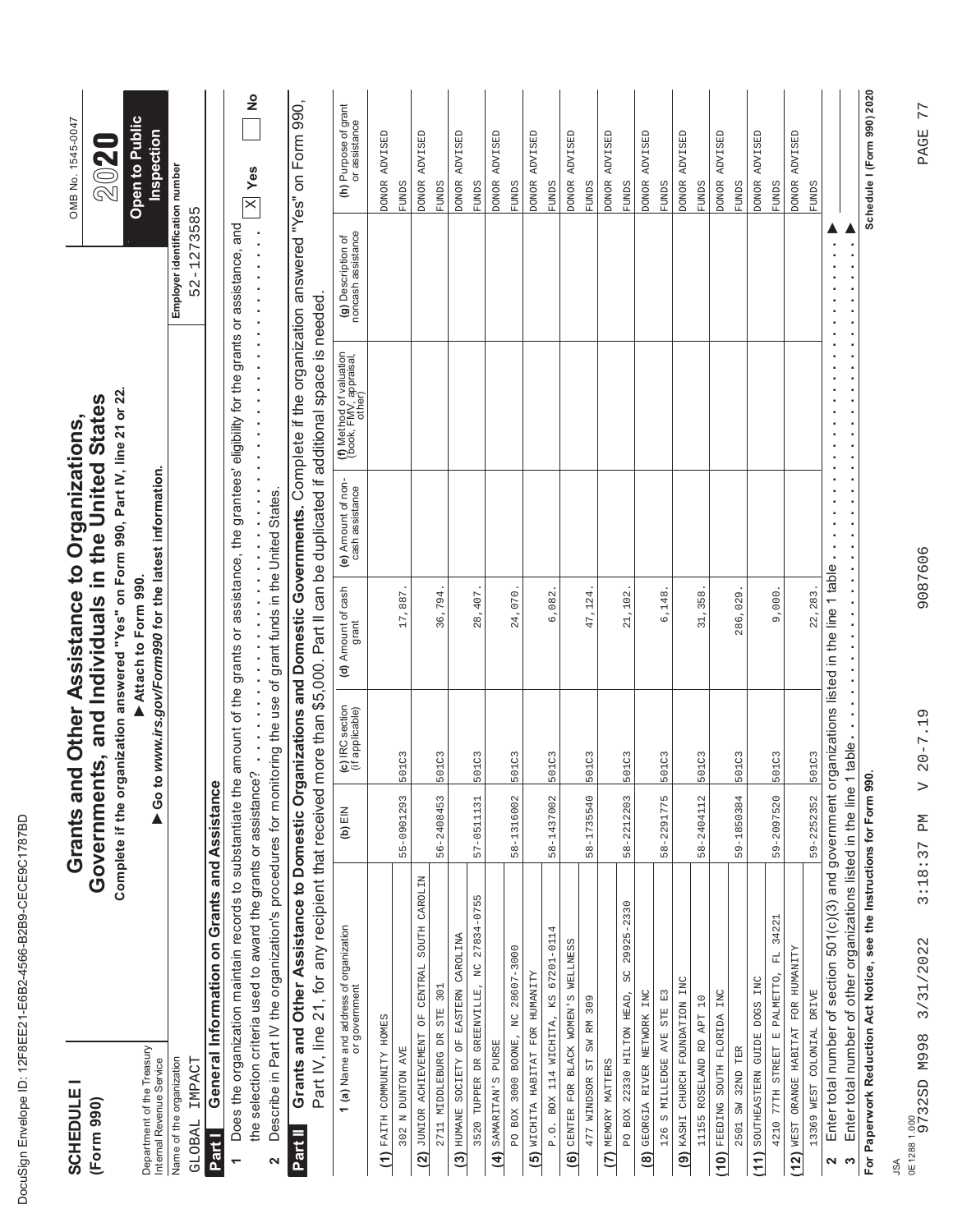| ı<br>۱           |
|------------------|
| ĺ<br>١<br>ı      |
| ¢                |
| Ç<br>ı           |
| ١<br>l           |
| Ó                |
| ĺ<br>O           |
| I<br>¢           |
| ı<br>ı<br>١      |
| Í<br>I           |
| d<br>I<br>l      |
| Ì<br>١           |
| ı<br>I           |
| ı                |
| Ì<br>ı           |
| l<br>ı<br>I<br>l |
| Ì                |
| ı<br>١           |
| Í                |
|                  |
| ı<br>١           |
|                  |
| 1                |
| ١                |
| Ï<br>֠           |
|                  |
| ı                |

| <b>SCHEDULE</b><br>(Form 990)                                             |                                                                                                                                                                                                                            | Complete if the or<br>Grants a |                                    | ganization answered "Yes" on Form 990, Part IV, line 21 or 22.<br>Governments, and Individuals in the United States<br>nd Other Assistance to Organizations, |                                                                         |                                                             |                                                     | OMB No. 1545-0047<br>2020               |
|---------------------------------------------------------------------------|----------------------------------------------------------------------------------------------------------------------------------------------------------------------------------------------------------------------------|--------------------------------|------------------------------------|--------------------------------------------------------------------------------------------------------------------------------------------------------------|-------------------------------------------------------------------------|-------------------------------------------------------------|-----------------------------------------------------|-----------------------------------------|
| Department of the Treasury<br>Internal Revenue Service                    |                                                                                                                                                                                                                            | 60                             |                                    | to www.irs.gov/Form990 for the latest information.<br>Attach to Form 990.                                                                                    |                                                                         |                                                             |                                                     | Open to Public<br>Inspection            |
| IMPACT<br>Name of the organization<br>GLOBAL                              |                                                                                                                                                                                                                            |                                |                                    |                                                                                                                                                              |                                                                         |                                                             | Employer identification number<br>1273585<br>$52 -$ |                                         |
| Part I                                                                    | General Information on Grants and Assistance                                                                                                                                                                               |                                |                                    |                                                                                                                                                              |                                                                         |                                                             |                                                     |                                         |
| $\overline{\phantom{0}}$                                                  | Does the organization maintain records to substantiate the amount of the grants or assistance, the grantees' eligibility for the grants or assistance, and<br>the selection criteria used to award the grants or assistanc |                                | $\cdots \cdots$                    |                                                                                                                                                              | $\begin{array}{c} \bullet \\ \bullet \\ \bullet \\ \bullet \end{array}$ |                                                             |                                                     | $\frac{1}{2}$<br>Yes<br>$\times$        |
| 2                                                                         | Describe in Part IV the organization's procedures for monitoring the use of grant funds in the United States.                                                                                                              |                                |                                    |                                                                                                                                                              |                                                                         |                                                             |                                                     |                                         |
| Part II                                                                   | Grants and Other Assistance to Domestic Organizations and Domestic Governments. Complete if the organization answered "Yes" on Form 990,<br>Part IV, line 21, for any recipient that received                              |                                | more than \$5,000.                 |                                                                                                                                                              |                                                                         | Part II can be duplicated if additional space is needed     |                                                     |                                         |
|                                                                           | <b>1 (a)</b> Name and address of organization                                                                                                                                                                              | (b) $EIN$                      | (c) IRC section<br>(if applicable) | (d) Amount of cash<br>grant                                                                                                                                  | (e) Amount of non-<br>cash assistance                                   | (f) Method of valuation<br>(book, FMV, appraisal,<br>other) | (g) Description of<br>noncash assistance            | (h) Purpose of grant<br>or assistance   |
| (1) VISION IS PRICELESS COUNCIL INC                                       |                                                                                                                                                                                                                            |                                |                                    |                                                                                                                                                              |                                                                         |                                                             |                                                     | ADVISED<br><b>DONOR</b>                 |
| SHIRCLIFF WAY STE                                                         | 546                                                                                                                                                                                                                        | 59-3046322                     | 501C3                              | 7,008                                                                                                                                                        |                                                                         |                                                             |                                                     | <b>FUNDS</b>                            |
| 57<br>$\widetilde{a}$                                                     | INC<br>JUDE CHILDRENS RESEARCH HOSPITAL                                                                                                                                                                                    |                                |                                    |                                                                                                                                                              |                                                                         |                                                             |                                                     | ADVISED<br><b>DONOR</b>                 |
| 501 ST. JUDE PLACE MEMPHIS,                                               | TN 38105                                                                                                                                                                                                                   | 59-3386495                     | 501C3                              | 16,322                                                                                                                                                       |                                                                         |                                                             |                                                     | <b>FUNDS</b>                            |
| (3) REMOANT FELLOWSHIP                                                    |                                                                                                                                                                                                                            |                                |                                    |                                                                                                                                                              |                                                                         |                                                             |                                                     | ADVISED<br><b>DONOR</b>                 |
| PO BOX 8 BRENTWOOD,                                                       | 37024<br>$\overline{\text{M}}$                                                                                                                                                                                             | 62-0646012                     | 501C3                              | 8,981                                                                                                                                                        |                                                                         |                                                             |                                                     | <b>FUNDS</b>                            |
| (4) MAGN OLD MONENTS INC                                                  |                                                                                                                                                                                                                            |                                |                                    |                                                                                                                                                              |                                                                         |                                                             |                                                     | <b>ADVISED</b><br><b>DONOR</b>          |
| 2112 11TH AVE S STE                                                       | 219                                                                                                                                                                                                                        | 62-1797803                     | 501C3                              | 7,628                                                                                                                                                        |                                                                         |                                                             |                                                     | <b>FUNDS</b>                            |
| 122 COMMERCE ST MONTGOMERY,<br>EQUAL JUSTICE INITIATIVE<br>$\overline{5}$ | AL 36104-2538                                                                                                                                                                                                              | 63-0887875                     | 501C3                              | 203,506                                                                                                                                                      |                                                                         |                                                             |                                                     | ADVISED<br><b>DONOR</b><br><b>FUNDS</b> |
| (6) SELMA AREA FOOD BANK INC                                              |                                                                                                                                                                                                                            |                                |                                    |                                                                                                                                                              |                                                                         |                                                             |                                                     | ADVISED<br><b>DONOR</b>                 |
| 497 OAK ST SELMA, AL 36701-6762                                           |                                                                                                                                                                                                                            | 63-1135091                     | 501C3                              | 26,515                                                                                                                                                       |                                                                         |                                                             |                                                     | <b>FUNDS</b>                            |
| (7) WEST PALM BEACH LIBRARY FOUNDATION                                    | INC                                                                                                                                                                                                                        |                                |                                    |                                                                                                                                                              |                                                                         |                                                             |                                                     | ADVISED<br><b>DONOR</b>                 |
| CLEMATIS ST 3RD FLR<br>411                                                |                                                                                                                                                                                                                            | 63-1275167                     | 501C3                              | 13,338                                                                                                                                                       |                                                                         |                                                             |                                                     | <b>FUNDS</b>                            |
| WORKING FAMILIES FRIEND<br>$\circledast$                                  |                                                                                                                                                                                                                            |                                |                                    |                                                                                                                                                              |                                                                         |                                                             |                                                     | ADVISED<br><b>DONOR</b>                 |
| 1021 PENNSYLVANIA AVE                                                     |                                                                                                                                                                                                                            | 65-1068311                     | 501C3                              | 19,536                                                                                                                                                       |                                                                         |                                                             |                                                     | <b>FUNDS</b>                            |
| ECONOMOTO PORTUNITY AGENCY<br>$\widehat{\mathbf{e}}$                      | $\cup$<br><b>WASHINGTON</b><br>FJ<br>O                                                                                                                                                                                     |                                |                                    |                                                                                                                                                              |                                                                         |                                                             |                                                     | ADVISED<br><b>DONOR</b>                 |
| 614 E EMMA AVE SUITE M401                                                 |                                                                                                                                                                                                                            | 65-1169138                     | 501C3                              | 10,548                                                                                                                                                       |                                                                         |                                                             |                                                     | <b>FUNDS</b>                            |
|                                                                           | (10) BIG BROTHERS-BIG SISTERS OF NORTHWEST ARKAN                                                                                                                                                                           |                                |                                    |                                                                                                                                                              |                                                                         |                                                             |                                                     | ADVISED<br><b>DONOR</b>                 |
| 91 WEST COLT SQUARE                                                       |                                                                                                                                                                                                                            | 71-0390902                     | 501C3                              | 11,940                                                                                                                                                       |                                                                         |                                                             |                                                     | <b>FUNDS</b>                            |
| TRINITY CHRISTIAN COMMUNITY INC<br>(11)                                   |                                                                                                                                                                                                                            |                                |                                    |                                                                                                                                                              |                                                                         |                                                             |                                                     | ADVISED<br><b>DONOR</b>                 |
|                                                                           | PO BOX 13665 NEW ORLEANS, LA 70185-3665                                                                                                                                                                                    | 71-0744925                     | 501C3                              | 7,090.                                                                                                                                                       |                                                                         |                                                             |                                                     | <b>EUNDS</b>                            |
| CARITAS OF AUSTIN<br>(12)                                                 |                                                                                                                                                                                                                            |                                |                                    |                                                                                                                                                              |                                                                         |                                                             |                                                     | ADVISED<br><b>DONOR</b>                 |
| PO BOX 1947 AUSTIN, TX 78767-1947                                         |                                                                                                                                                                                                                            | 72-0689114                     | 501C3                              | 5,640.                                                                                                                                                       |                                                                         |                                                             |                                                     | <b>FUNDS</b>                            |
| 2                                                                         | Enter total number of section 501(c)(3) and government organizations listed in the line 1 table                                                                                                                            |                                |                                    |                                                                                                                                                              | ×<br>þ,                                                                 | ×                                                           |                                                     |                                         |
| S                                                                         | Enter total number of other organizations listed in the line                                                                                                                                                               |                                | 1 table                            |                                                                                                                                                              |                                                                         |                                                             |                                                     |                                         |
|                                                                           | For Paperwork Reduction Act Notice, see the Instructions for Form 990.                                                                                                                                                     |                                |                                    |                                                                                                                                                              |                                                                         |                                                             |                                                     | Schedule I (Form 990) 2020              |
| <b>JSA</b>                                                                |                                                                                                                                                                                                                            |                                |                                    |                                                                                                                                                              |                                                                         |                                                             |                                                     |                                         |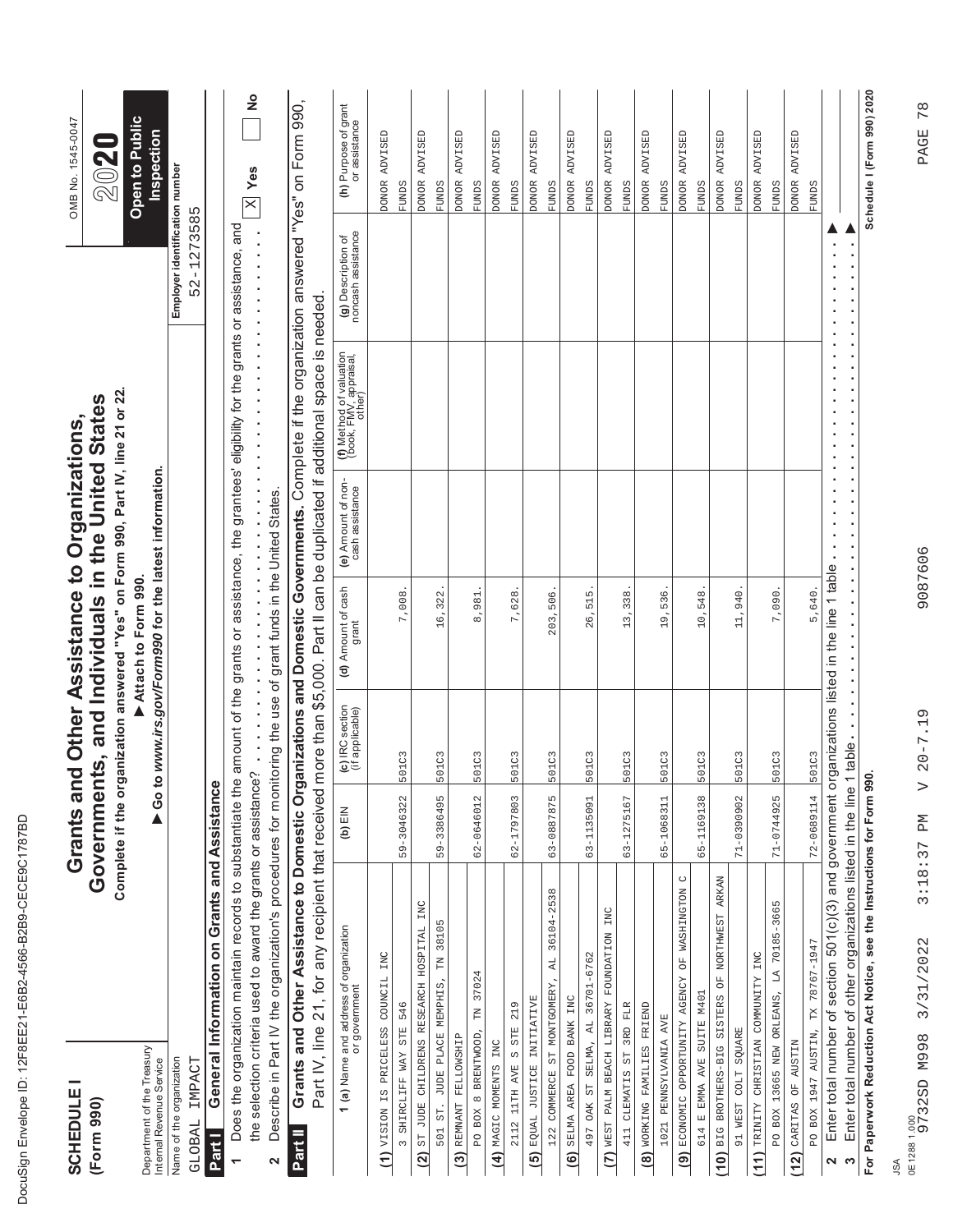| ı<br>۱                                                                                                                         |
|--------------------------------------------------------------------------------------------------------------------------------|
| ĺ<br>١<br>ı                                                                                                                    |
| ¢                                                                                                                              |
| Ç<br>ı                                                                                                                         |
| ١<br>l                                                                                                                         |
| Ó                                                                                                                              |
| ĺ<br>O                                                                                                                         |
| I<br>¢                                                                                                                         |
| ı<br>ı<br>١                                                                                                                    |
| Í<br><b>STATE OF STATE OF STATE OF STATE OF STATE OF STATE OF STATE OF STATE OF STATE OF STATE OF STATE OF STATE OF S</b><br>I |
| d<br>I<br>l                                                                                                                    |
| Ì<br>١                                                                                                                         |
| ı<br>I                                                                                                                         |
| ı                                                                                                                              |
| Ì<br>ı                                                                                                                         |
| l<br>ı<br>I<br>l                                                                                                               |
| Ì                                                                                                                              |
| ı<br>١                                                                                                                         |
| Í                                                                                                                              |
|                                                                                                                                |
| ı<br>١                                                                                                                         |
|                                                                                                                                |
| 1                                                                                                                              |
| ١                                                                                                                              |
| Ï<br>֠                                                                                                                         |
|                                                                                                                                |
| ı                                                                                                                              |

| Department of the Treasury<br><b>SCHEDULE</b><br>(Form 990) |                                                                                                                                                                                               |                        |                                    | Complete if the organization answered "Yes" on Form 990, Part IV, line 21 or 22.<br>Governments, and Individuals in the United States<br>Grants and Other Assistance to Organizations,<br>Attach to Form 990. |                                       |                                                                            |                                          | <b>Open to Public</b><br>OMB No. 1545-0047<br>2020 |
|-------------------------------------------------------------|-----------------------------------------------------------------------------------------------------------------------------------------------------------------------------------------------|------------------------|------------------------------------|---------------------------------------------------------------------------------------------------------------------------------------------------------------------------------------------------------------|---------------------------------------|----------------------------------------------------------------------------|------------------------------------------|----------------------------------------------------|
| Name of the organization<br>Internal Revenue Service        |                                                                                                                                                                                               |                        |                                    | Go to www.irs.gov/Form990 for the latest information.                                                                                                                                                         |                                       |                                                                            | Employer identification number           | Inspection                                         |
| IMPACT<br>GLOBAL<br>Part I                                  | General Information on Grants and Assistance                                                                                                                                                  |                        |                                    |                                                                                                                                                                                                               |                                       |                                                                            | $-1273585$<br>52                         |                                                    |
| ÷                                                           | Does the organization maintain records to substantiate the amount of the grants or assistance, the grantees' eligibility for the grants or assistance, and                                    |                        |                                    |                                                                                                                                                                                                               |                                       |                                                                            |                                          |                                                    |
|                                                             | the selection criteria used to award the grants or assistance?                                                                                                                                |                        | .                                  | $\frac{1}{2}$                                                                                                                                                                                                 |                                       | ä,<br>,,,,,,,,,,,,,,,,                                                     | .<br>$\frac{1}{2}$                       | $rac{6}{5}$<br>$\mathbb{X}$ Yes                    |
| 2                                                           | Describe in Part IV the organization's procedures for monitoring the use of grant funds in the United States.                                                                                 |                        |                                    |                                                                                                                                                                                                               |                                       |                                                                            |                                          |                                                    |
| Part II                                                     | Grants and Other Assistance to Domestic Organizations and Domestic Governments. Complete if the organization answered "Yes" on Form 990,<br>Part IV, line 21, for any recipient that received |                        |                                    |                                                                                                                                                                                                               |                                       | more than \$5,000. Part II can be duplicated if additional space is needed |                                          |                                                    |
|                                                             | <b>1 (a)</b> Name and address of organization<br>or government                                                                                                                                | (b) $EIN$              | (c) IRC section<br>(if applicable) | (d) Amount of cash<br>grant                                                                                                                                                                                   | (e) Amount of non-<br>cash assistance | (f) Method of valuation<br>(book, FMV, appraisal,<br>other)                | (g) Description of<br>noncash assistance | (h) Purpose of grant<br>or assistance              |
| (1) CENTRAL TEXAS FOOD BANK INC                             |                                                                                                                                                                                               |                        |                                    |                                                                                                                                                                                                               |                                       |                                                                            |                                          | DONOR ADVISED                                      |
| 6500 METROPOLIS DR AUSTIN,                                  | 78744-3123<br>$\mathbb{R}^2$                                                                                                                                                                  | 74-1909670             | 501C3                              | 9,445                                                                                                                                                                                                         |                                       |                                                                            |                                          | <b>FUNDS</b>                                       |
| $\widetilde{a}$                                             | z<br>REFUGEE & IMMIGRANT CENTER FOR EDUCATION                                                                                                                                                 |                        |                                    |                                                                                                                                                                                                               |                                       |                                                                            |                                          | ADVISED<br><b>DONOR</b>                            |
| 5121 CRESTWAY DR STE 105                                    |                                                                                                                                                                                               | 74-2217350             | 501C3                              | 13,215                                                                                                                                                                                                        |                                       |                                                                            |                                          | <b>FUNDS</b>                                       |
| $\overline{c}$                                              | FRIENDS OF HOSPICE OF JEFFERSON COUNTY                                                                                                                                                        |                        |                                    |                                                                                                                                                                                                               |                                       |                                                                            |                                          | ADVISED<br><b>DONOR</b>                            |
|                                                             | PO BOX 101 VALLEY FALLS, KS 66088-0101                                                                                                                                                        | 74-2436920             | 501C3                              | 504<br>$\infty$                                                                                                                                                                                               |                                       |                                                                            |                                          | <b>FUNDS</b>                                       |
| (4) LAWRENCE COMMUNITY SHELTER INC<br>3655 E. 25TH ST.      | LAWRENCE, KS 66046                                                                                                                                                                            | 74-2824423             | 501C3                              | 9,439                                                                                                                                                                                                         |                                       |                                                                            |                                          | ADVISED<br><b>DONOR</b><br><b>FUNDS</b>            |
| (5) AUSTIN GIFTED                                           |                                                                                                                                                                                               |                        |                                    |                                                                                                                                                                                                               |                                       |                                                                            |                                          | ADVISED<br><b>DONOR</b>                            |
| 3901 SHOAL CREEK BLVD AUSTIN,                               | TX 78756-3815                                                                                                                                                                                 | 74-2848203             | 501C3                              | 14,402                                                                                                                                                                                                        |                                       |                                                                            |                                          | <b>FUNDS</b>                                       |
| (6) PATTERSON DENTAL FOUNDATION                             |                                                                                                                                                                                               |                        |                                    |                                                                                                                                                                                                               |                                       |                                                                            |                                          | ADVISED<br><b>DONOR</b>                            |
| 1031 MENDOTA HEIGHTS RD                                     |                                                                                                                                                                                               | 74-2913554             | 501C3                              | 21,636                                                                                                                                                                                                        |                                       |                                                                            |                                          | <b>FUNDS</b>                                       |
| COVENANT CHURCH<br>$\overline{c}$                           |                                                                                                                                                                                               |                        |                                    |                                                                                                                                                                                                               |                                       |                                                                            |                                          | DONOR ADVISED                                      |
| 2660 E TRINITY MILLS                                        | $\mathbb R$                                                                                                                                                                                   | 74-3076772             | 501C3                              | ,684<br>$\circ$                                                                                                                                                                                               |                                       |                                                                            |                                          | <b>FUNDS</b>                                       |
| (8) VALLEY CREEK CHURCH                                     |                                                                                                                                                                                               |                        |                                    |                                                                                                                                                                                                               |                                       |                                                                            |                                          | ADVISED<br><b>DONOR</b>                            |
| 5800 LONG PRAIRIE RD                                        |                                                                                                                                                                                               | 75-1952669             | 501C3                              | 7,005                                                                                                                                                                                                         |                                       |                                                                            |                                          | <b>FUNDS</b>                                       |
| THE FIRST TEE OF GREATER DALLAS<br>$\widehat{\mathbf{e}}$   |                                                                                                                                                                                               |                        |                                    |                                                                                                                                                                                                               |                                       |                                                                            |                                          | ADVISED<br><b>DONOR</b>                            |
| 16200 ADDISON RD STE 255                                    |                                                                                                                                                                                               | 75-2414605             | 501C3                              | 96,434.                                                                                                                                                                                                       |                                       |                                                                            |                                          | <b>FUNDS</b>                                       |
| 500 S NOLEN DR STE 300<br>GATEWAY CHURCH<br>(10)            |                                                                                                                                                                                               | 75-2602809             | 501C3                              | 8,917                                                                                                                                                                                                         |                                       |                                                                            |                                          | ADVISED<br><b>DONOR</b><br><b>FUNDS</b>            |
| COMUNITY HEALTH MINISTRY<br>(11)                            |                                                                                                                                                                                               |                        |                                    |                                                                                                                                                                                                               |                                       |                                                                            |                                          | ADVISED<br><b>DONOR</b>                            |
| 407 ASH ST WAMEGO, KS 66547-1713                            |                                                                                                                                                                                               | 75-2870806             | 501C3                              | 10,954.                                                                                                                                                                                                       |                                       |                                                                            |                                          | <b>FUNDS</b>                                       |
| BRONX RIVER ALLIANCE<br>(12)                                | INC                                                                                                                                                                                           |                        |                                    |                                                                                                                                                                                                               |                                       |                                                                            |                                          | ADVISED<br><b>PONOR</b>                            |
| ONE BRONX RIVER PARKWAY                                     |                                                                                                                                                                                               | 75-2974854             | 501C3                              | 11,607.                                                                                                                                                                                                       |                                       |                                                                            |                                          | <b>FUNDS</b>                                       |
| 2<br>S                                                      | Enter total number of section 501(c)(3) and government organizations listed in the line 1 table<br>Enter total number of other organizations listed in the line                               |                        | 1 table                            |                                                                                                                                                                                                               |                                       |                                                                            |                                          |                                                    |
|                                                             | For Paperwork Reduction Act Notice, see the Instructions for Form 990.                                                                                                                        |                        |                                    |                                                                                                                                                                                                               |                                       |                                                                            |                                          | Schedule I (Form 990) 2020                         |
| JSA                                                         |                                                                                                                                                                                               |                        |                                    |                                                                                                                                                                                                               |                                       |                                                                            |                                          |                                                    |
| 0E12881.000<br>9732SD M998                                  | 3:18:37<br>3/31/2022                                                                                                                                                                          | $\triangleright$<br>Md | $20 - 7.19$                        | 9087606                                                                                                                                                                                                       |                                       |                                                                            |                                          | 79<br>PAGE                                         |
|                                                             |                                                                                                                                                                                               |                        |                                    |                                                                                                                                                                                                               |                                       |                                                                            |                                          |                                                    |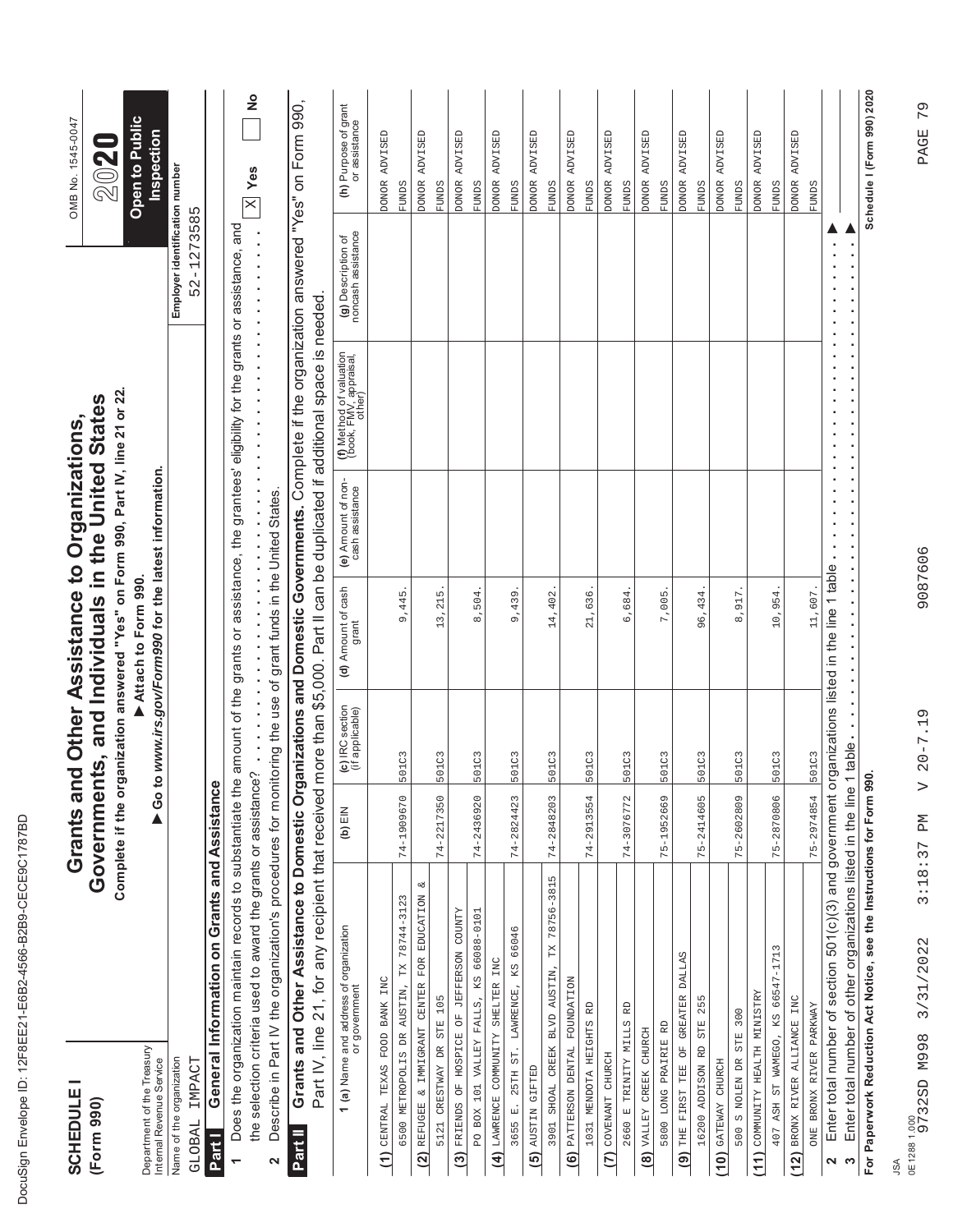| ı<br>۱           |
|------------------|
| ĺ<br>١<br>ı      |
| ¢                |
| Ç<br>ı           |
| ١<br>l           |
| Ó                |
| ĺ<br>O           |
| I<br>¢           |
| ı<br>ı<br>١      |
| Í<br>I           |
| d<br>I<br>l      |
| Ì<br>١           |
| ı<br>I           |
| ı                |
| Ì<br>ı           |
| l<br>ı<br>I<br>l |
| Ì                |
| ı<br>١           |
| Í                |
|                  |
| ı<br>١           |
|                  |
| 1                |
| ١                |
| Ï<br>֠           |
|                  |
| ı                |

| <b>SCHEDULE</b><br>(Form 990)                              |                                                                                                                                                                 | Grants an              |                                    | Complete if the organization answered "Yes" on Form 990, Part IV, line 21 or 22<br>Governments, and Individuals in the United States<br>d Other Assistance to Organizations, |                                                    |                                                                                                 |                                                       | OMB No. 1545-0047<br>202              |
|------------------------------------------------------------|-----------------------------------------------------------------------------------------------------------------------------------------------------------------|------------------------|------------------------------------|------------------------------------------------------------------------------------------------------------------------------------------------------------------------------|----------------------------------------------------|-------------------------------------------------------------------------------------------------|-------------------------------------------------------|---------------------------------------|
| Department of the Treasury<br>Internal Revenue Service     |                                                                                                                                                                 |                        |                                    | Go to www.irs.gov/Form990 for the latest information.<br>Attach to Form 990.                                                                                                 |                                                    |                                                                                                 |                                                       | Open to Public<br>Inspection          |
| IMPACT<br>Name of the organization<br>GLOBAL               |                                                                                                                                                                 |                        |                                    |                                                                                                                                                                              |                                                    |                                                                                                 | Employer identification number<br>$2 - 1273585$<br>Ь٦ |                                       |
| <b>Part I</b>                                              | General Information on Grants and Assistance                                                                                                                    |                        |                                    |                                                                                                                                                                              |                                                    |                                                                                                 |                                                       |                                       |
| $\overline{ }$                                             | Does the organization maintain records to substantiate the                                                                                                      |                        |                                    |                                                                                                                                                                              |                                                    | amount of the grants or assistance, the grantees' eligibility for the grants or assistance, and |                                                       | $\mathbb{X}$ Yes                      |
| 2                                                          | the selection criteria used to award the grants or assistance?                                                                                                  |                        |                                    |                                                                                                                                                                              |                                                    |                                                                                                 |                                                       | $rac{8}{1}$                           |
| Part II                                                    | Grants and Other Assistance to Domestic Organizations and Domestic Governments. Complete if the organization answered "Yes" on Form 990,                        |                        |                                    |                                                                                                                                                                              |                                                    |                                                                                                 |                                                       |                                       |
|                                                            | Part IV, line 21, for any recipient that received more than \$5,000. Part II can be duplicated if additional space is needed.                                   |                        |                                    |                                                                                                                                                                              |                                                    |                                                                                                 |                                                       |                                       |
|                                                            | <b>1 (a)</b> Name and address of organization<br>or government                                                                                                  | (b) EIN                | (c) IRC section<br>(if applicable) | (d) Amount of cash<br>grant                                                                                                                                                  | (e) Amount of non-<br>cash assistance              | (f) Method of valuation<br>(book, FMV, appraisal,<br>other)                                     | (g) Description of<br>noncash assistance              | (h) Purpose of grant<br>or assistance |
| (1) PANHANDLE DOWN SYNDROME GUILD                          |                                                                                                                                                                 |                        |                                    |                                                                                                                                                                              |                                                    |                                                                                                 |                                                       | <b>DONOR ADVISED</b>                  |
| PO BOX 20783 AMARILLO,                                     | TX 79114-2783                                                                                                                                                   | 75-3001587             | 501C3                              | 10,021                                                                                                                                                                       |                                                    |                                                                                                 |                                                       | <b>FUNDS</b>                          |
| (2)                                                        | A RENAISSANCE SCHOOL OF ARTS AND SCIENCES                                                                                                                       |                        |                                    |                                                                                                                                                                              |                                                    |                                                                                                 |                                                       | ADVISED<br><b>DONOR</b>               |
|                                                            | 0234 SW BANCROFT ST PORTLAND, OR 97239-4237                                                                                                                     | 76-0707182             | 501C3                              | 24,385                                                                                                                                                                       |                                                    |                                                                                                 |                                                       | <b>FUNDS</b>                          |
|                                                            | (3) BIG BROTHERS AND SISTERS OF GALLATIN COUNTY                                                                                                                 |                        |                                    |                                                                                                                                                                              |                                                    |                                                                                                 |                                                       | ADVISED<br><b>DONOR</b>               |
| 15 S 8TH AVE BOZEMAN, OR 59715-4444                        |                                                                                                                                                                 | 80-0440898             | 501C3                              | 6,508                                                                                                                                                                        |                                                    |                                                                                                 |                                                       | <b>FUNDS</b>                          |
| MONTANA JUSTICE FOUNDATION                                 |                                                                                                                                                                 |                        |                                    |                                                                                                                                                                              |                                                    |                                                                                                 |                                                       | ADVISED<br><b>DONOR</b>               |
| PO BOX 1917 HELENA, MN 59624-1917                          |                                                                                                                                                                 | 81-0359636             | 501C3                              | 8,973                                                                                                                                                                        |                                                    |                                                                                                 |                                                       | <b>FUNDS</b>                          |
| (5) BRAIN INJURY ALLIANCE OF MONTANA INC                   |                                                                                                                                                                 |                        |                                    |                                                                                                                                                                              |                                                    |                                                                                                 |                                                       | DONOR ADVISED                         |
| S 3RD ST W,<br>1280                                        | 4<br><b>SUITE</b>                                                                                                                                               | 81-0391131             | 501C3                              | 15,676                                                                                                                                                                       |                                                    |                                                                                                 |                                                       | <b>FUNDS</b>                          |
| GROSSE POINTE LIBRARY FOUNDATION<br>$\widehat{\mathbf{e}}$ |                                                                                                                                                                 |                        |                                    |                                                                                                                                                                              |                                                    |                                                                                                 |                                                       | ADVISED<br><b>DONOR</b>               |
| 10 KERCHEVAL AVE                                           |                                                                                                                                                                 | 81-0452877             | 501C3                              | 9,420                                                                                                                                                                        |                                                    |                                                                                                 |                                                       | <b>EUNDS</b>                          |
| AFRICAN AMERICAN<br>$\tilde{c}$                            | <b>CHARLO</b><br>TEACHING FELLOWS OF                                                                                                                            |                        |                                    |                                                                                                                                                                              |                                                    |                                                                                                 |                                                       | ADVISED<br><b>DONOR</b>               |
| $\overline{\phantom{a}}$<br>55<br>620 WEST MAIN            |                                                                                                                                                                 | 81-0611048             | 501C3                              | 7,964                                                                                                                                                                        |                                                    |                                                                                                 |                                                       | <b>FUNDS</b>                          |
| $(8)$ LA CASA INC                                          |                                                                                                                                                                 |                        |                                    |                                                                                                                                                                              |                                                    |                                                                                                 |                                                       | ADVISED<br><b>DONOR</b>               |
|                                                            | 800 S WALNUT ST LAS CRUCES, NM 88001-3954                                                                                                                       | 83-0413067             | 501C3                              | 29,130                                                                                                                                                                       |                                                    |                                                                                                 |                                                       | <b>FUNDS</b>                          |
| LITERACY VOLUNTEERS OF SANTA FE<br>$\widehat{\mathbf{e}}$  |                                                                                                                                                                 |                        |                                    |                                                                                                                                                                              |                                                    |                                                                                                 |                                                       | ADVISED<br><b>DONOR</b>               |
|                                                            | 6401 RICHARDS AVE SANTA FE, NM 87508-4887                                                                                                                       | 85-0292161             | 501C3                              | 14,156                                                                                                                                                                       |                                                    |                                                                                                 |                                                       | <b>FUNDS</b>                          |
| AVA CELIMO MOS EHL JO ATTIVA<br>(10)                       |                                                                                                                                                                 |                        |                                    |                                                                                                                                                                              |                                                    |                                                                                                 |                                                       | ADVISED<br><b>DONOR</b>               |
| 3200 E CAMELBACK RD #375                                   |                                                                                                                                                                 | 85-0350349             | 501C3                              | 7,860                                                                                                                                                                        |                                                    |                                                                                                 |                                                       | <b>FUNDS</b>                          |
| (11)                                                       | CHEROKEE ASSOCIATION OF PARENTS AND TEACHER                                                                                                                     |                        |                                    |                                                                                                                                                                              |                                                    |                                                                                                 |                                                       | ADVISED<br><b>DONOR</b>               |
| 8801                                                       | N 56TH ST PARADISE VLY, AZ 85253-2246                                                                                                                           | 86-0104419             | 501C3                              | 49, 449.                                                                                                                                                                     |                                                    |                                                                                                 |                                                       | <b>FUNDS</b>                          |
| (12)                                                       | AMYOTROPHIC LATERAL SCLEROSIS ASSOCIATION                                                                                                                       |                        |                                    |                                                                                                                                                                              |                                                    |                                                                                                 |                                                       | DONOR ADVISED                         |
|                                                            | 360 E. CORONADO RD. #140 PHOENIX, AZ 85004                                                                                                                      | 86-0610097             | 501C3                              | 15, 337.                                                                                                                                                                     |                                                    |                                                                                                 |                                                       | <b>FUNDS</b>                          |
| S<br>2                                                     | Enter total number of section 501(c)(3) and government organizations listed in the line 1 table<br>Enter total number of other organizations listed in the line |                        | 1 table.                           | ×                                                                                                                                                                            | $\blacksquare$<br>$\blacksquare$<br>$\blacksquare$ |                                                                                                 | ×                                                     |                                       |
|                                                            | For Paperwork Reduction Act Notice, see the Instructions for Form 990.                                                                                          |                        |                                    |                                                                                                                                                                              |                                                    |                                                                                                 |                                                       | Schedule I (Form 990) 2020            |
| JSA                                                        |                                                                                                                                                                 |                        |                                    |                                                                                                                                                                              |                                                    |                                                                                                 |                                                       |                                       |
| 0E1288 1.000<br>9732SD M998                                | 3:18:37<br>3/31/2022                                                                                                                                            | $\triangleright$<br>ЫĀ | $20 - 7.19$                        | 9087606                                                                                                                                                                      |                                                    |                                                                                                 |                                                       | $\frac{0}{8}$<br>PAGE                 |
|                                                            |                                                                                                                                                                 |                        |                                    |                                                                                                                                                                              |                                                    |                                                                                                 |                                                       |                                       |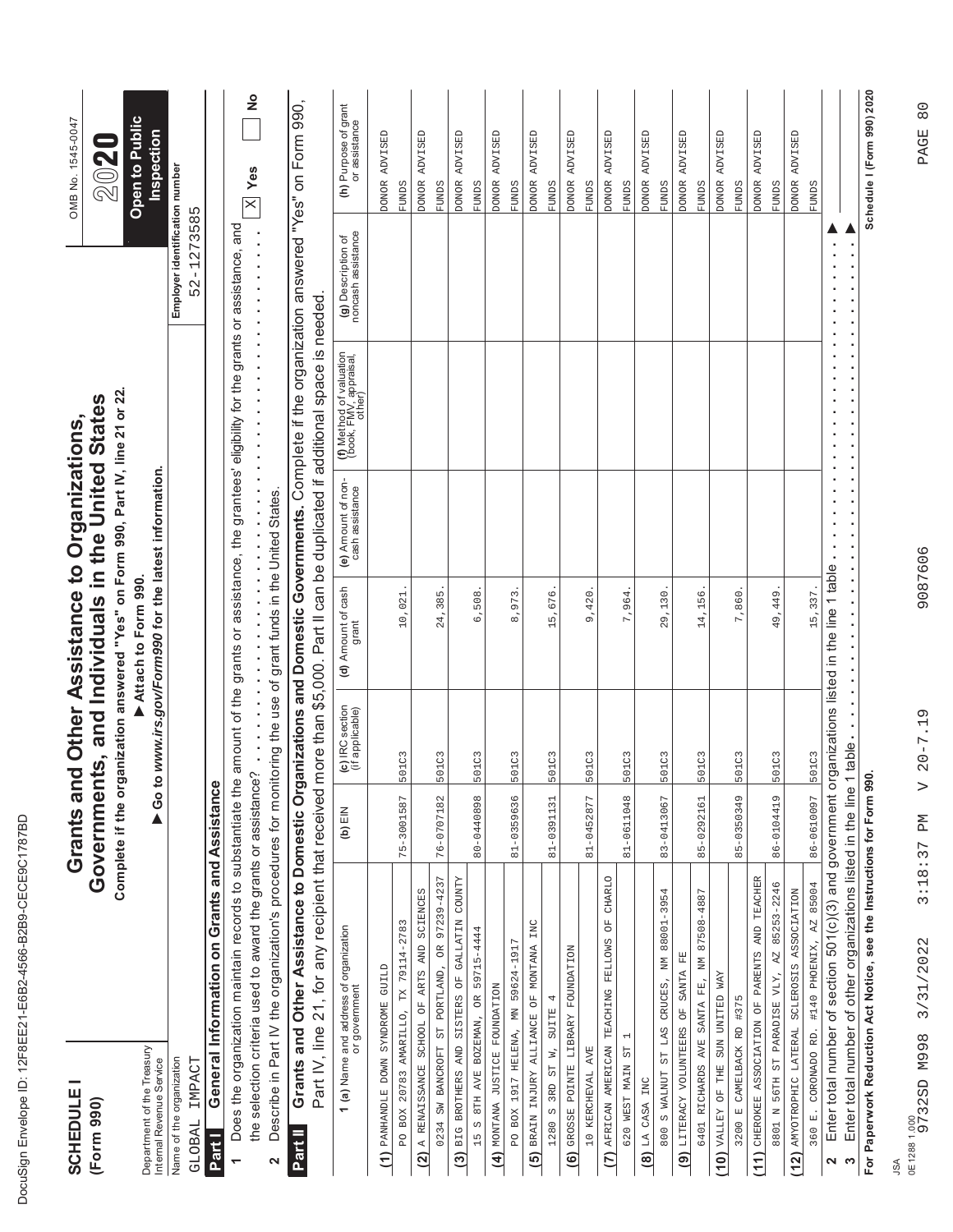| Ĺ<br>J                                                                                                              |
|---------------------------------------------------------------------------------------------------------------------|
| ĺ<br>١<br>ı                                                                                                         |
| d<br>ı                                                                                                              |
| O<br>۱                                                                                                              |
| ١                                                                                                                   |
| l<br>¢<br>l                                                                                                         |
| I<br>¢                                                                                                              |
| I<br>١                                                                                                              |
| Í<br>ı<br>١                                                                                                         |
| ı                                                                                                                   |
| Ì<br>d                                                                                                              |
| I<br>l                                                                                                              |
| Ì<br>I                                                                                                              |
| ı<br>¢                                                                                                              |
| ĺ<br>ı                                                                                                              |
| l<br>I<br>l<br>J<br>l                                                                                               |
| I                                                                                                                   |
| Ì                                                                                                                   |
| ı<br>Ó                                                                                                              |
| ı<br>Ì                                                                                                              |
|                                                                                                                     |
| ı<br>١                                                                                                              |
|                                                                                                                     |
| ĺ<br>and the state of the state of the state of the state of the state of the state of the state of the state of th |
|                                                                                                                     |
| ١<br>Ó<br>֠                                                                                                         |
|                                                                                                                     |
| ı                                                                                                                   |

| <b>SCHEDULE</b><br>(Form 990)                                                                                                                                                        |                                  | Grants a   |                                    | Complete if the organization answered "Yes" on Form 990, Part IV, line 21 or 22.<br>Governments, and Individuals in the United States<br>nd Other Assistance to Organizations, |                                       |                                                                             |                                                                                                             | OMB No. 1545-0047<br>2020             |
|--------------------------------------------------------------------------------------------------------------------------------------------------------------------------------------|----------------------------------|------------|------------------------------------|--------------------------------------------------------------------------------------------------------------------------------------------------------------------------------|---------------------------------------|-----------------------------------------------------------------------------|-------------------------------------------------------------------------------------------------------------|---------------------------------------|
| Department of the Treasury<br>Internal Revenue Service                                                                                                                               |                                  | 60         |                                    | to www.irs.gov/Form990 for the latest information.<br>Attach to Form 990.                                                                                                      |                                       |                                                                             |                                                                                                             | <b>Open to Public</b><br>Inspection   |
| Name of the organization<br>IMPACT<br>GLOBAL                                                                                                                                         |                                  |            |                                    |                                                                                                                                                                                |                                       |                                                                             | Employer identification number<br>52-1273585                                                                |                                       |
| General Information on Grants and Assistanc<br><b>Part I</b>                                                                                                                         |                                  | بهِ        |                                    |                                                                                                                                                                                |                                       |                                                                             |                                                                                                             |                                       |
| Does the organization maintain records to substantiate the amount of the grants or assistance, the grantees' eligibility for the grants or assistance, and                           |                                  |            |                                    |                                                                                                                                                                                |                                       |                                                                             |                                                                                                             |                                       |
| Describe in Part IV the organization's procedures for monitoring the use of grant funds in the United States.<br>the selection criteria used to award the grants or assistance?<br>2 |                                  |            |                                    | .                                                                                                                                                                              |                                       | $\frac{1}{2}$                                                               | $\ddot{\cdot}$<br>$\begin{array}{c} \bullet \\ \bullet \\ \bullet \\ \bullet \end{array}$<br>$\ddot{\cdot}$ | $\frac{1}{2}$<br>$X$ Yes              |
| Grants and Other Assistance to Domestic Organizations and Domestic Governments. Complete if the organization answered "Yes" on Form 990,<br>Part II                                  |                                  |            |                                    |                                                                                                                                                                                |                                       |                                                                             |                                                                                                             |                                       |
| Part IV, line 21, for any recipient that received                                                                                                                                    |                                  |            |                                    |                                                                                                                                                                                |                                       | more than \$5,000. Part II can be duplicated if additional space is needed. |                                                                                                             |                                       |
| <b>1 (a)</b> Name and address of organization<br>or government                                                                                                                       |                                  | (b) $EIN$  | (c) IRC section<br>(if applicable) | (d) Amount of cash<br>grant                                                                                                                                                    | (e) Amount of non-<br>cash assistance | (f) Method of valuation<br>(book, FMV, appraisal,<br>other)                 | (g) Description of<br>noncash assistance                                                                    | (h) Purpose of grant<br>or assistance |
| (1) SOUTHERN ARIZONA AIDS FOUNDATION                                                                                                                                                 |                                  |            |                                    |                                                                                                                                                                                |                                       |                                                                             |                                                                                                             | DONOR ADVISED                         |
| EUCLID AVE TUCSON, AZ<br>$\omega$                                                                                                                                                    | 85719-6644                       | 86-0727136 | 501C3                              | 25,325                                                                                                                                                                         |                                       |                                                                             |                                                                                                             | <b>FUNDS</b>                          |
| FOUNDATION<br>$\ddot{\circ}$<br>$\ddot{\circ}$<br>$\vec{r}$<br>THE M.<br>$\overline{2}$                                                                                              |                                  |            |                                    |                                                                                                                                                                                |                                       |                                                                             |                                                                                                             | <b>ADVISED</b><br><b>DONOR</b>        |
| PO BOX 9195 AUSTIN, TX 78766-9195                                                                                                                                                    |                                  | 86-0864100 | 501C3                              | 17,820                                                                                                                                                                         |                                       |                                                                             |                                                                                                             | <b>FUNDS</b>                          |
| CORPORATION OF THE PRESIDING BISHOP OF CHRC<br>120 N 200 W SALT LAKE CITY, UT 84103-1509<br>(3)                                                                                      |                                  | 86-0968201 | 501C3                              | 14,849                                                                                                                                                                         |                                       |                                                                             |                                                                                                             | DONOR ADVISED<br><b>FUNDS</b>         |
| (4) UTAH CHAPTER NATIONAL HEMOPHILIA FOUNDATION                                                                                                                                      |                                  |            |                                    |                                                                                                                                                                                |                                       |                                                                             |                                                                                                             | DONOR ADVISED                         |
| 772 EAST 3300 SOUTH SALT LAKE CTY, UT 84106                                                                                                                                          |                                  | 87-0234341 | 501C3                              | 23,033                                                                                                                                                                         |                                       |                                                                             |                                                                                                             | <b>FUNDS</b>                          |
| FRIENDS OF BLACK ROCK/HIGH ROCK, INC.<br>$\overline{5}$                                                                                                                              |                                  |            |                                    |                                                                                                                                                                                |                                       |                                                                             |                                                                                                             | DONOR ADVISED                         |
| 320 MAIN STREET GERLACH, NV 89412                                                                                                                                                    |                                  | 87-6127162 | 501C3                              | 11,429                                                                                                                                                                         |                                       |                                                                             |                                                                                                             | <b>FUNDS</b>                          |
| EVIDENCE ACTION INC<br><u>ට</u>                                                                                                                                                      |                                  |            |                                    |                                                                                                                                                                                |                                       |                                                                             |                                                                                                             | ADVISED<br><b>DONOR</b>               |
| $\sum_{i=1}^{n}$<br>PO BOX 65480 WASHINGTON,                                                                                                                                         | 20035                            | 88-0437464 | 501C3                              | 9,834                                                                                                                                                                          |                                       |                                                                             |                                                                                                             | <b>FUNDS</b>                          |
| ST JOSEPH PARISH<br>$\tilde{c}$                                                                                                                                                      |                                  |            |                                    |                                                                                                                                                                                |                                       |                                                                             |                                                                                                             | DONOR ADVISED                         |
| 212 N. 4TH STREET YAKIMA,                                                                                                                                                            | WA 98901                         | 90-0874591 | 501C3                              | 11,109                                                                                                                                                                         |                                       |                                                                             |                                                                                                             | <b>FUNDS</b>                          |
| ARCHDIOCESE OF SEATTLE<br>$\widehat{a}$                                                                                                                                              |                                  |            |                                    |                                                                                                                                                                                |                                       |                                                                             |                                                                                                             | ADVISED<br><b>DONOR</b>               |
| 710 9TH AVE SEATTLE, WA                                                                                                                                                              | 98104-2017                       | 91-0567739 | 501C3                              | 7,277                                                                                                                                                                          |                                       |                                                                             |                                                                                                             | <b>FUNDS</b>                          |
| SKAGIT VALLEY HOSPITALITY HOUSE ASSOCIATION<br>$\widehat{\mathbf{e}}$                                                                                                                |                                  |            |                                    |                                                                                                                                                                                |                                       |                                                                             |                                                                                                             | ADVISED<br><b>DONOR</b>               |
| PO BOX 517 MOUNT VERNON, WA 98273-0517                                                                                                                                               |                                  | 91-0778147 | 501C3                              | 6,778                                                                                                                                                                          |                                       |                                                                             |                                                                                                             | <b>FUNDS</b>                          |
| (10) GLOBAL CELEBRATION                                                                                                                                                              |                                  |            |                                    |                                                                                                                                                                                |                                       |                                                                             |                                                                                                             | DONOR ADVISED                         |
| PO BOX 535337 GRAND PRAIRIE,                                                                                                                                                         | 75053<br>$\mathbb{T} \mathbf{X}$ | 91-1335750 | 501C3                              | 7,592                                                                                                                                                                          |                                       |                                                                             |                                                                                                             | <b>FUNDS</b>                          |
| VICTORY FAITH FELLOWSHIP<br>(11)                                                                                                                                                     |                                  |            |                                    |                                                                                                                                                                                |                                       |                                                                             |                                                                                                             | ADVISED<br><b>DONOR</b>               |
| 2024 N ARGONNE RD                                                                                                                                                                    |                                  | 91-1341558 | 501C3                              | 6,174.                                                                                                                                                                         |                                       |                                                                             |                                                                                                             | <b>FUNDS</b>                          |
| AMERICAN LEADERSHIP FORUM<br>(12)                                                                                                                                                    |                                  |            |                                    |                                                                                                                                                                                |                                       |                                                                             |                                                                                                             | DONOR ADVISED                         |
| 1601 RESPONSE RD SACRAMENTO, CA 95815-5259                                                                                                                                           |                                  | 91-1354945 | 501C3                              | 17,891                                                                                                                                                                         |                                       |                                                                             |                                                                                                             | <b>FUNDS</b>                          |
| Enter total number of section 501(c)(3) and government<br>$\mathbf{\Omega}$                                                                                                          |                                  |            |                                    | organizations listed in the line 1 table                                                                                                                                       |                                       |                                                                             |                                                                                                             |                                       |
| Enter total number of other organizations listed in the line 1 table<br>S                                                                                                            |                                  |            |                                    |                                                                                                                                                                                |                                       |                                                                             |                                                                                                             |                                       |
| For Paperwork Reduction Act Notice, see the Instructions for Form 990.                                                                                                               |                                  |            |                                    |                                                                                                                                                                                |                                       |                                                                             |                                                                                                             | Schedule I (Form 990) 2020            |

PAGE 81

9087606

9732SD M998 3/31/2022 3:18:37 PM V 20-7.19 9087606 PAGE 81  $V 20 - 7.19$ 3:18:37 PM JSA<br>0E12881.000<br>9732SD M998 3/31/2022 0E1288 1.000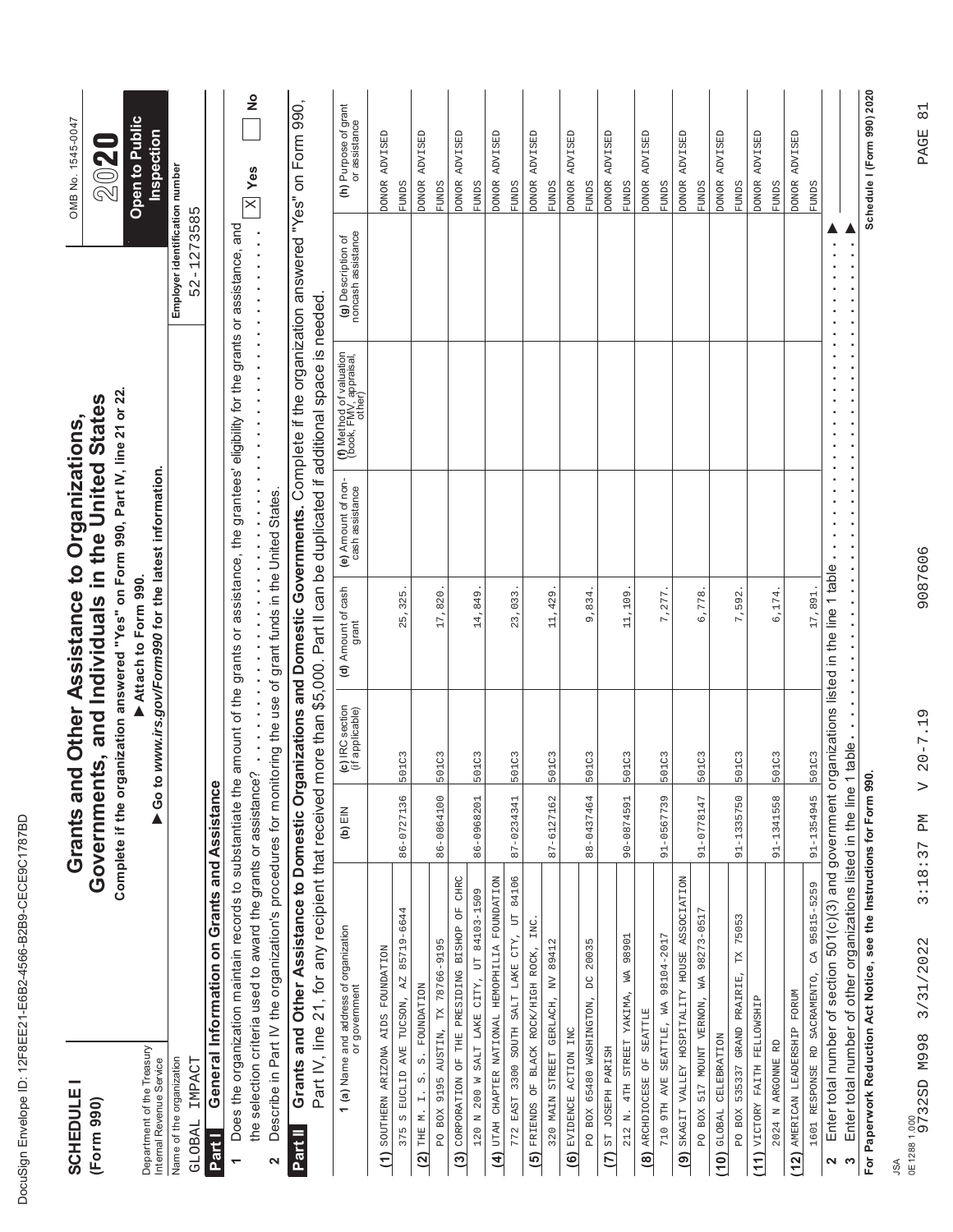| ı<br>۱                                                                                                                         |
|--------------------------------------------------------------------------------------------------------------------------------|
| ĺ<br>١<br>ı                                                                                                                    |
| ¢                                                                                                                              |
| Ç<br>ı                                                                                                                         |
| ١<br>l                                                                                                                         |
| Ó                                                                                                                              |
| ĺ<br>O                                                                                                                         |
| í<br>¢                                                                                                                         |
| ı<br>ı<br>١                                                                                                                    |
| Í<br><b>STATE OF STATE OF STATE OF STATE OF STATE OF STATE OF STATE OF STATE OF STATE OF STATE OF STATE OF STATE OF S</b><br>I |
| d<br>I<br>l                                                                                                                    |
| Ì<br>١                                                                                                                         |
| ı<br>I                                                                                                                         |
| ı                                                                                                                              |
| Ì<br>ı                                                                                                                         |
| l<br>ı<br>I<br>l                                                                                                               |
| Ì                                                                                                                              |
| ı<br>١                                                                                                                         |
| Í                                                                                                                              |
|                                                                                                                                |
| ı<br>١                                                                                                                         |
|                                                                                                                                |
| 1                                                                                                                              |
| ١                                                                                                                              |
| Ï<br>֠                                                                                                                         |
|                                                                                                                                |
| ı                                                                                                                              |

| <b>SCHEDULE</b><br>(Form 990)                            |                                                                                                                                                            | Complete if the or |                                    | ganization answered "Yes" on Form 990, Part IV, line 21 or 22<br>Governments, and Individuals in the United States<br>Grants and Other Assistance to Organizations, |                                       |                                                                                                                                            |                                              | OMB No. 1545-0047<br>20                        |
|----------------------------------------------------------|------------------------------------------------------------------------------------------------------------------------------------------------------------|--------------------|------------------------------------|---------------------------------------------------------------------------------------------------------------------------------------------------------------------|---------------------------------------|--------------------------------------------------------------------------------------------------------------------------------------------|----------------------------------------------|------------------------------------------------|
| Department of the Treasury<br>Internal Revenue Service   |                                                                                                                                                            |                    |                                    | Go to www.irs.gov/Form990 for the latest information.<br>Attach to Form 990.                                                                                        |                                       |                                                                                                                                            |                                              | Open to Public<br>Inspection                   |
| Name of the organization<br>IMPACT<br>GLOBAL             |                                                                                                                                                            |                    |                                    |                                                                                                                                                                     |                                       |                                                                                                                                            | Employer identification number<br>52-1273585 |                                                |
| Part I                                                   | General Information on Grants and Assistance                                                                                                               |                    |                                    |                                                                                                                                                                     |                                       |                                                                                                                                            |                                              |                                                |
| $\overline{ }$                                           | Does the organization maintain records to substantiate the amount of the grants or assistance, the grantees' eligibility for the grants or assistance, and |                    |                                    |                                                                                                                                                                     |                                       |                                                                                                                                            |                                              | $\frac{1}{2}$<br>$\mathbb{X}$ Yes              |
| 2                                                        | the selection criteria used to award the grants or assistance?                                                                                             |                    |                                    |                                                                                                                                                                     |                                       |                                                                                                                                            |                                              |                                                |
| Part II                                                  | Grants and Other Assistance to Domestic Organizations and Domestic Governments. Complete if the organization answered                                      |                    |                                    |                                                                                                                                                                     |                                       |                                                                                                                                            |                                              | "Yes" on Form 990,                             |
|                                                          | Part IV, line 21, for any recipient that received<br><b>1 (a)</b> Name and address of organization<br>or government                                        | $(h)$ EIN          | (c) IRC section<br>(if applicable) | (d) Amount of cash<br>grant                                                                                                                                         | (e) Amount of non-<br>cash assistance | more than \$5,000. Part II can be duplicated if additional space is needed.<br>(f) Method of valuation<br>(book, FMV, appraisal,<br>other) | (g) Description of<br>noncash assistance     | (h) Purpose of grant<br>or assistance          |
|                                                          |                                                                                                                                                            |                    |                                    |                                                                                                                                                                     |                                       |                                                                                                                                            |                                              |                                                |
| (1) SPECIAL OLYMPICS ALASKA INC<br>3200 MOUNTAIN VIEW DR |                                                                                                                                                            | 91-1792774         | 501C3                              | 34,239                                                                                                                                                              |                                       |                                                                                                                                            |                                              | ADVISED<br><b>DONOR</b><br><b>FUNDS</b>        |
| GWICHIN STEERING COMMITTEE<br>(2)                        |                                                                                                                                                            |                    |                                    |                                                                                                                                                                     |                                       |                                                                                                                                            |                                              | <b>ADVISED</b><br><b>DONOR</b>                 |
| 70164 FAIRBANKS,<br>PO BOX                               | 99707-0164<br>AL                                                                                                                                           | 92-0057197         | 501C3                              | 36,748                                                                                                                                                              |                                       |                                                                                                                                            |                                              | <b>FUNDS</b>                                   |
| (3) GRACE CENTER FOR ADULT DAY SERVICES                  |                                                                                                                                                            |                    |                                    |                                                                                                                                                                     |                                       |                                                                                                                                            |                                              | ADVISED<br><b>DONOR</b>                        |
|                                                          | 980 NW SPRUCE AVE CORVALLIS, OR 97330-2112                                                                                                                 | 92-0131608         | 501C3                              | 24,496                                                                                                                                                              |                                       |                                                                                                                                            |                                              | <b>FUNDS</b>                                   |
| CITYTEAM MINISTRIES<br>$\widehat{4}$                     |                                                                                                                                                            |                    |                                    |                                                                                                                                                                     |                                       |                                                                                                                                            |                                              | ADVISED<br><b>DONOR</b>                        |
|                                                          | 2306 ZANKER RD. SAN JOSE, CA 95131                                                                                                                         | 93-0839745         | 501C3                              | 6,708                                                                                                                                                               |                                       |                                                                                                                                            |                                              | <b>FUNDS</b>                                   |
| NEIGHBORHOOD CHURCH OF CHICO<br>$\widehat{5}$            |                                                                                                                                                            |                    |                                    |                                                                                                                                                                     |                                       |                                                                                                                                            |                                              | <b>ADVISED</b><br><b>DONOR</b>                 |
| 2801 NOTRE DAME BLVD CHICO,                              | 95928-8319<br>$\mathbb{C}^{\mathbb{A}}$                                                                                                                    | 94-1501265         | 501C3                              | 6,859                                                                                                                                                               |                                       |                                                                                                                                            |                                              | <b>EUNDS</b>                                   |
| EARTHJUSTICE<br>$\widehat{\mathbf{e}}$                   |                                                                                                                                                            |                    |                                    |                                                                                                                                                                     |                                       |                                                                                                                                            |                                              | ADVISED<br><b>DONOR</b>                        |
| 50 CALIFORNIA STREET                                     |                                                                                                                                                            | 94-1697956         | 501C3                              | 6,390                                                                                                                                                               |                                       |                                                                                                                                            |                                              | <b>FUNDS</b>                                   |
| $\tilde{c}$                                              | COMMUNITY HOUSING IMPROVEMENT PROGRAM INCOR                                                                                                                |                    |                                    |                                                                                                                                                                     |                                       |                                                                                                                                            |                                              | DONOR ADVISED                                  |
| 1001 WILLOW ST CHICO,                                    | 95928-5958<br>$\mathbb S$                                                                                                                                  | 94-1730465         | 501C3                              | 9,647                                                                                                                                                               |                                       |                                                                                                                                            |                                              | <b>FUNDS</b>                                   |
| CALIFORNIA PHYSICAL THERAPY FUND<br>$\circledast$        |                                                                                                                                                            |                    |                                    |                                                                                                                                                                     |                                       |                                                                                                                                            |                                              | ADVISED<br><b>DONOR</b>                        |
| 1990 DEL PASO ROAD                                       |                                                                                                                                                            | 94-2223398         | 501C3                              | 18,377                                                                                                                                                              |                                       |                                                                                                                                            |                                              | <b>FUNDS</b>                                   |
| SECOND HARVEST OF SILICON VALLEY<br>$\boxed{9}$          |                                                                                                                                                            |                    |                                    |                                                                                                                                                                     |                                       |                                                                                                                                            |                                              | ADVISED<br><b>DONOR</b>                        |
|                                                          | 750 CURTNER AVE SAN JOSE, CA 95125-2118                                                                                                                    | 94-2472324         | 501C3                              | 14,066                                                                                                                                                              |                                       |                                                                                                                                            |                                              | <b>FUNDS</b>                                   |
| (10)                                                     | THE ALAMEDA COUNTY COMMUNITY FOOD BANK INC                                                                                                                 |                    |                                    |                                                                                                                                                                     |                                       |                                                                                                                                            |                                              | ADVISED<br><b>DONOR</b>                        |
|                                                          | 7900 EDGEWATER DR OAKLAND, CA 94621-2004                                                                                                                   | 94-2614101         | 501C3                              | 10,249                                                                                                                                                              |                                       |                                                                                                                                            |                                              | <b>FUNDS</b>                                   |
| SF-MARIN FOOD BANK<br>$\frac{1}{2}$                      |                                                                                                                                                            |                    |                                    |                                                                                                                                                                     |                                       |                                                                                                                                            |                                              | ADVISED<br><b>DONOR</b>                        |
| <b>900 PENNSYLVANIA AVENUE</b>                           |                                                                                                                                                            | 94-2960297         | 501C3                              | 18,473                                                                                                                                                              |                                       |                                                                                                                                            |                                              | <b>EUNDS</b>                                   |
| STORE TO DOOR<br>(12)                                    | 7730 SW 31ST AVE PORTLAND, OR 97219-2420                                                                                                                   | 94-3041517         | 501C3                              | 5,316.                                                                                                                                                              |                                       |                                                                                                                                            |                                              | <b>ADVISED</b><br><b>DONOR</b><br><b>FUNDS</b> |
| $\boldsymbol{\sim}$                                      | Enter total number of section 501(c)(3) and government organizations listed in the line 1 table                                                            |                    |                                    |                                                                                                                                                                     |                                       |                                                                                                                                            |                                              |                                                |
| $\infty$                                                 | Enter total number of other organizations listed in the line                                                                                               |                    | 1 table                            |                                                                                                                                                                     |                                       |                                                                                                                                            |                                              |                                                |
|                                                          | For Paperwork Reduction Act Notice, see the Instructions for Form 990.                                                                                     |                    |                                    |                                                                                                                                                                     |                                       |                                                                                                                                            |                                              | Schedule I (Form 990) 2020                     |
| ₹                                                        |                                                                                                                                                            |                    |                                    |                                                                                                                                                                     |                                       |                                                                                                                                            |                                              |                                                |
| 0E12881.000<br>9732SD M998                               | 3/31/2022                                                                                                                                                  | 3:18:37 PM         | $20 - 7.19$                        | 9087606                                                                                                                                                             |                                       |                                                                                                                                            |                                              | $\frac{2}{8}$<br>PAGE                          |
|                                                          |                                                                                                                                                            |                    |                                    |                                                                                                                                                                     |                                       |                                                                                                                                            |                                              |                                                |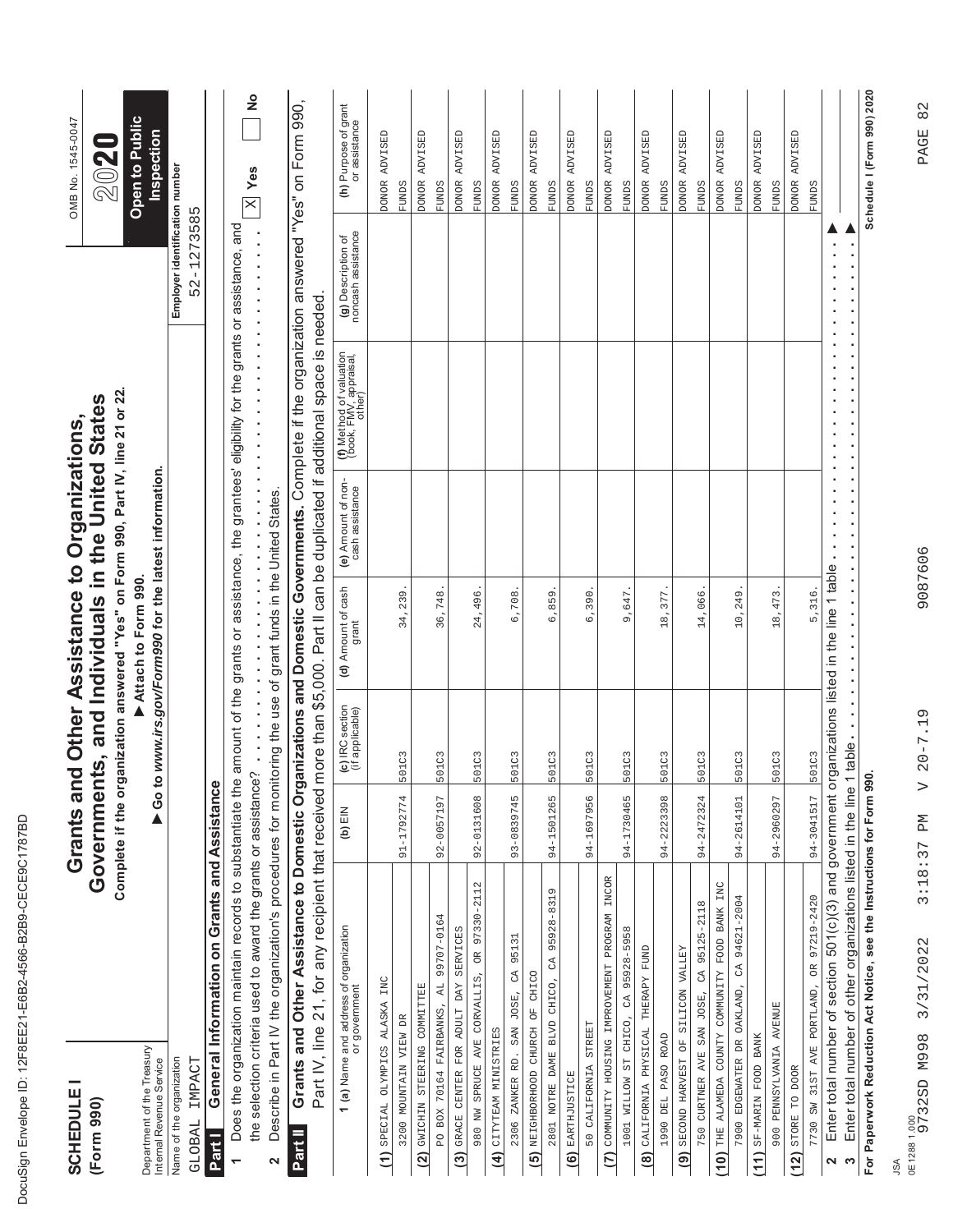| ı<br>۱                                                                                                                         |
|--------------------------------------------------------------------------------------------------------------------------------|
| ĺ<br>١<br>ı                                                                                                                    |
| ¢                                                                                                                              |
| Ç<br>ı                                                                                                                         |
| ١<br>l                                                                                                                         |
| Ó                                                                                                                              |
| ĺ<br>O                                                                                                                         |
| í<br>¢                                                                                                                         |
| ı<br>ı<br>١                                                                                                                    |
| Í<br><b>STATE OF STATE OF STATE OF STATE OF STATE OF STATE OF STATE OF STATE OF STATE OF STATE OF STATE OF STATE OF S</b><br>I |
| d<br>I<br>l                                                                                                                    |
| Ì<br>١                                                                                                                         |
| ı<br>I                                                                                                                         |
| ı                                                                                                                              |
| Ì<br>ı                                                                                                                         |
| l<br>ı<br>I<br>l                                                                                                               |
| Ì                                                                                                                              |
| ı<br>١                                                                                                                         |
| Í                                                                                                                              |
|                                                                                                                                |
| ı<br>١                                                                                                                         |
|                                                                                                                                |
| 1                                                                                                                              |
| ١                                                                                                                              |
| Ï<br>֠                                                                                                                         |
|                                                                                                                                |
| ı                                                                                                                              |

| <b>SCHEDULE1</b><br>(Form 990)                                                                                                                                                                                                                                                       | Grants a       |                                    | Complete if the organization answered "Yes" on Form 990, Part IV, line 21 or 22.<br>Governments, and Individuals in the United States<br>nd Other Assistance to Organizations, |                                       |                                                             |                                              | OMB No. 1545-0047<br>20                        |
|--------------------------------------------------------------------------------------------------------------------------------------------------------------------------------------------------------------------------------------------------------------------------------------|----------------|------------------------------------|--------------------------------------------------------------------------------------------------------------------------------------------------------------------------------|---------------------------------------|-------------------------------------------------------------|----------------------------------------------|------------------------------------------------|
| Department of the Treasury<br>Internal Revenue Service                                                                                                                                                                                                                               |                |                                    | Go to www.irs.gov/Form990 for the latest information.<br>Attach to Form 990.                                                                                                   |                                       |                                                             |                                              | <b>Open to Public</b><br>Inspection            |
| Name of the organization<br>GLOBAL IMPACT                                                                                                                                                                                                                                            |                |                                    |                                                                                                                                                                                |                                       |                                                             | Employer identification number<br>52-1273585 |                                                |
| General Information on Grants and Assistanc<br>Part I                                                                                                                                                                                                                                |                | Φ                                  |                                                                                                                                                                                |                                       |                                                             |                                              |                                                |
| Does the organization maintain records to substantiate the amount of the grants or assistance, the grantees' eligibility for the grants or assistance, and                                                                                                                           |                |                                    |                                                                                                                                                                                |                                       |                                                             |                                              |                                                |
| Describe in Part IV the organization's procedures for monitoring the use of grant funds in the United States.<br>the selection criteria used to award the grants or assistance?<br>$\mathbf{\Omega}$                                                                                 |                |                                    |                                                                                                                                                                                |                                       |                                                             |                                              | $\frac{1}{2}$<br>$\mathbb{X}$ Yes              |
| Grants and Other Assistance to Domestic Organizations and Domestic Governments. Complete if the organization answered "Yes" on Form 990,<br>Part IV, line 21, for any recipient that received more than \$5,000. Part II can be duplicated if additional space is needed.<br>Part II |                |                                    |                                                                                                                                                                                |                                       |                                                             |                                              |                                                |
| (a) Name and address of organization<br>or government<br>$\overline{\phantom{0}}$                                                                                                                                                                                                    | (b) $EIN$      | (c) IRC section<br>(if applicable) | (d) Amount of cash<br>grant                                                                                                                                                    | (e) Amount of non-<br>cash assistance | (f) Method of valuation<br>(book, FMV, appraisal,<br>other) | (g) Description of<br>noncash assistance     | (h) Purpose of grant<br>or assistance          |
| CA 94612<br>2101 WEBSTER ST OAKLAND,<br>$(1)$ SIERRA CLUB FOUNDATION                                                                                                                                                                                                                 | 94-3105555     | 501C3                              | 10,066.                                                                                                                                                                        |                                       |                                                             |                                              | DONOR ADVISED<br><b>FUNDS</b>                  |
| UNITED STATES ADAPTIVE RECREATION CENTER<br>PO BOX 2897 BIG BEAR LAKE, CA 92315-2897<br>(2)                                                                                                                                                                                          | 94-6069890     | 501C3                              | 97,455                                                                                                                                                                         |                                       |                                                             |                                              | ADVISED<br><b>DONOR</b><br><b>FUNDS</b>        |
| (3) DIABETES CAMPING & EDUCATIONAL SERVICES INC<br>12045 E. WATERFRONT DRIVE                                                                                                                                                                                                         | 95-3872771     | 501C3                              | 19,042                                                                                                                                                                         |                                       |                                                             |                                              | ADVISED<br><b>DONOR</b><br><b>EUNDS</b>        |
| (4) AVENUES PREGNANCY CLINIC<br>1911 W GLENOAKS BLVD                                                                                                                                                                                                                                 | 95-3897543     | 501C3                              | 21,830                                                                                                                                                                         |                                       |                                                             |                                              | DONOR ADVISED<br><b>FUNDS</b>                  |
| 22304<br>VA<br>P.O. BOX 22250 ALEXANDRIA,<br>ISLAMIC RELIEF USA<br>$\overline{5}$                                                                                                                                                                                                    | 95-4087667     | 501C3                              | 15,603                                                                                                                                                                         |                                       |                                                             |                                              | ADVISED<br><b>DONOR</b><br><b>FUNDS</b>        |
| 205<br><b>STE</b><br>111 N JACKSON ST<br>(6) ARMENIA FUND INC                                                                                                                                                                                                                        | 95-4453134     | 501C3                              | 10,862                                                                                                                                                                         |                                       |                                                             |                                              | ADVISED<br><b>DONOR</b><br><b>EUNDS</b>        |
| 90069<br>$C\overline{A}$<br>PO BOX 69232 WEST HOLLYWOOD,<br>(7) TREVOR PROJECT INC                                                                                                                                                                                                   | 95-4485698     | 501C3                              | 14,935                                                                                                                                                                         |                                       |                                                             |                                              | DONOR ADVISED<br><b>FUNDS</b>                  |
| 27615<br>8024 UPPER LAKE DRIVE RALEIGH, NC<br>MALARIA CONSORTIUM<br>$\widehat{\mathbf{e}}$                                                                                                                                                                                           | 95-4681287     | 501C3                              | 96,044                                                                                                                                                                         |                                       |                                                             |                                              | ADVISED<br><b>DONOR</b><br><b>FUNDS</b>        |
| AZ 85255<br>SCOTTSDALE,<br>PO BOX 28471<br>(9) HOPEKIDS INC                                                                                                                                                                                                                          | 98-0627052     | 501C3                              | 114,551                                                                                                                                                                        |                                       |                                                             |                                              | ADVISED<br>ponor<br><b>EUNDS</b>               |
| BOX 406 PRINCETON JUNCTION, NJ 08550<br>(10) VT SEVA<br>$\stackrel{\textstyle\circ}{\textstyle\circ}$ .                                                                                                                                                                              | 86-1042378     | 501C3                              | 5,697                                                                                                                                                                          |                                       |                                                             |                                              | DONOR ADVISED<br><b>FUNDS</b>                  |
| LUPUS FOUNDATION OF AMERICA, NEWJERSEY CHAP<br>65 E MORRIS AVENUE LIVINGSTON, NJ 07039<br>(11)                                                                                                                                                                                       | 80-0271287     | 501C3                              | 25,552                                                                                                                                                                         |                                       |                                                             |                                              | <b>ADVISED</b><br><b>DONOR</b><br><b>FUNDS</b> |
| P.O. BOX 47208 WICHITA, KS 67201<br>(12) UNITED WAY OF THE PLAINS                                                                                                                                                                                                                    | $22 - 2218265$ | 501C3                              | 36,699.                                                                                                                                                                        |                                       |                                                             |                                              | ADVISED<br><b>DONOR</b><br><b>FUNDS</b>        |
| Enter total number of other organizations listed in the line 1 table<br>For Paperwork Reduction Act Notice, see the Instructions for Form 990.<br>Enter total number of section 501(c)(3) and government<br>$\boldsymbol{\sim}$<br>$\boldsymbol{\varsigma}$                          |                |                                    | organizations listed in the line 1 table                                                                                                                                       | ٠                                     | ٠<br>٠                                                      |                                              | Schedule I (Form 990) 2020                     |
|                                                                                                                                                                                                                                                                                      |                |                                    |                                                                                                                                                                                |                                       |                                                             |                                              |                                                |

PAGE 83

9732SD M998 3/31/2022 3:18:37 PM V 20-7.19 9087606 PAGE 83  $V 20 - 7.19$ 3:18:37 PM

9087606

JSA<br>0E12881.000<br>9732SD M998 3/31/2022 0E1288 1.000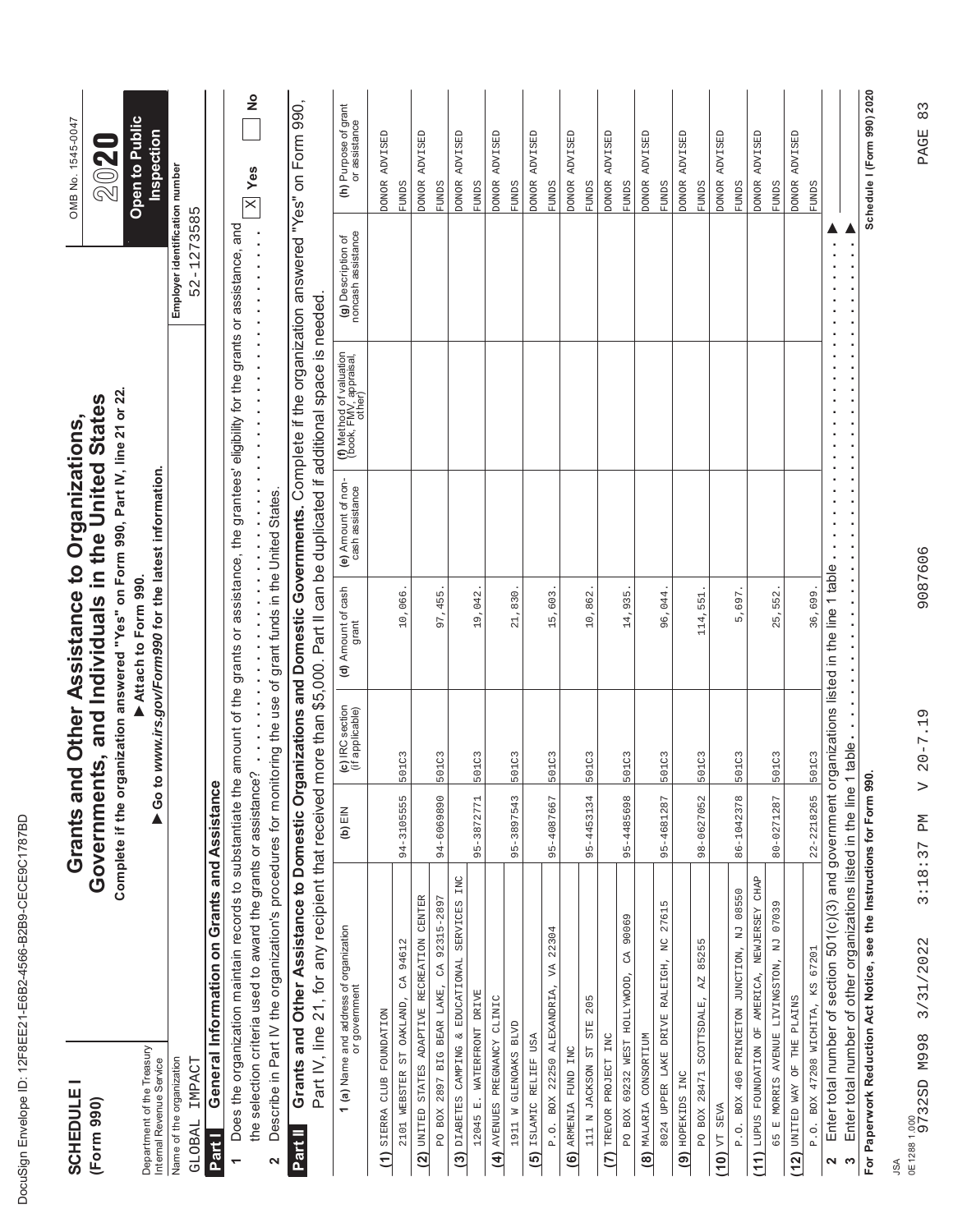| ı<br>۱                                                                                                                         |
|--------------------------------------------------------------------------------------------------------------------------------|
| ĺ<br>١<br>ı                                                                                                                    |
| ¢                                                                                                                              |
| Ç<br>ı                                                                                                                         |
| ١<br>l                                                                                                                         |
| Ó                                                                                                                              |
| ĺ<br>O                                                                                                                         |
| í<br>¢                                                                                                                         |
| ı<br>ı<br>١                                                                                                                    |
| Í<br><b>STATE OF STATE OF STATE OF STATE OF STATE OF STATE OF STATE OF STATE OF STATE OF STATE OF STATE OF STATE OF S</b><br>I |
| d<br>I<br>l                                                                                                                    |
| Ì<br>١                                                                                                                         |
| ı<br>I                                                                                                                         |
| ı                                                                                                                              |
| Ì<br>ı                                                                                                                         |
| l<br>ı<br>I<br>l                                                                                                               |
| Ì                                                                                                                              |
| ı<br>١                                                                                                                         |
| Í                                                                                                                              |
|                                                                                                                                |
| ı<br>١                                                                                                                         |
|                                                                                                                                |
| 1                                                                                                                              |
| ١                                                                                                                              |
| Ï<br>֠                                                                                                                         |
|                                                                                                                                |
| ı                                                                                                                              |

| <b>SCHEDULE</b><br>(Form 990)                             |                                                                                                                                                                                                                                                                                                   | Complete if the or |                                    | ganization answered "Yes" on Form 990, Part IV, line 21 or 22.<br>Governments, and Individuals in the United States<br>Grants and Other Assistance to Organizations, |                                       |                                                                             |                                              | OMB No. 1545-0047<br>2020                    |
|-----------------------------------------------------------|---------------------------------------------------------------------------------------------------------------------------------------------------------------------------------------------------------------------------------------------------------------------------------------------------|--------------------|------------------------------------|----------------------------------------------------------------------------------------------------------------------------------------------------------------------|---------------------------------------|-----------------------------------------------------------------------------|----------------------------------------------|----------------------------------------------|
| Department of the Treasury<br>Internal Revenue Service    |                                                                                                                                                                                                                                                                                                   |                    |                                    | ► Go to www.irs.gov/Form990 for the latest information.<br>Attach to Form 990.                                                                                       |                                       |                                                                             |                                              | <b>Open to Public</b><br><b>Inspection</b>   |
| IMPACT<br>Name of the organization<br>GLOBAL              |                                                                                                                                                                                                                                                                                                   |                    |                                    |                                                                                                                                                                      |                                       |                                                                             | Employer identification number<br>52-1273585 |                                              |
| Part I                                                    | General Information on Grants and Assistance                                                                                                                                                                                                                                                      |                    |                                    |                                                                                                                                                                      |                                       |                                                                             |                                              |                                              |
| $\overline{\phantom{0}}$                                  | Does the organization maintain records to substantiate the amount of the grants or assistance, the grantees' eligibility for the grants or assistance, and                                                                                                                                        |                    |                                    |                                                                                                                                                                      |                                       |                                                                             |                                              |                                              |
| 2                                                         | ייי בעברייי און איינט איינט איינט איינט און א פון פארייט איינט איינט איינט איינט איינט איינט איינט איינט איינט<br>Describe in Part IV the organization's procedures for monitoring the use of grant funds in the United States.<br>the selection criteria used to award the grants or assistance? |                    |                                    |                                                                                                                                                                      |                                       |                                                                             |                                              | $\frac{1}{2}$<br>$\overline{\mathbb{X}}$ Yes |
| Part II                                                   | Grants and Other Assistance to Domestic Organizations and Domestic Governments. Complete if the organization answered "Yes" on Form 990,                                                                                                                                                          |                    |                                    |                                                                                                                                                                      |                                       |                                                                             |                                              |                                              |
|                                                           | Part IV, line 21, for any recipient that received                                                                                                                                                                                                                                                 |                    |                                    |                                                                                                                                                                      |                                       | more than \$5,000. Part II can be duplicated if additional space is needed. |                                              |                                              |
|                                                           | <b>1 (a)</b> Name and address of organization                                                                                                                                                                                                                                                     | (b) $EIN$          | (c) IRC section<br>(if applicable) | (d) Amount of cash<br>grant                                                                                                                                          | (e) Amount of non-<br>cash assistance | <b>(f)</b> Method of valuation<br>(book, FMV, appraisal,<br>other)          | (g) Description of<br>noncash assistance     | (h) Purpose of grant<br>or assistance        |
| CENTER OF HOPE<br>$\widehat{E}$                           | / PROJECT DESERVE                                                                                                                                                                                                                                                                                 |                    |                                    |                                                                                                                                                                      |                                       |                                                                             |                                              | ADVISED<br><b>DONOR</b>                      |
| 400 N EMPORIA WICHITA, KS 67202                           |                                                                                                                                                                                                                                                                                                   | 48-0547688         | 501C3                              | 26,620                                                                                                                                                               |                                       |                                                                             |                                              | <b>FUNDS</b>                                 |
| (2) BIG BROTHERS BIG SISTERS OF TOPEKA                    |                                                                                                                                                                                                                                                                                                   |                    |                                    |                                                                                                                                                                      |                                       |                                                                             |                                              | <b>ADVISED</b><br><b>DONOR</b>               |
|                                                           | 2300 SW 29TH STREET TOPEKA, KS 66611                                                                                                                                                                                                                                                              | 48-0578624         | 501C3                              | 36,025                                                                                                                                                               |                                       |                                                                             |                                              | <b>FUNDS</b>                                 |
| (3) SUNRISE MOVEMENT EDUCATION FUND                       |                                                                                                                                                                                                                                                                                                   |                    |                                    |                                                                                                                                                                      |                                       |                                                                             |                                              | DONOR ADVISED                                |
| 50 F STREET NW SUITE 800                                  |                                                                                                                                                                                                                                                                                                   | 23-7056717         | 501C3                              | 5,081                                                                                                                                                                |                                       |                                                                             |                                              | <b>FUNDS</b>                                 |
| TIMUSSIONFIT                                              |                                                                                                                                                                                                                                                                                                   |                    |                                    |                                                                                                                                                                      |                                       |                                                                             |                                              | ADVISED<br><b>DONOR</b>                      |
| 8564 LEISURE HILL DR                                      |                                                                                                                                                                                                                                                                                                   | 46-4773036         | 501C3                              | 8,639                                                                                                                                                                |                                       |                                                                             |                                              | <b>FUNDS</b>                                 |
| SOMA CHURCH INCORPORATED<br>$\overline{5}$                |                                                                                                                                                                                                                                                                                                   |                    |                                    |                                                                                                                                                                      |                                       |                                                                             |                                              | ADVISED<br><b>DONOR</b>                      |
| 2815 E 62ND STREET                                        |                                                                                                                                                                                                                                                                                                   | 47-3158630         | 501C3                              | 5,675                                                                                                                                                                |                                       |                                                                             |                                              | <b>EUNDS</b>                                 |
| FOR LIFE INCORPORATED<br>A SHOT<br>$\widehat{\mathbf{e}}$ |                                                                                                                                                                                                                                                                                                   |                    |                                    |                                                                                                                                                                      |                                       |                                                                             |                                              | ADVISED<br><b>DONOR</b>                      |
| 645 WASHINGTON STREET HANOVER                             | 02339<br>MA                                                                                                                                                                                                                                                                                       | 45-5461762         | 501C3                              | 104,438                                                                                                                                                              |                                       |                                                                             |                                              | <b>FUNDS</b>                                 |
| BIKERS AGAINST BULLIES USA<br>$\tilde{c}$                 |                                                                                                                                                                                                                                                                                                   |                    |                                    |                                                                                                                                                                      |                                       |                                                                             |                                              | <b>ADVISED</b><br><b>DONOR</b>               |
| 2935 STOCKYARD RD STE L3                                  |                                                                                                                                                                                                                                                                                                   | 46-2867457         | 501C3                              | 24,037                                                                                                                                                               |                                       |                                                                             |                                              | <b>FUNDS</b>                                 |
| OPERATION UNDERGROUND RAILROAD<br>$\widehat{\mathbf{e}}$  |                                                                                                                                                                                                                                                                                                   |                    |                                    |                                                                                                                                                                      |                                       |                                                                             |                                              | ADVISED<br><b>DONOR</b>                      |
|                                                           | 755 S. MAIN ST. #194 CEDAR CITY, UT 84720                                                                                                                                                                                                                                                         | 46-3105593         | 501C3                              | 12, 215                                                                                                                                                              |                                       |                                                                             |                                              | <b>FUNDS</b>                                 |
| ENCOUNTER CHURCH<br>$\widehat{\mathbf{e}}$                |                                                                                                                                                                                                                                                                                                   |                    |                                    |                                                                                                                                                                      |                                       |                                                                             |                                              | ADVISED<br><b>DONOR</b>                      |
| PO BOX 627 DEDHAM, MA 02027-0627                          |                                                                                                                                                                                                                                                                                                   | 46-3614979         | 501C3                              | 12,236                                                                                                                                                               |                                       |                                                                             |                                              | <b>FUNDS</b>                                 |
| (10)                                                      | CENTRE FOR EFFECTIVE ALTRUISM USA INC                                                                                                                                                                                                                                                             |                    |                                    |                                                                                                                                                                      |                                       |                                                                             |                                              | ADVISED<br><b>DONOR</b>                      |
|                                                           | LN<br>2443 FILLMORE ST SAN FRANCISCO, CA 9411                                                                                                                                                                                                                                                     | 46-4061178         | 501C3                              | 5,822                                                                                                                                                                |                                       |                                                                             |                                              | <b>FUNDS</b>                                 |
| CAMPUS CONNECTION 838 INC<br>(11)                         |                                                                                                                                                                                                                                                                                                   |                    |                                    |                                                                                                                                                                      |                                       |                                                                             |                                              | ADVISED<br><b>DONOR</b>                      |
| 2287 BROAD WATER DR                                       |                                                                                                                                                                                                                                                                                                   | 47-1988398         | 501C3                              | 5,495                                                                                                                                                                |                                       |                                                                             |                                              | <b>EUNDS</b>                                 |
| GENERATIONS UNITED CHURCH<br>(12)                         |                                                                                                                                                                                                                                                                                                   |                    |                                    |                                                                                                                                                                      |                                       |                                                                             |                                              | ADVISED<br><b>DONOR</b>                      |
| 108 HIGHWAY 85 N NICEVILLE,                               | FL 32578-1900                                                                                                                                                                                                                                                                                     | 47-2547947         | 501C3                              | 8,200.                                                                                                                                                               |                                       |                                                                             |                                              | <b>FUNDS</b>                                 |
| $\infty$<br>$\boldsymbol{\sim}$                           | Enter total number of section 501(c)(3) and government organizations listed in the line 1 table<br>Enter total number of other organizations listed in the line                                                                                                                                   |                    | 1 table                            |                                                                                                                                                                      |                                       |                                                                             |                                              |                                              |
|                                                           | For Paperwork Reduction Act Notice, see the Instructions for Form 990.                                                                                                                                                                                                                            |                    |                                    |                                                                                                                                                                      |                                       |                                                                             |                                              | Schedule I (Form 990) 2020                   |
|                                                           |                                                                                                                                                                                                                                                                                                   |                    |                                    |                                                                                                                                                                      |                                       |                                                                             |                                              |                                              |
| 0E12881.000<br>9732SD M998                                | 3/31/2022                                                                                                                                                                                                                                                                                         | 3:18:37 PM         | $20 - 7.19$                        | 9087606                                                                                                                                                              |                                       |                                                                             |                                              | 84<br>PAGE                                   |
|                                                           |                                                                                                                                                                                                                                                                                                   |                    |                                    |                                                                                                                                                                      |                                       |                                                                             |                                              |                                              |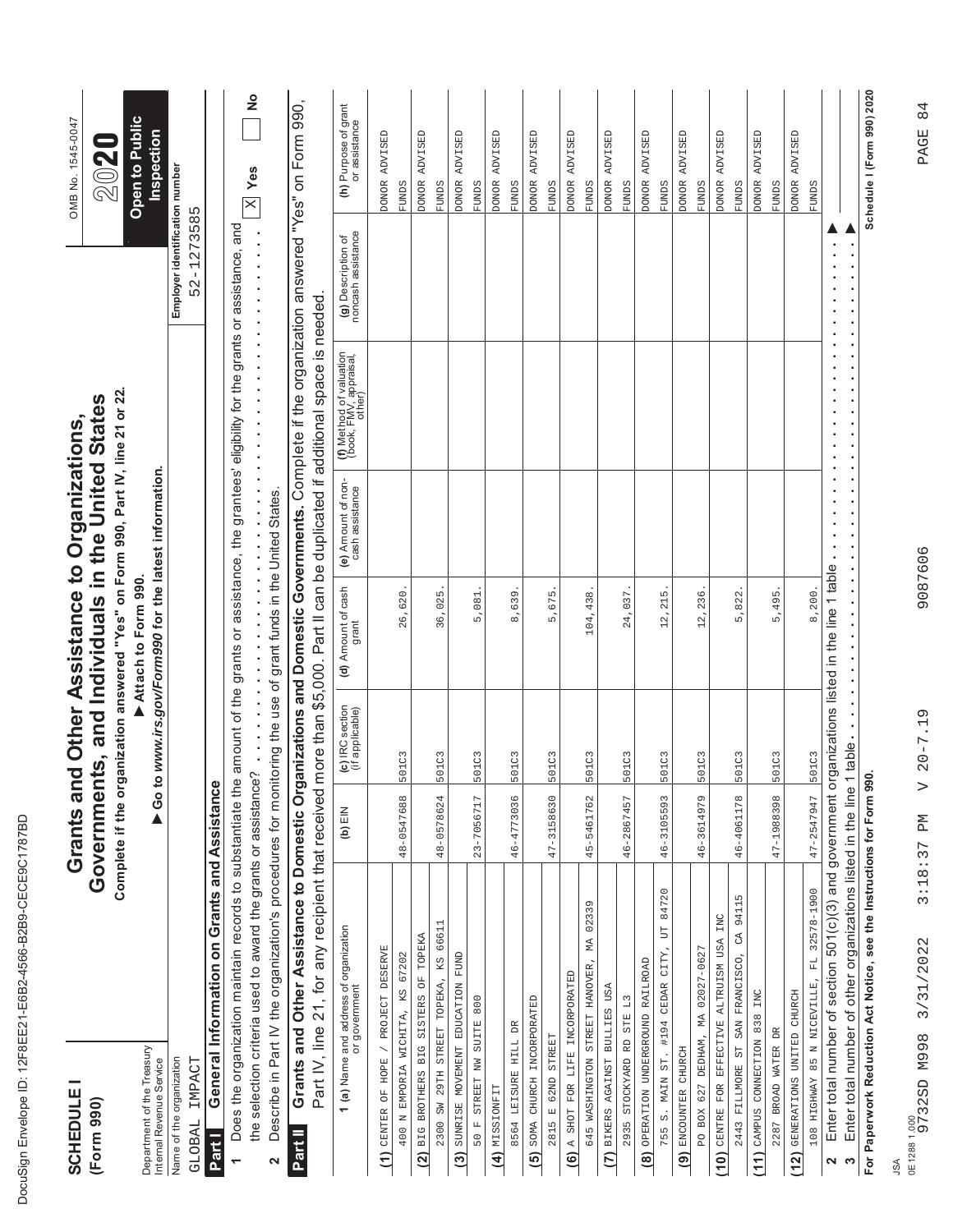| ı<br>۱           |
|------------------|
| ĺ<br>١<br>ı      |
| ¢                |
| Ç<br>ı           |
| ١<br>l           |
| Ó                |
| ĺ<br>O           |
| í<br>¢           |
| ı<br>ı<br>١      |
| Í<br>I           |
| d<br>I<br>l      |
| Ì<br>١           |
| ı<br>I           |
| ı                |
| Ì<br>ı           |
| l<br>ı<br>I<br>l |
| Ì                |
| ı<br>١           |
| Í                |
|                  |
| ı<br>١           |
|                  |
| 1                |
| ١                |
| Ï<br>֠           |
|                  |
| ı                |

| <b>SCHEDULE</b><br>(Form 990)                          |                                                                                                                                                                                                                                                           |                 |                                    | Complete if the organization answered "Yes" on Form 990, Part IV, line 21 or 22.<br>Governments, and Individuals in the United States<br>Grants and Other Assistance to Organizations, |                                                                         |                                                                             |                                                   | OMB No. 1545-0047<br>20                 |
|--------------------------------------------------------|-----------------------------------------------------------------------------------------------------------------------------------------------------------------------------------------------------------------------------------------------------------|-----------------|------------------------------------|----------------------------------------------------------------------------------------------------------------------------------------------------------------------------------------|-------------------------------------------------------------------------|-----------------------------------------------------------------------------|---------------------------------------------------|-----------------------------------------|
| Department of the Treasury<br>Internal Revenue Service |                                                                                                                                                                                                                                                           |                 |                                    | Go to www.irs.gov/Form990 for the latest information.<br>Attach to Form 990.                                                                                                           |                                                                         |                                                                             |                                                   | Open to Public<br>Inspection            |
| Name of the organization<br>IMPACT<br><b>GLOBAL</b>    |                                                                                                                                                                                                                                                           |                 |                                    |                                                                                                                                                                                        |                                                                         |                                                                             | Employer identification number<br>52-1273585      |                                         |
| Part I                                                 | General Information on Grants and Assistance                                                                                                                                                                                                              |                 |                                    |                                                                                                                                                                                        |                                                                         |                                                                             |                                                   |                                         |
| $\overline{ }$                                         | Does the organization maintain records to substantiate the amount of the grants or assistance, the grantees' eligibility for the grants or assistance, and                                                                                                |                 |                                    |                                                                                                                                                                                        |                                                                         |                                                                             |                                                   |                                         |
| 2                                                      | ure serecuon criteria used to award the grants or assistance reserved.<br>Describe in Part IV the organization's procedures for monitoring the use of grant funds in the United States.<br>the selection criteria used to award the grants or assistance? |                 |                                    |                                                                                                                                                                                        | $\begin{array}{c} \bullet \\ \bullet \\ \bullet \\ \bullet \end{array}$ | $\ddot{\cdot}$<br>$\blacksquare$<br>Î,                                      | $\frac{1}{2}$<br>$\blacksquare$<br>$\blacksquare$ | $\frac{1}{2}$<br>Yes<br>$\times$        |
| Part II                                                | Grants and Other Assistance to Domestic Organizations and Domestic Governments. Complete if the organization answered "Yes" on Form 990,                                                                                                                  |                 |                                    |                                                                                                                                                                                        |                                                                         |                                                                             |                                                   |                                         |
|                                                        | Part IV, line 21, for any recipient that received                                                                                                                                                                                                         |                 |                                    |                                                                                                                                                                                        |                                                                         | more than \$5,000. Part II can be duplicated if additional space is needed. |                                                   |                                         |
|                                                        | <b>1 (a)</b> Name and address of organization<br>or government                                                                                                                                                                                            | (b) $EIN$       | (c) IRC section<br>(if applicable) | (d) Amount of cash<br>grant                                                                                                                                                            | (e) Amount of non-<br>cash assistance                                   | (f) Method of valuation<br>(book, FMV, appraisal,<br>other)                 | (g) Description of<br>noncash assistance          | (h) Purpose of grant<br>or assistance   |
| (1) PASSAGEWAYS LTD                                    |                                                                                                                                                                                                                                                           |                 |                                    |                                                                                                                                                                                        |                                                                         |                                                                             |                                                   | ADVISED<br><b>DONOR</b>                 |
| 6481 W SHADE LN WICHITA, KS 67212                      |                                                                                                                                                                                                                                                           | 59-2170026      | 501C3                              | 8,474                                                                                                                                                                                  |                                                                         |                                                                             |                                                   | <b>FUNDS</b>                            |
| (2) IMMANUEL SHELTER                                   |                                                                                                                                                                                                                                                           |                 |                                    |                                                                                                                                                                                        |                                                                         |                                                                             |                                                   | ADVISED<br><b>DONOR</b>                 |
| PO BOX 431 NASSAU, DE 19969                            |                                                                                                                                                                                                                                                           | 74-1776507      | 501C3                              | 5,334                                                                                                                                                                                  |                                                                         |                                                                             |                                                   | <b>FUNDS</b>                            |
|                                                        | (3) OAKLAND CITY CHURCH A CONGREGATION OF THE R                                                                                                                                                                                                           |                 |                                    |                                                                                                                                                                                        |                                                                         |                                                                             |                                                   | ADVISED<br><b>DONOR</b>                 |
| PO BOX 3010 OAKLAND, CA 94609-0010                     |                                                                                                                                                                                                                                                           | 47-2705523      | 501C3                              | 11,517                                                                                                                                                                                 |                                                                         |                                                                             |                                                   | <b>FUNDS</b>                            |
|                                                        | (4) SPECIAL OLYMPICS KANSAS INC / NORTH CENTRAL                                                                                                                                                                                                           |                 |                                    |                                                                                                                                                                                        |                                                                         |                                                                             |                                                   | DONOR ADVISED                           |
| PO BOX 145 MANHATTAN, KS 66505                         |                                                                                                                                                                                                                                                           | 47-4993846      | 501C3                              | 7,529                                                                                                                                                                                  |                                                                         |                                                                             |                                                   | <b>FUNDS</b>                            |
| (5) ROLE MODEL MOVEMENT                                | INC NFP                                                                                                                                                                                                                                                   |                 |                                    |                                                                                                                                                                                        |                                                                         |                                                                             |                                                   | DONOR ADVISED                           |
| 47 W. POLK ST. CHICAGO,                                | 60605<br>$\overline{\Box}$                                                                                                                                                                                                                                | 48-0890981      | 501C3                              | 5,421                                                                                                                                                                                  |                                                                         |                                                                             |                                                   | <b>EUNDS</b>                            |
| $(6)$ ECHO CHURCH                                      |                                                                                                                                                                                                                                                           |                 |                                    |                                                                                                                                                                                        |                                                                         |                                                                             |                                                   | ADVISED<br><b>DONOR</b>                 |
| <b>STE</b><br>1172 MURPHY AVE                          | 214                                                                                                                                                                                                                                                       | 46-2272700      | 501C3                              | 7,302.                                                                                                                                                                                 |                                                                         |                                                                             |                                                   | <b>FUNDS</b>                            |
| (7) MEWATER FOUNDATION INCORPORATED                    |                                                                                                                                                                                                                                                           |                 |                                    |                                                                                                                                                                                        |                                                                         |                                                                             |                                                   | ADVISED<br><b>PONOR</b>                 |
| 4018 PACHECO STRET                                     |                                                                                                                                                                                                                                                           | 22-3979908      | 501C3                              | 7,325                                                                                                                                                                                  |                                                                         |                                                                             |                                                   | <b>FUNDS</b>                            |
| $(8)$ veterans community project                       |                                                                                                                                                                                                                                                           |                 |                                    |                                                                                                                                                                                        |                                                                         |                                                                             |                                                   | ADVISED<br><b>DONOR</b>                 |
| 8900 TROOST AVE KANSAS CITY, MO 64131                  |                                                                                                                                                                                                                                                           | 47-4924647      | 501C3                              | 35,277                                                                                                                                                                                 |                                                                         |                                                                             |                                                   | <b>FUNDS</b>                            |
| (9) MISSION 500 INC                                    |                                                                                                                                                                                                                                                           |                 |                                    |                                                                                                                                                                                        |                                                                         |                                                                             |                                                   | ADVISED<br><b>DONOR</b>                 |
|                                                        | PO BOX 810492 BOCA RATON, FL 33481-0492                                                                                                                                                                                                                   | 47-4960735      | 501C3                              | 5,683                                                                                                                                                                                  |                                                                         |                                                                             |                                                   | <b>FUNDS</b>                            |
| (10) WE THE PROTESTERS INC                             |                                                                                                                                                                                                                                                           |                 |                                    |                                                                                                                                                                                        |                                                                         |                                                                             |                                                   | ADVISED<br><b>DONOR</b>                 |
| 10 LIBERTY ST NEW YORK, NY 10005                       |                                                                                                                                                                                                                                                           | 81-0861405      | 501C3                              | 121,990.                                                                                                                                                                               |                                                                         |                                                                             |                                                   | <b>FUNDS</b>                            |
| YES SHE CAN<br>(11)                                    | 18301 VON KARMAN AVE IRVINE, CA 92612-0121                                                                                                                                                                                                                | 81-3764408      | 501C3                              | 10,738                                                                                                                                                                                 |                                                                         |                                                                             |                                                   | ADVISED<br><b>DONOR</b><br><b>FUNDS</b> |
|                                                        |                                                                                                                                                                                                                                                           |                 |                                    |                                                                                                                                                                                        |                                                                         |                                                                             |                                                   | <b>ADVISED</b>                          |
| PO BOX 64 BERTHOUD,<br>(12) HARLEYS DREAM              | CO 80513                                                                                                                                                                                                                                                  | 81-4562321      | 501C3                              | 37,431.                                                                                                                                                                                |                                                                         |                                                                             |                                                   | <b>PONOR</b><br><b>FUNDS</b>            |
| $\boldsymbol{\mathsf{N}}$                              | Enter total number of section 501(c)(3) and government organizations listed in the line 1 table                                                                                                                                                           |                 |                                    |                                                                                                                                                                                        |                                                                         |                                                                             |                                                   |                                         |
| က                                                      | Enter total number of other organizations listed in the line                                                                                                                                                                                              |                 | 1 table.                           |                                                                                                                                                                                        |                                                                         |                                                                             |                                                   |                                         |
|                                                        | For Paperwork Reduction Act Notice, see the Instructions for Form 990.                                                                                                                                                                                    |                 |                                    |                                                                                                                                                                                        |                                                                         |                                                                             |                                                   | Schedule I (Form 990) 2020              |
| ₹                                                      |                                                                                                                                                                                                                                                           |                 |                                    |                                                                                                                                                                                        |                                                                         |                                                                             |                                                   |                                         |
| 0E12881.000<br>9732SD M998                             | 3/31/2022                                                                                                                                                                                                                                                 | ⋗<br>3:18:37 PM | $20 - 7.19$                        | 9087606                                                                                                                                                                                |                                                                         |                                                                             |                                                   | 85<br>PAGE                              |
|                                                        |                                                                                                                                                                                                                                                           |                 |                                    |                                                                                                                                                                                        |                                                                         |                                                                             |                                                   |                                         |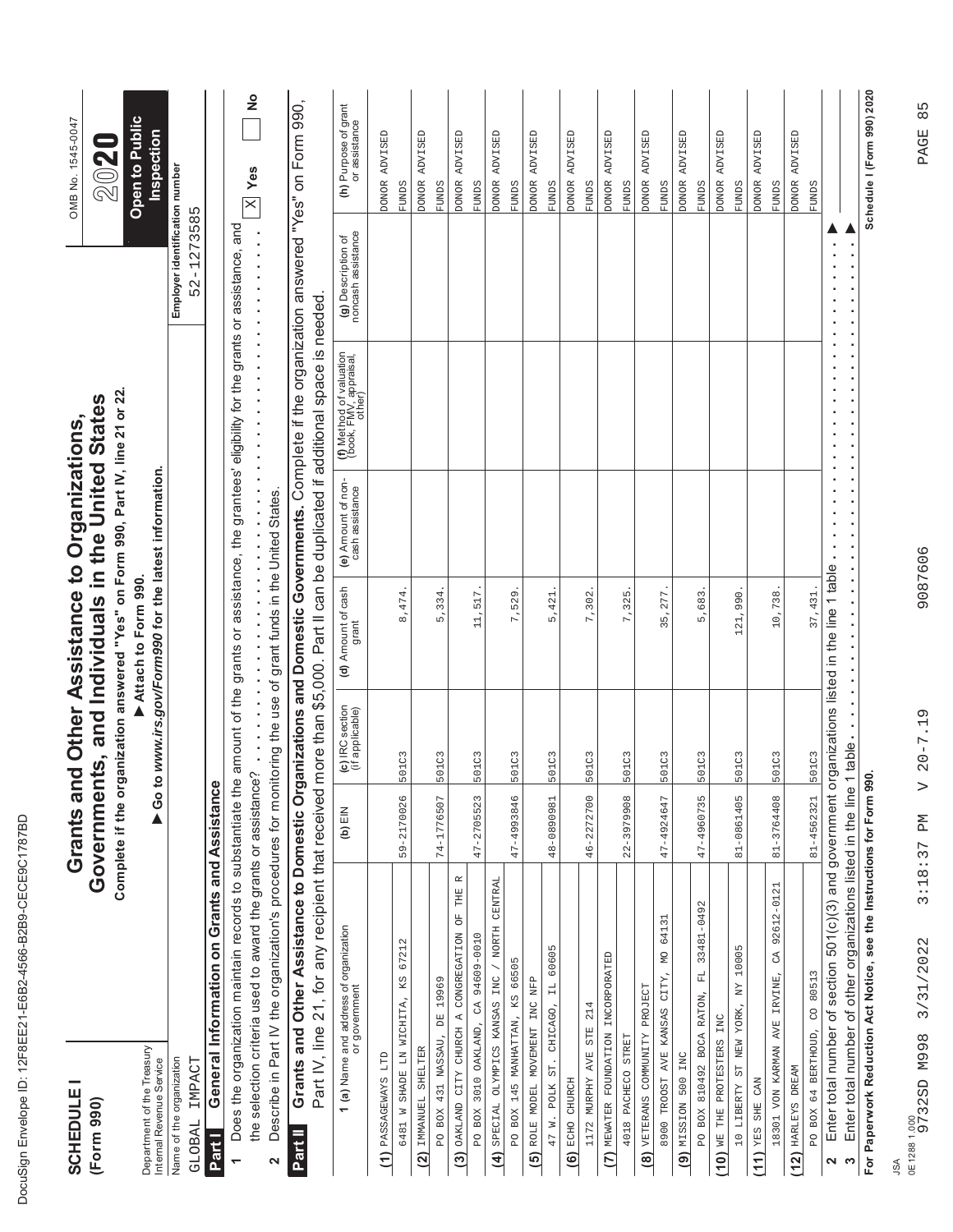| ı<br>۱           |
|------------------|
| ĺ<br>١<br>ı      |
| ¢                |
| Ç<br>ı           |
| ١<br>l           |
| Ó                |
| ĺ<br>O           |
| I<br>¢           |
| ı<br>ı<br>١      |
| Í<br>I           |
| d<br>I<br>l      |
| Ì<br>١           |
| ı<br>I           |
| ı                |
| Ì<br>ı           |
| l<br>ı<br>I<br>l |
| Ì                |
| ı<br>١           |
| Í                |
|                  |
| ı<br>١           |
|                  |
| 1                |
| ١                |
| Ï<br>֠           |
|                  |
| ı                |

| <b>SCHEDULE</b><br>(Form 990)                                                                                                                                                                            |            |                                    | Governments, and Individuals in the United States<br>Grants and Other Assistance to Organizations,                                                               |                                       |                                                                             |                                                                                          | OMB No. 1545-0047                     |
|----------------------------------------------------------------------------------------------------------------------------------------------------------------------------------------------------------|------------|------------------------------------|------------------------------------------------------------------------------------------------------------------------------------------------------------------|---------------------------------------|-----------------------------------------------------------------------------|------------------------------------------------------------------------------------------|---------------------------------------|
| Department of the Treasury<br>Internal Revenue Service                                                                                                                                                   |            |                                    | Complete if the organization answered "Yes" on Form 990, Part IV, line 21 or 22.<br>Go to www.irs.gov/Form990 for the latest information.<br>Attach to Form 990. |                                       |                                                                             |                                                                                          | Open to Public<br>Inspection<br>20    |
| Name of the organization<br>IMPACT<br>GLOBAL                                                                                                                                                             |            |                                    |                                                                                                                                                                  |                                       |                                                                             | Employer identification number<br>$2 - 1273585$<br>Ь٦                                    |                                       |
| General Information on Grants and Assistance<br>Part I                                                                                                                                                   |            |                                    |                                                                                                                                                                  |                                       |                                                                             |                                                                                          |                                       |
| Does the organization maintain records to substantiate the amount of the grants or assistance, the grantees' eligibility for the grants or assistance, and                                               |            |                                    |                                                                                                                                                                  |                                       |                                                                             |                                                                                          |                                       |
| the selection criteria used to award the grants or assistance?<br>Describe in Part IV the organization's procedures for monitoring the use of grant funds in the United States.<br>2                     |            |                                    |                                                                                                                                                                  |                                       | $\begin{array}{c} \bullet \\ \bullet \\ \bullet \\ \bullet \end{array}$     | $\begin{array}{c} \bullet \\ \bullet \\ \bullet \\ \bullet \end{array}$<br>$\frac{1}{2}$ | $\frac{1}{2}$<br>$\mathbb{X}$ Yes     |
| Grants and Other Assistance to Domestic Organizations and Domestic Governments. Complete if the organization answered "Yes" on Form 990,<br>Part IV, line 21, for any recipient that received<br>Part II |            |                                    |                                                                                                                                                                  |                                       | more than \$5,000. Part II can be duplicated if additional space is needed. |                                                                                          |                                       |
| <b>1 (a)</b> Name and address of organization<br>or government                                                                                                                                           | (b) $EIN$  | (c) IRC section<br>(if applicable) | (d) Amount of cash<br>grant                                                                                                                                      | (e) Amount of non-<br>cash assistance | (f) Method of valuation<br>(book, FMV, appraisal,<br>other)                 | (g) Description of<br>noncash assistance                                                 | (h) Purpose of grant<br>or assistance |
| (1) BAIL PROJECT INC                                                                                                                                                                                     |            |                                    |                                                                                                                                                                  |                                       |                                                                             |                                                                                          | DONOR ADVISED                         |
| ST BRONX, NY 10451-4142<br>360 E 161ST                                                                                                                                                                   | 81-4432191 | 501C3                              | 12,083                                                                                                                                                           |                                       |                                                                             |                                                                                          | <b>FUNDS</b>                          |
| COROS TRES TRESPIRENCE                                                                                                                                                                                   |            |                                    |                                                                                                                                                                  |                                       |                                                                             |                                                                                          | ADVISED<br><b>DONOR</b>               |
| IL 60077<br>7700 GROSS POINT RD SKOKIE,                                                                                                                                                                  | 81-4985512 | 501C3                              | 28, 239                                                                                                                                                          |                                       |                                                                             |                                                                                          | <b>FUNDS</b>                          |
| (3) FEEDING AMERICA                                                                                                                                                                                      |            |                                    |                                                                                                                                                                  |                                       |                                                                             |                                                                                          | DONOR ADVISED                         |
| STE 200<br>E WACKER DR<br>35                                                                                                                                                                             | 36-6004410 | 501C3                              | 64,813                                                                                                                                                           |                                       |                                                                             |                                                                                          | <b>FUNDS</b>                          |
| CENTER INC<br>NAT XLARAN POARELY LAW<br>$\overline{4}$                                                                                                                                                   |            |                                    |                                                                                                                                                                  |                                       |                                                                             |                                                                                          | ADVISED<br><b>DONOR</b>               |
| <b>400 WASHINGTON AVE</b>                                                                                                                                                                                | 36-3673599 | 501C3                              | 121,348.                                                                                                                                                         |                                       |                                                                             |                                                                                          | ADVISED<br><b>FUNDS</b>               |
| JAMES B MORAN CENTER FOR YOUTH ADVOCACY<br>1123 EMERSON AVE, SUITE 203<br>$\overline{5}$                                                                                                                 | 63-0598743 | 501C3                              | 74,087                                                                                                                                                           |                                       |                                                                             |                                                                                          | <b>DONOR</b><br><b>FUNDS</b>          |
| (6) ST. BENEDICT HEALTH AND HEALING MINISTRY                                                                                                                                                             |            |                                    |                                                                                                                                                                  |                                       |                                                                             |                                                                                          | ADVISED<br><b>DONOR</b>               |
| PO BOX 325 LOUISVILLE, CO 80027                                                                                                                                                                          | 36-3180725 | 501C3                              | 5,032                                                                                                                                                            |                                       |                                                                             |                                                                                          | <b>FUNDS</b>                          |
| FOOD PANTRIES OF THE CAPITAL DIST INC<br>$\overline{c}$                                                                                                                                                  |            |                                    |                                                                                                                                                                  |                                       |                                                                             |                                                                                          | ADVISED<br><b>DONOR</b>               |
| 32 ESSEX ST ALBANY, NY 12206-2027                                                                                                                                                                        | 20-8912445 | 501C3                              | 6,746.                                                                                                                                                           |                                       |                                                                             |                                                                                          | <b>FUNDS</b>                          |
| (8) VISITING NURSE ASSOCIATION OF CHITTENDEN AN                                                                                                                                                          |            |                                    |                                                                                                                                                                  |                                       |                                                                             |                                                                                          | ADVISED<br><b>DONOR</b>               |
| 1110 PRIM RD COLCHESTER, CT 05446                                                                                                                                                                        | 14-1752164 | 501C3                              | 16,152                                                                                                                                                           |                                       |                                                                             |                                                                                          | <b>FUNDS</b>                          |
| INC<br>(9) EPILEPSY ASSOCIATION OF CENTRAL FLORIDA                                                                                                                                                       |            |                                    |                                                                                                                                                                  |                                       |                                                                             |                                                                                          | DONOR ADVISED                         |
| 32811<br>Ę<br>DENSCH CENTER ORLANDO,<br>WAYNE M.                                                                                                                                                         | 03-0179603 | 501C3                              | 5,599                                                                                                                                                            |                                       |                                                                             |                                                                                          | <b>FUNDS</b>                          |
| (10) FAMILY SERVICES INC                                                                                                                                                                                 |            |                                    |                                                                                                                                                                  |                                       |                                                                             |                                                                                          | ADVISED<br><b>DONOR</b>               |
| 29 NORTH HAMILTON STREET                                                                                                                                                                                 | 23-7247844 | 501C3                              | 25,354                                                                                                                                                           |                                       |                                                                             |                                                                                          | <b>FUNDS</b>                          |
| INC<br>COUNCIL<br>(11) NATURAL RESOURCES DEFENSE                                                                                                                                                         |            |                                    |                                                                                                                                                                  |                                       |                                                                             |                                                                                          | ADVISED<br><b>DONOR</b>               |
| 40 WEST 20TH STREET NEW YORK, NY 10011-4211                                                                                                                                                              | 14-1338399 | 501C3                              | 15,409                                                                                                                                                           |                                       |                                                                             |                                                                                          | <b>FUNDS</b>                          |
| ELECTRONIC FRONTIER FOUNDATION INC<br>(12)                                                                                                                                                               |            |                                    |                                                                                                                                                                  |                                       |                                                                             |                                                                                          | ADVISED<br><b>DONOR</b>               |
| 815 EDDY ST SAN FRANCISCO, CA 94109-7701                                                                                                                                                                 | 13-2654926 | 501C3                              | 14,624.                                                                                                                                                          |                                       |                                                                             |                                                                                          | <b>EUNDS</b>                          |
| Enter total number of section 501(c)(3) and government organizations listed in the line 1 table<br>$\boldsymbol{\mathsf{N}}$                                                                             |            |                                    |                                                                                                                                                                  |                                       |                                                                             |                                                                                          |                                       |
| Enter total number of other organizations listed in the line 1 table.<br>S                                                                                                                               |            |                                    |                                                                                                                                                                  |                                       |                                                                             |                                                                                          |                                       |
| For Paperwork Reduction Act Notice, see the Instructions for Form 990.                                                                                                                                   |            |                                    |                                                                                                                                                                  |                                       |                                                                             |                                                                                          | Schedule I (Form 990) 2020            |

PAGE 86

9087606

9732SD M998 3/31/2022 3:18:37 PM V 20-7.19 9087606 PAGE 86  $V 20 - 7.19$ 3:18:37 PM JSA<br>0E12881.000<br>9732SD M998 3/31/2022

0E1288 1.000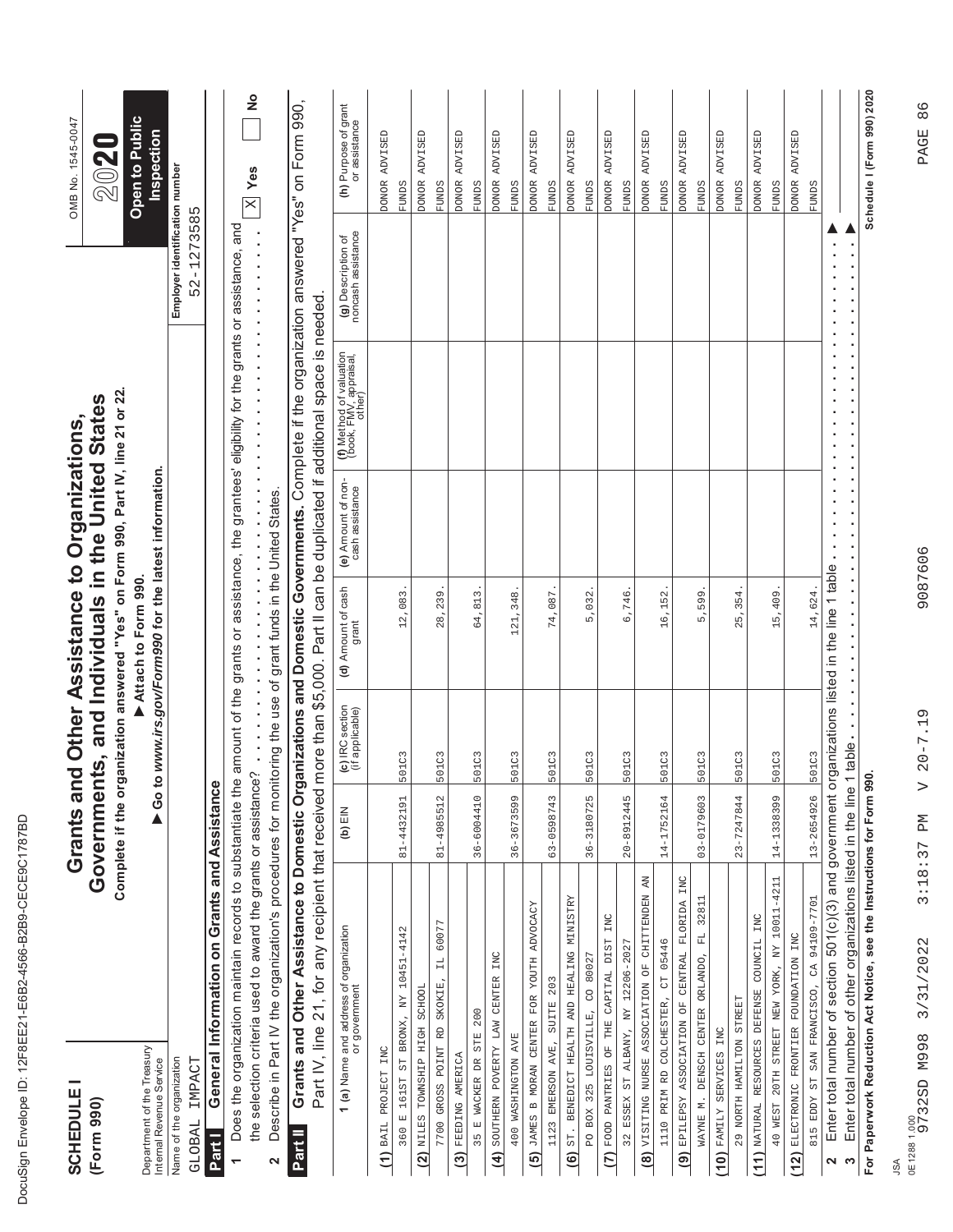| ı<br>۱           |
|------------------|
| ĺ<br>١<br>ı      |
| ¢                |
| Ç<br>ı           |
| ١<br>l           |
| Ó                |
| ĺ<br>O           |
| I<br>¢           |
| ı<br>ı<br>١      |
| Í<br>I           |
| d<br>I<br>l      |
| Ì<br>١           |
| ı<br>I           |
| ı                |
| Ì<br>ı           |
| l<br>ı<br>I<br>l |
| Ì                |
| ı<br>١           |
| Í                |
|                  |
| ı<br>١           |
|                  |
| 1                |
| ١                |
| Ï<br>֠           |
|                  |
| ı                |

| Schedule I (Form 990) 2020<br>$\frac{1}{2}$<br>Grants and Other Assistance to Domestic Organizations and Domestic Governments. Complete if the organization answered "Yes" on Form 990,<br>(h) Purpose of grant<br>or assistance<br>Open to Public<br>Inspection<br>DONOR ADVISED<br>ADVISED<br>ADVISED<br>ADVISED<br>ADVISED<br>ADVISED<br>ADVISED<br>ADVISED<br>ADVISED<br>DONOR ADVISED<br>ADVISED<br>ADVISED<br>Employer identification number<br>$\mathbb{X}$ Yes<br><b>DONOR</b><br><b>DONOR</b><br><b>DONOR</b><br><b>DONOR</b><br><b>DONOR</b><br><b>DONOR</b><br><b>DONOR</b><br><b>DONOR</b><br><b>DONOR</b><br><b>DONOR</b><br><b>FUNDS</b><br><b>FUNDS</b><br><b>FUNDS</b><br><b>FUNDS</b><br><b>FUNDS</b><br><b>FUNDS</b><br><b>FUNDS</b><br><b>FUNDS</b><br><b>FUNDS</b><br><b>FUNDS</b><br><b>FUNDS</b><br><b>FUNDS</b><br>52-1273585<br>Does the organization maintain records to substantiate the amount of the grants or assistance, the grantees' eligibility for the grants or assistance, and<br>(g) Description of<br>noncash assistance<br>more than \$5,000. Part II can be duplicated if additional space is needed.<br>(f) Method of valuation<br>(book, FMV, appraisal,<br>other)<br>Go to www.irs.gov/Form990 for the latest information.<br>(e) Amount of non-<br>cash assistance<br>Describe in Part IV the organization's procedures for monitoring the use of grant funds in the United States.<br>Enter total number of section 501(c)(3) and government organizations listed in the line 1 table<br>Attach to Form 990.<br>(d) Amount of cash<br>grant<br>21,700.<br>5,476.<br>5,398<br>9,327.<br>60,345<br>10,851<br>21,088<br>86,248<br>8,062<br>21,942<br>35,151<br>120,542<br>(c) IRC section<br>(if applicable)<br>Enter total number of other organizations listed in the line 1 table.<br>501C3<br>501C3<br>501C3<br>501C3<br>501C3<br>501C3<br>501C3<br>501C3<br>501C3<br>501C3<br>501C3<br>501C3<br>the selection criteria used to award the grants or assistance?<br>For Paperwork Reduction Act Notice, see the Instructions for Form 990.<br>General Information on Grants and Assistance<br>Part IV, line 21, for any recipient that received<br>01-0430078<br>04-3224860<br>13-3156445<br>33-0841281<br>95-2036722<br>01-0371869<br>$02 - 0501295$<br>04-3280353<br>04-3563445<br>33-0248725<br>13-3899776<br>04-3091431<br>$\mathsf{N} \equiv \mathsf{N}$<br>$\overline{\mathsf{x}}$<br>CA 90045-3631<br>04538-1845<br>(6) COMMUNITY FOUNDATION OF SOUTHEASTERN MA/<br>700 MARION AVE MANSFIELD, OH 44906-5007<br>CA 90503<br>65 WILLIAM STREET NEW BEDFORD, MA 02740<br>69 EVERGREEN ST KINGSTON, MA 02364-0000<br>PO BOX 1842 NORTH CONWAY, NH 03860-1842<br>40 N BROADWAY IRVINGTON, NY 10533-1317<br>FORCES<br>(11) PANCREATIC CANCER ACTION NETWORK INC<br><b>1 (a)</b> Name and address of organization<br>or government<br>SCHOOL ST BOSTON, MA 02108-4220<br>IRVINGTON EDUCATION FOUNDATION INC<br>PO BOX 760 MACHIAS, ME 04654-0760<br>INC<br>JENS FRIENDS CANCER FOUNDATION<br>2900 WEST CARSON ST. TORRANCE,<br>BOOTHBAY REGION LAND TRUST INC<br>PO BOX 4224 NEW YORK, NY 10163<br>CITIZENS FOR JUVENILE JUSTICE<br>(8) FRIENDS OF THE ISRAEL DEFENSE<br>P.O. BOX 183 BOOTHBAY HBR, ME<br>8939 S SEPULVEDA LOS ANGELES,<br>MANSFIELD FINE ARTS GUID INC<br>(3) DOWNEAST COASTAL CONSERVANCY<br>(9) HOMES FOR LIFE FOUNDATION<br>(1) FIRST LUTHERAN SCHOOL<br>JETT FOUNDATION INC<br>1500 ROSECRANS AVE<br>Department of the Treasury<br>Internal Revenue Service<br>Name of the organization<br>IMPACT<br>GLOBAL<br>Part I<br>Part II<br>44<br>$\widetilde{a}$<br>$\widehat{4}$<br>$\overline{5}$<br>$\widehat{\epsilon}$<br>(10)<br>(12)<br>$\mathbf{\Omega}$<br>$\boldsymbol{\varsigma}$<br>2 | <b>SCHEDULE</b><br>(Form 990) |  | Complete if the organization answered "Yes" on Form 990, Part IV, line 21 or 22.<br>Governments, and Individuals in the United States<br>Grants and Other Assistance to Organizations, |  | OMB No. 1545-0047<br>20 |
|--------------------------------------------------------------------------------------------------------------------------------------------------------------------------------------------------------------------------------------------------------------------------------------------------------------------------------------------------------------------------------------------------------------------------------------------------------------------------------------------------------------------------------------------------------------------------------------------------------------------------------------------------------------------------------------------------------------------------------------------------------------------------------------------------------------------------------------------------------------------------------------------------------------------------------------------------------------------------------------------------------------------------------------------------------------------------------------------------------------------------------------------------------------------------------------------------------------------------------------------------------------------------------------------------------------------------------------------------------------------------------------------------------------------------------------------------------------------------------------------------------------------------------------------------------------------------------------------------------------------------------------------------------------------------------------------------------------------------------------------------------------------------------------------------------------------------------------------------------------------------------------------------------------------------------------------------------------------------------------------------------------------------------------------------------------------------------------------------------------------------------------------------------------------------------------------------------------------------------------------------------------------------------------------------------------------------------------------------------------------------------------------------------------------------------------------------------------------------------------------------------------------------------------------------------------------------------------------------------------------------------------------------------------------------------------------------------------------------------------------------------------------------------------------------------------------------------------------------------------------------------------------------------------------------------------------------------------------------------------------------------------------------------------------------------------------------------------------------------------------------------------------------------------------------------------------------------------------------------------------------------------------------------------------------------------------------------------------------------------------------------------------------------------------------------------------------------------------------------------------------------------------------------------------------------------------------------------------------------------------------------------------------------------------------------------------------------------------------------------------------------------|-------------------------------|--|----------------------------------------------------------------------------------------------------------------------------------------------------------------------------------------|--|-------------------------|
|                                                                                                                                                                                                                                                                                                                                                                                                                                                                                                                                                                                                                                                                                                                                                                                                                                                                                                                                                                                                                                                                                                                                                                                                                                                                                                                                                                                                                                                                                                                                                                                                                                                                                                                                                                                                                                                                                                                                                                                                                                                                                                                                                                                                                                                                                                                                                                                                                                                                                                                                                                                                                                                                                                                                                                                                                                                                                                                                                                                                                                                                                                                                                                                                                                                                                                                                                                                                                                                                                                                                                                                                                                                                                                                                                              |                               |  |                                                                                                                                                                                        |  |                         |
|                                                                                                                                                                                                                                                                                                                                                                                                                                                                                                                                                                                                                                                                                                                                                                                                                                                                                                                                                                                                                                                                                                                                                                                                                                                                                                                                                                                                                                                                                                                                                                                                                                                                                                                                                                                                                                                                                                                                                                                                                                                                                                                                                                                                                                                                                                                                                                                                                                                                                                                                                                                                                                                                                                                                                                                                                                                                                                                                                                                                                                                                                                                                                                                                                                                                                                                                                                                                                                                                                                                                                                                                                                                                                                                                                              |                               |  |                                                                                                                                                                                        |  |                         |
|                                                                                                                                                                                                                                                                                                                                                                                                                                                                                                                                                                                                                                                                                                                                                                                                                                                                                                                                                                                                                                                                                                                                                                                                                                                                                                                                                                                                                                                                                                                                                                                                                                                                                                                                                                                                                                                                                                                                                                                                                                                                                                                                                                                                                                                                                                                                                                                                                                                                                                                                                                                                                                                                                                                                                                                                                                                                                                                                                                                                                                                                                                                                                                                                                                                                                                                                                                                                                                                                                                                                                                                                                                                                                                                                                              |                               |  |                                                                                                                                                                                        |  |                         |
|                                                                                                                                                                                                                                                                                                                                                                                                                                                                                                                                                                                                                                                                                                                                                                                                                                                                                                                                                                                                                                                                                                                                                                                                                                                                                                                                                                                                                                                                                                                                                                                                                                                                                                                                                                                                                                                                                                                                                                                                                                                                                                                                                                                                                                                                                                                                                                                                                                                                                                                                                                                                                                                                                                                                                                                                                                                                                                                                                                                                                                                                                                                                                                                                                                                                                                                                                                                                                                                                                                                                                                                                                                                                                                                                                              |                               |  |                                                                                                                                                                                        |  |                         |
|                                                                                                                                                                                                                                                                                                                                                                                                                                                                                                                                                                                                                                                                                                                                                                                                                                                                                                                                                                                                                                                                                                                                                                                                                                                                                                                                                                                                                                                                                                                                                                                                                                                                                                                                                                                                                                                                                                                                                                                                                                                                                                                                                                                                                                                                                                                                                                                                                                                                                                                                                                                                                                                                                                                                                                                                                                                                                                                                                                                                                                                                                                                                                                                                                                                                                                                                                                                                                                                                                                                                                                                                                                                                                                                                                              |                               |  |                                                                                                                                                                                        |  |                         |
|                                                                                                                                                                                                                                                                                                                                                                                                                                                                                                                                                                                                                                                                                                                                                                                                                                                                                                                                                                                                                                                                                                                                                                                                                                                                                                                                                                                                                                                                                                                                                                                                                                                                                                                                                                                                                                                                                                                                                                                                                                                                                                                                                                                                                                                                                                                                                                                                                                                                                                                                                                                                                                                                                                                                                                                                                                                                                                                                                                                                                                                                                                                                                                                                                                                                                                                                                                                                                                                                                                                                                                                                                                                                                                                                                              |                               |  |                                                                                                                                                                                        |  |                         |
|                                                                                                                                                                                                                                                                                                                                                                                                                                                                                                                                                                                                                                                                                                                                                                                                                                                                                                                                                                                                                                                                                                                                                                                                                                                                                                                                                                                                                                                                                                                                                                                                                                                                                                                                                                                                                                                                                                                                                                                                                                                                                                                                                                                                                                                                                                                                                                                                                                                                                                                                                                                                                                                                                                                                                                                                                                                                                                                                                                                                                                                                                                                                                                                                                                                                                                                                                                                                                                                                                                                                                                                                                                                                                                                                                              |                               |  |                                                                                                                                                                                        |  |                         |
|                                                                                                                                                                                                                                                                                                                                                                                                                                                                                                                                                                                                                                                                                                                                                                                                                                                                                                                                                                                                                                                                                                                                                                                                                                                                                                                                                                                                                                                                                                                                                                                                                                                                                                                                                                                                                                                                                                                                                                                                                                                                                                                                                                                                                                                                                                                                                                                                                                                                                                                                                                                                                                                                                                                                                                                                                                                                                                                                                                                                                                                                                                                                                                                                                                                                                                                                                                                                                                                                                                                                                                                                                                                                                                                                                              |                               |  |                                                                                                                                                                                        |  |                         |
|                                                                                                                                                                                                                                                                                                                                                                                                                                                                                                                                                                                                                                                                                                                                                                                                                                                                                                                                                                                                                                                                                                                                                                                                                                                                                                                                                                                                                                                                                                                                                                                                                                                                                                                                                                                                                                                                                                                                                                                                                                                                                                                                                                                                                                                                                                                                                                                                                                                                                                                                                                                                                                                                                                                                                                                                                                                                                                                                                                                                                                                                                                                                                                                                                                                                                                                                                                                                                                                                                                                                                                                                                                                                                                                                                              |                               |  |                                                                                                                                                                                        |  |                         |
|                                                                                                                                                                                                                                                                                                                                                                                                                                                                                                                                                                                                                                                                                                                                                                                                                                                                                                                                                                                                                                                                                                                                                                                                                                                                                                                                                                                                                                                                                                                                                                                                                                                                                                                                                                                                                                                                                                                                                                                                                                                                                                                                                                                                                                                                                                                                                                                                                                                                                                                                                                                                                                                                                                                                                                                                                                                                                                                                                                                                                                                                                                                                                                                                                                                                                                                                                                                                                                                                                                                                                                                                                                                                                                                                                              |                               |  |                                                                                                                                                                                        |  |                         |
|                                                                                                                                                                                                                                                                                                                                                                                                                                                                                                                                                                                                                                                                                                                                                                                                                                                                                                                                                                                                                                                                                                                                                                                                                                                                                                                                                                                                                                                                                                                                                                                                                                                                                                                                                                                                                                                                                                                                                                                                                                                                                                                                                                                                                                                                                                                                                                                                                                                                                                                                                                                                                                                                                                                                                                                                                                                                                                                                                                                                                                                                                                                                                                                                                                                                                                                                                                                                                                                                                                                                                                                                                                                                                                                                                              |                               |  |                                                                                                                                                                                        |  |                         |
|                                                                                                                                                                                                                                                                                                                                                                                                                                                                                                                                                                                                                                                                                                                                                                                                                                                                                                                                                                                                                                                                                                                                                                                                                                                                                                                                                                                                                                                                                                                                                                                                                                                                                                                                                                                                                                                                                                                                                                                                                                                                                                                                                                                                                                                                                                                                                                                                                                                                                                                                                                                                                                                                                                                                                                                                                                                                                                                                                                                                                                                                                                                                                                                                                                                                                                                                                                                                                                                                                                                                                                                                                                                                                                                                                              |                               |  |                                                                                                                                                                                        |  |                         |
|                                                                                                                                                                                                                                                                                                                                                                                                                                                                                                                                                                                                                                                                                                                                                                                                                                                                                                                                                                                                                                                                                                                                                                                                                                                                                                                                                                                                                                                                                                                                                                                                                                                                                                                                                                                                                                                                                                                                                                                                                                                                                                                                                                                                                                                                                                                                                                                                                                                                                                                                                                                                                                                                                                                                                                                                                                                                                                                                                                                                                                                                                                                                                                                                                                                                                                                                                                                                                                                                                                                                                                                                                                                                                                                                                              |                               |  |                                                                                                                                                                                        |  |                         |
|                                                                                                                                                                                                                                                                                                                                                                                                                                                                                                                                                                                                                                                                                                                                                                                                                                                                                                                                                                                                                                                                                                                                                                                                                                                                                                                                                                                                                                                                                                                                                                                                                                                                                                                                                                                                                                                                                                                                                                                                                                                                                                                                                                                                                                                                                                                                                                                                                                                                                                                                                                                                                                                                                                                                                                                                                                                                                                                                                                                                                                                                                                                                                                                                                                                                                                                                                                                                                                                                                                                                                                                                                                                                                                                                                              |                               |  |                                                                                                                                                                                        |  |                         |
|                                                                                                                                                                                                                                                                                                                                                                                                                                                                                                                                                                                                                                                                                                                                                                                                                                                                                                                                                                                                                                                                                                                                                                                                                                                                                                                                                                                                                                                                                                                                                                                                                                                                                                                                                                                                                                                                                                                                                                                                                                                                                                                                                                                                                                                                                                                                                                                                                                                                                                                                                                                                                                                                                                                                                                                                                                                                                                                                                                                                                                                                                                                                                                                                                                                                                                                                                                                                                                                                                                                                                                                                                                                                                                                                                              |                               |  |                                                                                                                                                                                        |  |                         |
|                                                                                                                                                                                                                                                                                                                                                                                                                                                                                                                                                                                                                                                                                                                                                                                                                                                                                                                                                                                                                                                                                                                                                                                                                                                                                                                                                                                                                                                                                                                                                                                                                                                                                                                                                                                                                                                                                                                                                                                                                                                                                                                                                                                                                                                                                                                                                                                                                                                                                                                                                                                                                                                                                                                                                                                                                                                                                                                                                                                                                                                                                                                                                                                                                                                                                                                                                                                                                                                                                                                                                                                                                                                                                                                                                              |                               |  |                                                                                                                                                                                        |  |                         |
|                                                                                                                                                                                                                                                                                                                                                                                                                                                                                                                                                                                                                                                                                                                                                                                                                                                                                                                                                                                                                                                                                                                                                                                                                                                                                                                                                                                                                                                                                                                                                                                                                                                                                                                                                                                                                                                                                                                                                                                                                                                                                                                                                                                                                                                                                                                                                                                                                                                                                                                                                                                                                                                                                                                                                                                                                                                                                                                                                                                                                                                                                                                                                                                                                                                                                                                                                                                                                                                                                                                                                                                                                                                                                                                                                              |                               |  |                                                                                                                                                                                        |  |                         |
|                                                                                                                                                                                                                                                                                                                                                                                                                                                                                                                                                                                                                                                                                                                                                                                                                                                                                                                                                                                                                                                                                                                                                                                                                                                                                                                                                                                                                                                                                                                                                                                                                                                                                                                                                                                                                                                                                                                                                                                                                                                                                                                                                                                                                                                                                                                                                                                                                                                                                                                                                                                                                                                                                                                                                                                                                                                                                                                                                                                                                                                                                                                                                                                                                                                                                                                                                                                                                                                                                                                                                                                                                                                                                                                                                              |                               |  |                                                                                                                                                                                        |  |                         |
|                                                                                                                                                                                                                                                                                                                                                                                                                                                                                                                                                                                                                                                                                                                                                                                                                                                                                                                                                                                                                                                                                                                                                                                                                                                                                                                                                                                                                                                                                                                                                                                                                                                                                                                                                                                                                                                                                                                                                                                                                                                                                                                                                                                                                                                                                                                                                                                                                                                                                                                                                                                                                                                                                                                                                                                                                                                                                                                                                                                                                                                                                                                                                                                                                                                                                                                                                                                                                                                                                                                                                                                                                                                                                                                                                              |                               |  |                                                                                                                                                                                        |  |                         |
|                                                                                                                                                                                                                                                                                                                                                                                                                                                                                                                                                                                                                                                                                                                                                                                                                                                                                                                                                                                                                                                                                                                                                                                                                                                                                                                                                                                                                                                                                                                                                                                                                                                                                                                                                                                                                                                                                                                                                                                                                                                                                                                                                                                                                                                                                                                                                                                                                                                                                                                                                                                                                                                                                                                                                                                                                                                                                                                                                                                                                                                                                                                                                                                                                                                                                                                                                                                                                                                                                                                                                                                                                                                                                                                                                              |                               |  |                                                                                                                                                                                        |  |                         |
|                                                                                                                                                                                                                                                                                                                                                                                                                                                                                                                                                                                                                                                                                                                                                                                                                                                                                                                                                                                                                                                                                                                                                                                                                                                                                                                                                                                                                                                                                                                                                                                                                                                                                                                                                                                                                                                                                                                                                                                                                                                                                                                                                                                                                                                                                                                                                                                                                                                                                                                                                                                                                                                                                                                                                                                                                                                                                                                                                                                                                                                                                                                                                                                                                                                                                                                                                                                                                                                                                                                                                                                                                                                                                                                                                              |                               |  |                                                                                                                                                                                        |  |                         |
|                                                                                                                                                                                                                                                                                                                                                                                                                                                                                                                                                                                                                                                                                                                                                                                                                                                                                                                                                                                                                                                                                                                                                                                                                                                                                                                                                                                                                                                                                                                                                                                                                                                                                                                                                                                                                                                                                                                                                                                                                                                                                                                                                                                                                                                                                                                                                                                                                                                                                                                                                                                                                                                                                                                                                                                                                                                                                                                                                                                                                                                                                                                                                                                                                                                                                                                                                                                                                                                                                                                                                                                                                                                                                                                                                              |                               |  |                                                                                                                                                                                        |  |                         |
|                                                                                                                                                                                                                                                                                                                                                                                                                                                                                                                                                                                                                                                                                                                                                                                                                                                                                                                                                                                                                                                                                                                                                                                                                                                                                                                                                                                                                                                                                                                                                                                                                                                                                                                                                                                                                                                                                                                                                                                                                                                                                                                                                                                                                                                                                                                                                                                                                                                                                                                                                                                                                                                                                                                                                                                                                                                                                                                                                                                                                                                                                                                                                                                                                                                                                                                                                                                                                                                                                                                                                                                                                                                                                                                                                              |                               |  |                                                                                                                                                                                        |  |                         |
|                                                                                                                                                                                                                                                                                                                                                                                                                                                                                                                                                                                                                                                                                                                                                                                                                                                                                                                                                                                                                                                                                                                                                                                                                                                                                                                                                                                                                                                                                                                                                                                                                                                                                                                                                                                                                                                                                                                                                                                                                                                                                                                                                                                                                                                                                                                                                                                                                                                                                                                                                                                                                                                                                                                                                                                                                                                                                                                                                                                                                                                                                                                                                                                                                                                                                                                                                                                                                                                                                                                                                                                                                                                                                                                                                              |                               |  |                                                                                                                                                                                        |  |                         |
|                                                                                                                                                                                                                                                                                                                                                                                                                                                                                                                                                                                                                                                                                                                                                                                                                                                                                                                                                                                                                                                                                                                                                                                                                                                                                                                                                                                                                                                                                                                                                                                                                                                                                                                                                                                                                                                                                                                                                                                                                                                                                                                                                                                                                                                                                                                                                                                                                                                                                                                                                                                                                                                                                                                                                                                                                                                                                                                                                                                                                                                                                                                                                                                                                                                                                                                                                                                                                                                                                                                                                                                                                                                                                                                                                              |                               |  |                                                                                                                                                                                        |  |                         |
|                                                                                                                                                                                                                                                                                                                                                                                                                                                                                                                                                                                                                                                                                                                                                                                                                                                                                                                                                                                                                                                                                                                                                                                                                                                                                                                                                                                                                                                                                                                                                                                                                                                                                                                                                                                                                                                                                                                                                                                                                                                                                                                                                                                                                                                                                                                                                                                                                                                                                                                                                                                                                                                                                                                                                                                                                                                                                                                                                                                                                                                                                                                                                                                                                                                                                                                                                                                                                                                                                                                                                                                                                                                                                                                                                              |                               |  |                                                                                                                                                                                        |  |                         |
|                                                                                                                                                                                                                                                                                                                                                                                                                                                                                                                                                                                                                                                                                                                                                                                                                                                                                                                                                                                                                                                                                                                                                                                                                                                                                                                                                                                                                                                                                                                                                                                                                                                                                                                                                                                                                                                                                                                                                                                                                                                                                                                                                                                                                                                                                                                                                                                                                                                                                                                                                                                                                                                                                                                                                                                                                                                                                                                                                                                                                                                                                                                                                                                                                                                                                                                                                                                                                                                                                                                                                                                                                                                                                                                                                              |                               |  |                                                                                                                                                                                        |  |                         |
|                                                                                                                                                                                                                                                                                                                                                                                                                                                                                                                                                                                                                                                                                                                                                                                                                                                                                                                                                                                                                                                                                                                                                                                                                                                                                                                                                                                                                                                                                                                                                                                                                                                                                                                                                                                                                                                                                                                                                                                                                                                                                                                                                                                                                                                                                                                                                                                                                                                                                                                                                                                                                                                                                                                                                                                                                                                                                                                                                                                                                                                                                                                                                                                                                                                                                                                                                                                                                                                                                                                                                                                                                                                                                                                                                              |                               |  |                                                                                                                                                                                        |  |                         |
|                                                                                                                                                                                                                                                                                                                                                                                                                                                                                                                                                                                                                                                                                                                                                                                                                                                                                                                                                                                                                                                                                                                                                                                                                                                                                                                                                                                                                                                                                                                                                                                                                                                                                                                                                                                                                                                                                                                                                                                                                                                                                                                                                                                                                                                                                                                                                                                                                                                                                                                                                                                                                                                                                                                                                                                                                                                                                                                                                                                                                                                                                                                                                                                                                                                                                                                                                                                                                                                                                                                                                                                                                                                                                                                                                              |                               |  |                                                                                                                                                                                        |  |                         |
|                                                                                                                                                                                                                                                                                                                                                                                                                                                                                                                                                                                                                                                                                                                                                                                                                                                                                                                                                                                                                                                                                                                                                                                                                                                                                                                                                                                                                                                                                                                                                                                                                                                                                                                                                                                                                                                                                                                                                                                                                                                                                                                                                                                                                                                                                                                                                                                                                                                                                                                                                                                                                                                                                                                                                                                                                                                                                                                                                                                                                                                                                                                                                                                                                                                                                                                                                                                                                                                                                                                                                                                                                                                                                                                                                              |                               |  |                                                                                                                                                                                        |  |                         |
|                                                                                                                                                                                                                                                                                                                                                                                                                                                                                                                                                                                                                                                                                                                                                                                                                                                                                                                                                                                                                                                                                                                                                                                                                                                                                                                                                                                                                                                                                                                                                                                                                                                                                                                                                                                                                                                                                                                                                                                                                                                                                                                                                                                                                                                                                                                                                                                                                                                                                                                                                                                                                                                                                                                                                                                                                                                                                                                                                                                                                                                                                                                                                                                                                                                                                                                                                                                                                                                                                                                                                                                                                                                                                                                                                              |                               |  |                                                                                                                                                                                        |  |                         |
|                                                                                                                                                                                                                                                                                                                                                                                                                                                                                                                                                                                                                                                                                                                                                                                                                                                                                                                                                                                                                                                                                                                                                                                                                                                                                                                                                                                                                                                                                                                                                                                                                                                                                                                                                                                                                                                                                                                                                                                                                                                                                                                                                                                                                                                                                                                                                                                                                                                                                                                                                                                                                                                                                                                                                                                                                                                                                                                                                                                                                                                                                                                                                                                                                                                                                                                                                                                                                                                                                                                                                                                                                                                                                                                                                              |                               |  |                                                                                                                                                                                        |  |                         |

PAGE 87

9087606

9732SD M998 3/31/2022 3:18:37 PM V 20-7.19 9087606 PAGE 87  $V 20 - 7.19$ 3:18:37 PM JSA<br>0E12881.000<br>9732SD M998 3/31/2022

0E1288 1.000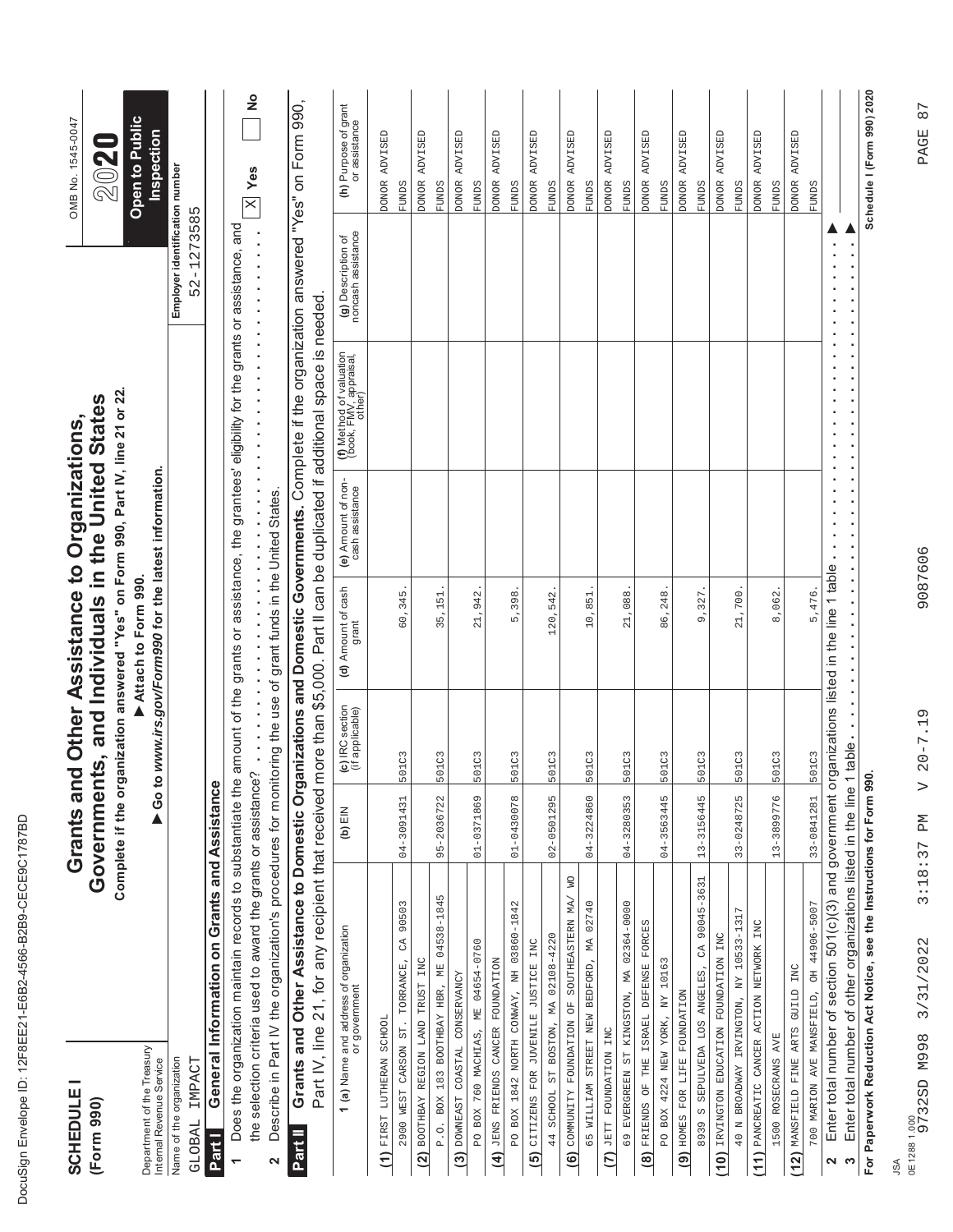| ı<br>۱                                                                                                                         |
|--------------------------------------------------------------------------------------------------------------------------------|
| ĺ<br>١<br>ı                                                                                                                    |
| ¢                                                                                                                              |
| Ç<br>ı                                                                                                                         |
| ١<br>l                                                                                                                         |
| Ó                                                                                                                              |
| ĺ<br>O                                                                                                                         |
| I<br>¢                                                                                                                         |
| ı<br>ı<br>١                                                                                                                    |
| Í<br><b>STATE OF STATE OF STATE OF STATE OF STATE OF STATE OF STATE OF STATE OF STATE OF STATE OF STATE OF STATE OF S</b><br>I |
| d<br>I<br>l                                                                                                                    |
| Ì<br>١                                                                                                                         |
| ı<br>I                                                                                                                         |
| ı                                                                                                                              |
| Ì<br>ı                                                                                                                         |
| l<br>ı<br>I<br>l                                                                                                               |
| Ì                                                                                                                              |
| ı<br>١                                                                                                                         |
| Í                                                                                                                              |
|                                                                                                                                |
| ı<br>١                                                                                                                         |
|                                                                                                                                |
| 1                                                                                                                              |
| ١                                                                                                                              |
| Ï<br>֠                                                                                                                         |
|                                                                                                                                |
| ı                                                                                                                              |

| anizations and Domestic Governments. Complete if the organization answered "Yes" on Form 990,<br>(h) Purpose of grant<br>or assistance<br>Open to Public<br>Inspection<br>DONOR ADVISED<br>ADVISED<br>DONOR ADVISED<br>ADVISED<br>ADVISED<br>ADVISED<br>ADVISED<br>ADVISED<br>ADVISED<br>ADVISED<br>ADVISED<br>ADVISED<br>Employer identification number<br>$\mathbb{X}$ Yes<br><b>DONOR</b><br><b>DONOR</b><br><b>DONOR</b><br><b>DONOR</b><br><b>DONOR</b><br><b>DONOR</b><br><b>DONOR</b><br><b>DONOR</b><br><b>DONOR</b><br><b>DONOR</b><br><b>FUNDS</b><br><b>FUNDS</b><br><b>FUNDS</b><br><b>FUNDS</b><br><b>FUNDS</b><br><b>FUNDS</b><br><b>FUNDS</b><br><b>FUNDS</b><br><b>FUNDS</b><br><b>FUNDS</b><br><b>FUNDS</b><br><b>FUNDS</b><br>52-1273585<br>Does the organization maintain records to substantiate the amount of the grants or assistance, the grantees' eligibility for the grants or assistance, and<br>$\frac{1}{2}$<br>(g) Description of<br>noncash assistance<br>ä,<br>$\ddot{\cdot}$<br>more than \$5,000. Part II can be duplicated if additional space is needed.<br>$\begin{array}{c} \bullet \\ \bullet \\ \bullet \\ \bullet \end{array}$<br>(f) Method of valuation<br>(book, FMV, appraisal,<br>other)<br><b>.</b><br>.<br>Go to www.irs.gov/Form990 for the latest information.<br>(e) Amount of non-<br>cash assistance<br>Describe in Part IV the organization's procedures for monitoring the use of grant funds in the United States.<br>$\frac{1}{2}$<br>.<br>Enter total number of section 501(c)(3) and government organizations listed in the line 1 table<br>Attach to Form 990.<br>(d) Amount of cash<br>grant<br>8,924.<br>65,289<br>14,581<br>14,426<br>77,698<br>162,925<br>59,126<br>29,235<br>15,453<br>7,406.<br>10,429<br>7,937<br>(c) IRC section<br>(if applicable)<br>Enter total number of other organizations listed in the line 1 table<br>501C3<br>501C3<br>501C3<br>501C3<br>501C3<br>501C3<br>501C3<br>501C3<br>501C3<br>501C3<br>501C3<br>501C3<br>the selection criteria used to award the grants or assistance?<br>General Information on Grants and Assistance<br>Grants and Other Assistance to Domestic Org<br>Part IV, line 21, for any recipient that received<br>36-4282928<br>38-3402457<br>34-0827274<br>35-1262574<br>15-0532072<br>35-2115115<br>16-1010345<br>16-1191312<br>$20 - 1026394$<br>38-2269817<br>$20 - 2112557$<br>35-1484951<br>$(h)$ EIN<br>(5) FRIENDS OF ROGERS ENVIRONMENTAL ED CENTER<br>FLORIDA INCORPORATED<br>48108-1947<br>11535 FULTON ST E LOWELL, MI 49331-9609<br>INC<br>NY 13211<br>INC<br><b>1 (a)</b> Name and address of organization<br>or government<br>PO BOX 932 SHERBURNE, NY 13460-0932<br>PO BOX 535 CANASTOTA, NY 13032-0535<br>(7) KOINONIA HOUSE NATIONAL MINISTRIES<br>CENTRE RD WALES, ME 04280-3306<br>PO BOX 1415 WHEATON, IL 60187-1417<br>FLAT RIVER OUTREACH MINISTRIES INC<br>(6) WANDERERS REST HUMANE ASSOCIATION<br>4888 DAVIS BLVD. NAPLES, FL 34104<br>BOX 598 HOBART, IN 46342-0598<br>(12) NO LIMITS LIMB LOSS FOUNDATION<br>5878 EAST MOLLOY RD SYRACUSE,<br>NЦ<br>(1) INDIANA SPECIAL OLYMPICS INC<br>3174 PACKARD ST ANN ARBOR,<br>6200 TECHNOLOGY CENTER DR<br>INC<br>5200<br>(4) AMERICAN GREYHOUND INC<br>CENTRAL NEW YORK SPCA<br>(8) POLICE UNITY TOUR OF<br>413 E JEFFERSON BLVD<br>OF KENT COUNTY<br>180 OTTAWA NW STE.<br>PACKARD HEALTH INC<br>Department of the Treasury<br>Name of the organization<br>IMPACT<br>Internal Revenue Service<br>INC<br>$(3)$ MATTHEW 25<br>GLOBAL<br>CASA<br>265<br>Part II<br>Part I<br>$\overline{P}$<br>(11)<br>(2)<br>$\widehat{\mathbf{e}}$<br>(10)<br>2<br>S<br>2 | <b>SCHEDULE</b><br>(Form 990) |  | Complete if the organization answered "Yes" on Form 990, Part IV, line 21 or 22.<br>Governments, and Individuals in the United States<br>Grants and Other Assistance to Organizations, |  | OMB No. 1545-0047<br>2020 |
|---------------------------------------------------------------------------------------------------------------------------------------------------------------------------------------------------------------------------------------------------------------------------------------------------------------------------------------------------------------------------------------------------------------------------------------------------------------------------------------------------------------------------------------------------------------------------------------------------------------------------------------------------------------------------------------------------------------------------------------------------------------------------------------------------------------------------------------------------------------------------------------------------------------------------------------------------------------------------------------------------------------------------------------------------------------------------------------------------------------------------------------------------------------------------------------------------------------------------------------------------------------------------------------------------------------------------------------------------------------------------------------------------------------------------------------------------------------------------------------------------------------------------------------------------------------------------------------------------------------------------------------------------------------------------------------------------------------------------------------------------------------------------------------------------------------------------------------------------------------------------------------------------------------------------------------------------------------------------------------------------------------------------------------------------------------------------------------------------------------------------------------------------------------------------------------------------------------------------------------------------------------------------------------------------------------------------------------------------------------------------------------------------------------------------------------------------------------------------------------------------------------------------------------------------------------------------------------------------------------------------------------------------------------------------------------------------------------------------------------------------------------------------------------------------------------------------------------------------------------------------------------------------------------------------------------------------------------------------------------------------------------------------------------------------------------------------------------------------------------------------------------------------------------------------------------------------------------------------------------------------------------------------------------------------------------------------------------------------------------------------------------------------------------------------------------------------------------------------------------------------------------------------------------------------------------------------------------------------------------------------------------------------|-------------------------------|--|----------------------------------------------------------------------------------------------------------------------------------------------------------------------------------------|--|---------------------------|
|                                                                                                                                                                                                                                                                                                                                                                                                                                                                                                                                                                                                                                                                                                                                                                                                                                                                                                                                                                                                                                                                                                                                                                                                                                                                                                                                                                                                                                                                                                                                                                                                                                                                                                                                                                                                                                                                                                                                                                                                                                                                                                                                                                                                                                                                                                                                                                                                                                                                                                                                                                                                                                                                                                                                                                                                                                                                                                                                                                                                                                                                                                                                                                                                                                                                                                                                                                                                                                                                                                                                                                                                                                                   |                               |  |                                                                                                                                                                                        |  |                           |
|                                                                                                                                                                                                                                                                                                                                                                                                                                                                                                                                                                                                                                                                                                                                                                                                                                                                                                                                                                                                                                                                                                                                                                                                                                                                                                                                                                                                                                                                                                                                                                                                                                                                                                                                                                                                                                                                                                                                                                                                                                                                                                                                                                                                                                                                                                                                                                                                                                                                                                                                                                                                                                                                                                                                                                                                                                                                                                                                                                                                                                                                                                                                                                                                                                                                                                                                                                                                                                                                                                                                                                                                                                                   |                               |  |                                                                                                                                                                                        |  |                           |
|                                                                                                                                                                                                                                                                                                                                                                                                                                                                                                                                                                                                                                                                                                                                                                                                                                                                                                                                                                                                                                                                                                                                                                                                                                                                                                                                                                                                                                                                                                                                                                                                                                                                                                                                                                                                                                                                                                                                                                                                                                                                                                                                                                                                                                                                                                                                                                                                                                                                                                                                                                                                                                                                                                                                                                                                                                                                                                                                                                                                                                                                                                                                                                                                                                                                                                                                                                                                                                                                                                                                                                                                                                                   |                               |  |                                                                                                                                                                                        |  |                           |
|                                                                                                                                                                                                                                                                                                                                                                                                                                                                                                                                                                                                                                                                                                                                                                                                                                                                                                                                                                                                                                                                                                                                                                                                                                                                                                                                                                                                                                                                                                                                                                                                                                                                                                                                                                                                                                                                                                                                                                                                                                                                                                                                                                                                                                                                                                                                                                                                                                                                                                                                                                                                                                                                                                                                                                                                                                                                                                                                                                                                                                                                                                                                                                                                                                                                                                                                                                                                                                                                                                                                                                                                                                                   |                               |  |                                                                                                                                                                                        |  |                           |
|                                                                                                                                                                                                                                                                                                                                                                                                                                                                                                                                                                                                                                                                                                                                                                                                                                                                                                                                                                                                                                                                                                                                                                                                                                                                                                                                                                                                                                                                                                                                                                                                                                                                                                                                                                                                                                                                                                                                                                                                                                                                                                                                                                                                                                                                                                                                                                                                                                                                                                                                                                                                                                                                                                                                                                                                                                                                                                                                                                                                                                                                                                                                                                                                                                                                                                                                                                                                                                                                                                                                                                                                                                                   |                               |  |                                                                                                                                                                                        |  | $\frac{1}{2}$             |
|                                                                                                                                                                                                                                                                                                                                                                                                                                                                                                                                                                                                                                                                                                                                                                                                                                                                                                                                                                                                                                                                                                                                                                                                                                                                                                                                                                                                                                                                                                                                                                                                                                                                                                                                                                                                                                                                                                                                                                                                                                                                                                                                                                                                                                                                                                                                                                                                                                                                                                                                                                                                                                                                                                                                                                                                                                                                                                                                                                                                                                                                                                                                                                                                                                                                                                                                                                                                                                                                                                                                                                                                                                                   |                               |  |                                                                                                                                                                                        |  |                           |
|                                                                                                                                                                                                                                                                                                                                                                                                                                                                                                                                                                                                                                                                                                                                                                                                                                                                                                                                                                                                                                                                                                                                                                                                                                                                                                                                                                                                                                                                                                                                                                                                                                                                                                                                                                                                                                                                                                                                                                                                                                                                                                                                                                                                                                                                                                                                                                                                                                                                                                                                                                                                                                                                                                                                                                                                                                                                                                                                                                                                                                                                                                                                                                                                                                                                                                                                                                                                                                                                                                                                                                                                                                                   |                               |  |                                                                                                                                                                                        |  |                           |
|                                                                                                                                                                                                                                                                                                                                                                                                                                                                                                                                                                                                                                                                                                                                                                                                                                                                                                                                                                                                                                                                                                                                                                                                                                                                                                                                                                                                                                                                                                                                                                                                                                                                                                                                                                                                                                                                                                                                                                                                                                                                                                                                                                                                                                                                                                                                                                                                                                                                                                                                                                                                                                                                                                                                                                                                                                                                                                                                                                                                                                                                                                                                                                                                                                                                                                                                                                                                                                                                                                                                                                                                                                                   |                               |  |                                                                                                                                                                                        |  |                           |
|                                                                                                                                                                                                                                                                                                                                                                                                                                                                                                                                                                                                                                                                                                                                                                                                                                                                                                                                                                                                                                                                                                                                                                                                                                                                                                                                                                                                                                                                                                                                                                                                                                                                                                                                                                                                                                                                                                                                                                                                                                                                                                                                                                                                                                                                                                                                                                                                                                                                                                                                                                                                                                                                                                                                                                                                                                                                                                                                                                                                                                                                                                                                                                                                                                                                                                                                                                                                                                                                                                                                                                                                                                                   |                               |  |                                                                                                                                                                                        |  |                           |
|                                                                                                                                                                                                                                                                                                                                                                                                                                                                                                                                                                                                                                                                                                                                                                                                                                                                                                                                                                                                                                                                                                                                                                                                                                                                                                                                                                                                                                                                                                                                                                                                                                                                                                                                                                                                                                                                                                                                                                                                                                                                                                                                                                                                                                                                                                                                                                                                                                                                                                                                                                                                                                                                                                                                                                                                                                                                                                                                                                                                                                                                                                                                                                                                                                                                                                                                                                                                                                                                                                                                                                                                                                                   |                               |  |                                                                                                                                                                                        |  |                           |
|                                                                                                                                                                                                                                                                                                                                                                                                                                                                                                                                                                                                                                                                                                                                                                                                                                                                                                                                                                                                                                                                                                                                                                                                                                                                                                                                                                                                                                                                                                                                                                                                                                                                                                                                                                                                                                                                                                                                                                                                                                                                                                                                                                                                                                                                                                                                                                                                                                                                                                                                                                                                                                                                                                                                                                                                                                                                                                                                                                                                                                                                                                                                                                                                                                                                                                                                                                                                                                                                                                                                                                                                                                                   |                               |  |                                                                                                                                                                                        |  |                           |
|                                                                                                                                                                                                                                                                                                                                                                                                                                                                                                                                                                                                                                                                                                                                                                                                                                                                                                                                                                                                                                                                                                                                                                                                                                                                                                                                                                                                                                                                                                                                                                                                                                                                                                                                                                                                                                                                                                                                                                                                                                                                                                                                                                                                                                                                                                                                                                                                                                                                                                                                                                                                                                                                                                                                                                                                                                                                                                                                                                                                                                                                                                                                                                                                                                                                                                                                                                                                                                                                                                                                                                                                                                                   |                               |  |                                                                                                                                                                                        |  |                           |
|                                                                                                                                                                                                                                                                                                                                                                                                                                                                                                                                                                                                                                                                                                                                                                                                                                                                                                                                                                                                                                                                                                                                                                                                                                                                                                                                                                                                                                                                                                                                                                                                                                                                                                                                                                                                                                                                                                                                                                                                                                                                                                                                                                                                                                                                                                                                                                                                                                                                                                                                                                                                                                                                                                                                                                                                                                                                                                                                                                                                                                                                                                                                                                                                                                                                                                                                                                                                                                                                                                                                                                                                                                                   |                               |  |                                                                                                                                                                                        |  |                           |
|                                                                                                                                                                                                                                                                                                                                                                                                                                                                                                                                                                                                                                                                                                                                                                                                                                                                                                                                                                                                                                                                                                                                                                                                                                                                                                                                                                                                                                                                                                                                                                                                                                                                                                                                                                                                                                                                                                                                                                                                                                                                                                                                                                                                                                                                                                                                                                                                                                                                                                                                                                                                                                                                                                                                                                                                                                                                                                                                                                                                                                                                                                                                                                                                                                                                                                                                                                                                                                                                                                                                                                                                                                                   |                               |  |                                                                                                                                                                                        |  |                           |
|                                                                                                                                                                                                                                                                                                                                                                                                                                                                                                                                                                                                                                                                                                                                                                                                                                                                                                                                                                                                                                                                                                                                                                                                                                                                                                                                                                                                                                                                                                                                                                                                                                                                                                                                                                                                                                                                                                                                                                                                                                                                                                                                                                                                                                                                                                                                                                                                                                                                                                                                                                                                                                                                                                                                                                                                                                                                                                                                                                                                                                                                                                                                                                                                                                                                                                                                                                                                                                                                                                                                                                                                                                                   |                               |  |                                                                                                                                                                                        |  |                           |
|                                                                                                                                                                                                                                                                                                                                                                                                                                                                                                                                                                                                                                                                                                                                                                                                                                                                                                                                                                                                                                                                                                                                                                                                                                                                                                                                                                                                                                                                                                                                                                                                                                                                                                                                                                                                                                                                                                                                                                                                                                                                                                                                                                                                                                                                                                                                                                                                                                                                                                                                                                                                                                                                                                                                                                                                                                                                                                                                                                                                                                                                                                                                                                                                                                                                                                                                                                                                                                                                                                                                                                                                                                                   |                               |  |                                                                                                                                                                                        |  |                           |
|                                                                                                                                                                                                                                                                                                                                                                                                                                                                                                                                                                                                                                                                                                                                                                                                                                                                                                                                                                                                                                                                                                                                                                                                                                                                                                                                                                                                                                                                                                                                                                                                                                                                                                                                                                                                                                                                                                                                                                                                                                                                                                                                                                                                                                                                                                                                                                                                                                                                                                                                                                                                                                                                                                                                                                                                                                                                                                                                                                                                                                                                                                                                                                                                                                                                                                                                                                                                                                                                                                                                                                                                                                                   |                               |  |                                                                                                                                                                                        |  |                           |
|                                                                                                                                                                                                                                                                                                                                                                                                                                                                                                                                                                                                                                                                                                                                                                                                                                                                                                                                                                                                                                                                                                                                                                                                                                                                                                                                                                                                                                                                                                                                                                                                                                                                                                                                                                                                                                                                                                                                                                                                                                                                                                                                                                                                                                                                                                                                                                                                                                                                                                                                                                                                                                                                                                                                                                                                                                                                                                                                                                                                                                                                                                                                                                                                                                                                                                                                                                                                                                                                                                                                                                                                                                                   |                               |  |                                                                                                                                                                                        |  |                           |
|                                                                                                                                                                                                                                                                                                                                                                                                                                                                                                                                                                                                                                                                                                                                                                                                                                                                                                                                                                                                                                                                                                                                                                                                                                                                                                                                                                                                                                                                                                                                                                                                                                                                                                                                                                                                                                                                                                                                                                                                                                                                                                                                                                                                                                                                                                                                                                                                                                                                                                                                                                                                                                                                                                                                                                                                                                                                                                                                                                                                                                                                                                                                                                                                                                                                                                                                                                                                                                                                                                                                                                                                                                                   |                               |  |                                                                                                                                                                                        |  |                           |
|                                                                                                                                                                                                                                                                                                                                                                                                                                                                                                                                                                                                                                                                                                                                                                                                                                                                                                                                                                                                                                                                                                                                                                                                                                                                                                                                                                                                                                                                                                                                                                                                                                                                                                                                                                                                                                                                                                                                                                                                                                                                                                                                                                                                                                                                                                                                                                                                                                                                                                                                                                                                                                                                                                                                                                                                                                                                                                                                                                                                                                                                                                                                                                                                                                                                                                                                                                                                                                                                                                                                                                                                                                                   |                               |  |                                                                                                                                                                                        |  |                           |
|                                                                                                                                                                                                                                                                                                                                                                                                                                                                                                                                                                                                                                                                                                                                                                                                                                                                                                                                                                                                                                                                                                                                                                                                                                                                                                                                                                                                                                                                                                                                                                                                                                                                                                                                                                                                                                                                                                                                                                                                                                                                                                                                                                                                                                                                                                                                                                                                                                                                                                                                                                                                                                                                                                                                                                                                                                                                                                                                                                                                                                                                                                                                                                                                                                                                                                                                                                                                                                                                                                                                                                                                                                                   |                               |  |                                                                                                                                                                                        |  |                           |
|                                                                                                                                                                                                                                                                                                                                                                                                                                                                                                                                                                                                                                                                                                                                                                                                                                                                                                                                                                                                                                                                                                                                                                                                                                                                                                                                                                                                                                                                                                                                                                                                                                                                                                                                                                                                                                                                                                                                                                                                                                                                                                                                                                                                                                                                                                                                                                                                                                                                                                                                                                                                                                                                                                                                                                                                                                                                                                                                                                                                                                                                                                                                                                                                                                                                                                                                                                                                                                                                                                                                                                                                                                                   |                               |  |                                                                                                                                                                                        |  |                           |
|                                                                                                                                                                                                                                                                                                                                                                                                                                                                                                                                                                                                                                                                                                                                                                                                                                                                                                                                                                                                                                                                                                                                                                                                                                                                                                                                                                                                                                                                                                                                                                                                                                                                                                                                                                                                                                                                                                                                                                                                                                                                                                                                                                                                                                                                                                                                                                                                                                                                                                                                                                                                                                                                                                                                                                                                                                                                                                                                                                                                                                                                                                                                                                                                                                                                                                                                                                                                                                                                                                                                                                                                                                                   |                               |  |                                                                                                                                                                                        |  |                           |
|                                                                                                                                                                                                                                                                                                                                                                                                                                                                                                                                                                                                                                                                                                                                                                                                                                                                                                                                                                                                                                                                                                                                                                                                                                                                                                                                                                                                                                                                                                                                                                                                                                                                                                                                                                                                                                                                                                                                                                                                                                                                                                                                                                                                                                                                                                                                                                                                                                                                                                                                                                                                                                                                                                                                                                                                                                                                                                                                                                                                                                                                                                                                                                                                                                                                                                                                                                                                                                                                                                                                                                                                                                                   |                               |  |                                                                                                                                                                                        |  |                           |
|                                                                                                                                                                                                                                                                                                                                                                                                                                                                                                                                                                                                                                                                                                                                                                                                                                                                                                                                                                                                                                                                                                                                                                                                                                                                                                                                                                                                                                                                                                                                                                                                                                                                                                                                                                                                                                                                                                                                                                                                                                                                                                                                                                                                                                                                                                                                                                                                                                                                                                                                                                                                                                                                                                                                                                                                                                                                                                                                                                                                                                                                                                                                                                                                                                                                                                                                                                                                                                                                                                                                                                                                                                                   |                               |  |                                                                                                                                                                                        |  |                           |
|                                                                                                                                                                                                                                                                                                                                                                                                                                                                                                                                                                                                                                                                                                                                                                                                                                                                                                                                                                                                                                                                                                                                                                                                                                                                                                                                                                                                                                                                                                                                                                                                                                                                                                                                                                                                                                                                                                                                                                                                                                                                                                                                                                                                                                                                                                                                                                                                                                                                                                                                                                                                                                                                                                                                                                                                                                                                                                                                                                                                                                                                                                                                                                                                                                                                                                                                                                                                                                                                                                                                                                                                                                                   |                               |  |                                                                                                                                                                                        |  |                           |
|                                                                                                                                                                                                                                                                                                                                                                                                                                                                                                                                                                                                                                                                                                                                                                                                                                                                                                                                                                                                                                                                                                                                                                                                                                                                                                                                                                                                                                                                                                                                                                                                                                                                                                                                                                                                                                                                                                                                                                                                                                                                                                                                                                                                                                                                                                                                                                                                                                                                                                                                                                                                                                                                                                                                                                                                                                                                                                                                                                                                                                                                                                                                                                                                                                                                                                                                                                                                                                                                                                                                                                                                                                                   |                               |  |                                                                                                                                                                                        |  |                           |
|                                                                                                                                                                                                                                                                                                                                                                                                                                                                                                                                                                                                                                                                                                                                                                                                                                                                                                                                                                                                                                                                                                                                                                                                                                                                                                                                                                                                                                                                                                                                                                                                                                                                                                                                                                                                                                                                                                                                                                                                                                                                                                                                                                                                                                                                                                                                                                                                                                                                                                                                                                                                                                                                                                                                                                                                                                                                                                                                                                                                                                                                                                                                                                                                                                                                                                                                                                                                                                                                                                                                                                                                                                                   |                               |  |                                                                                                                                                                                        |  |                           |
|                                                                                                                                                                                                                                                                                                                                                                                                                                                                                                                                                                                                                                                                                                                                                                                                                                                                                                                                                                                                                                                                                                                                                                                                                                                                                                                                                                                                                                                                                                                                                                                                                                                                                                                                                                                                                                                                                                                                                                                                                                                                                                                                                                                                                                                                                                                                                                                                                                                                                                                                                                                                                                                                                                                                                                                                                                                                                                                                                                                                                                                                                                                                                                                                                                                                                                                                                                                                                                                                                                                                                                                                                                                   |                               |  |                                                                                                                                                                                        |  |                           |
|                                                                                                                                                                                                                                                                                                                                                                                                                                                                                                                                                                                                                                                                                                                                                                                                                                                                                                                                                                                                                                                                                                                                                                                                                                                                                                                                                                                                                                                                                                                                                                                                                                                                                                                                                                                                                                                                                                                                                                                                                                                                                                                                                                                                                                                                                                                                                                                                                                                                                                                                                                                                                                                                                                                                                                                                                                                                                                                                                                                                                                                                                                                                                                                                                                                                                                                                                                                                                                                                                                                                                                                                                                                   |                               |  |                                                                                                                                                                                        |  |                           |
|                                                                                                                                                                                                                                                                                                                                                                                                                                                                                                                                                                                                                                                                                                                                                                                                                                                                                                                                                                                                                                                                                                                                                                                                                                                                                                                                                                                                                                                                                                                                                                                                                                                                                                                                                                                                                                                                                                                                                                                                                                                                                                                                                                                                                                                                                                                                                                                                                                                                                                                                                                                                                                                                                                                                                                                                                                                                                                                                                                                                                                                                                                                                                                                                                                                                                                                                                                                                                                                                                                                                                                                                                                                   |                               |  |                                                                                                                                                                                        |  |                           |
|                                                                                                                                                                                                                                                                                                                                                                                                                                                                                                                                                                                                                                                                                                                                                                                                                                                                                                                                                                                                                                                                                                                                                                                                                                                                                                                                                                                                                                                                                                                                                                                                                                                                                                                                                                                                                                                                                                                                                                                                                                                                                                                                                                                                                                                                                                                                                                                                                                                                                                                                                                                                                                                                                                                                                                                                                                                                                                                                                                                                                                                                                                                                                                                                                                                                                                                                                                                                                                                                                                                                                                                                                                                   |                               |  |                                                                                                                                                                                        |  |                           |
| Schedule I (Form 990) 2020<br>For Paperwork Reduction Act Notice, see the Instructions for Form 990.                                                                                                                                                                                                                                                                                                                                                                                                                                                                                                                                                                                                                                                                                                                                                                                                                                                                                                                                                                                                                                                                                                                                                                                                                                                                                                                                                                                                                                                                                                                                                                                                                                                                                                                                                                                                                                                                                                                                                                                                                                                                                                                                                                                                                                                                                                                                                                                                                                                                                                                                                                                                                                                                                                                                                                                                                                                                                                                                                                                                                                                                                                                                                                                                                                                                                                                                                                                                                                                                                                                                              |                               |  |                                                                                                                                                                                        |  |                           |

PAGE 88

9087606

9732SD M998 3/31/2022 3:18:37 PM V 20-7.19 9087606 PAGE 88  $V 20 - 7.19$ 3:18:37 PM JSA<br>0E12881.000<br>9732SD M998 3/31/2022 0E1288 1.000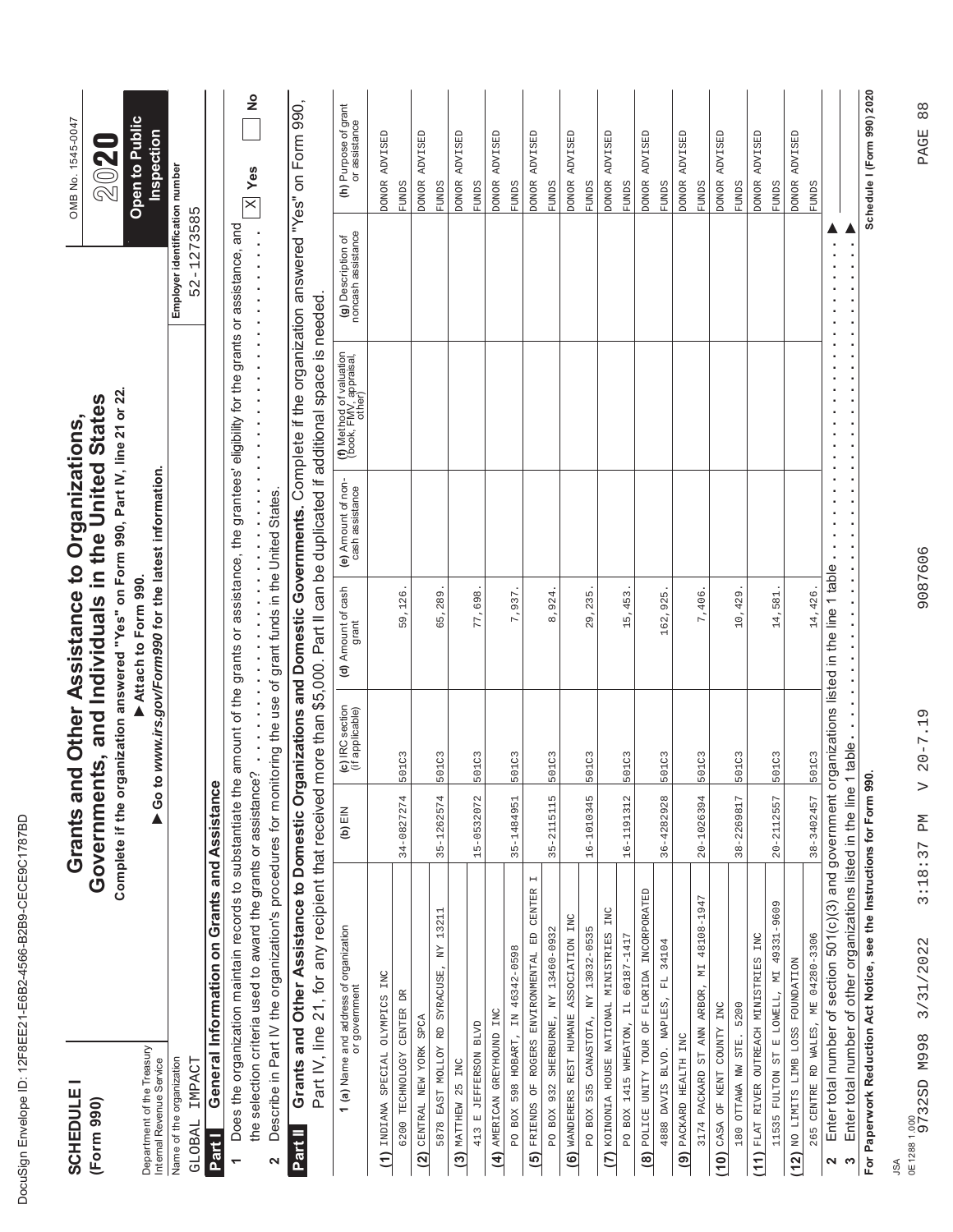| Ĺ<br>J                                                                                                              |
|---------------------------------------------------------------------------------------------------------------------|
| ĺ<br>١<br>ı                                                                                                         |
| d<br>ı                                                                                                              |
| O<br>۱                                                                                                              |
| ١                                                                                                                   |
| l<br>¢<br>l                                                                                                         |
| I<br>¢                                                                                                              |
| I<br>١                                                                                                              |
| Í<br>ı<br>١                                                                                                         |
| ı                                                                                                                   |
| Ì<br>d                                                                                                              |
| I<br>l                                                                                                              |
| Ì<br>I                                                                                                              |
| ı<br>¢                                                                                                              |
| ĺ<br>ı                                                                                                              |
| l<br>I<br>l<br>J<br>l                                                                                               |
| I                                                                                                                   |
| Ì                                                                                                                   |
| ı<br>Ó                                                                                                              |
| ı<br>Ì                                                                                                              |
|                                                                                                                     |
| ı<br>١                                                                                                              |
|                                                                                                                     |
| ĺ<br>and the state of the state of the state of the state of the state of the state of the state of the state of th |
|                                                                                                                     |
| ١<br>Ó<br>֠                                                                                                         |
|                                                                                                                     |
| ı                                                                                                                   |

| anizations and Domestic Governments. Complete if the organization answered "Yes" on Form 990,<br>(h) Purpose of grant<br>or assistance<br>Open to Public<br>Inspection<br>DONOR ADVISED<br>ADVISED<br>DONOR ADVISED<br>ADVISED<br>DONOR ADVISED<br>ADVISED<br>ADVISED<br>ADVISED<br>ADVISED<br>ADVISED<br>ADVISED<br>ADVISED<br>Employer identification number<br>$\mathbb{X}$ Yes<br><b>DONOR</b><br><b>DONOR</b><br><b>DONOR</b><br><b>DONOR</b><br><b>DONOR</b><br><b>DONOR</b><br><b>DONOR</b><br><b>DONOR</b><br><b>DONOR</b><br><b>FUNDS</b><br><b>FUNDS</b><br><b>FUNDS</b><br><b>FUNDS</b><br><b>FUNDS</b><br><b>FUNDS</b><br><b>EUNDS</b><br><b>FUNDS</b><br><b>FUNDS</b><br><b>FUNDS</b><br><b>FUNDS</b><br><b>FUNDS</b><br>52-1273585<br>Does the organization maintain records to substantiate the amount of the grants or assistance, the grantees' eligibility for the grants or assistance, and<br>,,,,,,,,,,,,,,,,,,,,,<br>(g) Description of<br>noncash assistance<br>more than \$5,000. Part II can be duplicated if additional space is needed.<br>(f) Method of valuation<br>(book, FMV, appraisal,<br>other)<br>.<br>Go to www.irs.gov/Form990 for the latest information.<br>(e) Amount of non-<br>cash assistance<br>Describe in Part IV the organization's procedures for monitoring the use of grant funds in the United States.<br>Enter total number of section 501(c)(3) and government organizations listed in the line 1 table<br>Attach to Form 990.<br>(d) Amount of cash<br>grant<br>32,902<br>25,865<br>25,991<br>86,364<br>11,803<br>20,745<br>31,075<br>45,727<br>12,044<br>6,533<br>126,699<br>5,897<br>$\begin{array}{c} \bullet \\ \bullet \\ \bullet \\ \bullet \end{array}$<br>(c) IRC section<br>(if applicable)<br>Enter total number of other organizations listed in the line 1 table<br>501C3<br>501C3<br>501C3<br>501C3<br>501C3<br>501C3<br>501C3<br>501C3<br>501C3<br>501C3<br>501C3<br>501C3<br>the selection criteria used to award the grants or assistance?<br>General Information on Grants and Assistance<br>Grants and Other Assistance to Domestic Org<br>Part IV, line 21, for any recipient that received<br>22-2585052<br>22-2701822<br>$20 - 3144444$<br>20-3467069<br>23-2566502<br>51-0137853<br>45-4078437<br>20-8881579<br>22-2186872<br>47-0723178<br>45-1741139<br>$20 - 4532991$<br>$(D)$ $EIN$<br>07704-3215<br>SUSSEX COUNTY ASSOCIATION FOR RETARDED CITI<br>INC<br>01138-0985<br>PO BOX 356 NORTH OXFORD, MA 01537-0356<br>03215-0505<br>BARTON CENTER FOR DIABETES EDUCATION<br>TRI FORM RD HUDSON, NY 12534-4542<br><b>1 (a)</b> Name and address of organization<br>or government<br>INC<br>OH 45839-1566<br>SPORTS<br>PO BOX 437 AUGUSTA, ME 04332-0437<br>$\rm \overline{N}$<br>1106 E ST LINCOLN, NE 68508-3538<br>MN 59904<br>(12) MAINE CENTER FOR ECONOMIC POLICY<br>(3) ARTISTS STRIVING TO END POVERTY<br>HAVEN,<br>TX 77572<br>PO BOX 80985 SPRINGFIELD, MA<br>CITEO YALGMIF HO MOISSIM YTIO<br>TRIFORM ENTERPRISES LIMITED<br>PO BOX 505 WATERVL VLY, NH<br>(6) WATERVILLE VALLEY ADAPTIVE<br>11 US ROUTE 206 SUITE 100<br>(7) GLOBAL CONTRIBUTIONS INC<br>(9) NEBRASKA FAMILY ALLIANCE<br>PO BOX 10213 KALISPELL,<br>LEWIS POINT RD FAIR<br>165 W 46TH ST STE 1303<br>PO BOX 1566 FINDLAY,<br>PO BOX 126 LA PORTE,<br>(1) SONS OF IRELAND INC<br>INC<br>CRANIO CARE BEARS<br>Department of the Treasury<br>(4) HANDS TOGETHER<br>Name of the organization<br>GLOBAL IMPACT<br>Internal Revenue Service<br>Part II<br>Part I<br>$\overline{20}$<br>$\overline{5}$<br>$\overline{6}$<br>$\widetilde{a}$<br>(10)<br>(11)<br>2<br>S<br>2 |                                                                        |  | $\frac{1}{2}$ |
|----------------------------------------------------------------------------------------------------------------------------------------------------------------------------------------------------------------------------------------------------------------------------------------------------------------------------------------------------------------------------------------------------------------------------------------------------------------------------------------------------------------------------------------------------------------------------------------------------------------------------------------------------------------------------------------------------------------------------------------------------------------------------------------------------------------------------------------------------------------------------------------------------------------------------------------------------------------------------------------------------------------------------------------------------------------------------------------------------------------------------------------------------------------------------------------------------------------------------------------------------------------------------------------------------------------------------------------------------------------------------------------------------------------------------------------------------------------------------------------------------------------------------------------------------------------------------------------------------------------------------------------------------------------------------------------------------------------------------------------------------------------------------------------------------------------------------------------------------------------------------------------------------------------------------------------------------------------------------------------------------------------------------------------------------------------------------------------------------------------------------------------------------------------------------------------------------------------------------------------------------------------------------------------------------------------------------------------------------------------------------------------------------------------------------------------------------------------------------------------------------------------------------------------------------------------------------------------------------------------------------------------------------------------------------------------------------------------------------------------------------------------------------------------------------------------------------------------------------------------------------------------------------------------------------------------------------------------------------------------------------------------------------------------------------------------------------------------------------------------------------------------------------------------------------------------------------------------------------------------------------------------------------------------------------------------------------------------------------------------------------------------------------------------------------------------------------------------------------------------------------------------------------------------------------------------------------------------------------------------------------|------------------------------------------------------------------------|--|---------------|
|                                                                                                                                                                                                                                                                                                                                                                                                                                                                                                                                                                                                                                                                                                                                                                                                                                                                                                                                                                                                                                                                                                                                                                                                                                                                                                                                                                                                                                                                                                                                                                                                                                                                                                                                                                                                                                                                                                                                                                                                                                                                                                                                                                                                                                                                                                                                                                                                                                                                                                                                                                                                                                                                                                                                                                                                                                                                                                                                                                                                                                                                                                                                                                                                                                                                                                                                                                                                                                                                                                                                                                                                                            |                                                                        |  |               |
|                                                                                                                                                                                                                                                                                                                                                                                                                                                                                                                                                                                                                                                                                                                                                                                                                                                                                                                                                                                                                                                                                                                                                                                                                                                                                                                                                                                                                                                                                                                                                                                                                                                                                                                                                                                                                                                                                                                                                                                                                                                                                                                                                                                                                                                                                                                                                                                                                                                                                                                                                                                                                                                                                                                                                                                                                                                                                                                                                                                                                                                                                                                                                                                                                                                                                                                                                                                                                                                                                                                                                                                                                            |                                                                        |  |               |
|                                                                                                                                                                                                                                                                                                                                                                                                                                                                                                                                                                                                                                                                                                                                                                                                                                                                                                                                                                                                                                                                                                                                                                                                                                                                                                                                                                                                                                                                                                                                                                                                                                                                                                                                                                                                                                                                                                                                                                                                                                                                                                                                                                                                                                                                                                                                                                                                                                                                                                                                                                                                                                                                                                                                                                                                                                                                                                                                                                                                                                                                                                                                                                                                                                                                                                                                                                                                                                                                                                                                                                                                                            |                                                                        |  |               |
|                                                                                                                                                                                                                                                                                                                                                                                                                                                                                                                                                                                                                                                                                                                                                                                                                                                                                                                                                                                                                                                                                                                                                                                                                                                                                                                                                                                                                                                                                                                                                                                                                                                                                                                                                                                                                                                                                                                                                                                                                                                                                                                                                                                                                                                                                                                                                                                                                                                                                                                                                                                                                                                                                                                                                                                                                                                                                                                                                                                                                                                                                                                                                                                                                                                                                                                                                                                                                                                                                                                                                                                                                            |                                                                        |  |               |
|                                                                                                                                                                                                                                                                                                                                                                                                                                                                                                                                                                                                                                                                                                                                                                                                                                                                                                                                                                                                                                                                                                                                                                                                                                                                                                                                                                                                                                                                                                                                                                                                                                                                                                                                                                                                                                                                                                                                                                                                                                                                                                                                                                                                                                                                                                                                                                                                                                                                                                                                                                                                                                                                                                                                                                                                                                                                                                                                                                                                                                                                                                                                                                                                                                                                                                                                                                                                                                                                                                                                                                                                                            |                                                                        |  |               |
|                                                                                                                                                                                                                                                                                                                                                                                                                                                                                                                                                                                                                                                                                                                                                                                                                                                                                                                                                                                                                                                                                                                                                                                                                                                                                                                                                                                                                                                                                                                                                                                                                                                                                                                                                                                                                                                                                                                                                                                                                                                                                                                                                                                                                                                                                                                                                                                                                                                                                                                                                                                                                                                                                                                                                                                                                                                                                                                                                                                                                                                                                                                                                                                                                                                                                                                                                                                                                                                                                                                                                                                                                            |                                                                        |  |               |
|                                                                                                                                                                                                                                                                                                                                                                                                                                                                                                                                                                                                                                                                                                                                                                                                                                                                                                                                                                                                                                                                                                                                                                                                                                                                                                                                                                                                                                                                                                                                                                                                                                                                                                                                                                                                                                                                                                                                                                                                                                                                                                                                                                                                                                                                                                                                                                                                                                                                                                                                                                                                                                                                                                                                                                                                                                                                                                                                                                                                                                                                                                                                                                                                                                                                                                                                                                                                                                                                                                                                                                                                                            |                                                                        |  |               |
|                                                                                                                                                                                                                                                                                                                                                                                                                                                                                                                                                                                                                                                                                                                                                                                                                                                                                                                                                                                                                                                                                                                                                                                                                                                                                                                                                                                                                                                                                                                                                                                                                                                                                                                                                                                                                                                                                                                                                                                                                                                                                                                                                                                                                                                                                                                                                                                                                                                                                                                                                                                                                                                                                                                                                                                                                                                                                                                                                                                                                                                                                                                                                                                                                                                                                                                                                                                                                                                                                                                                                                                                                            |                                                                        |  |               |
|                                                                                                                                                                                                                                                                                                                                                                                                                                                                                                                                                                                                                                                                                                                                                                                                                                                                                                                                                                                                                                                                                                                                                                                                                                                                                                                                                                                                                                                                                                                                                                                                                                                                                                                                                                                                                                                                                                                                                                                                                                                                                                                                                                                                                                                                                                                                                                                                                                                                                                                                                                                                                                                                                                                                                                                                                                                                                                                                                                                                                                                                                                                                                                                                                                                                                                                                                                                                                                                                                                                                                                                                                            |                                                                        |  |               |
|                                                                                                                                                                                                                                                                                                                                                                                                                                                                                                                                                                                                                                                                                                                                                                                                                                                                                                                                                                                                                                                                                                                                                                                                                                                                                                                                                                                                                                                                                                                                                                                                                                                                                                                                                                                                                                                                                                                                                                                                                                                                                                                                                                                                                                                                                                                                                                                                                                                                                                                                                                                                                                                                                                                                                                                                                                                                                                                                                                                                                                                                                                                                                                                                                                                                                                                                                                                                                                                                                                                                                                                                                            |                                                                        |  |               |
|                                                                                                                                                                                                                                                                                                                                                                                                                                                                                                                                                                                                                                                                                                                                                                                                                                                                                                                                                                                                                                                                                                                                                                                                                                                                                                                                                                                                                                                                                                                                                                                                                                                                                                                                                                                                                                                                                                                                                                                                                                                                                                                                                                                                                                                                                                                                                                                                                                                                                                                                                                                                                                                                                                                                                                                                                                                                                                                                                                                                                                                                                                                                                                                                                                                                                                                                                                                                                                                                                                                                                                                                                            |                                                                        |  |               |
|                                                                                                                                                                                                                                                                                                                                                                                                                                                                                                                                                                                                                                                                                                                                                                                                                                                                                                                                                                                                                                                                                                                                                                                                                                                                                                                                                                                                                                                                                                                                                                                                                                                                                                                                                                                                                                                                                                                                                                                                                                                                                                                                                                                                                                                                                                                                                                                                                                                                                                                                                                                                                                                                                                                                                                                                                                                                                                                                                                                                                                                                                                                                                                                                                                                                                                                                                                                                                                                                                                                                                                                                                            |                                                                        |  |               |
|                                                                                                                                                                                                                                                                                                                                                                                                                                                                                                                                                                                                                                                                                                                                                                                                                                                                                                                                                                                                                                                                                                                                                                                                                                                                                                                                                                                                                                                                                                                                                                                                                                                                                                                                                                                                                                                                                                                                                                                                                                                                                                                                                                                                                                                                                                                                                                                                                                                                                                                                                                                                                                                                                                                                                                                                                                                                                                                                                                                                                                                                                                                                                                                                                                                                                                                                                                                                                                                                                                                                                                                                                            |                                                                        |  |               |
|                                                                                                                                                                                                                                                                                                                                                                                                                                                                                                                                                                                                                                                                                                                                                                                                                                                                                                                                                                                                                                                                                                                                                                                                                                                                                                                                                                                                                                                                                                                                                                                                                                                                                                                                                                                                                                                                                                                                                                                                                                                                                                                                                                                                                                                                                                                                                                                                                                                                                                                                                                                                                                                                                                                                                                                                                                                                                                                                                                                                                                                                                                                                                                                                                                                                                                                                                                                                                                                                                                                                                                                                                            |                                                                        |  |               |
|                                                                                                                                                                                                                                                                                                                                                                                                                                                                                                                                                                                                                                                                                                                                                                                                                                                                                                                                                                                                                                                                                                                                                                                                                                                                                                                                                                                                                                                                                                                                                                                                                                                                                                                                                                                                                                                                                                                                                                                                                                                                                                                                                                                                                                                                                                                                                                                                                                                                                                                                                                                                                                                                                                                                                                                                                                                                                                                                                                                                                                                                                                                                                                                                                                                                                                                                                                                                                                                                                                                                                                                                                            |                                                                        |  |               |
|                                                                                                                                                                                                                                                                                                                                                                                                                                                                                                                                                                                                                                                                                                                                                                                                                                                                                                                                                                                                                                                                                                                                                                                                                                                                                                                                                                                                                                                                                                                                                                                                                                                                                                                                                                                                                                                                                                                                                                                                                                                                                                                                                                                                                                                                                                                                                                                                                                                                                                                                                                                                                                                                                                                                                                                                                                                                                                                                                                                                                                                                                                                                                                                                                                                                                                                                                                                                                                                                                                                                                                                                                            |                                                                        |  |               |
|                                                                                                                                                                                                                                                                                                                                                                                                                                                                                                                                                                                                                                                                                                                                                                                                                                                                                                                                                                                                                                                                                                                                                                                                                                                                                                                                                                                                                                                                                                                                                                                                                                                                                                                                                                                                                                                                                                                                                                                                                                                                                                                                                                                                                                                                                                                                                                                                                                                                                                                                                                                                                                                                                                                                                                                                                                                                                                                                                                                                                                                                                                                                                                                                                                                                                                                                                                                                                                                                                                                                                                                                                            |                                                                        |  |               |
|                                                                                                                                                                                                                                                                                                                                                                                                                                                                                                                                                                                                                                                                                                                                                                                                                                                                                                                                                                                                                                                                                                                                                                                                                                                                                                                                                                                                                                                                                                                                                                                                                                                                                                                                                                                                                                                                                                                                                                                                                                                                                                                                                                                                                                                                                                                                                                                                                                                                                                                                                                                                                                                                                                                                                                                                                                                                                                                                                                                                                                                                                                                                                                                                                                                                                                                                                                                                                                                                                                                                                                                                                            |                                                                        |  |               |
|                                                                                                                                                                                                                                                                                                                                                                                                                                                                                                                                                                                                                                                                                                                                                                                                                                                                                                                                                                                                                                                                                                                                                                                                                                                                                                                                                                                                                                                                                                                                                                                                                                                                                                                                                                                                                                                                                                                                                                                                                                                                                                                                                                                                                                                                                                                                                                                                                                                                                                                                                                                                                                                                                                                                                                                                                                                                                                                                                                                                                                                                                                                                                                                                                                                                                                                                                                                                                                                                                                                                                                                                                            |                                                                        |  |               |
|                                                                                                                                                                                                                                                                                                                                                                                                                                                                                                                                                                                                                                                                                                                                                                                                                                                                                                                                                                                                                                                                                                                                                                                                                                                                                                                                                                                                                                                                                                                                                                                                                                                                                                                                                                                                                                                                                                                                                                                                                                                                                                                                                                                                                                                                                                                                                                                                                                                                                                                                                                                                                                                                                                                                                                                                                                                                                                                                                                                                                                                                                                                                                                                                                                                                                                                                                                                                                                                                                                                                                                                                                            |                                                                        |  |               |
|                                                                                                                                                                                                                                                                                                                                                                                                                                                                                                                                                                                                                                                                                                                                                                                                                                                                                                                                                                                                                                                                                                                                                                                                                                                                                                                                                                                                                                                                                                                                                                                                                                                                                                                                                                                                                                                                                                                                                                                                                                                                                                                                                                                                                                                                                                                                                                                                                                                                                                                                                                                                                                                                                                                                                                                                                                                                                                                                                                                                                                                                                                                                                                                                                                                                                                                                                                                                                                                                                                                                                                                                                            |                                                                        |  |               |
|                                                                                                                                                                                                                                                                                                                                                                                                                                                                                                                                                                                                                                                                                                                                                                                                                                                                                                                                                                                                                                                                                                                                                                                                                                                                                                                                                                                                                                                                                                                                                                                                                                                                                                                                                                                                                                                                                                                                                                                                                                                                                                                                                                                                                                                                                                                                                                                                                                                                                                                                                                                                                                                                                                                                                                                                                                                                                                                                                                                                                                                                                                                                                                                                                                                                                                                                                                                                                                                                                                                                                                                                                            |                                                                        |  |               |
|                                                                                                                                                                                                                                                                                                                                                                                                                                                                                                                                                                                                                                                                                                                                                                                                                                                                                                                                                                                                                                                                                                                                                                                                                                                                                                                                                                                                                                                                                                                                                                                                                                                                                                                                                                                                                                                                                                                                                                                                                                                                                                                                                                                                                                                                                                                                                                                                                                                                                                                                                                                                                                                                                                                                                                                                                                                                                                                                                                                                                                                                                                                                                                                                                                                                                                                                                                                                                                                                                                                                                                                                                            |                                                                        |  |               |
|                                                                                                                                                                                                                                                                                                                                                                                                                                                                                                                                                                                                                                                                                                                                                                                                                                                                                                                                                                                                                                                                                                                                                                                                                                                                                                                                                                                                                                                                                                                                                                                                                                                                                                                                                                                                                                                                                                                                                                                                                                                                                                                                                                                                                                                                                                                                                                                                                                                                                                                                                                                                                                                                                                                                                                                                                                                                                                                                                                                                                                                                                                                                                                                                                                                                                                                                                                                                                                                                                                                                                                                                                            |                                                                        |  |               |
|                                                                                                                                                                                                                                                                                                                                                                                                                                                                                                                                                                                                                                                                                                                                                                                                                                                                                                                                                                                                                                                                                                                                                                                                                                                                                                                                                                                                                                                                                                                                                                                                                                                                                                                                                                                                                                                                                                                                                                                                                                                                                                                                                                                                                                                                                                                                                                                                                                                                                                                                                                                                                                                                                                                                                                                                                                                                                                                                                                                                                                                                                                                                                                                                                                                                                                                                                                                                                                                                                                                                                                                                                            |                                                                        |  |               |
|                                                                                                                                                                                                                                                                                                                                                                                                                                                                                                                                                                                                                                                                                                                                                                                                                                                                                                                                                                                                                                                                                                                                                                                                                                                                                                                                                                                                                                                                                                                                                                                                                                                                                                                                                                                                                                                                                                                                                                                                                                                                                                                                                                                                                                                                                                                                                                                                                                                                                                                                                                                                                                                                                                                                                                                                                                                                                                                                                                                                                                                                                                                                                                                                                                                                                                                                                                                                                                                                                                                                                                                                                            |                                                                        |  |               |
|                                                                                                                                                                                                                                                                                                                                                                                                                                                                                                                                                                                                                                                                                                                                                                                                                                                                                                                                                                                                                                                                                                                                                                                                                                                                                                                                                                                                                                                                                                                                                                                                                                                                                                                                                                                                                                                                                                                                                                                                                                                                                                                                                                                                                                                                                                                                                                                                                                                                                                                                                                                                                                                                                                                                                                                                                                                                                                                                                                                                                                                                                                                                                                                                                                                                                                                                                                                                                                                                                                                                                                                                                            |                                                                        |  |               |
|                                                                                                                                                                                                                                                                                                                                                                                                                                                                                                                                                                                                                                                                                                                                                                                                                                                                                                                                                                                                                                                                                                                                                                                                                                                                                                                                                                                                                                                                                                                                                                                                                                                                                                                                                                                                                                                                                                                                                                                                                                                                                                                                                                                                                                                                                                                                                                                                                                                                                                                                                                                                                                                                                                                                                                                                                                                                                                                                                                                                                                                                                                                                                                                                                                                                                                                                                                                                                                                                                                                                                                                                                            |                                                                        |  |               |
|                                                                                                                                                                                                                                                                                                                                                                                                                                                                                                                                                                                                                                                                                                                                                                                                                                                                                                                                                                                                                                                                                                                                                                                                                                                                                                                                                                                                                                                                                                                                                                                                                                                                                                                                                                                                                                                                                                                                                                                                                                                                                                                                                                                                                                                                                                                                                                                                                                                                                                                                                                                                                                                                                                                                                                                                                                                                                                                                                                                                                                                                                                                                                                                                                                                                                                                                                                                                                                                                                                                                                                                                                            |                                                                        |  |               |
|                                                                                                                                                                                                                                                                                                                                                                                                                                                                                                                                                                                                                                                                                                                                                                                                                                                                                                                                                                                                                                                                                                                                                                                                                                                                                                                                                                                                                                                                                                                                                                                                                                                                                                                                                                                                                                                                                                                                                                                                                                                                                                                                                                                                                                                                                                                                                                                                                                                                                                                                                                                                                                                                                                                                                                                                                                                                                                                                                                                                                                                                                                                                                                                                                                                                                                                                                                                                                                                                                                                                                                                                                            |                                                                        |  |               |
|                                                                                                                                                                                                                                                                                                                                                                                                                                                                                                                                                                                                                                                                                                                                                                                                                                                                                                                                                                                                                                                                                                                                                                                                                                                                                                                                                                                                                                                                                                                                                                                                                                                                                                                                                                                                                                                                                                                                                                                                                                                                                                                                                                                                                                                                                                                                                                                                                                                                                                                                                                                                                                                                                                                                                                                                                                                                                                                                                                                                                                                                                                                                                                                                                                                                                                                                                                                                                                                                                                                                                                                                                            |                                                                        |  |               |
|                                                                                                                                                                                                                                                                                                                                                                                                                                                                                                                                                                                                                                                                                                                                                                                                                                                                                                                                                                                                                                                                                                                                                                                                                                                                                                                                                                                                                                                                                                                                                                                                                                                                                                                                                                                                                                                                                                                                                                                                                                                                                                                                                                                                                                                                                                                                                                                                                                                                                                                                                                                                                                                                                                                                                                                                                                                                                                                                                                                                                                                                                                                                                                                                                                                                                                                                                                                                                                                                                                                                                                                                                            |                                                                        |  |               |
| Schedule I (Form 990) 2020                                                                                                                                                                                                                                                                                                                                                                                                                                                                                                                                                                                                                                                                                                                                                                                                                                                                                                                                                                                                                                                                                                                                                                                                                                                                                                                                                                                                                                                                                                                                                                                                                                                                                                                                                                                                                                                                                                                                                                                                                                                                                                                                                                                                                                                                                                                                                                                                                                                                                                                                                                                                                                                                                                                                                                                                                                                                                                                                                                                                                                                                                                                                                                                                                                                                                                                                                                                                                                                                                                                                                                                                 | For Paperwork Reduction Act Notice, see the Instructions for Form 990. |  |               |

PAGE 89

9087606

9732SD M998 3/31/2022 3:18:37 PM V 20-7.19 9087606 PAGE 89  $V 20 - 7.19$ 3:18:37 PM JSA<br>0E12881.000<br>9732SD M998 3/31/2022 0E1288 1.000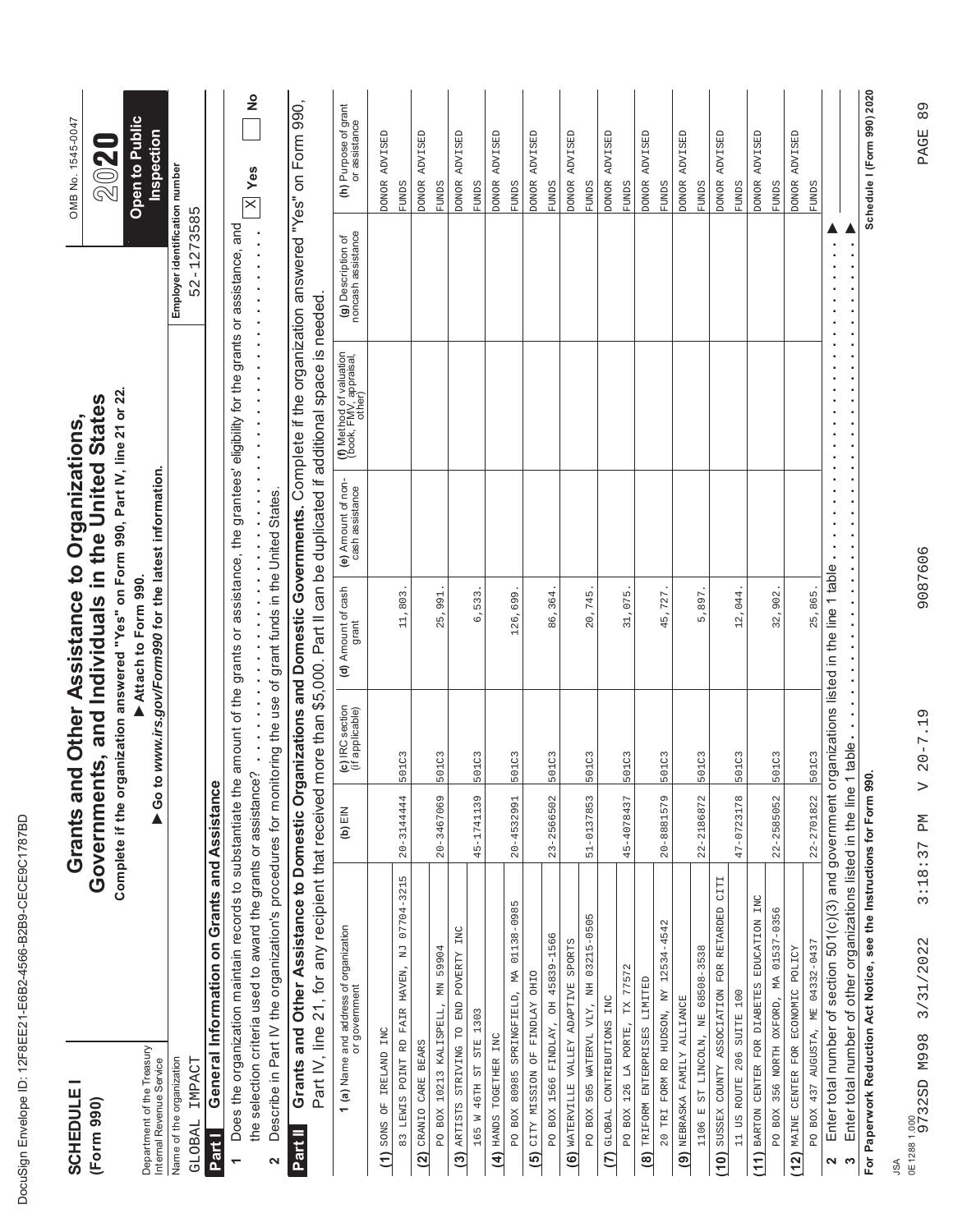| ı<br>۱           |
|------------------|
| ĺ<br>١<br>ı      |
| ¢                |
| Ç<br>ı           |
| ١<br>l           |
| Ó                |
| ĺ<br>O           |
| I<br>¢           |
| ı<br>ı<br>١      |
| Í<br>I           |
| d<br>I<br>l      |
| Ì<br>١           |
| ı<br>I           |
| ı                |
| Ì<br>ı           |
| l<br>ı<br>I<br>l |
| Ì                |
| ı<br>١           |
| Í                |
|                  |
| ı<br>١           |
|                  |
| 1                |
| ١                |
| Ï<br>֠           |
|                  |
| ı                |

| Grants and Other Assistance to Domestic Organizations and Domestic Governments. Complete if the organization answered "Yes" on Form 990,<br>Employer identification number<br><b>FUNDS</b><br>1273585<br>Does the organization maintain records to substantiate the amount of the grants or assistance, the grantees' eligibility for the grants or assistance, and<br>(g) Description of<br>noncash assistance<br>52-<br>Part II can be duplicated if additional space is needed<br>(f) Method of valuation<br>(book, FMV, appraisal,<br>other)<br>to www.irs.gov/Form990 for the latest information.<br>(e) Amount of non-<br>cash assistance<br>$\frac{1}{2}$<br>Describe in Part IV the organization's procedures for monitoring the use of grant funds in the United States.<br>Enter total number of section 501(c)(3) and government organizations listed in the line 1 table<br>Attach to Form 990.<br>(d) Amount of cash<br>grant<br>18,186.<br>16,036<br>44,086<br>11,074<br>9,040<br>10,475<br>8,605<br>59,382<br>30,166<br>39,105<br>10,141<br>,803<br>$\circ$<br>$\begin{array}{c} \bullet \\ \bullet \\ \bullet \\ \bullet \end{array}$<br>more than \$5,000.<br>the selection criteria used to award the grants or assistance?<br>(c) IRC section<br>(if applicable)<br>501C3<br>501C3<br>501C3<br>501C3<br>501C3<br>501C3<br>501C3<br>501C3<br>501C3<br>501C3<br>501C3<br>501C3<br>General Information on Grants and Assistance<br>Part IV, line 21, for any recipient that received<br>60<br>68-0434770<br>27-1494848<br>26-3903305<br>22-3317572<br>$20 - 5542962$<br>71-0507617<br>$22 - 1493155$<br>$22 - 2329654$<br>75-1899190<br>51-0250757<br>68-0616061<br>52-1281647<br>$(h)$ EIN<br>TEACHE<br>(6) ARKANSAS-OKLAHOMA CANCER SUPPORT FOUNDATION<br>202 PLAYER WAY SIMPSONVILLE, SC 29681-4008<br>1100 N WOOLSEY AVE FAYETTEVILLE, AR 72703<br>PO BOX 7865 GRAND RAPIDS, MI 49510-7865<br>SOUTH CAROLINA<br>122 S VAN BRUNT ST ENGLEWOOD, NJ 07631<br>08610-2020<br>3324 S M ST FORT SMITH, AR 72903-2903<br>$\infty$<br>95616-7306<br><b>1 (a)</b> Name and address of organization<br>or government<br>PO BOX 712 ROCKVILLE, MD 20848-0712<br>GRAND RAPIDS INITIATIVE FOR LEADERS<br>PARENTS<br>INC<br>INC<br>TIMES<br>TX 79708<br>SHELTER<br>(7) COMMUNITY CHEST OF ENGLEWOOD<br>STEPPING STONES SHELTER INC<br>(2) PTA NEW JERSEY CONGRESS OF<br>495 GROPP AVE HAMILTON, NJ<br>PO BOX 265 BEALS, ME 04611<br>$\mathbb{C}^{\mathbb{A}}$<br>CAMP GOOD DAYS & SPECIAL<br>(9) SERVICE DOG INSTITUTE OF<br>$(3)$ SAHAYA INTERNATIONAL INC<br>SENIOR LIFE MIDLAND, INC<br>1332 PITTSFORD MENDON RD<br>OL MALO FOUNDATION INC<br>DAVIS,<br>PO BOX 80519 MIDLAND,<br>NIGHT OF PEACE FAMILY<br>7509 WINDSOR MILL RD<br>Department of the Treasury<br>1504 PORTOLA ST<br>Name of the organization<br>IMPACT<br>Internal Revenue Service<br>(12) WELCOMEHEALTH<br>GLOBAL<br>Part II<br>Part I<br>$\widehat{4}$<br>$\overline{5}$<br>$\circledR$<br>(10)<br>(11)<br>$\boldsymbol{\mathsf{N}}$<br>۳<br>2 | <b>SCHEDULE</b><br>(Form 990) | Complete if the or<br>Grants ar | ganization answered "Yes" on Form 990, Part IV, line 21 or 22.<br>Governments, and Individuals in the United States<br>nd Other Assistance to Organizations, |  | OMB No. 1545-0047<br>2020                      |
|-------------------------------------------------------------------------------------------------------------------------------------------------------------------------------------------------------------------------------------------------------------------------------------------------------------------------------------------------------------------------------------------------------------------------------------------------------------------------------------------------------------------------------------------------------------------------------------------------------------------------------------------------------------------------------------------------------------------------------------------------------------------------------------------------------------------------------------------------------------------------------------------------------------------------------------------------------------------------------------------------------------------------------------------------------------------------------------------------------------------------------------------------------------------------------------------------------------------------------------------------------------------------------------------------------------------------------------------------------------------------------------------------------------------------------------------------------------------------------------------------------------------------------------------------------------------------------------------------------------------------------------------------------------------------------------------------------------------------------------------------------------------------------------------------------------------------------------------------------------------------------------------------------------------------------------------------------------------------------------------------------------------------------------------------------------------------------------------------------------------------------------------------------------------------------------------------------------------------------------------------------------------------------------------------------------------------------------------------------------------------------------------------------------------------------------------------------------------------------------------------------------------------------------------------------------------------------------------------------------------------------------------------------------------------------------------------------------------------------------------------------------------------------------------------------------------------------------------------------------------------------------------------------------------------------------------------------------------------------------------------------------------------|-------------------------------|---------------------------------|--------------------------------------------------------------------------------------------------------------------------------------------------------------|--|------------------------------------------------|
|                                                                                                                                                                                                                                                                                                                                                                                                                                                                                                                                                                                                                                                                                                                                                                                                                                                                                                                                                                                                                                                                                                                                                                                                                                                                                                                                                                                                                                                                                                                                                                                                                                                                                                                                                                                                                                                                                                                                                                                                                                                                                                                                                                                                                                                                                                                                                                                                                                                                                                                                                                                                                                                                                                                                                                                                                                                                                                                                                                                                                         |                               |                                 |                                                                                                                                                              |  | <b>Open to Public</b><br>Inspection            |
|                                                                                                                                                                                                                                                                                                                                                                                                                                                                                                                                                                                                                                                                                                                                                                                                                                                                                                                                                                                                                                                                                                                                                                                                                                                                                                                                                                                                                                                                                                                                                                                                                                                                                                                                                                                                                                                                                                                                                                                                                                                                                                                                                                                                                                                                                                                                                                                                                                                                                                                                                                                                                                                                                                                                                                                                                                                                                                                                                                                                                         |                               |                                 |                                                                                                                                                              |  |                                                |
|                                                                                                                                                                                                                                                                                                                                                                                                                                                                                                                                                                                                                                                                                                                                                                                                                                                                                                                                                                                                                                                                                                                                                                                                                                                                                                                                                                                                                                                                                                                                                                                                                                                                                                                                                                                                                                                                                                                                                                                                                                                                                                                                                                                                                                                                                                                                                                                                                                                                                                                                                                                                                                                                                                                                                                                                                                                                                                                                                                                                                         |                               |                                 |                                                                                                                                                              |  |                                                |
|                                                                                                                                                                                                                                                                                                                                                                                                                                                                                                                                                                                                                                                                                                                                                                                                                                                                                                                                                                                                                                                                                                                                                                                                                                                                                                                                                                                                                                                                                                                                                                                                                                                                                                                                                                                                                                                                                                                                                                                                                                                                                                                                                                                                                                                                                                                                                                                                                                                                                                                                                                                                                                                                                                                                                                                                                                                                                                                                                                                                                         |                               |                                 |                                                                                                                                                              |  | $\frac{1}{2}$<br>Yes<br>$\frac{1}{\mathbb{X}}$ |
|                                                                                                                                                                                                                                                                                                                                                                                                                                                                                                                                                                                                                                                                                                                                                                                                                                                                                                                                                                                                                                                                                                                                                                                                                                                                                                                                                                                                                                                                                                                                                                                                                                                                                                                                                                                                                                                                                                                                                                                                                                                                                                                                                                                                                                                                                                                                                                                                                                                                                                                                                                                                                                                                                                                                                                                                                                                                                                                                                                                                                         |                               |                                 |                                                                                                                                                              |  |                                                |
|                                                                                                                                                                                                                                                                                                                                                                                                                                                                                                                                                                                                                                                                                                                                                                                                                                                                                                                                                                                                                                                                                                                                                                                                                                                                                                                                                                                                                                                                                                                                                                                                                                                                                                                                                                                                                                                                                                                                                                                                                                                                                                                                                                                                                                                                                                                                                                                                                                                                                                                                                                                                                                                                                                                                                                                                                                                                                                                                                                                                                         |                               |                                 |                                                                                                                                                              |  |                                                |
|                                                                                                                                                                                                                                                                                                                                                                                                                                                                                                                                                                                                                                                                                                                                                                                                                                                                                                                                                                                                                                                                                                                                                                                                                                                                                                                                                                                                                                                                                                                                                                                                                                                                                                                                                                                                                                                                                                                                                                                                                                                                                                                                                                                                                                                                                                                                                                                                                                                                                                                                                                                                                                                                                                                                                                                                                                                                                                                                                                                                                         |                               |                                 |                                                                                                                                                              |  | (h) Purpose of grant<br>or assistance          |
|                                                                                                                                                                                                                                                                                                                                                                                                                                                                                                                                                                                                                                                                                                                                                                                                                                                                                                                                                                                                                                                                                                                                                                                                                                                                                                                                                                                                                                                                                                                                                                                                                                                                                                                                                                                                                                                                                                                                                                                                                                                                                                                                                                                                                                                                                                                                                                                                                                                                                                                                                                                                                                                                                                                                                                                                                                                                                                                                                                                                                         |                               |                                 |                                                                                                                                                              |  | ADVISED<br><b>DONOR</b>                        |
|                                                                                                                                                                                                                                                                                                                                                                                                                                                                                                                                                                                                                                                                                                                                                                                                                                                                                                                                                                                                                                                                                                                                                                                                                                                                                                                                                                                                                                                                                                                                                                                                                                                                                                                                                                                                                                                                                                                                                                                                                                                                                                                                                                                                                                                                                                                                                                                                                                                                                                                                                                                                                                                                                                                                                                                                                                                                                                                                                                                                                         |                               |                                 |                                                                                                                                                              |  | <b>FUNDS</b>                                   |
|                                                                                                                                                                                                                                                                                                                                                                                                                                                                                                                                                                                                                                                                                                                                                                                                                                                                                                                                                                                                                                                                                                                                                                                                                                                                                                                                                                                                                                                                                                                                                                                                                                                                                                                                                                                                                                                                                                                                                                                                                                                                                                                                                                                                                                                                                                                                                                                                                                                                                                                                                                                                                                                                                                                                                                                                                                                                                                                                                                                                                         |                               |                                 |                                                                                                                                                              |  | ADVISED<br><b>bonor</b>                        |
|                                                                                                                                                                                                                                                                                                                                                                                                                                                                                                                                                                                                                                                                                                                                                                                                                                                                                                                                                                                                                                                                                                                                                                                                                                                                                                                                                                                                                                                                                                                                                                                                                                                                                                                                                                                                                                                                                                                                                                                                                                                                                                                                                                                                                                                                                                                                                                                                                                                                                                                                                                                                                                                                                                                                                                                                                                                                                                                                                                                                                         |                               |                                 |                                                                                                                                                              |  | <b>FUNDS</b>                                   |
|                                                                                                                                                                                                                                                                                                                                                                                                                                                                                                                                                                                                                                                                                                                                                                                                                                                                                                                                                                                                                                                                                                                                                                                                                                                                                                                                                                                                                                                                                                                                                                                                                                                                                                                                                                                                                                                                                                                                                                                                                                                                                                                                                                                                                                                                                                                                                                                                                                                                                                                                                                                                                                                                                                                                                                                                                                                                                                                                                                                                                         |                               |                                 |                                                                                                                                                              |  | ADVISED<br><b>DONOR</b>                        |
|                                                                                                                                                                                                                                                                                                                                                                                                                                                                                                                                                                                                                                                                                                                                                                                                                                                                                                                                                                                                                                                                                                                                                                                                                                                                                                                                                                                                                                                                                                                                                                                                                                                                                                                                                                                                                                                                                                                                                                                                                                                                                                                                                                                                                                                                                                                                                                                                                                                                                                                                                                                                                                                                                                                                                                                                                                                                                                                                                                                                                         |                               |                                 |                                                                                                                                                              |  | <b>FUNDS</b>                                   |
|                                                                                                                                                                                                                                                                                                                                                                                                                                                                                                                                                                                                                                                                                                                                                                                                                                                                                                                                                                                                                                                                                                                                                                                                                                                                                                                                                                                                                                                                                                                                                                                                                                                                                                                                                                                                                                                                                                                                                                                                                                                                                                                                                                                                                                                                                                                                                                                                                                                                                                                                                                                                                                                                                                                                                                                                                                                                                                                                                                                                                         |                               |                                 |                                                                                                                                                              |  | ADVISED<br><b>DONOR</b>                        |
|                                                                                                                                                                                                                                                                                                                                                                                                                                                                                                                                                                                                                                                                                                                                                                                                                                                                                                                                                                                                                                                                                                                                                                                                                                                                                                                                                                                                                                                                                                                                                                                                                                                                                                                                                                                                                                                                                                                                                                                                                                                                                                                                                                                                                                                                                                                                                                                                                                                                                                                                                                                                                                                                                                                                                                                                                                                                                                                                                                                                                         |                               |                                 |                                                                                                                                                              |  | <b>FUNDS</b>                                   |
|                                                                                                                                                                                                                                                                                                                                                                                                                                                                                                                                                                                                                                                                                                                                                                                                                                                                                                                                                                                                                                                                                                                                                                                                                                                                                                                                                                                                                                                                                                                                                                                                                                                                                                                                                                                                                                                                                                                                                                                                                                                                                                                                                                                                                                                                                                                                                                                                                                                                                                                                                                                                                                                                                                                                                                                                                                                                                                                                                                                                                         |                               |                                 |                                                                                                                                                              |  | ADVISED<br><b>DONOR</b>                        |
|                                                                                                                                                                                                                                                                                                                                                                                                                                                                                                                                                                                                                                                                                                                                                                                                                                                                                                                                                                                                                                                                                                                                                                                                                                                                                                                                                                                                                                                                                                                                                                                                                                                                                                                                                                                                                                                                                                                                                                                                                                                                                                                                                                                                                                                                                                                                                                                                                                                                                                                                                                                                                                                                                                                                                                                                                                                                                                                                                                                                                         |                               |                                 |                                                                                                                                                              |  | <b>FUNDS</b>                                   |
|                                                                                                                                                                                                                                                                                                                                                                                                                                                                                                                                                                                                                                                                                                                                                                                                                                                                                                                                                                                                                                                                                                                                                                                                                                                                                                                                                                                                                                                                                                                                                                                                                                                                                                                                                                                                                                                                                                                                                                                                                                                                                                                                                                                                                                                                                                                                                                                                                                                                                                                                                                                                                                                                                                                                                                                                                                                                                                                                                                                                                         |                               |                                 |                                                                                                                                                              |  | DONOR ADVISED                                  |
|                                                                                                                                                                                                                                                                                                                                                                                                                                                                                                                                                                                                                                                                                                                                                                                                                                                                                                                                                                                                                                                                                                                                                                                                                                                                                                                                                                                                                                                                                                                                                                                                                                                                                                                                                                                                                                                                                                                                                                                                                                                                                                                                                                                                                                                                                                                                                                                                                                                                                                                                                                                                                                                                                                                                                                                                                                                                                                                                                                                                                         |                               |                                 |                                                                                                                                                              |  | <b>FUNDS</b>                                   |
|                                                                                                                                                                                                                                                                                                                                                                                                                                                                                                                                                                                                                                                                                                                                                                                                                                                                                                                                                                                                                                                                                                                                                                                                                                                                                                                                                                                                                                                                                                                                                                                                                                                                                                                                                                                                                                                                                                                                                                                                                                                                                                                                                                                                                                                                                                                                                                                                                                                                                                                                                                                                                                                                                                                                                                                                                                                                                                                                                                                                                         |                               |                                 |                                                                                                                                                              |  | ADVISED<br><b>DONOR</b>                        |
|                                                                                                                                                                                                                                                                                                                                                                                                                                                                                                                                                                                                                                                                                                                                                                                                                                                                                                                                                                                                                                                                                                                                                                                                                                                                                                                                                                                                                                                                                                                                                                                                                                                                                                                                                                                                                                                                                                                                                                                                                                                                                                                                                                                                                                                                                                                                                                                                                                                                                                                                                                                                                                                                                                                                                                                                                                                                                                                                                                                                                         |                               |                                 |                                                                                                                                                              |  | <b>FUNDS</b>                                   |
|                                                                                                                                                                                                                                                                                                                                                                                                                                                                                                                                                                                                                                                                                                                                                                                                                                                                                                                                                                                                                                                                                                                                                                                                                                                                                                                                                                                                                                                                                                                                                                                                                                                                                                                                                                                                                                                                                                                                                                                                                                                                                                                                                                                                                                                                                                                                                                                                                                                                                                                                                                                                                                                                                                                                                                                                                                                                                                                                                                                                                         |                               |                                 |                                                                                                                                                              |  | ADVISED<br><b>DONOR</b>                        |
|                                                                                                                                                                                                                                                                                                                                                                                                                                                                                                                                                                                                                                                                                                                                                                                                                                                                                                                                                                                                                                                                                                                                                                                                                                                                                                                                                                                                                                                                                                                                                                                                                                                                                                                                                                                                                                                                                                                                                                                                                                                                                                                                                                                                                                                                                                                                                                                                                                                                                                                                                                                                                                                                                                                                                                                                                                                                                                                                                                                                                         |                               |                                 |                                                                                                                                                              |  | ADVISED<br><b>DONOR</b>                        |
|                                                                                                                                                                                                                                                                                                                                                                                                                                                                                                                                                                                                                                                                                                                                                                                                                                                                                                                                                                                                                                                                                                                                                                                                                                                                                                                                                                                                                                                                                                                                                                                                                                                                                                                                                                                                                                                                                                                                                                                                                                                                                                                                                                                                                                                                                                                                                                                                                                                                                                                                                                                                                                                                                                                                                                                                                                                                                                                                                                                                                         |                               |                                 |                                                                                                                                                              |  | <b>FUNDS</b>                                   |
|                                                                                                                                                                                                                                                                                                                                                                                                                                                                                                                                                                                                                                                                                                                                                                                                                                                                                                                                                                                                                                                                                                                                                                                                                                                                                                                                                                                                                                                                                                                                                                                                                                                                                                                                                                                                                                                                                                                                                                                                                                                                                                                                                                                                                                                                                                                                                                                                                                                                                                                                                                                                                                                                                                                                                                                                                                                                                                                                                                                                                         |                               |                                 |                                                                                                                                                              |  | <b>ADVISED</b><br><b>DONOR</b>                 |
|                                                                                                                                                                                                                                                                                                                                                                                                                                                                                                                                                                                                                                                                                                                                                                                                                                                                                                                                                                                                                                                                                                                                                                                                                                                                                                                                                                                                                                                                                                                                                                                                                                                                                                                                                                                                                                                                                                                                                                                                                                                                                                                                                                                                                                                                                                                                                                                                                                                                                                                                                                                                                                                                                                                                                                                                                                                                                                                                                                                                                         |                               |                                 |                                                                                                                                                              |  | <b>FUNDS</b>                                   |
|                                                                                                                                                                                                                                                                                                                                                                                                                                                                                                                                                                                                                                                                                                                                                                                                                                                                                                                                                                                                                                                                                                                                                                                                                                                                                                                                                                                                                                                                                                                                                                                                                                                                                                                                                                                                                                                                                                                                                                                                                                                                                                                                                                                                                                                                                                                                                                                                                                                                                                                                                                                                                                                                                                                                                                                                                                                                                                                                                                                                                         |                               |                                 |                                                                                                                                                              |  | ADVISED<br><b>DONOR</b>                        |
|                                                                                                                                                                                                                                                                                                                                                                                                                                                                                                                                                                                                                                                                                                                                                                                                                                                                                                                                                                                                                                                                                                                                                                                                                                                                                                                                                                                                                                                                                                                                                                                                                                                                                                                                                                                                                                                                                                                                                                                                                                                                                                                                                                                                                                                                                                                                                                                                                                                                                                                                                                                                                                                                                                                                                                                                                                                                                                                                                                                                                         |                               |                                 |                                                                                                                                                              |  | <b>EUNDS</b>                                   |
|                                                                                                                                                                                                                                                                                                                                                                                                                                                                                                                                                                                                                                                                                                                                                                                                                                                                                                                                                                                                                                                                                                                                                                                                                                                                                                                                                                                                                                                                                                                                                                                                                                                                                                                                                                                                                                                                                                                                                                                                                                                                                                                                                                                                                                                                                                                                                                                                                                                                                                                                                                                                                                                                                                                                                                                                                                                                                                                                                                                                                         |                               |                                 |                                                                                                                                                              |  | ADVISED<br><b>DONOR</b>                        |
|                                                                                                                                                                                                                                                                                                                                                                                                                                                                                                                                                                                                                                                                                                                                                                                                                                                                                                                                                                                                                                                                                                                                                                                                                                                                                                                                                                                                                                                                                                                                                                                                                                                                                                                                                                                                                                                                                                                                                                                                                                                                                                                                                                                                                                                                                                                                                                                                                                                                                                                                                                                                                                                                                                                                                                                                                                                                                                                                                                                                                         |                               |                                 |                                                                                                                                                              |  | <b>FUNDS</b>                                   |
|                                                                                                                                                                                                                                                                                                                                                                                                                                                                                                                                                                                                                                                                                                                                                                                                                                                                                                                                                                                                                                                                                                                                                                                                                                                                                                                                                                                                                                                                                                                                                                                                                                                                                                                                                                                                                                                                                                                                                                                                                                                                                                                                                                                                                                                                                                                                                                                                                                                                                                                                                                                                                                                                                                                                                                                                                                                                                                                                                                                                                         |                               |                                 |                                                                                                                                                              |  |                                                |
| 1 table<br>For Paperwork Reduction Act Notice, see the Instructions for Form 990.<br>Enter total number of other organizations listed in the line<br>$\boldsymbol{\omega}$                                                                                                                                                                                                                                                                                                                                                                                                                                                                                                                                                                                                                                                                                                                                                                                                                                                                                                                                                                                                                                                                                                                                                                                                                                                                                                                                                                                                                                                                                                                                                                                                                                                                                                                                                                                                                                                                                                                                                                                                                                                                                                                                                                                                                                                                                                                                                                                                                                                                                                                                                                                                                                                                                                                                                                                                                                              |                               |                                 |                                                                                                                                                              |  | Schedule I (Form 990) 2020                     |
|                                                                                                                                                                                                                                                                                                                                                                                                                                                                                                                                                                                                                                                                                                                                                                                                                                                                                                                                                                                                                                                                                                                                                                                                                                                                                                                                                                                                                                                                                                                                                                                                                                                                                                                                                                                                                                                                                                                                                                                                                                                                                                                                                                                                                                                                                                                                                                                                                                                                                                                                                                                                                                                                                                                                                                                                                                                                                                                                                                                                                         |                               |                                 |                                                                                                                                                              |  |                                                |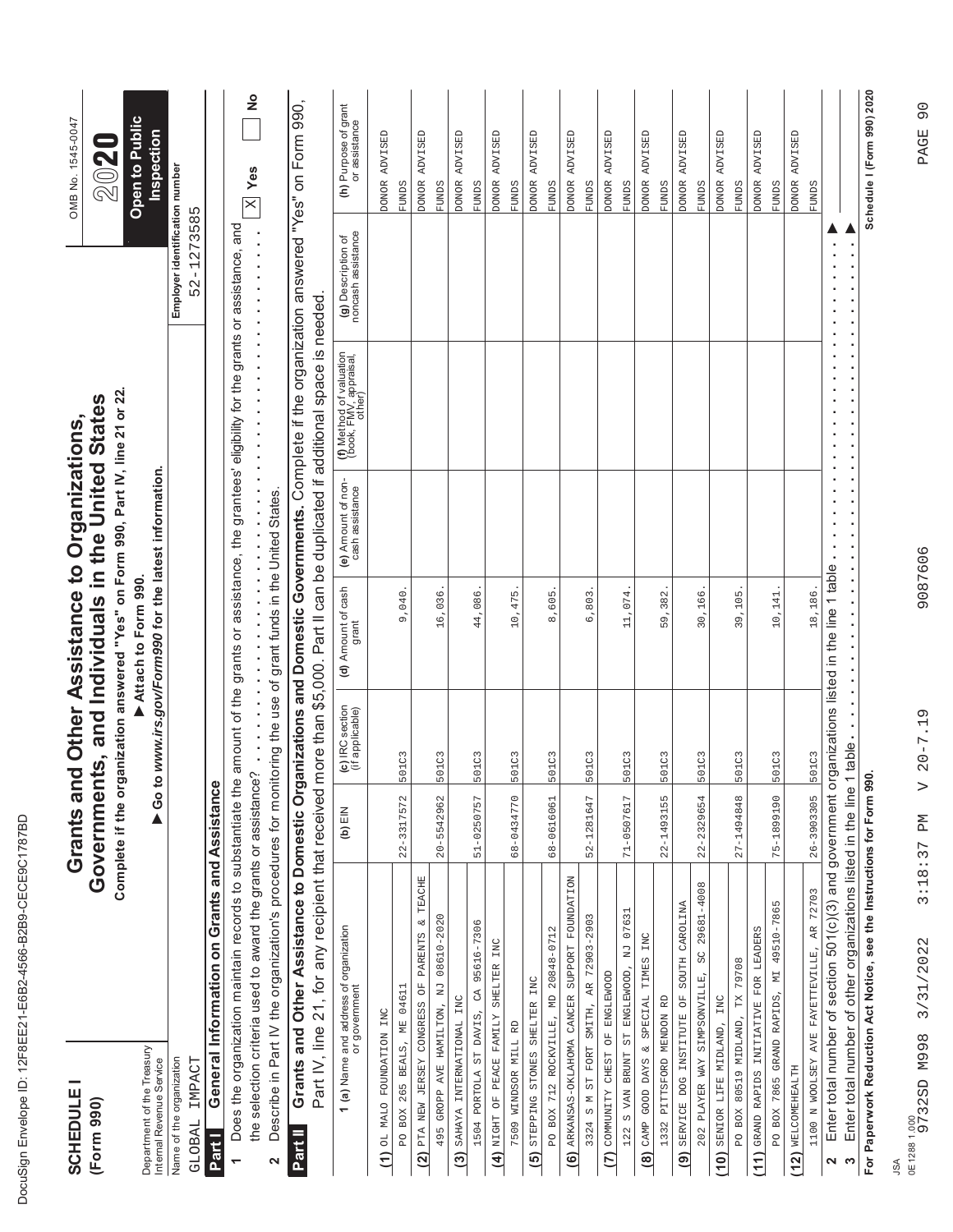| ı<br>۱                                                                                                                         |
|--------------------------------------------------------------------------------------------------------------------------------|
| ĺ<br>١<br>ı                                                                                                                    |
| ¢                                                                                                                              |
| Ç<br>ı                                                                                                                         |
| ١<br>l                                                                                                                         |
| Ó                                                                                                                              |
| ĺ<br>O                                                                                                                         |
| I<br>¢                                                                                                                         |
| ı<br>ı<br>١                                                                                                                    |
| Í<br><b>STATE OF STATE OF STATE OF STATE OF STATE OF STATE OF STATE OF STATE OF STATE OF STATE OF STATE OF STATE OF S</b><br>I |
| d<br>I<br>l                                                                                                                    |
| Ì<br>١                                                                                                                         |
| ı<br>I                                                                                                                         |
| ı                                                                                                                              |
| Ì<br>ı                                                                                                                         |
| l<br>ı<br>I<br>l                                                                                                               |
| Ì                                                                                                                              |
| ı<br>١                                                                                                                         |
| Í                                                                                                                              |
|                                                                                                                                |
| ı<br>١                                                                                                                         |
|                                                                                                                                |
| 1                                                                                                                              |
| ١                                                                                                                              |
| Ï<br>֠                                                                                                                         |
|                                                                                                                                |
| ı                                                                                                                              |

| <b>SCHEDULE</b><br>(Form 990)                            |                                                                                                                                                                 |             |                                    | Complete if the organization answered "Yes" on Form 990, Part IV, line 21 or 22.<br>Governments, and Individuals in the United States<br>Grants and Other Assistance to Organizations, |                                       |                                                                                                                                           |                                              | OMB No. 1545-0047<br>202                       |
|----------------------------------------------------------|-----------------------------------------------------------------------------------------------------------------------------------------------------------------|-------------|------------------------------------|----------------------------------------------------------------------------------------------------------------------------------------------------------------------------------------|---------------------------------------|-------------------------------------------------------------------------------------------------------------------------------------------|----------------------------------------------|------------------------------------------------|
| Department of the Treasury<br>Internal Revenue Service   |                                                                                                                                                                 | 60          |                                    | to www.irs.gov/Form990 for the latest information.<br>Attach to Form 990.                                                                                                              |                                       |                                                                                                                                           |                                              | Open to Public<br>Inspection                   |
| Name of the organization<br>IMPACT<br>GLOBAL             |                                                                                                                                                                 |             |                                    |                                                                                                                                                                                        |                                       |                                                                                                                                           | Employer identification number<br>52-1273585 |                                                |
| Part I                                                   | General Information on Grants and Assistance                                                                                                                    |             |                                    |                                                                                                                                                                                        |                                       |                                                                                                                                           |                                              |                                                |
| $\overline{\phantom{0}}$                                 | Does the organization maintain records to substantiate the amount of the grants or assistance, the grantees' eligibility for the grants or assistance, and      |             |                                    |                                                                                                                                                                                        |                                       |                                                                                                                                           |                                              | ş<br>$\mathbb{X}$ Yes                          |
| 2                                                        | the selection criteria used to award the grants or assistance?                                                                                                  |             |                                    |                                                                                                                                                                                        |                                       |                                                                                                                                           |                                              |                                                |
| Part II                                                  | Grants and Other Assistance to Domestic Organizations and Domestic Governments. Complete if the organization answered                                           |             |                                    |                                                                                                                                                                                        |                                       |                                                                                                                                           |                                              | "Yes" on Form 990,                             |
|                                                          | Part IV, line 21, for any recipient that received<br>(a) Name and address of organization<br>or government                                                      | $(D)$ $EIN$ | (c) IRC section<br>(if applicable) | (d) Amount of cash<br>grant                                                                                                                                                            | (e) Amount of non-<br>cash assistance | more than \$5,000. Part II can be duplicated if additional space is needed<br>(f) Method of valuation<br>(book, FMV, appraisal,<br>other) | (g) Description of<br>noncash assistance     | (h) Purpose of grant<br>or assistance          |
|                                                          |                                                                                                                                                                 |             |                                    |                                                                                                                                                                                        |                                       |                                                                                                                                           |                                              |                                                |
|                                                          | (1) RONALD MCDONALD HOUSE CHARITIES OF CENTRAL<br>1160 FORSYTH ST MACON, GA 31201-1736                                                                          | 58-1691790  | 501C3                              | 39, 328.                                                                                                                                                                               |                                       |                                                                                                                                           |                                              | <b>ADVISED</b><br><b>DONOR</b><br><b>FUNDS</b> |
|                                                          | $(2)$ REACHOUT JEWISH EDUCATIONALSERVICES INC                                                                                                                   |             |                                    |                                                                                                                                                                                        |                                       |                                                                                                                                           |                                              | <b>ADVISED</b><br><b>DONOR</b>                 |
| 5223 GRANDE PALM CR DELREY BEACH,                        | FL 33484                                                                                                                                                        | 58-2473799  | 501C3                              | 27,356                                                                                                                                                                                 |                                       |                                                                                                                                           |                                              | <b>FUNDS</b>                                   |
| (3) HOMERS FOR HOPE INC                                  |                                                                                                                                                                 |             |                                    |                                                                                                                                                                                        |                                       |                                                                                                                                           |                                              | ADVISED<br><b>DONOR</b>                        |
|                                                          | 343 FAIRFAX RD DREXEL HILL, PA 19026-1006                                                                                                                       | 26-0488633  | 501C3                              | 5,123                                                                                                                                                                                  |                                       |                                                                                                                                           |                                              | <b>FUNDS</b>                                   |
| (4) NEW PRAGUE AREA EDUCATION FOUNDATION                 |                                                                                                                                                                 |             |                                    |                                                                                                                                                                                        |                                       |                                                                                                                                           |                                              | ADVISED<br><b>DONOR</b>                        |
|                                                          | PO BOX 171 NEW PRAGUE, MN 56071-0171                                                                                                                            | 30-0702533  | 501C3                              | 6,861                                                                                                                                                                                  |                                       |                                                                                                                                           |                                              | <b>FUNDS</b>                                   |
| (5) FURRY FRIENDS NETWORK                                |                                                                                                                                                                 |             |                                    |                                                                                                                                                                                        |                                       |                                                                                                                                           |                                              | <b>ADVISED</b><br><b>DONOR</b>                 |
|                                                          | PO BOX 519 BOILING SPRINGS, PA 17007                                                                                                                            | 27-1984612  | 501C3                              | 6,175.                                                                                                                                                                                 |                                       |                                                                                                                                           |                                              | <b>FUNDS</b>                                   |
|                                                          | (6) COSTELELO SYNDROME FAMILY NETWORK C SFN                                                                                                                     |             |                                    |                                                                                                                                                                                        |                                       |                                                                                                                                           |                                              | ADVISED<br><b>DONOR</b>                        |
|                                                          | 1702 TYNDALL DRIVE PANAMA CITY, FL 32401                                                                                                                        | 25-1881510  | 501C3                              | 6,230                                                                                                                                                                                  |                                       |                                                                                                                                           |                                              | <b>FUNDS</b>                                   |
|                                                          | (7) NEUROFIBROMATOSIS INCORPORATED NORTHEAST                                                                                                                    |             |                                    |                                                                                                                                                                                        |                                       |                                                                                                                                           |                                              | ADVISED<br><b>DONOR</b>                        |
|                                                          | BEDFORD ST BURLINGTOM, MA 01803-3755                                                                                                                            | 02-0622876  | 501C3                              | 46,668                                                                                                                                                                                 |                                       |                                                                                                                                           |                                              | <b>FUNDS</b>                                   |
| WOMEN'S CENTER OF GREATER DANBURY,<br>$\circledR$        | INC                                                                                                                                                             |             |                                    |                                                                                                                                                                                        |                                       |                                                                                                                                           |                                              | ADVISED<br><b>DONOR</b>                        |
|                                                          | 2 WEST STREET DANBURY, CT 06810-0000                                                                                                                            | 04-3013709  | 501C3                              | 43,876.                                                                                                                                                                                |                                       |                                                                                                                                           |                                              | <b>FUNDS</b>                                   |
| LEWY BODY DEMENTIA ASSOCIATION<br>$\widehat{\mathbf{e}}$ |                                                                                                                                                                 |             |                                    |                                                                                                                                                                                        |                                       |                                                                                                                                           |                                              | ADVISED<br><b>DONOR</b>                        |
|                                                          | 912 KILLIAN HILL ROAD, SW LILBURN, GA 30047                                                                                                                     | 06-0983819  | 501C3                              | 49,654                                                                                                                                                                                 |                                       |                                                                                                                                           |                                              | <b>FUNDS</b>                                   |
| FOUR WAY BOOKS INC<br>(10)                               | PO BOX 535 NEW YORK, NY 10014-0535                                                                                                                              | 05-0577683  | 501C3                              | 81,879                                                                                                                                                                                 |                                       |                                                                                                                                           |                                              | ADVISED<br><b>DONOR</b><br><b>FUNDS</b>        |
| SAMMAMISH ROWING ASSOCIATION<br>$\frac{1}{2}$            |                                                                                                                                                                 |             |                                    |                                                                                                                                                                                        |                                       |                                                                                                                                           |                                              | ADVISED<br><b>DONOR</b>                        |
|                                                          | PO BOX 3309 REDMOND, WA 98073-3309                                                                                                                              | 20-1125607  | 501C3                              | 43,546                                                                                                                                                                                 |                                       |                                                                                                                                           |                                              | <b>FUNDS</b>                                   |
| THE UMASS MEMORIAL FOUNDATION INC<br>(12)                |                                                                                                                                                                 |             |                                    |                                                                                                                                                                                        |                                       |                                                                                                                                           |                                              | <b>ADVISED</b><br><b>DONOR</b>                 |
| 333                                                      | S ST ROOM 290 SHREWSBURY, MA 01545-7807                                                                                                                         | 91-1696516  | 501C3                              | 5,065.                                                                                                                                                                                 |                                       |                                                                                                                                           |                                              | <b>FUNDS</b>                                   |
| $\infty$<br>$\boldsymbol{\mathsf{N}}$                    | Enter total number of section 501(c)(3) and government organizations listed in the line 1 table<br>Enter total number of other organizations listed in the line |             | 1 table                            |                                                                                                                                                                                        |                                       |                                                                                                                                           |                                              |                                                |
|                                                          | For Paperwork Reduction Act Notice, see the Instructions for Form 990.                                                                                          |             |                                    |                                                                                                                                                                                        |                                       |                                                                                                                                           |                                              | Schedule I (Form 990) 2020                     |
| <b>ASL</b>                                               |                                                                                                                                                                 |             |                                    |                                                                                                                                                                                        |                                       |                                                                                                                                           |                                              |                                                |
| 0E1288 1.000<br>9732SD M998                              | 3:18:37 PM<br>3/31/2022                                                                                                                                         |             | $20 - 7.19$                        | 9087606                                                                                                                                                                                |                                       |                                                                                                                                           |                                              | 5<br>PAGE                                      |
|                                                          |                                                                                                                                                                 |             |                                    |                                                                                                                                                                                        |                                       |                                                                                                                                           |                                              |                                                |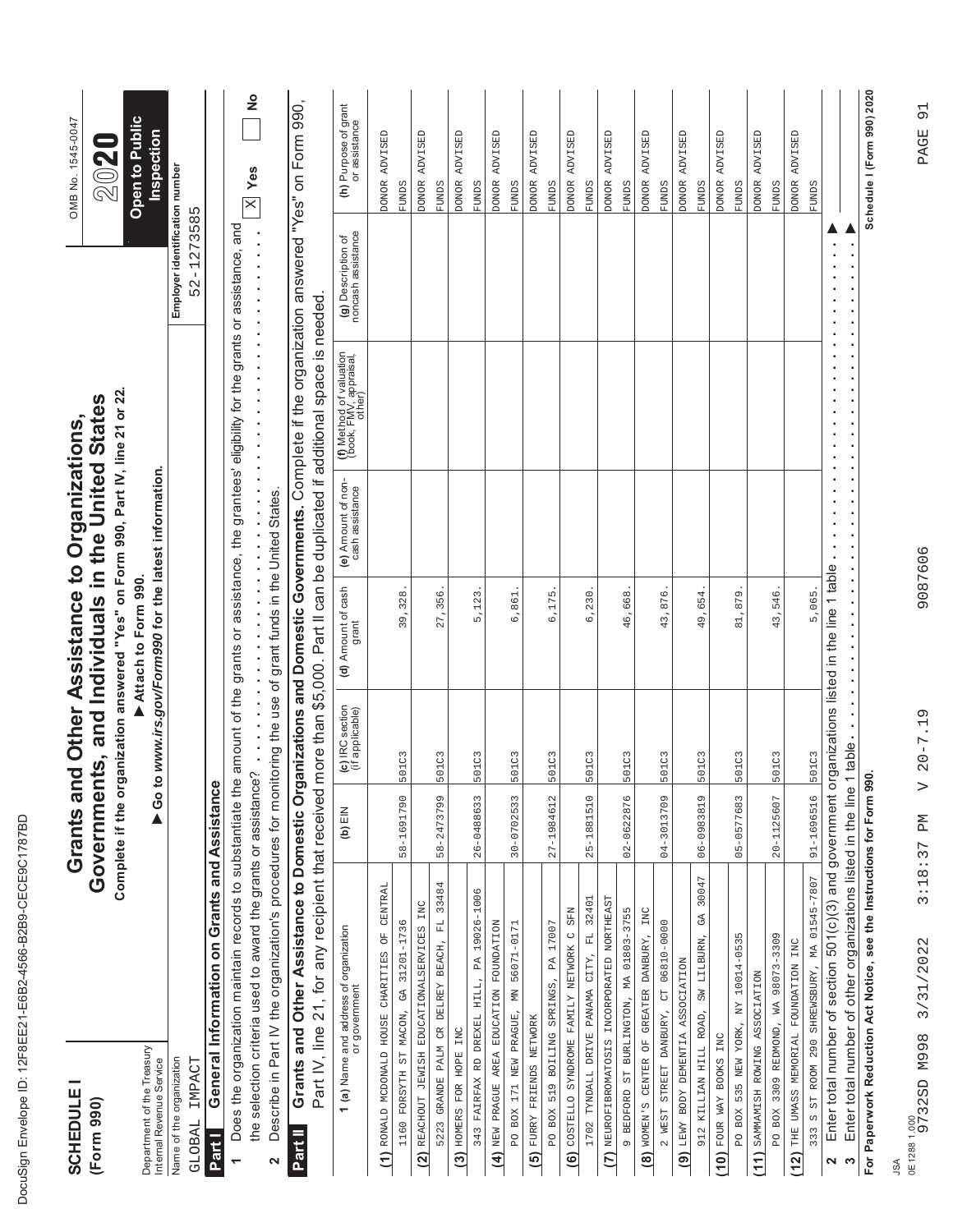| Ĺ<br>J                                                                                                              |
|---------------------------------------------------------------------------------------------------------------------|
| ĺ<br>١<br>ı                                                                                                         |
| d<br>ı                                                                                                              |
| O<br>۱                                                                                                              |
| ١                                                                                                                   |
| l<br>¢<br>l                                                                                                         |
| I<br>¢                                                                                                              |
| I<br>١                                                                                                              |
| Í<br>ı<br>١                                                                                                         |
| ı                                                                                                                   |
| Ì<br>d                                                                                                              |
| I<br>l                                                                                                              |
| Ì<br>I                                                                                                              |
| ı<br>¢                                                                                                              |
| ĺ<br>ı                                                                                                              |
| l<br>I<br>l<br>J<br>l                                                                                               |
| I                                                                                                                   |
| Ì                                                                                                                   |
| ı<br>Ó                                                                                                              |
| ı<br>Ì                                                                                                              |
|                                                                                                                     |
| ı<br>١                                                                                                              |
|                                                                                                                     |
| ĺ<br>and the state of the state of the state of the state of the state of the state of the state of the state of th |
|                                                                                                                     |
| ١<br>Ó<br>֠                                                                                                         |
|                                                                                                                     |
| ı                                                                                                                   |

| Schedule I (Form 990) 2020<br>ž<br>anizations and Domestic Governments. Complete if the organization answered "Yes" on Form 990,<br>(h) Purpose of grant<br>or assistance<br><b>Open to Public</b><br><b>Inspection</b><br>ADVISED<br>ADVISED<br>ADVISED<br>ADVISED<br>ADVISED<br>ADVISED<br>ADVISED<br>ADVISED<br>ADVISED<br>ADVISED<br>DONOR ADVISED<br>ADVISED<br>Employer identification number<br>$\mathbb{X}$ Yes<br><b>DONOR</b><br><b>DONOR</b><br><b>DONOR</b><br><b>DONOR</b><br><b>DONOR</b><br><b>DONOR</b><br><b>DONOR</b><br><b>DONOR</b><br><b>DONOR</b><br><b>DONOR</b><br><b>DONOR</b><br><b>FUNDS</b><br><b>FUNDS</b><br><b>FUNDS</b><br><b>FUNDS</b><br><b>FUNDS</b><br><b>FUNDS</b><br><b>FUNDS</b><br><b>FUNDS</b><br><b>FUNDS</b><br><b>FUNDS</b><br><b>FUNDS</b><br><b>FUNDS</b><br>1273585<br>Does the organization maintain records to substantiate the amount of the grants or assistance, the grantees' eligibility for the grants or assistance, and<br>$\ddot{\cdot}$<br>(g) Description of<br>noncash assistance<br>$\begin{array}{c} \bullet \\ \bullet \\ \bullet \\ \bullet \end{array}$<br>52-<br>more than \$5,000. Part II can be duplicated if additional space is needed.<br>×<br>,,,,,,,,,,,,,,,,,,,,,<br>(f) Method of valuation<br>(book, FMV, appraisal,<br>other)<br>o www.irs.gov/Form990 for the latest information.<br>(e) Amount of non-<br>cash assistance<br>Describe in Part IV the organization's procedures for monitoring the use of grant funds in the United States.<br>Enter total number of section 501(c)(3) and government organizations listed in the line 1 table<br>Attach to Form 990.<br><b>(d)</b> Amount of cash<br>grant<br>5,110<br>5,834<br>25,305<br>15,016<br>96,491<br>31,726<br>8,284<br>42,657<br>32,606<br>69,004<br>9,871<br>8,103<br>(c) IRC section<br>(if applicable)<br>Enter total number of other organizations listed in the line 1 table.<br>501C3<br>501C3<br>501C3<br>501C3<br>501C3<br>501C3<br>501C3<br>501C3<br>501C3<br>501C3<br>501C3<br>501C3<br>For Paperwork Reduction Act Notice, see the Instructions for Form 990.<br>General Information on Grants and Assistance<br>Grants and Other Assistance to Domestic Org<br>60<br>Part IV, line 21, for any recipient that received<br>20-3668110<br>04-3108190<br>$23 - 7215785$<br>33-0888725<br>$20 - 6745475$<br>01-0603628<br>36-4248178<br>$20 - 4743388$<br>05-0312278<br>32-0023565<br>20-3069841<br>36-4412041<br>$(D)$ $EIN$<br>ADENOID CYSTIC CARCINOMA RESEARCH FOUNDATIO<br>92106-1988<br>700 E RANDALL ST GREENSBURG, IN 47240-2309<br>3330 DUNDEE RD NORTHBROOK, IL 60062-2328<br>GREENSBURG COMMUNITY BREAD OF LIFE INC<br>NH 03055-4778<br>NY 10003-1801<br>CUMMINGS WAY WOONSOCKET, RI 02895<br>60645<br><b>1 (a)</b> Name and address of organization<br>or government<br>PO BOX 442 NEEDHAM, MA 02494-0010<br>BOX 13205 SCOTTSDALE, AZ 85267<br>$C_{\mathcal{A}}$<br>$\overline{11}$<br>THE AGAINST MALARIA FOUNDATION<br>ST SAN DIEGO,<br>2410 WEST LUNT AVE CHICAGO,<br>$(8)$ SHARE OUTREACH INCORPORATED<br>$\mathbb R$<br>AMBER WITTMAN MINISTRIES<br><b>450 YARDVILLE ALLENTOWN</b><br>247 E 20TH ST NEW YORK,<br>COMMUNITY CARE ALLIANCE<br>1 COLUMBUS AVE MILFORD,<br>(6) RED DOOR ANIMAL SHELTER<br>310 W 20TH ST STE 300<br>SAN DIEGO ROCK CHURCH<br>(5) LEARNINGSPRING SCHOOL<br>$(2)$ YARDVILLE SCHOOL PTA<br>1954 FIRST ST 183<br>Department of the Treasury<br>Internal Revenue Service<br>(1) ARDS FOUNDATION<br>Name of the organization<br>IMPACT<br>2277 ROSECRANS<br>$(11)$ ONE ACRE FUND<br>GLOBAL<br>Part II<br>$\Omega$<br>Part I<br>55<br>$\tilde{C}$<br>$\overline{1}$<br>(12)<br>$\overline{c}$<br>$\overline{4}$<br>(10)<br>$\mathbf{\tilde{z}}$<br>S<br>2 | <b>SCHEDULE</b><br>(Form 990) |  | Complete if the organization answered "Yes" on Form 990, Part IV, line 21 or 22.<br>Governments, and Individuals in the United States<br>Grants and Other Assistance to Organizations, |  | OMB No. 1545-0047<br>2020 |
|---------------------------------------------------------------------------------------------------------------------------------------------------------------------------------------------------------------------------------------------------------------------------------------------------------------------------------------------------------------------------------------------------------------------------------------------------------------------------------------------------------------------------------------------------------------------------------------------------------------------------------------------------------------------------------------------------------------------------------------------------------------------------------------------------------------------------------------------------------------------------------------------------------------------------------------------------------------------------------------------------------------------------------------------------------------------------------------------------------------------------------------------------------------------------------------------------------------------------------------------------------------------------------------------------------------------------------------------------------------------------------------------------------------------------------------------------------------------------------------------------------------------------------------------------------------------------------------------------------------------------------------------------------------------------------------------------------------------------------------------------------------------------------------------------------------------------------------------------------------------------------------------------------------------------------------------------------------------------------------------------------------------------------------------------------------------------------------------------------------------------------------------------------------------------------------------------------------------------------------------------------------------------------------------------------------------------------------------------------------------------------------------------------------------------------------------------------------------------------------------------------------------------------------------------------------------------------------------------------------------------------------------------------------------------------------------------------------------------------------------------------------------------------------------------------------------------------------------------------------------------------------------------------------------------------------------------------------------------------------------------------------------------------------------------------------------------------------------------------------------------------------------------------------------------------------------------------------------------------------------------------------------------------------------------------------------------------------------------------------------------------------------------------------------------------------------------------------------------------------------------------------------------------------------------------------------------------------------------------------------------------------------------------------------------------------------------------------------------------------------------|-------------------------------|--|----------------------------------------------------------------------------------------------------------------------------------------------------------------------------------------|--|---------------------------|
|                                                                                                                                                                                                                                                                                                                                                                                                                                                                                                                                                                                                                                                                                                                                                                                                                                                                                                                                                                                                                                                                                                                                                                                                                                                                                                                                                                                                                                                                                                                                                                                                                                                                                                                                                                                                                                                                                                                                                                                                                                                                                                                                                                                                                                                                                                                                                                                                                                                                                                                                                                                                                                                                                                                                                                                                                                                                                                                                                                                                                                                                                                                                                                                                                                                                                                                                                                                                                                                                                                                                                                                                                                                                                                                                                   |                               |  |                                                                                                                                                                                        |  |                           |
|                                                                                                                                                                                                                                                                                                                                                                                                                                                                                                                                                                                                                                                                                                                                                                                                                                                                                                                                                                                                                                                                                                                                                                                                                                                                                                                                                                                                                                                                                                                                                                                                                                                                                                                                                                                                                                                                                                                                                                                                                                                                                                                                                                                                                                                                                                                                                                                                                                                                                                                                                                                                                                                                                                                                                                                                                                                                                                                                                                                                                                                                                                                                                                                                                                                                                                                                                                                                                                                                                                                                                                                                                                                                                                                                                   |                               |  |                                                                                                                                                                                        |  |                           |
|                                                                                                                                                                                                                                                                                                                                                                                                                                                                                                                                                                                                                                                                                                                                                                                                                                                                                                                                                                                                                                                                                                                                                                                                                                                                                                                                                                                                                                                                                                                                                                                                                                                                                                                                                                                                                                                                                                                                                                                                                                                                                                                                                                                                                                                                                                                                                                                                                                                                                                                                                                                                                                                                                                                                                                                                                                                                                                                                                                                                                                                                                                                                                                                                                                                                                                                                                                                                                                                                                                                                                                                                                                                                                                                                                   |                               |  |                                                                                                                                                                                        |  |                           |
|                                                                                                                                                                                                                                                                                                                                                                                                                                                                                                                                                                                                                                                                                                                                                                                                                                                                                                                                                                                                                                                                                                                                                                                                                                                                                                                                                                                                                                                                                                                                                                                                                                                                                                                                                                                                                                                                                                                                                                                                                                                                                                                                                                                                                                                                                                                                                                                                                                                                                                                                                                                                                                                                                                                                                                                                                                                                                                                                                                                                                                                                                                                                                                                                                                                                                                                                                                                                                                                                                                                                                                                                                                                                                                                                                   |                               |  |                                                                                                                                                                                        |  |                           |
|                                                                                                                                                                                                                                                                                                                                                                                                                                                                                                                                                                                                                                                                                                                                                                                                                                                                                                                                                                                                                                                                                                                                                                                                                                                                                                                                                                                                                                                                                                                                                                                                                                                                                                                                                                                                                                                                                                                                                                                                                                                                                                                                                                                                                                                                                                                                                                                                                                                                                                                                                                                                                                                                                                                                                                                                                                                                                                                                                                                                                                                                                                                                                                                                                                                                                                                                                                                                                                                                                                                                                                                                                                                                                                                                                   |                               |  |                                                                                                                                                                                        |  |                           |
|                                                                                                                                                                                                                                                                                                                                                                                                                                                                                                                                                                                                                                                                                                                                                                                                                                                                                                                                                                                                                                                                                                                                                                                                                                                                                                                                                                                                                                                                                                                                                                                                                                                                                                                                                                                                                                                                                                                                                                                                                                                                                                                                                                                                                                                                                                                                                                                                                                                                                                                                                                                                                                                                                                                                                                                                                                                                                                                                                                                                                                                                                                                                                                                                                                                                                                                                                                                                                                                                                                                                                                                                                                                                                                                                                   |                               |  |                                                                                                                                                                                        |  |                           |
|                                                                                                                                                                                                                                                                                                                                                                                                                                                                                                                                                                                                                                                                                                                                                                                                                                                                                                                                                                                                                                                                                                                                                                                                                                                                                                                                                                                                                                                                                                                                                                                                                                                                                                                                                                                                                                                                                                                                                                                                                                                                                                                                                                                                                                                                                                                                                                                                                                                                                                                                                                                                                                                                                                                                                                                                                                                                                                                                                                                                                                                                                                                                                                                                                                                                                                                                                                                                                                                                                                                                                                                                                                                                                                                                                   |                               |  |                                                                                                                                                                                        |  |                           |
|                                                                                                                                                                                                                                                                                                                                                                                                                                                                                                                                                                                                                                                                                                                                                                                                                                                                                                                                                                                                                                                                                                                                                                                                                                                                                                                                                                                                                                                                                                                                                                                                                                                                                                                                                                                                                                                                                                                                                                                                                                                                                                                                                                                                                                                                                                                                                                                                                                                                                                                                                                                                                                                                                                                                                                                                                                                                                                                                                                                                                                                                                                                                                                                                                                                                                                                                                                                                                                                                                                                                                                                                                                                                                                                                                   |                               |  |                                                                                                                                                                                        |  |                           |
|                                                                                                                                                                                                                                                                                                                                                                                                                                                                                                                                                                                                                                                                                                                                                                                                                                                                                                                                                                                                                                                                                                                                                                                                                                                                                                                                                                                                                                                                                                                                                                                                                                                                                                                                                                                                                                                                                                                                                                                                                                                                                                                                                                                                                                                                                                                                                                                                                                                                                                                                                                                                                                                                                                                                                                                                                                                                                                                                                                                                                                                                                                                                                                                                                                                                                                                                                                                                                                                                                                                                                                                                                                                                                                                                                   |                               |  |                                                                                                                                                                                        |  |                           |
|                                                                                                                                                                                                                                                                                                                                                                                                                                                                                                                                                                                                                                                                                                                                                                                                                                                                                                                                                                                                                                                                                                                                                                                                                                                                                                                                                                                                                                                                                                                                                                                                                                                                                                                                                                                                                                                                                                                                                                                                                                                                                                                                                                                                                                                                                                                                                                                                                                                                                                                                                                                                                                                                                                                                                                                                                                                                                                                                                                                                                                                                                                                                                                                                                                                                                                                                                                                                                                                                                                                                                                                                                                                                                                                                                   |                               |  |                                                                                                                                                                                        |  |                           |
|                                                                                                                                                                                                                                                                                                                                                                                                                                                                                                                                                                                                                                                                                                                                                                                                                                                                                                                                                                                                                                                                                                                                                                                                                                                                                                                                                                                                                                                                                                                                                                                                                                                                                                                                                                                                                                                                                                                                                                                                                                                                                                                                                                                                                                                                                                                                                                                                                                                                                                                                                                                                                                                                                                                                                                                                                                                                                                                                                                                                                                                                                                                                                                                                                                                                                                                                                                                                                                                                                                                                                                                                                                                                                                                                                   |                               |  |                                                                                                                                                                                        |  |                           |
|                                                                                                                                                                                                                                                                                                                                                                                                                                                                                                                                                                                                                                                                                                                                                                                                                                                                                                                                                                                                                                                                                                                                                                                                                                                                                                                                                                                                                                                                                                                                                                                                                                                                                                                                                                                                                                                                                                                                                                                                                                                                                                                                                                                                                                                                                                                                                                                                                                                                                                                                                                                                                                                                                                                                                                                                                                                                                                                                                                                                                                                                                                                                                                                                                                                                                                                                                                                                                                                                                                                                                                                                                                                                                                                                                   |                               |  |                                                                                                                                                                                        |  |                           |
|                                                                                                                                                                                                                                                                                                                                                                                                                                                                                                                                                                                                                                                                                                                                                                                                                                                                                                                                                                                                                                                                                                                                                                                                                                                                                                                                                                                                                                                                                                                                                                                                                                                                                                                                                                                                                                                                                                                                                                                                                                                                                                                                                                                                                                                                                                                                                                                                                                                                                                                                                                                                                                                                                                                                                                                                                                                                                                                                                                                                                                                                                                                                                                                                                                                                                                                                                                                                                                                                                                                                                                                                                                                                                                                                                   |                               |  |                                                                                                                                                                                        |  |                           |
|                                                                                                                                                                                                                                                                                                                                                                                                                                                                                                                                                                                                                                                                                                                                                                                                                                                                                                                                                                                                                                                                                                                                                                                                                                                                                                                                                                                                                                                                                                                                                                                                                                                                                                                                                                                                                                                                                                                                                                                                                                                                                                                                                                                                                                                                                                                                                                                                                                                                                                                                                                                                                                                                                                                                                                                                                                                                                                                                                                                                                                                                                                                                                                                                                                                                                                                                                                                                                                                                                                                                                                                                                                                                                                                                                   |                               |  |                                                                                                                                                                                        |  |                           |
|                                                                                                                                                                                                                                                                                                                                                                                                                                                                                                                                                                                                                                                                                                                                                                                                                                                                                                                                                                                                                                                                                                                                                                                                                                                                                                                                                                                                                                                                                                                                                                                                                                                                                                                                                                                                                                                                                                                                                                                                                                                                                                                                                                                                                                                                                                                                                                                                                                                                                                                                                                                                                                                                                                                                                                                                                                                                                                                                                                                                                                                                                                                                                                                                                                                                                                                                                                                                                                                                                                                                                                                                                                                                                                                                                   |                               |  |                                                                                                                                                                                        |  |                           |
|                                                                                                                                                                                                                                                                                                                                                                                                                                                                                                                                                                                                                                                                                                                                                                                                                                                                                                                                                                                                                                                                                                                                                                                                                                                                                                                                                                                                                                                                                                                                                                                                                                                                                                                                                                                                                                                                                                                                                                                                                                                                                                                                                                                                                                                                                                                                                                                                                                                                                                                                                                                                                                                                                                                                                                                                                                                                                                                                                                                                                                                                                                                                                                                                                                                                                                                                                                                                                                                                                                                                                                                                                                                                                                                                                   |                               |  |                                                                                                                                                                                        |  |                           |
|                                                                                                                                                                                                                                                                                                                                                                                                                                                                                                                                                                                                                                                                                                                                                                                                                                                                                                                                                                                                                                                                                                                                                                                                                                                                                                                                                                                                                                                                                                                                                                                                                                                                                                                                                                                                                                                                                                                                                                                                                                                                                                                                                                                                                                                                                                                                                                                                                                                                                                                                                                                                                                                                                                                                                                                                                                                                                                                                                                                                                                                                                                                                                                                                                                                                                                                                                                                                                                                                                                                                                                                                                                                                                                                                                   |                               |  |                                                                                                                                                                                        |  |                           |
|                                                                                                                                                                                                                                                                                                                                                                                                                                                                                                                                                                                                                                                                                                                                                                                                                                                                                                                                                                                                                                                                                                                                                                                                                                                                                                                                                                                                                                                                                                                                                                                                                                                                                                                                                                                                                                                                                                                                                                                                                                                                                                                                                                                                                                                                                                                                                                                                                                                                                                                                                                                                                                                                                                                                                                                                                                                                                                                                                                                                                                                                                                                                                                                                                                                                                                                                                                                                                                                                                                                                                                                                                                                                                                                                                   |                               |  |                                                                                                                                                                                        |  |                           |
|                                                                                                                                                                                                                                                                                                                                                                                                                                                                                                                                                                                                                                                                                                                                                                                                                                                                                                                                                                                                                                                                                                                                                                                                                                                                                                                                                                                                                                                                                                                                                                                                                                                                                                                                                                                                                                                                                                                                                                                                                                                                                                                                                                                                                                                                                                                                                                                                                                                                                                                                                                                                                                                                                                                                                                                                                                                                                                                                                                                                                                                                                                                                                                                                                                                                                                                                                                                                                                                                                                                                                                                                                                                                                                                                                   |                               |  |                                                                                                                                                                                        |  |                           |
|                                                                                                                                                                                                                                                                                                                                                                                                                                                                                                                                                                                                                                                                                                                                                                                                                                                                                                                                                                                                                                                                                                                                                                                                                                                                                                                                                                                                                                                                                                                                                                                                                                                                                                                                                                                                                                                                                                                                                                                                                                                                                                                                                                                                                                                                                                                                                                                                                                                                                                                                                                                                                                                                                                                                                                                                                                                                                                                                                                                                                                                                                                                                                                                                                                                                                                                                                                                                                                                                                                                                                                                                                                                                                                                                                   |                               |  |                                                                                                                                                                                        |  |                           |
|                                                                                                                                                                                                                                                                                                                                                                                                                                                                                                                                                                                                                                                                                                                                                                                                                                                                                                                                                                                                                                                                                                                                                                                                                                                                                                                                                                                                                                                                                                                                                                                                                                                                                                                                                                                                                                                                                                                                                                                                                                                                                                                                                                                                                                                                                                                                                                                                                                                                                                                                                                                                                                                                                                                                                                                                                                                                                                                                                                                                                                                                                                                                                                                                                                                                                                                                                                                                                                                                                                                                                                                                                                                                                                                                                   |                               |  |                                                                                                                                                                                        |  |                           |
|                                                                                                                                                                                                                                                                                                                                                                                                                                                                                                                                                                                                                                                                                                                                                                                                                                                                                                                                                                                                                                                                                                                                                                                                                                                                                                                                                                                                                                                                                                                                                                                                                                                                                                                                                                                                                                                                                                                                                                                                                                                                                                                                                                                                                                                                                                                                                                                                                                                                                                                                                                                                                                                                                                                                                                                                                                                                                                                                                                                                                                                                                                                                                                                                                                                                                                                                                                                                                                                                                                                                                                                                                                                                                                                                                   |                               |  |                                                                                                                                                                                        |  |                           |
|                                                                                                                                                                                                                                                                                                                                                                                                                                                                                                                                                                                                                                                                                                                                                                                                                                                                                                                                                                                                                                                                                                                                                                                                                                                                                                                                                                                                                                                                                                                                                                                                                                                                                                                                                                                                                                                                                                                                                                                                                                                                                                                                                                                                                                                                                                                                                                                                                                                                                                                                                                                                                                                                                                                                                                                                                                                                                                                                                                                                                                                                                                                                                                                                                                                                                                                                                                                                                                                                                                                                                                                                                                                                                                                                                   |                               |  |                                                                                                                                                                                        |  |                           |
|                                                                                                                                                                                                                                                                                                                                                                                                                                                                                                                                                                                                                                                                                                                                                                                                                                                                                                                                                                                                                                                                                                                                                                                                                                                                                                                                                                                                                                                                                                                                                                                                                                                                                                                                                                                                                                                                                                                                                                                                                                                                                                                                                                                                                                                                                                                                                                                                                                                                                                                                                                                                                                                                                                                                                                                                                                                                                                                                                                                                                                                                                                                                                                                                                                                                                                                                                                                                                                                                                                                                                                                                                                                                                                                                                   |                               |  |                                                                                                                                                                                        |  |                           |
|                                                                                                                                                                                                                                                                                                                                                                                                                                                                                                                                                                                                                                                                                                                                                                                                                                                                                                                                                                                                                                                                                                                                                                                                                                                                                                                                                                                                                                                                                                                                                                                                                                                                                                                                                                                                                                                                                                                                                                                                                                                                                                                                                                                                                                                                                                                                                                                                                                                                                                                                                                                                                                                                                                                                                                                                                                                                                                                                                                                                                                                                                                                                                                                                                                                                                                                                                                                                                                                                                                                                                                                                                                                                                                                                                   |                               |  |                                                                                                                                                                                        |  |                           |
|                                                                                                                                                                                                                                                                                                                                                                                                                                                                                                                                                                                                                                                                                                                                                                                                                                                                                                                                                                                                                                                                                                                                                                                                                                                                                                                                                                                                                                                                                                                                                                                                                                                                                                                                                                                                                                                                                                                                                                                                                                                                                                                                                                                                                                                                                                                                                                                                                                                                                                                                                                                                                                                                                                                                                                                                                                                                                                                                                                                                                                                                                                                                                                                                                                                                                                                                                                                                                                                                                                                                                                                                                                                                                                                                                   |                               |  |                                                                                                                                                                                        |  |                           |
|                                                                                                                                                                                                                                                                                                                                                                                                                                                                                                                                                                                                                                                                                                                                                                                                                                                                                                                                                                                                                                                                                                                                                                                                                                                                                                                                                                                                                                                                                                                                                                                                                                                                                                                                                                                                                                                                                                                                                                                                                                                                                                                                                                                                                                                                                                                                                                                                                                                                                                                                                                                                                                                                                                                                                                                                                                                                                                                                                                                                                                                                                                                                                                                                                                                                                                                                                                                                                                                                                                                                                                                                                                                                                                                                                   |                               |  |                                                                                                                                                                                        |  |                           |
|                                                                                                                                                                                                                                                                                                                                                                                                                                                                                                                                                                                                                                                                                                                                                                                                                                                                                                                                                                                                                                                                                                                                                                                                                                                                                                                                                                                                                                                                                                                                                                                                                                                                                                                                                                                                                                                                                                                                                                                                                                                                                                                                                                                                                                                                                                                                                                                                                                                                                                                                                                                                                                                                                                                                                                                                                                                                                                                                                                                                                                                                                                                                                                                                                                                                                                                                                                                                                                                                                                                                                                                                                                                                                                                                                   |                               |  |                                                                                                                                                                                        |  |                           |
|                                                                                                                                                                                                                                                                                                                                                                                                                                                                                                                                                                                                                                                                                                                                                                                                                                                                                                                                                                                                                                                                                                                                                                                                                                                                                                                                                                                                                                                                                                                                                                                                                                                                                                                                                                                                                                                                                                                                                                                                                                                                                                                                                                                                                                                                                                                                                                                                                                                                                                                                                                                                                                                                                                                                                                                                                                                                                                                                                                                                                                                                                                                                                                                                                                                                                                                                                                                                                                                                                                                                                                                                                                                                                                                                                   |                               |  |                                                                                                                                                                                        |  |                           |
|                                                                                                                                                                                                                                                                                                                                                                                                                                                                                                                                                                                                                                                                                                                                                                                                                                                                                                                                                                                                                                                                                                                                                                                                                                                                                                                                                                                                                                                                                                                                                                                                                                                                                                                                                                                                                                                                                                                                                                                                                                                                                                                                                                                                                                                                                                                                                                                                                                                                                                                                                                                                                                                                                                                                                                                                                                                                                                                                                                                                                                                                                                                                                                                                                                                                                                                                                                                                                                                                                                                                                                                                                                                                                                                                                   |                               |  |                                                                                                                                                                                        |  |                           |
|                                                                                                                                                                                                                                                                                                                                                                                                                                                                                                                                                                                                                                                                                                                                                                                                                                                                                                                                                                                                                                                                                                                                                                                                                                                                                                                                                                                                                                                                                                                                                                                                                                                                                                                                                                                                                                                                                                                                                                                                                                                                                                                                                                                                                                                                                                                                                                                                                                                                                                                                                                                                                                                                                                                                                                                                                                                                                                                                                                                                                                                                                                                                                                                                                                                                                                                                                                                                                                                                                                                                                                                                                                                                                                                                                   |                               |  |                                                                                                                                                                                        |  |                           |
|                                                                                                                                                                                                                                                                                                                                                                                                                                                                                                                                                                                                                                                                                                                                                                                                                                                                                                                                                                                                                                                                                                                                                                                                                                                                                                                                                                                                                                                                                                                                                                                                                                                                                                                                                                                                                                                                                                                                                                                                                                                                                                                                                                                                                                                                                                                                                                                                                                                                                                                                                                                                                                                                                                                                                                                                                                                                                                                                                                                                                                                                                                                                                                                                                                                                                                                                                                                                                                                                                                                                                                                                                                                                                                                                                   |                               |  |                                                                                                                                                                                        |  |                           |
|                                                                                                                                                                                                                                                                                                                                                                                                                                                                                                                                                                                                                                                                                                                                                                                                                                                                                                                                                                                                                                                                                                                                                                                                                                                                                                                                                                                                                                                                                                                                                                                                                                                                                                                                                                                                                                                                                                                                                                                                                                                                                                                                                                                                                                                                                                                                                                                                                                                                                                                                                                                                                                                                                                                                                                                                                                                                                                                                                                                                                                                                                                                                                                                                                                                                                                                                                                                                                                                                                                                                                                                                                                                                                                                                                   |                               |  |                                                                                                                                                                                        |  |                           |
|                                                                                                                                                                                                                                                                                                                                                                                                                                                                                                                                                                                                                                                                                                                                                                                                                                                                                                                                                                                                                                                                                                                                                                                                                                                                                                                                                                                                                                                                                                                                                                                                                                                                                                                                                                                                                                                                                                                                                                                                                                                                                                                                                                                                                                                                                                                                                                                                                                                                                                                                                                                                                                                                                                                                                                                                                                                                                                                                                                                                                                                                                                                                                                                                                                                                                                                                                                                                                                                                                                                                                                                                                                                                                                                                                   |                               |  |                                                                                                                                                                                        |  |                           |

PAGE 92

9087606

9732SD M998 3/31/2022 3:18:37 PM V 20-7.19 9087606 PAGE 92  $V 20 - 7.19$ 3:18:37 PM JSA<br>0E12881.000<br>9732SD M998 3/31/2022

0E1288 1.000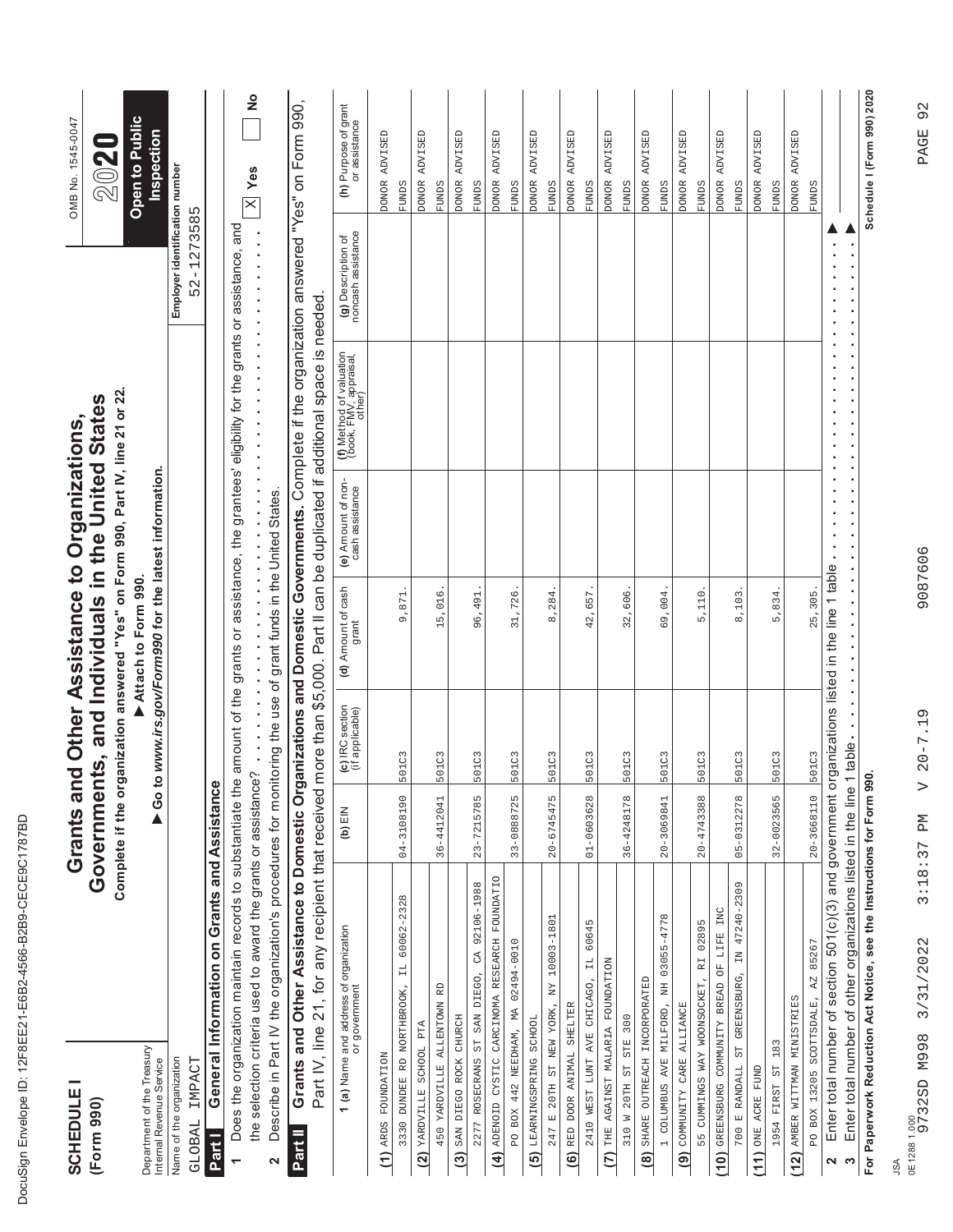| Ĺ<br>J                                                                                                              |
|---------------------------------------------------------------------------------------------------------------------|
| ĺ<br>١<br>ı                                                                                                         |
| d<br>ı                                                                                                              |
| O<br>۱                                                                                                              |
| ١                                                                                                                   |
| l<br>¢<br>l                                                                                                         |
| I<br>¢                                                                                                              |
| I<br>١                                                                                                              |
| Í<br>ı<br>١                                                                                                         |
| ı                                                                                                                   |
| Ì<br>d                                                                                                              |
| I<br>l                                                                                                              |
| Ì<br>I                                                                                                              |
| ı<br>¢                                                                                                              |
| ĺ<br>ı                                                                                                              |
| l<br>I<br>l<br>J<br>l                                                                                               |
| I                                                                                                                   |
| Ì                                                                                                                   |
| ı<br>Ó                                                                                                              |
| ı<br>Ì                                                                                                              |
|                                                                                                                     |
| ı<br>١                                                                                                              |
|                                                                                                                     |
| ĺ<br>and the state of the state of the state of the state of the state of the state of the state of the state of th |
|                                                                                                                     |
| ١<br>Ó<br>֠                                                                                                         |
|                                                                                                                     |
| ı                                                                                                                   |

| <b>SCHEDULE</b><br>(Form 990)                                                                                                                                                        |                |                                    | Complete if the organization answered "Yes" on Form 990, Part IV, line 21 or 22.<br>Governments, and Individuals in the United States<br>Grants and Other Assistance to Organizations, |                                       |                                                             |                                              | OMB No. 1545-0047<br>20                 |
|--------------------------------------------------------------------------------------------------------------------------------------------------------------------------------------|----------------|------------------------------------|----------------------------------------------------------------------------------------------------------------------------------------------------------------------------------------|---------------------------------------|-------------------------------------------------------------|----------------------------------------------|-----------------------------------------|
| Department of the Treasury<br>Internal Revenue Service                                                                                                                               |                |                                    | Go to www.irs.gov/Form990 for the latest information.<br>Attach to Form 990.                                                                                                           |                                       |                                                             |                                              | Open to Public<br>Inspection            |
| Name of the organization<br>IMPACT<br>GLOBAL                                                                                                                                         |                |                                    |                                                                                                                                                                                        |                                       |                                                             | Employer identification number<br>52-1273585 |                                         |
| General Information on Grants and Assistanc<br>Part I                                                                                                                                |                | Φ                                  |                                                                                                                                                                                        |                                       |                                                             |                                              |                                         |
| Does the organization maintain records to substantiate the amount of the grants or assistance, the grantees' eligibility for the grants or assistance, and<br>٣                      |                |                                    |                                                                                                                                                                                        |                                       |                                                             |                                              |                                         |
| Describe in Part IV the organization's procedures for monitoring the use of grant funds in the United States.<br>the selection criteria used to award the grants or assistance?<br>2 |                |                                    |                                                                                                                                                                                        |                                       |                                                             |                                              | $\frac{1}{2}$<br>$\mathbb{X}$ Yes       |
| Grants and Other Assistance to Domestic Organizations and Domestic Governments. Complete if the organization answered "Yes" on Form 990,<br>Part II                                  |                |                                    |                                                                                                                                                                                        |                                       |                                                             |                                              |                                         |
| Part IV, line 21, for any recipient that received more than \$5,000. Part II can be duplicated if additional space is needed.                                                        |                |                                    |                                                                                                                                                                                        |                                       |                                                             |                                              |                                         |
| <b>1 (a)</b> Name and address of organization<br>or government                                                                                                                       | (b) $EIN$      | (c) IRC section<br>(if applicable) | (d) Amount of cash<br>grant                                                                                                                                                            | (e) Amount of non-<br>cash assistance | (f) Method of valuation<br>(book, FMV, appraisal,<br>other) | (g) Description of<br>noncash assistance     | (h) Purpose of grant<br>or assistance   |
| (1) SAYEN ELEMENTARY PTA                                                                                                                                                             |                |                                    |                                                                                                                                                                                        |                                       |                                                             |                                              | DONOR ADVISED                           |
| NJ 08690<br>3333 NOTTINGHAM WAY HAMILTON,                                                                                                                                            | 26-0368275     | 501C3                              | 15,511                                                                                                                                                                                 |                                       |                                                             |                                              | <b>FUNDS</b>                            |
| 49 ELMHURST AVENUE PROVIDENCE, RI 02908<br>ST. PIUS V SCHOOL<br>(2)                                                                                                                  | $23 - 7210221$ | 501C3                              | 31,351                                                                                                                                                                                 |                                       |                                                             |                                              | ADVISED<br><b>DONOR</b><br><b>FUNDS</b> |
| $(3)$ LILYS HOUSE                                                                                                                                                                    |                |                                    |                                                                                                                                                                                        |                                       |                                                             |                                              | DONOR ADVISED                           |
| 54 E 5TH STREET ADRIAN, MO 64720-0000                                                                                                                                                | 81-2579270     | 501C3                              | 6,468                                                                                                                                                                                  |                                       |                                                             |                                              | <b>EUNDS</b>                            |
| (4) ACQUISITION SCIENCE                                                                                                                                                              |                |                                    |                                                                                                                                                                                        |                                       |                                                             |                                              | DONOR ADVISED                           |
| 92612-0121<br>$C\overline{A}$<br>18301 VON KARMAN AVE IRVINE,                                                                                                                        | 82-2683320     | 501C3                              | 6,588                                                                                                                                                                                  |                                       |                                                             |                                              | <b>FUNDS</b>                            |
| $-VT$ INC<br>STEP INTO ACTION<br>$\overline{5}$                                                                                                                                      |                |                                    |                                                                                                                                                                                        |                                       |                                                             |                                              | ADVISED<br><b>DONOR</b>                 |
| CLAIRE DR ESSEX, VT 05452-4423<br>$\overline{a}$                                                                                                                                     | 82-4485501     | 501C3                              | 6,186                                                                                                                                                                                  |                                       |                                                             |                                              | <b>FUNDS</b>                            |
| SEEING YOURSELF IN SCIENCE<br>$\widehat{\mathbf{e}}$                                                                                                                                 |                |                                    |                                                                                                                                                                                        |                                       |                                                             |                                              | <b>ADVISED</b><br><b>DONOR</b>          |
| 5714 NE TIMBER HILLS DR                                                                                                                                                              | 82-2036765     | 501C3                              | 5,500.                                                                                                                                                                                 |                                       |                                                             |                                              | <b>FUNDS</b>                            |
| STEFFEN PHILANTHROPIES<br>$\overline{C}$                                                                                                                                             |                |                                    |                                                                                                                                                                                        |                                       |                                                             |                                              | DONOR ADVISED                           |
| 92612-0121<br>$C\overline{A}$<br>18301 VON KARMAN AVE IRVINE,                                                                                                                        | 83-2645050     | 501C3                              | 10,738                                                                                                                                                                                 |                                       |                                                             |                                              | <b>FUNDS</b>                            |
| SHADOWS ON THE TECHE<br>$\circ$                                                                                                                                                      |                |                                    |                                                                                                                                                                                        |                                       |                                                             |                                              | DONOR ADVISED                           |
| 70560<br>IBERIA, LA<br>317 EAST MAIN STREET NEW                                                                                                                                      | 83-2990904     | 501C3                              | 5,026                                                                                                                                                                                  |                                       |                                                             |                                              | <b>FUNDS</b>                            |
| $\mathbf{e}$                                                                                                                                                                         |                |                                    |                                                                                                                                                                                        |                                       |                                                             |                                              |                                         |
| (10)                                                                                                                                                                                 |                |                                    |                                                                                                                                                                                        |                                       |                                                             |                                              |                                         |
|                                                                                                                                                                                      |                |                                    |                                                                                                                                                                                        |                                       |                                                             |                                              |                                         |
| (11)                                                                                                                                                                                 |                |                                    |                                                                                                                                                                                        |                                       |                                                             |                                              |                                         |
| (12)                                                                                                                                                                                 |                |                                    |                                                                                                                                                                                        |                                       |                                                             |                                              |                                         |
| Enter total number of section $501(c)(3)$ and government organizations listed in the line 1 table .<br>2                                                                             |                |                                    |                                                                                                                                                                                        |                                       |                                                             |                                              | 618                                     |
| Enter total number of other organizations listed in the line 1 table<br>$\boldsymbol{\mathsf{c}}$                                                                                    |                |                                    |                                                                                                                                                                                        |                                       |                                                             |                                              | .<br>⊣                                  |
| For Paperwork Reduction Act Notice, see the Instructions for Form 990.                                                                                                               |                |                                    |                                                                                                                                                                                        |                                       |                                                             |                                              | Schedule I (Form 990) 2020              |
|                                                                                                                                                                                      |                |                                    |                                                                                                                                                                                        |                                       |                                                             |                                              |                                         |

9732SD M998 3/31/2022 3:18:37 PM V 20-7.19 9087606 PAGE 93 9087606  $V 20 - 7.19$ 

3:18:37 PM

JSA<br>0E12881,000<br>9732SD M998 3/31/2022 0E1288 1.000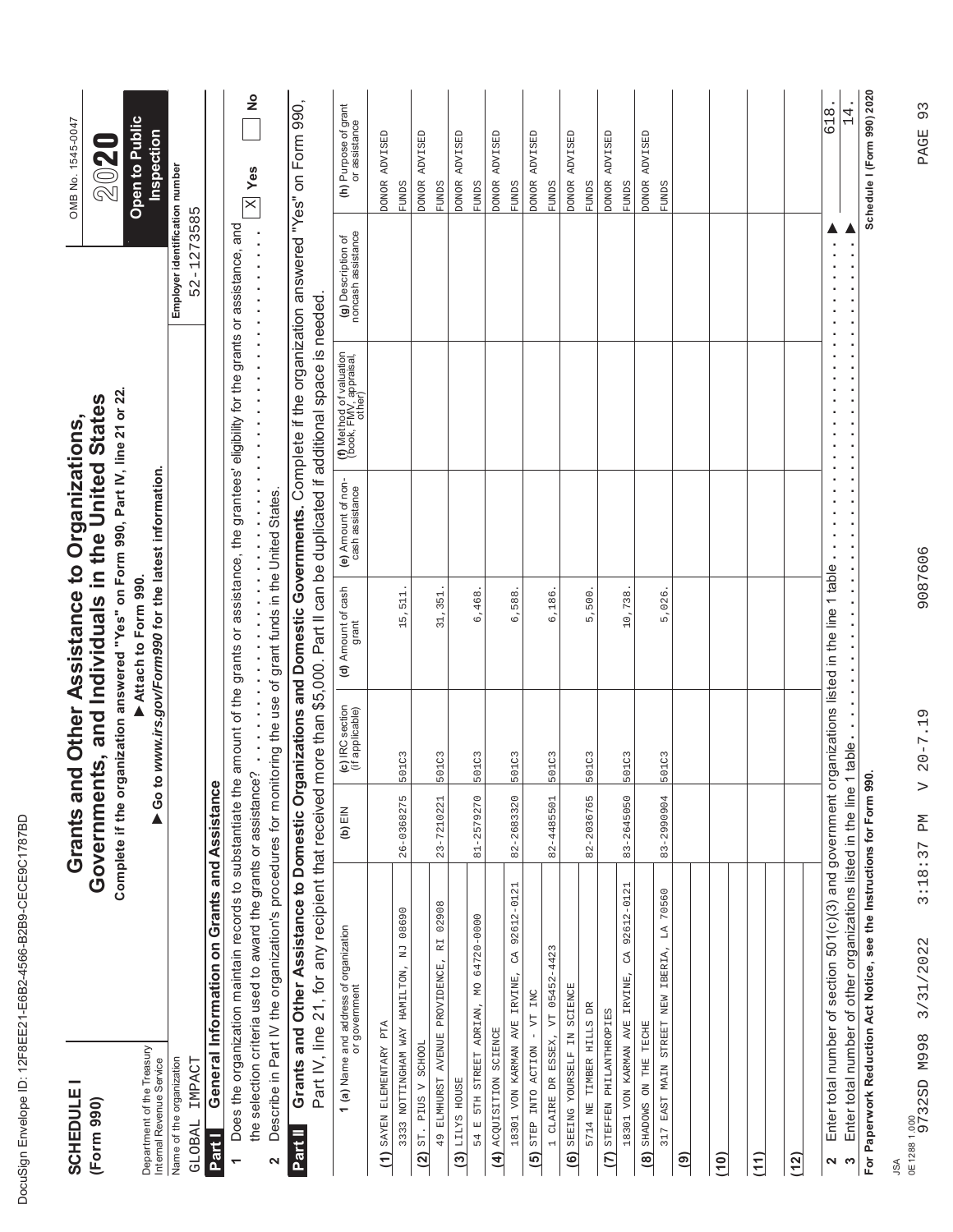|         | Schedule I (Form 990) (2020)                                                                                                                                                                 |                             |                             |                                      |                                                                                  |                                        | Page 2 |
|---------|----------------------------------------------------------------------------------------------------------------------------------------------------------------------------------------------|-----------------------------|-----------------------------|--------------------------------------|----------------------------------------------------------------------------------|----------------------------------------|--------|
| Part II | Grants and Other Assistance to Domestic Individuals. Complete if the organization answered "Yes" on Form 990, Part IV, line 22.<br>Part III can be duplicated if additional space is needed. |                             |                             |                                      |                                                                                  |                                        |        |
|         | (a) Type of grant or assistance                                                                                                                                                              | (b) Number of<br>recipients | (c) Amount of<br>cash grant | non-cash assistance<br>(d) Amount of | (e) Method of valuation (book,<br>FMV, appraisal, other)                         | (f) Description of non-cash assistance |        |
| ᡪ       |                                                                                                                                                                                              |                             |                             |                                      |                                                                                  |                                        |        |
| 2       |                                                                                                                                                                                              |                             |                             |                                      |                                                                                  |                                        |        |
| S       |                                                                                                                                                                                              |                             |                             |                                      |                                                                                  |                                        |        |
| 4       |                                                                                                                                                                                              |                             |                             |                                      |                                                                                  |                                        |        |
| ပ       |                                                                                                                                                                                              |                             |                             |                                      |                                                                                  |                                        |        |
| ဖ       |                                                                                                                                                                                              |                             |                             |                                      |                                                                                  |                                        |        |
|         |                                                                                                                                                                                              |                             |                             |                                      |                                                                                  |                                        |        |
| Part IV | Supplemental Information. Provide the inform<br>information.                                                                                                                                 |                             |                             |                                      | ation required in Part I, line 2, Part III, column (b); and any other additional |                                        |        |
|         | $\mathbb{C}$<br>SCHEDULE I, PART I, LINE                                                                                                                                                     |                             |                             |                                      |                                                                                  |                                        |        |
|         | THE ORGANIZANIZON USES A COMBINATION OF AN ANNUAL RECERTIFICATION PROCESS                                                                                                                    |                             |                             |                                      |                                                                                  |                                        |        |
|         | TO ENSURE<br>AND THIRD PARTY VENDORS                                                                                                                                                         | <b>HLIM</b><br>COMPLIANCE   | GRANTS AWARDED              |                                      |                                                                                  |                                        |        |
|         |                                                                                                                                                                                              |                             |                             |                                      |                                                                                  |                                        |        |
|         |                                                                                                                                                                                              |                             |                             |                                      |                                                                                  |                                        |        |

52-1273585 GLOBAL IMPACT 52-1273585

DocuSign Envelope ID: 12F8EE21-

GLOBAL IMPACT

E6B2-

4566-

B2B9-CECE9

C1787BD

**Schedule I (Form 990) (2020)**

Schedule I (Form 990) (2020)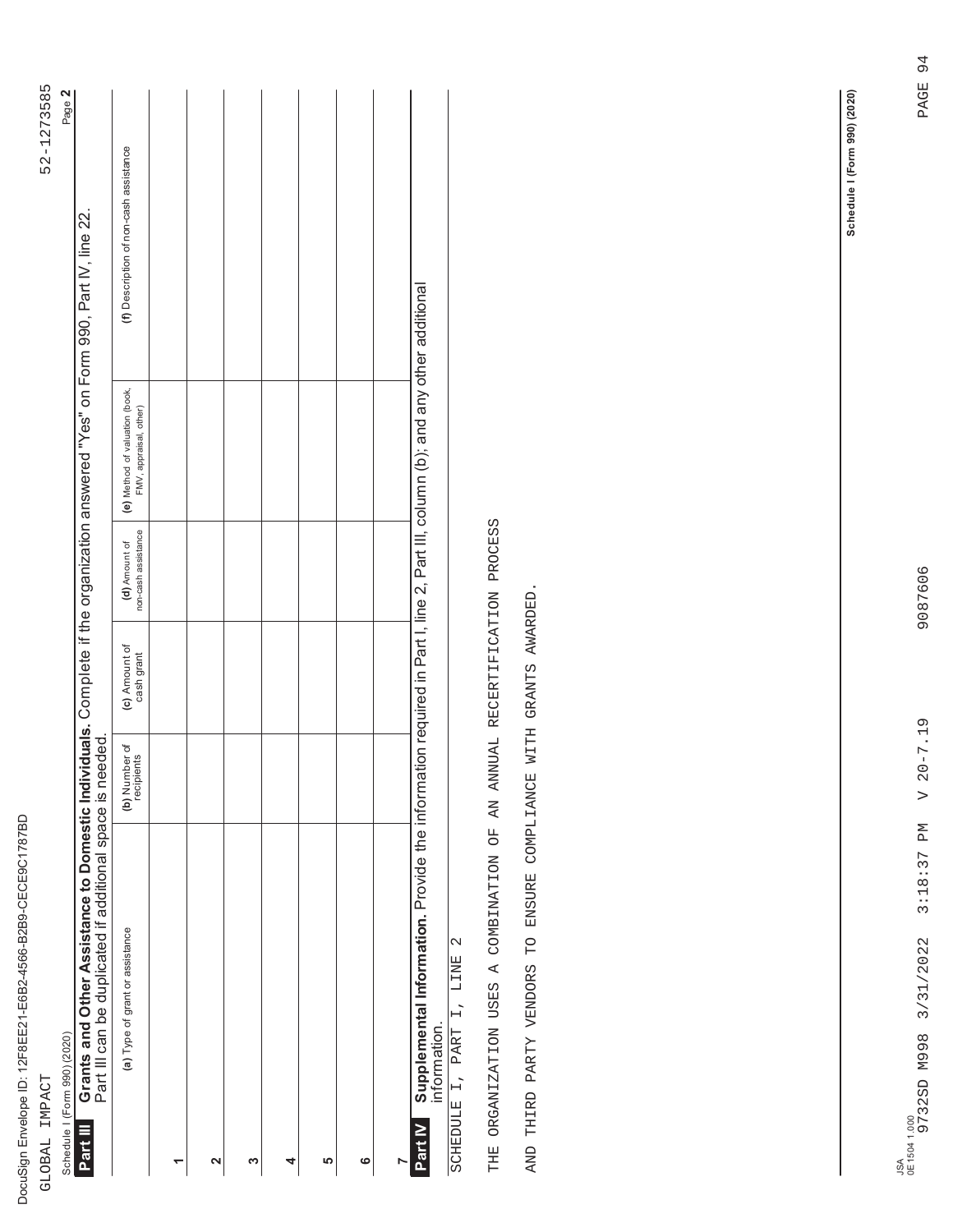| (Form 990)<br>For certain Officers, Directors, Trustees, Key Employees, and Highest<br><b>Compensated Employees</b><br>Complete if the organization answered "Yes" on Form 990, Part IV, line 23.<br><b>Open to Public</b><br>Attach to Form 990.<br>Department of the Treasury<br>Go to www.irs.gov/Form990 for instructions and the latest information.<br>Inspection<br>Internal Revenue Service<br><b>Employer identification number</b><br>Name of the organization<br>GLOBAL IMPACT<br>52-1273585<br><b>Part   Questions Regarding Compensation</b><br><b>Yes</b><br>No<br>1a Check the appropriate box(es) if the organization provided any of the following to or for a person listed on Form<br>990, Part VII, Section A, line 1a. Complete Part III to provide any relevant information regarding these items.<br>Housing allowance or residence for personal use<br>First-class or charter travel<br>Payments for business use of personal residence<br>Travel for companions<br>Health or social club dues or initiation fees<br>Tax indemnification and gross-up payments<br>Discretionary spending account<br>Personal services (such as maid, chauffeur, chef)<br>If any of the boxes on line 1a are checked, did the organization follow a written policy regarding payment<br>b<br>or reimbursement or provision of all of the expenses described above? If "No," complete Part III to<br>1b<br>Did the organization require substantiation prior to reimbursing or allowing expenses incurred by all<br>$\mathbf{2}$<br>directors, trustees, and officers, including the CEO/Executive Director, regarding the items checked on line<br>$\overline{2}$<br>Indicate which, if any, of the following the organization used to establish the compensation of the<br>3<br>organization's CEO/Executive Director. Check all that apply. Do not check any boxes for methods used by a<br>related organization to establish compensation of the CEO/Executive Director, but explain in Part III.<br>Χ<br>Compensation committee<br>Written employment contract<br>$\overline{\mathbf{X}}$<br>X<br>Independent compensation consultant<br>Compensation survey or study<br>$\overline{\mathbf{x}}$<br>$\overline{X}$ Approval by the board or compensation committee<br>Form 990 of other organizations<br>During the year, did any person listed on Form 990, Part VII, Section A, line 1a, with respect to the filing<br>4<br>organization or a related organization:<br>Χ<br>Receive a severance payment or change-of-control payment?<br>4a<br>а<br>$\mathbf X$<br>Participate in or receive payment from a supplemental nonqualified retirement plan?<br>4 <sub>b</sub><br>b<br>$\mathbf X$<br>Participate in or receive payment from an equity-based compensation arrangement?<br>4c<br>C<br>If "Yes" to any of lines 4a-c, list the persons and provide the applicable amounts for each item in Part III.<br>Only section $501(c)(3)$ , $501(c)(4)$ , and $501(c)(29)$ organizations must complete lines 5-9.<br>For persons listed on Form 990, Part VII, Section A, line 1a, did the organization pay or accrue any<br>5<br>compensation contingent on the revenues of:<br>Χ<br>5a<br>a<br>X<br>5 <sub>b</sub><br>b<br>If "Yes" on line 5a or 5b, describe in Part III.<br>For persons listed on Form 990, Part VII, Section A, line 1a, did the organization pay or accrue any<br>6<br>compensation contingent on the net earnings of:<br>Χ<br>6a<br>а<br>X<br>6b<br>b<br>If "Yes" on line 6a or 6b, describe in Part III.<br>For persons listed on Form 990, Part VII, Section A, line 1a, did the organization provide any nonfixed<br>$\overline{7}$<br>Χ<br>payments not described on lines 5 and 6? If "Yes," describe in Part III.<br>$\overline{7}$<br>Were any amounts reported on Form 990, Part VII, paid or accrued pursuant to a contract that was subject<br>8<br>to the initial contract exception described in Regulations section 53.4958-4(a)(3)? If "Yes," describe |  | <b>SCHEDULE J</b> | <b>Compensation Information</b> |  | OMB No. 1545-0047 |   |
|----------------------------------------------------------------------------------------------------------------------------------------------------------------------------------------------------------------------------------------------------------------------------------------------------------------------------------------------------------------------------------------------------------------------------------------------------------------------------------------------------------------------------------------------------------------------------------------------------------------------------------------------------------------------------------------------------------------------------------------------------------------------------------------------------------------------------------------------------------------------------------------------------------------------------------------------------------------------------------------------------------------------------------------------------------------------------------------------------------------------------------------------------------------------------------------------------------------------------------------------------------------------------------------------------------------------------------------------------------------------------------------------------------------------------------------------------------------------------------------------------------------------------------------------------------------------------------------------------------------------------------------------------------------------------------------------------------------------------------------------------------------------------------------------------------------------------------------------------------------------------------------------------------------------------------------------------------------------------------------------------------------------------------------------------------------------------------------------------------------------------------------------------------------------------------------------------------------------------------------------------------------------------------------------------------------------------------------------------------------------------------------------------------------------------------------------------------------------------------------------------------------------------------------------------------------------------------------------------------------------------------------------------------------------------------------------------------------------------------------------------------------------------------------------------------------------------------------------------------------------------------------------------------------------------------------------------------------------------------------------------------------------------------------------------------------------------------------------------------------------------------------------------------------------------------------------------------------------------------------------------------------------------------------------------------------------------------------------------------------------------------------------------------------------------------------------------------------------------------------------------------------------------------------------------------------------------------------------------------------------------------------------------------------------------------------------------------------------------------------------------------------------------------------------------------------------------------------------------------------------------------------------------------------------------------------------------------------------------------------------------------|--|-------------------|---------------------------------|--|-------------------|---|
|                                                                                                                                                                                                                                                                                                                                                                                                                                                                                                                                                                                                                                                                                                                                                                                                                                                                                                                                                                                                                                                                                                                                                                                                                                                                                                                                                                                                                                                                                                                                                                                                                                                                                                                                                                                                                                                                                                                                                                                                                                                                                                                                                                                                                                                                                                                                                                                                                                                                                                                                                                                                                                                                                                                                                                                                                                                                                                                                                                                                                                                                                                                                                                                                                                                                                                                                                                                                                                                                                                                                                                                                                                                                                                                                                                                                                                                                                                                                                                                                          |  |                   |                                 |  |                   |   |
|                                                                                                                                                                                                                                                                                                                                                                                                                                                                                                                                                                                                                                                                                                                                                                                                                                                                                                                                                                                                                                                                                                                                                                                                                                                                                                                                                                                                                                                                                                                                                                                                                                                                                                                                                                                                                                                                                                                                                                                                                                                                                                                                                                                                                                                                                                                                                                                                                                                                                                                                                                                                                                                                                                                                                                                                                                                                                                                                                                                                                                                                                                                                                                                                                                                                                                                                                                                                                                                                                                                                                                                                                                                                                                                                                                                                                                                                                                                                                                                                          |  |                   |                                 |  |                   |   |
|                                                                                                                                                                                                                                                                                                                                                                                                                                                                                                                                                                                                                                                                                                                                                                                                                                                                                                                                                                                                                                                                                                                                                                                                                                                                                                                                                                                                                                                                                                                                                                                                                                                                                                                                                                                                                                                                                                                                                                                                                                                                                                                                                                                                                                                                                                                                                                                                                                                                                                                                                                                                                                                                                                                                                                                                                                                                                                                                                                                                                                                                                                                                                                                                                                                                                                                                                                                                                                                                                                                                                                                                                                                                                                                                                                                                                                                                                                                                                                                                          |  |                   |                                 |  |                   |   |
|                                                                                                                                                                                                                                                                                                                                                                                                                                                                                                                                                                                                                                                                                                                                                                                                                                                                                                                                                                                                                                                                                                                                                                                                                                                                                                                                                                                                                                                                                                                                                                                                                                                                                                                                                                                                                                                                                                                                                                                                                                                                                                                                                                                                                                                                                                                                                                                                                                                                                                                                                                                                                                                                                                                                                                                                                                                                                                                                                                                                                                                                                                                                                                                                                                                                                                                                                                                                                                                                                                                                                                                                                                                                                                                                                                                                                                                                                                                                                                                                          |  |                   |                                 |  |                   |   |
|                                                                                                                                                                                                                                                                                                                                                                                                                                                                                                                                                                                                                                                                                                                                                                                                                                                                                                                                                                                                                                                                                                                                                                                                                                                                                                                                                                                                                                                                                                                                                                                                                                                                                                                                                                                                                                                                                                                                                                                                                                                                                                                                                                                                                                                                                                                                                                                                                                                                                                                                                                                                                                                                                                                                                                                                                                                                                                                                                                                                                                                                                                                                                                                                                                                                                                                                                                                                                                                                                                                                                                                                                                                                                                                                                                                                                                                                                                                                                                                                          |  |                   |                                 |  |                   |   |
|                                                                                                                                                                                                                                                                                                                                                                                                                                                                                                                                                                                                                                                                                                                                                                                                                                                                                                                                                                                                                                                                                                                                                                                                                                                                                                                                                                                                                                                                                                                                                                                                                                                                                                                                                                                                                                                                                                                                                                                                                                                                                                                                                                                                                                                                                                                                                                                                                                                                                                                                                                                                                                                                                                                                                                                                                                                                                                                                                                                                                                                                                                                                                                                                                                                                                                                                                                                                                                                                                                                                                                                                                                                                                                                                                                                                                                                                                                                                                                                                          |  |                   |                                 |  |                   |   |
|                                                                                                                                                                                                                                                                                                                                                                                                                                                                                                                                                                                                                                                                                                                                                                                                                                                                                                                                                                                                                                                                                                                                                                                                                                                                                                                                                                                                                                                                                                                                                                                                                                                                                                                                                                                                                                                                                                                                                                                                                                                                                                                                                                                                                                                                                                                                                                                                                                                                                                                                                                                                                                                                                                                                                                                                                                                                                                                                                                                                                                                                                                                                                                                                                                                                                                                                                                                                                                                                                                                                                                                                                                                                                                                                                                                                                                                                                                                                                                                                          |  |                   |                                 |  |                   |   |
|                                                                                                                                                                                                                                                                                                                                                                                                                                                                                                                                                                                                                                                                                                                                                                                                                                                                                                                                                                                                                                                                                                                                                                                                                                                                                                                                                                                                                                                                                                                                                                                                                                                                                                                                                                                                                                                                                                                                                                                                                                                                                                                                                                                                                                                                                                                                                                                                                                                                                                                                                                                                                                                                                                                                                                                                                                                                                                                                                                                                                                                                                                                                                                                                                                                                                                                                                                                                                                                                                                                                                                                                                                                                                                                                                                                                                                                                                                                                                                                                          |  |                   |                                 |  |                   |   |
|                                                                                                                                                                                                                                                                                                                                                                                                                                                                                                                                                                                                                                                                                                                                                                                                                                                                                                                                                                                                                                                                                                                                                                                                                                                                                                                                                                                                                                                                                                                                                                                                                                                                                                                                                                                                                                                                                                                                                                                                                                                                                                                                                                                                                                                                                                                                                                                                                                                                                                                                                                                                                                                                                                                                                                                                                                                                                                                                                                                                                                                                                                                                                                                                                                                                                                                                                                                                                                                                                                                                                                                                                                                                                                                                                                                                                                                                                                                                                                                                          |  |                   |                                 |  |                   |   |
|                                                                                                                                                                                                                                                                                                                                                                                                                                                                                                                                                                                                                                                                                                                                                                                                                                                                                                                                                                                                                                                                                                                                                                                                                                                                                                                                                                                                                                                                                                                                                                                                                                                                                                                                                                                                                                                                                                                                                                                                                                                                                                                                                                                                                                                                                                                                                                                                                                                                                                                                                                                                                                                                                                                                                                                                                                                                                                                                                                                                                                                                                                                                                                                                                                                                                                                                                                                                                                                                                                                                                                                                                                                                                                                                                                                                                                                                                                                                                                                                          |  |                   |                                 |  |                   |   |
|                                                                                                                                                                                                                                                                                                                                                                                                                                                                                                                                                                                                                                                                                                                                                                                                                                                                                                                                                                                                                                                                                                                                                                                                                                                                                                                                                                                                                                                                                                                                                                                                                                                                                                                                                                                                                                                                                                                                                                                                                                                                                                                                                                                                                                                                                                                                                                                                                                                                                                                                                                                                                                                                                                                                                                                                                                                                                                                                                                                                                                                                                                                                                                                                                                                                                                                                                                                                                                                                                                                                                                                                                                                                                                                                                                                                                                                                                                                                                                                                          |  |                   |                                 |  |                   |   |
|                                                                                                                                                                                                                                                                                                                                                                                                                                                                                                                                                                                                                                                                                                                                                                                                                                                                                                                                                                                                                                                                                                                                                                                                                                                                                                                                                                                                                                                                                                                                                                                                                                                                                                                                                                                                                                                                                                                                                                                                                                                                                                                                                                                                                                                                                                                                                                                                                                                                                                                                                                                                                                                                                                                                                                                                                                                                                                                                                                                                                                                                                                                                                                                                                                                                                                                                                                                                                                                                                                                                                                                                                                                                                                                                                                                                                                                                                                                                                                                                          |  |                   |                                 |  |                   |   |
|                                                                                                                                                                                                                                                                                                                                                                                                                                                                                                                                                                                                                                                                                                                                                                                                                                                                                                                                                                                                                                                                                                                                                                                                                                                                                                                                                                                                                                                                                                                                                                                                                                                                                                                                                                                                                                                                                                                                                                                                                                                                                                                                                                                                                                                                                                                                                                                                                                                                                                                                                                                                                                                                                                                                                                                                                                                                                                                                                                                                                                                                                                                                                                                                                                                                                                                                                                                                                                                                                                                                                                                                                                                                                                                                                                                                                                                                                                                                                                                                          |  |                   |                                 |  |                   |   |
|                                                                                                                                                                                                                                                                                                                                                                                                                                                                                                                                                                                                                                                                                                                                                                                                                                                                                                                                                                                                                                                                                                                                                                                                                                                                                                                                                                                                                                                                                                                                                                                                                                                                                                                                                                                                                                                                                                                                                                                                                                                                                                                                                                                                                                                                                                                                                                                                                                                                                                                                                                                                                                                                                                                                                                                                                                                                                                                                                                                                                                                                                                                                                                                                                                                                                                                                                                                                                                                                                                                                                                                                                                                                                                                                                                                                                                                                                                                                                                                                          |  |                   |                                 |  |                   |   |
|                                                                                                                                                                                                                                                                                                                                                                                                                                                                                                                                                                                                                                                                                                                                                                                                                                                                                                                                                                                                                                                                                                                                                                                                                                                                                                                                                                                                                                                                                                                                                                                                                                                                                                                                                                                                                                                                                                                                                                                                                                                                                                                                                                                                                                                                                                                                                                                                                                                                                                                                                                                                                                                                                                                                                                                                                                                                                                                                                                                                                                                                                                                                                                                                                                                                                                                                                                                                                                                                                                                                                                                                                                                                                                                                                                                                                                                                                                                                                                                                          |  |                   |                                 |  |                   |   |
|                                                                                                                                                                                                                                                                                                                                                                                                                                                                                                                                                                                                                                                                                                                                                                                                                                                                                                                                                                                                                                                                                                                                                                                                                                                                                                                                                                                                                                                                                                                                                                                                                                                                                                                                                                                                                                                                                                                                                                                                                                                                                                                                                                                                                                                                                                                                                                                                                                                                                                                                                                                                                                                                                                                                                                                                                                                                                                                                                                                                                                                                                                                                                                                                                                                                                                                                                                                                                                                                                                                                                                                                                                                                                                                                                                                                                                                                                                                                                                                                          |  |                   |                                 |  |                   |   |
|                                                                                                                                                                                                                                                                                                                                                                                                                                                                                                                                                                                                                                                                                                                                                                                                                                                                                                                                                                                                                                                                                                                                                                                                                                                                                                                                                                                                                                                                                                                                                                                                                                                                                                                                                                                                                                                                                                                                                                                                                                                                                                                                                                                                                                                                                                                                                                                                                                                                                                                                                                                                                                                                                                                                                                                                                                                                                                                                                                                                                                                                                                                                                                                                                                                                                                                                                                                                                                                                                                                                                                                                                                                                                                                                                                                                                                                                                                                                                                                                          |  |                   |                                 |  |                   |   |
|                                                                                                                                                                                                                                                                                                                                                                                                                                                                                                                                                                                                                                                                                                                                                                                                                                                                                                                                                                                                                                                                                                                                                                                                                                                                                                                                                                                                                                                                                                                                                                                                                                                                                                                                                                                                                                                                                                                                                                                                                                                                                                                                                                                                                                                                                                                                                                                                                                                                                                                                                                                                                                                                                                                                                                                                                                                                                                                                                                                                                                                                                                                                                                                                                                                                                                                                                                                                                                                                                                                                                                                                                                                                                                                                                                                                                                                                                                                                                                                                          |  |                   |                                 |  |                   |   |
|                                                                                                                                                                                                                                                                                                                                                                                                                                                                                                                                                                                                                                                                                                                                                                                                                                                                                                                                                                                                                                                                                                                                                                                                                                                                                                                                                                                                                                                                                                                                                                                                                                                                                                                                                                                                                                                                                                                                                                                                                                                                                                                                                                                                                                                                                                                                                                                                                                                                                                                                                                                                                                                                                                                                                                                                                                                                                                                                                                                                                                                                                                                                                                                                                                                                                                                                                                                                                                                                                                                                                                                                                                                                                                                                                                                                                                                                                                                                                                                                          |  |                   |                                 |  |                   |   |
|                                                                                                                                                                                                                                                                                                                                                                                                                                                                                                                                                                                                                                                                                                                                                                                                                                                                                                                                                                                                                                                                                                                                                                                                                                                                                                                                                                                                                                                                                                                                                                                                                                                                                                                                                                                                                                                                                                                                                                                                                                                                                                                                                                                                                                                                                                                                                                                                                                                                                                                                                                                                                                                                                                                                                                                                                                                                                                                                                                                                                                                                                                                                                                                                                                                                                                                                                                                                                                                                                                                                                                                                                                                                                                                                                                                                                                                                                                                                                                                                          |  |                   |                                 |  |                   |   |
|                                                                                                                                                                                                                                                                                                                                                                                                                                                                                                                                                                                                                                                                                                                                                                                                                                                                                                                                                                                                                                                                                                                                                                                                                                                                                                                                                                                                                                                                                                                                                                                                                                                                                                                                                                                                                                                                                                                                                                                                                                                                                                                                                                                                                                                                                                                                                                                                                                                                                                                                                                                                                                                                                                                                                                                                                                                                                                                                                                                                                                                                                                                                                                                                                                                                                                                                                                                                                                                                                                                                                                                                                                                                                                                                                                                                                                                                                                                                                                                                          |  |                   |                                 |  |                   |   |
|                                                                                                                                                                                                                                                                                                                                                                                                                                                                                                                                                                                                                                                                                                                                                                                                                                                                                                                                                                                                                                                                                                                                                                                                                                                                                                                                                                                                                                                                                                                                                                                                                                                                                                                                                                                                                                                                                                                                                                                                                                                                                                                                                                                                                                                                                                                                                                                                                                                                                                                                                                                                                                                                                                                                                                                                                                                                                                                                                                                                                                                                                                                                                                                                                                                                                                                                                                                                                                                                                                                                                                                                                                                                                                                                                                                                                                                                                                                                                                                                          |  |                   |                                 |  |                   |   |
|                                                                                                                                                                                                                                                                                                                                                                                                                                                                                                                                                                                                                                                                                                                                                                                                                                                                                                                                                                                                                                                                                                                                                                                                                                                                                                                                                                                                                                                                                                                                                                                                                                                                                                                                                                                                                                                                                                                                                                                                                                                                                                                                                                                                                                                                                                                                                                                                                                                                                                                                                                                                                                                                                                                                                                                                                                                                                                                                                                                                                                                                                                                                                                                                                                                                                                                                                                                                                                                                                                                                                                                                                                                                                                                                                                                                                                                                                                                                                                                                          |  |                   |                                 |  |                   |   |
|                                                                                                                                                                                                                                                                                                                                                                                                                                                                                                                                                                                                                                                                                                                                                                                                                                                                                                                                                                                                                                                                                                                                                                                                                                                                                                                                                                                                                                                                                                                                                                                                                                                                                                                                                                                                                                                                                                                                                                                                                                                                                                                                                                                                                                                                                                                                                                                                                                                                                                                                                                                                                                                                                                                                                                                                                                                                                                                                                                                                                                                                                                                                                                                                                                                                                                                                                                                                                                                                                                                                                                                                                                                                                                                                                                                                                                                                                                                                                                                                          |  |                   |                                 |  |                   |   |
|                                                                                                                                                                                                                                                                                                                                                                                                                                                                                                                                                                                                                                                                                                                                                                                                                                                                                                                                                                                                                                                                                                                                                                                                                                                                                                                                                                                                                                                                                                                                                                                                                                                                                                                                                                                                                                                                                                                                                                                                                                                                                                                                                                                                                                                                                                                                                                                                                                                                                                                                                                                                                                                                                                                                                                                                                                                                                                                                                                                                                                                                                                                                                                                                                                                                                                                                                                                                                                                                                                                                                                                                                                                                                                                                                                                                                                                                                                                                                                                                          |  |                   |                                 |  |                   |   |
|                                                                                                                                                                                                                                                                                                                                                                                                                                                                                                                                                                                                                                                                                                                                                                                                                                                                                                                                                                                                                                                                                                                                                                                                                                                                                                                                                                                                                                                                                                                                                                                                                                                                                                                                                                                                                                                                                                                                                                                                                                                                                                                                                                                                                                                                                                                                                                                                                                                                                                                                                                                                                                                                                                                                                                                                                                                                                                                                                                                                                                                                                                                                                                                                                                                                                                                                                                                                                                                                                                                                                                                                                                                                                                                                                                                                                                                                                                                                                                                                          |  |                   |                                 |  |                   |   |
|                                                                                                                                                                                                                                                                                                                                                                                                                                                                                                                                                                                                                                                                                                                                                                                                                                                                                                                                                                                                                                                                                                                                                                                                                                                                                                                                                                                                                                                                                                                                                                                                                                                                                                                                                                                                                                                                                                                                                                                                                                                                                                                                                                                                                                                                                                                                                                                                                                                                                                                                                                                                                                                                                                                                                                                                                                                                                                                                                                                                                                                                                                                                                                                                                                                                                                                                                                                                                                                                                                                                                                                                                                                                                                                                                                                                                                                                                                                                                                                                          |  |                   |                                 |  |                   |   |
|                                                                                                                                                                                                                                                                                                                                                                                                                                                                                                                                                                                                                                                                                                                                                                                                                                                                                                                                                                                                                                                                                                                                                                                                                                                                                                                                                                                                                                                                                                                                                                                                                                                                                                                                                                                                                                                                                                                                                                                                                                                                                                                                                                                                                                                                                                                                                                                                                                                                                                                                                                                                                                                                                                                                                                                                                                                                                                                                                                                                                                                                                                                                                                                                                                                                                                                                                                                                                                                                                                                                                                                                                                                                                                                                                                                                                                                                                                                                                                                                          |  |                   |                                 |  |                   |   |
|                                                                                                                                                                                                                                                                                                                                                                                                                                                                                                                                                                                                                                                                                                                                                                                                                                                                                                                                                                                                                                                                                                                                                                                                                                                                                                                                                                                                                                                                                                                                                                                                                                                                                                                                                                                                                                                                                                                                                                                                                                                                                                                                                                                                                                                                                                                                                                                                                                                                                                                                                                                                                                                                                                                                                                                                                                                                                                                                                                                                                                                                                                                                                                                                                                                                                                                                                                                                                                                                                                                                                                                                                                                                                                                                                                                                                                                                                                                                                                                                          |  |                   |                                 |  |                   |   |
|                                                                                                                                                                                                                                                                                                                                                                                                                                                                                                                                                                                                                                                                                                                                                                                                                                                                                                                                                                                                                                                                                                                                                                                                                                                                                                                                                                                                                                                                                                                                                                                                                                                                                                                                                                                                                                                                                                                                                                                                                                                                                                                                                                                                                                                                                                                                                                                                                                                                                                                                                                                                                                                                                                                                                                                                                                                                                                                                                                                                                                                                                                                                                                                                                                                                                                                                                                                                                                                                                                                                                                                                                                                                                                                                                                                                                                                                                                                                                                                                          |  |                   |                                 |  |                   |   |
|                                                                                                                                                                                                                                                                                                                                                                                                                                                                                                                                                                                                                                                                                                                                                                                                                                                                                                                                                                                                                                                                                                                                                                                                                                                                                                                                                                                                                                                                                                                                                                                                                                                                                                                                                                                                                                                                                                                                                                                                                                                                                                                                                                                                                                                                                                                                                                                                                                                                                                                                                                                                                                                                                                                                                                                                                                                                                                                                                                                                                                                                                                                                                                                                                                                                                                                                                                                                                                                                                                                                                                                                                                                                                                                                                                                                                                                                                                                                                                                                          |  |                   |                                 |  |                   |   |
|                                                                                                                                                                                                                                                                                                                                                                                                                                                                                                                                                                                                                                                                                                                                                                                                                                                                                                                                                                                                                                                                                                                                                                                                                                                                                                                                                                                                                                                                                                                                                                                                                                                                                                                                                                                                                                                                                                                                                                                                                                                                                                                                                                                                                                                                                                                                                                                                                                                                                                                                                                                                                                                                                                                                                                                                                                                                                                                                                                                                                                                                                                                                                                                                                                                                                                                                                                                                                                                                                                                                                                                                                                                                                                                                                                                                                                                                                                                                                                                                          |  |                   |                                 |  |                   |   |
|                                                                                                                                                                                                                                                                                                                                                                                                                                                                                                                                                                                                                                                                                                                                                                                                                                                                                                                                                                                                                                                                                                                                                                                                                                                                                                                                                                                                                                                                                                                                                                                                                                                                                                                                                                                                                                                                                                                                                                                                                                                                                                                                                                                                                                                                                                                                                                                                                                                                                                                                                                                                                                                                                                                                                                                                                                                                                                                                                                                                                                                                                                                                                                                                                                                                                                                                                                                                                                                                                                                                                                                                                                                                                                                                                                                                                                                                                                                                                                                                          |  |                   |                                 |  |                   |   |
|                                                                                                                                                                                                                                                                                                                                                                                                                                                                                                                                                                                                                                                                                                                                                                                                                                                                                                                                                                                                                                                                                                                                                                                                                                                                                                                                                                                                                                                                                                                                                                                                                                                                                                                                                                                                                                                                                                                                                                                                                                                                                                                                                                                                                                                                                                                                                                                                                                                                                                                                                                                                                                                                                                                                                                                                                                                                                                                                                                                                                                                                                                                                                                                                                                                                                                                                                                                                                                                                                                                                                                                                                                                                                                                                                                                                                                                                                                                                                                                                          |  |                   |                                 |  |                   |   |
|                                                                                                                                                                                                                                                                                                                                                                                                                                                                                                                                                                                                                                                                                                                                                                                                                                                                                                                                                                                                                                                                                                                                                                                                                                                                                                                                                                                                                                                                                                                                                                                                                                                                                                                                                                                                                                                                                                                                                                                                                                                                                                                                                                                                                                                                                                                                                                                                                                                                                                                                                                                                                                                                                                                                                                                                                                                                                                                                                                                                                                                                                                                                                                                                                                                                                                                                                                                                                                                                                                                                                                                                                                                                                                                                                                                                                                                                                                                                                                                                          |  |                   |                                 |  |                   |   |
|                                                                                                                                                                                                                                                                                                                                                                                                                                                                                                                                                                                                                                                                                                                                                                                                                                                                                                                                                                                                                                                                                                                                                                                                                                                                                                                                                                                                                                                                                                                                                                                                                                                                                                                                                                                                                                                                                                                                                                                                                                                                                                                                                                                                                                                                                                                                                                                                                                                                                                                                                                                                                                                                                                                                                                                                                                                                                                                                                                                                                                                                                                                                                                                                                                                                                                                                                                                                                                                                                                                                                                                                                                                                                                                                                                                                                                                                                                                                                                                                          |  |                   |                                 |  |                   |   |
|                                                                                                                                                                                                                                                                                                                                                                                                                                                                                                                                                                                                                                                                                                                                                                                                                                                                                                                                                                                                                                                                                                                                                                                                                                                                                                                                                                                                                                                                                                                                                                                                                                                                                                                                                                                                                                                                                                                                                                                                                                                                                                                                                                                                                                                                                                                                                                                                                                                                                                                                                                                                                                                                                                                                                                                                                                                                                                                                                                                                                                                                                                                                                                                                                                                                                                                                                                                                                                                                                                                                                                                                                                                                                                                                                                                                                                                                                                                                                                                                          |  |                   |                                 |  |                   |   |
|                                                                                                                                                                                                                                                                                                                                                                                                                                                                                                                                                                                                                                                                                                                                                                                                                                                                                                                                                                                                                                                                                                                                                                                                                                                                                                                                                                                                                                                                                                                                                                                                                                                                                                                                                                                                                                                                                                                                                                                                                                                                                                                                                                                                                                                                                                                                                                                                                                                                                                                                                                                                                                                                                                                                                                                                                                                                                                                                                                                                                                                                                                                                                                                                                                                                                                                                                                                                                                                                                                                                                                                                                                                                                                                                                                                                                                                                                                                                                                                                          |  |                   |                                 |  |                   |   |
|                                                                                                                                                                                                                                                                                                                                                                                                                                                                                                                                                                                                                                                                                                                                                                                                                                                                                                                                                                                                                                                                                                                                                                                                                                                                                                                                                                                                                                                                                                                                                                                                                                                                                                                                                                                                                                                                                                                                                                                                                                                                                                                                                                                                                                                                                                                                                                                                                                                                                                                                                                                                                                                                                                                                                                                                                                                                                                                                                                                                                                                                                                                                                                                                                                                                                                                                                                                                                                                                                                                                                                                                                                                                                                                                                                                                                                                                                                                                                                                                          |  |                   |                                 |  |                   |   |
|                                                                                                                                                                                                                                                                                                                                                                                                                                                                                                                                                                                                                                                                                                                                                                                                                                                                                                                                                                                                                                                                                                                                                                                                                                                                                                                                                                                                                                                                                                                                                                                                                                                                                                                                                                                                                                                                                                                                                                                                                                                                                                                                                                                                                                                                                                                                                                                                                                                                                                                                                                                                                                                                                                                                                                                                                                                                                                                                                                                                                                                                                                                                                                                                                                                                                                                                                                                                                                                                                                                                                                                                                                                                                                                                                                                                                                                                                                                                                                                                          |  |                   |                                 |  |                   |   |
|                                                                                                                                                                                                                                                                                                                                                                                                                                                                                                                                                                                                                                                                                                                                                                                                                                                                                                                                                                                                                                                                                                                                                                                                                                                                                                                                                                                                                                                                                                                                                                                                                                                                                                                                                                                                                                                                                                                                                                                                                                                                                                                                                                                                                                                                                                                                                                                                                                                                                                                                                                                                                                                                                                                                                                                                                                                                                                                                                                                                                                                                                                                                                                                                                                                                                                                                                                                                                                                                                                                                                                                                                                                                                                                                                                                                                                                                                                                                                                                                          |  |                   |                                 |  |                   |   |
|                                                                                                                                                                                                                                                                                                                                                                                                                                                                                                                                                                                                                                                                                                                                                                                                                                                                                                                                                                                                                                                                                                                                                                                                                                                                                                                                                                                                                                                                                                                                                                                                                                                                                                                                                                                                                                                                                                                                                                                                                                                                                                                                                                                                                                                                                                                                                                                                                                                                                                                                                                                                                                                                                                                                                                                                                                                                                                                                                                                                                                                                                                                                                                                                                                                                                                                                                                                                                                                                                                                                                                                                                                                                                                                                                                                                                                                                                                                                                                                                          |  |                   |                                 |  |                   |   |
|                                                                                                                                                                                                                                                                                                                                                                                                                                                                                                                                                                                                                                                                                                                                                                                                                                                                                                                                                                                                                                                                                                                                                                                                                                                                                                                                                                                                                                                                                                                                                                                                                                                                                                                                                                                                                                                                                                                                                                                                                                                                                                                                                                                                                                                                                                                                                                                                                                                                                                                                                                                                                                                                                                                                                                                                                                                                                                                                                                                                                                                                                                                                                                                                                                                                                                                                                                                                                                                                                                                                                                                                                                                                                                                                                                                                                                                                                                                                                                                                          |  |                   |                                 |  |                   |   |
|                                                                                                                                                                                                                                                                                                                                                                                                                                                                                                                                                                                                                                                                                                                                                                                                                                                                                                                                                                                                                                                                                                                                                                                                                                                                                                                                                                                                                                                                                                                                                                                                                                                                                                                                                                                                                                                                                                                                                                                                                                                                                                                                                                                                                                                                                                                                                                                                                                                                                                                                                                                                                                                                                                                                                                                                                                                                                                                                                                                                                                                                                                                                                                                                                                                                                                                                                                                                                                                                                                                                                                                                                                                                                                                                                                                                                                                                                                                                                                                                          |  |                   |                                 |  |                   |   |
|                                                                                                                                                                                                                                                                                                                                                                                                                                                                                                                                                                                                                                                                                                                                                                                                                                                                                                                                                                                                                                                                                                                                                                                                                                                                                                                                                                                                                                                                                                                                                                                                                                                                                                                                                                                                                                                                                                                                                                                                                                                                                                                                                                                                                                                                                                                                                                                                                                                                                                                                                                                                                                                                                                                                                                                                                                                                                                                                                                                                                                                                                                                                                                                                                                                                                                                                                                                                                                                                                                                                                                                                                                                                                                                                                                                                                                                                                                                                                                                                          |  |                   |                                 |  | 8                 | Χ |
| If "Yes" on line 8, did the organization also follow the rebuttable presumption procedure described in<br>9                                                                                                                                                                                                                                                                                                                                                                                                                                                                                                                                                                                                                                                                                                                                                                                                                                                                                                                                                                                                                                                                                                                                                                                                                                                                                                                                                                                                                                                                                                                                                                                                                                                                                                                                                                                                                                                                                                                                                                                                                                                                                                                                                                                                                                                                                                                                                                                                                                                                                                                                                                                                                                                                                                                                                                                                                                                                                                                                                                                                                                                                                                                                                                                                                                                                                                                                                                                                                                                                                                                                                                                                                                                                                                                                                                                                                                                                                              |  |                   |                                 |  |                   |   |
| 9<br>For Paperwork Reduction Act Notice, see the Instructions for Form 990.<br>Schedule J (Form 990) 2020                                                                                                                                                                                                                                                                                                                                                                                                                                                                                                                                                                                                                                                                                                                                                                                                                                                                                                                                                                                                                                                                                                                                                                                                                                                                                                                                                                                                                                                                                                                                                                                                                                                                                                                                                                                                                                                                                                                                                                                                                                                                                                                                                                                                                                                                                                                                                                                                                                                                                                                                                                                                                                                                                                                                                                                                                                                                                                                                                                                                                                                                                                                                                                                                                                                                                                                                                                                                                                                                                                                                                                                                                                                                                                                                                                                                                                                                                                |  |                   |                                 |  |                   |   |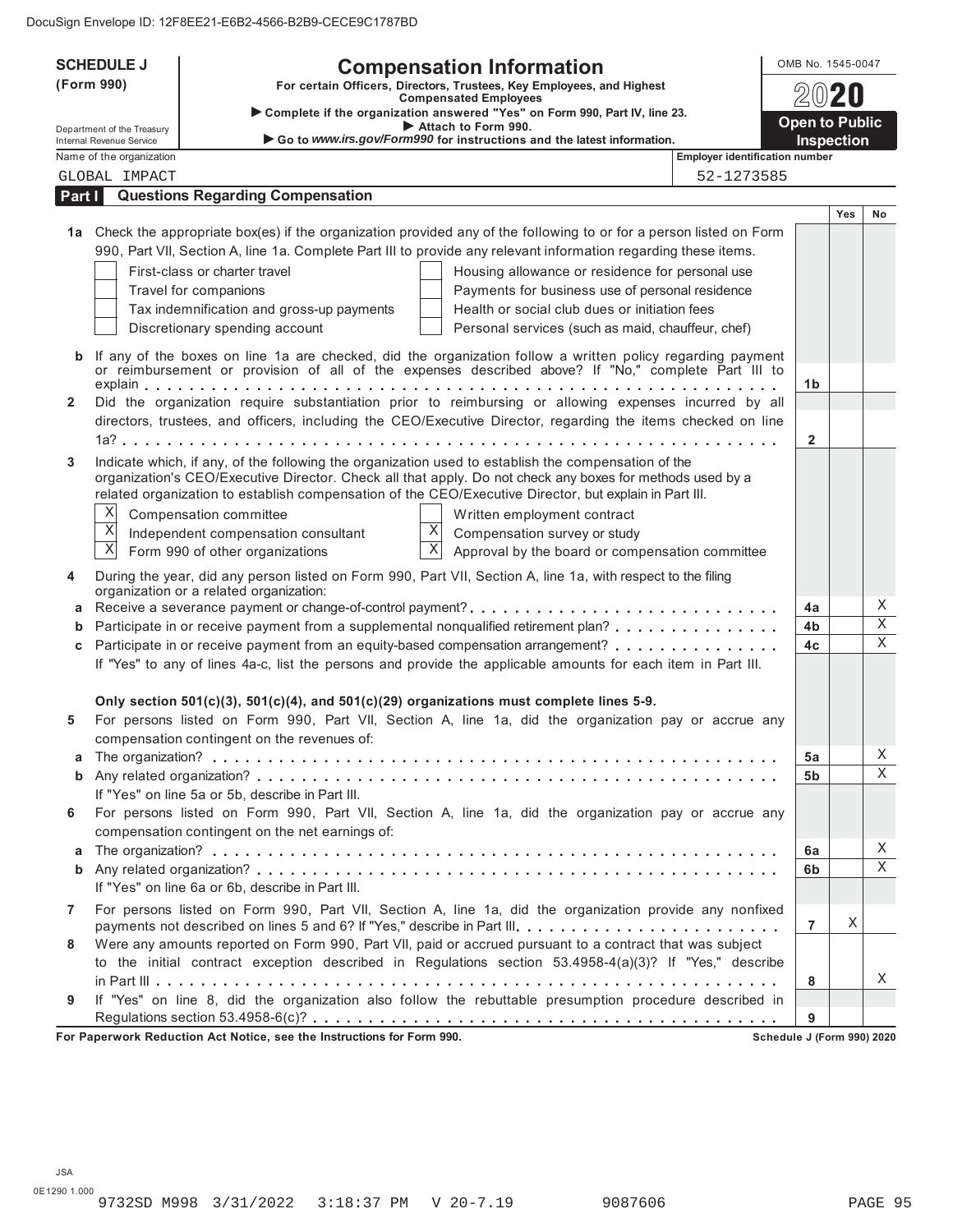| G-R2R9-CECE9C1787RD<br>١<br>Ӷ<br>j<br><b>LGDS</b><br>١<br>ı<br><b>PEREE?1</b><br>Į                                   |                       |
|----------------------------------------------------------------------------------------------------------------------|-----------------------|
| í                                                                                                                    | Ę<br>ו<br>ג)<br>י     |
| <b>ALCIAN Envelope</b><br>ة<br>م<br>֧֧ׅ֧֧ׅ֧ׅ֧ׅ֧ׅ֧ׅ֧ׅ֧ׅ֧֧֛ׅ֧֧֚֚֚֚֚֚֚֚֚֚֚֚֚֚֚֚֚֚֚֚֚֚֚֚֚֚֚֚֚֚֚֚֚֚֚֚֝֜֓֝֓֜֓֜֜֓֜֜֜֜֝֓֜֝֬֝ | フィフト<br>י<br>גון<br>ג |

Page 2

Schedule J (Form 990) 2020 Page **2** Schedule J (Form 990) 2020

Officers, Directors, Trustees, Key Employees, and Highest Compensated Employees. Use duplicate copies if additional space is needed. Officers, Directors, Trustees, Key Employees, and Highest Compensated Employees. Use duplicate copies if additional space is needed **Part II**

For each individual whose compensation must be reported on Schedule J, report compensation from the organization on row (i) and from related organizations, described in the<br>instructions, on row (ii). Do not list any indivi For each individual whose compensation must be reported on Schedule J, report compensation from the organization on row (i) and from related organizations, described in the instructions, on row (ii). Do not list any individuals that aren't listed on Form 990, Part VII.

Note: The sum of columns (B)(i)-(iii) for each listed individual must equal the total amount of Form 990, Part VII, Section A, line 1a, applicable column (D) and (E) amounts for that **Note:** The sum of columns (B)(i)-(iii) for each listed individual must equal the total amount of Form 990, Part VII, Section A, line 1a, applicable column (D) and (E) amounts for that individual. individual.

|                                                                                                       |                    |                                                                                            | (B) Breakdown of W-2 and/or 1099-MISC compensation |                                            | (C) Retirement and             | (D) Nontaxable<br>benefits              | (E) Total of columns<br>(B)(i)-(D)                                       | (F) Compensation                                           |
|-------------------------------------------------------------------------------------------------------|--------------------|--------------------------------------------------------------------------------------------|----------------------------------------------------|--------------------------------------------|--------------------------------|-----------------------------------------|--------------------------------------------------------------------------|------------------------------------------------------------|
| (A) Name and Title                                                                                    |                    | compensation<br>(i) Base                                                                   | (ii) Bonus & incentive<br>compensation             | compensation<br>reportable<br>(iii) Other  | other deferred<br>compensation |                                         |                                                                          | in column (B) reported<br>as deferred on prior<br>Form 990 |
| <b>JACKSON</b><br><b>SCOTT</b>                                                                        | $\widehat{=}$      | Б<br>$\overline{21}$<br>٠<br>424                                                           | 000<br>ч.<br>LN<br>3                               | 58<br>$\mathcal{L}$                        | 781<br>$\frac{1}{1}$           | 549<br>15                               | $\overline{0}$<br>$\overline{\infty}$<br>$\overline{\phantom{a}}$<br>486 |                                                            |
| PRESIDENT AND CEO                                                                                     | $\widehat{\equiv}$ | $\circ$                                                                                    | $\circ$                                            | $\circ$                                    |                                |                                         |                                                                          | $\circ$                                                    |
| KAREN ROBINSON                                                                                        | $\widehat{=}$      | $\circ$                                                                                    | $\circ$                                            | $\circ$                                    |                                |                                         |                                                                          |                                                            |
| $2^{\text{CFO}}$ & EVP FIN. SERVICE                                                                   | $\widehat{\equiv}$ | , 101<br>262                                                                               | $\circ$                                            | $\circ$                                    | 138<br>$\infty$                | 371<br>$\overline{1}0$                  | ,610<br>280                                                              |                                                            |
| SCHOLLZ<br><b>STEPHANIE</b>                                                                           | $\widehat{=}$      | 3<br>3<br>$\alpha$<br>$\overline{\phantom{a}}$<br>67<br>$\overline{\phantom{0}}$           | 56<br>Ò<br>6                                       | 34<br>$\alpha$<br>$\overline{\phantom{0}}$ | 710<br>$\frac{4}{1}$           | ပ<br>.02 <sub>1</sub><br>$\overline{0}$ | ,159<br>200                                                              |                                                            |
| $3^{\mathrm{VP}}$ HR & ADMINISTRATION                                                                 | $\widehat{\equiv}$ | $\circ$                                                                                    | $\circ$                                            | $\circ$                                    |                                |                                         |                                                                          |                                                            |
| <b>CINDY WILLMAN</b>                                                                                  | $\widehat{=}$      | 574<br>$\overline{\phantom{a}}$<br>70<br>$\overline{\phantom{0}}$                          | 000.<br>Б                                          | ,390<br>$\overline{\phantom{0}}$           | 764<br>×<br>4                  | LN<br>36<br>12                          | 3<br>.09<br>4<br>Ò<br>$\overline{\phantom{0}}$                           |                                                            |
| <b>AVP OPERATION</b>                                                                                  | $\widehat{\equiv}$ | $\overline{\circ}$                                                                         | $\circ$                                            | $\circ$                                    |                                |                                         |                                                                          |                                                            |
| LOUIS TORCHIA                                                                                         | $\widehat{=}$      | ,451<br>$\overline{6}$<br>$\overline{\phantom{0}}$                                         | 500<br>$\overline{\phantom{a}}$<br>$\mathcal{C}$   | 500<br>$\overline{\phantom{0}}$            | 401<br>4                       | 842<br>$\overline{\phantom{0}}$         | ,694<br>$\overline{\phantom{0}}$<br>17                                   |                                                            |
| CFCNCA<br>$\mathbf{5}^{\text{EXECUITYE}}$                                                             | $\widehat{\equiv}$ | $\circ$                                                                                    | $\circ$                                            | $\circ$                                    |                                |                                         |                                                                          |                                                            |
| ROMERO<br>SABRINA                                                                                     | $\widehat{=}$      | ,666.<br>40<br>$\overline{\phantom{0}}$                                                    | ,880.<br>6                                         | $\overline{O}$<br>Ō                        | 272<br>4                       | 821                                     | 539<br>3<br>LN<br>$\overline{\phantom{0}}$                               |                                                            |
| $6^{\rm CONTROLLER}$                                                                                  | $\widehat{\equiv}$ | $\circ$                                                                                    | $\circ$                                            | $\circ$                                    |                                |                                         |                                                                          |                                                            |
| KATHLEEN LOWENTHAL                                                                                    | $\widehat{=}$      | 479<br>L<br>O<br>Ч                                                                         | ,000<br>5                                          | 234<br>Н                                   | 764<br>4                       | 303<br>$\overline{0}$                   | 780<br>$\infty$<br>$\frac{1}{2}$                                         |                                                            |
| VP PARTHER SOLUTIONS                                                                                  | ε                  | $\circ$                                                                                    | $\circ$                                            | $\circ$                                    |                                |                                         |                                                                          |                                                            |
| ENRIQUE<br>SARA L                                                                                     | $\widehat{=}$      | $\sim$<br>27<br>$\overline{\phantom{a}}$<br>G<br>$\mathcal{C}$<br>$\overline{\phantom{0}}$ | ,000<br>LN<br>$\overline{\phantom{0}}$             | LN<br>27<br>$\overline{\phantom{0}}$       | $\circ$                        | L<br>77<br>14                           | ,325<br>$\circ$<br>$\frac{6}{1}$                                         |                                                            |
| Н<br>$\begin{array}{ll} \texttt{B}^{\texttt{RXECUTTVE-DIRECTOR\ \texttt{PEI}}\texttt{L}} \end{array}$ | $\widehat{\equiv}$ | $\circ$                                                                                    | $\circ$                                            | O                                          |                                |                                         |                                                                          |                                                            |
|                                                                                                       | $\widehat{=}$      |                                                                                            |                                                    |                                            |                                |                                         |                                                                          |                                                            |
| ၈                                                                                                     | $\widehat{\equiv}$ |                                                                                            |                                                    |                                            |                                |                                         |                                                                          |                                                            |
|                                                                                                       | $\widehat{=}$      |                                                                                            |                                                    |                                            |                                |                                         |                                                                          |                                                            |
| $\frac{1}{2}$                                                                                         | $\widehat{\equiv}$ |                                                                                            |                                                    |                                            |                                |                                         |                                                                          |                                                            |
|                                                                                                       | $\widehat{=}$      |                                                                                            |                                                    |                                            |                                |                                         |                                                                          |                                                            |
| $\frac{1}{2}$                                                                                         | $\widehat{\equiv}$ |                                                                                            |                                                    |                                            |                                |                                         |                                                                          |                                                            |
|                                                                                                       | $\widehat{=}$      |                                                                                            |                                                    |                                            |                                |                                         |                                                                          |                                                            |
| $\frac{2}{3}$                                                                                         | $\widehat{\equiv}$ |                                                                                            |                                                    |                                            |                                |                                         |                                                                          |                                                            |
|                                                                                                       | $\widehat{=}$      |                                                                                            |                                                    |                                            |                                |                                         |                                                                          |                                                            |
| $\frac{3}{2}$                                                                                         | $\widehat{\equiv}$ |                                                                                            |                                                    |                                            |                                |                                         |                                                                          |                                                            |
|                                                                                                       | $\widehat{=}$      |                                                                                            |                                                    |                                            |                                |                                         |                                                                          |                                                            |
| $\frac{4}{4}$                                                                                         | $\widehat{\equiv}$ |                                                                                            |                                                    |                                            |                                |                                         |                                                                          |                                                            |
|                                                                                                       | $\widehat{=}$      |                                                                                            |                                                    |                                            |                                |                                         |                                                                          |                                                            |
| $\frac{15}{2}$                                                                                        | $\widehat{\equiv}$ |                                                                                            |                                                    |                                            |                                |                                         |                                                                          |                                                            |
|                                                                                                       | $\widehat{=}$      |                                                                                            |                                                    |                                            |                                |                                         |                                                                          |                                                            |
| $\frac{6}{5}$                                                                                         | $\widehat{\equiv}$ |                                                                                            |                                                    |                                            |                                |                                         |                                                                          |                                                            |
|                                                                                                       |                    |                                                                                            |                                                    |                                            |                                |                                         |                                                                          | Schedule J (Form 990) 2020                                 |

0E12911.000<br>9732SD M998 3/31/2022 0E1291 1.000

JSA

9732SD M998 3/31/2022 3:18:37 PM V 20-7.19 9087606 PAGE 96 9087606

 $V 20 - 7.19$ 

3:18:37 PM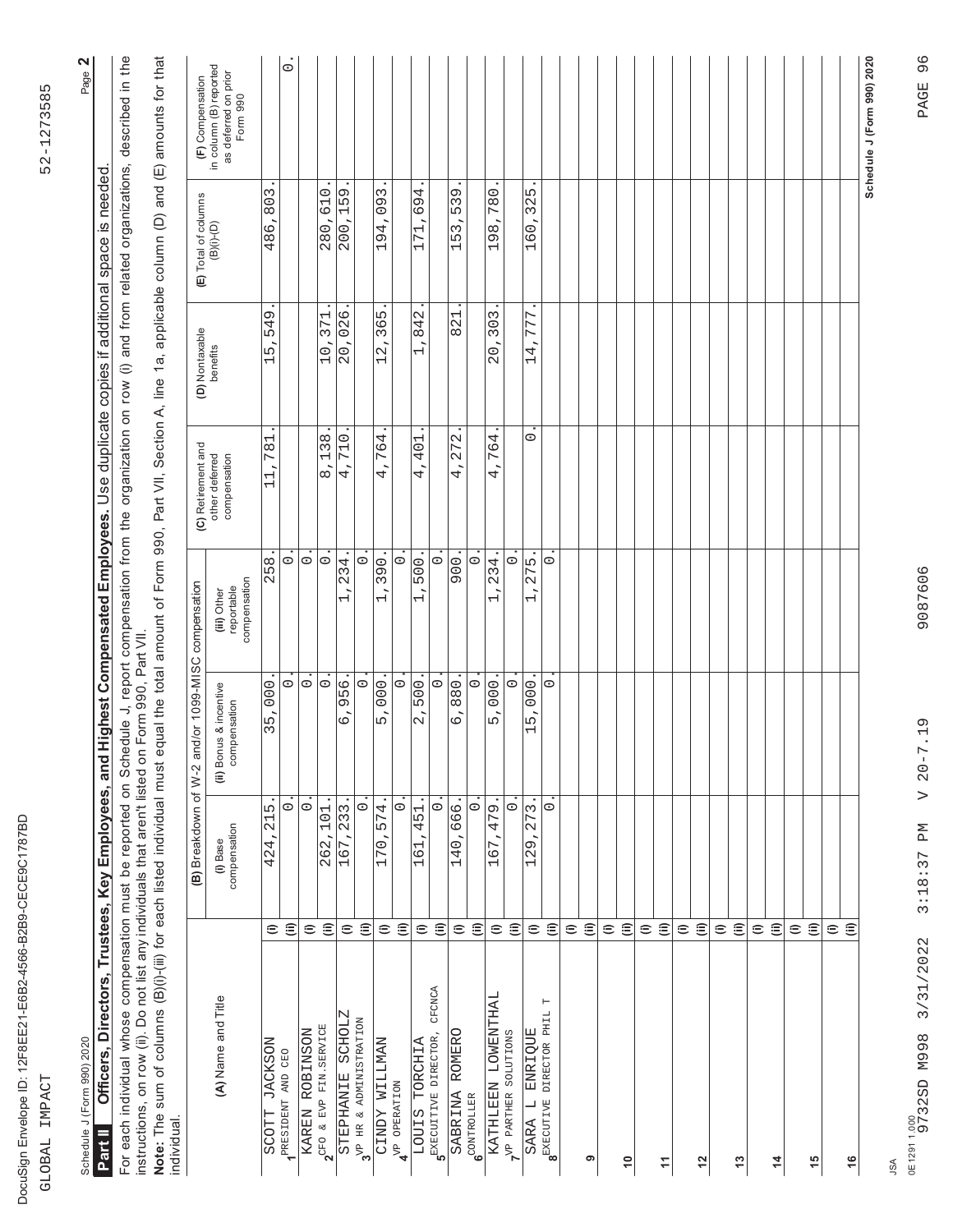| Schedule J (Form 990) 2020<br>97<br>PAGE                                   | 9087606                                                                             | .19<br>$V 20 - 7$ | 3:18:37 PM | 3/31/2022                | 0E15051.000<br>9732SD M998<br>JSA                                                                                                        |
|----------------------------------------------------------------------------|-------------------------------------------------------------------------------------|-------------------|------------|--------------------------|------------------------------------------------------------------------------------------------------------------------------------------|
|                                                                            |                                                                                     |                   |            |                          |                                                                                                                                          |
|                                                                            |                                                                                     |                   |            |                          |                                                                                                                                          |
|                                                                            |                                                                                     |                   |            |                          |                                                                                                                                          |
|                                                                            |                                                                                     |                   |            |                          |                                                                                                                                          |
|                                                                            |                                                                                     |                   |            |                          | CHANGE.                                                                                                                                  |
|                                                                            | BOTH ORGANIZATIONAL AND INDIVIDUAL GOALS. BONUS AMOUNT OR BONUS RANGE<br>SUBJECT TO |                   |            |                          | AMOUNTS WILL BE ESTABLISHED EACH FISCAL YEAR AND MAY BE                                                                                  |
|                                                                            | S THE ACCOMPLISHMENT OF                                                             |                   |            |                          | FINANCIAL HEALTH OF THE ORGANIZATION, AS WELL A                                                                                          |
|                                                                            | DEPENDENT ON THE OVERALL                                                            | $\frac{1}{2}$     |            |                          | II, COLUMN (B)(II). PAYOUT OF BONUSES                                                                                                    |
|                                                                            | LISTED ON PART<br>Ξ<br>$\vdash$                                                     |                   |            |                          | BONUS COMPENSATION FOR EMPLOYEES REPORTED ON SCHEDULE                                                                                    |
|                                                                            |                                                                                     |                   |            | $\overline{\phantom{a}}$ | SCHEDULE J PART I, LINE                                                                                                                  |
| 4b, 4c, 5a, 5b, 6a, 6b, 7, and 8, and for Part II. Also complete this part | 3, 4a,<br>1 <sub>b</sub><br>for Part I, lines 1a,                                   |                   |            |                          | Provide the information, explanation, or descriptions required f<br>Part III Supplemental Information<br>for any additional information. |
| Page 3                                                                     |                                                                                     |                   |            |                          | Schedule J (Form 990) 2020                                                                                                               |
| 52-1273585                                                                 |                                                                                     |                   |            |                          | GLOBAL IMPACT                                                                                                                            |

DocuSign Envelope ID: 12F8EE21-

E6B2-

4566-

B2B9-CECE9

C1787BD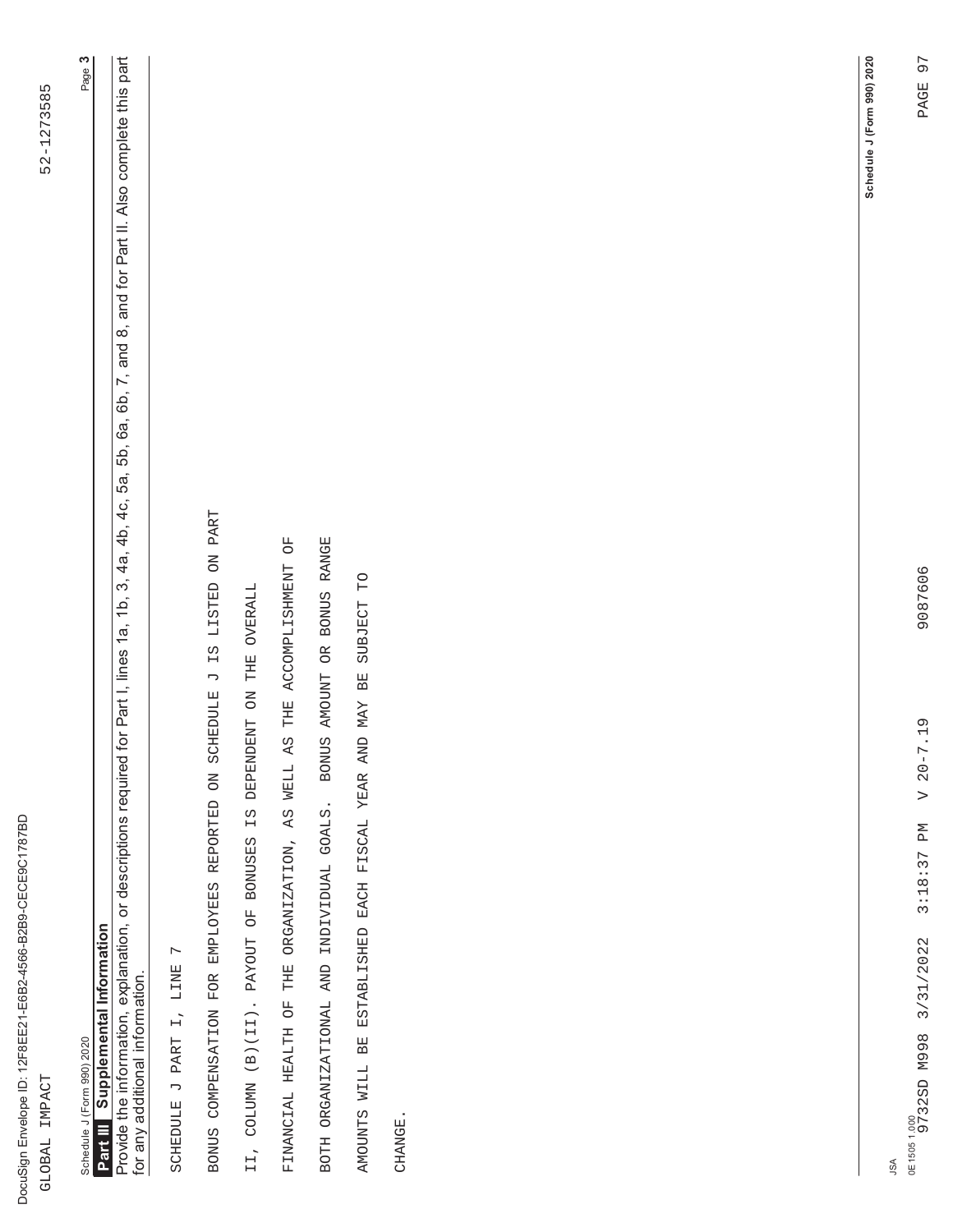# **SCHEDULE O** Supplemental Information to Form 990 or 990-EZ <br>  $\frac{\text{OMB No. }1545-0047}{\text{OMB No. }1545-0047}$

**(Form 990 or 990-EZ) Complete to provide information for responses to specific questions on** plete to provide information for responses to specific questions on  $\begin{pmatrix} \mathbf{0} & \mathbf{0} & \mathbf{0} \\ \mathbf{0} & \mathbf{0} & \mathbf{0} & \mathbf{0} \\ \mathbf{0} & \mathbf{0} & \mathbf{0} & \mathbf{0} \end{pmatrix}$ **Attach to provide any additional information.**<br> **Attach to Form 990 or 990-EZ. Open to Public Internal Revenue Service 
Internal Revenue Service 
Internal Revenue Service 
Internal Revenue Service 
Internal Revenue Service

<b>Internal Revenue Service Internal Revenue Service Internal Revenue Service Inter** 



GLOBAL IMPACT 52-1273585

Name of the organization **Employer identification number Employer identification number** 

PART VI, SECTION B, LINE 11B

THE ORGANIZATION'S FORM 990 UNDERGOES A NUMBER OF INTERNAL AND EXTERNAL REVIEWS BEFORE IT IS FILED WITH THE IRS. THE RETURN IS PREPARED BY THE ORGANIZATION'S PUBLIC ACCOUNTING FIRM AND IS REVIEWED BY THE ORGANIZATION'S CHIEF BUSINESS AND FINANCIAL SERVICES OFFICER AND PRESIDENT/CHIEF EXECUTIVE OFFICER. THE FORM 990 IS THEN REVIEWED BY THE AUDIT COMMITTEE AND IS SUBSEQUENTLY PRESENTED TO THE BOARD. INDIVIDUALLY, BOARD MEMBERS ARE PROVIDED AN ELECTRONIC VERSION OF THE FORM, SO THAT EACH CAN REVIEW AND RAISE QUESTIONS BEFORE THE FORM IS FILED.

#### PART V, SECTION B, LINE 12C

ANNUALLY, A CONFLICT OF INTEREST FORM IS EXECUTED AND SIGNED BY ALL MEMBERS OF THE BOARD AND STAFF. WHEN ANY EXPRESSION OF CONFLICT OF INTEREST SEEMS EVEN REMOTELY POSSIBLE, THE PERSON(S) POTENTIALLY INVOLVED REMOVES HIMSELF/HERSELF (THEMSELVES) FROM ANY PROCESS LEADING TO RECOMMENDATIONS OR DECISION-MAKING RELATING TO MATTERS IN WHICH A CONFLICT MAY EXIST.

#### PART VI, SECTION B, LINE 15

THE BOARD'S EXECUTIVE COMMITTEE SERVES AS THE COMPENSATION COMMITTEE AND MAKES THE DECISION ON EXECUTIVE COMPENSATION. THE COMMITTEE OVERSEES MANAGEMENT TO CONDUCT AND PROVIDE COMPENSATION REVIEWS AND PRESENTS COMPARABLE SALARIES FOR EACH POSITION. THE MOST RECENT REVIEW TOOK PLACE IN AUGUST 2019.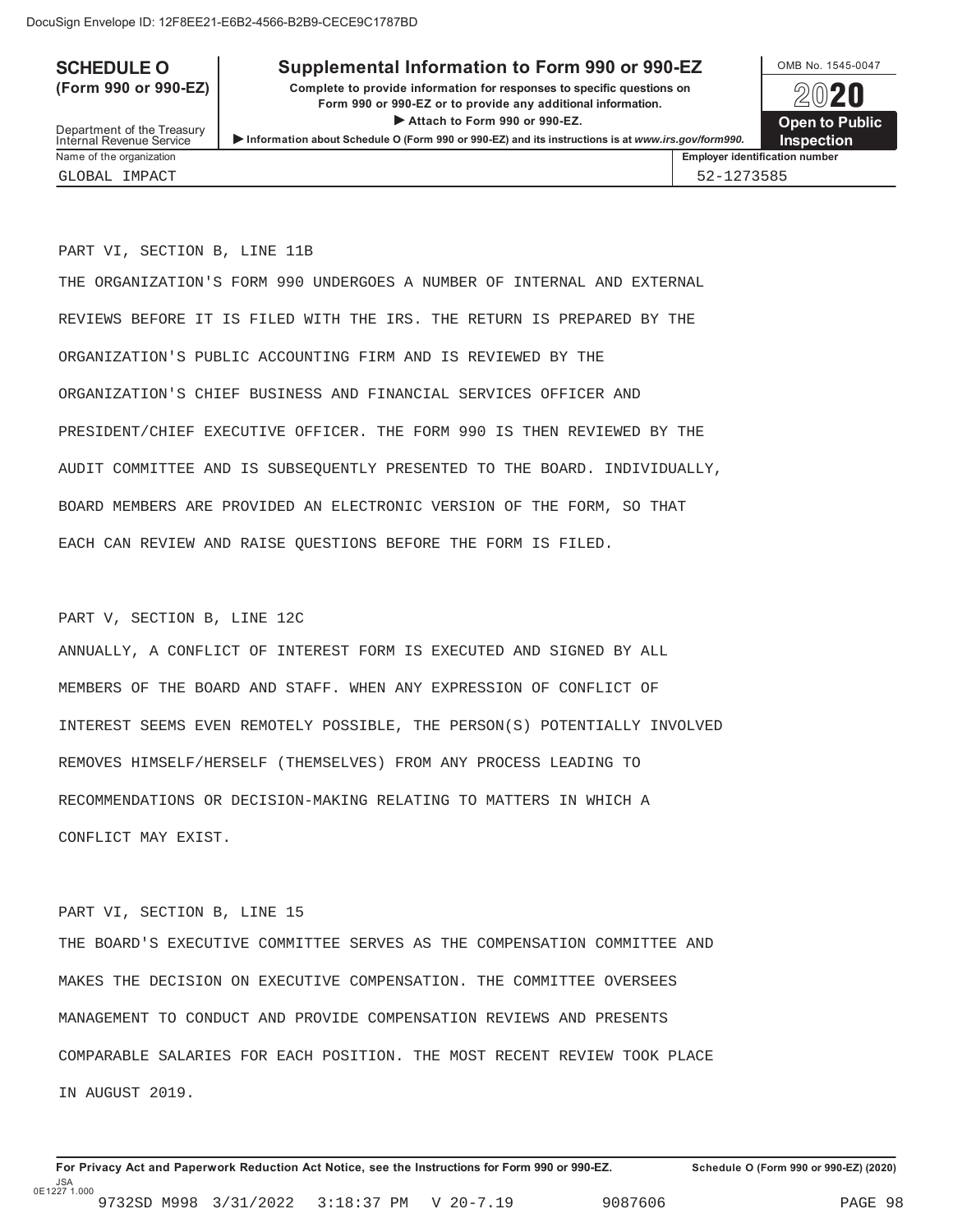PART VI SECTION C, LINE 19

THE ORGANIZATION MAKES ITS GOVERNING DOCUMENTS, CONFLICT OF INTEREST POLICY, AND FINANCIAL STATEMENTS AVAILABLE TO THE PUBLIC UPON REQUEST.ADDITIONALLY, THE FINANCIAL STATEMENTS ARE POSTED ON ITS WEBSITE.

FORM 990, PART VII, SECTION B

RELATED PARTY COMPENSATION FOR KAREN ROBINSON (FROM GENEVA GLOBAL, INC.) HAS BEEN REPORTED ON PART VII FOR THE CALENDAR YEAR ENDED DECEMBER 31, 2020.

FORM 990 PART XI LINE 9

THE ORGANIZATION RESTATED ITS JULY 1, 2020 NET ASSETS TO CORRECT AN ERROR MADE IN THE PRIOR YEAR RESULTING FROM TRANSACTIONS THAT WERE NOT PROPERLY ACCOUNTED FOR IN ACCORDANCE WITH U.S. GAAP DURING THE YEAR ENDED JUNE 30, 2020. THE NET ADJUSTMENT TO THE OPENING BALANCE OF NET ASSETS WAS \$5,539,925.

#### ATTACHMENT 1

### FORM 990, PART III, LINE 1 - ORGANIZATION'S MISSION

GLOBAL IMPACT WORKS ON CHARITABLE VENTURES TO INSPIRE GREATER GIVING. THE ORGANIZATION SERVES AS A TRUSTED ADVISOR, INTERMEDIARY AND IMPLEMENTING PARTNER ACCROSS THE PRIVATE, NONPROFIT AND PUBLIC SECTORS. THROUGH THESE PARTNERSHIPS, GLOBAL IMPACT HAS RAISED NEARLY \$2 BILLON FOR CAUSES SUCH AS DISASTER RELIFE AND GLOBAL DEVELOPMENT. GLOBAL IMPACT'S REACH AND SERVICES ARE COMPLEMENTED BY THE WORK OF OUR SUBSIDIARY COMPANY, GENEVA GLOBAL. LEARN MORE AT CHARITY ORG.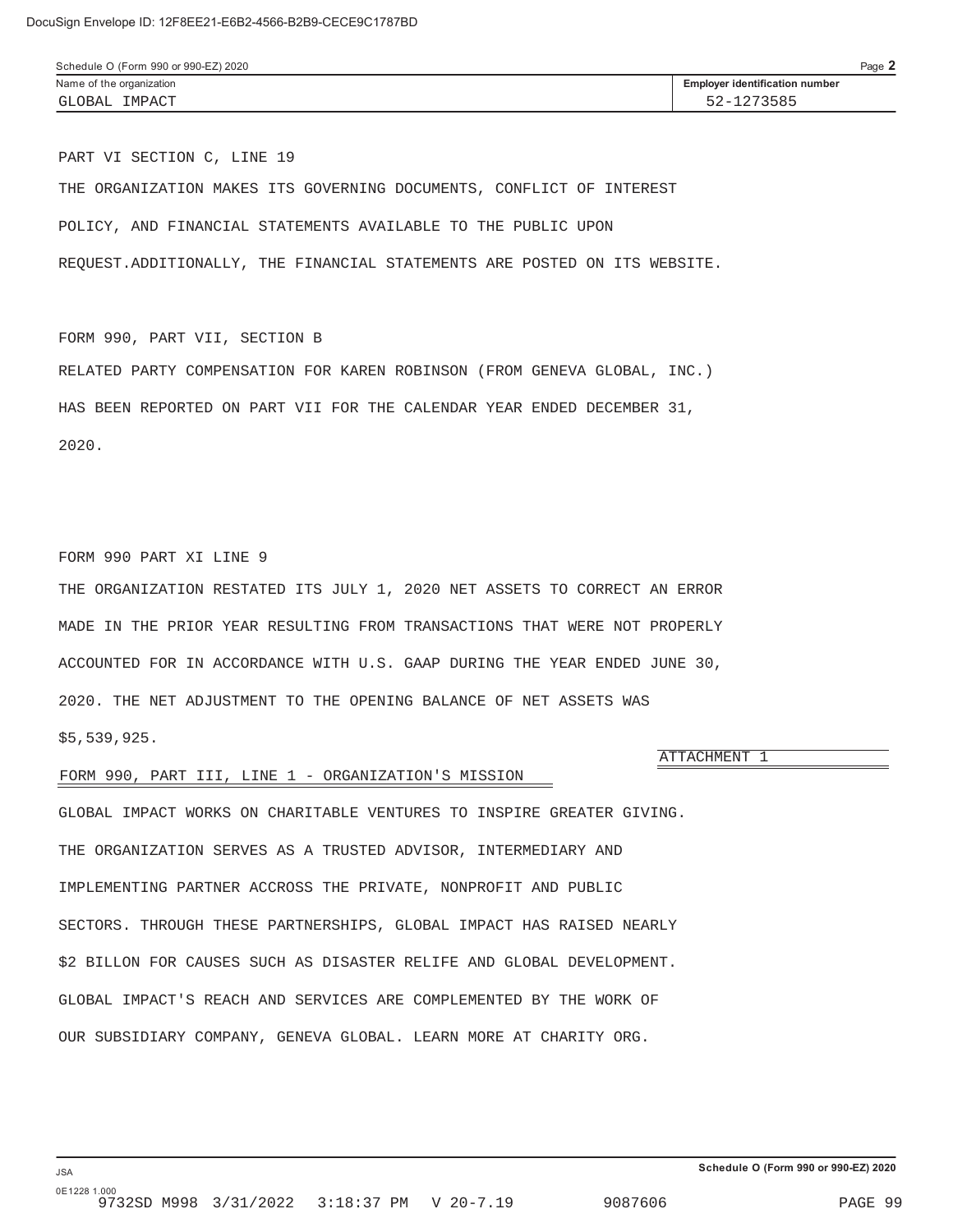| Schedule O (Form 990 or 990-EZ) 2020 |                                       | Page $\blacktriangle$ |
|--------------------------------------|---------------------------------------|-----------------------|
| Name of the organization             | <b>Employer identification number</b> |                       |
| GLOBAL IMPACT                        | 52-1273585                            |                       |
|                                      | ATTACHMENT                            |                       |

FORM 990, PART VI, LINE 17 - STATES

AL,AR,CA,

GA,HI,IL,KS,KY,MD,MA,MI,

 $\texttt{MN}, \texttt{MS}, \texttt{NH}, \texttt{NM}, \texttt{NY}, \texttt{NC}, \texttt{OR}, \texttt{PA},$ 

RI,SC,TN,UT,VA,WV,WI,

| 990, PART VII- COMPENSATION OF THE FIVE HIGHEST PAID IND. CONTRACTORS                                   |                                      |          |
|---------------------------------------------------------------------------------------------------------|--------------------------------------|----------|
| NAME AND ADDRESS                                                                                        | DESCRIPTION OF SERVICES COMPENSATION |          |
| REALIZED WORTH INSTITUTE<br>101 CROSS STREET UNIT 629<br>BALTIMORE, MD 21230                            | CONSULTING SERVICES                  | 530,669. |
| RABIN MARTIN<br>104 WEST 40TH ST 3RD FL<br>NEW YORK, NY 10018                                           | CONSULTING SERVICES                  | 221,421. |
| SCHANER & LUBITZ PLLC<br>4550 MONTGONERY AVE STE 1100N<br>BETHESDA, MD 20814                            | LEGAL SERVICES                       | 185,357. |
| MAKEMATIC LIMITED<br>13 PUMP STREET<br>DERRY LONDONDERRY<br>NORTHERN IRELAND<br>UNITED KINGDOM BT48 6JG | CONSULTING SERVICE                   | 458,400. |
| CARE USA<br>151 ELLIS ST. NE<br>ATLANTA, GA 30303                                                       | GERC SAL AND BENEFIT                 | 313,118. |

ATTACHMENT 4

ATTACHMENT 3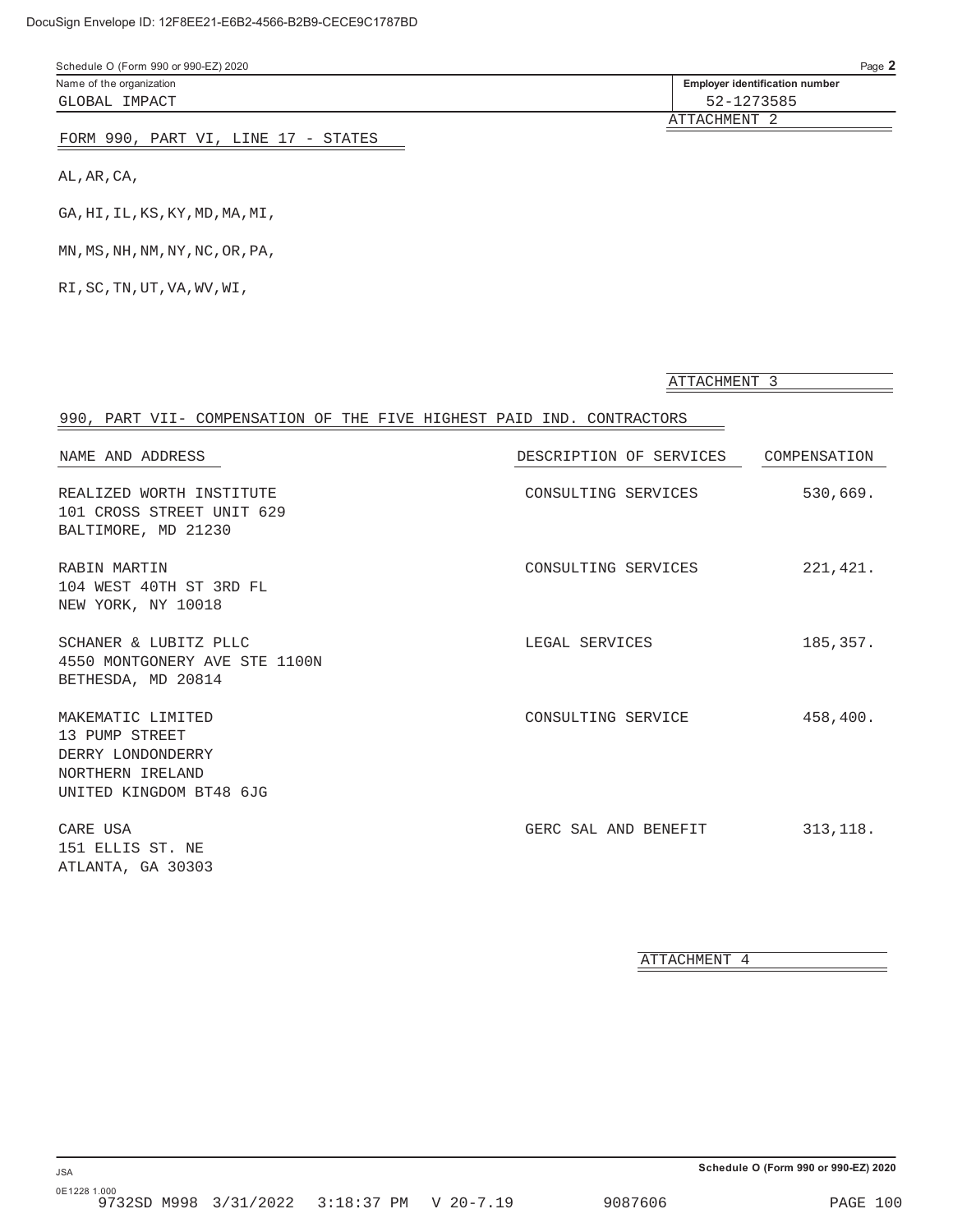| Schedule O (Form 990 or 990-EZ) 2020                     |                   | Page 2                                |
|----------------------------------------------------------|-------------------|---------------------------------------|
| Name of the organization                                 |                   | <b>Employer identification number</b> |
| GLOBAL IMPACT                                            |                   | 52-1273585                            |
|                                                          |                   | ATTACHMENT 4 (CONT'D)                 |
| FORM 990, PART X - PREPAID EXPENSES AND DEFERRED CHARGES |                   |                                       |
|                                                          | BEGINNING         | ENDING                                |
| DESCRIPTION                                              | <b>BOOK VALUE</b> | BOOK VALUE                            |
| PREPAID EXPENSE                                          | 181,028.          | 246,302.                              |
| TOTALS                                                   | 181,028.          | 246,302.                              |

## ATTACHMENT 5

ATTACHMENT 6

# FORM 990, PART X - INVESTMENTS - PUBLICLY TRADED SECURITIES

| DESCRIPTION              |        | BEGINNING<br>BOOK VALUE | ENDING<br>BOOK VALUE | COST<br>OR FMV |
|--------------------------|--------|-------------------------|----------------------|----------------|
| INVESTMENTS - PUB TRADED |        | 1,577,786.              | 2,017,621.           | COST           |
|                          | TOTALS | 1,577,786.              | 2,017,621.           |                |

FORM 990, PART X - DEFERRED REVENUE

|                  |        | BEGINNING  | ENDING     |
|------------------|--------|------------|------------|
| DESCRIPTION      |        | BOOK VALUE | BOOK VALUE |
| DEFERRED REVENUE |        | 163,041.   | 769,017.   |
|                  | TOTALS | 163,041.   | 769,017.   |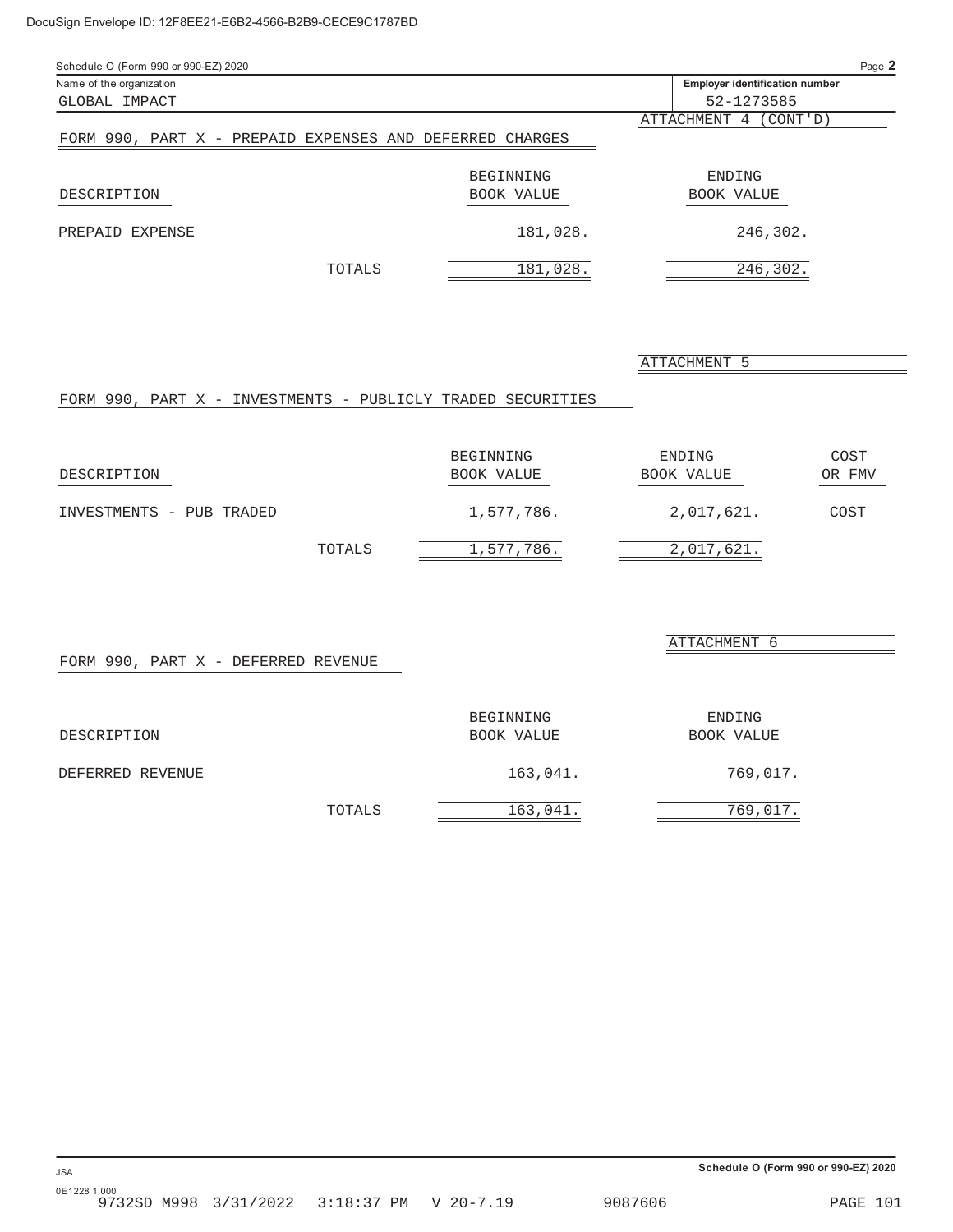| 1787BD<br>J<br>J                   | ļ<br>ו<br>ג<br>ו |
|------------------------------------|------------------|
| CCLCLC CLC<br>ļ                    | コ<br>CIODAT<br>į |
| i<br>j<br>cD?<br>١<br>ī            |                  |
| 17E8EE7<br>I<br>J<br>$\frac{1}{2}$ |                  |
| Ц                                  |                  |
| ٢                                  |                  |

52-1273585 GLOBAL IMPACT 52-1273585

OMB No. 1545-0047

2020

OMB No. 1545-0047

| $\frac{1}{2}$                                       |
|-----------------------------------------------------|
| י<br>ג                                              |
| ֧֖֖֚֚֝֝֝֝֝֝֝֟֬֟֓֟׆<br>֧֪֪֧֬ <u>֚</u><br>í<br>۱<br>l |
| $\frac{1}{2}$<br>ñ                                  |
|                                                     |
|                                                     |

**SCHEDULE R**

SCHEDULE R<br>(Form 990)

**(Form 990) Related Organizations and Unrelated Partnerships Complete if the organization answered "Yes" on Form 990, Part IV, line 33, 34, 35b, 36, or 37.** ▶ Complete if the organization answered "Yes" on Form 990, Part IV, line 33, 34, 35b, 36, or 37. d Partnerships

Attach to Form 990.

 **Attach to Form 990. Open to Public** ▶ Go to www.irs.gov/Form990 for instructions and the latest information. Department of the Treasury<br>Internal Revenue Service

Open to Public Employer identification number Name of the organization **Employer identification number Inspection**

52-1273585

GLOBAL IMPACT 52-1273585 GLOBAL IMPACT

Name of the organization

Department of the Treasury<br>Internal Revenue Service

| Part I  | Identification of Disregarded Entities. Complete if the organization answered "Yes" on Form 990, Part IV, line 33. |                                                                                                           |                                              |                                                     |                                                   |                                              |                                     |
|---------|--------------------------------------------------------------------------------------------------------------------|-----------------------------------------------------------------------------------------------------------|----------------------------------------------|-----------------------------------------------------|---------------------------------------------------|----------------------------------------------|-------------------------------------|
|         | Name, address, and EIN (if applicable) of disregarded entity<br>@                                                  |                                                                                                           | Primary activity<br>ê                        | (c)<br>Legal domicile (state<br>or foreign country) | Total income<br>$\widehat{\mathbf{c}}$            | End-of-year assets<br>$\widehat{\mathbf{e}}$ | (f)<br>Direct controlling<br>entity |
| Ξ       |                                                                                                                    |                                                                                                           |                                              |                                                     |                                                   |                                              |                                     |
|         |                                                                                                                    |                                                                                                           |                                              |                                                     |                                                   |                                              |                                     |
| ତ୍ର     |                                                                                                                    |                                                                                                           |                                              |                                                     |                                                   |                                              |                                     |
|         |                                                                                                                    |                                                                                                           |                                              |                                                     |                                                   |                                              |                                     |
| ତି      |                                                                                                                    |                                                                                                           |                                              |                                                     |                                                   |                                              |                                     |
|         |                                                                                                                    |                                                                                                           |                                              |                                                     |                                                   |                                              |                                     |
| €       |                                                                                                                    |                                                                                                           |                                              |                                                     |                                                   |                                              |                                     |
|         |                                                                                                                    |                                                                                                           |                                              |                                                     |                                                   |                                              |                                     |
| ၜ       |                                                                                                                    |                                                                                                           |                                              |                                                     |                                                   |                                              |                                     |
|         |                                                                                                                    |                                                                                                           |                                              |                                                     |                                                   |                                              |                                     |
| ම       |                                                                                                                    |                                                                                                           |                                              |                                                     |                                                   |                                              |                                     |
|         |                                                                                                                    |                                                                                                           |                                              |                                                     |                                                   |                                              |                                     |
| Part II | Identification of Related Tax-Exempt Organizations.<br>one or more related tax-exempt organizations during t       | Complete if the organization answered "Yes" on Form 990, Part IV, line 34, because it had<br>he tax year. |                                              |                                                     |                                                   |                                              |                                     |
|         | $\widehat{a}$                                                                                                      | ê                                                                                                         | $\widehat{\mathbf{e}}$                       | $\widehat{\mathbf{c}}$                              | $\widehat{\mathbf{e}}$                            | $\epsilon$                                   | $(g)$<br>Section 512(b)(13)         |
|         | Name, address, and EIN of related organization                                                                     | Primary activity                                                                                          | Legal domicile (state<br>or foreign country) | Exempt Code section                                 | Public charity status<br>$(f$ section $501(c)(3)$ | Direct controlling<br>entity                 | controlled<br>entity?               |

| Name, address, and EIN of related organization                        | Primary activity<br>Ì. | Legal domicile (state<br>or foreign country) | Exempt Code section<br>ŗ | Public charity status<br>$(f$ section $501(c)(3)$ | Direct controlling<br>entity | $\begin{array}{ l } \hline \text{Section} & \text{512(b)(13)}\\ \text{continued} & \text{continued} \\ & \text{entity?} \hline \end{array}$ |               |
|-----------------------------------------------------------------------|------------------------|----------------------------------------------|--------------------------|---------------------------------------------------|------------------------------|---------------------------------------------------------------------------------------------------------------------------------------------|---------------|
|                                                                       |                        |                                              |                          |                                                   |                              | Yes                                                                                                                                         | $\frac{1}{2}$ |
| Ξ                                                                     |                        |                                              |                          |                                                   |                              |                                                                                                                                             |               |
|                                                                       |                        |                                              |                          |                                                   |                              |                                                                                                                                             |               |
| $\widehat{\mathfrak{g}}$                                              |                        |                                              |                          |                                                   |                              |                                                                                                                                             |               |
|                                                                       |                        |                                              |                          |                                                   |                              |                                                                                                                                             |               |
| $\widehat{\mathbf{e}}$                                                |                        |                                              |                          |                                                   |                              |                                                                                                                                             |               |
|                                                                       |                        |                                              |                          |                                                   |                              |                                                                                                                                             |               |
| $\mathbf{f}$                                                          |                        |                                              |                          |                                                   |                              |                                                                                                                                             |               |
|                                                                       |                        |                                              |                          |                                                   |                              |                                                                                                                                             |               |
| $\overline{5}$                                                        |                        |                                              |                          |                                                   |                              |                                                                                                                                             |               |
|                                                                       |                        |                                              |                          |                                                   |                              |                                                                                                                                             |               |
| $\widehat{\mathbf{e}}$                                                |                        |                                              |                          |                                                   |                              |                                                                                                                                             |               |
|                                                                       |                        |                                              |                          |                                                   |                              |                                                                                                                                             |               |
| ε                                                                     |                        |                                              |                          |                                                   |                              |                                                                                                                                             |               |
|                                                                       |                        |                                              |                          |                                                   |                              |                                                                                                                                             |               |
| For Paperwork Reduction Act Notice, see the Instructions for Form 990 |                        |                                              |                          |                                                   | Schedule R (Form 990) 2020   |                                                                                                                                             |               |

JSA

0E13071.000<br>9732SD M998 3/31/2022 0E1307 1.000

 $V 20 - 7.19$ 

3:18:37 PM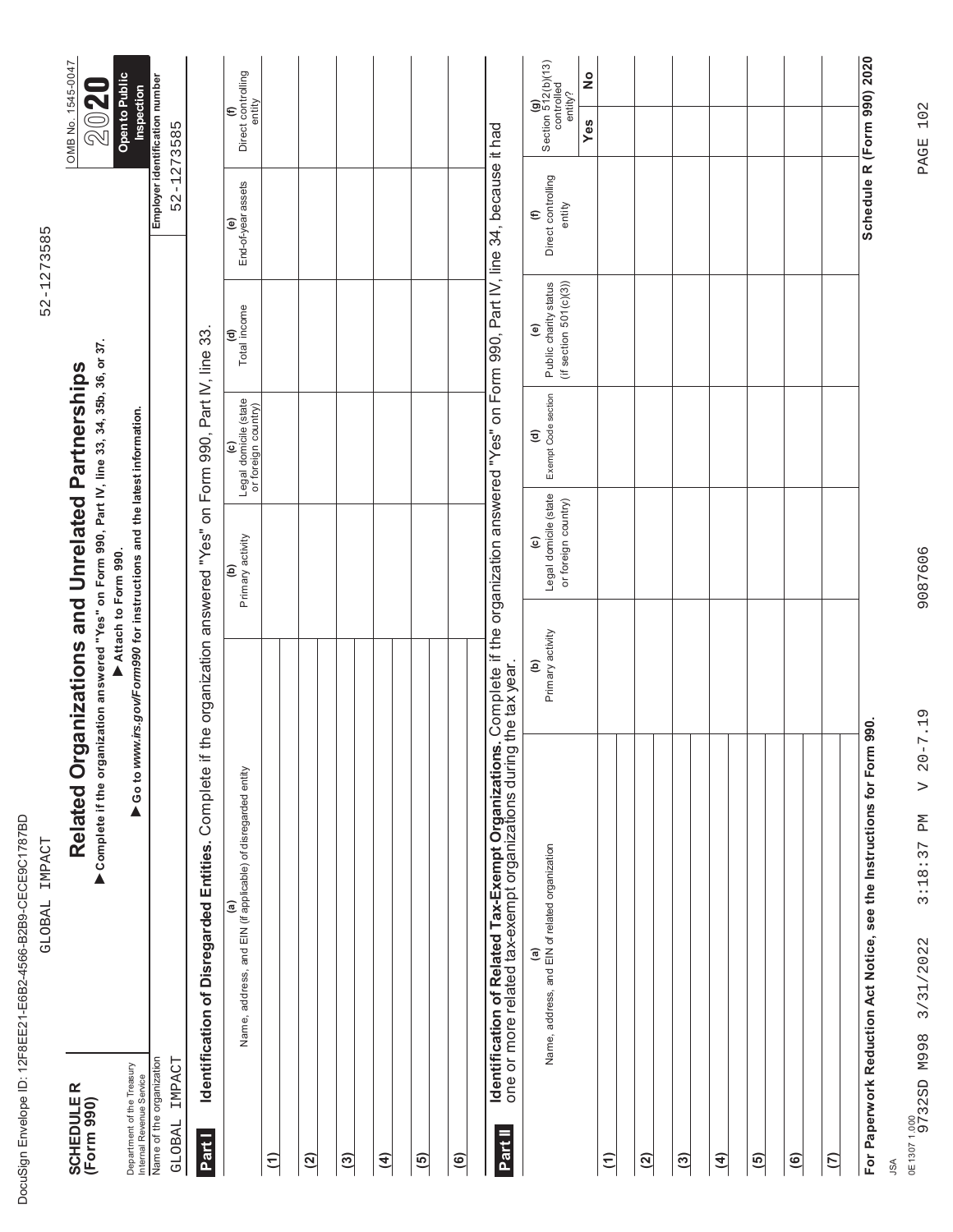| Page 2                                                                                                                                                                                        |                                                      | Percentage<br>ownership<br>$\widehat{\epsilon}$                                                                              |               |                           |                |              |                |                         |             |                                                                                                                                                                        | Percentage Section<br>ownership 312(b)/13)<br>ownership controlled<br>entity?<br><b>Yes</b> No<br>Ξ |                         | $\bowtie$                                            |               |              |                |                        |             | Schedule R (Form 990) 2020 |
|-----------------------------------------------------------------------------------------------------------------------------------------------------------------------------------------------|------------------------------------------------------|------------------------------------------------------------------------------------------------------------------------------|---------------|---------------------------|----------------|--------------|----------------|-------------------------|-------------|------------------------------------------------------------------------------------------------------------------------------------------------------------------------|-----------------------------------------------------------------------------------------------------|-------------------------|------------------------------------------------------|---------------|--------------|----------------|------------------------|-------------|----------------------------|
|                                                                                                                                                                                               |                                                      | $\frac{1}{2}$<br>General or<br>managing<br>partner?<br>⊜<br>Yes                                                              |               |                           |                |              |                |                         |             |                                                                                                                                                                        | ξ                                                                                                   |                         | 100.0000                                             |               |              |                |                        |             |                            |
| a Partnership. Complete if the organization answered "Yes" on Form 990, Part IV, line 34,<br>ated as a partnership during the tax year.<br>Identification of Related Organizations Taxable as |                                                      | amount in box 20<br>of Schedule K-1<br>(Form 1065)<br>Code V - UBI<br>€                                                      |               |                           |                |              |                |                         |             | on Form 990, Part IV,                                                                                                                                                  | end-of-year assets<br>Share of<br>ම                                                                 |                         | 6,058,189.                                           |               |              |                |                        |             |                            |
|                                                                                                                                                                                               |                                                      | Disproportionate<br>$\frac{1}{2}$<br>allocations?<br>$\widehat{\epsilon}$<br>Yes                                             |               |                           |                |              |                |                         |             |                                                                                                                                                                        | Share of total<br>income<br>$\epsilon$                                                              |                         | 293,798.                                             |               |              |                |                        |             |                            |
|                                                                                                                                                                                               |                                                      | (g)<br>Share of end-of-<br>year assets                                                                                       |               |                           |                |              |                |                         |             |                                                                                                                                                                        | Type of entity<br>(C corp, S corp, or trust)<br>©)                                                  |                         | CORP                                                 |               |              |                |                        |             |                            |
|                                                                                                                                                                                               |                                                      | Share of total<br>income<br>$\epsilon$                                                                                       |               |                           |                |              |                |                         |             |                                                                                                                                                                        | (d)<br>Direct controlling<br>entity                                                                 |                         | $\mathbb{C}\Omega$<br>GLOBAL IMPACT                  |               |              |                |                        |             |                            |
|                                                                                                                                                                                               |                                                      | Predominant<br>income (related,<br>unrelated,<br>exulded,<br>exulude fom<br>tauderoms 512 - 514)<br>sections 512 - 514)<br>© |               |                           |                |              |                |                         |             |                                                                                                                                                                        | Legal domicile<br>(state or foreign<br>country)                                                     |                         | 呂                                                    |               |              |                |                        |             |                            |
|                                                                                                                                                                                               |                                                      | Direct controlling<br>entity<br>$\widehat{\mathbf{c}}$                                                                       |               |                           |                |              |                |                         |             | a Corporation or Trust. Complete if the organization answered "Yes"                                                                                                    | Primary activity<br>ê                                                                               |                         | RESEARCH/ANALYSIS                                    |               |              |                |                        |             |                            |
|                                                                                                                                                                                               |                                                      | Legal<br>domicile<br>country)<br>(state or<br>foreign<br>$\widehat{\boldsymbol{\omega}}$                                     |               |                           |                |              |                |                         |             |                                                                                                                                                                        |                                                                                                     |                         |                                                      |               |              |                |                        |             |                            |
|                                                                                                                                                                                               |                                                      | Primary activity<br>ê                                                                                                        |               |                           |                |              |                |                         |             |                                                                                                                                                                        |                                                                                                     |                         | 23-3026787                                           |               |              |                |                        |             |                            |
| Schedule R (Form 990) 2020                                                                                                                                                                    | because it had one or more related organizations tre | Name, address, and EIN of<br>related organization<br><u>ම</u>                                                                |               |                           |                |              |                |                         |             | line 34, because it had one or more related organizations treated as a corporation or trust during the tax year.<br>Identification of Related Organizations Taxable as | (a)<br>Name, address, and EIN of related organization                                               | INC<br><b>GLOBAL</b>    | $\mathbb{P}\mathbb{A}$<br>PAOLI,<br>LANCASTER AVENUE |               |              |                |                        |             |                            |
|                                                                                                                                                                                               | Part III                                             |                                                                                                                              | $\widehat{E}$ | $\widetilde{\mathcal{L}}$ | $\overline{c}$ | $\mathbf{f}$ | $\overline{5}$ | $\ddot{\boldsymbol{6}}$ | $\tilde{c}$ | Part IV                                                                                                                                                                |                                                                                                     | GENEVA<br>$\widehat{E}$ | $[1]$<br>1536<br>$\widetilde{\mathcal{L}}$           | $\widehat{c}$ | $\mathbf{f}$ | $\overline{5}$ | $\widehat{\mathbf{e}}$ | $\tilde{c}$ |                            |

JSA

DocuSign Envelope ID: 12F8EE21-

E6B2-

4566-

B2B9-CECE9

GLOBAL IMPACT

C1787BD

J

0E1308 1.000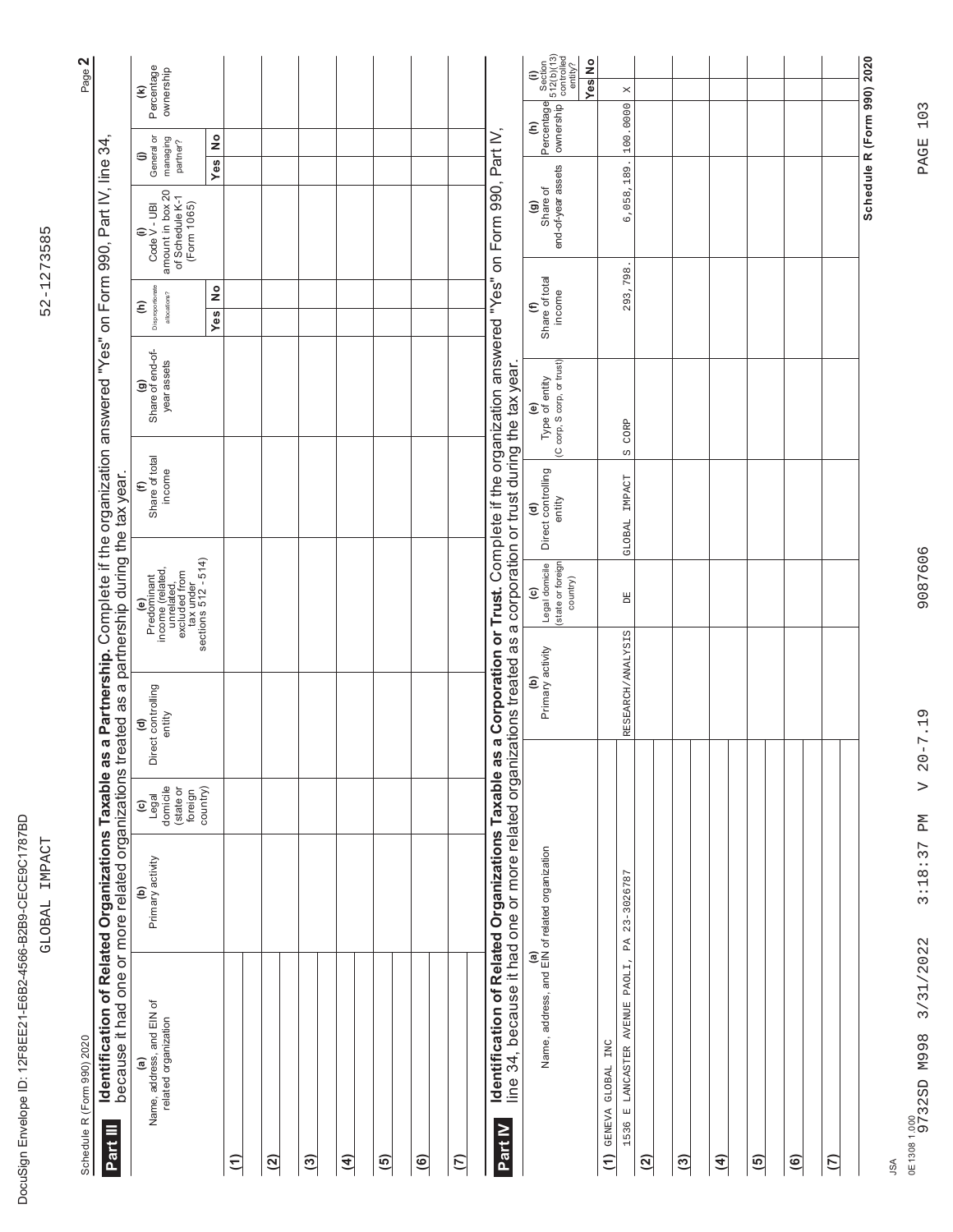DocuSign Envelope ID: 12F8EE21-E6B2-4566-B2B9-CECE9 C1787BD

GLOBAL IMPACT

52-1273585 GLOBAL IMPACT 52-1273585

Page 3 Schedule R (Form 990) 2020 Page **3**

|        | Schedule R (Form 990) 2020                                                                                                            |  |
|--------|---------------------------------------------------------------------------------------------------------------------------------------|--|
| Part V | ions. Complete if the organization answered "Yes" on Form 990, Part IV, line 34, 35b, or 36.<br>Transactions With Related Organizatio |  |
|        | III or IV of this sobadula<br>Nato Complete line 1 if any extiny is lieted in Dotto M                                                 |  |

|                                                                                                                                                     |                                       |                                                                     | Yes                                      | $\frac{1}{2}$ |
|-----------------------------------------------------------------------------------------------------------------------------------------------------|---------------------------------------|---------------------------------------------------------------------|------------------------------------------|---------------|
| schedule.<br>Note: Complete line 1 if any entity is listed in Parts II, III, or IV of this                                                          |                                       |                                                                     |                                          |               |
| During the tax year, did the organization engage in any of the following transactions with one or more related organizations listed in Parts II-IV? |                                       |                                                                     |                                          |               |
| a controlled entity<br>Receipt of (i) interest, (ii) annuities, (iii) royalties, or (iv) rent from<br>Ø                                             |                                       |                                                                     | $\frac{a}{b}$                            | X             |
| Gift, grant, or capital contribution to related organization(s)<br>ء                                                                                |                                       |                                                                     | $\frac{a}{b}$                            | $\bowtie$     |
| Gift, grant, or capital contribution from related organization(s).<br>$\mathbf C$                                                                   |                                       |                                                                     | $\frac{1}{2}$                            | $\bowtie$     |
| Loans or loan guarantees to or for related organization(s)<br>ਠ                                                                                     |                                       |                                                                     | $\overline{a}$                           | X             |
|                                                                                                                                                     |                                       |                                                                     |                                          | ×             |
| ł,<br>Loans or loan guarantees by related organization(s)<br>$\bullet$                                                                              |                                       |                                                                     | $\frac{6}{1}$                            |               |
|                                                                                                                                                     |                                       |                                                                     |                                          |               |
| $\begin{array}{c} \bullet \\ \bullet \\ \bullet \\ \bullet \end{array}$<br>Dividends from related organization(s)                                   |                                       |                                                                     | ŧ                                        | X             |
| Sale of assets to related organization(s)<br>ත                                                                                                      |                                       |                                                                     | $\overline{1}$ gl                        | $\bowtie$     |
| Purchase of assets from related organization(s).<br>ᇰ                                                                                               |                                       |                                                                     | $\frac{1}{2}$                            | ×             |
|                                                                                                                                                     |                                       |                                                                     | $\ddot{ }$                               | X             |
| Exchange of assets with related organization(s).                                                                                                    |                                       |                                                                     |                                          |               |
| Lease of facilities, equipment, or other assets to related organization(s).                                                                         |                                       |                                                                     | Ξ                                        | ×             |
|                                                                                                                                                     |                                       |                                                                     |                                          |               |
| Lease of facilities, equipment, or other assets from related organization(s)<br>×                                                                   |                                       |                                                                     | $\ddot{x}$                               | ×             |
| Performance of services or membership or fundraising solicitations for related organization(s)                                                      |                                       |                                                                     | ×<br>$\equiv$                            |               |
| Performance of services or membership or fundraising solicitations by related organization(s)<br>ξ                                                  |                                       |                                                                     | $\tilde{=}$                              | X             |
|                                                                                                                                                     |                                       |                                                                     | ×<br>$\ddot{=}$                          |               |
| Sharing of facilities, equipment, mailing lists, or other assets with related organization(s)<br>$\mathbf{C}$                                       |                                       |                                                                     |                                          |               |
| $\begin{array}{c} \bullet \\ \bullet \\ \bullet \\ \bullet \end{array}$<br>Sharing of paid employees with related organization(s)<br>$\circ$        |                                       |                                                                     | X<br>$\frac{1}{2}$                       |               |
|                                                                                                                                                     |                                       |                                                                     |                                          |               |
| Reimbursement paid to related organization(s) for expenses.<br>Q                                                                                    |                                       |                                                                     | $\frac{1}{2}$                            | X             |
| ä<br>Reimbursement paid by related organization(s) for expenses<br>$\sigma$                                                                         |                                       |                                                                     | $\frac{q}{1}$                            | ×             |
|                                                                                                                                                     |                                       |                                                                     |                                          |               |
| Other transfer of cash or property to related organization(s)<br>L                                                                                  |                                       |                                                                     | $\ddot{\tau}$                            | X             |
| Other transfer of cash or property from related organization(s).<br>S                                                                               |                                       |                                                                     | $\frac{8}{1}$                            | X             |
| or information on who must complete this<br>If the answer to any of the above is "Yes," see the instructions<br>2                                   | line, including covered relationships |                                                                     | and transaction thresholds               |               |
|                                                                                                                                                     | ê                                     |                                                                     | ਰ                                        |               |
| Name of related organization                                                                                                                        | Transaction<br>type (a-s)             | Amount involved                                                     | Method of determining<br>amount involved |               |
| INC<br><b>GLOBAL</b><br>GENEVA<br>$\widehat{\epsilon}$                                                                                              | $\circ$<br>Z                          | $\overline{3}0$<br>$\overline{\phantom{0}}$<br>$\overline{6}$<br>Ь٦ | ACTUAL                                   |               |
| ି                                                                                                                                                   |                                       |                                                                     |                                          |               |
| $\overline{3}$                                                                                                                                      |                                       |                                                                     |                                          |               |
|                                                                                                                                                     |                                       |                                                                     |                                          |               |
| E                                                                                                                                                   |                                       |                                                                     |                                          |               |
| <u>(5)</u>                                                                                                                                          |                                       |                                                                     |                                          |               |
| $\widehat{\mathbf{e}}$                                                                                                                              |                                       |                                                                     |                                          |               |
| <b>ASL</b>                                                                                                                                          |                                       |                                                                     | Schedule R (Form 990) 2020               |               |
| 9087606<br>$20 - 7.19$<br>$\triangleright$<br>3:18:37 PM<br>3/31/2022<br>0E1309 1.000<br>9732SD M998                                                |                                       |                                                                     | 104<br>PAGE                              |               |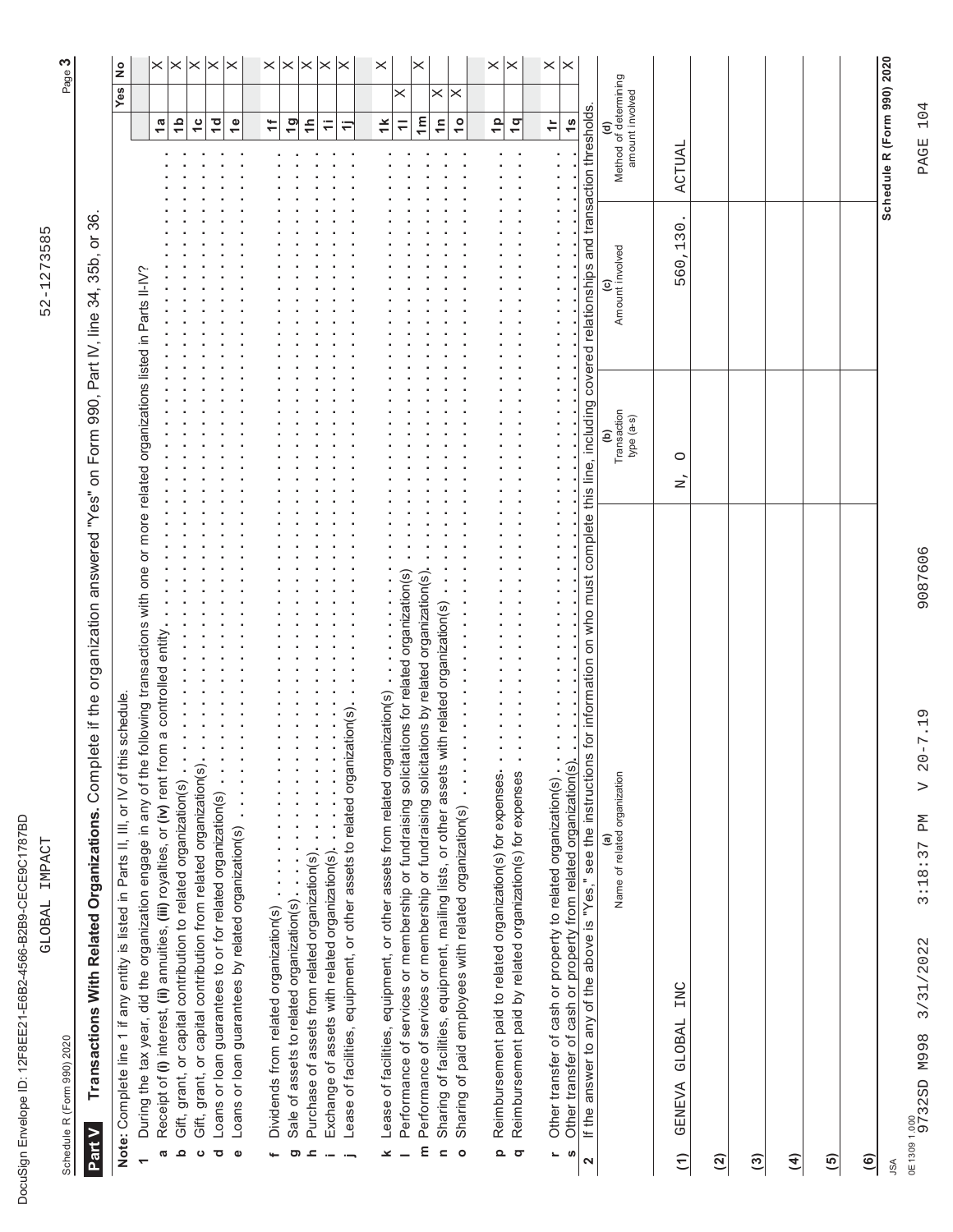|                                                                                                                              |                                                                                                                                                                                                                                                                                                                          | (k)<br>Percentage<br>ownership                                                                                                                                                                                                                                                                                                                                                                                                         |                      |               |     |                |                |                |                         |                |               |                        |      |      |      |      |      |      |      | Schedule R (Form 990) 2020 |
|------------------------------------------------------------------------------------------------------------------------------|--------------------------------------------------------------------------------------------------------------------------------------------------------------------------------------------------------------------------------------------------------------------------------------------------------------------------|----------------------------------------------------------------------------------------------------------------------------------------------------------------------------------------------------------------------------------------------------------------------------------------------------------------------------------------------------------------------------------------------------------------------------------------|----------------------|---------------|-----|----------------|----------------|----------------|-------------------------|----------------|---------------|------------------------|------|------|------|------|------|------|------|----------------------------|
|                                                                                                                              |                                                                                                                                                                                                                                                                                                                          | (i)<br>General or<br>managing<br>partner?                                                                                                                                                                                                                                                                                                                                                                                              | $\frac{1}{2}$<br>Yes |               |     |                |                |                |                         |                |               |                        |      |      |      |      |      |      |      |                            |
|                                                                                                                              |                                                                                                                                                                                                                                                                                                                          | $\begin{array}{c}\n 0 \\  \text{Code } V - \text{UBI} \\  \text{amount in box 20} \\  \text{of Schedule } K-1 \\  \text{(Form 1065)}\n \end{array}$                                                                                                                                                                                                                                                                                    |                      |               |     |                |                |                |                         |                |               |                        |      |      |      |      |      |      |      |                            |
|                                                                                                                              |                                                                                                                                                                                                                                                                                                                          | Disproportionate<br>allocations?<br>$\widehat{\epsilon}$                                                                                                                                                                                                                                                                                                                                                                               | $\frac{1}{2}$<br>Yes |               |     |                |                |                |                         |                |               |                        |      |      |      |      |      |      |      |                            |
|                                                                                                                              |                                                                                                                                                                                                                                                                                                                          | (g)<br>Share of<br>end-of-year<br>assets                                                                                                                                                                                                                                                                                                                                                                                               |                      |               |     |                |                |                |                         |                |               |                        |      |      |      |      |      |      |      |                            |
|                                                                                                                              |                                                                                                                                                                                                                                                                                                                          | Share of<br>total income<br>$\epsilon$                                                                                                                                                                                                                                                                                                                                                                                                 |                      |               |     |                |                |                |                         |                |               |                        |      |      |      |      |      |      |      |                            |
|                                                                                                                              |                                                                                                                                                                                                                                                                                                                          | Are all partners<br>section<br>section<br>501(c)(3)<br>organizations?                                                                                                                                                                                                                                                                                                                                                                  | $\frac{1}{2}$        |               |     |                |                |                |                         |                |               |                        |      |      |      |      |      |      |      |                            |
|                                                                                                                              |                                                                                                                                                                                                                                                                                                                          | $[{\footnotesize \begin{tabular}{ c c } \hline & \multicolumn{1}{ c }{ c } \hline & \multicolumn{1}{ c }{(d)} & \multicolumn{1}{ c }{(e)} & \multicolumn{1}{ c }{(e)} \\ \hline \multicolumn{1}{ c }{ n } \hline \multicolumn{1}{ c }{ n } \hline \multicolumn{1}{ c }{ n } \hline \multicolumn{1}{ c }{ n } \hline \multicolumn{1}{ c }{ n } \hline \multicolumn{1}{ c }{ n } \hline \multicolumn{1}{ c }{ n } \hline \multicolumn{1$ |                      |               |     |                |                |                |                         |                |               |                        |      |      |      |      |      |      |      |                            |
|                                                                                                                              |                                                                                                                                                                                                                                                                                                                          | (c)<br>Legal domicile<br>(state or foreign<br>country)                                                                                                                                                                                                                                                                                                                                                                                 |                      |               |     |                |                |                |                         |                |               |                        |      |      |      |      |      |      |      |                            |
|                                                                                                                              |                                                                                                                                                                                                                                                                                                                          | Primary activity<br>ê                                                                                                                                                                                                                                                                                                                                                                                                                  |                      |               |     |                |                |                |                         |                |               |                        |      |      |      |      |      |      |      |                            |
| Unrelated Organizations Taxable as a Partnership. Complete if the organization answered "Yes" on Form 990, Part IV, line 37. | Provide the following information for each entity taxed as a partnership through which the organization conducted more than five percent of its activities (measured by total assets<br>or gross revenue) that was not a related organization. See instructions regarding exclusion for certain investment partnerships. | (a)<br>Name, address, and EIN of entity                                                                                                                                                                                                                                                                                                                                                                                                |                      |               |     |                |                |                |                         |                |               |                        |      |      |      |      |      |      |      |                            |
| Part VI                                                                                                                      |                                                                                                                                                                                                                                                                                                                          |                                                                                                                                                                                                                                                                                                                                                                                                                                        |                      | $\widehat{E}$ | (2) | $\overline{3}$ | $\overline{4}$ | $\overline{5}$ | $\ddot{\boldsymbol{6}}$ | $\overline{C}$ | $\circled{s}$ | $\widehat{\mathbf{e}}$ | (10) | (11) | (12) | (13) | (14) | (15) | (16) |                            |

Page  $4$ 

Schedule R (Form 990) 2020 Page **4**

DocuSign Envelope ID: 12F8EE21-

Schedule R (Form 990) 2020

E6B2-

4566-

B2B9-CECE9

GLOBAL IMPACT

C1787BD

JSA